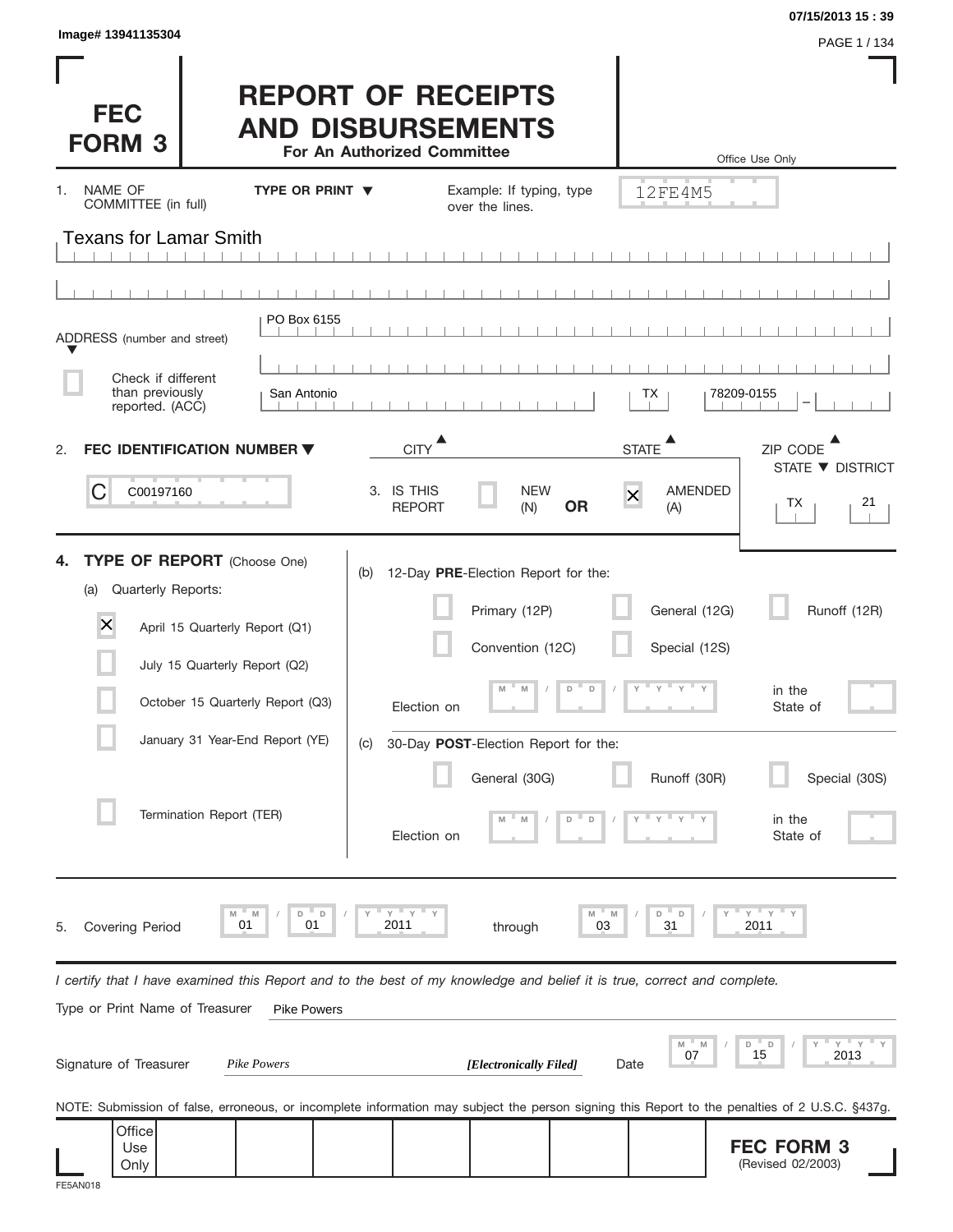|    |     | Image# 13941135305                                                                                  |                                                      |                                                  |
|----|-----|-----------------------------------------------------------------------------------------------------|------------------------------------------------------|--------------------------------------------------|
|    |     | FEC Form 3 (Revised 02/2003)                                                                        | <b>SUMMARY PAGE</b><br>of Receipts and Disbursements | PAGE 2 / 134                                     |
|    |     | Write or Type Committee Name<br><b>Texans for Lamar Smith</b>                                       |                                                      |                                                  |
|    |     | Report Covering the Period:<br>From:                                                                | <b>ΓΥ</b><br>Y<br>D<br>D<br>01<br>2011<br>01<br>To:  | D<br>D<br>M<br>M<br>2011<br>03<br>31             |
|    |     |                                                                                                     | <b>COLUMN A</b><br><b>This Period</b>                | <b>COLUMN B</b><br><b>Election Cycle-to-Date</b> |
| 6. |     | Net Contributions (other than loans)                                                                |                                                      |                                                  |
|    | (a) | <b>Total Contributions</b><br>(other than loans) (from Line 11(e))                                  | 389064.86                                            | 394314.86                                        |
|    | (b) | <b>Total Contribution Refunds</b>                                                                   | 0                                                    | 0                                                |
|    | (c) | Net Contributions (other than loans)<br>(subtract Line 6(b) from Line 6(a))                         | 389064.86                                            | 394314.86                                        |
| 7. |     | Net Operating Expenditures                                                                          |                                                      |                                                  |
|    | (a) | <b>Total Operating Expenditures</b>                                                                 | 74443.12                                             | 130564.25                                        |
|    | (b) | Total Offsets to Operating<br>Expenditures (from Line 14)                                           | 0                                                    | 0                                                |
|    | (c) | Net Operating Expenditures<br>(subtract Line 7(b) from Line 7(a))                                   | 74443.12                                             | 130564.25                                        |
| 8. |     | Cash on Hand at Close of<br>Reporting Period (from Line 27)                                         | 1163976.53                                           |                                                  |
| 9. |     | Debts and Obligations Owed TO<br>the Committee (Itemize all on<br>Schedule C and/or Schedule D)     | 0                                                    |                                                  |
|    |     | 10. Debts and Obligations Owed BY<br>the Committee (Itemize all on<br>Schedule C and/or Schedule D) | 0                                                    |                                                  |

## **For further information contact:**

Federal Election Commission 999 E Street, NW Washington, DC 20463

> Toll Free 800-424-9530 Local 202-694-1100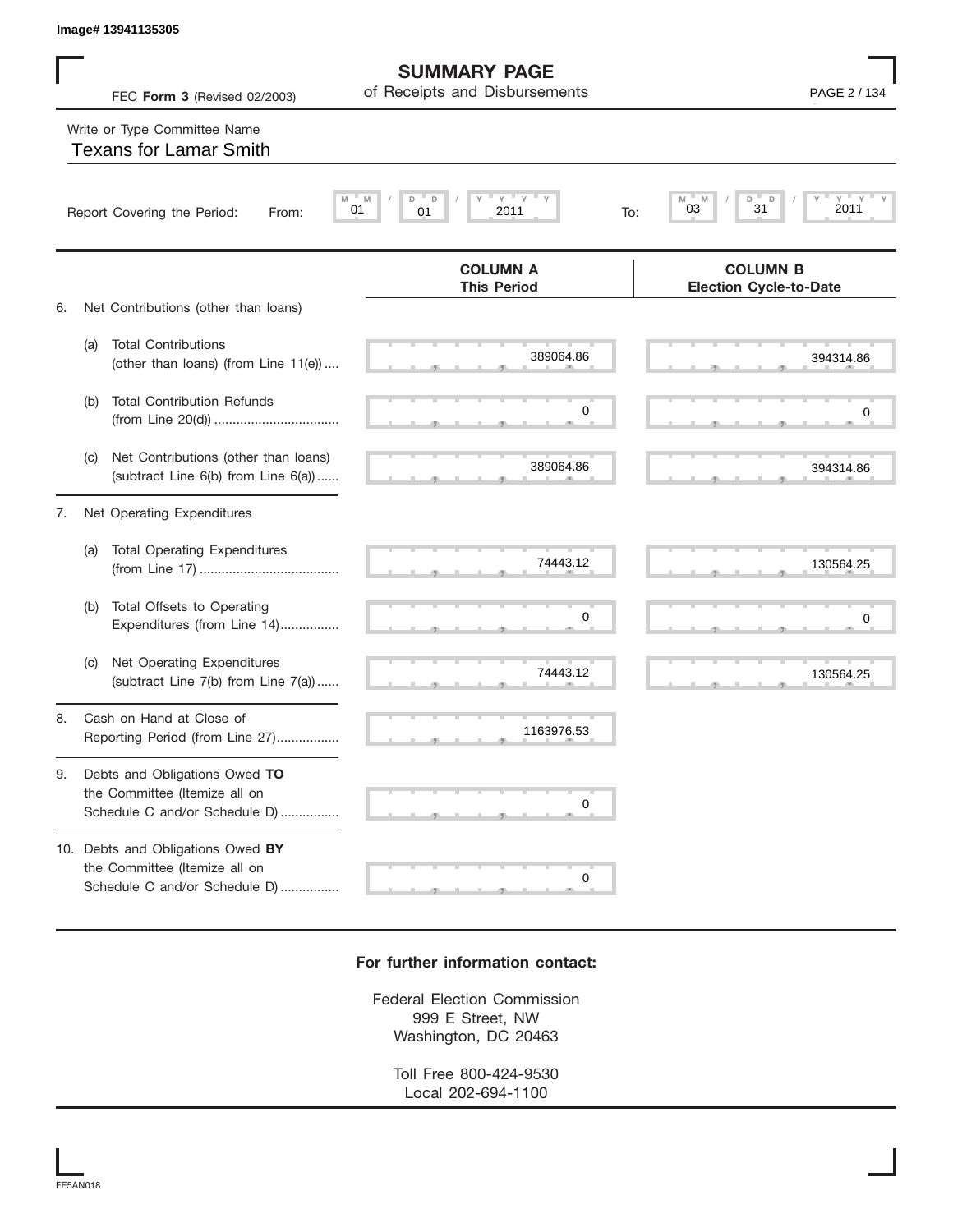| Image# 13941135306                                                                                 |                                                         |                                                  |
|----------------------------------------------------------------------------------------------------|---------------------------------------------------------|--------------------------------------------------|
|                                                                                                    | <b>DETAILED SUMMARY PAGE</b>                            |                                                  |
| FEC Form 3 (Revised 12/2003)                                                                       | of Receipts                                             | PAGE 3/134                                       |
| Write or Type Committee Name                                                                       |                                                         |                                                  |
| <b>Texans for Lamar Smith</b>                                                                      |                                                         |                                                  |
| M<br>01<br>Report Covering the Period:<br>From:                                                    | $Y$ $Y$ $Y$ $Y$<br>$- M$<br>D<br>D<br>01<br>2011<br>To: | $Y'$ $Y'$ $Y$<br>M<br>D<br>31<br>03<br>2011      |
|                                                                                                    |                                                         |                                                  |
| <b>I. RECEIPTS</b>                                                                                 | <b>COLUMN A</b><br><b>Total This Period</b>             | <b>COLUMN B</b><br><b>Election Cycle-to-Date</b> |
| 11. CONTRIBUTIONS (other than loans) FROM:                                                         |                                                         |                                                  |
| Individuals/Persons Other Than<br>(a)<br><b>Political Committees</b>                               |                                                         |                                                  |
| Itemized (use Schedule A)<br>(i)                                                                   | 250150                                                  | 251900                                           |
| (ii)<br>(iii) TOTAL of contributions                                                               | 16022                                                   | 16022                                            |
| from individuals                                                                                   | 266172                                                  | 267922                                           |
| Political Party Committees<br>(b)                                                                  | 0                                                       | 0                                                |
| <b>Other Political Committees</b><br>(c)                                                           | 122892.86                                               | 126392.86                                        |
| (d)                                                                                                | 0                                                       | 0                                                |
| TOTAL CONTRIBUTIONS<br>(e)                                                                         |                                                         |                                                  |
| (other than loans)<br>(add Lines 11(a)(iii), (b), (c), and (d))                                    | 389064.86                                               | 394314.86                                        |
| 12. TRANSFERS FROM OTHER                                                                           |                                                         |                                                  |
| AUTHORIZED COMMITTEES                                                                              | 0                                                       | $\mathbf 0$                                      |
| 13. LOANS:<br>(a) Made or Guaranteed by the                                                        |                                                         |                                                  |
|                                                                                                    | 0                                                       | 0                                                |
| (b)                                                                                                | 0                                                       | 0                                                |
| TOTAL LOANS<br>(C)<br>(add Lines 13(a) and (b))                                                    | 0                                                       | 0                                                |
| 14. OFFSETS TO OPERATING                                                                           |                                                         |                                                  |
| <b>EXPENDITURES</b>                                                                                |                                                         |                                                  |
| (Refunds, Rebates, etc.)                                                                           | 0                                                       | 0                                                |
| 15. OTHER RECEIPTS                                                                                 |                                                         |                                                  |
|                                                                                                    | 887.21                                                  | 1666.01                                          |
| 16. TOTAL RECEIPTS (add Lines<br>11(e), 12, 13(c), 14, and 15)<br>(Carry Total to Line 24, page 4) | 389952.07                                               | 395980.87                                        |

I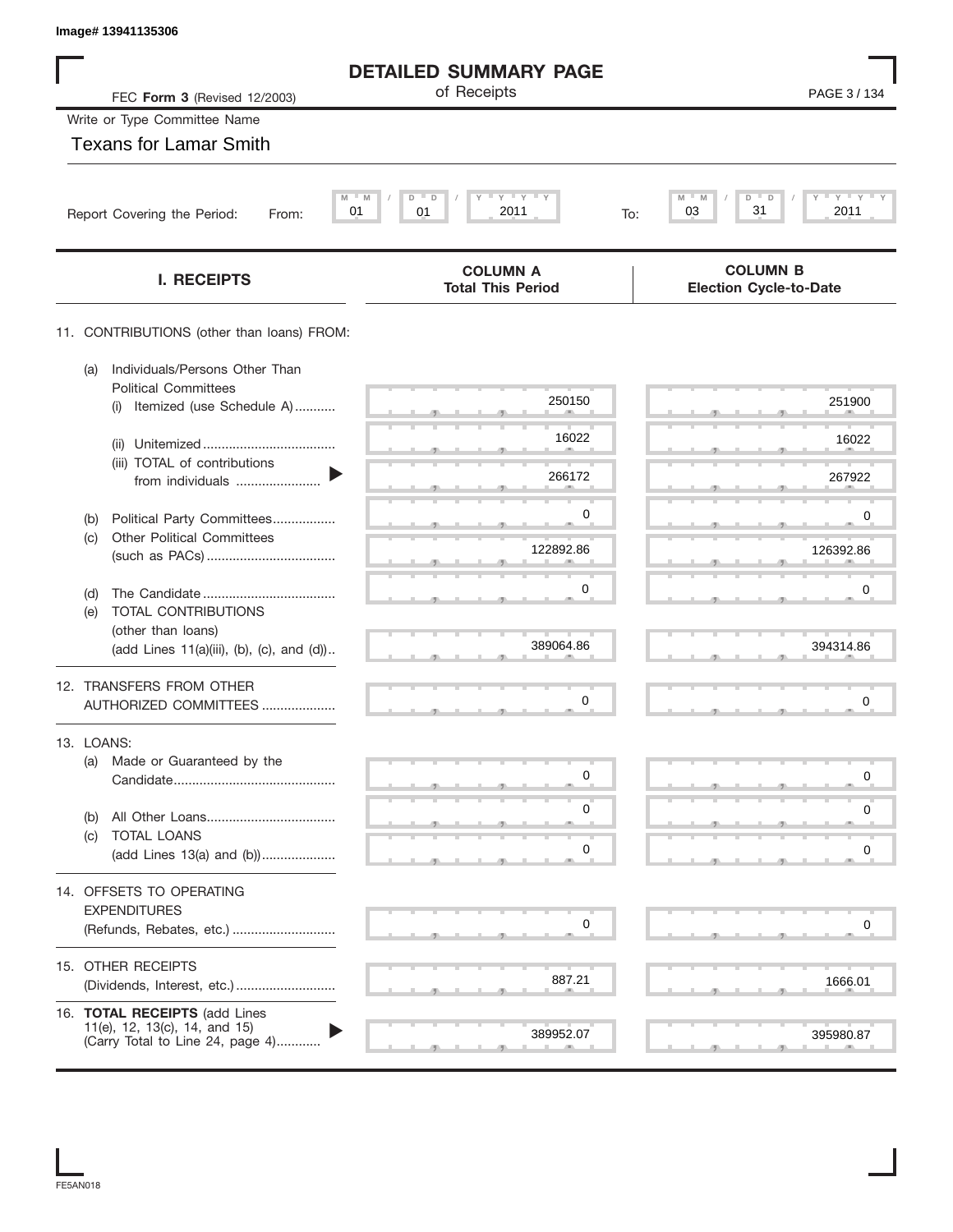$\frac{130564.}{9}$  S S S , , . S S S , , . S S S , , . S S S , , . S S S , , . S S S , , . S S S , , . S S S , , . S S S , , . S S S , , . S S S , , . S S S , , . S S S , , . S S S , , . S S S , , . S S S , , . S S S , , . S S S , , . . با المادة المسلم المسلم المسلم المسلم المسلم المسلم المسلم المسلم المسلم المسلم المسلم المسلم المسلم المسلم ا<br>المسلم المسلم المسلم المسلم المسلم المسلم المسلم المسلم المسلم المسلم المسلم المسلم المسلم المسلم المسلم المس **COLUMN B Election Cycle-to-Date COLUMN A Total This Period** 17. OPERATING EXPENDITURES.................... 18. TRANSFERS TO OTHER AUTHORIZED COMMITTEES ..................... 19. LOAN REPAYMENTS: (a) Of Loans Made or Guaranteed by the Candidate ................................. (b) Of All Other Loans .............................. (c) TOTAL LOAN REPAYMENTS (add Lines 19(a) and (b)).................... 20. REFUNDS OF CONTRIBUTIONS TO: (a) Individuals/Persons Other Than Political Committees ................. (b) Political Party Committees.................. (c) Other Political Committees (such as PACs) .................................... (d) TOTAL CONTRIBUTION REFUNDS (add Lines 20(a), (b), and (c)).............. 21. OTHER DISBURSEMENTS ......................... 22. **TOTAL DISBURSEMENTS**   $(\text{add Lines 17}, 18, 19(c), 20(d), \text{and } 21)$ **II. DISBURSEMENTS DETAILED SUMMARY PAGE** FEC Form 3 (Revised 02/2003) **Page 12 Contract Contract Page 24** Of Disbursements , , . , , . 1163976.53 80743.120 0  $\begin{array}{|c|c|} \hline 0 & 0 \ \hline 0 & 0 \ \hline 0 & 0 \ \hline 6300 & 10300 \ \hline 80743.12 & 140864.25 \ \hline \end{array}$ 0 0 0 0  $\overline{0}$ PAGE 4 / 134  $130564.25$ <br>0<br>0<br>0<br>0<br>0<br>0  $\begin{array}{|c|c|c|c|c|}\hline \text{\textbf{0}} & \text{\textbf{0}} & \text{\textbf{0}} & \text{\textbf{0}} & \text{\textbf{0}} & \text{\textbf{0}} & \text{\textbf{0}} & \text{\textbf{0}} & \text{\textbf{0}} & \text{\textbf{0}} & \text{\textbf{0}} & \text{\textbf{0}} & \text{\textbf{0}} & \text{\textbf{0}} & \text{\textbf{0}} & \text{\textbf{0}} & \text{\textbf{0}} & \text{\textbf{0}} & \text{\textbf{0}} & \text{\textbf{0}} & \text{\textbf{0}} & \text{\textbf{0}} & \text{\$  $\begin{array}{|c|c|c|c|c|} \hline \rule{0pt}{2.5ex} \rule{0pt}{2.5ex} \rule{0pt}{2.5ex} \rule{0pt}{2.5ex} \rule{0pt}{2.5ex} \rule{0pt}{2.5ex} \rule{0pt}{2.5ex} \rule{0pt}{2.5ex} \rule{0pt}{2.5ex} \rule{0pt}{2.5ex} \rule{0pt}{2.5ex} \rule{0pt}{2.5ex} \rule{0pt}{2.5ex} \rule{0pt}{2.5ex} \rule{0pt}{2.5ex} \rule{0pt}{2.5ex} \rule{0pt}{2.5ex} \rule{0pt}{2.5ex} \rule$ 0 0<br>0<br>10300<br>140864.25<br>1244767.58<br>389952.07<br>1244719.65 0  $\begin{array}{|c|c|} \hline \rule{0.2cm}{0.2cm} \rule{0.2cm}{0.2cm} \rule{0.2cm}{0.2cm} \rule{0.2cm}{0.2cm} \rule{0.2cm}{0.2cm} \rule{0.2cm}{0.2cm} \rule{0.2cm}{0.2cm} \rule{0.2cm}{0.2cm} \rule{0.2cm}{0.2cm} \rule{0.2cm}{0.2cm} \rule{0.2cm}{0.2cm} \rule{0.2cm}{0.2cm} \rule{0.2cm}{0.2cm} \rule{0.2cm}{0.2cm} \rule{0.2cm}{0.2cm} \rule{0.2cm}{0.2$  $\begin{array}{c|c} \n0 & 0 \\
0 & 0 \\
\hline\n0 & 0 \\
0 & 0 \\
0 & 0\n\end{array}$ 140864.25

## **III. CASH SUMMARY**

|                                               |  |  |  | 854767.58  |
|-----------------------------------------------|--|--|--|------------|
|                                               |  |  |  | 389952.07  |
|                                               |  |  |  | 1244719.65 |
|                                               |  |  |  | 80743.12   |
| 27. CASH ON HAND AT CLOSE OF REPORTING PERIOD |  |  |  | 1163976.53 |

**Image# 13941135307**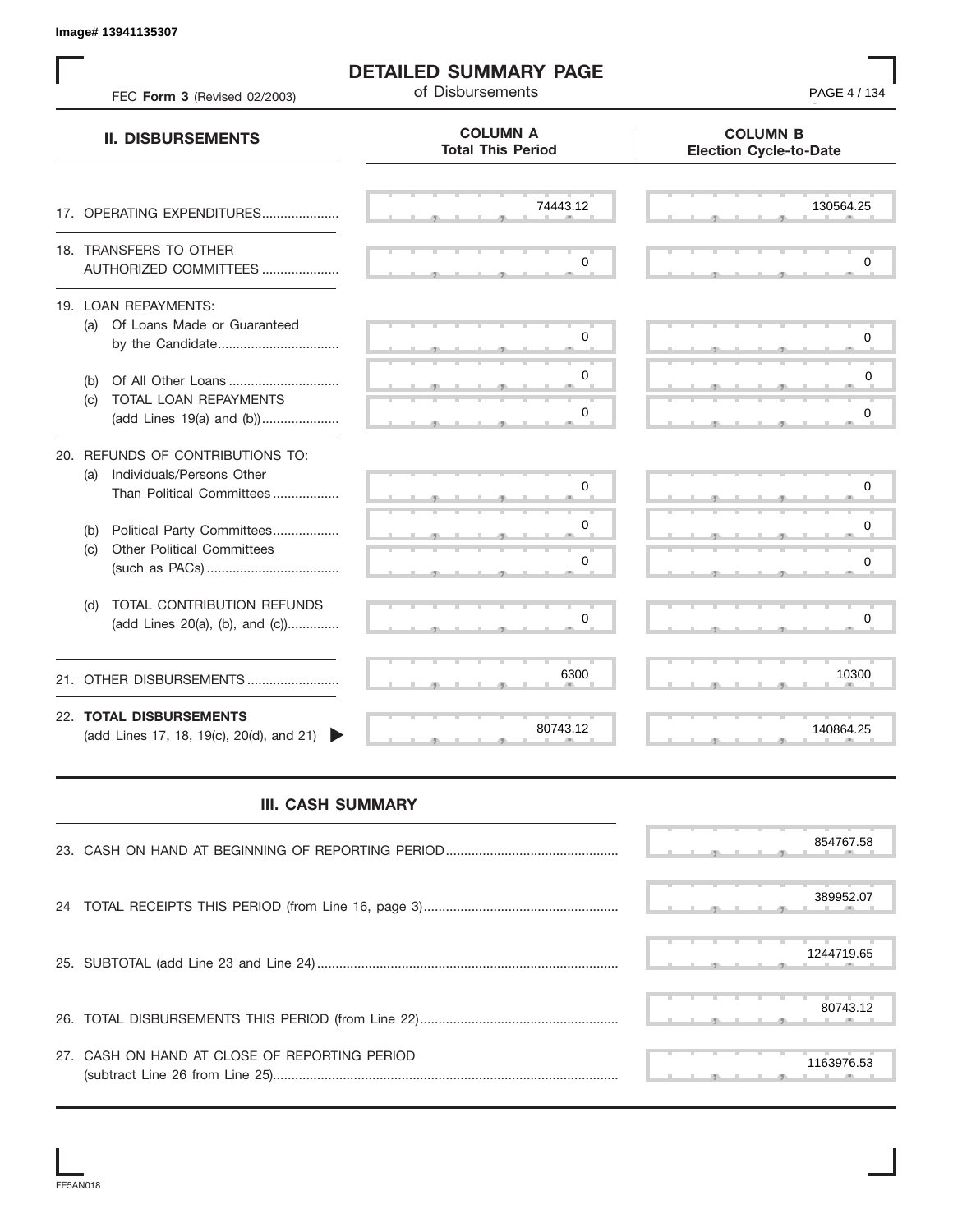|                                                            | Image# 13941135308                                            |                                                              |                                                   |                                                                                                                                                                                                                                                                                         |  |  |  |  |  |
|------------------------------------------------------------|---------------------------------------------------------------|--------------------------------------------------------------|---------------------------------------------------|-----------------------------------------------------------------------------------------------------------------------------------------------------------------------------------------------------------------------------------------------------------------------------------------|--|--|--|--|--|
| <b>SCHEDULE A (FEC Form 3)</b><br><b>ITEMIZED RECEIPTS</b> |                                                               | Use separate schedule(s)                                     |                                                   |                                                                                                                                                                                                                                                                                         |  |  |  |  |  |
|                                                            |                                                               |                                                              | for each category of the<br>Detailed Summary Page | $\boldsymbol{\times}$<br>11a<br>11 <sub>b</sub><br>11c<br>11d                                                                                                                                                                                                                           |  |  |  |  |  |
|                                                            |                                                               |                                                              |                                                   | 12<br>13a<br>14<br>13 <sub>b</sub><br>15                                                                                                                                                                                                                                                |  |  |  |  |  |
|                                                            |                                                               |                                                              |                                                   | Any information copied from such Reports and Statements may not be sold or used by any person for the purpose of soliciting contributions<br>or for commercial purposes, other than using the name and address of any political committee to solicit contributions from such committee. |  |  |  |  |  |
|                                                            | NAME OF COMMITTEE (In Full)<br><b>Texans for Lamar Smith</b>  |                                                              |                                                   |                                                                                                                                                                                                                                                                                         |  |  |  |  |  |
|                                                            | Full Name (Last, First, Middle Initial)<br>Frank S. Morrill   |                                                              |                                                   |                                                                                                                                                                                                                                                                                         |  |  |  |  |  |
| Α.                                                         | Mailing Address 332 Morningside Drive                         |                                                              |                                                   | Date of Receipt<br><b>LEY LEY LEY</b><br>$M - M$<br>$D$ $D$<br>01<br>07<br>2011                                                                                                                                                                                                         |  |  |  |  |  |
|                                                            | City                                                          | State                                                        | Zip Code                                          | <b>Transaction ID: A-C9140</b>                                                                                                                                                                                                                                                          |  |  |  |  |  |
|                                                            | San Antonio                                                   | TX.                                                          | 78209-2802                                        |                                                                                                                                                                                                                                                                                         |  |  |  |  |  |
|                                                            | FEC ID number of contributing<br>federal political committee. | C                                                            |                                                   | Amount of Each Receipt this Period                                                                                                                                                                                                                                                      |  |  |  |  |  |
|                                                            | Name of Employer<br>Self-Employed                             | Occupation<br>Attorney                                       |                                                   | 500                                                                                                                                                                                                                                                                                     |  |  |  |  |  |
|                                                            | Receipt For: 2012<br>Primary<br>General<br>Other (specify)    |                                                              | Election Cycle-to-Date<br>650                     |                                                                                                                                                                                                                                                                                         |  |  |  |  |  |
| В.                                                         | Full Name (Last, First, Middle Initial)<br>Alan W. Dreeben    |                                                              |                                                   | Date of Receipt                                                                                                                                                                                                                                                                         |  |  |  |  |  |
|                                                            | Mailing Address 200 Patterson Avenue<br>Apartment 1008        | $M - M$<br>$D$ $D$<br><b>LEY LEY LEY</b><br>02<br>14<br>2011 |                                                   |                                                                                                                                                                                                                                                                                         |  |  |  |  |  |
|                                                            | City<br>San Antonio                                           | <b>State</b><br><b>TX</b>                                    | Zip Code<br>78209-6269                            | <b>Transaction ID: A-C9184</b>                                                                                                                                                                                                                                                          |  |  |  |  |  |
|                                                            | FEC ID number of contributing<br>federal political committee. | С                                                            |                                                   | Amount of Each Receipt this Period                                                                                                                                                                                                                                                      |  |  |  |  |  |
|                                                            | Name of Employer                                              | Occupation                                                   |                                                   | 2000                                                                                                                                                                                                                                                                                    |  |  |  |  |  |
|                                                            | Republic National Distribution Company                        | Director/ Partner                                            |                                                   |                                                                                                                                                                                                                                                                                         |  |  |  |  |  |
|                                                            | Receipt For: 2012<br>General<br>Primary<br>Other (specify)    |                                                              | Election Cycle-to-Date<br>2000                    |                                                                                                                                                                                                                                                                                         |  |  |  |  |  |
| C.                                                         | Full Name (Last, First, Middle Initial)<br>Jamie Hantman      |                                                              |                                                   | Date of Receipt                                                                                                                                                                                                                                                                         |  |  |  |  |  |
|                                                            | Mailing Address 15412 Finchingfield Way                       |                                                              |                                                   | <b>LYLYLY</b><br>$M - M$<br>$D$ $D$                                                                                                                                                                                                                                                     |  |  |  |  |  |
|                                                            | City                                                          | State                                                        | Zip Code                                          | 02<br>2011<br>14                                                                                                                                                                                                                                                                        |  |  |  |  |  |
|                                                            | <b>Upper Marlboro</b>                                         | MD                                                           | 20774-8080                                        | <b>Transaction ID: A-C9176</b>                                                                                                                                                                                                                                                          |  |  |  |  |  |
|                                                            | FEC ID number of contributing<br>federal political committee. | С                                                            |                                                   | Amount of Each Receipt this Period                                                                                                                                                                                                                                                      |  |  |  |  |  |
|                                                            | Name of Employer                                              | Occupation                                                   |                                                   | 500                                                                                                                                                                                                                                                                                     |  |  |  |  |  |
|                                                            | Mehlman Vogel Castagnetti                                     |                                                              | <b>Government Relations Consultant</b>            |                                                                                                                                                                                                                                                                                         |  |  |  |  |  |
|                                                            | Receipt For: 2012<br>Primary<br>General<br>Other (specify)    |                                                              | Election Cycle-to-Date<br>500                     |                                                                                                                                                                                                                                                                                         |  |  |  |  |  |
|                                                            |                                                               |                                                              |                                                   | 3000.00                                                                                                                                                                                                                                                                                 |  |  |  |  |  |
|                                                            |                                                               |                                                              |                                                   |                                                                                                                                                                                                                                                                                         |  |  |  |  |  |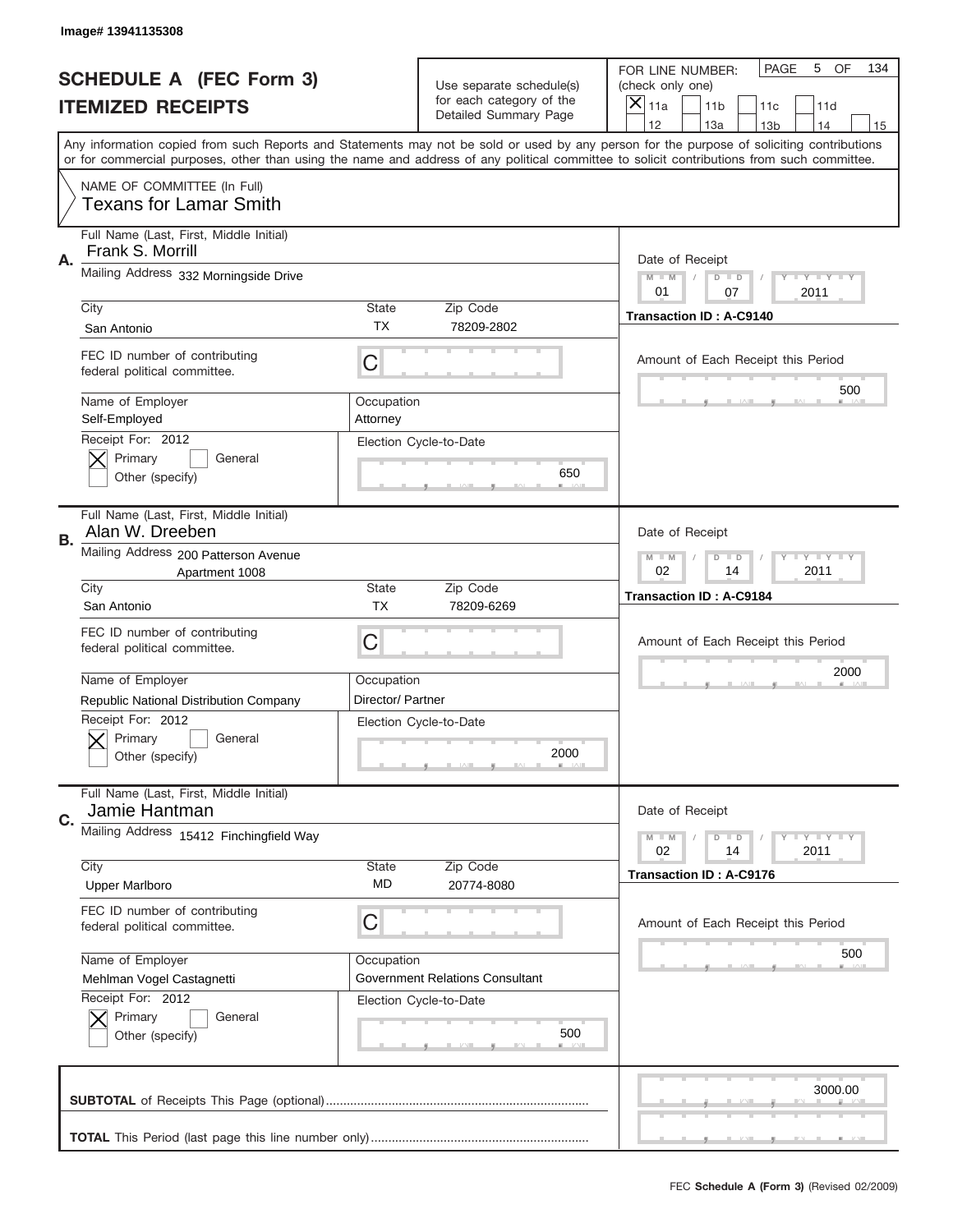|                                                            | Image# 13941135309                                                |                               |                                                   |                                                                                                                                                                                                                                                                                                                                     |  |  |  |  |
|------------------------------------------------------------|-------------------------------------------------------------------|-------------------------------|---------------------------------------------------|-------------------------------------------------------------------------------------------------------------------------------------------------------------------------------------------------------------------------------------------------------------------------------------------------------------------------------------|--|--|--|--|
| <b>SCHEDULE A (FEC Form 3)</b><br><b>ITEMIZED RECEIPTS</b> |                                                                   | Use separate schedule(s)      |                                                   | <b>PAGE</b><br>6<br>OF<br>134<br>FOR LINE NUMBER:<br>(check only one)                                                                                                                                                                                                                                                               |  |  |  |  |
|                                                            |                                                                   |                               | for each category of the<br>Detailed Summary Page | ×<br>11a<br>11 <sub>b</sub><br>11c<br>11d                                                                                                                                                                                                                                                                                           |  |  |  |  |
|                                                            |                                                                   |                               |                                                   | 12<br>13a<br>14<br>13 <sub>b</sub><br>15<br>Any information copied from such Reports and Statements may not be sold or used by any person for the purpose of soliciting contributions<br>or for commercial purposes, other than using the name and address of any political committee to solicit contributions from such committee. |  |  |  |  |
|                                                            | NAME OF COMMITTEE (In Full)<br><b>Texans for Lamar Smith</b>      |                               |                                                   |                                                                                                                                                                                                                                                                                                                                     |  |  |  |  |
| Α.                                                         | Full Name (Last, First, Middle Initial)<br>Mary Bolduc            |                               |                                                   | Date of Receipt                                                                                                                                                                                                                                                                                                                     |  |  |  |  |
|                                                            | Mailing Address 201 Primrose Place                                |                               |                                                   | $M - M$<br><b>THEY THEY</b><br>$D$ $D$<br>02<br>15<br>2011                                                                                                                                                                                                                                                                          |  |  |  |  |
|                                                            | City<br>San Antonio                                               | <b>State</b><br>TX            | Zip Code<br>78209-3853                            | <b>Transaction ID: A-C9195</b>                                                                                                                                                                                                                                                                                                      |  |  |  |  |
|                                                            | FEC ID number of contributing<br>federal political committee.     | C                             |                                                   | Amount of Each Receipt this Period<br>250                                                                                                                                                                                                                                                                                           |  |  |  |  |
|                                                            | Name of Employer<br>Retired<br>Receipt For: 2012                  | Occupation<br>Retired         |                                                   |                                                                                                                                                                                                                                                                                                                                     |  |  |  |  |
|                                                            | Primary<br>General<br>Other (specify)                             | Election Cycle-to-Date<br>250 |                                                   |                                                                                                                                                                                                                                                                                                                                     |  |  |  |  |
| В.                                                         | Full Name (Last, First, Middle Initial)<br>Charles E. Cheever Jr. |                               |                                                   | Date of Receipt                                                                                                                                                                                                                                                                                                                     |  |  |  |  |
|                                                            | Mailing Address 604 Ridgemont Avenue                              |                               |                                                   | <b>LY LY LY</b><br>$M - M$<br>$D$ $D$<br>02<br>15<br>2011                                                                                                                                                                                                                                                                           |  |  |  |  |
|                                                            | City<br>San Antonio                                               | <b>State</b><br><b>TX</b>     | Zip Code<br>78209-2843                            | <b>Transaction ID: A-C9190</b>                                                                                                                                                                                                                                                                                                      |  |  |  |  |
|                                                            | FEC ID number of contributing<br>federal political committee.     | C                             |                                                   | Amount of Each Receipt this Period                                                                                                                                                                                                                                                                                                  |  |  |  |  |
|                                                            | Name of Employer<br>Retired                                       | Occupation<br>Retired         |                                                   | 2500                                                                                                                                                                                                                                                                                                                                |  |  |  |  |
|                                                            | Receipt For: 2012<br>General<br>Primary<br>Other (specify)        |                               | Election Cycle-to-Date<br>2500                    |                                                                                                                                                                                                                                                                                                                                     |  |  |  |  |
| C.                                                         | Full Name (Last, First, Middle Initial)<br>Hugh Halff Jr.         |                               |                                                   | Date of Receipt                                                                                                                                                                                                                                                                                                                     |  |  |  |  |
|                                                            | Mailing Address 745 East Mulberry Avenue<br>Suite 400             |                               |                                                   | $T + Y = Y + Y$<br>$M - M$<br>$D$ $D$<br>02<br>2011<br>15                                                                                                                                                                                                                                                                           |  |  |  |  |
|                                                            | City<br>San Antonio                                               | <b>State</b><br>ТX            | Zip Code<br>78212-3166                            | <b>Transaction ID: A-C9193</b>                                                                                                                                                                                                                                                                                                      |  |  |  |  |
|                                                            | FEC ID number of contributing<br>federal political committee.     | C                             |                                                   | Amount of Each Receipt this Period                                                                                                                                                                                                                                                                                                  |  |  |  |  |
|                                                            | Name of Employer<br>Retired<br>Receipt For: 2012                  | Occupation<br>Retired         |                                                   | 2000                                                                                                                                                                                                                                                                                                                                |  |  |  |  |
|                                                            | Primary<br>General<br>Other (specify)                             |                               | Election Cycle-to-Date<br>2000                    |                                                                                                                                                                                                                                                                                                                                     |  |  |  |  |
|                                                            |                                                                   |                               |                                                   | 4750.00                                                                                                                                                                                                                                                                                                                             |  |  |  |  |
|                                                            |                                                                   |                               |                                                   |                                                                                                                                                                                                                                                                                                                                     |  |  |  |  |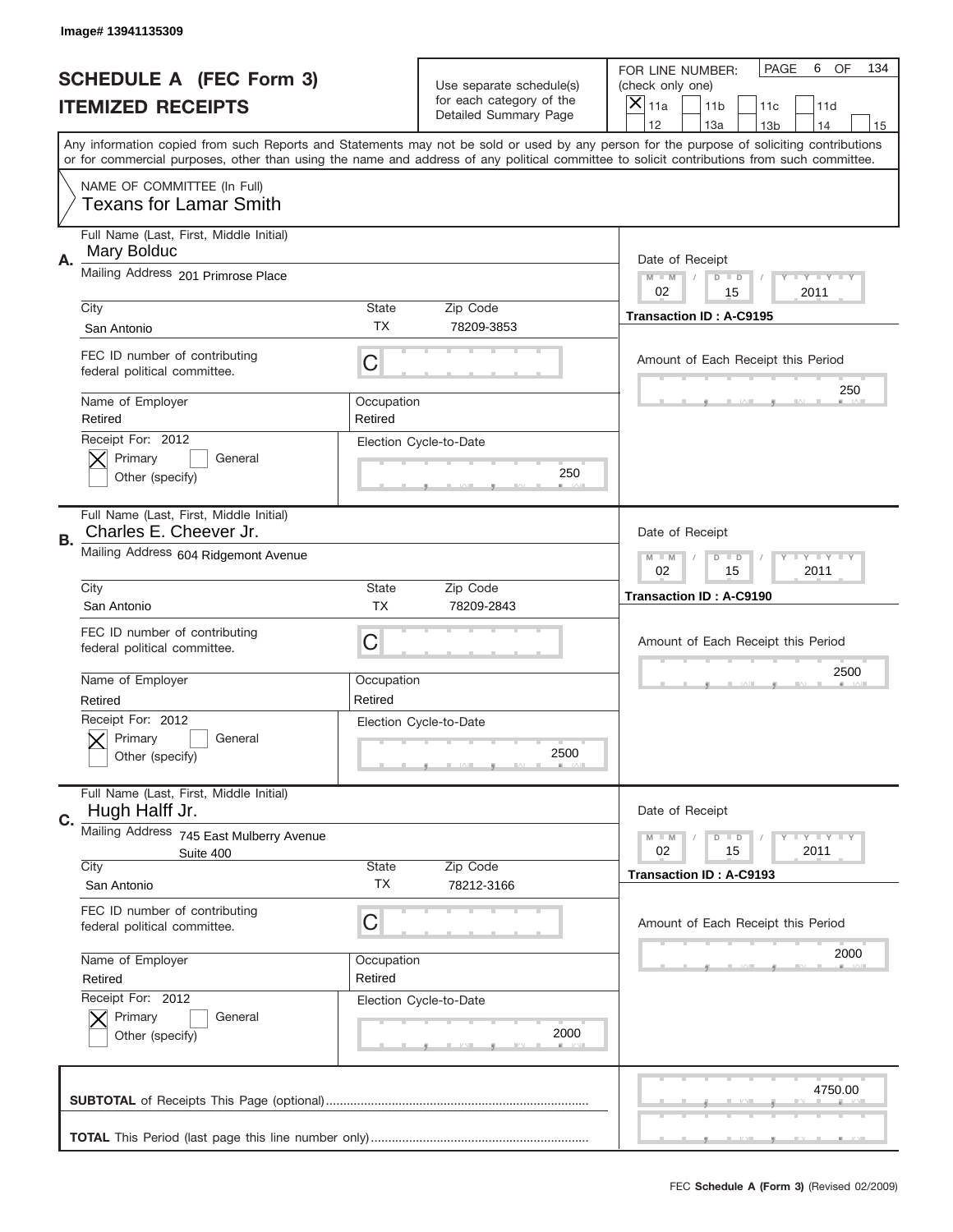|                                                            | Image# 13941135310                                            |                                                    |                                                   |                                                                                                                                                                                                                                                                                                                                     |  |  |
|------------------------------------------------------------|---------------------------------------------------------------|----------------------------------------------------|---------------------------------------------------|-------------------------------------------------------------------------------------------------------------------------------------------------------------------------------------------------------------------------------------------------------------------------------------------------------------------------------------|--|--|
| <b>SCHEDULE A (FEC Form 3)</b><br><b>ITEMIZED RECEIPTS</b> |                                                               |                                                    | Use separate schedule(s)                          | <b>PAGE</b><br>7 OF<br>134<br>FOR LINE NUMBER:<br>(check only one)                                                                                                                                                                                                                                                                  |  |  |
|                                                            |                                                               |                                                    | for each category of the<br>Detailed Summary Page | ×<br>11a<br>11 <sub>b</sub><br>11c<br>11d                                                                                                                                                                                                                                                                                           |  |  |
|                                                            |                                                               |                                                    |                                                   | 12<br>13a<br>14<br>13 <sub>b</sub><br>15<br>Any information copied from such Reports and Statements may not be sold or used by any person for the purpose of soliciting contributions<br>or for commercial purposes, other than using the name and address of any political committee to solicit contributions from such committee. |  |  |
|                                                            | NAME OF COMMITTEE (In Full)<br><b>Texans for Lamar Smith</b>  |                                                    |                                                   |                                                                                                                                                                                                                                                                                                                                     |  |  |
| А.                                                         | Full Name (Last, First, Middle Initial)<br>Dwight L. Lieb     |                                                    |                                                   | Date of Receipt                                                                                                                                                                                                                                                                                                                     |  |  |
|                                                            | Mailing Address 7804 Jones Maltsberger Road                   |                                                    |                                                   | $M$ $M$<br>Y I Y I Y I Y<br>$D$ $D$<br>02<br>15<br>2011                                                                                                                                                                                                                                                                             |  |  |
|                                                            | City<br>San Antonio                                           | State<br>ТX                                        | Zip Code<br>78216-6919                            | <b>Transaction ID: A-C9194</b>                                                                                                                                                                                                                                                                                                      |  |  |
|                                                            | FEC ID number of contributing<br>federal political committee. | C                                                  |                                                   | Amount of Each Receipt this Period<br>500                                                                                                                                                                                                                                                                                           |  |  |
|                                                            | Name of Employer<br>Self-Employed                             | Occupation<br>Restauranteur                        |                                                   |                                                                                                                                                                                                                                                                                                                                     |  |  |
|                                                            | Primary<br>General<br>Other (specify)                         | Receipt For: 2012<br>Election Cycle-to-Date<br>500 |                                                   |                                                                                                                                                                                                                                                                                                                                     |  |  |
| В.                                                         | Full Name (Last, First, Middle Initial)<br>Feyona C. Mills    |                                                    |                                                   | Date of Receipt                                                                                                                                                                                                                                                                                                                     |  |  |
|                                                            | Mailing Address 3134 Satellite Drive                          |                                                    |                                                   | $T$ $Y$ $T$ $Y$ $T$ $Y$<br>$M - M$<br>$D$ $D$<br>02<br>15<br>2011                                                                                                                                                                                                                                                                   |  |  |
|                                                            | City<br>San Antonio                                           | State<br><b>TX</b>                                 | Zip Code<br>78217                                 | <b>Transaction ID: A-C9197</b>                                                                                                                                                                                                                                                                                                      |  |  |
|                                                            | FEC ID number of contributing<br>federal political committee. | C                                                  |                                                   | Amount of Each Receipt this Period                                                                                                                                                                                                                                                                                                  |  |  |
|                                                            | Name of Employer<br>Retired                                   | Occupation<br>Retired                              |                                                   | 100                                                                                                                                                                                                                                                                                                                                 |  |  |
|                                                            | Receipt For: 2012<br>General<br>Primary<br>Other (specify)    |                                                    | Election Cycle-to-Date<br>500                     |                                                                                                                                                                                                                                                                                                                                     |  |  |
| C.                                                         | Full Name (Last, First, Middle Initial)<br>W. Marvin Rush     |                                                    |                                                   | Date of Receipt                                                                                                                                                                                                                                                                                                                     |  |  |
|                                                            | Mailing Address PO Box 34630                                  |                                                    |                                                   | <b>LY LY LY</b><br>$M - M$<br>$D$ $D$<br>02<br>2011<br>15                                                                                                                                                                                                                                                                           |  |  |
|                                                            | City<br>San Antonio                                           | State<br><b>TX</b>                                 | Zip Code<br>78265-4630                            | <b>Transaction ID: A-C9188</b>                                                                                                                                                                                                                                                                                                      |  |  |
|                                                            | FEC ID number of contributing<br>federal political committee. | C                                                  |                                                   | Amount of Each Receipt this Period                                                                                                                                                                                                                                                                                                  |  |  |
|                                                            | Name of Employer<br><b>Rush Enterprises</b>                   | Occupation<br>Chairman                             |                                                   | 2000                                                                                                                                                                                                                                                                                                                                |  |  |
|                                                            | Receipt For: 2012<br>Primary<br>General<br>Other (specify)    |                                                    | Election Cycle-to-Date<br>2000                    |                                                                                                                                                                                                                                                                                                                                     |  |  |
|                                                            |                                                               |                                                    |                                                   | 2600.00                                                                                                                                                                                                                                                                                                                             |  |  |
|                                                            |                                                               |                                                    |                                                   |                                                                                                                                                                                                                                                                                                                                     |  |  |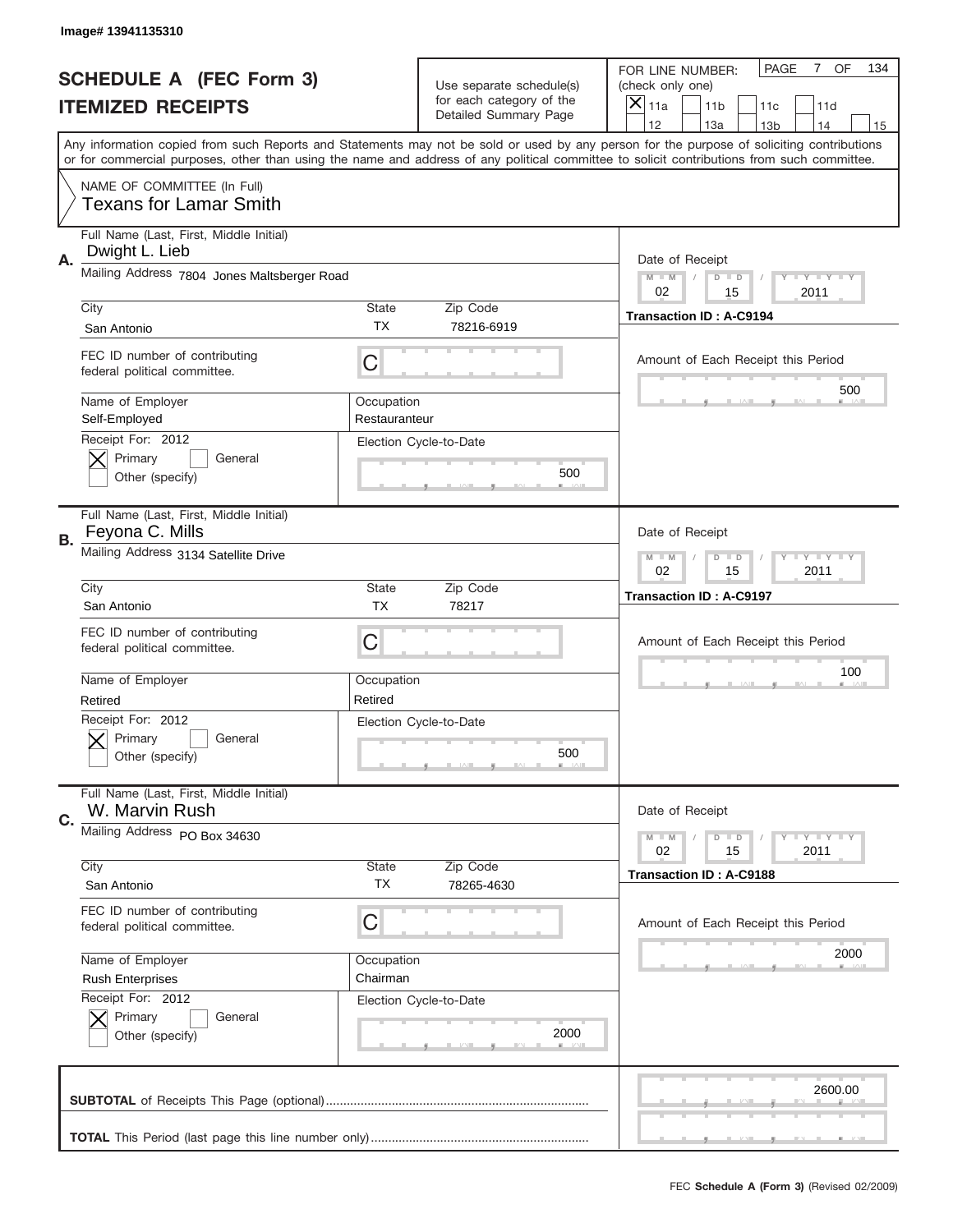|                                                            | Image# 13941135311                                                   |                                                              |                                                   |                                                                                                                                                                                       |  |  |  |  |  |
|------------------------------------------------------------|----------------------------------------------------------------------|--------------------------------------------------------------|---------------------------------------------------|---------------------------------------------------------------------------------------------------------------------------------------------------------------------------------------|--|--|--|--|--|
| <b>SCHEDULE A (FEC Form 3)</b><br><b>ITEMIZED RECEIPTS</b> |                                                                      | Use separate schedule(s)                                     |                                                   | PAGE<br>8<br><b>OF</b><br>134<br>FOR LINE NUMBER:<br>(check only one)                                                                                                                 |  |  |  |  |  |
|                                                            |                                                                      |                                                              | for each category of the<br>Detailed Summary Page | $\boldsymbol{\times}$<br>11 <sub>b</sub><br>11a<br>11c<br>11d                                                                                                                         |  |  |  |  |  |
|                                                            |                                                                      |                                                              |                                                   | 12<br>13a<br>14<br>13 <sub>b</sub><br>15<br>Any information copied from such Reports and Statements may not be sold or used by any person for the purpose of soliciting contributions |  |  |  |  |  |
|                                                            |                                                                      |                                                              |                                                   | or for commercial purposes, other than using the name and address of any political committee to solicit contributions from such committee.                                            |  |  |  |  |  |
|                                                            | NAME OF COMMITTEE (In Full)<br><b>Texans for Lamar Smith</b>         |                                                              |                                                   |                                                                                                                                                                                       |  |  |  |  |  |
| А.                                                         | Full Name (Last, First, Middle Initial)<br>Patrick H. Swearingen Jr. |                                                              |                                                   | Date of Receipt                                                                                                                                                                       |  |  |  |  |  |
|                                                            | Mailing Address 310 Argyle Avenue                                    |                                                              |                                                   | $M - M$<br><b>LEY LEY LEY</b><br>$D$ $D$<br>02<br>15<br>2011                                                                                                                          |  |  |  |  |  |
|                                                            | City<br>San Antonio                                                  | State<br><b>TX</b>                                           | Zip Code<br>78209-5609                            | <b>Transaction ID: A-C9196</b>                                                                                                                                                        |  |  |  |  |  |
|                                                            | FEC ID number of contributing<br>federal political committee.        | C                                                            |                                                   | Amount of Each Receipt this Period                                                                                                                                                    |  |  |  |  |  |
|                                                            | Name of Employer<br>Cox Smith Matthews, Inc.                         | Occupation<br>Attorney                                       |                                                   | 250                                                                                                                                                                                   |  |  |  |  |  |
|                                                            | Receipt For: 2012<br>Primary<br>General<br>Other (specify)           |                                                              | Election Cycle-to-Date<br>250                     |                                                                                                                                                                                       |  |  |  |  |  |
| В.                                                         | Full Name (Last, First, Middle Initial)<br>Donald M. Carlton         |                                                              |                                                   | Date of Receipt                                                                                                                                                                       |  |  |  |  |  |
|                                                            | Mailing Address 403 North Weston Lane                                | $M - M$<br>$D$ $D$<br><b>LEY LEY LEY</b><br>02<br>16<br>2011 |                                                   |                                                                                                                                                                                       |  |  |  |  |  |
|                                                            | City<br>Austin                                                       | <b>State</b><br><b>TX</b>                                    | Zip Code<br>78733-4215                            | Transaction ID: A-C9253                                                                                                                                                               |  |  |  |  |  |
|                                                            | FEC ID number of contributing<br>federal political committee.        | С                                                            |                                                   | Amount of Each Receipt this Period                                                                                                                                                    |  |  |  |  |  |
|                                                            | Name of Employer<br>Retired                                          | Occupation<br>Retired                                        |                                                   | 300                                                                                                                                                                                   |  |  |  |  |  |
|                                                            | Receipt For: 2012<br>General<br>Primary<br>Other (specify)           |                                                              | Election Cycle-to-Date<br>300                     |                                                                                                                                                                                       |  |  |  |  |  |
| C.                                                         | Full Name (Last, First, Middle Initial)<br>Harvey J. Frye            |                                                              |                                                   | Date of Receipt                                                                                                                                                                       |  |  |  |  |  |
|                                                            | Mailing Address 801 North Weston Lane                                |                                                              |                                                   | <b>LY LY LY</b><br>$M - M$<br>$D$ $D$<br>02<br>2011<br>16                                                                                                                             |  |  |  |  |  |
|                                                            | City<br>Austin                                                       | State<br>ТX                                                  | Zip Code<br>78733-3447                            | <b>Transaction ID: A-C9248</b>                                                                                                                                                        |  |  |  |  |  |
|                                                            | FEC ID number of contributing<br>federal political committee.        | С                                                            |                                                   | Amount of Each Receipt this Period                                                                                                                                                    |  |  |  |  |  |
|                                                            | Name of Employer<br><b>TEL America</b>                               | Occupation<br>Vice Chairman                                  |                                                   | 500                                                                                                                                                                                   |  |  |  |  |  |
|                                                            | Receipt For: 2012<br>Primary<br>General<br>Other (specify)           |                                                              | Election Cycle-to-Date<br>500                     |                                                                                                                                                                                       |  |  |  |  |  |
|                                                            |                                                                      |                                                              |                                                   | 1050.00                                                                                                                                                                               |  |  |  |  |  |
|                                                            |                                                                      |                                                              |                                                   |                                                                                                                                                                                       |  |  |  |  |  |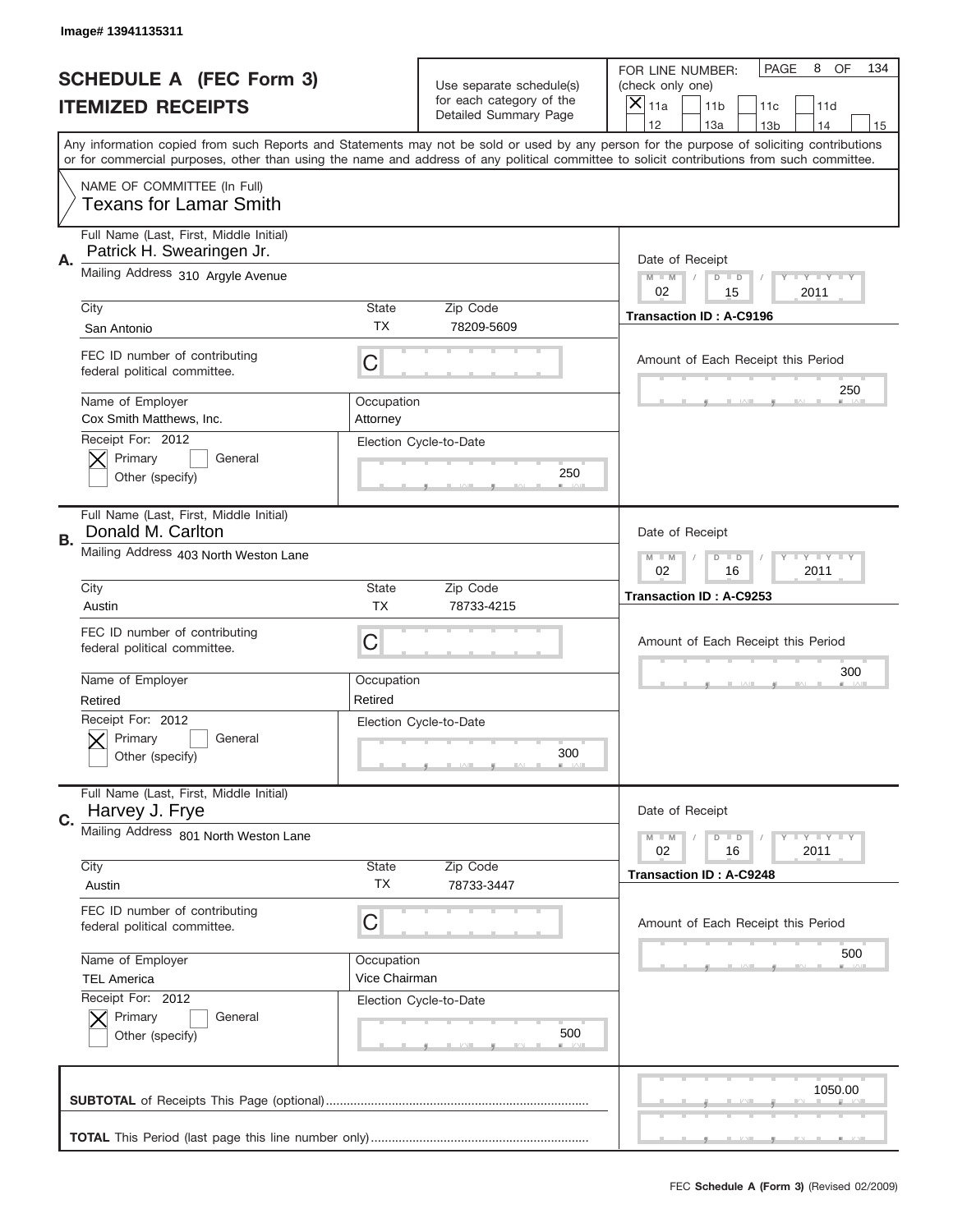|                                                            | Image# 13941135312                                                  |                           |                                                          |                                                                                                                                                                                                                                                                                                                                     |
|------------------------------------------------------------|---------------------------------------------------------------------|---------------------------|----------------------------------------------------------|-------------------------------------------------------------------------------------------------------------------------------------------------------------------------------------------------------------------------------------------------------------------------------------------------------------------------------------|
| <b>SCHEDULE A (FEC Form 3)</b><br><b>ITEMIZED RECEIPTS</b> |                                                                     | Use separate schedule(s)  |                                                          | <b>PAGE</b><br>9<br>OF<br>134<br>FOR LINE NUMBER:<br>(check only one)                                                                                                                                                                                                                                                               |
|                                                            |                                                                     |                           | for each category of the<br>Detailed Summary Page        | ×<br>11a<br>11 <sub>b</sub><br>11c<br>11d                                                                                                                                                                                                                                                                                           |
|                                                            |                                                                     |                           |                                                          | 12<br>13a<br>14<br>13 <sub>b</sub><br>15<br>Any information copied from such Reports and Statements may not be sold or used by any person for the purpose of soliciting contributions<br>or for commercial purposes, other than using the name and address of any political committee to solicit contributions from such committee. |
|                                                            | NAME OF COMMITTEE (In Full)<br><b>Texans for Lamar Smith</b>        |                           |                                                          |                                                                                                                                                                                                                                                                                                                                     |
| Α.                                                         | Full Name (Last, First, Middle Initial)<br>Billy J. McCombs         |                           |                                                          | Date of Receipt                                                                                                                                                                                                                                                                                                                     |
|                                                            | Mailing Address PO Box BH003                                        |                           |                                                          | $M - M$<br><b>THEY THEY</b><br>$D$ $D$<br>02<br>16<br>2011                                                                                                                                                                                                                                                                          |
|                                                            | City<br>San Antonio                                                 | <b>State</b><br>TX        | Zip Code<br>78201-1268                                   | <b>Transaction ID: A-C9203</b>                                                                                                                                                                                                                                                                                                      |
|                                                            | FEC ID number of contributing<br>federal political committee.       | C                         |                                                          | Amount of Each Receipt this Period<br>1000                                                                                                                                                                                                                                                                                          |
|                                                            | Name of Employer<br><b>McCombs Enterprises</b><br>Receipt For: 2012 | Occupation                | <b>Chief Executive Officer</b><br>Election Cycle-to-Date |                                                                                                                                                                                                                                                                                                                                     |
|                                                            | Primary<br>General<br>Other (specify)                               |                           | 1000                                                     |                                                                                                                                                                                                                                                                                                                                     |
| В.                                                         | Full Name (Last, First, Middle Initial)<br><b>Arthur Olbert</b>     |                           |                                                          | Date of Receipt                                                                                                                                                                                                                                                                                                                     |
|                                                            | Mailing Address 1906 Raleigh Avenue                                 |                           |                                                          | <b>LY LY LY</b><br>$M - M$<br>$D$ $D$<br>02<br>16<br>2011                                                                                                                                                                                                                                                                           |
|                                                            | City<br>Austin                                                      | <b>State</b><br><b>TX</b> | Zip Code<br>78703-2643                                   | <b>Transaction ID: A-C9252</b>                                                                                                                                                                                                                                                                                                      |
|                                                            | FEC ID number of contributing<br>federal political committee.       | C                         |                                                          | Amount of Each Receipt this Period<br>500                                                                                                                                                                                                                                                                                           |
|                                                            | Name of Employer<br>Retired                                         | Occupation<br>Retired     |                                                          |                                                                                                                                                                                                                                                                                                                                     |
|                                                            | Receipt For: 2012<br>General<br>Primary<br>Other (specify)          |                           | Election Cycle-to-Date<br>500                            |                                                                                                                                                                                                                                                                                                                                     |
| C.                                                         | Full Name (Last, First, Middle Initial)<br>Chester S. Beattie Sr.   |                           |                                                          | Date of Receipt                                                                                                                                                                                                                                                                                                                     |
|                                                            | Mailing Address 7800 Southwest Parkway<br><b>Unit 612</b>           |                           |                                                          | $T + Y = Y + Y$<br>$M - M$<br>$D$ $D$<br>02<br>17<br>2011                                                                                                                                                                                                                                                                           |
|                                                            | City<br>Austin                                                      | <b>State</b><br>ТX        | Zip Code<br>78735-6119                                   | Transaction ID: A-C9255                                                                                                                                                                                                                                                                                                             |
|                                                            | FEC ID number of contributing<br>federal political committee.       | C                         |                                                          | Amount of Each Receipt this Period                                                                                                                                                                                                                                                                                                  |
|                                                            | Name of Employer<br>Retired<br>Receipt For: 2012                    | Occupation<br>Retired     |                                                          | 150                                                                                                                                                                                                                                                                                                                                 |
|                                                            | Primary<br>General<br>Other (specify)                               |                           | Election Cycle-to-Date<br>250                            |                                                                                                                                                                                                                                                                                                                                     |
|                                                            |                                                                     |                           |                                                          | 1650.00                                                                                                                                                                                                                                                                                                                             |
|                                                            |                                                                     |                           |                                                          |                                                                                                                                                                                                                                                                                                                                     |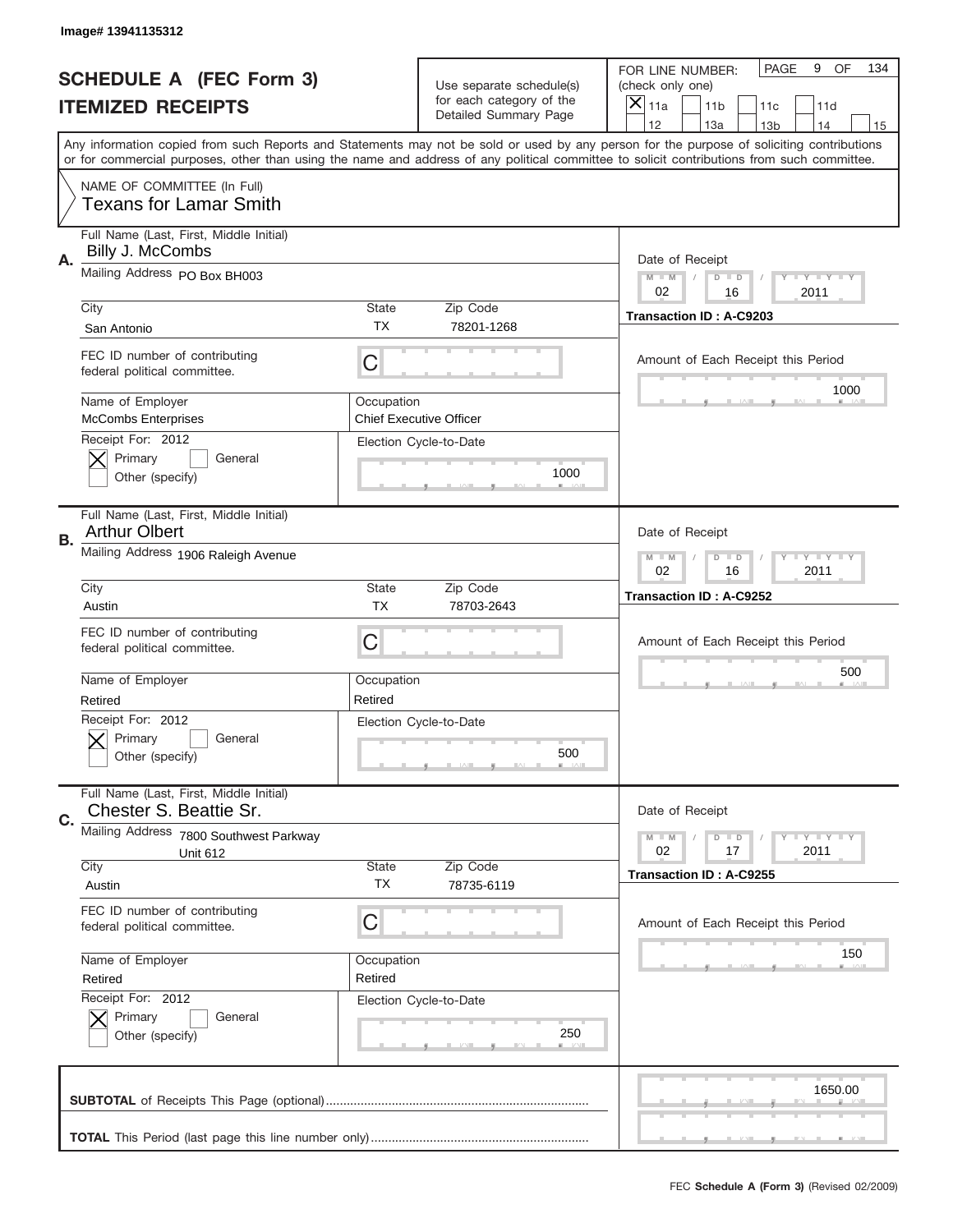|                                                            | Image# 13941135313                                            |                                                     |                                                   |                                                                                                                                                                                                                                                                                                                                     |  |  |  |  |  |
|------------------------------------------------------------|---------------------------------------------------------------|-----------------------------------------------------|---------------------------------------------------|-------------------------------------------------------------------------------------------------------------------------------------------------------------------------------------------------------------------------------------------------------------------------------------------------------------------------------------|--|--|--|--|--|
| <b>SCHEDULE A (FEC Form 3)</b><br><b>ITEMIZED RECEIPTS</b> |                                                               | Use separate schedule(s)                            |                                                   | PAGE<br>10 OF<br>134<br>FOR LINE NUMBER:<br>(check only one)                                                                                                                                                                                                                                                                        |  |  |  |  |  |
|                                                            |                                                               |                                                     | for each category of the<br>Detailed Summary Page | ×<br>11a<br>11 <sub>b</sub><br>11c<br>11d                                                                                                                                                                                                                                                                                           |  |  |  |  |  |
|                                                            |                                                               |                                                     |                                                   | 12<br>13a<br>14<br>13 <sub>b</sub><br>15<br>Any information copied from such Reports and Statements may not be sold or used by any person for the purpose of soliciting contributions<br>or for commercial purposes, other than using the name and address of any political committee to solicit contributions from such committee. |  |  |  |  |  |
|                                                            | NAME OF COMMITTEE (In Full)<br><b>Texans for Lamar Smith</b>  |                                                     |                                                   |                                                                                                                                                                                                                                                                                                                                     |  |  |  |  |  |
| Α.                                                         | Full Name (Last, First, Middle Initial)<br>Lenora Brown       |                                                     |                                                   | Date of Receipt                                                                                                                                                                                                                                                                                                                     |  |  |  |  |  |
|                                                            | Mailing Address 213 Sir Arthur Court                          |                                                     |                                                   | Y TY TY TY<br>$M - M$<br>$D$ $D$<br>02<br>2011<br>17                                                                                                                                                                                                                                                                                |  |  |  |  |  |
|                                                            | City<br>San Antonio                                           | <b>State</b><br>TX                                  | Zip Code<br>78213-2632                            | <b>Transaction ID: A-C9219</b>                                                                                                                                                                                                                                                                                                      |  |  |  |  |  |
|                                                            | FEC ID number of contributing<br>federal political committee. | C                                                   |                                                   | Amount of Each Receipt this Period<br>2500                                                                                                                                                                                                                                                                                          |  |  |  |  |  |
|                                                            | Name of Employer<br>Retired                                   | Occupation<br>Retired                               |                                                   |                                                                                                                                                                                                                                                                                                                                     |  |  |  |  |  |
|                                                            | Primary<br>General<br>Other (specify)                         | Receipt For: 2012<br>Election Cycle-to-Date<br>2500 |                                                   |                                                                                                                                                                                                                                                                                                                                     |  |  |  |  |  |
| В.                                                         | Full Name (Last, First, Middle Initial)<br>Walter F. Brown    |                                                     |                                                   | Date of Receipt                                                                                                                                                                                                                                                                                                                     |  |  |  |  |  |
|                                                            | Mailing Address 213 Sir Arthur Court                          |                                                     |                                                   | $T$ $Y$ $T$ $Y$ $T$ $Y$<br>$D$ $D$<br>$M - M$<br>02<br>17<br>2011                                                                                                                                                                                                                                                                   |  |  |  |  |  |
|                                                            | City<br>San Antonio                                           | <b>State</b><br><b>TX</b>                           | Zip Code<br>78213-2632                            | <b>Transaction ID: A-C9218</b>                                                                                                                                                                                                                                                                                                      |  |  |  |  |  |
|                                                            | FEC ID number of contributing<br>federal political committee. | C                                                   |                                                   | Amount of Each Receipt this Period                                                                                                                                                                                                                                                                                                  |  |  |  |  |  |
|                                                            | Name of Employer                                              | Occupation                                          |                                                   | 2500                                                                                                                                                                                                                                                                                                                                |  |  |  |  |  |
|                                                            | DelRay Oil, Inc.                                              | President & Owner                                   |                                                   |                                                                                                                                                                                                                                                                                                                                     |  |  |  |  |  |
|                                                            | Receipt For: 2012<br>General<br>Primary<br>Other (specify)    |                                                     | Election Cycle-to-Date<br>2500                    |                                                                                                                                                                                                                                                                                                                                     |  |  |  |  |  |
| C.                                                         | Full Name (Last, First, Middle Initial)<br>Ruth T. Campbell   |                                                     |                                                   | Date of Receipt                                                                                                                                                                                                                                                                                                                     |  |  |  |  |  |
|                                                            | Mailing Address 1 Towers Park Lane<br>Apartment 2305          |                                                     |                                                   | <b>TEY TEY TEY</b><br>$M - M$<br>$D$ $D$<br>02<br>2011<br>17                                                                                                                                                                                                                                                                        |  |  |  |  |  |
|                                                            | City<br>San Antonio                                           | <b>State</b><br>ТX                                  | Zip Code<br>78209-6441                            | <b>Transaction ID: A-C9207</b>                                                                                                                                                                                                                                                                                                      |  |  |  |  |  |
|                                                            | FEC ID number of contributing<br>federal political committee. | C                                                   |                                                   | Amount of Each Receipt this Period                                                                                                                                                                                                                                                                                                  |  |  |  |  |  |
|                                                            | Name of Employer<br>Retired                                   | Occupation<br>Retired                               |                                                   | 500                                                                                                                                                                                                                                                                                                                                 |  |  |  |  |  |
|                                                            | Receipt For: 2012<br>Primary<br>General<br>Other (specify)    |                                                     | Election Cycle-to-Date<br>500                     |                                                                                                                                                                                                                                                                                                                                     |  |  |  |  |  |
|                                                            |                                                               |                                                     |                                                   | 5500.00                                                                                                                                                                                                                                                                                                                             |  |  |  |  |  |
|                                                            |                                                               |                                                     |                                                   |                                                                                                                                                                                                                                                                                                                                     |  |  |  |  |  |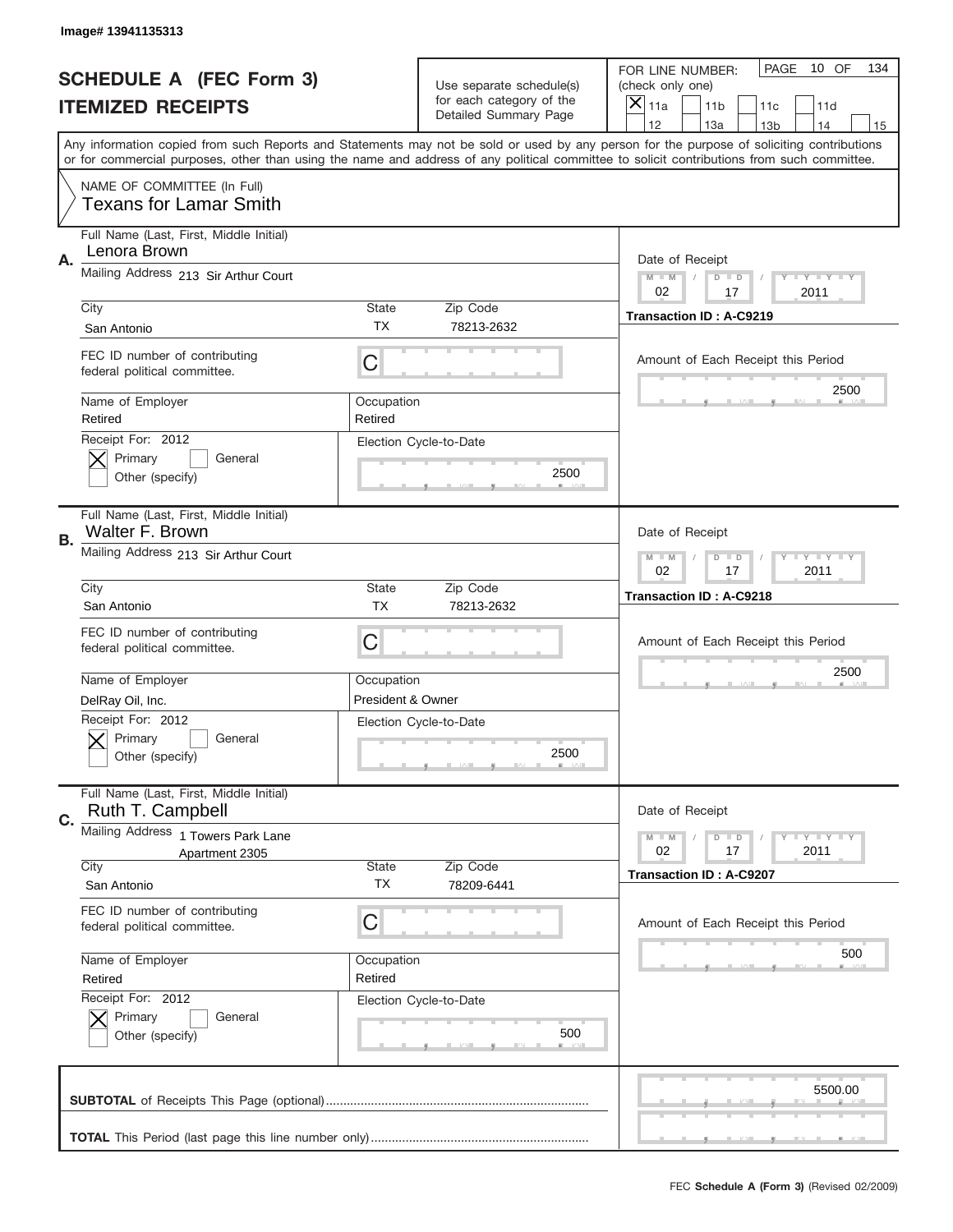|                                                            | Image# 13941135314                                                                                                                         |                                 |                                                   |                                |                                                       |                 |                            |    |  |
|------------------------------------------------------------|--------------------------------------------------------------------------------------------------------------------------------------------|---------------------------------|---------------------------------------------------|--------------------------------|-------------------------------------------------------|-----------------|----------------------------|----|--|
| <b>SCHEDULE A (FEC Form 3)</b><br><b>ITEMIZED RECEIPTS</b> |                                                                                                                                            | Use separate schedule(s)        |                                                   |                                | PAGE<br>11 OF<br>FOR LINE NUMBER:<br>(check only one) |                 |                            |    |  |
|                                                            |                                                                                                                                            |                                 | for each category of the<br>Detailed Summary Page | $\boldsymbol{\times}$<br>11a   | 11 <sub>b</sub>                                       | 11c             | 11d                        |    |  |
|                                                            | Any information copied from such Reports and Statements may not be sold or used by any person for the purpose of soliciting contributions  |                                 |                                                   | 12                             | 13a                                                   | 13 <sub>b</sub> | 14                         | 15 |  |
|                                                            | or for commercial purposes, other than using the name and address of any political committee to solicit contributions from such committee. |                                 |                                                   |                                |                                                       |                 |                            |    |  |
|                                                            | NAME OF COMMITTEE (In Full)<br><b>Texans for Lamar Smith</b>                                                                               |                                 |                                                   |                                |                                                       |                 |                            |    |  |
| Α.                                                         | Full Name (Last, First, Middle Initial)<br>James M. Cavender III                                                                           |                                 |                                                   | Date of Receipt                |                                                       |                 |                            |    |  |
|                                                            | Mailing Address PO Box 681237                                                                                                              |                                 |                                                   | $M - M$<br>02                  | $D$ $D$<br>17                                         |                 | <b>LEY LEY LEY</b><br>2011 |    |  |
|                                                            | City<br>San Antonio                                                                                                                        | State<br><b>TX</b>              | Zip Code<br>78268-1237                            |                                | Transaction ID: A-C9205                               |                 |                            |    |  |
|                                                            | FEC ID number of contributing<br>federal political committee.                                                                              | C                               |                                                   |                                | Amount of Each Receipt this Period                    |                 |                            |    |  |
|                                                            | Name of Employer<br>Cavender Oldsmobile                                                                                                    | Occupation<br>Automobile Dealer | Election Cycle-to-Date                            |                                |                                                       |                 | 2500                       |    |  |
|                                                            | Receipt For: 2012<br>Primary<br>General<br>Other (specify)                                                                                 |                                 |                                                   |                                |                                                       |                 |                            |    |  |
| В.                                                         | Full Name (Last, First, Middle Initial)<br>James M. Cavender III                                                                           |                                 |                                                   | Date of Receipt                |                                                       |                 |                            |    |  |
|                                                            | Mailing Address PO Box 681237                                                                                                              | $M - M$<br>02                   | $D$ $D$<br>17                                     |                                | <b>LY LY LY</b><br>2011                               |                 |                            |    |  |
|                                                            | City<br>San Antonio                                                                                                                        | <b>State</b><br><b>TX</b>       | Zip Code<br>78268-1237                            | <b>Transaction ID: A-C9206</b> |                                                       |                 |                            |    |  |
|                                                            | FEC ID number of contributing<br>federal political committee.                                                                              | С                               |                                                   |                                | Amount of Each Receipt this Period                    |                 |                            |    |  |
|                                                            | Name of Employer                                                                                                                           | Occupation                      |                                                   |                                |                                                       |                 | 2500                       |    |  |
|                                                            | Cavender Oldsmobile                                                                                                                        | Automobile Dealer               |                                                   |                                |                                                       |                 |                            |    |  |
|                                                            | Receipt For: 2012<br>Primary<br>General<br>Other (specify)                                                                                 |                                 | Election Cycle-to-Date<br>5000                    |                                |                                                       |                 |                            |    |  |
| C.                                                         | Full Name (Last, First, Middle Initial)<br>Dalton M. Chester                                                                               |                                 |                                                   | Date of Receipt                |                                                       |                 |                            |    |  |
|                                                            | Mailing Address 2402 Cinco Woods                                                                                                           |                                 |                                                   |                                | $D$ $D$<br>17                                         |                 | <b>LY LY LY</b><br>2011    |    |  |
|                                                            | City<br>San Antonio                                                                                                                        | <b>State</b><br>ТX              | Zip Code<br>78259-3531                            |                                | <b>Transaction ID: A-C9227</b>                        |                 |                            |    |  |
|                                                            | FEC ID number of contributing<br>federal political committee.                                                                              | С                               |                                                   |                                | Amount of Each Receipt this Period                    |                 |                            |    |  |
|                                                            | Name of Employer                                                                                                                           | Occupation                      |                                                   |                                |                                                       |                 | 2500                       |    |  |
|                                                            | <b>Texas Truck Centers</b>                                                                                                                 | Insurance Agent                 |                                                   |                                |                                                       |                 |                            |    |  |
|                                                            | Receipt For: 2012<br>Primary<br>General<br>Other (specify)                                                                                 |                                 | Election Cycle-to-Date<br>5000                    |                                |                                                       |                 |                            |    |  |
|                                                            |                                                                                                                                            |                                 |                                                   |                                |                                                       |                 | 7500.00                    |    |  |
|                                                            |                                                                                                                                            |                                 |                                                   |                                |                                                       |                 |                            |    |  |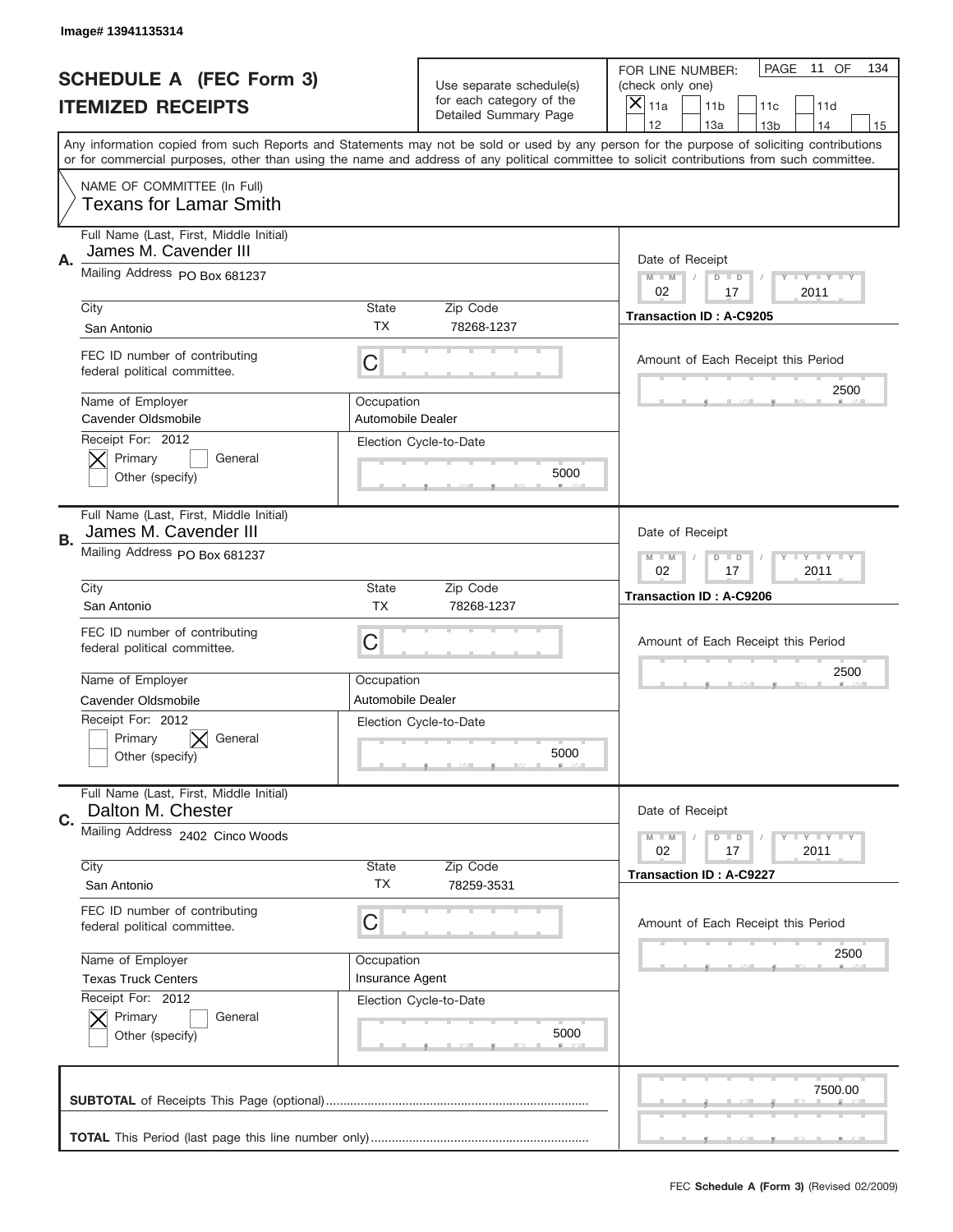|                                | Image# 13941135315                                                    |                                                         |                                                      |                                                                                                                                                                                                                                                                                         |  |  |  |  |
|--------------------------------|-----------------------------------------------------------------------|---------------------------------------------------------|------------------------------------------------------|-----------------------------------------------------------------------------------------------------------------------------------------------------------------------------------------------------------------------------------------------------------------------------------------|--|--|--|--|
| <b>SCHEDULE A (FEC Form 3)</b> |                                                                       |                                                         | Use separate schedule(s)<br>for each category of the | PAGE<br>12 OF<br>134<br>FOR LINE NUMBER:<br>(check only one)<br>×                                                                                                                                                                                                                       |  |  |  |  |
|                                | <b>ITEMIZED RECEIPTS</b>                                              |                                                         | Detailed Summary Page                                | 11a<br>11 <sub>b</sub><br>11c<br>11d<br>12<br>13a<br>14<br>13 <sub>b</sub><br>15                                                                                                                                                                                                        |  |  |  |  |
|                                |                                                                       |                                                         |                                                      | Any information copied from such Reports and Statements may not be sold or used by any person for the purpose of soliciting contributions<br>or for commercial purposes, other than using the name and address of any political committee to solicit contributions from such committee. |  |  |  |  |
|                                | NAME OF COMMITTEE (In Full)<br><b>Texans for Lamar Smith</b>          |                                                         |                                                      |                                                                                                                                                                                                                                                                                         |  |  |  |  |
| Α.                             | Full Name (Last, First, Middle Initial)<br>Dalton M. Chester          |                                                         |                                                      | Date of Receipt                                                                                                                                                                                                                                                                         |  |  |  |  |
|                                | Mailing Address 2402 Cinco Woods                                      | $M$ M<br>Y I Y I Y I Y<br>$D$ $D$<br>02<br>17<br>2011   |                                                      |                                                                                                                                                                                                                                                                                         |  |  |  |  |
|                                | City<br>San Antonio                                                   | State<br><b>TX</b>                                      | Zip Code<br>78259-3531                               | <b>Transaction ID: A-C9228</b>                                                                                                                                                                                                                                                          |  |  |  |  |
|                                | FEC ID number of contributing<br>federal political committee.         | C                                                       |                                                      | Amount of Each Receipt this Period<br>2500                                                                                                                                                                                                                                              |  |  |  |  |
|                                | Name of Employer<br><b>Texas Truck Centers</b>                        | Occupation<br>Insurance Agent                           |                                                      |                                                                                                                                                                                                                                                                                         |  |  |  |  |
|                                | X<br>Primary<br>General<br>Other (specify)                            | Receipt For: 2012<br>Election Cycle-to-Date<br>5000     |                                                      |                                                                                                                                                                                                                                                                                         |  |  |  |  |
| В.                             | Full Name (Last, First, Middle Initial)<br><b>Charlotte W. Coiner</b> |                                                         |                                                      | Date of Receipt                                                                                                                                                                                                                                                                         |  |  |  |  |
|                                | Mailing Address 109 Granburg Circle                                   |                                                         |                                                      | $T$ $Y$ $T$ $Y$ $T$ $Y$<br>$M - M$<br>$D$ $D$<br>02<br>17<br>2011                                                                                                                                                                                                                       |  |  |  |  |
|                                | City<br>San Antonio                                                   | State<br><b>TX</b>                                      | Zip Code<br>78218-3034                               | <b>Transaction ID: A-C9211</b>                                                                                                                                                                                                                                                          |  |  |  |  |
|                                | FEC ID number of contributing<br>federal political committee.         | C                                                       |                                                      | Amount of Each Receipt this Period                                                                                                                                                                                                                                                      |  |  |  |  |
|                                | Name of Employer<br>Retired                                           | Occupation<br>Retired                                   |                                                      | 500                                                                                                                                                                                                                                                                                     |  |  |  |  |
|                                | Receipt For: 2012<br>General<br>Primary<br>Other (specify)            |                                                         | Election Cycle-to-Date<br>500                        |                                                                                                                                                                                                                                                                                         |  |  |  |  |
| C.                             | Full Name (Last, First, Middle Initial)<br>A. Baker Duncan            |                                                         |                                                      | Date of Receipt                                                                                                                                                                                                                                                                         |  |  |  |  |
|                                | Mailing Address 711 Navarro Street<br>Suite 740                       | <b>LYLYLY</b><br>$M - M$<br>$D$ $D$<br>17<br>2011<br>02 |                                                      |                                                                                                                                                                                                                                                                                         |  |  |  |  |
|                                | City<br>San Antonio                                                   | State<br>ТX                                             | Zip Code<br>78205-1884                               | Transaction ID: A-C9215                                                                                                                                                                                                                                                                 |  |  |  |  |
|                                | FEC ID number of contributing<br>federal political committee.         | C                                                       |                                                      | Amount of Each Receipt this Period                                                                                                                                                                                                                                                      |  |  |  |  |
|                                | Name of Employer<br>Duncan-Smith Investigations                       | Occupation<br>Owner                                     |                                                      | 500                                                                                                                                                                                                                                                                                     |  |  |  |  |
|                                | Receipt For: 2012<br>Primary<br>General<br>Other (specify)            |                                                         | Election Cycle-to-Date<br>500                        |                                                                                                                                                                                                                                                                                         |  |  |  |  |
|                                |                                                                       |                                                         |                                                      | 3500.00                                                                                                                                                                                                                                                                                 |  |  |  |  |
|                                |                                                                       |                                                         |                                                      |                                                                                                                                                                                                                                                                                         |  |  |  |  |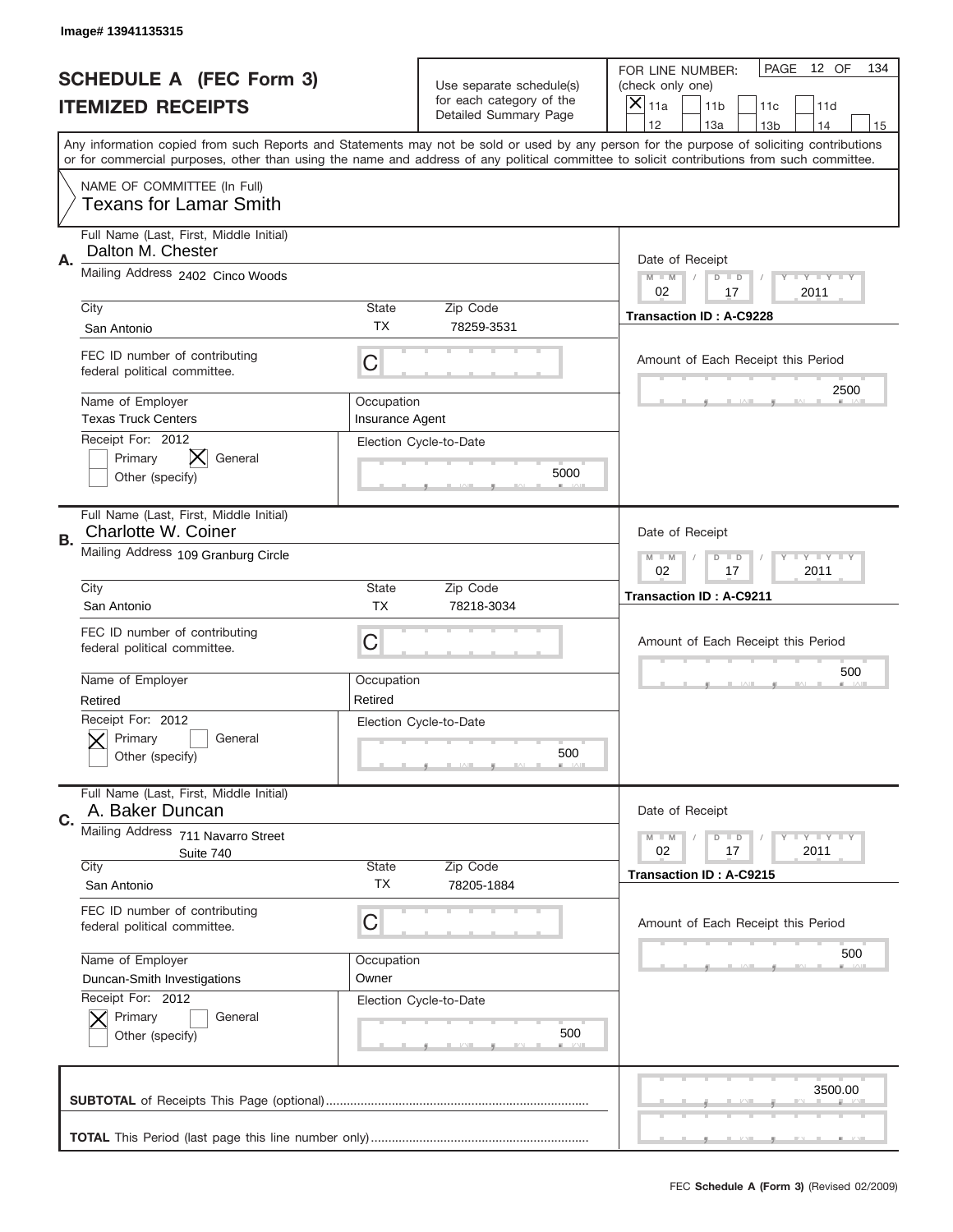|                          | Image# 13941135316                                                 |                               |                                                   |                                                                                                                                                                                                                                                                                                                                     |
|--------------------------|--------------------------------------------------------------------|-------------------------------|---------------------------------------------------|-------------------------------------------------------------------------------------------------------------------------------------------------------------------------------------------------------------------------------------------------------------------------------------------------------------------------------------|
|                          | <b>SCHEDULE A (FEC Form 3)</b>                                     |                               | Use separate schedule(s)                          | PAGE<br>13 OF<br>134<br>FOR LINE NUMBER:<br>(check only one)                                                                                                                                                                                                                                                                        |
| <b>ITEMIZED RECEIPTS</b> |                                                                    |                               | for each category of the<br>Detailed Summary Page | ×<br>11a<br>11 <sub>b</sub><br>11c<br>11d                                                                                                                                                                                                                                                                                           |
|                          |                                                                    |                               |                                                   | 12<br>13a<br>14<br>13 <sub>b</sub><br>15<br>Any information copied from such Reports and Statements may not be sold or used by any person for the purpose of soliciting contributions<br>or for commercial purposes, other than using the name and address of any political committee to solicit contributions from such committee. |
|                          | NAME OF COMMITTEE (In Full)<br><b>Texans for Lamar Smith</b>       |                               |                                                   |                                                                                                                                                                                                                                                                                                                                     |
| А.                       | Full Name (Last, First, Middle Initial)<br>Sally W. Duncan         |                               |                                                   | Date of Receipt                                                                                                                                                                                                                                                                                                                     |
|                          | Mailing Address 610 Garraty Road                                   |                               |                                                   | $M$ $M$<br>$T$ $Y$ $Y$ $Y$ $Y$<br>$D$ $D$<br>02<br>2011<br>17                                                                                                                                                                                                                                                                       |
|                          | City<br>San Antonio                                                | State<br>ТX                   | Zip Code<br>78209-6149                            | <b>Transaction ID: A-C9214</b>                                                                                                                                                                                                                                                                                                      |
|                          | FEC ID number of contributing<br>federal political committee.      | C                             |                                                   | Amount of Each Receipt this Period<br>500                                                                                                                                                                                                                                                                                           |
|                          | Name of Employer<br>University of North Texas<br>Receipt For: 2012 | Occupation<br>Professor       |                                                   |                                                                                                                                                                                                                                                                                                                                     |
|                          | Primary<br>General<br>Other (specify)                              |                               | Election Cycle-to-Date<br>500                     |                                                                                                                                                                                                                                                                                                                                     |
| В.                       | Full Name (Last, First, Middle Initial)<br><b>Wayne Harwell</b>    |                               |                                                   | Date of Receipt                                                                                                                                                                                                                                                                                                                     |
|                          | Mailing Address PO Box 17065                                       |                               |                                                   | $T$ $Y$ $T$ $Y$ $T$ $Y$<br>$M - M$<br>$D$ $D$<br>02<br>17<br>2011                                                                                                                                                                                                                                                                   |
|                          | City<br>San Antonio                                                | State<br><b>TX</b>            | Zip Code<br>78217-0065                            | <b>Transaction ID: A-C9208</b>                                                                                                                                                                                                                                                                                                      |
|                          | FEC ID number of contributing<br>federal political committee.      | C                             |                                                   | Amount of Each Receipt this Period                                                                                                                                                                                                                                                                                                  |
|                          | Name of Employer<br><b>Wayne Harwell Properties</b>                | Occupation<br>President       |                                                   | 500                                                                                                                                                                                                                                                                                                                                 |
|                          | Receipt For: 2012<br>General<br>Primary<br>Other (specify)         |                               | Election Cycle-to-Date<br>500                     |                                                                                                                                                                                                                                                                                                                                     |
| C.                       | Full Name (Last, First, Middle Initial)<br>James L. Hayne          |                               |                                                   | Date of Receipt                                                                                                                                                                                                                                                                                                                     |
|                          | Mailing Address 110 Paseo Encinal Street                           |                               |                                                   | $T - Y = Y - T Y$<br>$M - M$<br>$D$ $D$<br>02<br>2011<br>17                                                                                                                                                                                                                                                                         |
|                          | City<br>San Antonio                                                | State<br><b>TX</b>            | Zip Code<br>78212-1704                            | Transaction ID: A-C9223                                                                                                                                                                                                                                                                                                             |
|                          | FEC ID number of contributing<br>federal political committee.      | C                             |                                                   | Amount of Each Receipt this Period                                                                                                                                                                                                                                                                                                  |
|                          | Name of Employer<br>Catto & Catto                                  | Occupation<br>Insurance Agent |                                                   | 2500                                                                                                                                                                                                                                                                                                                                |
|                          | Receipt For: 2012<br>Primary<br>General<br>Other (specify)         |                               | Election Cycle-to-Date<br>2500                    |                                                                                                                                                                                                                                                                                                                                     |
|                          |                                                                    |                               |                                                   | 3500.00                                                                                                                                                                                                                                                                                                                             |
|                          |                                                                    |                               |                                                   |                                                                                                                                                                                                                                                                                                                                     |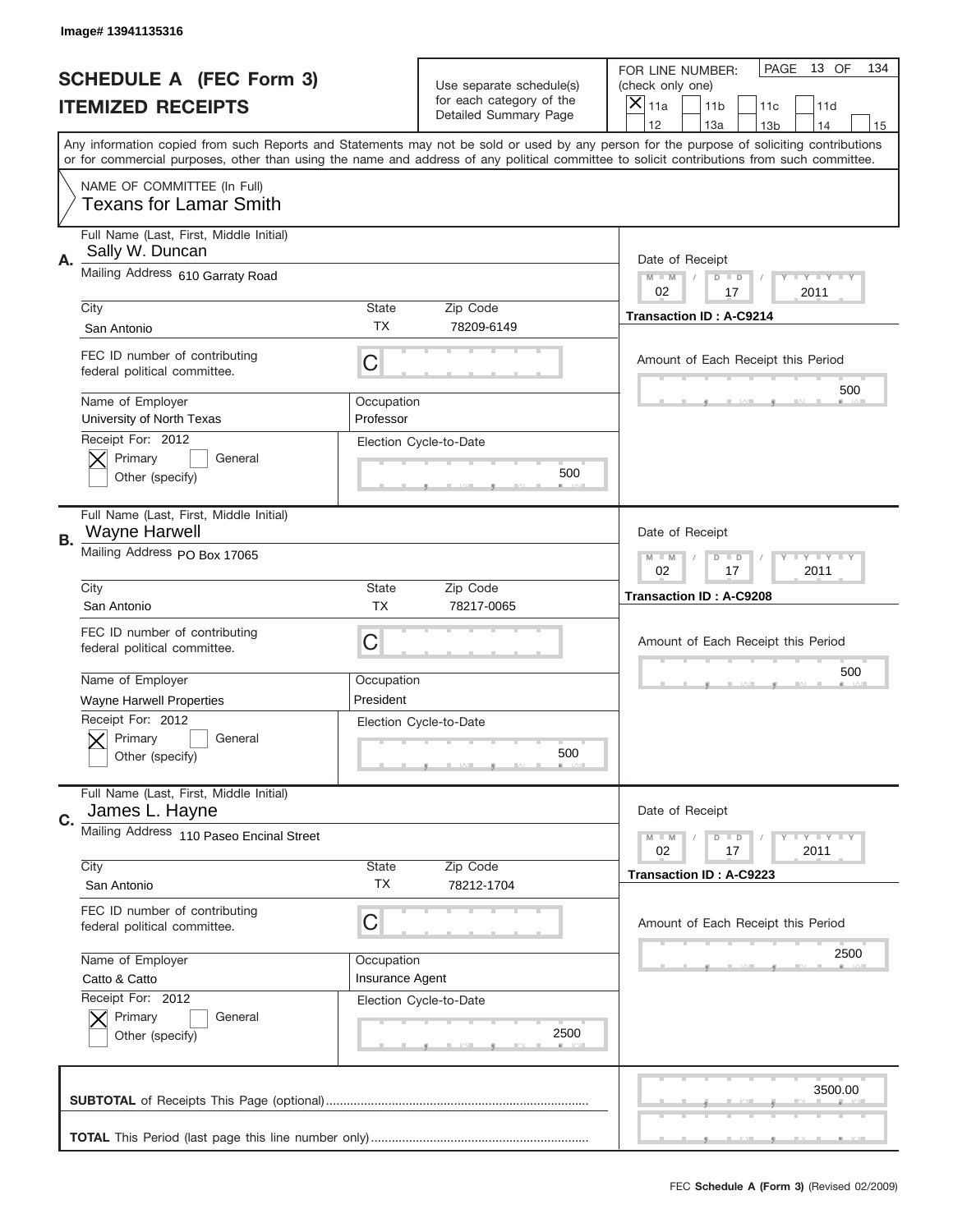|           | Image# 13941135317                                                                                                                                                                                                                                                                      |                                |                                                   |                                                        |                            |
|-----------|-----------------------------------------------------------------------------------------------------------------------------------------------------------------------------------------------------------------------------------------------------------------------------------------|--------------------------------|---------------------------------------------------|--------------------------------------------------------|----------------------------|
|           | <b>SCHEDULE A (FEC Form 3)</b>                                                                                                                                                                                                                                                          |                                | Use separate schedule(s)                          | FOR LINE NUMBER:<br>(check only one)                   | PAGE<br>14 OF<br>134       |
|           | <b>ITEMIZED RECEIPTS</b>                                                                                                                                                                                                                                                                |                                | for each category of the<br>Detailed Summary Page | $\boldsymbol{\times}$<br>11a<br>11 <sub>b</sub><br>11c | 11d                        |
|           | Any information copied from such Reports and Statements may not be sold or used by any person for the purpose of soliciting contributions<br>or for commercial purposes, other than using the name and address of any political committee to solicit contributions from such committee. |                                |                                                   | 12<br>13a<br>13 <sub>b</sub>                           | 14<br>15                   |
|           | NAME OF COMMITTEE (In Full)<br><b>Texans for Lamar Smith</b>                                                                                                                                                                                                                            |                                |                                                   |                                                        |                            |
| Α.        | Full Name (Last, First, Middle Initial)<br>Kenny M. Jastrow II                                                                                                                                                                                                                          |                                |                                                   | Date of Receipt                                        |                            |
|           | Mailing Address 1242 Point Ranch                                                                                                                                                                                                                                                        |                                |                                                   | $M - M$<br>$D$ $D$<br>02<br>17                         | <b>LEY LEY LEY</b><br>2011 |
|           | City<br>Round Mountain                                                                                                                                                                                                                                                                  | State<br>TX.                   | Zip Code<br>78663                                 | <b>Transaction ID: A-C9257</b>                         |                            |
|           | FEC ID number of contributing<br>federal political committee.                                                                                                                                                                                                                           | C                              |                                                   | Amount of Each Receipt this Period                     | 1000                       |
|           | Name of Employer<br>Temple Inland<br>Receipt For: 2012                                                                                                                                                                                                                                  | Occupation                     | Chairman & Chief Executive Officer                |                                                        |                            |
|           | Primary<br>General<br>Other (specify)                                                                                                                                                                                                                                                   |                                | Election Cycle-to-Date<br>1000                    |                                                        |                            |
| <b>B.</b> | Full Name (Last, First, Middle Initial)<br><b>Robert Bruce LaBoon</b>                                                                                                                                                                                                                   |                                |                                                   | Date of Receipt                                        |                            |
|           | Mailing Address 600 Congress Avenue<br><b>Suite 2200</b>                                                                                                                                                                                                                                | $M - M$<br>$D$ $D$<br>02<br>17 | <b>LY LY LY</b><br>2011                           |                                                        |                            |
|           | City<br>Austin                                                                                                                                                                                                                                                                          | State<br><b>TX</b>             | Zip Code<br>78701-3055                            | Transaction ID: A-C9258                                |                            |
|           | FEC ID number of contributing<br>federal political committee.                                                                                                                                                                                                                           | С                              |                                                   | Amount of Each Receipt this Period                     |                            |
|           | Name of Employer<br>Locke Lord, LLP                                                                                                                                                                                                                                                     | Occupation<br>Attorney         |                                                   |                                                        | 2000                       |
|           | Receipt For: 2012<br>General<br>Primary<br>Other (specify)                                                                                                                                                                                                                              |                                | Election Cycle-to-Date<br>2000                    |                                                        |                            |
| C.        | Full Name (Last, First, Middle Initial)<br>Edward E. Martin Jr.                                                                                                                                                                                                                         |                                |                                                   | Date of Receipt                                        |                            |
|           | Mailing Address 12309 Muhly Cove                                                                                                                                                                                                                                                        |                                |                                                   | $D$ $D$<br>$M - M$<br>02<br>17                         | <b>LY LY LY</b><br>2011    |
|           | City<br>Austin                                                                                                                                                                                                                                                                          | <b>State</b><br>ТX             | Zip Code<br>78738-6039                            | Transaction ID: A-C9256                                |                            |
|           | FEC ID number of contributing<br>federal political committee.                                                                                                                                                                                                                           | С                              |                                                   | Amount of Each Receipt this Period                     |                            |
|           | Name of Employer<br><b>Tilson Homes</b>                                                                                                                                                                                                                                                 | Occupation<br>Homebuilder      |                                                   |                                                        | 500                        |
|           | Receipt For: 2012<br>Primary<br>General<br>Other (specify)                                                                                                                                                                                                                              |                                | Election Cycle-to-Date<br>500                     |                                                        |                            |
|           |                                                                                                                                                                                                                                                                                         |                                |                                                   |                                                        | 3500.00                    |
|           |                                                                                                                                                                                                                                                                                         |                                |                                                   |                                                        |                            |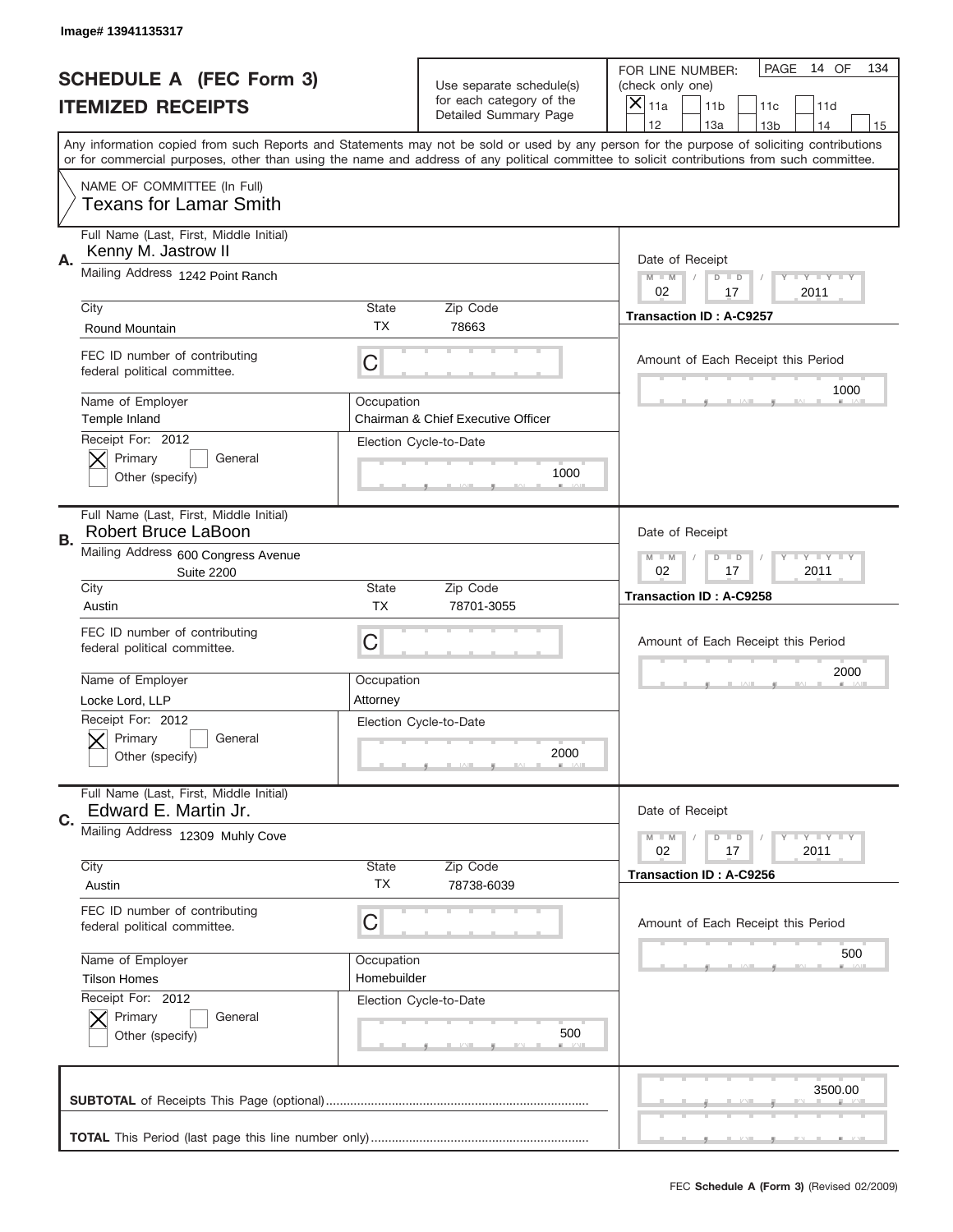|                          | Image# 13941135318                                              |                                                              |                                                   |                                                                                                                                                                                       |
|--------------------------|-----------------------------------------------------------------|--------------------------------------------------------------|---------------------------------------------------|---------------------------------------------------------------------------------------------------------------------------------------------------------------------------------------|
|                          | <b>SCHEDULE A (FEC Form 3)</b>                                  |                                                              | Use separate schedule(s)                          | PAGE<br>15 OF<br>134<br>FOR LINE NUMBER:<br>(check only one)                                                                                                                          |
| <b>ITEMIZED RECEIPTS</b> |                                                                 |                                                              | for each category of the<br>Detailed Summary Page | $\boldsymbol{\times}$<br>11 <sub>b</sub><br>11a<br>11c<br>11d                                                                                                                         |
|                          |                                                                 |                                                              |                                                   | 12<br>13a<br>14<br>13 <sub>b</sub><br>15<br>Any information copied from such Reports and Statements may not be sold or used by any person for the purpose of soliciting contributions |
|                          |                                                                 |                                                              |                                                   | or for commercial purposes, other than using the name and address of any political committee to solicit contributions from such committee.                                            |
|                          | NAME OF COMMITTEE (In Full)<br><b>Texans for Lamar Smith</b>    |                                                              |                                                   |                                                                                                                                                                                       |
| Α.                       | Full Name (Last, First, Middle Initial)<br>William H. McCartney |                                                              |                                                   | Date of Receipt                                                                                                                                                                       |
|                          | Mailing Address 109 Sequoia Drive                               | $M - M$<br><b>LEY LEY LEY</b><br>$D$ $D$<br>02<br>17<br>2011 |                                                   |                                                                                                                                                                                       |
|                          | City                                                            | <b>State</b><br>TX.                                          | Zip Code<br>78232-2216                            | <b>Transaction ID: A-C9216</b>                                                                                                                                                        |
|                          | San Antonio                                                     |                                                              |                                                   |                                                                                                                                                                                       |
|                          | FEC ID number of contributing<br>federal political committee.   | C                                                            |                                                   | Amount of Each Receipt this Period                                                                                                                                                    |
|                          | Name of Employer<br><b>USAA</b>                                 | Occupation<br>Executive                                      |                                                   | 2500                                                                                                                                                                                  |
|                          | Receipt For: 2012                                               |                                                              | Election Cycle-to-Date                            |                                                                                                                                                                                       |
|                          | Primary<br>General<br>Other (specify)                           |                                                              | 2500                                              |                                                                                                                                                                                       |
|                          |                                                                 |                                                              |                                                   |                                                                                                                                                                                       |
| В.                       | Full Name (Last, First, Middle Initial)<br>Kaylen M. Silverberg |                                                              |                                                   | Date of Receipt                                                                                                                                                                       |
|                          | Mailing Address 5501 Cuesta Verde                               | $M - M$<br>$D$ $D$<br><b>LY LY LY</b><br>02<br>17<br>2011    |                                                   |                                                                                                                                                                                       |
|                          | City                                                            | <b>State</b>                                                 | Zip Code                                          | Transaction ID: A-C9230                                                                                                                                                               |
|                          | Austin                                                          | <b>TX</b>                                                    | 78746-1533                                        |                                                                                                                                                                                       |
|                          | FEC ID number of contributing<br>federal political committee.   | С                                                            |                                                   | Amount of Each Receipt this Period                                                                                                                                                    |
|                          | Name of Employer                                                | Occupation                                                   |                                                   | 2500                                                                                                                                                                                  |
|                          | <b>Texas Fertility Center</b>                                   | Physician                                                    |                                                   |                                                                                                                                                                                       |
|                          | Receipt For: 2012<br>General<br>Primary<br>Other (specify)      |                                                              | Election Cycle-to-Date<br>2500                    |                                                                                                                                                                                       |
| C.                       | Full Name (Last, First, Middle Initial)<br><b>Jeff Smithers</b> |                                                              |                                                   | Date of Receipt                                                                                                                                                                       |
|                          | Mailing Address 21726 Hardy Oak Boulevard                       |                                                              |                                                   | <b>LYLYLY</b><br>$M - M$<br>$D$ $D$                                                                                                                                                   |
|                          | City                                                            | State                                                        | Zip Code                                          | 02<br>2011<br>17                                                                                                                                                                      |
|                          | San Antonio                                                     | ТX                                                           | 78258-4832                                        | <b>Transaction ID: A-C9229</b>                                                                                                                                                        |
|                          | FEC ID number of contributing<br>federal political committee.   | С                                                            |                                                   | Amount of Each Receipt this Period                                                                                                                                                    |
|                          | Name of Employer                                                | Occupation                                                   |                                                   | 1000                                                                                                                                                                                  |
|                          | <b>Smithers Merchant Builders</b>                               |                                                              | <b>Chief Executive Officer</b>                    |                                                                                                                                                                                       |
|                          | Receipt For: 2012                                               |                                                              | Election Cycle-to-Date                            |                                                                                                                                                                                       |
|                          | Primary<br>General<br>Other (specify)                           |                                                              | 1000                                              |                                                                                                                                                                                       |
|                          |                                                                 |                                                              |                                                   | 6000.00                                                                                                                                                                               |
|                          |                                                                 |                                                              |                                                   |                                                                                                                                                                                       |
|                          |                                                                 |                                                              |                                                   |                                                                                                                                                                                       |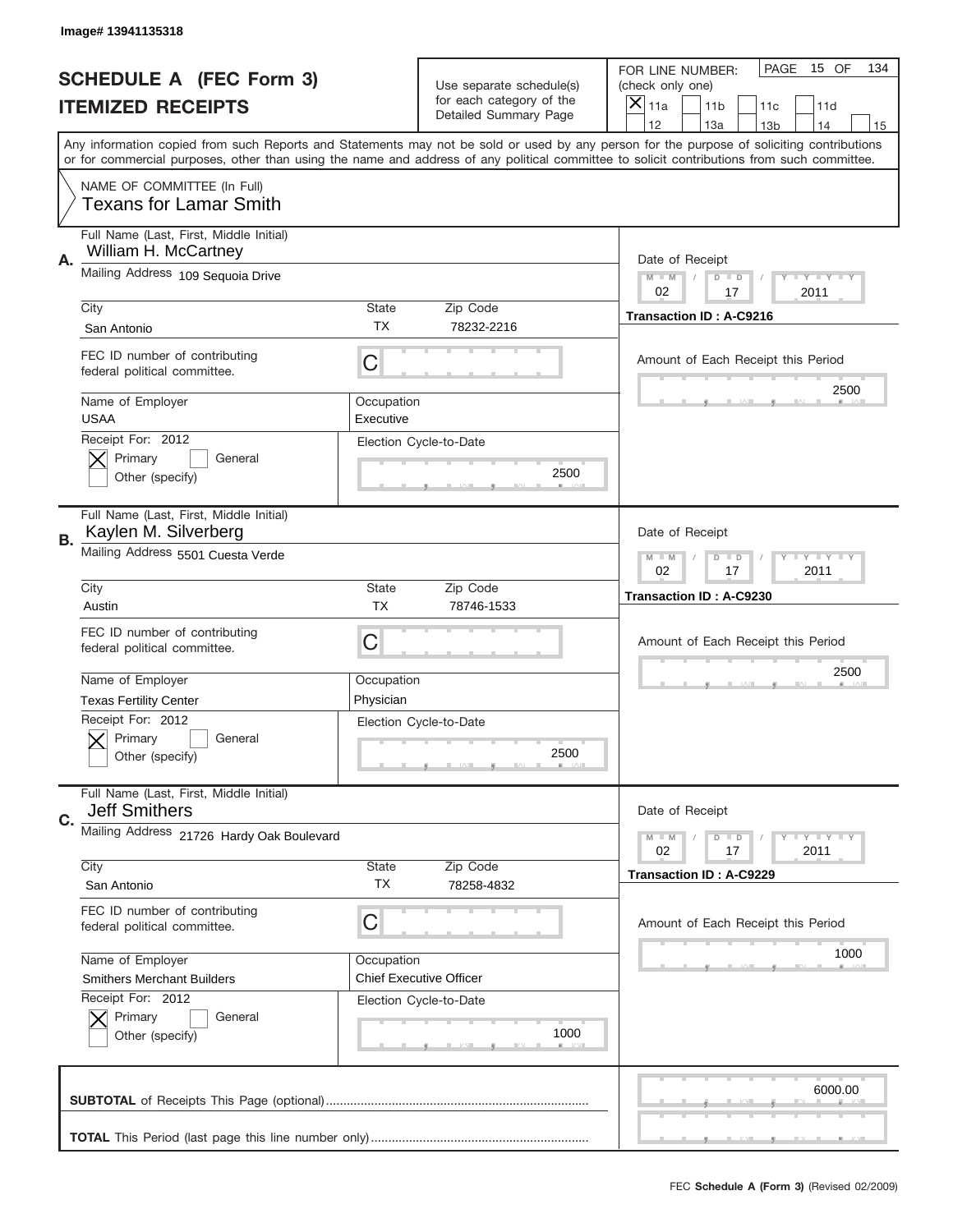|                          | Image# 13941135319                                              |                                                                   |                                                      |                                                                                                                                                                                                                                                                                                                                     |
|--------------------------|-----------------------------------------------------------------|-------------------------------------------------------------------|------------------------------------------------------|-------------------------------------------------------------------------------------------------------------------------------------------------------------------------------------------------------------------------------------------------------------------------------------------------------------------------------------|
|                          | <b>SCHEDULE A (FEC Form 3)</b>                                  |                                                                   | Use separate schedule(s)<br>for each category of the | PAGE<br>16 OF<br>134<br>FOR LINE NUMBER:<br>(check only one)                                                                                                                                                                                                                                                                        |
| <b>ITEMIZED RECEIPTS</b> |                                                                 |                                                                   | Detailed Summary Page                                | ×<br>11a<br>11 <sub>b</sub><br>11d<br>11c                                                                                                                                                                                                                                                                                           |
|                          |                                                                 |                                                                   |                                                      | 12<br>13a<br>14<br>13 <sub>b</sub><br>15<br>Any information copied from such Reports and Statements may not be sold or used by any person for the purpose of soliciting contributions<br>or for commercial purposes, other than using the name and address of any political committee to solicit contributions from such committee. |
|                          | NAME OF COMMITTEE (In Full)<br>Texans for Lamar Smith           |                                                                   |                                                      |                                                                                                                                                                                                                                                                                                                                     |
| Α.                       | Full Name (Last, First, Middle Initial)<br>Bernard T. Swift Jr. |                                                                   |                                                      | Date of Receipt                                                                                                                                                                                                                                                                                                                     |
|                          | Mailing Address 101 Winding Way Drive                           |                                                                   |                                                      | $M$ M<br>Y I Y I Y I Y<br>$D$ $D$<br>02<br>17<br>2011                                                                                                                                                                                                                                                                               |
|                          | City<br>San Antonio                                             | State<br><b>TX</b>                                                | Zip Code<br>78232-3627                               | <b>Transaction ID: A-C9212</b>                                                                                                                                                                                                                                                                                                      |
|                          | FEC ID number of contributing<br>federal political committee.   | C                                                                 |                                                      | Amount of Each Receipt this Period<br>2500                                                                                                                                                                                                                                                                                          |
|                          | Name of Employer<br><b>Texas MedClinic</b>                      | Occupation<br>Physician                                           |                                                      |                                                                                                                                                                                                                                                                                                                                     |
|                          | Receipt For: 2012<br>Primary<br>General<br>Other (specify)      |                                                                   | Election Cycle-to-Date<br>2500                       |                                                                                                                                                                                                                                                                                                                                     |
| В.                       | Full Name (Last, First, Middle Initial)<br>Kathy L. Swift       |                                                                   |                                                      | Date of Receipt                                                                                                                                                                                                                                                                                                                     |
|                          | Mailing Address 101 Winding Way Drive                           | $T$ $Y$ $T$ $Y$ $T$ $Y$<br>$M - M$<br>$D$ $D$<br>02<br>2011<br>17 |                                                      |                                                                                                                                                                                                                                                                                                                                     |
|                          | City<br>San Antonio                                             | State<br><b>TX</b>                                                | Zip Code<br>78232-3627                               | Transaction ID: A-C9213                                                                                                                                                                                                                                                                                                             |
|                          | FEC ID number of contributing<br>federal political committee.   | C                                                                 |                                                      | Amount of Each Receipt this Period                                                                                                                                                                                                                                                                                                  |
|                          | Name of Employer<br><b>Texas MedClinic</b>                      | Occupation<br>Marketer                                            |                                                      | 2500                                                                                                                                                                                                                                                                                                                                |
|                          | Receipt For: 2012<br>General<br>Primary<br>Other (specify)      |                                                                   | Election Cycle-to-Date<br>2500                       |                                                                                                                                                                                                                                                                                                                                     |
| C.                       | Full Name (Last, First, Middle Initial)<br>Jon Boisclair        |                                                                   |                                                      | Date of Receipt                                                                                                                                                                                                                                                                                                                     |
|                          | Mailing Address 5420 N Ocean Drive<br>Apt. 2306                 |                                                                   | Zip Code                                             | <b>LYLYLY</b><br>$M - M$<br>$D$ $D$<br>18<br>2011<br>02                                                                                                                                                                                                                                                                             |
|                          | City<br>Riviera Beach                                           | State<br>FL                                                       | 33404-2541                                           | <b>Transaction ID: A-C9243</b>                                                                                                                                                                                                                                                                                                      |
|                          | FEC ID number of contributing<br>federal political committee.   | C                                                                 |                                                      | Amount of Each Receipt this Period                                                                                                                                                                                                                                                                                                  |
|                          | Name of Employer<br>Advocacy Group                              | Occupation<br>Partner                                             |                                                      | 1000                                                                                                                                                                                                                                                                                                                                |
|                          | Receipt For: 2012<br>Primary<br>General<br>Other (specify)      |                                                                   | Election Cycle-to-Date<br>1000                       |                                                                                                                                                                                                                                                                                                                                     |
|                          |                                                                 |                                                                   |                                                      | 6000.00                                                                                                                                                                                                                                                                                                                             |
|                          |                                                                 |                                                                   |                                                      |                                                                                                                                                                                                                                                                                                                                     |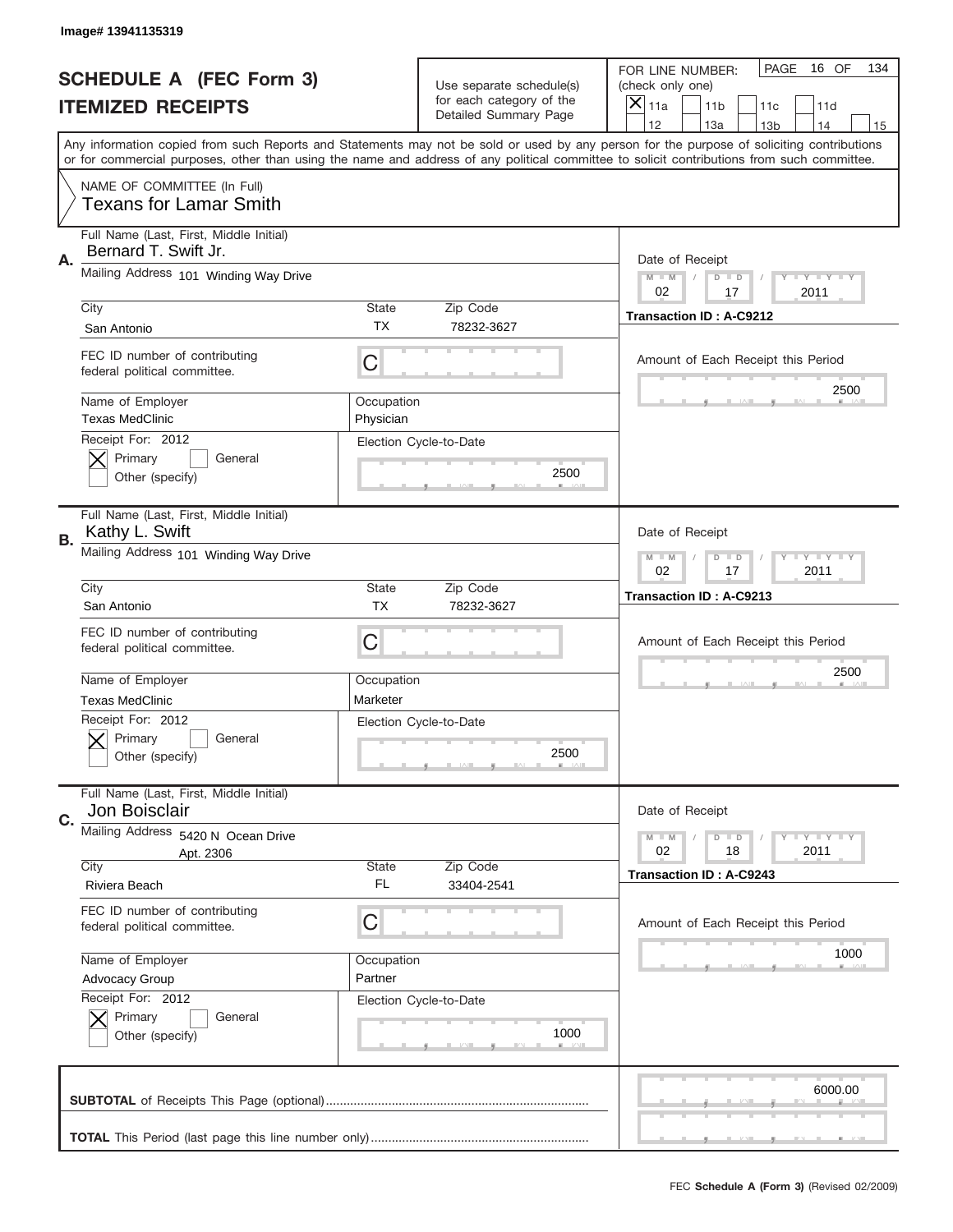|                          | Image# 13941135320                                             |                                                           |                                                   |                                                                                                                                                                                                                                                                                                                                     |
|--------------------------|----------------------------------------------------------------|-----------------------------------------------------------|---------------------------------------------------|-------------------------------------------------------------------------------------------------------------------------------------------------------------------------------------------------------------------------------------------------------------------------------------------------------------------------------------|
|                          | <b>SCHEDULE A (FEC Form 3)</b>                                 |                                                           | Use separate schedule(s)                          | PAGE<br>17 OF<br>134<br>FOR LINE NUMBER:<br>(check only one)                                                                                                                                                                                                                                                                        |
| <b>ITEMIZED RECEIPTS</b> |                                                                |                                                           | for each category of the<br>Detailed Summary Page | ×<br>11a<br>11 <sub>b</sub><br>11c<br>11d                                                                                                                                                                                                                                                                                           |
|                          |                                                                |                                                           |                                                   | 12<br>13a<br>14<br>13 <sub>b</sub><br>15<br>Any information copied from such Reports and Statements may not be sold or used by any person for the purpose of soliciting contributions<br>or for commercial purposes, other than using the name and address of any political committee to solicit contributions from such committee. |
|                          | NAME OF COMMITTEE (In Full)<br>Texans for Lamar Smith          |                                                           |                                                   |                                                                                                                                                                                                                                                                                                                                     |
| А.                       | Full Name (Last, First, Middle Initial)<br>Manus M. Cooney     |                                                           |                                                   | Date of Receipt                                                                                                                                                                                                                                                                                                                     |
|                          | Mailing Address 8801 Bel Air Place                             |                                                           |                                                   | Y TY TY TY<br>$M$ M<br>$D$ $D$<br>02<br>18<br>2011                                                                                                                                                                                                                                                                                  |
|                          | City<br>Potomac                                                | State<br><b>MD</b>                                        | Zip Code<br>20854-1604                            | <b>Transaction ID: A-C9244</b>                                                                                                                                                                                                                                                                                                      |
|                          | FEC ID number of contributing<br>federal political committee.  | C                                                         |                                                   | Amount of Each Receipt this Period<br>1000                                                                                                                                                                                                                                                                                          |
|                          | Name of Employer<br>Potomac Counsel, LLC                       | Occupation                                                | <b>Chief Executive Officer</b>                    |                                                                                                                                                                                                                                                                                                                                     |
|                          | Receipt For: 2012<br>Primary<br>General<br>Other (specify)     |                                                           | Election Cycle-to-Date<br>1000                    |                                                                                                                                                                                                                                                                                                                                     |
| В.                       | Full Name (Last, First, Middle Initial)<br>Joseph H. Gibson    |                                                           |                                                   | Date of Receipt                                                                                                                                                                                                                                                                                                                     |
|                          | Mailing Address 5040 Glenbrook Terrace NW                      | <b>LY LY LY</b><br>$M - M$<br>$D$ $D$<br>02<br>18<br>2011 |                                                   |                                                                                                                                                                                                                                                                                                                                     |
|                          | City<br>Washington                                             | State<br>DC                                               | Zip Code<br>20016                                 | <b>Transaction ID: A-C9245</b>                                                                                                                                                                                                                                                                                                      |
|                          | FEC ID number of contributing<br>federal political committee.  | C                                                         |                                                   | Amount of Each Receipt this Period                                                                                                                                                                                                                                                                                                  |
|                          | Name of Employer<br>The Gibson Group, LLC                      | Occupation<br>Attorney                                    |                                                   | 2500                                                                                                                                                                                                                                                                                                                                |
|                          | Receipt For: 2012<br>General<br>Primary<br>Other (specify)     |                                                           | Election Cycle-to-Date<br>2500                    |                                                                                                                                                                                                                                                                                                                                     |
| C.                       | Full Name (Last, First, Middle Initial)<br>John R. Locke Jr.   |                                                           |                                                   | Date of Receipt                                                                                                                                                                                                                                                                                                                     |
|                          | Mailing Address 100 West Houston Street<br>Suite 1452A<br>City | State                                                     | Zip Code                                          | <b>LYLYLY</b><br>$M - M$<br>$D$ $D$<br>18<br>2011<br>02                                                                                                                                                                                                                                                                             |
|                          | San Antonio                                                    | ТX                                                        | 78205-1490                                        | <b>Transaction ID: A-C9311</b>                                                                                                                                                                                                                                                                                                      |
|                          | FEC ID number of contributing<br>federal political committee.  | C                                                         |                                                   | Amount of Each Receipt this Period                                                                                                                                                                                                                                                                                                  |
|                          | Name of Employer<br>Retired                                    | Occupation<br>Retired                                     |                                                   | 150                                                                                                                                                                                                                                                                                                                                 |
|                          | Receipt For: 2012<br>Primary<br>General<br>Other (specify)     |                                                           | Election Cycle-to-Date<br>400                     |                                                                                                                                                                                                                                                                                                                                     |
|                          |                                                                |                                                           |                                                   | 3650.00                                                                                                                                                                                                                                                                                                                             |
|                          |                                                                |                                                           |                                                   |                                                                                                                                                                                                                                                                                                                                     |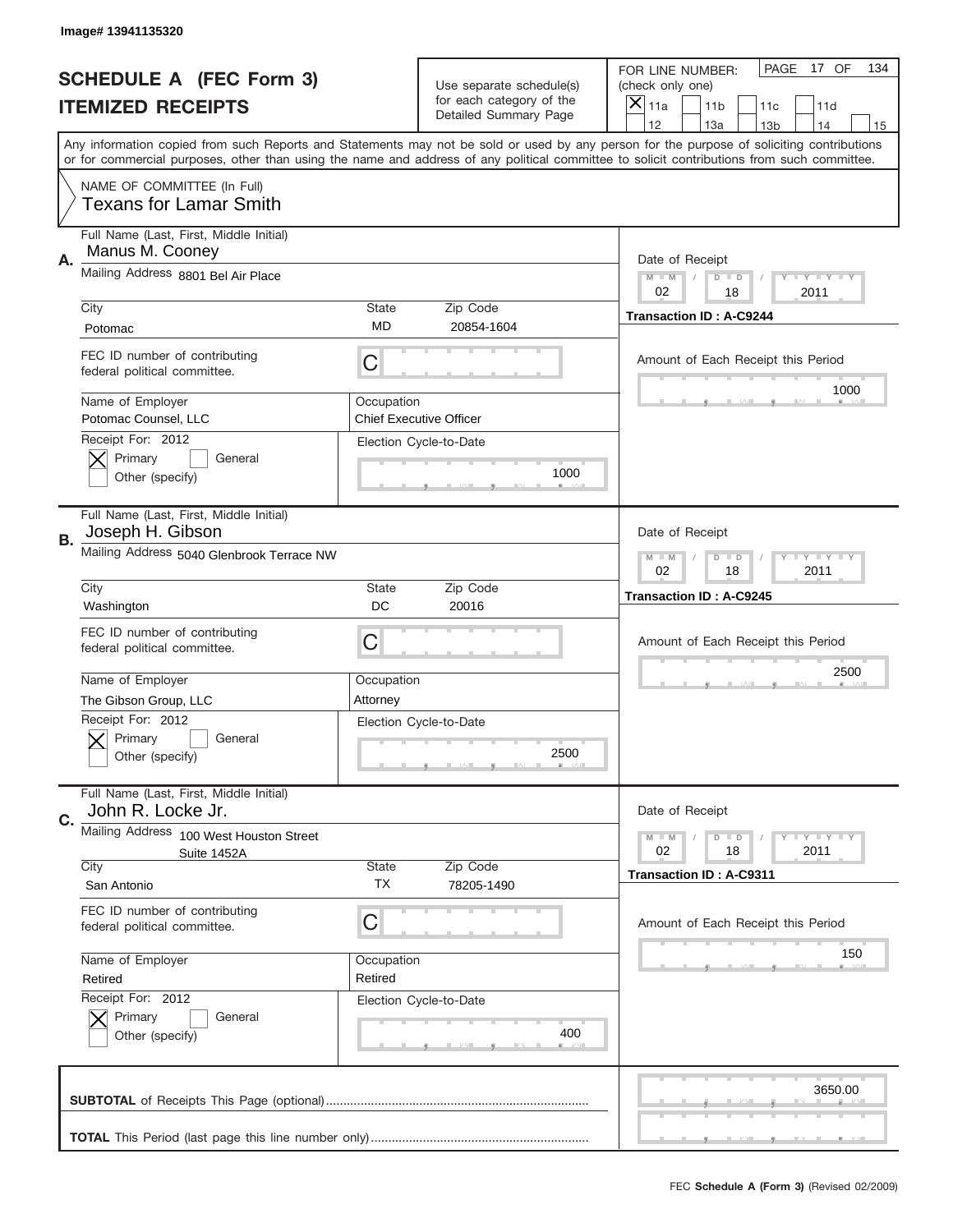|                          | Image# 13941135321                                            |                                                           |                                                   |                                                                                                                                                                                       |
|--------------------------|---------------------------------------------------------------|-----------------------------------------------------------|---------------------------------------------------|---------------------------------------------------------------------------------------------------------------------------------------------------------------------------------------|
|                          | <b>SCHEDULE A (FEC Form 3)</b>                                |                                                           | Use separate schedule(s)                          | PAGE<br>18 OF<br>134<br>FOR LINE NUMBER:<br>(check only one)                                                                                                                          |
| <b>ITEMIZED RECEIPTS</b> |                                                               |                                                           | for each category of the<br>Detailed Summary Page | ×<br>11a<br>11 <sub>b</sub><br>11c<br>11d                                                                                                                                             |
|                          |                                                               |                                                           |                                                   | 12<br>13a<br>14<br>13 <sub>b</sub><br>15<br>Any information copied from such Reports and Statements may not be sold or used by any person for the purpose of soliciting contributions |
|                          |                                                               |                                                           |                                                   | or for commercial purposes, other than using the name and address of any political committee to solicit contributions from such committee.                                            |
|                          | NAME OF COMMITTEE (In Full)<br><b>Texans for Lamar Smith</b>  |                                                           |                                                   |                                                                                                                                                                                       |
| Α.                       | Full Name (Last, First, Middle Initial)<br>Camilla M. Parker  |                                                           |                                                   | Date of Receipt                                                                                                                                                                       |
|                          | Mailing Address 406 Wiltshire Avenue                          |                                                           |                                                   | $M - M$<br><b>THEY THEY</b><br>$D$ $D$<br>02<br>2011<br>18                                                                                                                            |
|                          | City<br>San Antonio                                           | <b>State</b><br><b>TX</b>                                 | Zip Code<br>78209-5414                            | <b>Transaction ID: A-C9314</b>                                                                                                                                                        |
|                          | FEC ID number of contributing<br>federal political committee. | C                                                         |                                                   | Amount of Each Receipt this Period                                                                                                                                                    |
|                          | Name of Employer<br>Retired                                   | Occupation<br>Retired                                     |                                                   | 2500                                                                                                                                                                                  |
|                          | Receipt For: 2012<br>Primary<br>General<br>Other (specify)    |                                                           | Election Cycle-to-Date<br>2500                    |                                                                                                                                                                                       |
| В.                       | Full Name (Last, First, Middle Initial)<br>Richard J. Resch   |                                                           |                                                   | Date of Receipt                                                                                                                                                                       |
|                          | Mailing Address 1339 N Summer Range Road                      | <b>LY LY LY</b><br>$M - M$<br>$D$ $D$<br>02<br>18<br>2011 |                                                   |                                                                                                                                                                                       |
|                          | City<br>De Pere                                               | <b>State</b><br>WI                                        | Zip Code<br>54115-3540                            | <b>Transaction ID: A-C9246</b>                                                                                                                                                        |
|                          | FEC ID number of contributing<br>federal political committee. | C                                                         |                                                   | Amount of Each Receipt this Period                                                                                                                                                    |
|                          | Name of Employer                                              | Occupation                                                |                                                   | 1000                                                                                                                                                                                  |
|                          | Krueger International                                         |                                                           | <b>Chief Executive Officer</b>                    |                                                                                                                                                                                       |
|                          | Receipt For: 2012<br>General<br>Primary<br>Other (specify)    |                                                           | Election Cycle-to-Date<br>1000                    |                                                                                                                                                                                       |
| C.                       | Full Name (Last, First, Middle Initial)<br>Daniel L. Schiltz  |                                                           |                                                   | Date of Receipt                                                                                                                                                                       |
|                          | Mailing Address E1604 Canyon Creek Circle                     |                                                           |                                                   | $T - Y = Y - T Y$<br>$M - M$<br>$D$ $D$<br>02<br>2011<br>18                                                                                                                           |
|                          | City<br>Luxemburg                                             | <b>State</b><br>WI                                        | Zip Code<br>54217-8272                            | <b>Transaction ID: A-C9247</b>                                                                                                                                                        |
|                          | FEC ID number of contributing<br>federal political committee. | C                                                         |                                                   | Amount of Each Receipt this Period                                                                                                                                                    |
|                          | Name of Employer                                              | Occupation                                                |                                                   | 1500                                                                                                                                                                                  |
|                          | <b>OEI Division</b>                                           | Vice President                                            |                                                   |                                                                                                                                                                                       |
|                          | Receipt For: 2012<br>Primary<br>General<br>Other (specify)    |                                                           | Election Cycle-to-Date<br>1500                    |                                                                                                                                                                                       |
|                          |                                                               |                                                           |                                                   | 5000.00                                                                                                                                                                               |
|                          |                                                               |                                                           |                                                   |                                                                                                                                                                                       |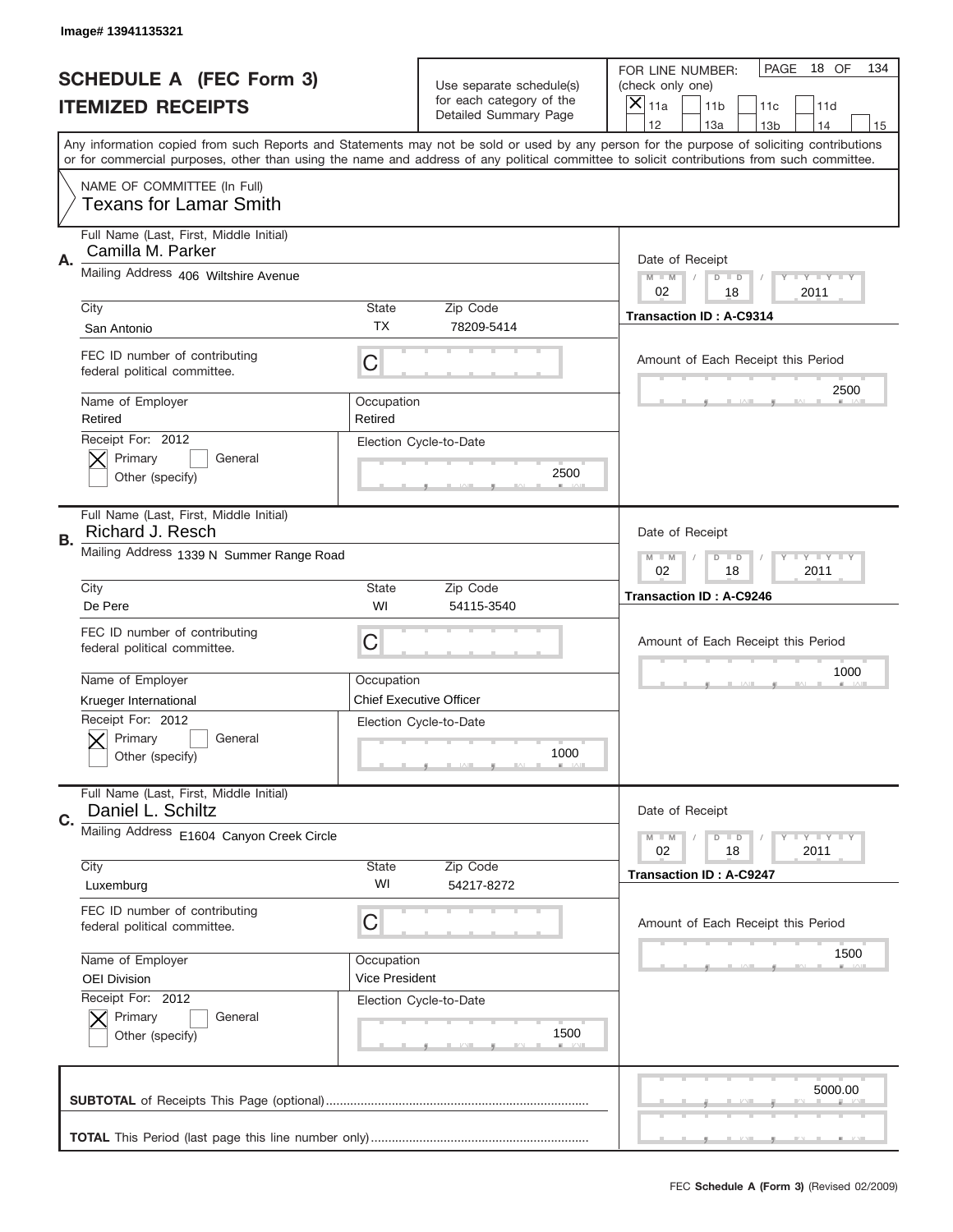|                          | Image# 13941135322                                            |                           |                                                   |                                                                                                                                                                                                                                                                                                                                     |
|--------------------------|---------------------------------------------------------------|---------------------------|---------------------------------------------------|-------------------------------------------------------------------------------------------------------------------------------------------------------------------------------------------------------------------------------------------------------------------------------------------------------------------------------------|
|                          | <b>SCHEDULE A (FEC Form 3)</b>                                |                           | Use separate schedule(s)                          | PAGE<br>19 OF<br>134<br>FOR LINE NUMBER:<br>(check only one)                                                                                                                                                                                                                                                                        |
| <b>ITEMIZED RECEIPTS</b> |                                                               |                           | for each category of the<br>Detailed Summary Page | $\boldsymbol{\times}$<br>11a<br>11 <sub>b</sub><br>11c<br>11d                                                                                                                                                                                                                                                                       |
|                          |                                                               |                           |                                                   | 12<br>13a<br>14<br>13 <sub>b</sub><br>15<br>Any information copied from such Reports and Statements may not be sold or used by any person for the purpose of soliciting contributions<br>or for commercial purposes, other than using the name and address of any political committee to solicit contributions from such committee. |
|                          | NAME OF COMMITTEE (In Full)<br><b>Texans for Lamar Smith</b>  |                           |                                                   |                                                                                                                                                                                                                                                                                                                                     |
| Α.                       | Full Name (Last, First, Middle Initial)<br>Allan Shivers Jr.  |                           |                                                   | Date of Receipt                                                                                                                                                                                                                                                                                                                     |
|                          | Mailing Address 2905 San Gabriel Street<br>Suite 213          |                           |                                                   | $M - M$<br><b>LEY LEY LEY</b><br>$D$ $D$<br>02<br>18<br>2011                                                                                                                                                                                                                                                                        |
|                          | City<br>Austin                                                | State<br>TX.              | Zip Code<br>78705-3541                            | Transaction ID: A-C9231                                                                                                                                                                                                                                                                                                             |
|                          | FEC ID number of contributing<br>federal political committee. | C                         |                                                   | Amount of Each Receipt this Period                                                                                                                                                                                                                                                                                                  |
|                          | Name of Employer<br>Self-Employed                             | Occupation<br>Consultant  |                                                   | 1000                                                                                                                                                                                                                                                                                                                                |
|                          | Receipt For: 2012<br>Primary<br>General<br>Other (specify)    |                           | Election Cycle-to-Date<br>1000                    |                                                                                                                                                                                                                                                                                                                                     |
| В.                       | Full Name (Last, First, Middle Initial)<br>Ann Butler         |                           |                                                   | Date of Receipt                                                                                                                                                                                                                                                                                                                     |
|                          | Mailing Address 2 Niles Road                                  |                           |                                                   | <b>LY LY LY</b><br>$M - M$<br>$D$ $D$<br>02<br>19<br>2011                                                                                                                                                                                                                                                                           |
|                          | City<br>Austin                                                | <b>State</b><br><b>TX</b> | Zip Code<br>78703-3139                            | <b>Transaction ID: A-C9346</b>                                                                                                                                                                                                                                                                                                      |
|                          | FEC ID number of contributing<br>federal political committee. | C                         |                                                   | Amount of Each Receipt this Period                                                                                                                                                                                                                                                                                                  |
|                          | Name of Employer<br>Retired                                   | Occupation<br>Retired     |                                                   | 500                                                                                                                                                                                                                                                                                                                                 |
|                          | Receipt For: 2012<br>General<br>Primary<br>Other (specify)    |                           | Election Cycle-to-Date<br>500                     |                                                                                                                                                                                                                                                                                                                                     |
| C.                       | Full Name (Last, First, Middle Initial)<br>Andrea McWilliams  |                           |                                                   | Date of Receipt                                                                                                                                                                                                                                                                                                                     |
|                          | Mailing Address 1710 Windsor Road                             |                           |                                                   | <b>LYLYLY</b><br>$M - M$<br>$D$ $D$<br>02<br>19<br>2011                                                                                                                                                                                                                                                                             |
|                          | City<br>Austin                                                | <b>State</b><br>ТX        | Zip Code<br>78703-3104                            | <b>Transaction ID: A-C9330</b>                                                                                                                                                                                                                                                                                                      |
|                          | FEC ID number of contributing<br>federal political committee. | С                         |                                                   | Amount of Each Receipt this Period                                                                                                                                                                                                                                                                                                  |
|                          | Name of Employer<br><b>McWilliams &amp; Associates</b>        | Occupation                | Government Affairs Consultant                     | 2500                                                                                                                                                                                                                                                                                                                                |
|                          | Receipt For: 2012<br>Primary<br>General<br>Other (specify)    |                           | Election Cycle-to-Date<br>2500                    |                                                                                                                                                                                                                                                                                                                                     |
|                          |                                                               |                           |                                                   | 4000.00                                                                                                                                                                                                                                                                                                                             |
|                          |                                                               |                           |                                                   |                                                                                                                                                                                                                                                                                                                                     |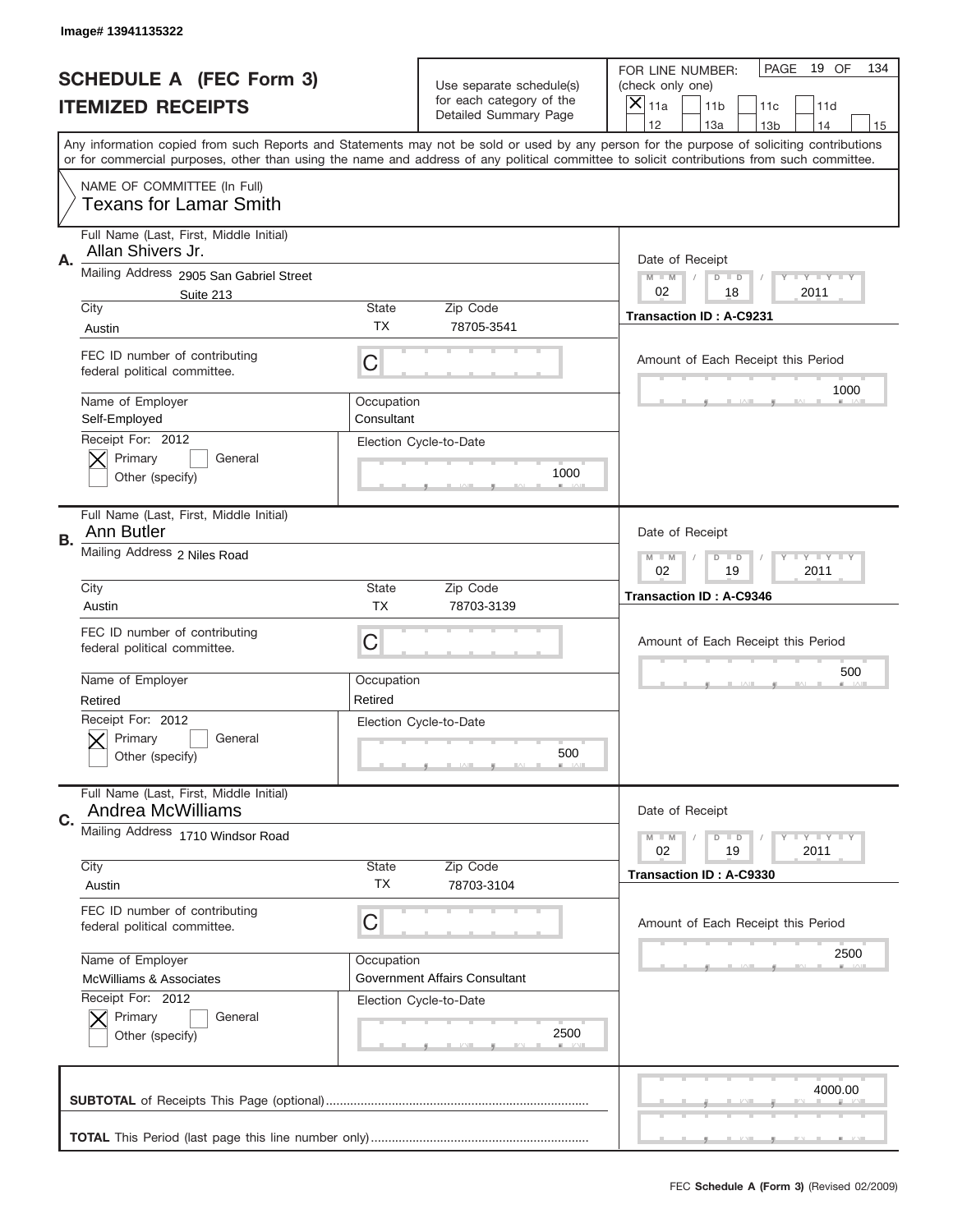|    | Image# 13941135323                                              |                              |                                                   |                                                                                                                                                                                                                                                                                                                                     |
|----|-----------------------------------------------------------------|------------------------------|---------------------------------------------------|-------------------------------------------------------------------------------------------------------------------------------------------------------------------------------------------------------------------------------------------------------------------------------------------------------------------------------------|
|    | <b>SCHEDULE A (FEC Form 3)</b>                                  |                              | Use separate schedule(s)                          | PAGE 20 OF<br>134<br>FOR LINE NUMBER:<br>(check only one)                                                                                                                                                                                                                                                                           |
|    | <b>ITEMIZED RECEIPTS</b>                                        |                              | for each category of the<br>Detailed Summary Page | ×<br>11a<br>11 <sub>b</sub><br>11c<br>11d                                                                                                                                                                                                                                                                                           |
|    |                                                                 |                              |                                                   | 12<br>13a<br>14<br>13 <sub>b</sub><br>15<br>Any information copied from such Reports and Statements may not be sold or used by any person for the purpose of soliciting contributions<br>or for commercial purposes, other than using the name and address of any political committee to solicit contributions from such committee. |
|    | NAME OF COMMITTEE (In Full)<br><b>Texans for Lamar Smith</b>    |                              |                                                   |                                                                                                                                                                                                                                                                                                                                     |
| А. | Full Name (Last, First, Middle Initial)<br><b>Brenda Murphy</b> |                              |                                                   | Date of Receipt                                                                                                                                                                                                                                                                                                                     |
|    | Mailing Address 519 Blackjack Oak                               |                              |                                                   | $M - M$<br><b>LY LY LY</b><br>$D$ $D$<br>02<br>2011<br>21                                                                                                                                                                                                                                                                           |
|    | City<br>Shavano Park                                            | State<br><b>TX</b>           | Zip Code<br>78230-5637                            | Transaction ID: A-C12908                                                                                                                                                                                                                                                                                                            |
|    | FEC ID number of contributing<br>federal political committee.   | C                            |                                                   | Amount of Each Receipt this Period<br>1250                                                                                                                                                                                                                                                                                          |
|    | Name of Employer<br>Homemaker<br>Receipt For: 2012              | Occupation<br>Homemaker      |                                                   |                                                                                                                                                                                                                                                                                                                                     |
|    | Primary<br>General<br>Other (specify)                           |                              | Election Cycle-to-Date<br>1250                    |                                                                                                                                                                                                                                                                                                                                     |
| В. | Full Name (Last, First, Middle Initial)<br>Joe P. Murphy        |                              |                                                   | Date of Receipt                                                                                                                                                                                                                                                                                                                     |
|    | Mailing Address 519 Blackjack Oak                               |                              |                                                   | $M$ M<br>$D$ $D$<br><b>LEYTEY LEY</b><br>02<br>21<br>2011                                                                                                                                                                                                                                                                           |
|    | City<br>Shavano Park                                            | State<br><b>TX</b>           | Zip Code<br>78230-5637                            | <b>Transaction ID: A-C9309</b>                                                                                                                                                                                                                                                                                                      |
|    | FEC ID number of contributing<br>federal political committee.   | C                            |                                                   | Amount of Each Receipt this Period                                                                                                                                                                                                                                                                                                  |
|    | Name of Employer<br><b>Murphy Tomatoes</b>                      | Occupation<br>Salesman       |                                                   | 1250                                                                                                                                                                                                                                                                                                                                |
|    | Receipt For: 2012<br>General<br>Primary<br>Other (specify)      |                              | Election Cycle-to-Date<br>1250                    |                                                                                                                                                                                                                                                                                                                                     |
| C. | Full Name (Last, First, Middle Initial)<br>Stanley D. Rosenberg |                              |                                                   | Date of Receipt                                                                                                                                                                                                                                                                                                                     |
|    | Mailing Address 755 East Mulberry Avenue<br>Suite 200           |                              |                                                   | $I - Y - I - Y - I - Y$<br>$M - M$<br>$D$ $D$<br>02<br>2011<br>21                                                                                                                                                                                                                                                                   |
|    | City<br>San Antonio                                             | State<br>TX                  | Zip Code<br>78212-4285                            | Transaction ID: A-C9308                                                                                                                                                                                                                                                                                                             |
|    | FEC ID number of contributing<br>federal political committee.   | C                            |                                                   | Amount of Each Receipt this Period                                                                                                                                                                                                                                                                                                  |
|    | Name of Employer<br>Loeffler, Tuggey, et al.                    | Occupation<br>Senior Partner |                                                   | 300                                                                                                                                                                                                                                                                                                                                 |
|    | Receipt For: 2012<br>Primary<br>General<br>Other (specify)      |                              | Election Cycle-to-Date<br>300                     |                                                                                                                                                                                                                                                                                                                                     |
|    |                                                                 |                              |                                                   | 2800.00                                                                                                                                                                                                                                                                                                                             |
|    |                                                                 |                              |                                                   |                                                                                                                                                                                                                                                                                                                                     |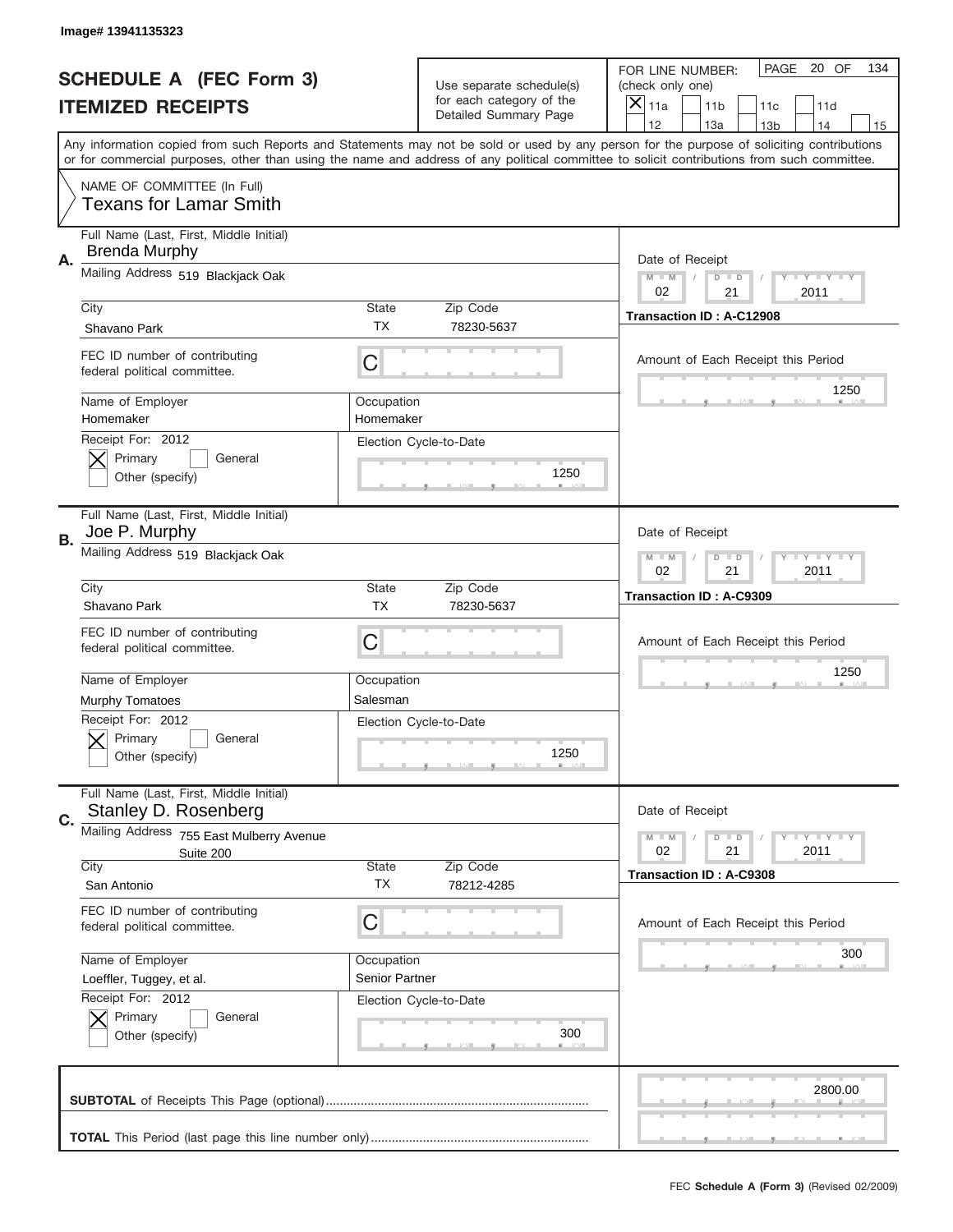|                          | Image# 13941135324                                               |                        |                                                      |                                                                                                                                                                                                                                                                                                                               |
|--------------------------|------------------------------------------------------------------|------------------------|------------------------------------------------------|-------------------------------------------------------------------------------------------------------------------------------------------------------------------------------------------------------------------------------------------------------------------------------------------------------------------------------|
|                          | <b>SCHEDULE A (FEC Form 3)</b>                                   |                        | Use separate schedule(s)<br>for each category of the | PAGE<br>21 OF<br>134<br>FOR LINE NUMBER:<br>(check only one)                                                                                                                                                                                                                                                                  |
| <b>ITEMIZED RECEIPTS</b> |                                                                  |                        | Detailed Summary Page                                | ×<br>11a<br>11 <sub>b</sub><br>11c<br>11d<br>12                                                                                                                                                                                                                                                                               |
|                          |                                                                  |                        |                                                      | 13a<br>14<br>13 <sub>b</sub><br>15<br>Any information copied from such Reports and Statements may not be sold or used by any person for the purpose of soliciting contributions<br>or for commercial purposes, other than using the name and address of any political committee to solicit contributions from such committee. |
|                          | NAME OF COMMITTEE (In Full)<br><b>Texans for Lamar Smith</b>     |                        |                                                      |                                                                                                                                                                                                                                                                                                                               |
| А.                       | Full Name (Last, First, Middle Initial)<br>Patricia G. Steves    |                        |                                                      | Date of Receipt                                                                                                                                                                                                                                                                                                               |
|                          | Mailing Address 501 Grandview Place                              |                        |                                                      | $M$ $M$<br><b>THEY THEY</b><br>$D$ $D$<br>02<br>21<br>2011                                                                                                                                                                                                                                                                    |
|                          | City<br>San Antonio                                              | State<br>ТX            | Zip Code<br>78209-5407                               | <b>Transaction ID: A-C9306</b>                                                                                                                                                                                                                                                                                                |
|                          | FEC ID number of contributing<br>federal political committee.    | C                      |                                                      | Amount of Each Receipt this Period<br>2500                                                                                                                                                                                                                                                                                    |
|                          | Name of Employer<br>Steves & Sons. Inc.<br>Receipt For: 2012     | Occupation<br>Chairman |                                                      |                                                                                                                                                                                                                                                                                                                               |
|                          | Primary<br>General<br>Other (specify)                            |                        | Election Cycle-to-Date<br>2500                       |                                                                                                                                                                                                                                                                                                                               |
| В.                       | Full Name (Last, First, Middle Initial)<br>Tom E. Turner Jr.     |                        |                                                      | Date of Receipt                                                                                                                                                                                                                                                                                                               |
|                          | Mailing Address PO Box 171720                                    |                        |                                                      | <b>LY LY LY</b><br>$M - M$<br>$D$ $D$<br>02<br>21<br>2011                                                                                                                                                                                                                                                                     |
|                          | City<br>San Antonio                                              | State<br><b>TX</b>     | Zip Code<br>78217-1020                               | <b>Transaction ID: A-C9305</b>                                                                                                                                                                                                                                                                                                |
|                          | FEC ID number of contributing<br>federal political committee.    | C                      |                                                      | Amount of Each Receipt this Period                                                                                                                                                                                                                                                                                            |
|                          | Name of Employer<br>TETCO, Inc.                                  | Occupation<br>Chairman |                                                      | 500                                                                                                                                                                                                                                                                                                                           |
|                          | Receipt For: 2012<br>Primary<br>General<br>Other (specify)       |                        | Election Cycle-to-Date<br>500                        |                                                                                                                                                                                                                                                                                                                               |
| C.                       | Full Name (Last, First, Middle Initial)<br>Robert G. Rutishauser |                        |                                                      | Date of Receipt                                                                                                                                                                                                                                                                                                               |
|                          | Mailing Address 4200 Jackson Avenue<br><b>Unit 5015</b>          |                        |                                                      | <b>LYLYLY</b><br>$M - M$<br>$D$ $D$<br>02<br>22<br>2011                                                                                                                                                                                                                                                                       |
|                          | City<br>Austin                                                   | State<br><b>TX</b>     | Zip Code<br>78731                                    | <b>Transaction ID: A-C9349</b>                                                                                                                                                                                                                                                                                                |
|                          | FEC ID number of contributing<br>federal political committee.    | C                      |                                                      | Amount of Each Receipt this Period                                                                                                                                                                                                                                                                                            |
|                          | Name of Employer<br>Retired                                      | Occupation<br>Retired  |                                                      | 250                                                                                                                                                                                                                                                                                                                           |
|                          | Receipt For: 2012<br>Primary<br>General<br>Other (specify)       |                        | Election Cycle-to-Date<br>250                        |                                                                                                                                                                                                                                                                                                                               |
|                          |                                                                  |                        |                                                      | 3250.00                                                                                                                                                                                                                                                                                                                       |
|                          |                                                                  |                        |                                                      |                                                                                                                                                                                                                                                                                                                               |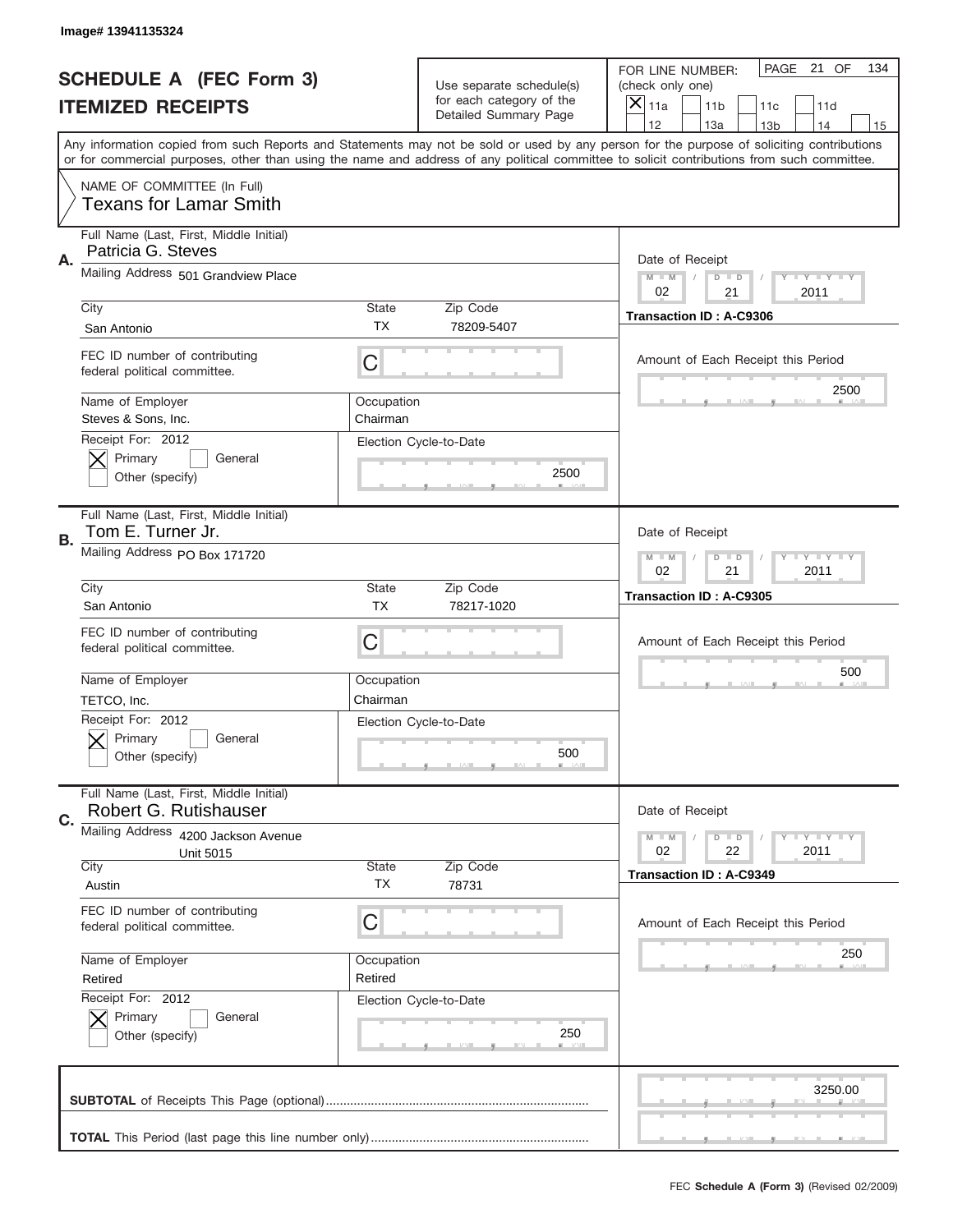|                          | Image# 13941135325                                                                     |                          |                                                   |                                                                                                                                                                                                                                                                                                                                     |
|--------------------------|----------------------------------------------------------------------------------------|--------------------------|---------------------------------------------------|-------------------------------------------------------------------------------------------------------------------------------------------------------------------------------------------------------------------------------------------------------------------------------------------------------------------------------------|
|                          | <b>SCHEDULE A (FEC Form 3)</b>                                                         | Use separate schedule(s) |                                                   | PAGE 22 OF<br>134<br>FOR LINE NUMBER:<br>(check only one)                                                                                                                                                                                                                                                                           |
| <b>ITEMIZED RECEIPTS</b> |                                                                                        |                          | for each category of the<br>Detailed Summary Page | $\times$<br>11a<br>11 <sub>b</sub><br>11c<br>11d                                                                                                                                                                                                                                                                                    |
|                          |                                                                                        |                          |                                                   | 12<br>13a<br>14<br>13 <sub>b</sub><br>15<br>Any information copied from such Reports and Statements may not be sold or used by any person for the purpose of soliciting contributions<br>or for commercial purposes, other than using the name and address of any political committee to solicit contributions from such committee. |
|                          | NAME OF COMMITTEE (In Full)<br><b>Texans for Lamar Smith</b>                           |                          |                                                   |                                                                                                                                                                                                                                                                                                                                     |
| Α.                       | Full Name (Last, First, Middle Initial)<br>John D. Alexander Jr.                       |                          |                                                   | Date of Receipt                                                                                                                                                                                                                                                                                                                     |
|                          | Mailing Address 700 North Saint Mary's Street<br><b>Suite 1200</b>                     |                          |                                                   | $M - M$<br><b>LEY LEY LEY</b><br>$D$ $D$<br>02<br>23<br>2011                                                                                                                                                                                                                                                                        |
|                          | City<br>San Antonio                                                                    | State<br>TX              | Zip Code<br>78205-3510                            | Transaction ID: A-C9280                                                                                                                                                                                                                                                                                                             |
|                          | FEC ID number of contributing<br>federal political committee.                          | С                        |                                                   | Amount of Each Receipt this Period                                                                                                                                                                                                                                                                                                  |
|                          | Name of Employer<br>Self-Employed                                                      | Occupation<br>Investor   |                                                   | 500                                                                                                                                                                                                                                                                                                                                 |
|                          | Receipt For: 2012<br>Primary<br>General<br>Other (specify)                             |                          | Election Cycle-to-Date<br>500                     |                                                                                                                                                                                                                                                                                                                                     |
| В.                       | Full Name (Last, First, Middle Initial)<br>Charles E. Amato                            |                          |                                                   | Date of Receipt                                                                                                                                                                                                                                                                                                                     |
|                          | Mailing Address 9311 San Pedro Avenue<br>Suite 600                                     |                          |                                                   | $M - M$<br>$D$ $D$<br><b>LEY LEY LEY</b><br>02<br>23<br>2011                                                                                                                                                                                                                                                                        |
|                          | City<br>San Antonio                                                                    | State<br><b>TX</b>       | Zip Code<br>78216-4459                            | <b>Transaction ID: A-C9357</b>                                                                                                                                                                                                                                                                                                      |
|                          | FEC ID number of contributing<br>federal political committee.                          | С                        |                                                   | Amount of Each Receipt this Period                                                                                                                                                                                                                                                                                                  |
|                          | Name of Employer                                                                       | Occupation               |                                                   | 2500                                                                                                                                                                                                                                                                                                                                |
|                          | Southwest Business Corp.<br>Receipt For: 2012<br>Primary<br>General<br>Other (specify) | Chairman                 | Election Cycle-to-Date<br>2500                    |                                                                                                                                                                                                                                                                                                                                     |
| C.                       | Full Name (Last, First, Middle Initial)<br>Darla S. Barger                             |                          |                                                   | Date of Receipt                                                                                                                                                                                                                                                                                                                     |
|                          | Mailing Address 3210 Goldsboro Street                                                  |                          |                                                   | <b>LYLYLY</b><br>$M - M$<br>$D$ $D$<br>02<br>23<br>2011                                                                                                                                                                                                                                                                             |
|                          | City<br>San Antonio                                                                    | <b>State</b><br>ТX       | Zip Code<br>78230-4436                            | Transaction ID: A-C9285                                                                                                                                                                                                                                                                                                             |
|                          | FEC ID number of contributing<br>federal political committee.                          | С                        |                                                   | Amount of Each Receipt this Period                                                                                                                                                                                                                                                                                                  |
|                          | Name of Employer                                                                       | Occupation               |                                                   | 2500                                                                                                                                                                                                                                                                                                                                |
|                          | Homemaker<br>Receipt For: 2012                                                         | Homemaker                | Election Cycle-to-Date                            |                                                                                                                                                                                                                                                                                                                                     |
|                          | Primary<br>General<br>Other (specify)                                                  |                          | 2500                                              |                                                                                                                                                                                                                                                                                                                                     |
|                          |                                                                                        |                          |                                                   | 5500.00                                                                                                                                                                                                                                                                                                                             |
|                          |                                                                                        |                          |                                                   |                                                                                                                                                                                                                                                                                                                                     |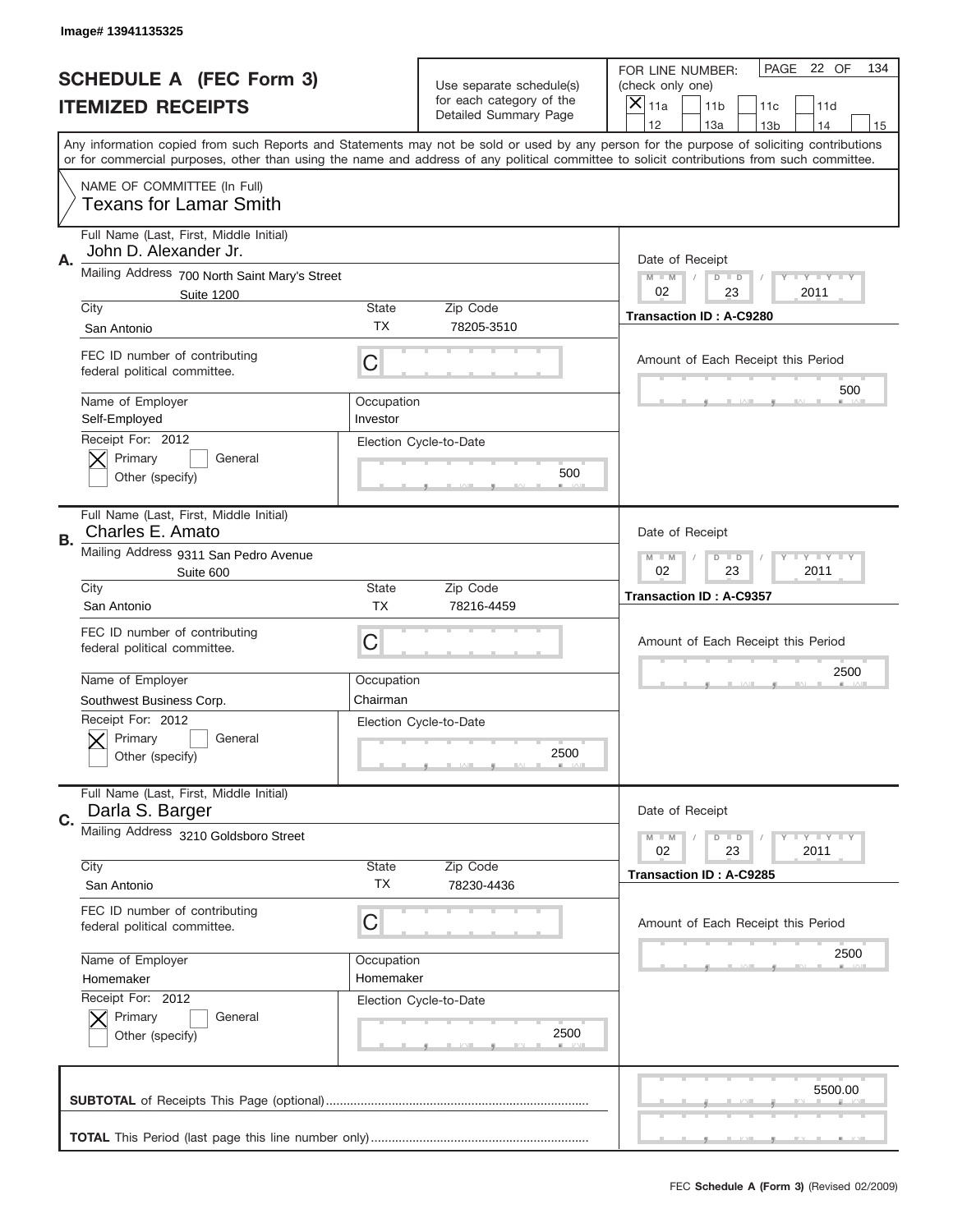|                          | Image# 13941135326                                                           |                       |                                                      |                                                                                                                                                                                                                                                                                                                                     |
|--------------------------|------------------------------------------------------------------------------|-----------------------|------------------------------------------------------|-------------------------------------------------------------------------------------------------------------------------------------------------------------------------------------------------------------------------------------------------------------------------------------------------------------------------------------|
|                          | <b>SCHEDULE A (FEC Form 3)</b>                                               |                       | Use separate schedule(s)<br>for each category of the | PAGE<br>23 OF<br>134<br>FOR LINE NUMBER:<br>(check only one)                                                                                                                                                                                                                                                                        |
| <b>ITEMIZED RECEIPTS</b> |                                                                              |                       | Detailed Summary Page                                | ×<br>11a<br>11 <sub>b</sub><br>11c<br>11d                                                                                                                                                                                                                                                                                           |
|                          |                                                                              |                       |                                                      | 12<br>13a<br>14<br>13 <sub>b</sub><br>15<br>Any information copied from such Reports and Statements may not be sold or used by any person for the purpose of soliciting contributions<br>or for commercial purposes, other than using the name and address of any political committee to solicit contributions from such committee. |
|                          | NAME OF COMMITTEE (In Full)<br><b>Texans for Lamar Smith</b>                 |                       |                                                      |                                                                                                                                                                                                                                                                                                                                     |
| А.                       | Full Name (Last, First, Middle Initial)<br>John Barger                       |                       |                                                      | Date of Receipt                                                                                                                                                                                                                                                                                                                     |
|                          | Mailing Address 3210 Goldsboro Street                                        |                       |                                                      | $M$ $M$<br><b>THEY THEY</b><br>$D$ $D$<br>02<br>23<br>2011                                                                                                                                                                                                                                                                          |
|                          | City<br>San Antonio                                                          | State<br>ТX           | Zip Code<br>78230-4436                               | <b>Transaction ID: A-C9286</b>                                                                                                                                                                                                                                                                                                      |
|                          | FEC ID number of contributing<br>federal political committee.                | C                     |                                                      | Amount of Each Receipt this Period<br>2500                                                                                                                                                                                                                                                                                          |
|                          | Name of Employer<br><b>Barger Broadcast Investments</b><br>Receipt For: 2012 | Occupation<br>Owner   | Election Cycle-to-Date                               |                                                                                                                                                                                                                                                                                                                                     |
|                          | Primary<br>General<br>Other (specify)                                        |                       | 2500                                                 |                                                                                                                                                                                                                                                                                                                                     |
| В.                       | Full Name (Last, First, Middle Initial)<br>George V. Burkholder              |                       |                                                      | Date of Receipt                                                                                                                                                                                                                                                                                                                     |
|                          | Mailing Address 2619 Brookhurst Drive                                        |                       |                                                      | <b>LY LY LY</b><br>$M - M$<br>$D$ $D$<br>02<br>23<br>2011                                                                                                                                                                                                                                                                           |
|                          | City<br>San Antonio                                                          | State<br><b>TX</b>    | Zip Code<br>78209-2207                               | Transaction ID: A-C9323                                                                                                                                                                                                                                                                                                             |
|                          | FEC ID number of contributing<br>federal political committee.                | C                     |                                                      | Amount of Each Receipt this Period                                                                                                                                                                                                                                                                                                  |
|                          | Name of Employer<br>Retired                                                  | Occupation<br>Retired |                                                      | 500                                                                                                                                                                                                                                                                                                                                 |
|                          | Receipt For: 2012<br>Primary<br>General<br>Other (specify)                   |                       | Election Cycle-to-Date<br>500                        |                                                                                                                                                                                                                                                                                                                                     |
| C.                       | Full Name (Last, First, Middle Initial)<br>Ruben C. Cervantes                |                       |                                                      | Date of Receipt                                                                                                                                                                                                                                                                                                                     |
|                          | Mailing Address 203 Rio Seco Street                                          |                       |                                                      | <b>LY LY LY</b><br>$M - M$<br>$D$ $D$<br>02<br>23<br>2011                                                                                                                                                                                                                                                                           |
|                          | City<br>San Antonio                                                          | State<br><b>TX</b>    | Zip Code<br>78232-3035                               | <b>Transaction ID: A-C9287</b>                                                                                                                                                                                                                                                                                                      |
|                          | FEC ID number of contributing<br>federal political committee.                | C                     |                                                      | Amount of Each Receipt this Period                                                                                                                                                                                                                                                                                                  |
|                          | Name of Employer<br>Retired                                                  | Occupation<br>Retired |                                                      | 500                                                                                                                                                                                                                                                                                                                                 |
|                          | Receipt For: 2012<br>Primary<br>General<br>Other (specify)                   |                       | Election Cycle-to-Date<br>500                        |                                                                                                                                                                                                                                                                                                                                     |
|                          |                                                                              |                       |                                                      | 3500.00                                                                                                                                                                                                                                                                                                                             |
|                          |                                                                              |                       |                                                      |                                                                                                                                                                                                                                                                                                                                     |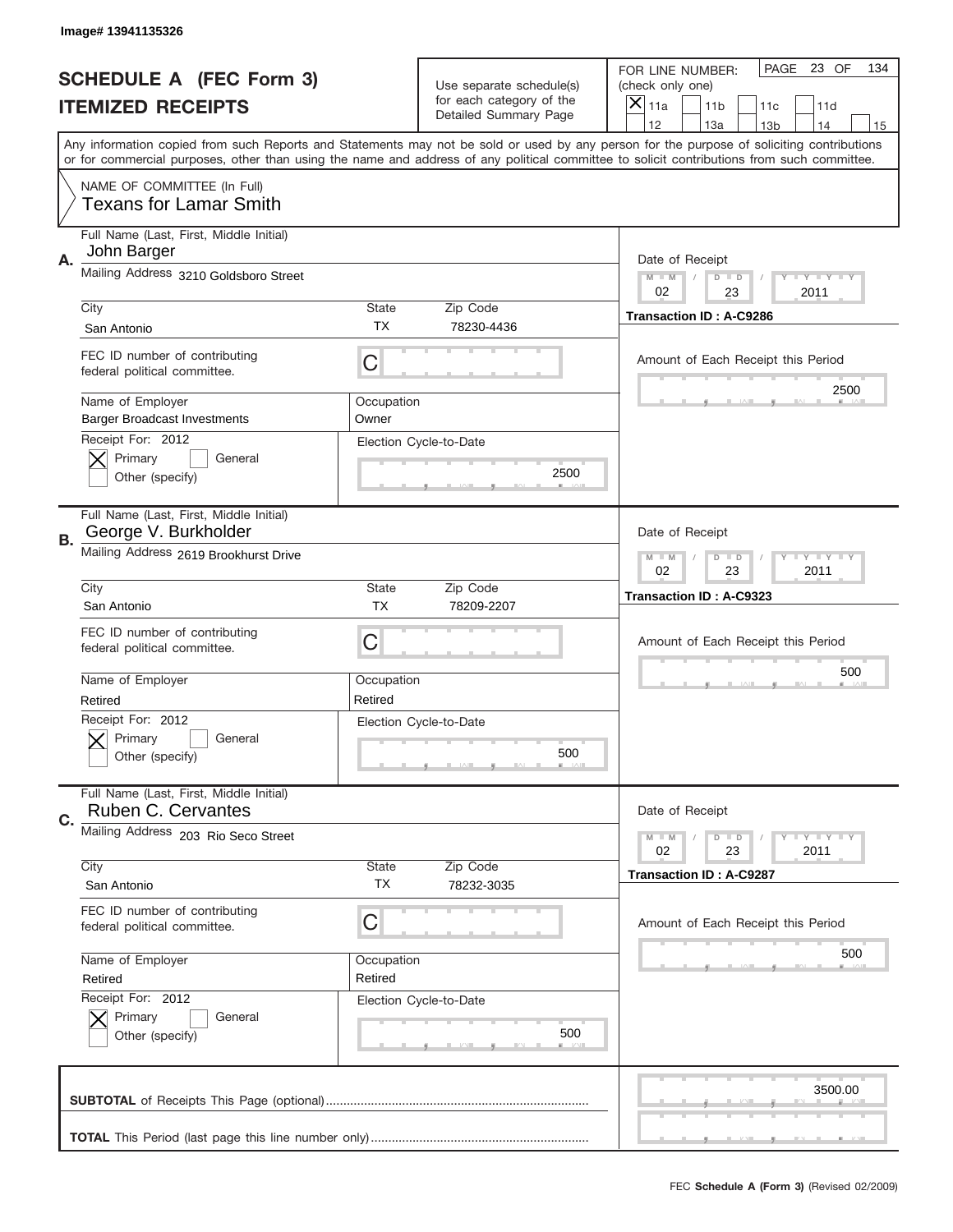|    | Image# 13941135327                                               |                           |                                                   |                                                                                                                                                                                                                                                                                                                                     |
|----|------------------------------------------------------------------|---------------------------|---------------------------------------------------|-------------------------------------------------------------------------------------------------------------------------------------------------------------------------------------------------------------------------------------------------------------------------------------------------------------------------------------|
|    | <b>SCHEDULE A (FEC Form 3)</b>                                   |                           | Use separate schedule(s)                          | PAGE<br>24 OF<br>134<br>FOR LINE NUMBER:<br>(check only one)                                                                                                                                                                                                                                                                        |
|    | <b>ITEMIZED RECEIPTS</b>                                         |                           | for each category of the<br>Detailed Summary Page | ×<br>11a<br>11 <sub>b</sub><br>11c<br>11d                                                                                                                                                                                                                                                                                           |
|    |                                                                  |                           |                                                   | 12<br>13a<br>14<br>13 <sub>b</sub><br>15<br>Any information copied from such Reports and Statements may not be sold or used by any person for the purpose of soliciting contributions<br>or for commercial purposes, other than using the name and address of any political committee to solicit contributions from such committee. |
|    | NAME OF COMMITTEE (In Full)<br><b>Texans for Lamar Smith</b>     |                           |                                                   |                                                                                                                                                                                                                                                                                                                                     |
| Α. | Full Name (Last, First, Middle Initial)<br>Mary S. Daigle        |                           |                                                   | Date of Receipt                                                                                                                                                                                                                                                                                                                     |
|    | Mailing Address 3710 Weatherhill Cove                            |                           |                                                   | $M - M$<br><b>THEY THEY</b><br>$D$ $D$<br>02<br>23<br>2011                                                                                                                                                                                                                                                                          |
|    | City<br>Austin                                                   | <b>State</b><br>TX        | Zip Code<br>78730-3715                            | <b>Transaction ID: A-C9344</b>                                                                                                                                                                                                                                                                                                      |
|    | FEC ID number of contributing<br>federal political committee.    | C                         |                                                   | Amount of Each Receipt this Period<br>500                                                                                                                                                                                                                                                                                           |
|    | Name of Employer<br>Nelson Daigle Partners<br>Receipt For: 2012  | Occupation<br>Partner     |                                                   |                                                                                                                                                                                                                                                                                                                                     |
|    | Primary<br>General<br>Other (specify)                            |                           | Election Cycle-to-Date<br>500                     |                                                                                                                                                                                                                                                                                                                                     |
| В. | Full Name (Last, First, Middle Initial)<br>Gary S. Farmer        |                           |                                                   | Date of Receipt                                                                                                                                                                                                                                                                                                                     |
|    | Mailing Address 309 Lake Cliff Trail                             |                           |                                                   | <b>LY LY LY</b><br>$M - M$<br>$D$ $D$<br>02<br>23<br>2011                                                                                                                                                                                                                                                                           |
|    | City<br>Austin                                                   | <b>State</b><br><b>TX</b> | Zip Code<br>78746-4678                            | <b>Transaction ID: A-C9345</b>                                                                                                                                                                                                                                                                                                      |
|    | FEC ID number of contributing<br>federal political committee.    | C                         |                                                   | Amount of Each Receipt this Period                                                                                                                                                                                                                                                                                                  |
|    | Name of Employer<br>Heritage Title Company                       | Occupation<br>President   |                                                   | 2500                                                                                                                                                                                                                                                                                                                                |
|    | Receipt For: 2012<br>Primary<br>General<br>Other (specify)       |                           | Election Cycle-to-Date<br>2500                    |                                                                                                                                                                                                                                                                                                                                     |
| C. | Full Name (Last, First, Middle Initial)<br>Bennett R. Feinsilber |                           |                                                   | Date of Receipt                                                                                                                                                                                                                                                                                                                     |
|    | Mailing Address 2250 Estate Gate Drive                           |                           |                                                   | $T + Y = Y + Y$<br>$M - M$<br>$D$ $D$<br>02<br>23<br>2011                                                                                                                                                                                                                                                                           |
|    | City<br>San Antonio                                              | <b>State</b><br>ТX        | Zip Code<br>78260-2214                            | <b>Transaction ID: A-C9359</b>                                                                                                                                                                                                                                                                                                      |
|    | FEC ID number of contributing<br>federal political committee.    | C                         |                                                   | Amount of Each Receipt this Period<br>150                                                                                                                                                                                                                                                                                           |
|    | Name of Employer<br>Retired                                      | Occupation<br>Retired     |                                                   |                                                                                                                                                                                                                                                                                                                                     |
|    | Receipt For: 2012<br>Primary<br>General<br>Other (specify)       |                           | Election Cycle-to-Date<br>400                     |                                                                                                                                                                                                                                                                                                                                     |
|    |                                                                  |                           |                                                   | 3150.00                                                                                                                                                                                                                                                                                                                             |
|    |                                                                  |                           |                                                   |                                                                                                                                                                                                                                                                                                                                     |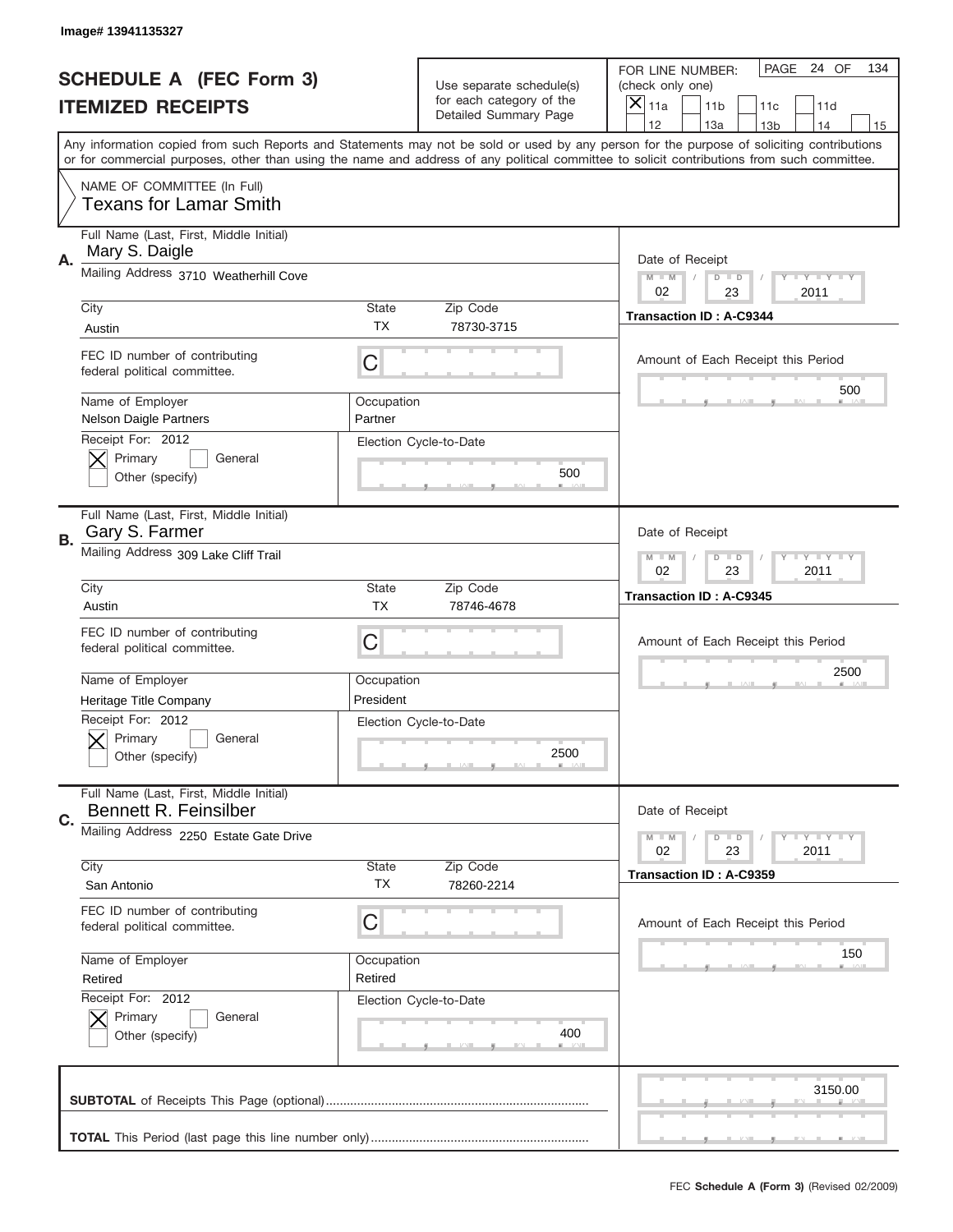|    | Image# 13941135328                                            |                       |                                                      |                                                                                                                                                                                                                                                                                                                               |
|----|---------------------------------------------------------------|-----------------------|------------------------------------------------------|-------------------------------------------------------------------------------------------------------------------------------------------------------------------------------------------------------------------------------------------------------------------------------------------------------------------------------|
|    | <b>SCHEDULE A (FEC Form 3)</b>                                |                       | Use separate schedule(s)<br>for each category of the | PAGE<br>25 OF<br>134<br>FOR LINE NUMBER:<br>(check only one)                                                                                                                                                                                                                                                                  |
|    | <b>ITEMIZED RECEIPTS</b>                                      |                       | Detailed Summary Page                                | ×<br>11a<br>11 <sub>b</sub><br>11c<br>11d<br>12                                                                                                                                                                                                                                                                               |
|    |                                                               |                       |                                                      | 13a<br>14<br>13 <sub>b</sub><br>15<br>Any information copied from such Reports and Statements may not be sold or used by any person for the purpose of soliciting contributions<br>or for commercial purposes, other than using the name and address of any political committee to solicit contributions from such committee. |
|    | NAME OF COMMITTEE (In Full)<br><b>Texans for Lamar Smith</b>  |                       |                                                      |                                                                                                                                                                                                                                                                                                                               |
| А. | Full Name (Last, First, Middle Initial)<br>Roy J. Gilbert     |                       |                                                      | Date of Receipt                                                                                                                                                                                                                                                                                                               |
|    | Mailing Address 4600 Goldfield                                |                       |                                                      | $M$ $M$<br>$T$ $Y$ $Y$ $Y$ $Y$<br>$D$ $D$<br>02<br>23<br>2011                                                                                                                                                                                                                                                                 |
|    | City<br>San Antonio                                           | State<br>ТX           | Zip Code<br>78218-4601                               | <b>Transaction ID: A-C9279</b>                                                                                                                                                                                                                                                                                                |
|    | FEC ID number of contributing<br>federal political committee. | C                     |                                                      | Amount of Each Receipt this Period<br>400                                                                                                                                                                                                                                                                                     |
|    | Name of Employer<br>Southwestern Motor Transport              | Occupation            | <b>Chief Executive Officer</b>                       |                                                                                                                                                                                                                                                                                                                               |
|    | Receipt For: 2012<br>Primary<br>General<br>Other (specify)    |                       | Election Cycle-to-Date<br>400                        |                                                                                                                                                                                                                                                                                                                               |
| В. | Full Name (Last, First, Middle Initial)<br>Raymond Hannigan   |                       |                                                      | Date of Receipt                                                                                                                                                                                                                                                                                                               |
|    | Mailing Address 100 Pin Oak Forest Street                     |                       |                                                      | <b>LY LY LY</b><br>$M - M$<br>$D$ $D$<br>02<br>23<br>2011                                                                                                                                                                                                                                                                     |
|    | City<br>San Antonio                                           | State<br><b>TX</b>    | Zip Code<br>78232-2002                               | Transaction ID: A-C9321                                                                                                                                                                                                                                                                                                       |
|    | FEC ID number of contributing<br>federal political committee. | C                     |                                                      | Amount of Each Receipt this Period                                                                                                                                                                                                                                                                                            |
|    | Name of Employer<br>Retired                                   | Occupation<br>Retired |                                                      | 2500                                                                                                                                                                                                                                                                                                                          |
|    | Receipt For: 2012<br>Primary<br>General<br>Other (specify)    |                       | Election Cycle-to-Date<br>2500                       |                                                                                                                                                                                                                                                                                                                               |
| C. | Full Name (Last, First, Middle Initial)<br>Feyona C. Mills    |                       |                                                      | Date of Receipt                                                                                                                                                                                                                                                                                                               |
|    | Mailing Address 3134 Satellite Drive                          |                       |                                                      | $T - Y = Y - T Y$<br>$M - M$<br>$D$ $D$<br>02<br>23<br>2011                                                                                                                                                                                                                                                                   |
|    | City<br>San Antonio                                           | State<br><b>TX</b>    | Zip Code<br>78217                                    | <b>Transaction ID: A-C9288</b>                                                                                                                                                                                                                                                                                                |
|    | FEC ID number of contributing<br>federal political committee. | C                     |                                                      | Amount of Each Receipt this Period                                                                                                                                                                                                                                                                                            |
|    | Name of Employer<br>Retired                                   | Occupation<br>Retired |                                                      | 400                                                                                                                                                                                                                                                                                                                           |
|    | Receipt For: 2012<br>Primary<br>General<br>Other (specify)    |                       | Election Cycle-to-Date<br>500                        |                                                                                                                                                                                                                                                                                                                               |
|    |                                                               |                       |                                                      | 3300.00                                                                                                                                                                                                                                                                                                                       |
|    |                                                               |                       |                                                      |                                                                                                                                                                                                                                                                                                                               |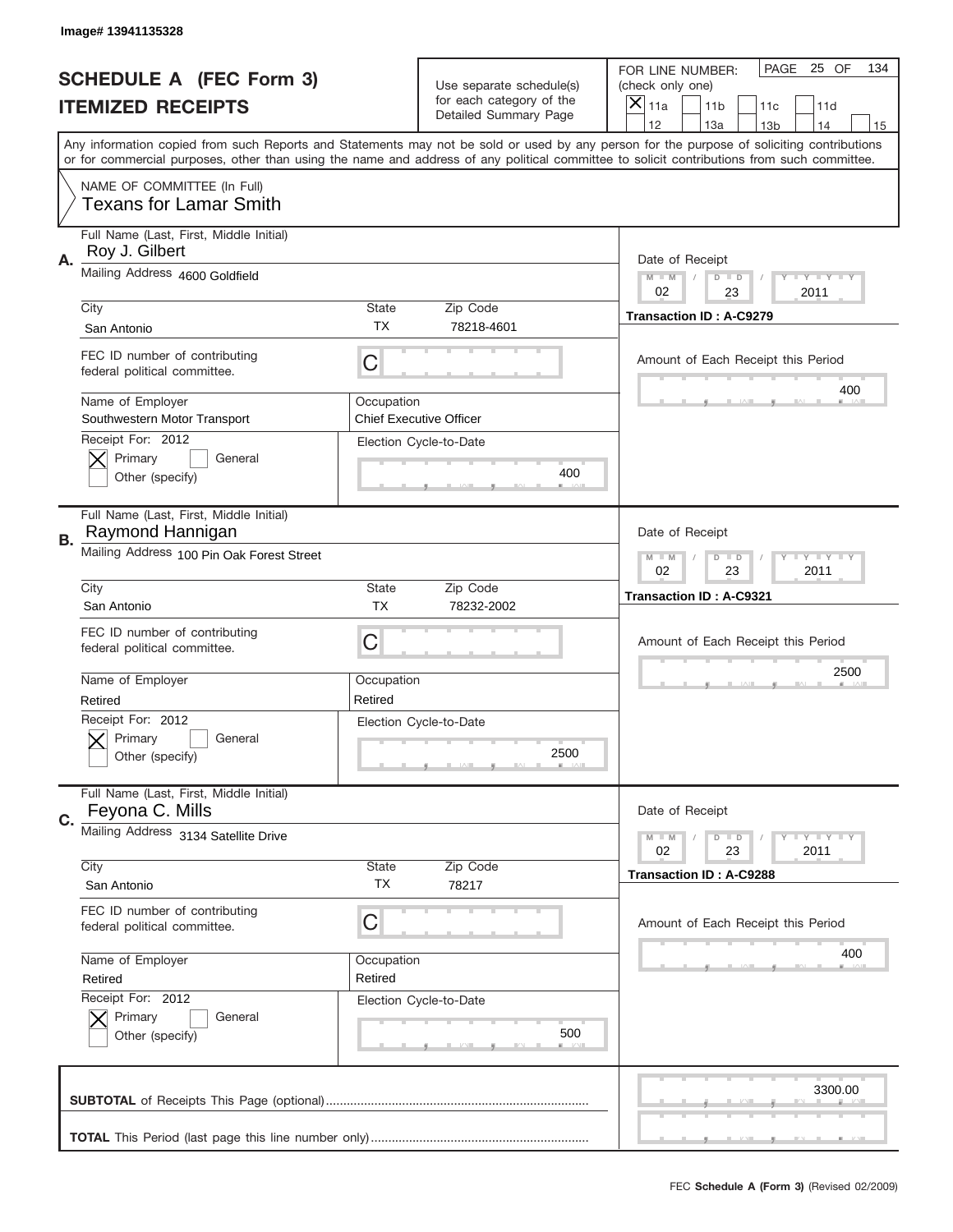|    | Image# 13941135329                                              |                                                           |                                                   |                                                                                                                                                                                                                                                                                                                                     |
|----|-----------------------------------------------------------------|-----------------------------------------------------------|---------------------------------------------------|-------------------------------------------------------------------------------------------------------------------------------------------------------------------------------------------------------------------------------------------------------------------------------------------------------------------------------------|
|    | <b>SCHEDULE A (FEC Form 3)</b>                                  |                                                           | Use separate schedule(s)                          | PAGE 26 OF<br>134<br>FOR LINE NUMBER:<br>(check only one)                                                                                                                                                                                                                                                                           |
|    | <b>ITEMIZED RECEIPTS</b>                                        |                                                           | for each category of the<br>Detailed Summary Page | ×<br>11a<br>11 <sub>b</sub><br>11c<br>11d                                                                                                                                                                                                                                                                                           |
|    |                                                                 |                                                           |                                                   | 12<br>13a<br>14<br>13 <sub>b</sub><br>15<br>Any information copied from such Reports and Statements may not be sold or used by any person for the purpose of soliciting contributions<br>or for commercial purposes, other than using the name and address of any political committee to solicit contributions from such committee. |
|    | NAME OF COMMITTEE (In Full)<br><b>Texans for Lamar Smith</b>    |                                                           |                                                   |                                                                                                                                                                                                                                                                                                                                     |
| Α. | Full Name (Last, First, Middle Initial)<br>Frank S. Morrill     |                                                           |                                                   | Date of Receipt                                                                                                                                                                                                                                                                                                                     |
|    | Mailing Address 332 Morningside Drive                           |                                                           |                                                   | $M - M$<br><b>LY LY LY</b><br>$D$ $D$<br>02<br>23<br>2011                                                                                                                                                                                                                                                                           |
|    | City<br>San Antonio                                             | State<br>TX                                               | Zip Code<br>78209-2802                            | <b>Transaction ID: A-C9360</b>                                                                                                                                                                                                                                                                                                      |
|    | FEC ID number of contributing<br>federal political committee.   | C                                                         |                                                   | Amount of Each Receipt this Period                                                                                                                                                                                                                                                                                                  |
|    | Name of Employer<br>Self-Employed                               | Occupation<br>Attorney                                    |                                                   | 150                                                                                                                                                                                                                                                                                                                                 |
|    | Receipt For: 2012<br>Primary<br>General<br>Other (specify)      |                                                           | Election Cycle-to-Date<br>650                     |                                                                                                                                                                                                                                                                                                                                     |
| В. | Full Name (Last, First, Middle Initial)<br>L. Charles Neely Jr. |                                                           |                                                   | Date of Receipt                                                                                                                                                                                                                                                                                                                     |
|    | Mailing Address 610 Bentley Manor                               | $M$ M<br>$D$ $D$<br><b>LEYTEY LEY</b><br>02<br>23<br>2011 |                                                   |                                                                                                                                                                                                                                                                                                                                     |
|    | City<br>San Antonio                                             | State<br><b>TX</b>                                        | Zip Code<br>78249                                 | Transaction ID: A-C9362                                                                                                                                                                                                                                                                                                             |
|    | FEC ID number of contributing<br>federal political committee.   | C                                                         |                                                   | Amount of Each Receipt this Period                                                                                                                                                                                                                                                                                                  |
|    | Name of Employer<br>San Antonio Steel Company                   | Occupation                                                | <b>Chief Executive Officer</b>                    | 2500                                                                                                                                                                                                                                                                                                                                |
|    | Receipt For: 2012<br>General<br>Primary<br>Other (specify)      |                                                           | Election Cycle-to-Date<br>5000                    |                                                                                                                                                                                                                                                                                                                                     |
| C. | Full Name (Last, First, Middle Initial)<br>L. Charles Neely Jr. |                                                           |                                                   | Date of Receipt                                                                                                                                                                                                                                                                                                                     |
|    | Mailing Address 610 Bentley Manor                               |                                                           |                                                   | $I - Y - I - Y - I - Y$<br>$M - M$<br>$D$ $D$<br>02<br>23<br>2011                                                                                                                                                                                                                                                                   |
|    | City                                                            | State<br>TX                                               | Zip Code<br>78249                                 | Transaction ID: A-C9363                                                                                                                                                                                                                                                                                                             |
|    | San Antonio                                                     |                                                           |                                                   |                                                                                                                                                                                                                                                                                                                                     |
|    | FEC ID number of contributing<br>federal political committee.   | C                                                         |                                                   | Amount of Each Receipt this Period                                                                                                                                                                                                                                                                                                  |
|    | Name of Employer<br>San Antonio Steel Company                   | Occupation                                                | <b>Chief Executive Officer</b>                    | 2500                                                                                                                                                                                                                                                                                                                                |
|    | Receipt For: 2012<br>Primary<br>General<br>Other (specify)      |                                                           | Election Cycle-to-Date<br>5000                    |                                                                                                                                                                                                                                                                                                                                     |
|    |                                                                 |                                                           |                                                   | 5150.00                                                                                                                                                                                                                                                                                                                             |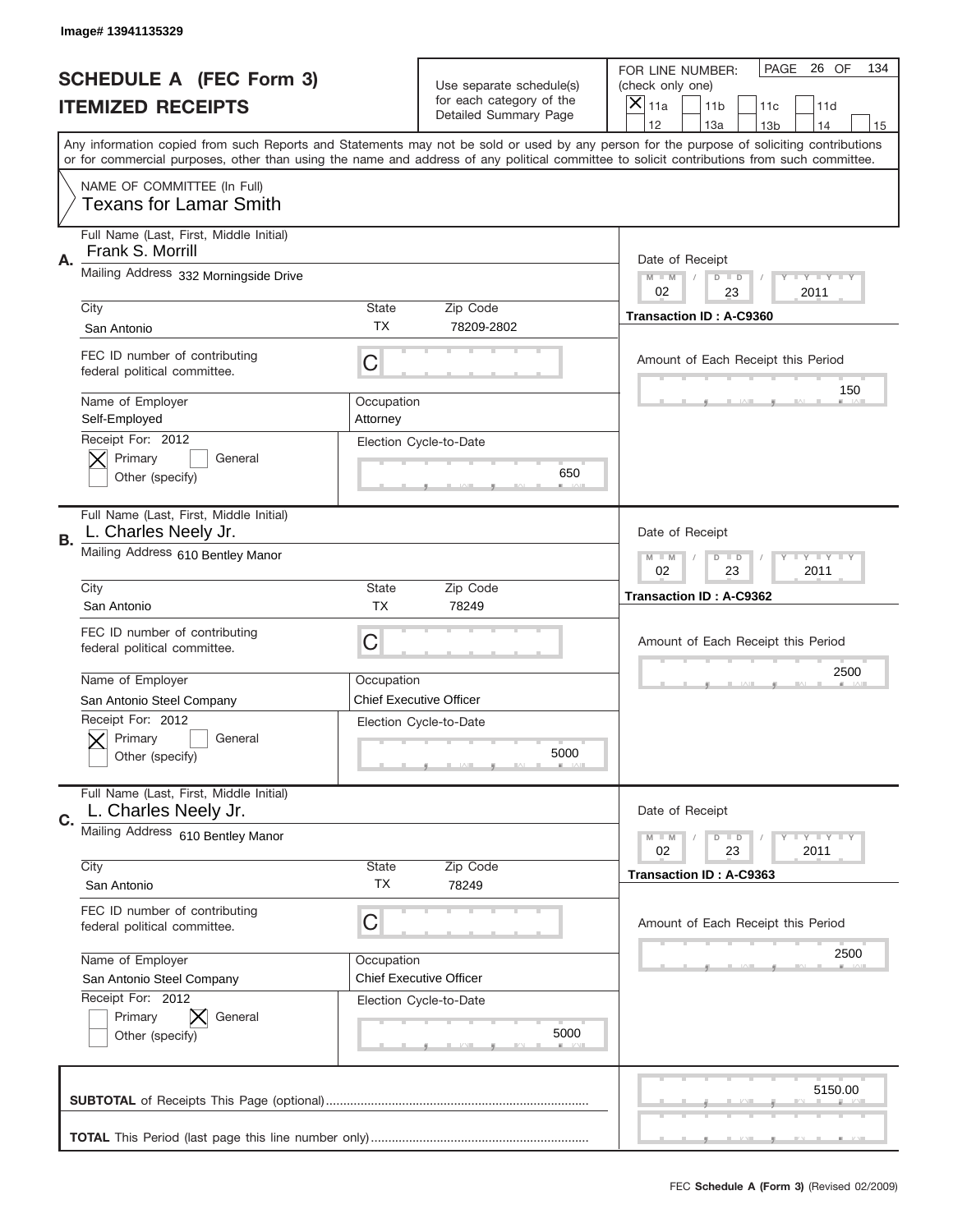|    | Image# 13941135330                                               |                                                              |                                                   |                                                                                                                                                                                 |     |
|----|------------------------------------------------------------------|--------------------------------------------------------------|---------------------------------------------------|---------------------------------------------------------------------------------------------------------------------------------------------------------------------------------|-----|
|    | <b>SCHEDULE A (FEC Form 3)</b>                                   |                                                              | Use separate schedule(s)                          | PAGE 27 OF<br>FOR LINE NUMBER:<br>(check only one)                                                                                                                              | 134 |
|    | <b>ITEMIZED RECEIPTS</b>                                         |                                                              | for each category of the<br>Detailed Summary Page | $\boldsymbol{\times}$<br>11a<br>11 <sub>b</sub><br>11c<br>11d                                                                                                                   |     |
|    |                                                                  |                                                              |                                                   | 12<br>13a<br>14<br>13 <sub>b</sub><br>Any information copied from such Reports and Statements may not be sold or used by any person for the purpose of soliciting contributions | 15  |
|    |                                                                  |                                                              |                                                   | or for commercial purposes, other than using the name and address of any political committee to solicit contributions from such committee.                                      |     |
|    | NAME OF COMMITTEE (In Full)<br><b>Texans for Lamar Smith</b>     |                                                              |                                                   |                                                                                                                                                                                 |     |
| Α. | Full Name (Last, First, Middle Initial)<br>William B. Osborn III |                                                              |                                                   | Date of Receipt                                                                                                                                                                 |     |
|    | Mailing Address 15 Paddington Way                                |                                                              |                                                   | $M - M$<br><b>LEY LEY LEY</b><br>$D$ $D$<br>02<br>23<br>2011                                                                                                                    |     |
|    | City<br>San Antonio                                              | State<br><b>TX</b>                                           | Zip Code<br>78209-8300                            | <b>Transaction ID: A-C9318</b>                                                                                                                                                  |     |
|    | FEC ID number of contributing<br>federal political committee.    | C                                                            |                                                   | Amount of Each Receipt this Period                                                                                                                                              |     |
|    | Name of Employer<br>W. B. Osborn Oil & Gas                       | Occupation<br>President                                      |                                                   | 2500                                                                                                                                                                            |     |
|    | Receipt For: 2012<br>Primary<br>General<br>Other (specify)       |                                                              | Election Cycle-to-Date<br>2500                    |                                                                                                                                                                                 |     |
| В. | Full Name (Last, First, Middle Initial)<br>Clyde P. Selig        |                                                              |                                                   | Date of Receipt                                                                                                                                                                 |     |
|    | Mailing Address 89 Granburg Circle                               | $M - M$<br>$D$ $D$<br><b>LEY LEY LEY</b><br>02<br>23<br>2011 |                                                   |                                                                                                                                                                                 |     |
|    | City<br>San Antonio                                              | <b>State</b><br><b>TX</b>                                    | Zip Code<br>78218-3037                            | <b>Transaction ID: A-C9370</b>                                                                                                                                                  |     |
|    | FEC ID number of contributing<br>federal political committee.    | С                                                            |                                                   | Amount of Each Receipt this Period                                                                                                                                              |     |
|    | Name of Employer                                                 | Occupation                                                   |                                                   | 1000                                                                                                                                                                            |     |
|    | <b>Commercial Metals Company</b>                                 | Advisor                                                      |                                                   |                                                                                                                                                                                 |     |
|    | Receipt For: 2012<br>General<br>Primary<br>Other (specify)       |                                                              | Election Cycle-to-Date<br>1000                    |                                                                                                                                                                                 |     |
| C. | Full Name (Last, First, Middle Initial)<br>J. Marvin Smith III   |                                                              |                                                   | Date of Receipt                                                                                                                                                                 |     |
|    | Mailing Address 204 Zambrano Road                                |                                                              |                                                   | <b>LYLYLY</b><br>$M - M$<br>$D$ $D$<br>02<br>23<br>2011                                                                                                                         |     |
|    | City<br>San Antonio                                              | <b>State</b><br>ТX                                           | Zip Code<br>78209-5459                            | Transaction ID: A-C9365                                                                                                                                                         |     |
|    | FEC ID number of contributing<br>federal political committee.    | С                                                            |                                                   | Amount of Each Receipt this Period                                                                                                                                              |     |
|    | Name of Employer                                                 | Occupation                                                   |                                                   | 500                                                                                                                                                                             |     |
|    | Cardiothoracic Surgical                                          | Cardiac Surgeon                                              |                                                   |                                                                                                                                                                                 |     |
|    | Receipt For: 2012<br>Primary<br>General<br>Other (specify)       |                                                              | Election Cycle-to-Date<br>500                     |                                                                                                                                                                                 |     |
|    |                                                                  |                                                              |                                                   | 4000.00                                                                                                                                                                         |     |
|    |                                                                  |                                                              |                                                   |                                                                                                                                                                                 |     |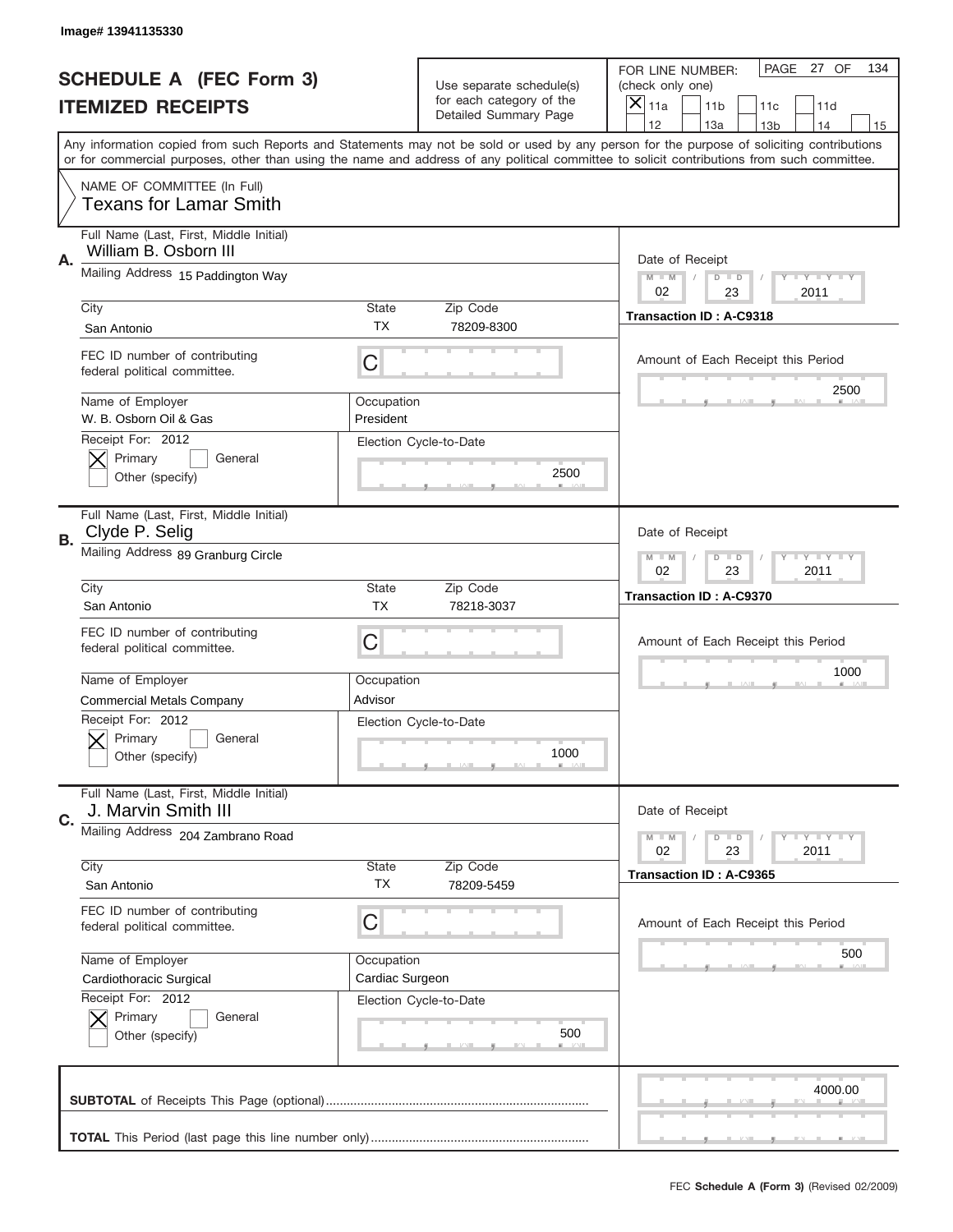|    | Image# 13941135331                                               |                     |                                                          |                                                                                                                                                                                                                                                                                                                                     |
|----|------------------------------------------------------------------|---------------------|----------------------------------------------------------|-------------------------------------------------------------------------------------------------------------------------------------------------------------------------------------------------------------------------------------------------------------------------------------------------------------------------------------|
|    | <b>SCHEDULE A (FEC Form 3)</b>                                   |                     | Use separate schedule(s)                                 | PAGE 28 OF<br>134<br>FOR LINE NUMBER:<br>(check only one)                                                                                                                                                                                                                                                                           |
|    | <b>ITEMIZED RECEIPTS</b>                                         |                     | for each category of the<br><b>Detailed Summary Page</b> | ×<br>11a<br>11 <sub>b</sub><br>11c<br>11d                                                                                                                                                                                                                                                                                           |
|    |                                                                  |                     |                                                          | 12<br>13a<br>13 <sub>b</sub><br>14<br>15<br>Any information copied from such Reports and Statements may not be sold or used by any person for the purpose of soliciting contributions<br>or for commercial purposes, other than using the name and address of any political committee to solicit contributions from such committee. |
|    | NAME OF COMMITTEE (In Full)<br><b>Texans for Lamar Smith</b>     |                     |                                                          |                                                                                                                                                                                                                                                                                                                                     |
| Α. | Full Name (Last, First, Middle Initial)<br>Basil E. Atkinson Jr. |                     |                                                          | Date of Receipt                                                                                                                                                                                                                                                                                                                     |
|    | Mailing Address 7 Paddington Way                                 |                     |                                                          | $M$ M<br><b>LY LY LY</b><br>$D$ $D$<br>02<br>24<br>2011                                                                                                                                                                                                                                                                             |
|    | City<br>San Antonio                                              | State<br><b>TX</b>  | Zip Code<br>78209-8300                                   | <b>Transaction ID: A-C9263</b>                                                                                                                                                                                                                                                                                                      |
|    | FEC ID number of contributing<br>federal political committee.    | C                   |                                                          | Amount of Each Receipt this Period<br>2500                                                                                                                                                                                                                                                                                          |
|    | Name of Employer<br>Judson Candy                                 | Occupation<br>Owner |                                                          |                                                                                                                                                                                                                                                                                                                                     |
|    | Receipt For: 2012<br>Primary<br>General<br>Other (specify)       |                     | Election Cycle-to-Date<br>2500                           |                                                                                                                                                                                                                                                                                                                                     |
| В. | Full Name (Last, First, Middle Initial)<br>George Cofer          |                     |                                                          | Date of Receipt                                                                                                                                                                                                                                                                                                                     |
|    | Mailing Address 3306 Gentry Drive                                |                     |                                                          | $M - M$<br><b>LEY LEY LEY</b><br>$D$ $D$<br>02<br>24<br>2011                                                                                                                                                                                                                                                                        |
|    | City<br>Austin                                                   | State<br><b>TX</b>  | Zip Code<br>78746-5507                                   | Transaction ID: A-C9355                                                                                                                                                                                                                                                                                                             |
|    | FEC ID number of contributing                                    | C                   |                                                          | Amount of Each Receipt this Period                                                                                                                                                                                                                                                                                                  |
|    | federal political committee.                                     |                     |                                                          |                                                                                                                                                                                                                                                                                                                                     |
|    | Name of Employer                                                 | Occupation          |                                                          | 300                                                                                                                                                                                                                                                                                                                                 |
|    | Self-Employed                                                    | Fundraiser          |                                                          |                                                                                                                                                                                                                                                                                                                                     |
|    | Receipt For: 2012<br>General<br>Primary<br>Other (specify)       |                     | Election Cycle-to-Date<br>300                            |                                                                                                                                                                                                                                                                                                                                     |
| C. | Full Name (Last, First, Middle Initial)<br>Lila C. Cross         |                     |                                                          | Date of Receipt                                                                                                                                                                                                                                                                                                                     |
|    | Mailing Address 1100 Grand Boulevard                             |                     |                                                          | <b>LYLYLY</b><br>$M - M$<br>$D$ $D$                                                                                                                                                                                                                                                                                                 |
|    | <b>Unit 330</b><br>City                                          | State               | Zip Code                                                 | 02<br>2011<br>24                                                                                                                                                                                                                                                                                                                    |
|    | <b>Boerne</b>                                                    | TX                  | 78006                                                    | <b>Transaction ID: A-C9264</b>                                                                                                                                                                                                                                                                                                      |
|    | FEC ID number of contributing<br>federal political committee.    | C                   |                                                          | Amount of Each Receipt this Period                                                                                                                                                                                                                                                                                                  |
|    | Name of Employer                                                 | Occupation          |                                                          | 500                                                                                                                                                                                                                                                                                                                                 |
|    | Retired                                                          | Retired             |                                                          |                                                                                                                                                                                                                                                                                                                                     |
|    | Receipt For: 2012<br>Primary<br>General<br>Other (specify)       |                     | Election Cycle-to-Date<br>500                            |                                                                                                                                                                                                                                                                                                                                     |
|    |                                                                  |                     |                                                          | 3300.00                                                                                                                                                                                                                                                                                                                             |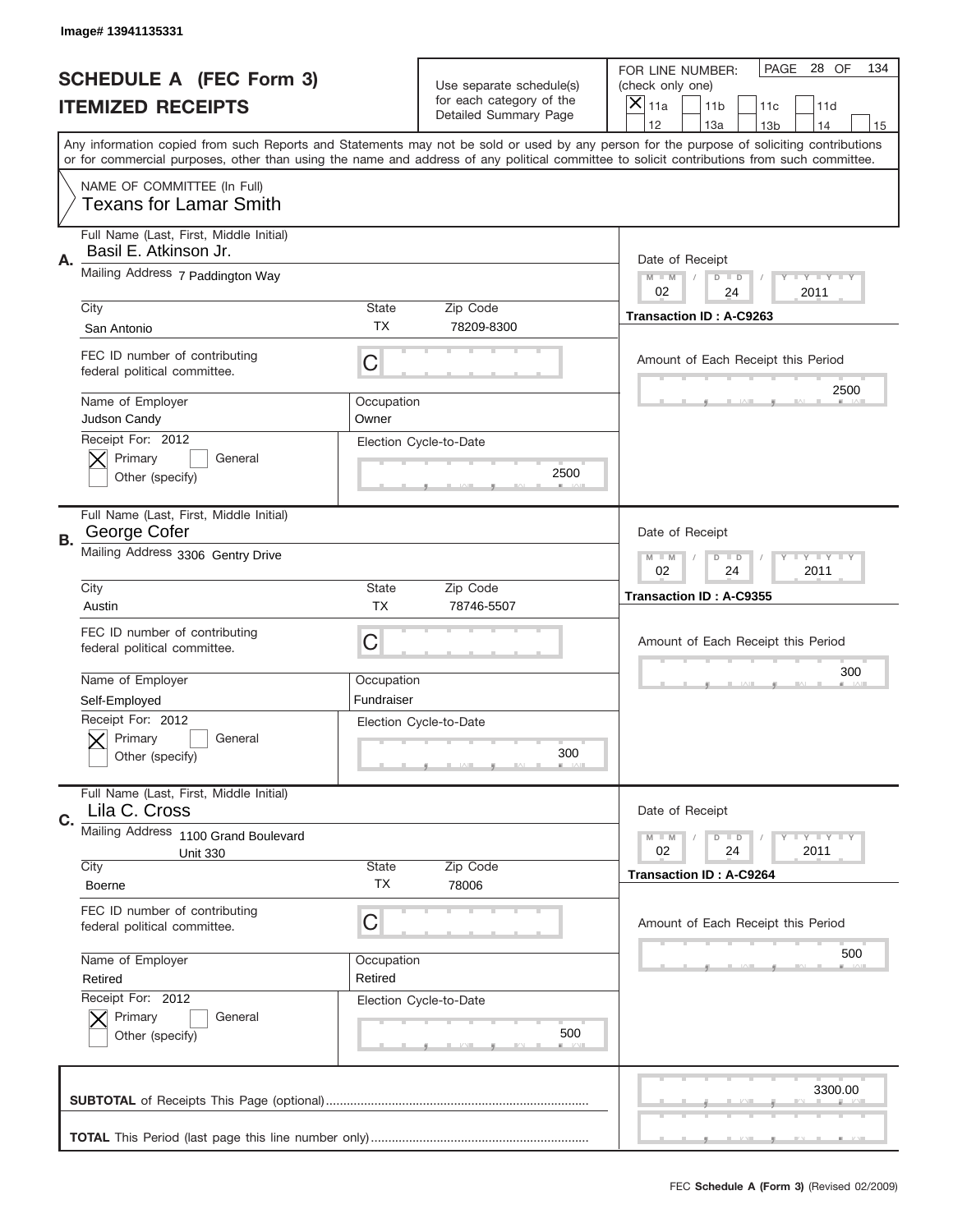|    | Image# 13941135332                                               |                               |                                                   |                                                                                                                                                                                                                                                                                                                                     |
|----|------------------------------------------------------------------|-------------------------------|---------------------------------------------------|-------------------------------------------------------------------------------------------------------------------------------------------------------------------------------------------------------------------------------------------------------------------------------------------------------------------------------------|
|    | <b>SCHEDULE A (FEC Form 3)</b>                                   |                               | Use separate schedule(s)                          | PAGE 29 OF<br>134<br>FOR LINE NUMBER:<br>(check only one)                                                                                                                                                                                                                                                                           |
|    | <b>ITEMIZED RECEIPTS</b>                                         |                               | for each category of the<br>Detailed Summary Page | ×<br>11a<br>11 <sub>b</sub><br>11c<br>11d                                                                                                                                                                                                                                                                                           |
|    |                                                                  |                               |                                                   | 12<br>13a<br>14<br>13 <sub>b</sub><br>15<br>Any information copied from such Reports and Statements may not be sold or used by any person for the purpose of soliciting contributions<br>or for commercial purposes, other than using the name and address of any political committee to solicit contributions from such committee. |
|    | NAME OF COMMITTEE (In Full)<br><b>Texans for Lamar Smith</b>     |                               |                                                   |                                                                                                                                                                                                                                                                                                                                     |
| Α. | Full Name (Last, First, Middle Initial)<br>Bennett R. Feinsilber |                               |                                                   | Date of Receipt                                                                                                                                                                                                                                                                                                                     |
|    | Mailing Address 2250 Estate Gate Drive                           |                               |                                                   | $M - M$<br><b>LEY LEY LEY</b><br>$D$ $D$<br>02<br>2011<br>24                                                                                                                                                                                                                                                                        |
|    | City<br>San Antonio                                              | State<br><b>TX</b>            | Zip Code<br>78260-2214                            | <b>Transaction ID: A-C9351</b>                                                                                                                                                                                                                                                                                                      |
|    | FEC ID number of contributing<br>federal political committee.    | C                             |                                                   | Amount of Each Receipt this Period                                                                                                                                                                                                                                                                                                  |
|    | Name of Employer<br>Retired                                      | Occupation<br>Retired         |                                                   | 250                                                                                                                                                                                                                                                                                                                                 |
|    | Receipt For: 2012<br>Primary<br>General<br>Other (specify)       |                               | Election Cycle-to-Date<br>400                     |                                                                                                                                                                                                                                                                                                                                     |
| В. | Full Name (Last, First, Middle Initial)<br><b>Clint Hackney</b>  |                               |                                                   | Date of Receipt                                                                                                                                                                                                                                                                                                                     |
|    | Mailing Address PO Box 163164                                    |                               |                                                   | $M$ M<br>$D$ $D$<br><b>LEYTEY LEY</b><br>02<br>24<br>2011                                                                                                                                                                                                                                                                           |
|    | City<br>Austin                                                   | State<br><b>TX</b>            | Zip Code<br>78716-3164                            | Transaction ID: A-C9352                                                                                                                                                                                                                                                                                                             |
|    | FEC ID number of contributing<br>federal political committee.    | C                             |                                                   | Amount of Each Receipt this Period                                                                                                                                                                                                                                                                                                  |
|    | Name of Employer<br>Clint Hackney & Company                      | Occupation                    | Government Affairs Attorney                       | 500                                                                                                                                                                                                                                                                                                                                 |
|    | Receipt For: 2012<br>General<br>Primary<br>Other (specify)       |                               | Election Cycle-to-Date<br>500                     |                                                                                                                                                                                                                                                                                                                                     |
| C. | Full Name (Last, First, Middle Initial)<br>Lance H. Lubel        |                               |                                                   | Date of Receipt                                                                                                                                                                                                                                                                                                                     |
|    | Mailing Address 12010 Tall Oaks Street                           |                               |                                                   | $I - Y - I - Y - I - Y$<br>$M - M$<br>$D$ $D$<br>02<br>2011<br>24                                                                                                                                                                                                                                                                   |
|    | City<br>Houston                                                  | <b>State</b><br>TX            | Zip Code<br>77024-5012                            | <b>Transaction ID: A-C9354</b>                                                                                                                                                                                                                                                                                                      |
|    | FEC ID number of contributing<br>federal political committee.    | C                             |                                                   | Amount of Each Receipt this Period                                                                                                                                                                                                                                                                                                  |
|    | Name of Employer<br>Valero Energy Co.                            | Occupation<br>Legal Defendant |                                                   | 2500                                                                                                                                                                                                                                                                                                                                |
|    | Receipt For: 2012<br>Primary<br>General<br>Other (specify)       |                               | Election Cycle-to-Date<br>2500                    |                                                                                                                                                                                                                                                                                                                                     |
|    |                                                                  |                               |                                                   | 3250.00                                                                                                                                                                                                                                                                                                                             |
|    |                                                                  |                               |                                                   |                                                                                                                                                                                                                                                                                                                                     |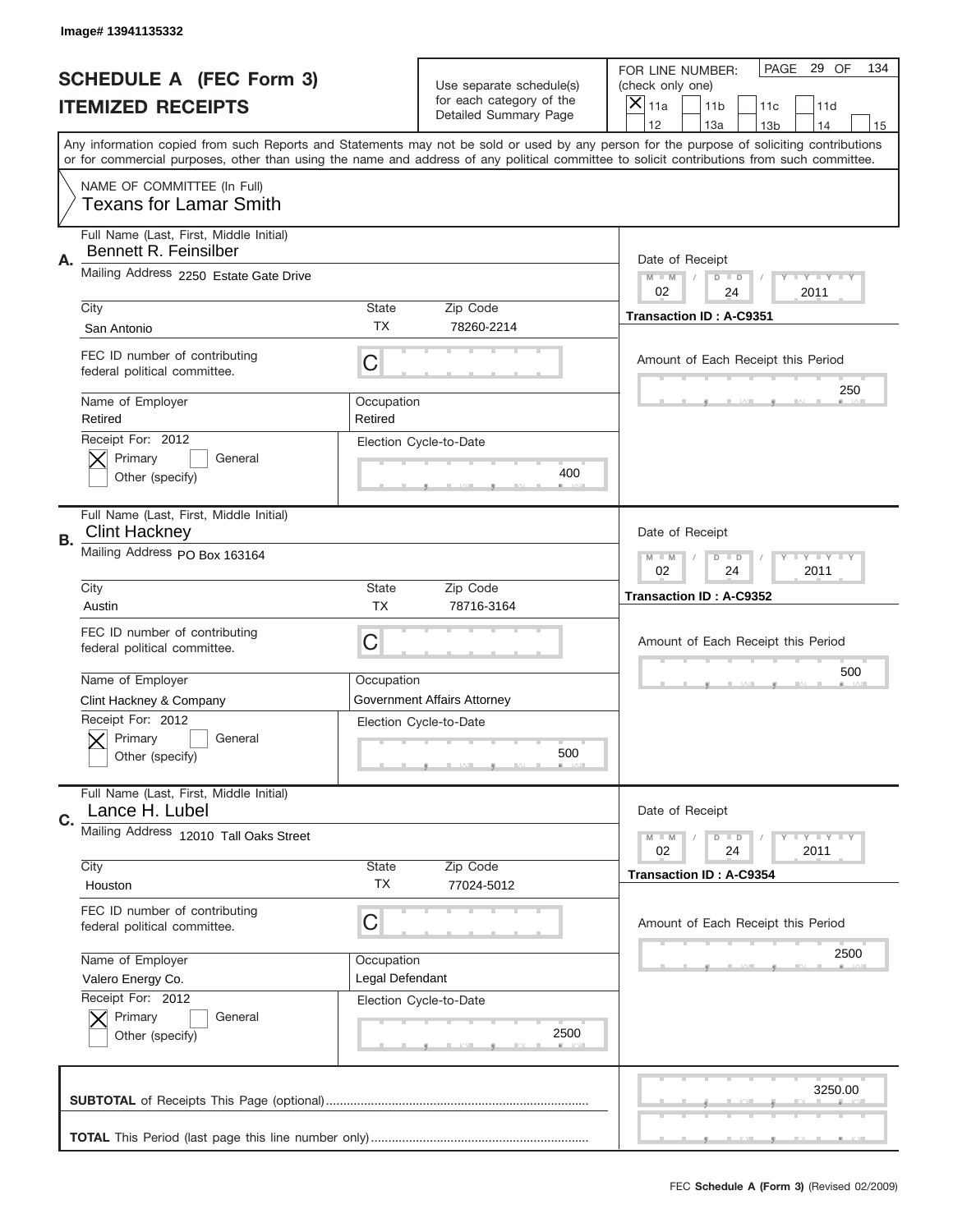|    | Image# 13941135333                                             |                                         |                                                   |                                                                                                                                                                                       |  |
|----|----------------------------------------------------------------|-----------------------------------------|---------------------------------------------------|---------------------------------------------------------------------------------------------------------------------------------------------------------------------------------------|--|
|    | <b>SCHEDULE A (FEC Form 3)</b>                                 |                                         | Use separate schedule(s)                          | PAGE<br>30 OF<br>134<br>FOR LINE NUMBER:<br>(check only one)                                                                                                                          |  |
|    | <b>ITEMIZED RECEIPTS</b>                                       |                                         | for each category of the<br>Detailed Summary Page | $\boldsymbol{\times}$<br>11 <sub>b</sub><br>11a<br>11c<br>11d                                                                                                                         |  |
|    |                                                                |                                         |                                                   | 12<br>13a<br>14<br>13 <sub>b</sub><br>15<br>Any information copied from such Reports and Statements may not be sold or used by any person for the purpose of soliciting contributions |  |
|    |                                                                |                                         |                                                   | or for commercial purposes, other than using the name and address of any political committee to solicit contributions from such committee.                                            |  |
|    | NAME OF COMMITTEE (In Full)<br><b>Texans for Lamar Smith</b>   |                                         |                                                   |                                                                                                                                                                                       |  |
| Α. | Full Name (Last, First, Middle Initial)<br>Douglas E. Oldmixon |                                         |                                                   | Date of Receipt                                                                                                                                                                       |  |
|    | Mailing Address 3008 Oakhaven Drive                            |                                         |                                                   | <b>LEY LEY LEY</b><br>$M - M$<br>$D$ $D$<br>02<br>24<br>2011                                                                                                                          |  |
|    | City<br>Austin                                                 | State<br><b>TX</b>                      | Zip Code<br>78704-6633                            | Transaction ID: A-C9353                                                                                                                                                               |  |
|    | FEC ID number of contributing<br>federal political committee.  | C                                       |                                                   | Amount of Each Receipt this Period                                                                                                                                                    |  |
|    | Name of Employer<br><b>Texas Real Estate Commission</b>        | Occupation<br><b>Executive Director</b> |                                                   | 500                                                                                                                                                                                   |  |
|    | Receipt For: 2012<br>Primary<br>General<br>Other (specify)     |                                         | Election Cycle-to-Date<br>500                     |                                                                                                                                                                                       |  |
| В. | Full Name (Last, First, Middle Initial)<br>David G. Shulman    |                                         |                                                   | Date of Receipt                                                                                                                                                                       |  |
|    | Mailing Address 405 East Mandalay Drive                        |                                         |                                                   | $M - M$<br>$D$ $D$<br><b>LEY LEY LEY</b><br>02<br>24<br>2011                                                                                                                          |  |
|    | City<br>San Antonio                                            | State<br><b>TX</b>                      | Zip Code<br>78212-1745                            | <b>Transaction ID: A-C9328</b>                                                                                                                                                        |  |
|    | FEC ID number of contributing<br>federal political committee.  | С                                       |                                                   | Amount of Each Receipt this Period                                                                                                                                                    |  |
|    | Name of Employer                                               | Occupation                              |                                                   | 500                                                                                                                                                                                   |  |
|    | Self-Employed<br>Receipt For: 2012                             | Physician                               | Election Cycle-to-Date                            |                                                                                                                                                                                       |  |
|    | General<br>Primary<br>Other (specify)                          |                                         | 500                                               |                                                                                                                                                                                       |  |
| C. | Full Name (Last, First, Middle Initial)<br>Pete Winstead       |                                         |                                                   | Date of Receipt                                                                                                                                                                       |  |
|    | Mailing Address 401 Congress Avenue<br><b>Suite 2100</b>       |                                         |                                                   | <b>LYLYLY</b><br>$M - M$<br>$D$ $D$<br>02<br>24<br>2011                                                                                                                               |  |
|    | City<br>Austin                                                 | <b>State</b><br>ТX                      | Zip Code<br>78701-3798                            | Transaction ID: A-C9356                                                                                                                                                               |  |
|    | FEC ID number of contributing<br>federal political committee.  | С                                       |                                                   | Amount of Each Receipt this Period                                                                                                                                                    |  |
|    | Name of Employer                                               | Occupation                              |                                                   | 500                                                                                                                                                                                   |  |
|    | Winstead, PC                                                   | Attorney                                |                                                   |                                                                                                                                                                                       |  |
|    | Receipt For: 2012<br>Primary<br>General<br>Other (specify)     |                                         | Election Cycle-to-Date<br>500                     |                                                                                                                                                                                       |  |
|    |                                                                |                                         |                                                   | 1500.00                                                                                                                                                                               |  |
|    |                                                                |                                         |                                                   |                                                                                                                                                                                       |  |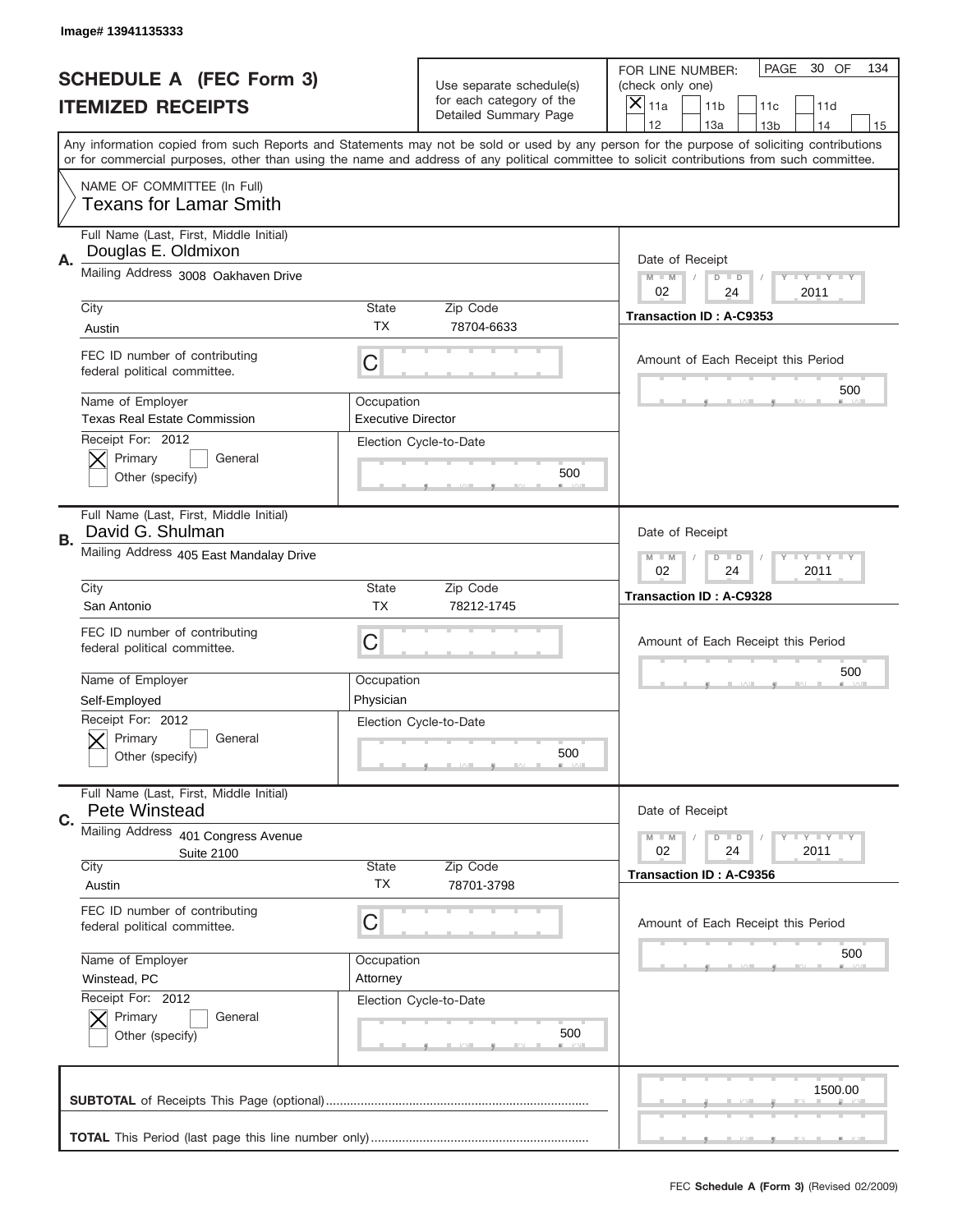|             | Image# 13941135334                                            |                                                                   |                                                      |                                                                                                                                                                                                                                                                                                                  |
|-------------|---------------------------------------------------------------|-------------------------------------------------------------------|------------------------------------------------------|------------------------------------------------------------------------------------------------------------------------------------------------------------------------------------------------------------------------------------------------------------------------------------------------------------------|
|             | <b>SCHEDULE A (FEC Form 3)</b>                                |                                                                   | Use separate schedule(s)<br>for each category of the | PAGE<br>31 OF<br>134<br>FOR LINE NUMBER:<br>(check only one)                                                                                                                                                                                                                                                     |
|             | <b>ITEMIZED RECEIPTS</b>                                      |                                                                   | Detailed Summary Page                                | $\overline{\mathsf{x}}$<br>11a<br>11 <sub>b</sub><br>11c<br>11d<br>12<br>13a<br>14                                                                                                                                                                                                                               |
|             |                                                               |                                                                   |                                                      | 13 <sub>b</sub><br>15<br>Any information copied from such Reports and Statements may not be sold or used by any person for the purpose of soliciting contributions<br>or for commercial purposes, other than using the name and address of any political committee to solicit contributions from such committee. |
|             | NAME OF COMMITTEE (In Full)<br><b>Texans for Lamar Smith</b>  |                                                                   |                                                      |                                                                                                                                                                                                                                                                                                                  |
| Α.          | Full Name (Last, First, Middle Initial)<br>Sandra R. Aragona  |                                                                   |                                                      | Date of Receipt                                                                                                                                                                                                                                                                                                  |
|             | Mailing Address 3311 Westlake Drive                           |                                                                   |                                                      | Y TY TY TY<br>$M$ M<br>$D$ $D$<br>02<br>25<br>2011                                                                                                                                                                                                                                                               |
|             | City<br>Austin                                                | State<br><b>TX</b>                                                | Zip Code<br>78746-1901                               | <b>Transaction ID: A-C9338</b>                                                                                                                                                                                                                                                                                   |
|             | FEC ID number of contributing<br>federal political committee. | C                                                                 |                                                      | Amount of Each Receipt this Period<br>2500                                                                                                                                                                                                                                                                       |
|             | Name of Employer<br>Homemaker<br>Receipt For: 2012            | Occupation<br>Homemaker                                           |                                                      |                                                                                                                                                                                                                                                                                                                  |
|             | Primary<br>General<br>Other (specify)                         |                                                                   | Election Cycle-to-Date<br>5000                       |                                                                                                                                                                                                                                                                                                                  |
| В.          | Full Name (Last, First, Middle Initial)<br>Sandra R. Aragona  |                                                                   |                                                      | Date of Receipt                                                                                                                                                                                                                                                                                                  |
|             | Mailing Address 3311 Westlake Drive                           | $T$ $Y$ $T$ $Y$ $T$ $Y$<br>$M - M$<br>$D$ $D$<br>02<br>25<br>2011 |                                                      |                                                                                                                                                                                                                                                                                                                  |
|             | City<br>Austin                                                | State<br><b>TX</b>                                                | Zip Code<br>78746-1901                               | Transaction ID: A-C9339                                                                                                                                                                                                                                                                                          |
|             | FEC ID number of contributing<br>federal political committee. | C                                                                 |                                                      | Amount of Each Receipt this Period                                                                                                                                                                                                                                                                               |
|             | Name of Employer<br>Homemaker                                 | Occupation<br>Homemaker                                           |                                                      | 2500                                                                                                                                                                                                                                                                                                             |
|             | Receipt For: 2012<br>Primary<br>General<br>Other (specify)    |                                                                   | Election Cycle-to-Date<br>5000                       |                                                                                                                                                                                                                                                                                                                  |
| $C_{\cdot}$ | Full Name (Last, First, Middle Initial)<br>J. Vaughn Brock    |                                                                   |                                                      | Date of Receipt                                                                                                                                                                                                                                                                                                  |
|             | Mailing Address 2705 Bee Cave Road<br>Suite 320               |                                                                   |                                                      | <b>LYLYLY</b><br>$M - M$<br>$D$ $D$<br>25<br>2011<br>02                                                                                                                                                                                                                                                          |
|             | City<br>Austin                                                | State<br>ТX                                                       | Zip Code<br>78746-5689                               | <b>Transaction ID: A-C9337</b>                                                                                                                                                                                                                                                                                   |
|             | FEC ID number of contributing<br>federal political committee. | C                                                                 |                                                      | Amount of Each Receipt this Period                                                                                                                                                                                                                                                                               |
|             | Name of Employer<br><b>Brock Consulting Group</b>             | Occupation<br>Owner                                               |                                                      | 1000                                                                                                                                                                                                                                                                                                             |
|             | Receipt For: 2012<br>Primary<br>General<br>Other (specify)    |                                                                   | Election Cycle-to-Date<br>1000                       |                                                                                                                                                                                                                                                                                                                  |
|             |                                                               |                                                                   |                                                      | 6000.00                                                                                                                                                                                                                                                                                                          |
|             |                                                               |                                                                   |                                                      |                                                                                                                                                                                                                                                                                                                  |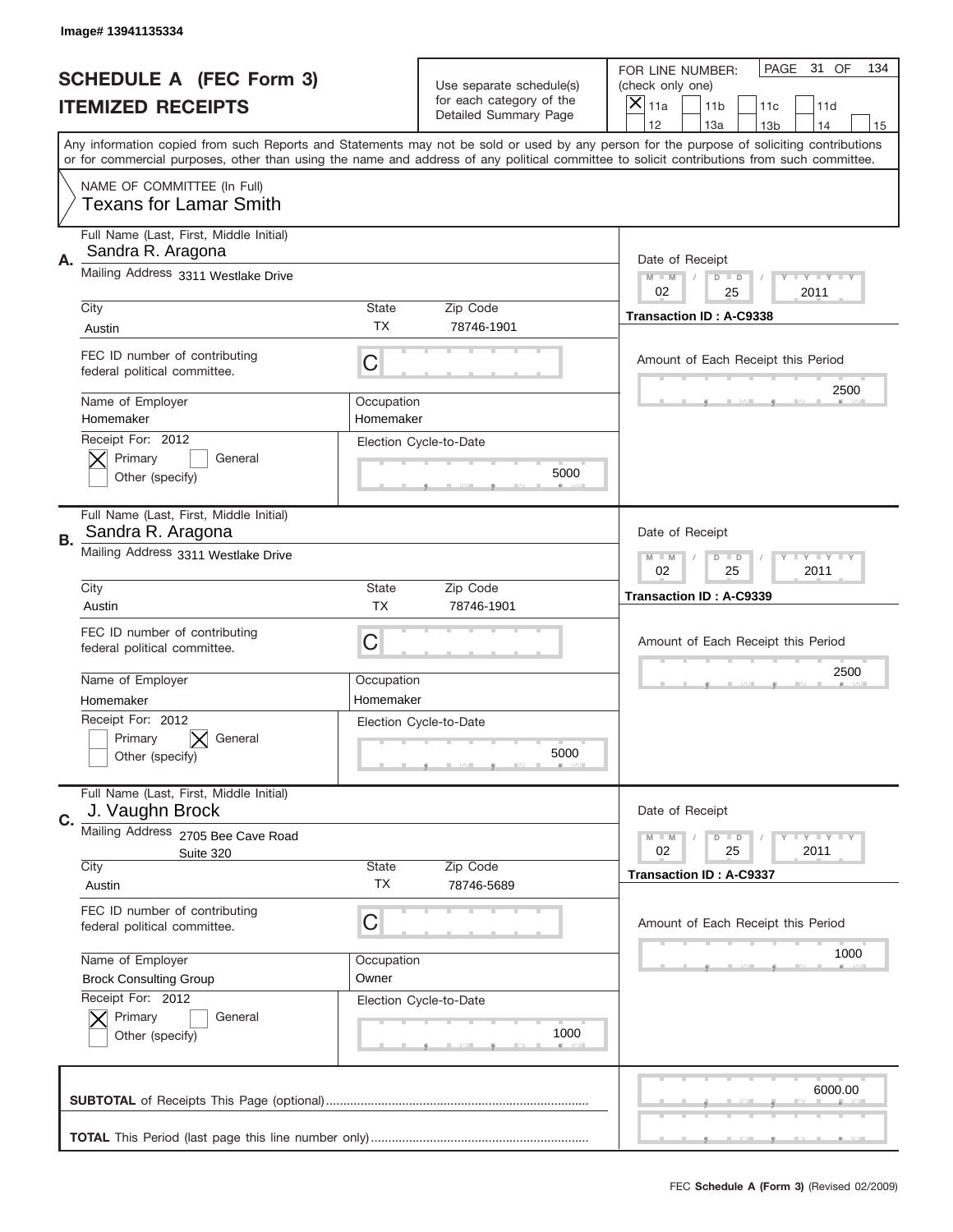|           | Image# 13941135335                                                                                                                                                                                                                                                                      |                           |                                                   |                                      |                                           |                 |                            |     |
|-----------|-----------------------------------------------------------------------------------------------------------------------------------------------------------------------------------------------------------------------------------------------------------------------------------------|---------------------------|---------------------------------------------------|--------------------------------------|-------------------------------------------|-----------------|----------------------------|-----|
|           | <b>SCHEDULE A (FEC Form 3)</b>                                                                                                                                                                                                                                                          |                           | Use separate schedule(s)                          | FOR LINE NUMBER:<br>(check only one) |                                           | PAGE            | 32 OF                      | 134 |
|           | <b>ITEMIZED RECEIPTS</b>                                                                                                                                                                                                                                                                |                           | for each category of the<br>Detailed Summary Page | $\overline{X} _{11a}$                | 11 <sub>b</sub>                           | 11c             | 11d                        |     |
|           | Any information copied from such Reports and Statements may not be sold or used by any person for the purpose of soliciting contributions<br>or for commercial purposes, other than using the name and address of any political committee to solicit contributions from such committee. |                           |                                                   | 12                                   | 13a                                       | 13 <sub>b</sub> | 14                         | 15  |
|           | NAME OF COMMITTEE (In Full)<br><b>Texans for Lamar Smith</b>                                                                                                                                                                                                                            |                           |                                                   |                                      |                                           |                 |                            |     |
| Α.        | Full Name (Last, First, Middle Initial)<br><b>Robert Floyd</b>                                                                                                                                                                                                                          |                           |                                                   |                                      | Date of Receipt                           |                 |                            |     |
|           | Mailing Address 111 Congress Avenue<br>Suite 500                                                                                                                                                                                                                                        |                           |                                                   | $M - M$<br>02                        | $D$ $D$<br>25                             |                 | <b>LEY LEY LEY</b><br>2011 |     |
|           | City<br>Austin                                                                                                                                                                                                                                                                          | State<br><b>TX</b>        | Zip Code<br>78701-4076                            |                                      | Transaction ID: A-C9332                   |                 |                            |     |
|           | FEC ID number of contributing<br>federal political committee.                                                                                                                                                                                                                           | C                         |                                                   |                                      | Amount of Each Receipt this Period        |                 |                            |     |
|           | Name of Employer<br>Hance Scarborough, LLP                                                                                                                                                                                                                                              | Occupation                | Legislative Consultant                            |                                      |                                           |                 | 500                        |     |
|           | Receipt For: 2012<br>Primary<br>General<br>Other (specify)                                                                                                                                                                                                                              |                           | Election Cycle-to-Date<br>500                     |                                      |                                           |                 |                            |     |
| <b>B.</b> | Full Name (Last, First, Middle Initial)<br>Kimberly A. Granger                                                                                                                                                                                                                          |                           |                                                   | Date of Receipt                      |                                           |                 |                            |     |
|           | Mailing Address 2600 Kenmore Court                                                                                                                                                                                                                                                      |                           |                                                   |                                      | $D$ $D$<br>25                             |                 | <b>LEY LEY LEY</b><br>2011 |     |
|           | City<br>Austin                                                                                                                                                                                                                                                                          | <b>State</b><br><b>TX</b> | Zip Code<br>78703-1505                            |                                      | <b>Transaction ID: A-C9336</b>            |                 |                            |     |
|           | FEC ID number of contributing<br>federal political committee.                                                                                                                                                                                                                           | C                         |                                                   |                                      | Amount of Each Receipt this Period<br>250 |                 |                            |     |
|           | Name of Employer<br>Homemaker                                                                                                                                                                                                                                                           | Occupation<br>Homemaker   |                                                   |                                      |                                           |                 |                            |     |
|           | Receipt For: 2012<br>General<br>Primary<br>Other (specify)                                                                                                                                                                                                                              |                           | Election Cycle-to-Date<br>250                     |                                      |                                           |                 |                            |     |
| C.        | Full Name (Last, First, Middle Initial)<br>Houston H. Harte                                                                                                                                                                                                                             |                           |                                                   | Date of Receipt                      |                                           |                 |                            |     |
|           | Mailing Address 2207 Camelback Drive                                                                                                                                                                                                                                                    |                           |                                                   | $M - M$<br>02                        | $D$ $D$<br>25                             |                 | <b>LY LY LY</b><br>2011    |     |
|           | City<br>San Antonio                                                                                                                                                                                                                                                                     | <b>State</b><br>ТX        | Zip Code<br>78209-4261                            |                                      | Transaction ID: A-C9333                   |                 |                            |     |
|           | FEC ID number of contributing<br>federal political committee.                                                                                                                                                                                                                           | С                         |                                                   |                                      | Amount of Each Receipt this Period        |                 |                            |     |
|           | Name of Employer<br>Retired                                                                                                                                                                                                                                                             | Occupation<br>Retired     |                                                   |                                      |                                           |                 | 2500                       |     |
|           | Receipt For: 2012<br>Primary<br>General<br>Other (specify)                                                                                                                                                                                                                              |                           | Election Cycle-to-Date<br>5000                    |                                      |                                           |                 |                            |     |
|           |                                                                                                                                                                                                                                                                                         |                           |                                                   |                                      |                                           |                 | 3250.00                    |     |
|           |                                                                                                                                                                                                                                                                                         |                           |                                                   |                                      |                                           |                 |                            |     |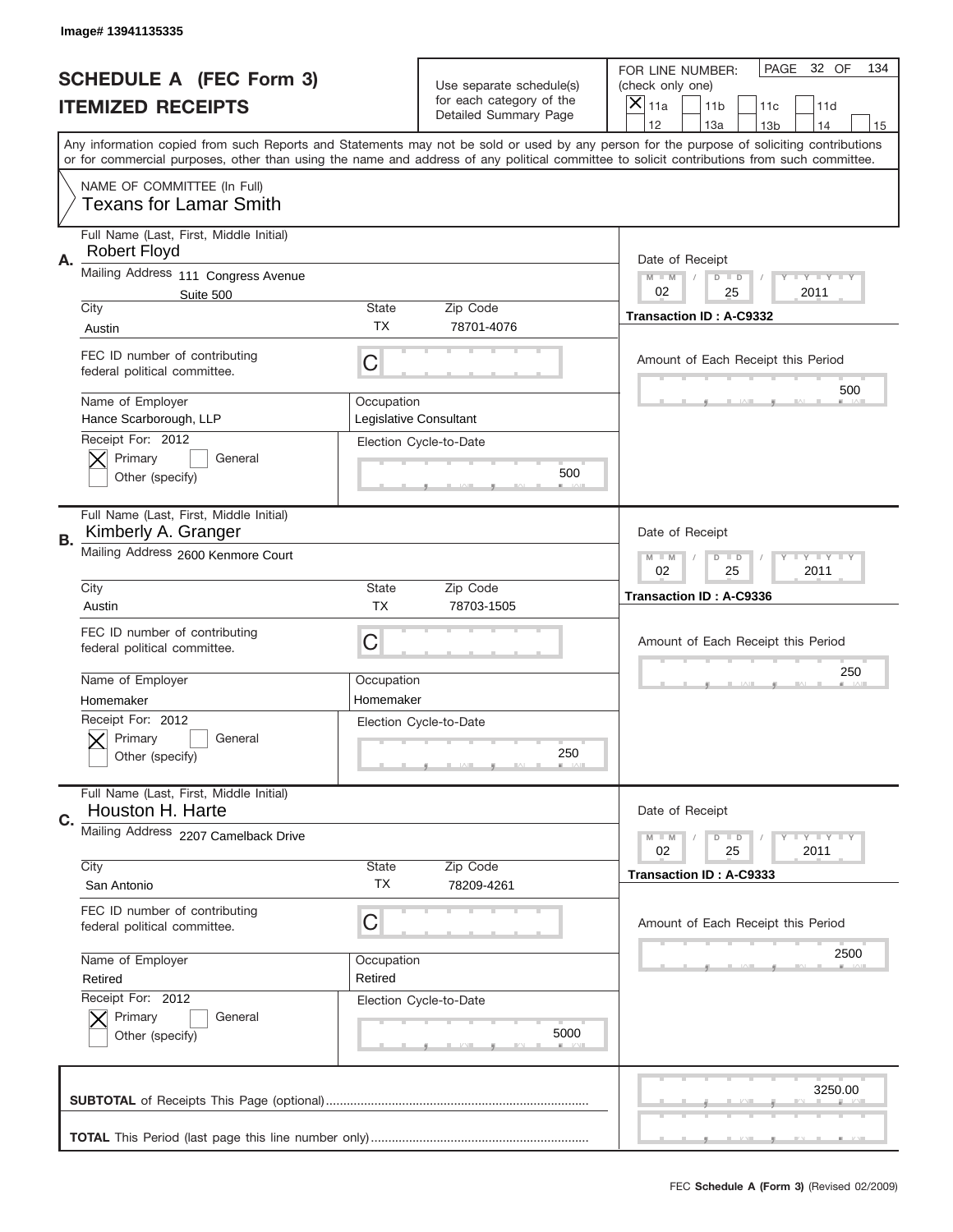|                          | Image# 13941135336                                                |                        |                                                   |                                                                                                                                                                                                                                                                                                                                     |
|--------------------------|-------------------------------------------------------------------|------------------------|---------------------------------------------------|-------------------------------------------------------------------------------------------------------------------------------------------------------------------------------------------------------------------------------------------------------------------------------------------------------------------------------------|
|                          | <b>SCHEDULE A (FEC Form 3)</b>                                    |                        | Use separate schedule(s)                          | PAGE<br>33 OF<br>134<br>FOR LINE NUMBER:<br>(check only one)                                                                                                                                                                                                                                                                        |
| <b>ITEMIZED RECEIPTS</b> |                                                                   |                        | for each category of the<br>Detailed Summary Page | $\times$<br>11a<br>11 <sub>b</sub><br>11c<br>11d                                                                                                                                                                                                                                                                                    |
|                          |                                                                   |                        |                                                   | 12<br>13a<br>13 <sub>b</sub><br>14<br>15<br>Any information copied from such Reports and Statements may not be sold or used by any person for the purpose of soliciting contributions<br>or for commercial purposes, other than using the name and address of any political committee to solicit contributions from such committee. |
|                          | NAME OF COMMITTEE (In Full)<br><b>Texans for Lamar Smith</b>      |                        |                                                   |                                                                                                                                                                                                                                                                                                                                     |
| Α.                       | Full Name (Last, First, Middle Initial)<br>Houston H. Harte       |                        |                                                   | Date of Receipt                                                                                                                                                                                                                                                                                                                     |
|                          | Mailing Address 2207 Camelback Drive                              |                        |                                                   | $M$ $M$<br>$T$ $Y$ $Y$ $Y$ $Y$<br>$D$ $D$<br>02<br>2011<br>25                                                                                                                                                                                                                                                                       |
|                          | City<br>San Antonio                                               | State<br>ТX            | Zip Code<br>78209-4261                            | <b>Transaction ID: A-C9334</b>                                                                                                                                                                                                                                                                                                      |
|                          | FEC ID number of contributing<br>federal political committee.     | C                      |                                                   | Amount of Each Receipt this Period<br>2500                                                                                                                                                                                                                                                                                          |
|                          | Name of Employer<br>Retired                                       | Occupation<br>Retired  |                                                   |                                                                                                                                                                                                                                                                                                                                     |
|                          | Receipt For: 2012<br>Primary<br>General<br>Other (specify)        |                        | Election Cycle-to-Date<br>5000                    |                                                                                                                                                                                                                                                                                                                                     |
| В.                       | Full Name (Last, First, Middle Initial)<br>Richard M. Kleberg III |                        |                                                   | Date of Receipt                                                                                                                                                                                                                                                                                                                     |
|                          | Mailing Address PO Box 17777                                      |                        |                                                   | <b>LY LY LY</b><br>$M - M$<br>$D$ $D$<br>02<br>25<br>2011                                                                                                                                                                                                                                                                           |
|                          | City<br>San Antonio                                               | State<br><b>TX</b>     | Zip Code<br>78217-0777                            | <b>Transaction ID: A-C9397</b>                                                                                                                                                                                                                                                                                                      |
|                          | FEC ID number of contributing<br>federal political committee.     | C                      |                                                   | Amount of Each Receipt this Period                                                                                                                                                                                                                                                                                                  |
|                          | Name of Employer<br>Self-Employed                                 | Occupation<br>Investor |                                                   | 300                                                                                                                                                                                                                                                                                                                                 |
|                          | Receipt For: 2012<br>General<br>Primary<br>Other (specify)        |                        | Election Cycle-to-Date<br>300                     |                                                                                                                                                                                                                                                                                                                                     |
| C.                       | Full Name (Last, First, Middle Initial)<br>James R. Perlitz       |                        |                                                   | Date of Receipt                                                                                                                                                                                                                                                                                                                     |
|                          | Mailing Address PO Box 1499                                       |                        |                                                   | $T + Y = Y + Y$<br>$M - M$<br>$D$ $D$<br>02<br>25<br>2011                                                                                                                                                                                                                                                                           |
|                          | City<br><b>Boerne</b>                                             | State<br><b>TX</b>     | Zip Code<br>78006-1499                            | Transaction ID: A-C9393                                                                                                                                                                                                                                                                                                             |
|                          | FEC ID number of contributing<br>federal political committee.     | C                      |                                                   | Amount of Each Receipt this Period                                                                                                                                                                                                                                                                                                  |
|                          | Name of Employer<br>Retired                                       | Occupation<br>Retired  |                                                   | 250                                                                                                                                                                                                                                                                                                                                 |
|                          | Receipt For: 2012<br>Primary<br>General<br>Other (specify)        |                        | Election Cycle-to-Date<br>250                     |                                                                                                                                                                                                                                                                                                                                     |
|                          |                                                                   |                        |                                                   | 3050.00                                                                                                                                                                                                                                                                                                                             |
|                          |                                                                   |                        |                                                   |                                                                                                                                                                                                                                                                                                                                     |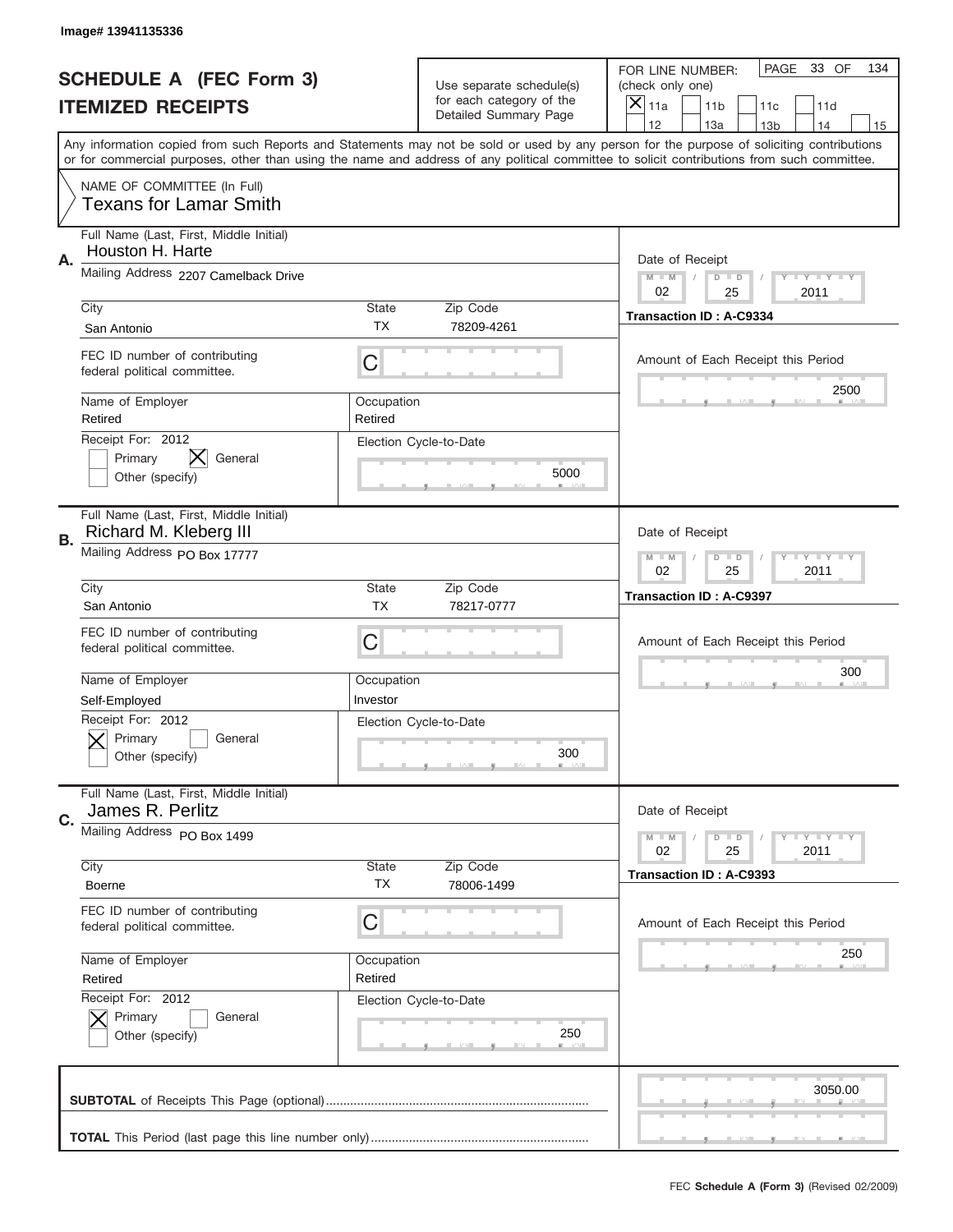|    | Image# 13941135337                                                  |                                                              |                                                   |                                                                                                                                                                                       |
|----|---------------------------------------------------------------------|--------------------------------------------------------------|---------------------------------------------------|---------------------------------------------------------------------------------------------------------------------------------------------------------------------------------------|
|    | <b>SCHEDULE A (FEC Form 3)</b>                                      |                                                              | Use separate schedule(s)                          | PAGE<br>34 OF<br>134<br>FOR LINE NUMBER:<br>(check only one)                                                                                                                          |
|    | <b>ITEMIZED RECEIPTS</b>                                            |                                                              | for each category of the<br>Detailed Summary Page | $\boldsymbol{\times}$<br>11 <sub>b</sub><br>11a<br>11c<br>11d                                                                                                                         |
|    |                                                                     |                                                              |                                                   | 12<br>13a<br>14<br>13 <sub>b</sub><br>15<br>Any information copied from such Reports and Statements may not be sold or used by any person for the purpose of soliciting contributions |
|    |                                                                     |                                                              |                                                   | or for commercial purposes, other than using the name and address of any political committee to solicit contributions from such committee.                                            |
|    | NAME OF COMMITTEE (In Full)<br><b>Texans for Lamar Smith</b>        |                                                              |                                                   |                                                                                                                                                                                       |
|    | Full Name (Last, First, Middle Initial)<br>Lea G. Perlitz           |                                                              |                                                   |                                                                                                                                                                                       |
| Α. | Mailing Address PO Box 1499                                         |                                                              |                                                   | Date of Receipt<br>$M - M$<br><b>LEY LEY LEY</b><br>$D$ $D$<br>02<br>25<br>2011                                                                                                       |
|    | City                                                                | State                                                        | Zip Code                                          | <b>Transaction ID: A-C9394</b>                                                                                                                                                        |
|    | <b>Boerne</b>                                                       | <b>TX</b>                                                    | 78006-1499                                        |                                                                                                                                                                                       |
|    | FEC ID number of contributing<br>federal political committee.       | C                                                            |                                                   | Amount of Each Receipt this Period                                                                                                                                                    |
|    | Name of Employer<br>Homemaker                                       | Occupation<br>Homemaker                                      |                                                   | 250                                                                                                                                                                                   |
|    | Receipt For: 2012<br>Primary<br>General<br>Other (specify)          |                                                              | Election Cycle-to-Date<br>250                     |                                                                                                                                                                                       |
| В. | Full Name (Last, First, Middle Initial)<br>Mary Anne Chittim Parker |                                                              |                                                   | Date of Receipt                                                                                                                                                                       |
|    | Mailing Address 4040 Broadway Street<br>Suite 105                   | $M - M$<br>$D$ $D$<br><b>LEY LEY LEY</b><br>02<br>28<br>2011 |                                                   |                                                                                                                                                                                       |
|    | City<br>San Antonio                                                 | <b>State</b><br><b>TX</b>                                    | Zip Code<br>78209                                 | <b>Transaction ID: A-C9388</b>                                                                                                                                                        |
|    | FEC ID number of contributing<br>federal political committee.       | С                                                            |                                                   | Amount of Each Receipt this Period                                                                                                                                                    |
|    | Name of Employer                                                    | Occupation                                                   |                                                   | 2000                                                                                                                                                                                  |
|    | Homemaker                                                           | Homemaker                                                    |                                                   |                                                                                                                                                                                       |
|    | Receipt For: 2012<br>General<br>Primary<br>Other (specify)          |                                                              | Election Cycle-to-Date<br>2000                    |                                                                                                                                                                                       |
| C. | Full Name (Last, First, Middle Initial)<br>Lana M. Edwards          |                                                              |                                                   | Date of Receipt                                                                                                                                                                       |
|    | Mailing Address 189 Cave Spring Drive West                          |                                                              |                                                   | <b>LYLYLY</b><br>$M - M$<br>$D$ $D$                                                                                                                                                   |
|    | PO Box 379<br>City                                                  | State                                                        | Zip Code                                          | 02<br>28<br>2011                                                                                                                                                                      |
|    | Hunt                                                                | ТX                                                           | 78024                                             | Transaction ID: A-C9387                                                                                                                                                               |
|    | FEC ID number of contributing<br>federal political committee.       | С                                                            |                                                   | Amount of Each Receipt this Period                                                                                                                                                    |
|    | Name of Employer                                                    | Occupation                                                   |                                                   | 250                                                                                                                                                                                   |
|    | Homemaker                                                           | Homemaker                                                    |                                                   |                                                                                                                                                                                       |
|    | Receipt For: 2012<br>Primary<br>General<br>Other (specify)          |                                                              | Election Cycle-to-Date<br>250                     |                                                                                                                                                                                       |
|    |                                                                     |                                                              |                                                   | 2500.00                                                                                                                                                                               |
|    |                                                                     |                                                              |                                                   |                                                                                                                                                                                       |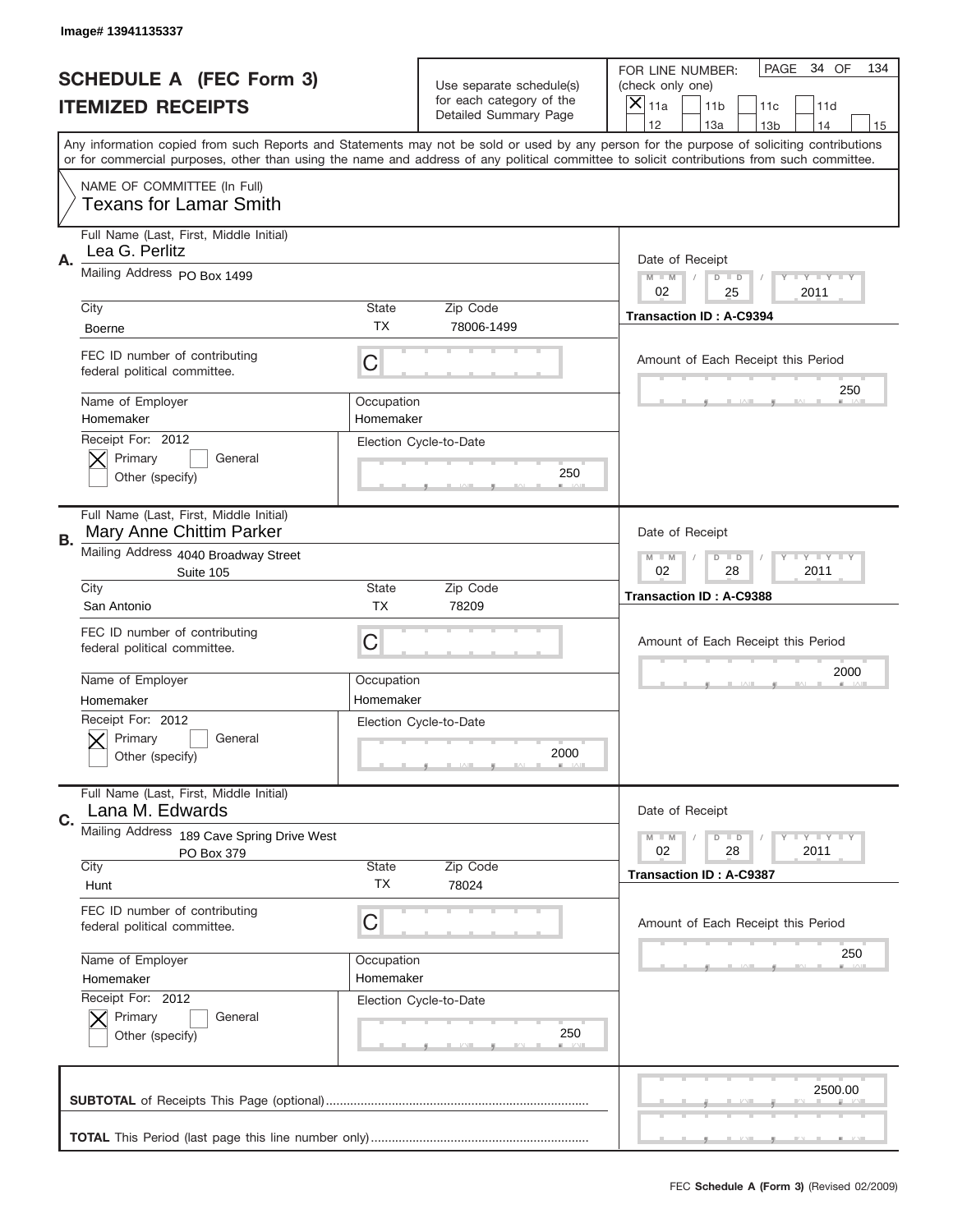|    | Image# 13941135338                                                                                                                                                                                                                                                                      |                                |                                                   |                                                 |                                    |
|----|-----------------------------------------------------------------------------------------------------------------------------------------------------------------------------------------------------------------------------------------------------------------------------------------|--------------------------------|---------------------------------------------------|-------------------------------------------------|------------------------------------|
|    | <b>SCHEDULE A (FEC Form 3)</b>                                                                                                                                                                                                                                                          |                                | Use separate schedule(s)                          | FOR LINE NUMBER:<br>(check only one)            | PAGE<br>35 OF<br>134               |
|    | <b>ITEMIZED RECEIPTS</b>                                                                                                                                                                                                                                                                |                                | for each category of the<br>Detailed Summary Page | $\boldsymbol{\times}$<br>11a<br>11 <sub>b</sub> | 11c<br>11d                         |
|    | Any information copied from such Reports and Statements may not be sold or used by any person for the purpose of soliciting contributions<br>or for commercial purposes, other than using the name and address of any political committee to solicit contributions from such committee. |                                |                                                   | 12<br>13a                                       | 14<br>13 <sub>b</sub><br>15        |
|    | NAME OF COMMITTEE (In Full)<br><b>Texans for Lamar Smith</b>                                                                                                                                                                                                                            |                                |                                                   |                                                 |                                    |
| Α. | Full Name (Last, First, Middle Initial)<br>Tom C. Frost                                                                                                                                                                                                                                 |                                |                                                   | Date of Receipt                                 |                                    |
|    | Mailing Address PO Box 1600                                                                                                                                                                                                                                                             |                                |                                                   | $M - M$<br>$D$ $D$<br>02<br>28                  | <b>LEY LEY LEY</b><br>2011         |
|    | City<br>San Antonio                                                                                                                                                                                                                                                                     | State<br><b>TX</b>             | Zip Code<br>78296-1600                            | <b>Transaction ID: A-C9378</b>                  |                                    |
|    | FEC ID number of contributing<br>federal political committee.                                                                                                                                                                                                                           | C                              |                                                   |                                                 | Amount of Each Receipt this Period |
|    | Name of Employer<br>Retired                                                                                                                                                                                                                                                             | Occupation<br>Retired          |                                                   |                                                 | 2500                               |
|    | Receipt For: 2012<br>Primary<br>General<br>Other (specify)                                                                                                                                                                                                                              |                                | Election Cycle-to-Date<br>2500                    |                                                 |                                    |
| В. | Full Name (Last, First, Middle Initial)<br>Gloria Galt                                                                                                                                                                                                                                  |                                |                                                   | Date of Receipt                                 |                                    |
|    | Mailing Address 700 East Hildebrand Avenue<br>Apartment 1001                                                                                                                                                                                                                            | $M - M$<br>$D$ $D$<br>02<br>28 | <b>LY LY LY</b><br>2011                           |                                                 |                                    |
|    | City<br>San Antonio                                                                                                                                                                                                                                                                     | State<br><b>TX</b>             | Zip Code<br>78212-2533                            | Transaction ID: A-C9380                         |                                    |
|    | FEC ID number of contributing<br>federal political committee.                                                                                                                                                                                                                           | С                              |                                                   |                                                 | Amount of Each Receipt this Period |
|    | Name of Employer<br>Self-Employed                                                                                                                                                                                                                                                       | Occupation<br>Private Investor |                                                   |                                                 | 2500                               |
|    | Receipt For: 2012<br>General<br>Primary<br>Other (specify)                                                                                                                                                                                                                              |                                | Election Cycle-to-Date<br>5000                    |                                                 |                                    |
| C. | Full Name (Last, First, Middle Initial)<br>Gloria Galt                                                                                                                                                                                                                                  |                                |                                                   | Date of Receipt                                 |                                    |
|    | Mailing Address 700 East Hildebrand Avenue<br>Apartment 1001                                                                                                                                                                                                                            |                                |                                                   | $M - M$<br>$D$ $D$<br>02<br>28                  | <b>LYLYLY</b><br>2011              |
|    | City<br>San Antonio                                                                                                                                                                                                                                                                     | State<br>ТX                    | Zip Code<br>78212-2533                            | <b>Transaction ID: A-C9381</b>                  |                                    |
|    | FEC ID number of contributing<br>federal political committee.                                                                                                                                                                                                                           | С                              |                                                   |                                                 | Amount of Each Receipt this Period |
|    | Name of Employer<br>Self-Employed                                                                                                                                                                                                                                                       | Occupation<br>Private Investor |                                                   |                                                 | 2500                               |
|    | Receipt For: 2012<br>Primary<br>General<br>Other (specify)                                                                                                                                                                                                                              |                                | Election Cycle-to-Date<br>5000                    |                                                 |                                    |
|    |                                                                                                                                                                                                                                                                                         |                                |                                                   |                                                 | 7500.00                            |
|    |                                                                                                                                                                                                                                                                                         |                                |                                                   |                                                 |                                    |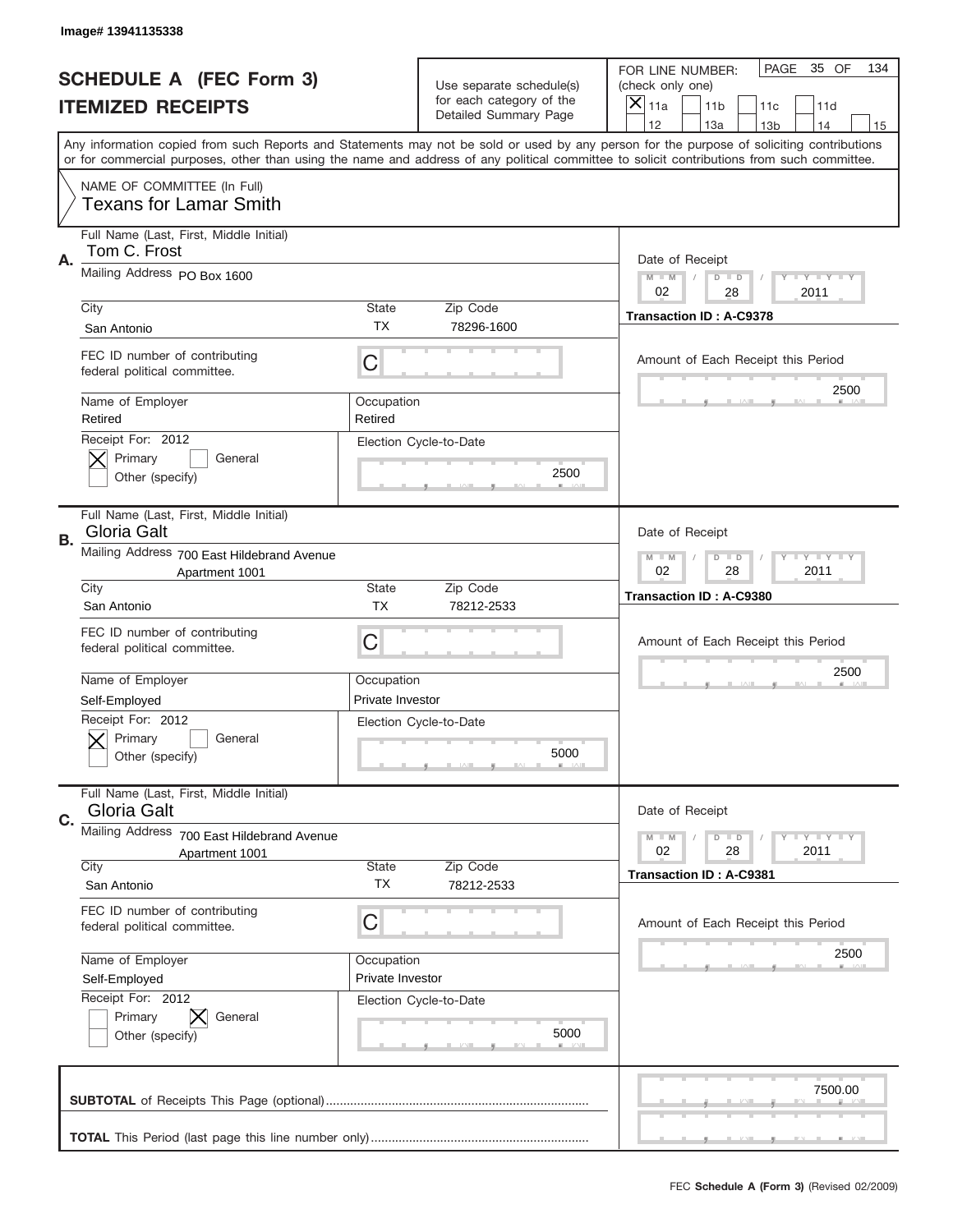|    | Image# 13941135339                                                |                                                           |                                                   |                                                                                                                                                                                                                                                                                                                                     |  |
|----|-------------------------------------------------------------------|-----------------------------------------------------------|---------------------------------------------------|-------------------------------------------------------------------------------------------------------------------------------------------------------------------------------------------------------------------------------------------------------------------------------------------------------------------------------------|--|
|    | <b>SCHEDULE A (FEC Form 3)</b>                                    |                                                           | Use separate schedule(s)                          | PAGE<br>36 OF<br>134<br>FOR LINE NUMBER:<br>(check only one)                                                                                                                                                                                                                                                                        |  |
|    | <b>ITEMIZED RECEIPTS</b>                                          |                                                           | for each category of the<br>Detailed Summary Page | $\boldsymbol{\times}$<br>11a<br>11 <sub>b</sub><br>11c<br>11d                                                                                                                                                                                                                                                                       |  |
|    |                                                                   |                                                           |                                                   | 12<br>13a<br>14<br>13 <sub>b</sub><br>15<br>Any information copied from such Reports and Statements may not be sold or used by any person for the purpose of soliciting contributions<br>or for commercial purposes, other than using the name and address of any political committee to solicit contributions from such committee. |  |
|    | NAME OF COMMITTEE (In Full)<br><b>Texans for Lamar Smith</b>      |                                                           |                                                   |                                                                                                                                                                                                                                                                                                                                     |  |
| А. | Full Name (Last, First, Middle Initial)<br>John L. Hendry III     |                                                           |                                                   | Date of Receipt                                                                                                                                                                                                                                                                                                                     |  |
|    | Mailing Address 321 Argyle Avenue                                 |                                                           |                                                   | <b>LEY LEY LEY</b><br>$M - M$<br>$D$ $D$<br>02<br>28<br>2011                                                                                                                                                                                                                                                                        |  |
|    | City<br>San Antonio                                               | State<br><b>TX</b>                                        | Zip Code<br>78209-5608                            | <b>Transaction ID: A-C9386</b>                                                                                                                                                                                                                                                                                                      |  |
|    | FEC ID number of contributing<br>federal political committee.     | C                                                         |                                                   | Amount of Each Receipt this Period<br>1000                                                                                                                                                                                                                                                                                          |  |
|    | Name of Employer<br><b>Hendry Investments</b>                     | Occupation<br>Chairman                                    |                                                   |                                                                                                                                                                                                                                                                                                                                     |  |
|    | Receipt For: 2012<br>Primary<br>General<br>Other (specify)        |                                                           | Election Cycle-to-Date<br>1000                    |                                                                                                                                                                                                                                                                                                                                     |  |
| В. | Full Name (Last, First, Middle Initial)<br><b>Leonard Holzman</b> |                                                           |                                                   | Date of Receipt                                                                                                                                                                                                                                                                                                                     |  |
|    | Mailing Address 11803 Kellers Point                               | <b>LY LY LY</b><br>$M - M$<br>$D$ $D$<br>02<br>28<br>2011 |                                                   |                                                                                                                                                                                                                                                                                                                                     |  |
|    | City<br>San Antonio                                               | <b>State</b><br><b>TX</b>                                 | Zip Code<br>78230-2620                            | Transaction ID: A-C9405                                                                                                                                                                                                                                                                                                             |  |
|    | FEC ID number of contributing<br>federal political committee.     | С                                                         |                                                   | Amount of Each Receipt this Period                                                                                                                                                                                                                                                                                                  |  |
|    | Name of Employer<br>Liverpool Enterprises, Ltd.                   | Occupation<br>Manager                                     |                                                   | 500                                                                                                                                                                                                                                                                                                                                 |  |
|    | Receipt For: 2012<br>General<br>Primary<br>Other (specify)        |                                                           | Election Cycle-to-Date<br>500                     |                                                                                                                                                                                                                                                                                                                                     |  |
| C. | Full Name (Last, First, Middle Initial)<br>Catherine L. Scholl    |                                                           |                                                   | Date of Receipt                                                                                                                                                                                                                                                                                                                     |  |
|    | Mailing Address 2007 Robinhood Trail                              |                                                           |                                                   | <b>LYLYLY</b><br>$M - M$<br>$D$ $D$<br>02<br>28<br>2011                                                                                                                                                                                                                                                                             |  |
|    | City<br>Austin                                                    | <b>State</b><br>ТX                                        | Zip Code<br>78703-2131                            | <b>Transaction ID: A-C9401</b>                                                                                                                                                                                                                                                                                                      |  |
|    | FEC ID number of contributing<br>federal political committee.     | С                                                         |                                                   | Amount of Each Receipt this Period                                                                                                                                                                                                                                                                                                  |  |
|    | Name of Employer<br>Austin Anesthesiology Group                   | Occupation<br>Physician                                   |                                                   | 500                                                                                                                                                                                                                                                                                                                                 |  |
|    | Receipt For: 2012<br>Primary<br>General<br>Other (specify)        |                                                           | Election Cycle-to-Date<br>500                     |                                                                                                                                                                                                                                                                                                                                     |  |
|    |                                                                   |                                                           |                                                   | 2000.00                                                                                                                                                                                                                                                                                                                             |  |
|    |                                                                   |                                                           |                                                   |                                                                                                                                                                                                                                                                                                                                     |  |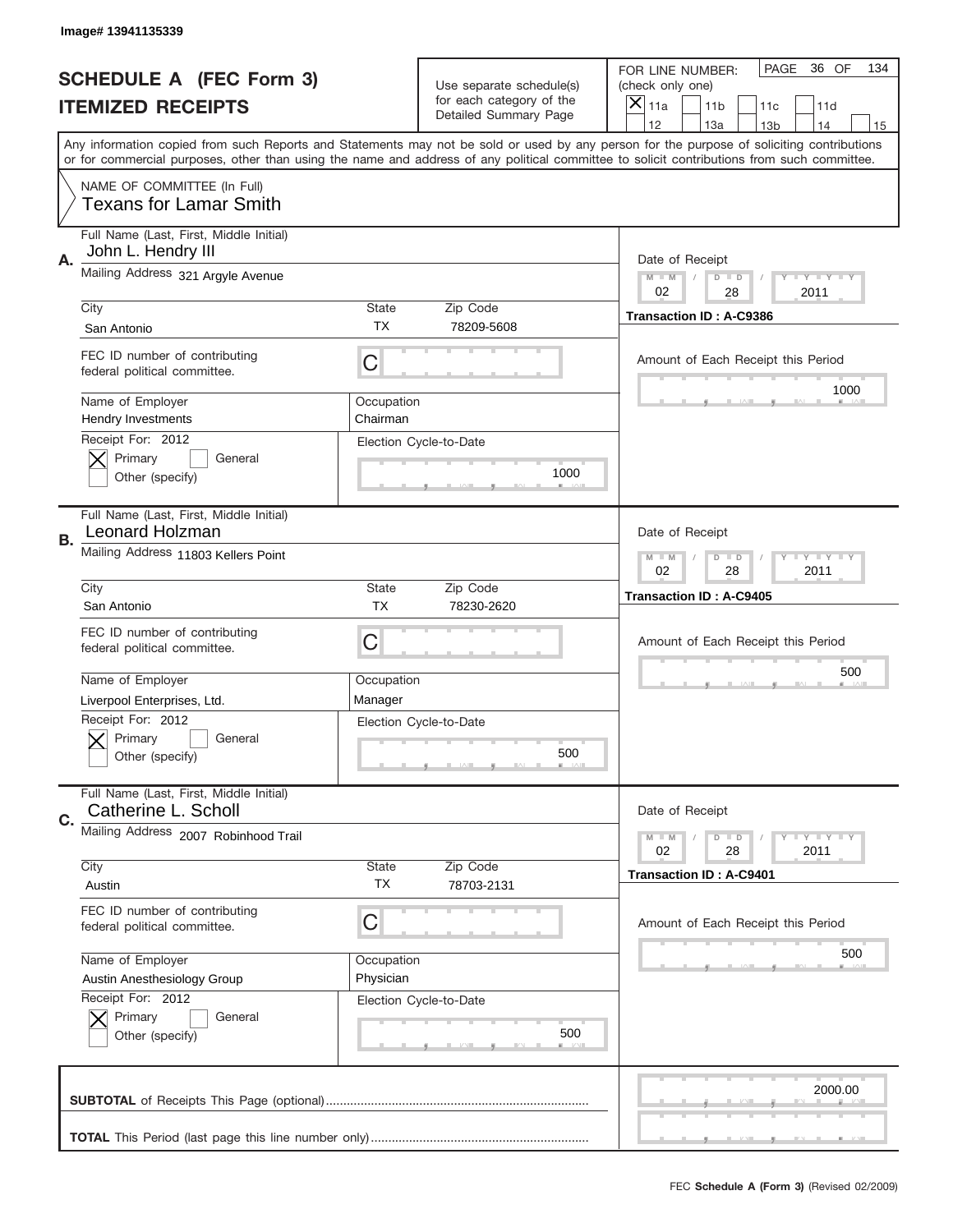|    | Image# 13941135340                                              |                                                                   |                                                      |                                                                                                                                                                                                                                                                                                                                     |
|----|-----------------------------------------------------------------|-------------------------------------------------------------------|------------------------------------------------------|-------------------------------------------------------------------------------------------------------------------------------------------------------------------------------------------------------------------------------------------------------------------------------------------------------------------------------------|
|    | <b>SCHEDULE A (FEC Form 3)</b>                                  |                                                                   | Use separate schedule(s)<br>for each category of the | PAGE<br>37 OF<br>134<br>FOR LINE NUMBER:<br>(check only one)                                                                                                                                                                                                                                                                        |
|    | <b>ITEMIZED RECEIPTS</b>                                        |                                                                   | Detailed Summary Page                                | ×<br>11a<br>11 <sub>b</sub><br>11c<br>11d                                                                                                                                                                                                                                                                                           |
|    |                                                                 |                                                                   |                                                      | 12<br>13a<br>14<br>13 <sub>b</sub><br>15<br>Any information copied from such Reports and Statements may not be sold or used by any person for the purpose of soliciting contributions<br>or for commercial purposes, other than using the name and address of any political committee to solicit contributions from such committee. |
|    | NAME OF COMMITTEE (In Full)<br><b>Texans for Lamar Smith</b>    |                                                                   |                                                      |                                                                                                                                                                                                                                                                                                                                     |
| Α. | Full Name (Last, First, Middle Initial)<br>Joseph P. Annis      |                                                                   |                                                      | Date of Receipt                                                                                                                                                                                                                                                                                                                     |
|    | Mailing Address 3 Sundown Parkway                               |                                                                   |                                                      | $M - M$<br>Y FY FY FY<br>$D$ $D$<br>03<br>01<br>2011                                                                                                                                                                                                                                                                                |
|    | City<br>Austin                                                  | State<br><b>TX</b>                                                | Zip Code<br>78746-5201                               | <b>Transaction ID: A-C9423</b>                                                                                                                                                                                                                                                                                                      |
|    | FEC ID number of contributing<br>federal political committee.   | C                                                                 |                                                      | Amount of Each Receipt this Period                                                                                                                                                                                                                                                                                                  |
|    | Name of Employer<br>Dartmouth Hitchcock Medical                 | Occupation<br>Physician                                           |                                                      | 250                                                                                                                                                                                                                                                                                                                                 |
|    | Receipt For: 2012<br>Primary<br>General<br>Other (specify)      |                                                                   | Election Cycle-to-Date<br>250                        |                                                                                                                                                                                                                                                                                                                                     |
| В. | Full Name (Last, First, Middle Initial)<br>Sue Balthrope        |                                                                   |                                                      | Date of Receipt                                                                                                                                                                                                                                                                                                                     |
|    | Mailing Address 4242 North Pan Am Express Way<br>PO Box 8278    | $T$ $Y$ $T$ $Y$ $T$ $Y$<br>$M - M$<br>$D$ $D$<br>03<br>01<br>2011 |                                                      |                                                                                                                                                                                                                                                                                                                                     |
|    | City<br>San Antionio                                            | State<br><b>TX</b>                                                | Zip Code<br>78218                                    | <b>Transaction ID: A-C9411</b>                                                                                                                                                                                                                                                                                                      |
|    | FEC ID number of contributing<br>federal political committee.   | C                                                                 |                                                      | Amount of Each Receipt this Period                                                                                                                                                                                                                                                                                                  |
|    | Name of Employer                                                | Occupation                                                        |                                                      | 500                                                                                                                                                                                                                                                                                                                                 |
|    | Homemaker<br>Receipt For: 2012                                  | Homemaker                                                         |                                                      |                                                                                                                                                                                                                                                                                                                                     |
|    | General<br>Primary<br>Other (specify)                           |                                                                   | Election Cycle-to-Date<br>500                        |                                                                                                                                                                                                                                                                                                                                     |
| C. | Full Name (Last, First, Middle Initial)<br>William D. Balthrope |                                                                   |                                                      | Date of Receipt                                                                                                                                                                                                                                                                                                                     |
|    | Mailing Address 4242 North Pan Am Expressway                    |                                                                   |                                                      | <b>LYLYLY</b><br>$M - M$<br>$D$ $D$<br>2011<br>03<br>01                                                                                                                                                                                                                                                                             |
|    | PO Box 8278<br>City                                             | State                                                             | Zip Code                                             | <b>Transaction ID: A-C9410</b>                                                                                                                                                                                                                                                                                                      |
|    | San Antonio                                                     | ТX                                                                | 78218-5214                                           |                                                                                                                                                                                                                                                                                                                                     |
|    | FEC ID number of contributing<br>federal political committee.   | C                                                                 |                                                      | Amount of Each Receipt this Period<br>500                                                                                                                                                                                                                                                                                           |
|    | Name of Employer                                                | Occupation                                                        |                                                      |                                                                                                                                                                                                                                                                                                                                     |
|    | Muzak Systems of San Antonio<br>Receipt For: 2012               | Owner                                                             | Election Cycle-to-Date                               |                                                                                                                                                                                                                                                                                                                                     |
|    | Primary<br>General<br>Other (specify)                           |                                                                   | 500                                                  |                                                                                                                                                                                                                                                                                                                                     |
|    |                                                                 |                                                                   |                                                      | 1250.00                                                                                                                                                                                                                                                                                                                             |
|    |                                                                 |                                                                   |                                                      |                                                                                                                                                                                                                                                                                                                                     |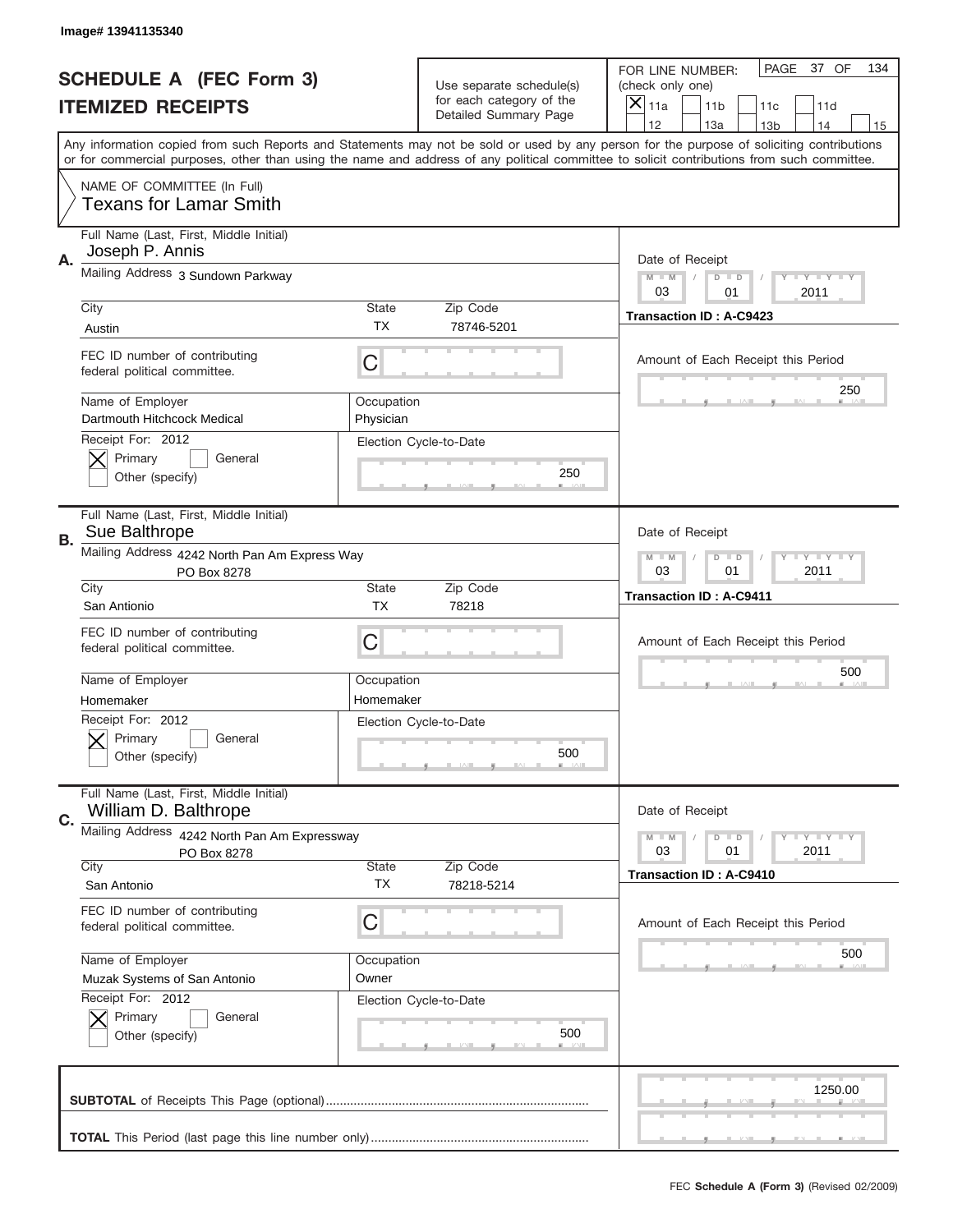|    | Image# 13941135341                                                 |                                                              |                                                      |                                                                                                                                                                                                                                                                                                                                     |
|----|--------------------------------------------------------------------|--------------------------------------------------------------|------------------------------------------------------|-------------------------------------------------------------------------------------------------------------------------------------------------------------------------------------------------------------------------------------------------------------------------------------------------------------------------------------|
|    | <b>SCHEDULE A (FEC Form 3)</b>                                     |                                                              | Use separate schedule(s)<br>for each category of the | PAGE<br>38 OF<br>134<br>FOR LINE NUMBER:<br>(check only one)                                                                                                                                                                                                                                                                        |
|    | <b>ITEMIZED RECEIPTS</b>                                           |                                                              | Detailed Summary Page                                | ×<br>11 <sub>b</sub><br>11a<br>11c<br>11d                                                                                                                                                                                                                                                                                           |
|    |                                                                    |                                                              |                                                      | 12<br>13a<br>13 <sub>b</sub><br>14<br>15<br>Any information copied from such Reports and Statements may not be sold or used by any person for the purpose of soliciting contributions<br>or for commercial purposes, other than using the name and address of any political committee to solicit contributions from such committee. |
|    | NAME OF COMMITTEE (In Full)<br><b>Texans for Lamar Smith</b>       |                                                              |                                                      |                                                                                                                                                                                                                                                                                                                                     |
| A. | Full Name (Last, First, Middle Initial)<br>Scott C. Duncan         |                                                              |                                                      | Date of Receipt                                                                                                                                                                                                                                                                                                                     |
|    | Mailing Address 793 Grandview Place                                |                                                              |                                                      | $M - M$<br><b>LY LY LY</b><br>$D$ $D$<br>03<br>2011<br>01                                                                                                                                                                                                                                                                           |
|    | City<br>San Antonio                                                | State<br>TX                                                  | Zip Code<br>78209-5419                               | <b>Transaction ID: A-C9413</b>                                                                                                                                                                                                                                                                                                      |
|    | FEC ID number of contributing<br>federal political committee.      | C                                                            |                                                      | Amount of Each Receipt this Period<br>250                                                                                                                                                                                                                                                                                           |
|    | Name of Employer<br>Self-Employed                                  | Occupation<br>Physician                                      |                                                      |                                                                                                                                                                                                                                                                                                                                     |
|    | Receipt For: 2012<br>Primary<br>General<br>Other (specify)         |                                                              | Election Cycle-to-Date<br>250                        |                                                                                                                                                                                                                                                                                                                                     |
| В. | Full Name (Last, First, Middle Initial)<br>Helen K. Groves         |                                                              |                                                      | Date of Receipt                                                                                                                                                                                                                                                                                                                     |
|    | Mailing Address 700 North Saint Mary's Street<br><b>Suite 1200</b> | $M - M$<br>$D$ $D$<br><b>LEY LEY LEY</b><br>03<br>01<br>2011 |                                                      |                                                                                                                                                                                                                                                                                                                                     |
|    | City<br>San Antonio                                                | State<br><b>TX</b>                                           | Zip Code<br>78205-3510                               | <b>Transaction ID: A-C9409</b>                                                                                                                                                                                                                                                                                                      |
|    | FEC ID number of contributing<br>federal political committee.      | C                                                            |                                                      | Amount of Each Receipt this Period                                                                                                                                                                                                                                                                                                  |
|    | Name of Employer                                                   | Occupation                                                   |                                                      | 2000                                                                                                                                                                                                                                                                                                                                |
|    | Self-Employed<br>Receipt For: 2012                                 | Rancher                                                      |                                                      |                                                                                                                                                                                                                                                                                                                                     |
|    | General<br>Primary<br>Other (specify)                              |                                                              | Election Cycle-to-Date<br>2000                       |                                                                                                                                                                                                                                                                                                                                     |
| C. | Full Name (Last, First, Middle Initial)<br>Joan N. Kelleher        |                                                              |                                                      | Date of Receipt                                                                                                                                                                                                                                                                                                                     |
|    | Mailing Address 144 Thelma Drive                                   |                                                              |                                                      | <b>LYLYLY</b><br>$M - M$<br>$D$ $D$<br>03<br>2011<br>01                                                                                                                                                                                                                                                                             |
|    | City<br>San Antonio                                                | State<br>TX                                                  | Zip Code<br>78212-2516                               | <b>Transaction ID: A-C9414</b>                                                                                                                                                                                                                                                                                                      |
|    | FEC ID number of contributing<br>federal political committee.      | C                                                            |                                                      | Amount of Each Receipt this Period                                                                                                                                                                                                                                                                                                  |
|    | Name of Employer                                                   | Occupation                                                   |                                                      | 250                                                                                                                                                                                                                                                                                                                                 |
|    | Self-Employed<br>Receipt For: 2012                                 | Rancher                                                      | Election Cycle-to-Date                               |                                                                                                                                                                                                                                                                                                                                     |
|    | Primary<br>General<br>Other (specify)                              |                                                              | 250                                                  |                                                                                                                                                                                                                                                                                                                                     |
|    |                                                                    |                                                              |                                                      | 2500.00                                                                                                                                                                                                                                                                                                                             |
|    |                                                                    |                                                              |                                                      |                                                                                                                                                                                                                                                                                                                                     |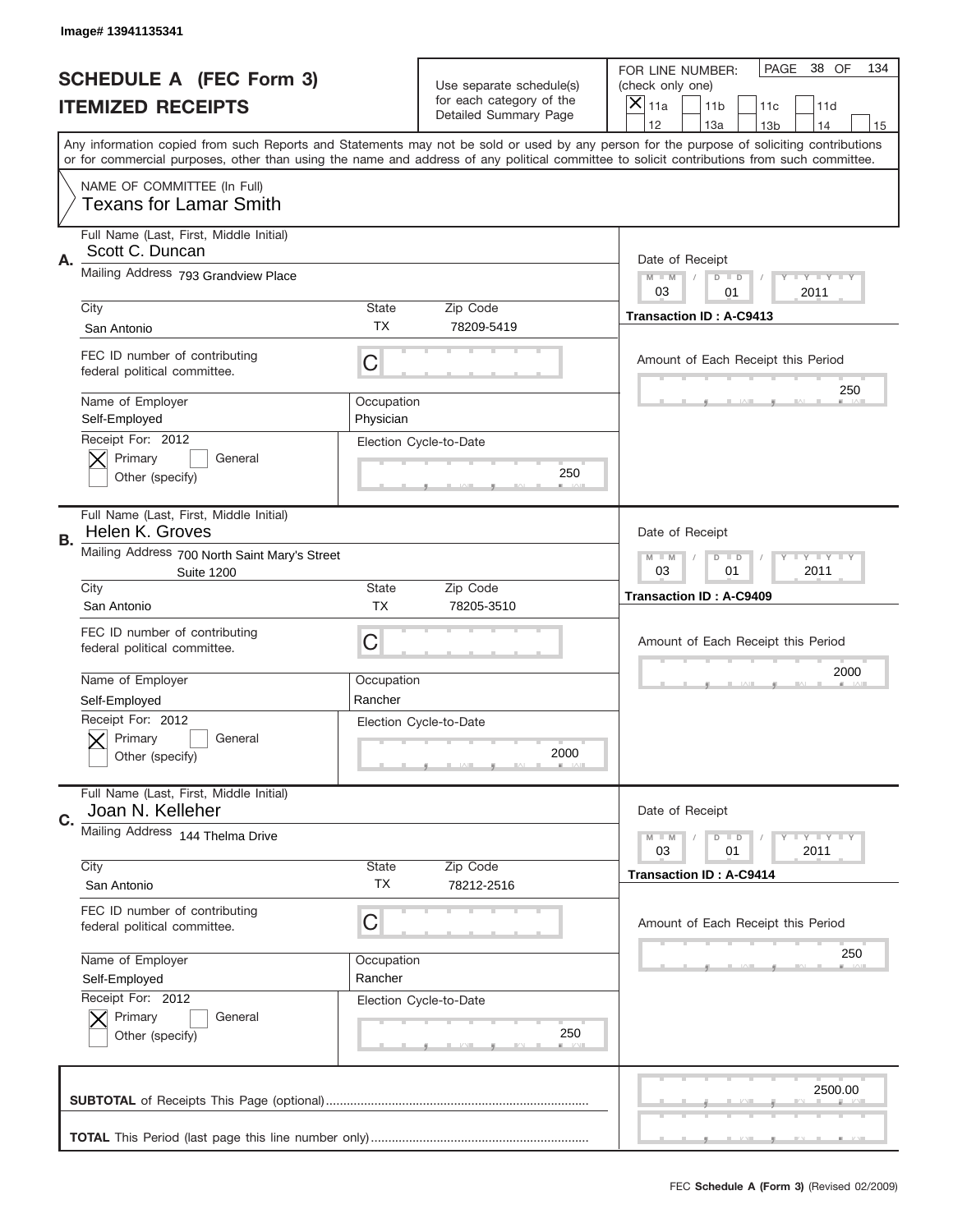|    | Image# 13941135342                                                                         |                                                           |                                                   |                                                                                                                                                                                                                                                                                                                                     |
|----|--------------------------------------------------------------------------------------------|-----------------------------------------------------------|---------------------------------------------------|-------------------------------------------------------------------------------------------------------------------------------------------------------------------------------------------------------------------------------------------------------------------------------------------------------------------------------------|
|    | <b>SCHEDULE A (FEC Form 3)</b>                                                             |                                                           | Use separate schedule(s)                          | PAGE<br>39 OF<br>134<br>FOR LINE NUMBER:<br>(check only one)                                                                                                                                                                                                                                                                        |
|    | <b>ITEMIZED RECEIPTS</b>                                                                   |                                                           | for each category of the<br>Detailed Summary Page | $\boldsymbol{\times}$<br>11a<br>11 <sub>b</sub><br>11c<br>11d                                                                                                                                                                                                                                                                       |
|    |                                                                                            |                                                           |                                                   | 12<br>13a<br>14<br>13 <sub>b</sub><br>15<br>Any information copied from such Reports and Statements may not be sold or used by any person for the purpose of soliciting contributions<br>or for commercial purposes, other than using the name and address of any political committee to solicit contributions from such committee. |
|    | NAME OF COMMITTEE (In Full)<br><b>Texans for Lamar Smith</b>                               |                                                           |                                                   |                                                                                                                                                                                                                                                                                                                                     |
| Α. | Full Name (Last, First, Middle Initial)<br>John R. Locke Jr.                               |                                                           |                                                   | Date of Receipt                                                                                                                                                                                                                                                                                                                     |
|    | Mailing Address 100 West Houston Street<br>Suite 1452A                                     |                                                           |                                                   | <b>LEY LEY LEY</b><br>$M - M$<br>$D$ $D$<br>03<br>01<br>2011                                                                                                                                                                                                                                                                        |
|    | City<br>San Antonio                                                                        | State<br>TX                                               | Zip Code<br>78205-1490                            | <b>Transaction ID: A-C9417</b>                                                                                                                                                                                                                                                                                                      |
|    | FEC ID number of contributing<br>federal political committee.                              | C                                                         |                                                   | Amount of Each Receipt this Period                                                                                                                                                                                                                                                                                                  |
|    | Name of Employer<br>Retired                                                                | Occupation<br>Retired                                     |                                                   | 250                                                                                                                                                                                                                                                                                                                                 |
|    | Receipt For: 2012<br>Primary<br>General<br>Other (specify)                                 |                                                           | Election Cycle-to-Date<br>400                     |                                                                                                                                                                                                                                                                                                                                     |
| В. | Full Name (Last, First, Middle Initial)<br>Sonia A. Lubetzky                               |                                                           |                                                   | Date of Receipt                                                                                                                                                                                                                                                                                                                     |
|    | Mailing Address 13275 Hunters Lark                                                         | <b>LY LY LY</b><br>$M - M$<br>$D$ $D$<br>03<br>01<br>2011 |                                                   |                                                                                                                                                                                                                                                                                                                                     |
|    | City<br>San Antonio                                                                        | <b>State</b><br><b>TX</b>                                 | Zip Code<br>78230                                 | <b>Transaction ID: A-C9437</b>                                                                                                                                                                                                                                                                                                      |
|    | FEC ID number of contributing<br>federal political committee.                              | C                                                         |                                                   | Amount of Each Receipt this Period                                                                                                                                                                                                                                                                                                  |
|    | Name of Employer                                                                           | Occupation                                                |                                                   | 1000                                                                                                                                                                                                                                                                                                                                |
|    |                                                                                            |                                                           |                                                   |                                                                                                                                                                                                                                                                                                                                     |
|    | <b>Information Requested</b><br>Receipt For: 2012<br>Primary<br>General<br>Other (specify) | <b>Information Requested</b>                              | Election Cycle-to-Date<br>1000                    |                                                                                                                                                                                                                                                                                                                                     |
|    | Full Name (Last, First, Middle Initial)<br>Flora C. Atherton Crichton                      |                                                           |                                                   | Date of Receipt                                                                                                                                                                                                                                                                                                                     |
| C. | Mailing Address 315 Westover Road                                                          |                                                           |                                                   | <b>LYLYLY</b><br>$M - M$<br>$D$ $D$<br>02<br>2011<br>03                                                                                                                                                                                                                                                                             |
|    | City<br>San Antonio                                                                        | <b>State</b><br>ТX                                        | Zip Code<br>78236-0105                            | <b>Transaction ID: A-C9406</b>                                                                                                                                                                                                                                                                                                      |
|    | FEC ID number of contributing<br>federal political committee.                              | С                                                         |                                                   | Amount of Each Receipt this Period                                                                                                                                                                                                                                                                                                  |
|    | Name of Employer<br>Homemaker                                                              | Occupation<br>Homemaker                                   |                                                   | 1000                                                                                                                                                                                                                                                                                                                                |
|    | Receipt For: 2012<br>Primary<br>General<br>Other (specify)                                 |                                                           | Election Cycle-to-Date<br>1000                    |                                                                                                                                                                                                                                                                                                                                     |
|    |                                                                                            |                                                           |                                                   | 2250.00                                                                                                                                                                                                                                                                                                                             |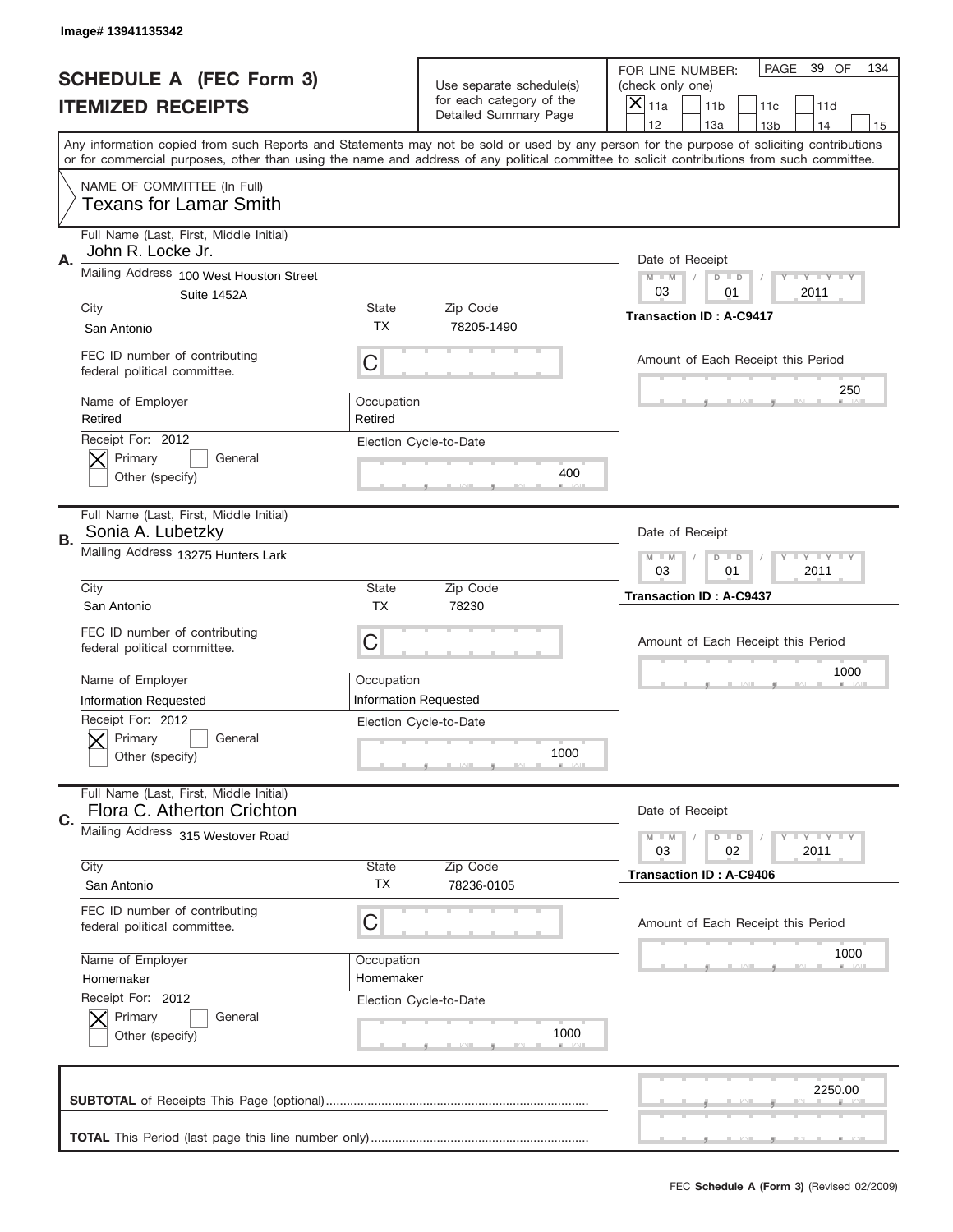|    | Image# 13941135343                                                |                         |                                                      |                                                                                                                                                                                                                                                                                               |
|----|-------------------------------------------------------------------|-------------------------|------------------------------------------------------|-----------------------------------------------------------------------------------------------------------------------------------------------------------------------------------------------------------------------------------------------------------------------------------------------|
|    | <b>SCHEDULE A (FEC Form 3)</b>                                    |                         | Use separate schedule(s)<br>for each category of the | PAGE<br>40 OF<br>134<br>FOR LINE NUMBER:<br>(check only one)                                                                                                                                                                                                                                  |
|    | <b>ITEMIZED RECEIPTS</b>                                          |                         | Detailed Summary Page                                | ×<br>11a<br>11 <sub>b</sub><br>11c<br>11d<br>12<br>13a<br>13 <sub>b</sub><br>14                                                                                                                                                                                                               |
|    |                                                                   |                         |                                                      | 15<br>Any information copied from such Reports and Statements may not be sold or used by any person for the purpose of soliciting contributions<br>or for commercial purposes, other than using the name and address of any political committee to solicit contributions from such committee. |
|    | NAME OF COMMITTEE (In Full)<br><b>Texans for Lamar Smith</b>      |                         |                                                      |                                                                                                                                                                                                                                                                                               |
| Α. | Full Name (Last, First, Middle Initial)<br><b>Yuda Doliner</b>    |                         |                                                      | Date of Receipt                                                                                                                                                                                                                                                                               |
|    | Mailing Address 1 West Elm Point                                  |                         |                                                      | Y TY TY TY<br>$M$ $M$<br>$D$ $D$<br>03<br>02<br>2011                                                                                                                                                                                                                                          |
|    | City<br>San Antonio                                               | State<br>ТX             | Zip Code<br>78230-2633                               | <b>Transaction ID: A-C9440</b>                                                                                                                                                                                                                                                                |
|    | FEC ID number of contributing<br>federal political committee.     | C                       |                                                      | Amount of Each Receipt this Period<br>500                                                                                                                                                                                                                                                     |
|    | Name of Employer<br>Fencecrete America, Inc.<br>Receipt For: 2012 | Occupation<br>President |                                                      |                                                                                                                                                                                                                                                                                               |
|    | Primary<br>General<br>Other (specify)                             |                         | Election Cycle-to-Date<br>500                        |                                                                                                                                                                                                                                                                                               |
| В. | Full Name (Last, First, Middle Initial)<br>Ronald J. Herrmann     |                         |                                                      | Date of Receipt                                                                                                                                                                                                                                                                               |
|    | Mailing Address 5005 West Avenue<br>Suite 100                     |                         |                                                      | $T$ $Y$ $T$ $Y$ $T$ $Y$<br>$D$ $D$<br>$M - M$<br>03<br>02<br>2011                                                                                                                                                                                                                             |
|    | City<br>San Antonio                                               | State<br><b>TX</b>      | Zip Code<br>78213-2711                               | <b>Transaction ID: A-C9424</b>                                                                                                                                                                                                                                                                |
|    | FEC ID number of contributing<br>federal political committee.     | C                       |                                                      | Amount of Each Receipt this Period                                                                                                                                                                                                                                                            |
|    | Name of Employer<br>Austin Capital, Inc.                          | Occupation<br>Chairman  |                                                      | 1000                                                                                                                                                                                                                                                                                          |
|    | Receipt For: 2012<br>General<br>Primary<br>Other (specify)        |                         | Election Cycle-to-Date<br>1000                       |                                                                                                                                                                                                                                                                                               |
| C. | Full Name (Last, First, Middle Initial)<br>James S. Calvert       |                         |                                                      | Date of Receipt                                                                                                                                                                                                                                                                               |
|    | Mailing Address 7709 Broadway Street<br>Apartment 202<br>City     | State                   | Zip Code                                             | <b>LY LY LY</b><br>$M - M$<br>$D$ $D$<br>2011<br>03<br>03                                                                                                                                                                                                                                     |
|    | San Antonio                                                       | <b>TX</b>               | 78209-3276                                           | <b>Transaction ID: A-C9451</b>                                                                                                                                                                                                                                                                |
|    | FEC ID number of contributing<br>federal political committee.     | C                       |                                                      | Amount of Each Receipt this Period<br>250                                                                                                                                                                                                                                                     |
|    | Name of Employer<br>Retired                                       | Occupation<br>Retired   |                                                      |                                                                                                                                                                                                                                                                                               |
|    | Receipt For: 2012<br>Primary<br>General<br>Other (specify)        |                         | Election Cycle-to-Date<br>250                        |                                                                                                                                                                                                                                                                                               |
|    |                                                                   |                         |                                                      | 1750.00                                                                                                                                                                                                                                                                                       |
|    |                                                                   |                         |                                                      |                                                                                                                                                                                                                                                                                               |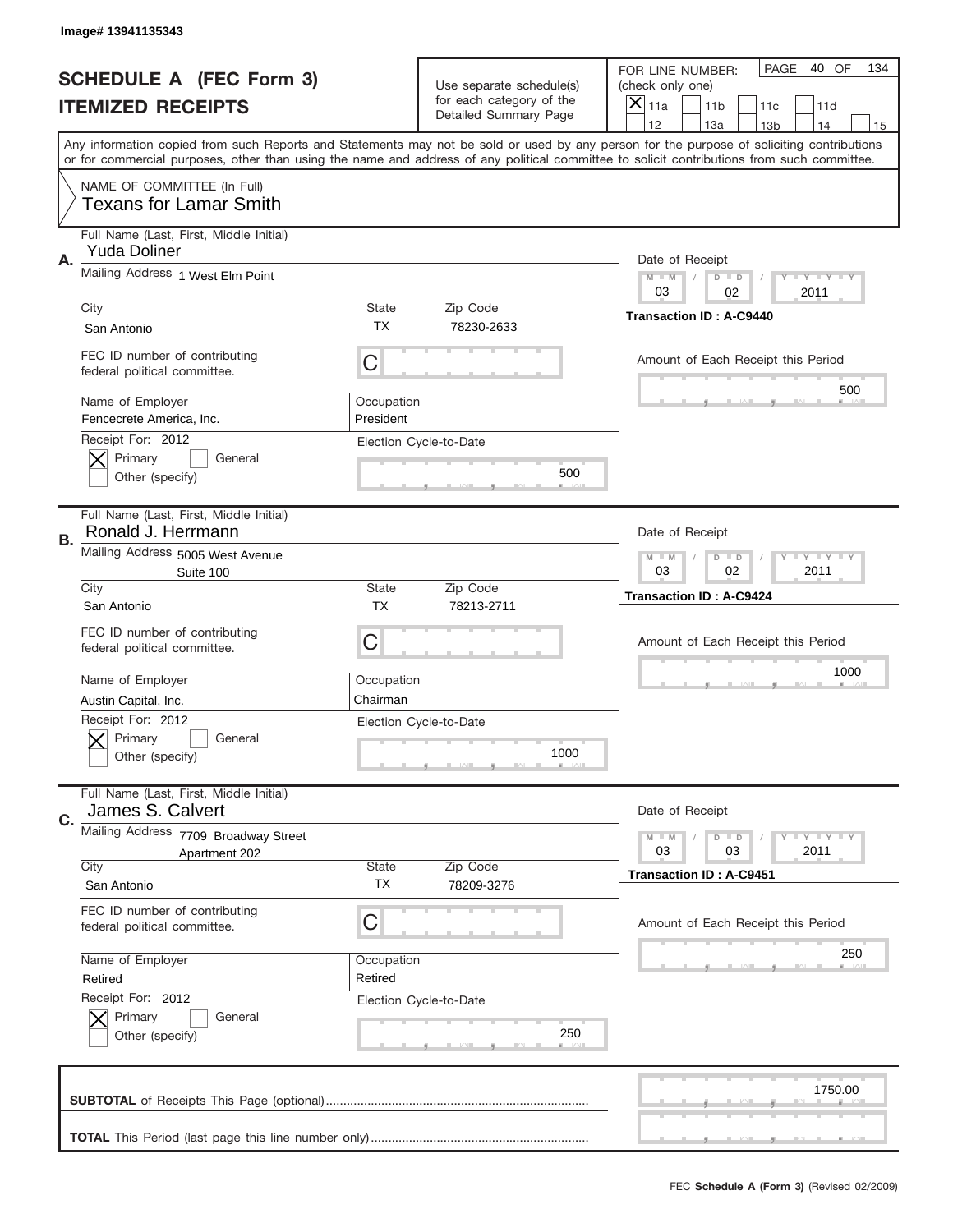|    | Image# 13941135344                                                   |                           |                                                   |                                                                                                                                                                                                                                                                                                                                     |
|----|----------------------------------------------------------------------|---------------------------|---------------------------------------------------|-------------------------------------------------------------------------------------------------------------------------------------------------------------------------------------------------------------------------------------------------------------------------------------------------------------------------------------|
|    | <b>SCHEDULE A (FEC Form 3)</b>                                       |                           | Use separate schedule(s)                          | PAGE<br>41 OF<br>134<br>FOR LINE NUMBER:<br>(check only one)                                                                                                                                                                                                                                                                        |
|    | <b>ITEMIZED RECEIPTS</b>                                             |                           | for each category of the<br>Detailed Summary Page | ×<br>11a<br>11 <sub>b</sub><br>11c<br>11d                                                                                                                                                                                                                                                                                           |
|    |                                                                      |                           |                                                   | 12<br>13a<br>14<br>13 <sub>b</sub><br>15<br>Any information copied from such Reports and Statements may not be sold or used by any person for the purpose of soliciting contributions<br>or for commercial purposes, other than using the name and address of any political committee to solicit contributions from such committee. |
|    | NAME OF COMMITTEE (In Full)<br><b>Texans for Lamar Smith</b>         |                           |                                                   |                                                                                                                                                                                                                                                                                                                                     |
| Α. | Full Name (Last, First, Middle Initial)<br><b>Neil Griffin</b>       |                           |                                                   | Date of Receipt                                                                                                                                                                                                                                                                                                                     |
|    | Mailing Address 210 Spring Mill Drive                                |                           |                                                   | $M - M$<br>$T - Y = -Y$<br>$D$ $D$<br>03<br>2011<br>03                                                                                                                                                                                                                                                                              |
|    | City<br>Kerrville                                                    | <b>State</b><br>TX        | Zip Code<br>78028-6525                            | <b>Transaction ID: A-C9452</b>                                                                                                                                                                                                                                                                                                      |
|    | FEC ID number of contributing<br>federal political committee.        | C                         |                                                   | Amount of Each Receipt this Period<br>1000                                                                                                                                                                                                                                                                                          |
|    | Name of Employer<br>Retired<br>Receipt For: 2012                     | Occupation<br>Retired     |                                                   |                                                                                                                                                                                                                                                                                                                                     |
|    | Primary<br>General<br>Other (specify)                                |                           | Election Cycle-to-Date<br>1000                    |                                                                                                                                                                                                                                                                                                                                     |
| В. | Full Name (Last, First, Middle Initial)<br><b>Charlotte Franklin</b> |                           |                                                   | Date of Receipt                                                                                                                                                                                                                                                                                                                     |
|    | Mailing Address 9601 McAllister Freeway                              |                           |                                                   | <b>LY LY LY</b><br>$M - M$<br>$D$ $D$<br>03<br>04<br>2011                                                                                                                                                                                                                                                                           |
|    | City<br>San Antonio                                                  | <b>State</b><br><b>TX</b> | Zip Code<br>78216                                 | <b>Transaction ID: A-C9430</b>                                                                                                                                                                                                                                                                                                      |
|    | FEC ID number of contributing<br>federal political committee.        | C                         |                                                   | Amount of Each Receipt this Period                                                                                                                                                                                                                                                                                                  |
|    | Name of Employer                                                     | Occupation                |                                                   | 2500                                                                                                                                                                                                                                                                                                                                |
|    | Homemaker<br>Receipt For: 2012                                       | Homemaker                 |                                                   |                                                                                                                                                                                                                                                                                                                                     |
|    | Primary<br>General                                                   |                           | Election Cycle-to-Date                            |                                                                                                                                                                                                                                                                                                                                     |
|    | Other (specify)                                                      |                           | 2500                                              |                                                                                                                                                                                                                                                                                                                                     |
| C. | Full Name (Last, First, Middle Initial)<br>Larry D. Franklin         |                           |                                                   | Date of Receipt                                                                                                                                                                                                                                                                                                                     |
|    | Mailing Address PO Box 269                                           |                           |                                                   | <b>LY LY LY</b><br>$M - M$<br>$D$ $D$<br>03<br>2011<br>04                                                                                                                                                                                                                                                                           |
|    | City<br>San Antonio                                                  | State<br>ТX               | Zip Code<br>78291-0269                            | <b>Transaction ID: A-C9429</b>                                                                                                                                                                                                                                                                                                      |
|    | FEC ID number of contributing<br>federal political committee.        | C                         |                                                   | Amount of Each Receipt this Period                                                                                                                                                                                                                                                                                                  |
|    | Name of Employer                                                     | Occupation                |                                                   | 2500                                                                                                                                                                                                                                                                                                                                |
|    | Harte-Hanks, Inc.                                                    |                           | <b>Chief Executive Officer</b>                    |                                                                                                                                                                                                                                                                                                                                     |
|    | Receipt For: 2012<br>Primary<br>General<br>Other (specify)           |                           | Election Cycle-to-Date<br>2500                    |                                                                                                                                                                                                                                                                                                                                     |
|    |                                                                      |                           |                                                   | 6000.00                                                                                                                                                                                                                                                                                                                             |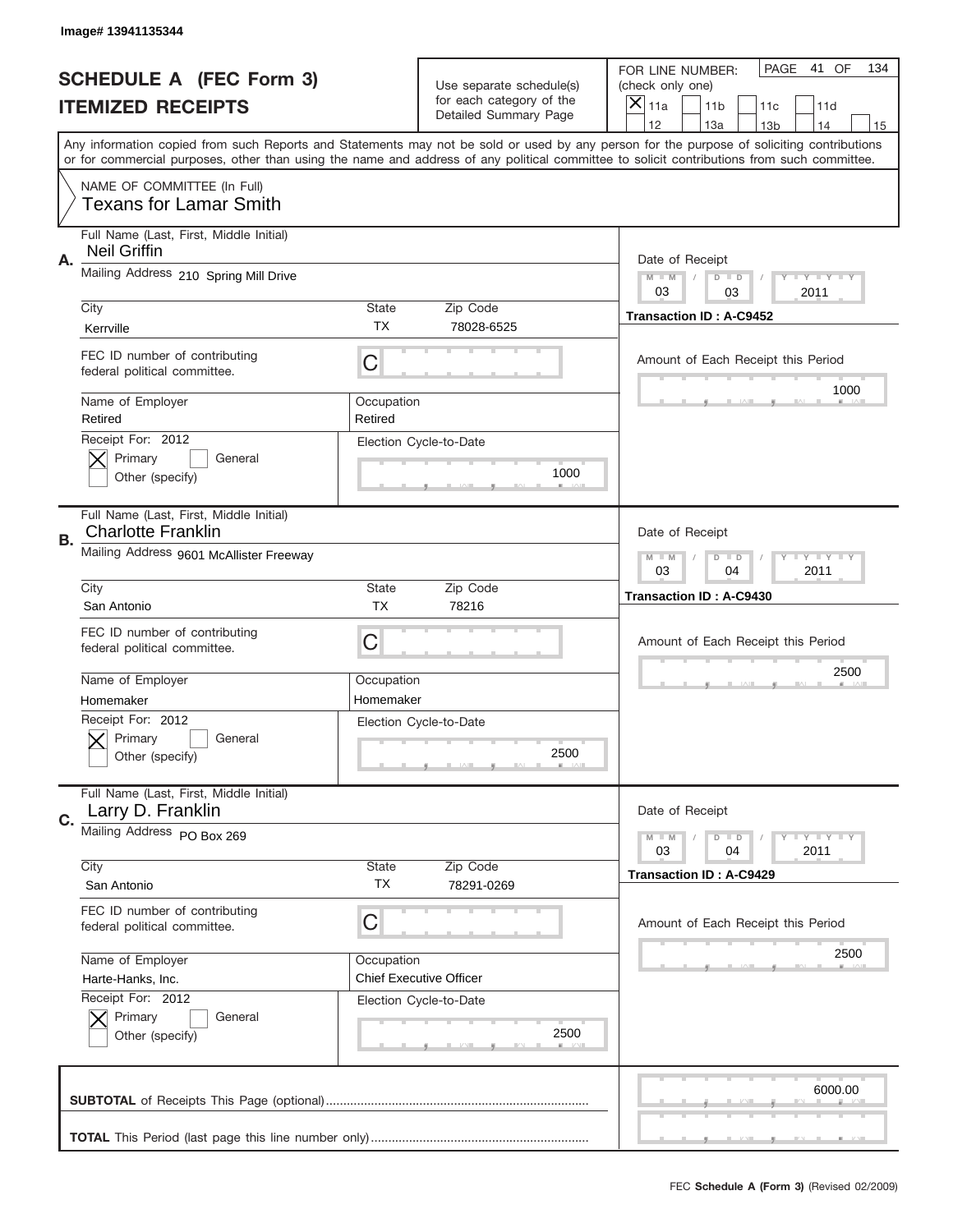|           | Image# 13941135345                                                 |                                                         |                                                   |                                                                                                                                                                                                                                                                                                                                     |  |
|-----------|--------------------------------------------------------------------|---------------------------------------------------------|---------------------------------------------------|-------------------------------------------------------------------------------------------------------------------------------------------------------------------------------------------------------------------------------------------------------------------------------------------------------------------------------------|--|
|           | <b>SCHEDULE A (FEC Form 3)</b>                                     |                                                         | Use separate schedule(s)                          | PAGE<br>42 OF<br>134<br>FOR LINE NUMBER:<br>(check only one)                                                                                                                                                                                                                                                                        |  |
|           | <b>ITEMIZED RECEIPTS</b>                                           |                                                         | for each category of the<br>Detailed Summary Page | $\overline{X} _{11a}$<br>11 <sub>b</sub><br>11c<br>11d                                                                                                                                                                                                                                                                              |  |
|           |                                                                    |                                                         |                                                   | 12<br>13a<br>14<br>13 <sub>b</sub><br>15<br>Any information copied from such Reports and Statements may not be sold or used by any person for the purpose of soliciting contributions<br>or for commercial purposes, other than using the name and address of any political committee to solicit contributions from such committee. |  |
|           | NAME OF COMMITTEE (In Full)<br><b>Texans for Lamar Smith</b>       |                                                         |                                                   |                                                                                                                                                                                                                                                                                                                                     |  |
| Α.        | Full Name (Last, First, Middle Initial)<br>Dorothea C. Oppenheimer |                                                         |                                                   | Date of Receipt                                                                                                                                                                                                                                                                                                                     |  |
|           | Mailing Address 103 Stillwell Avenue                               |                                                         |                                                   | <b>LEY LEY LEY</b><br>$M - M$<br>$D$ $D$<br>03<br>04<br>2011                                                                                                                                                                                                                                                                        |  |
|           | City<br>San Antonio                                                | State<br>TX                                             | Zip Code<br>78209-5454                            | <b>Transaction ID: A-C9454</b>                                                                                                                                                                                                                                                                                                      |  |
|           | FEC ID number of contributing<br>federal political committee.      | C                                                       |                                                   | Amount of Each Receipt this Period<br>2500                                                                                                                                                                                                                                                                                          |  |
|           | Name of Employer<br>Homemaker                                      | Occupation<br>Homemaker                                 |                                                   |                                                                                                                                                                                                                                                                                                                                     |  |
|           | Receipt For: 2012<br>Primary<br>General<br>Other (specify)         |                                                         | Election Cycle-to-Date<br>2500                    |                                                                                                                                                                                                                                                                                                                                     |  |
| <b>B.</b> | Full Name (Last, First, Middle Initial)<br>Eleanor O. Petty        |                                                         |                                                   | Date of Receipt                                                                                                                                                                                                                                                                                                                     |  |
|           | Mailing Address 202 La Jara Boulevard                              | $M - M$<br>$D$ $D$<br><b>LYLYLY</b><br>03<br>04<br>2011 |                                                   |                                                                                                                                                                                                                                                                                                                                     |  |
|           | City<br>San Antonio                                                | State<br><b>TX</b>                                      | Zip Code<br>78209-4444                            | <b>Transaction ID: A-C9455</b>                                                                                                                                                                                                                                                                                                      |  |
|           | FEC ID number of contributing<br>federal political committee.      | C                                                       |                                                   | Amount of Each Receipt this Period                                                                                                                                                                                                                                                                                                  |  |
|           | Name of Employer<br>Homemaker                                      | Occupation<br>Homemaker                                 |                                                   | 250                                                                                                                                                                                                                                                                                                                                 |  |
|           | Receipt For: 2012<br>General<br>Primary<br>Other (specify)         |                                                         | Election Cycle-to-Date<br>250                     |                                                                                                                                                                                                                                                                                                                                     |  |
| C.        | Full Name (Last, First, Middle Initial)<br>Scott Petty Jr.         |                                                         |                                                   | Date of Receipt                                                                                                                                                                                                                                                                                                                     |  |
|           | Mailing Address 202 La Jara Boulevard                              |                                                         |                                                   | <b>LYLYLY</b><br>$M - M$<br>$D$ $D$<br>2011<br>03<br>04                                                                                                                                                                                                                                                                             |  |
|           | City<br>San Antonio                                                | <b>State</b><br>ТX                                      | Zip Code<br>78209-4444                            | <b>Transaction ID: A-C9456</b>                                                                                                                                                                                                                                                                                                      |  |
|           | FEC ID number of contributing<br>federal political committee.      | С                                                       |                                                   | Amount of Each Receipt this Period                                                                                                                                                                                                                                                                                                  |  |
|           | Name of Employer<br>Self-Employed                                  | Occupation<br>Engineer                                  |                                                   | 250                                                                                                                                                                                                                                                                                                                                 |  |
|           | Receipt For: 2012<br>Primary<br>General<br>Other (specify)         |                                                         | Election Cycle-to-Date<br>250                     |                                                                                                                                                                                                                                                                                                                                     |  |
|           |                                                                    |                                                         |                                                   | 3000.00                                                                                                                                                                                                                                                                                                                             |  |
|           |                                                                    |                                                         |                                                   |                                                                                                                                                                                                                                                                                                                                     |  |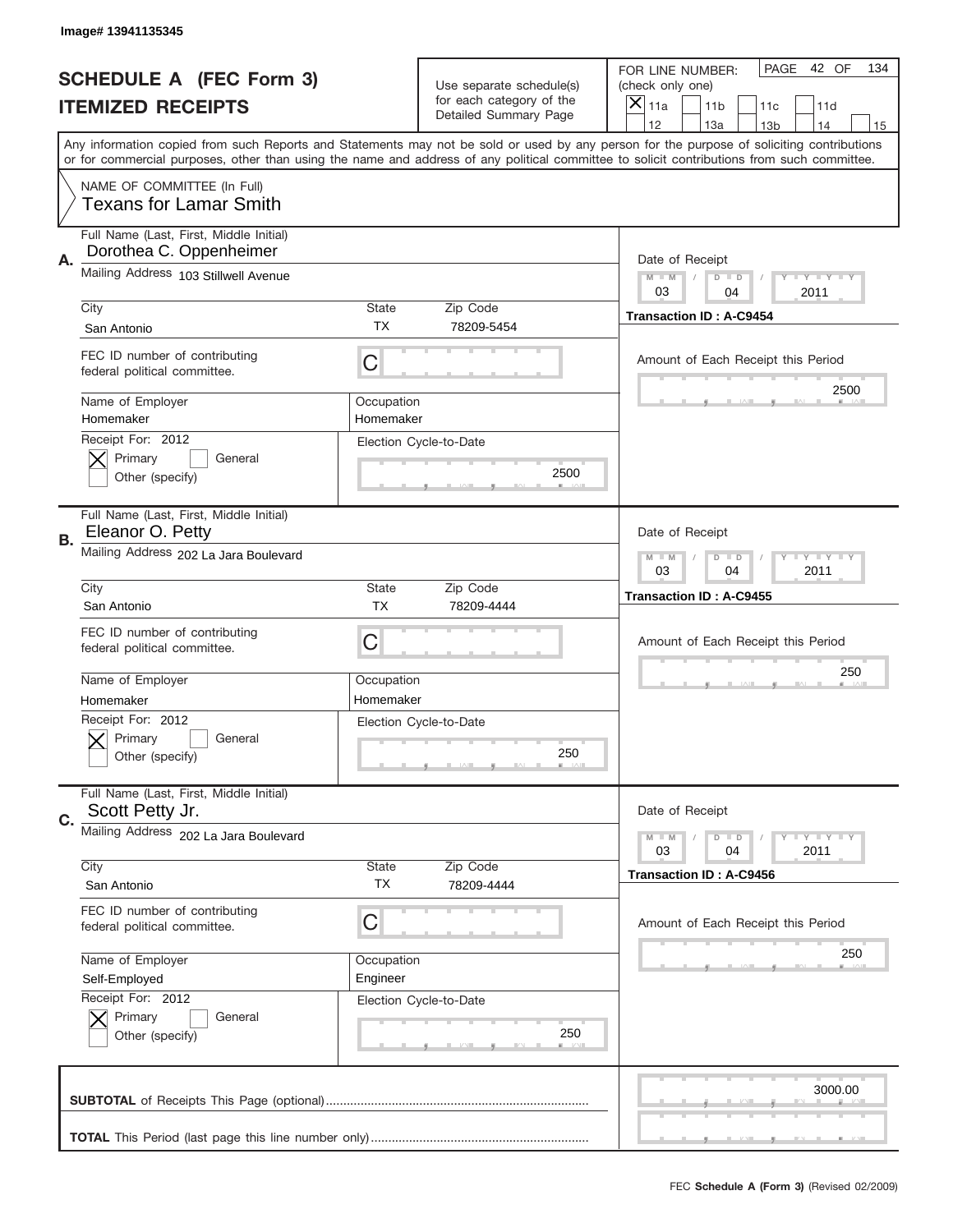|    | Image# 13941135346                                              |                                                           |                                                      |                                                                                                                                                                                                                                                                                         |
|----|-----------------------------------------------------------------|-----------------------------------------------------------|------------------------------------------------------|-----------------------------------------------------------------------------------------------------------------------------------------------------------------------------------------------------------------------------------------------------------------------------------------|
|    | <b>SCHEDULE A (FEC Form 3)</b>                                  |                                                           | Use separate schedule(s)<br>for each category of the | PAGE<br>43 OF<br>134<br>FOR LINE NUMBER:<br>(check only one)                                                                                                                                                                                                                            |
|    | <b>ITEMIZED RECEIPTS</b>                                        |                                                           | Detailed Summary Page                                | X<br>11a<br>11 <sub>b</sub><br>11c<br>11d<br>12<br>13a<br>13 <sub>b</sub><br>14<br>15                                                                                                                                                                                                   |
|    |                                                                 |                                                           |                                                      | Any information copied from such Reports and Statements may not be sold or used by any person for the purpose of soliciting contributions<br>or for commercial purposes, other than using the name and address of any political committee to solicit contributions from such committee. |
|    | NAME OF COMMITTEE (In Full)<br><b>Texans for Lamar Smith</b>    |                                                           |                                                      |                                                                                                                                                                                                                                                                                         |
| Α. | Full Name (Last, First, Middle Initial)<br>George M. Rapier III |                                                           |                                                      | Date of Receipt                                                                                                                                                                                                                                                                         |
|    | Mailing Address 8637 Fredericksburg Road                        |                                                           |                                                      | $M - M$<br><b>LY LY LY</b><br>$D$ $D$<br>03<br>04<br>2011                                                                                                                                                                                                                               |
|    | Suite 360<br>City                                               | State                                                     | Zip Code                                             |                                                                                                                                                                                                                                                                                         |
|    | San Antonio                                                     | <b>TX</b>                                                 | 78240-1285                                           | <b>Transaction ID: A-C9431</b>                                                                                                                                                                                                                                                          |
|    | FEC ID number of contributing<br>federal political committee.   | C                                                         |                                                      | Amount of Each Receipt this Period<br>2500                                                                                                                                                                                                                                              |
|    | Name of Employer<br>WellMed                                     | Occupation                                                | Chairman & Chief Executive Officer                   |                                                                                                                                                                                                                                                                                         |
|    | Receipt For: 2012<br>Primary<br>General<br>Other (specify)      |                                                           | Election Cycle-to-Date<br>5000                       |                                                                                                                                                                                                                                                                                         |
| В. | Full Name (Last, First, Middle Initial)<br>George M. Rapier III |                                                           |                                                      | Date of Receipt                                                                                                                                                                                                                                                                         |
|    | Mailing Address 8637 Fredericksburg Road<br>Suite 360           | <b>LY LY LY</b><br>$M - M$<br>$D$ $D$<br>03<br>04<br>2011 |                                                      |                                                                                                                                                                                                                                                                                         |
|    | City<br>San Antonio                                             | State<br><b>TX</b>                                        | Zip Code<br>78240-1285                               | <b>Transaction ID: A-C9432</b>                                                                                                                                                                                                                                                          |
|    | FEC ID number of contributing<br>federal political committee.   | C                                                         |                                                      | Amount of Each Receipt this Period                                                                                                                                                                                                                                                      |
|    | Name of Employer                                                | Occupation                                                |                                                      | 2500                                                                                                                                                                                                                                                                                    |
|    | WellMed                                                         |                                                           | Chairman & Chief Executive Officer                   |                                                                                                                                                                                                                                                                                         |
|    | Receipt For: 2012<br>Primary<br>General<br>Other (specify)      |                                                           | Election Cycle-to-Date<br>5000                       |                                                                                                                                                                                                                                                                                         |
| C. | Full Name (Last, First, Middle Initial)<br><b>Kym Rapier</b>    |                                                           |                                                      | Date of Receipt                                                                                                                                                                                                                                                                         |
|    | Mailing Address 8637 Fredericksburg Road                        |                                                           |                                                      | $I - Y - I - Y - I - Y$<br>$M - M$<br>$D$ $D$                                                                                                                                                                                                                                           |
|    | Suite 360<br>City                                               | State                                                     | Zip Code                                             | 03<br>2011<br>04                                                                                                                                                                                                                                                                        |
|    | San Antonio                                                     | TX                                                        | 78240-1285                                           | <b>Transaction ID: A-C9433</b>                                                                                                                                                                                                                                                          |
|    | FEC ID number of contributing<br>federal political committee.   | C                                                         |                                                      | Amount of Each Receipt this Period                                                                                                                                                                                                                                                      |
|    | Name of Employer                                                | Occupation                                                |                                                      | 2500                                                                                                                                                                                                                                                                                    |
|    | <b>Cisneros Community Center</b>                                | Director                                                  |                                                      |                                                                                                                                                                                                                                                                                         |
|    | Receipt For: 2012<br>Primary<br>General<br>Other (specify)      |                                                           | Election Cycle-to-Date<br>5000                       |                                                                                                                                                                                                                                                                                         |
|    |                                                                 |                                                           |                                                      | 7500.00                                                                                                                                                                                                                                                                                 |
|    |                                                                 |                                                           |                                                      |                                                                                                                                                                                                                                                                                         |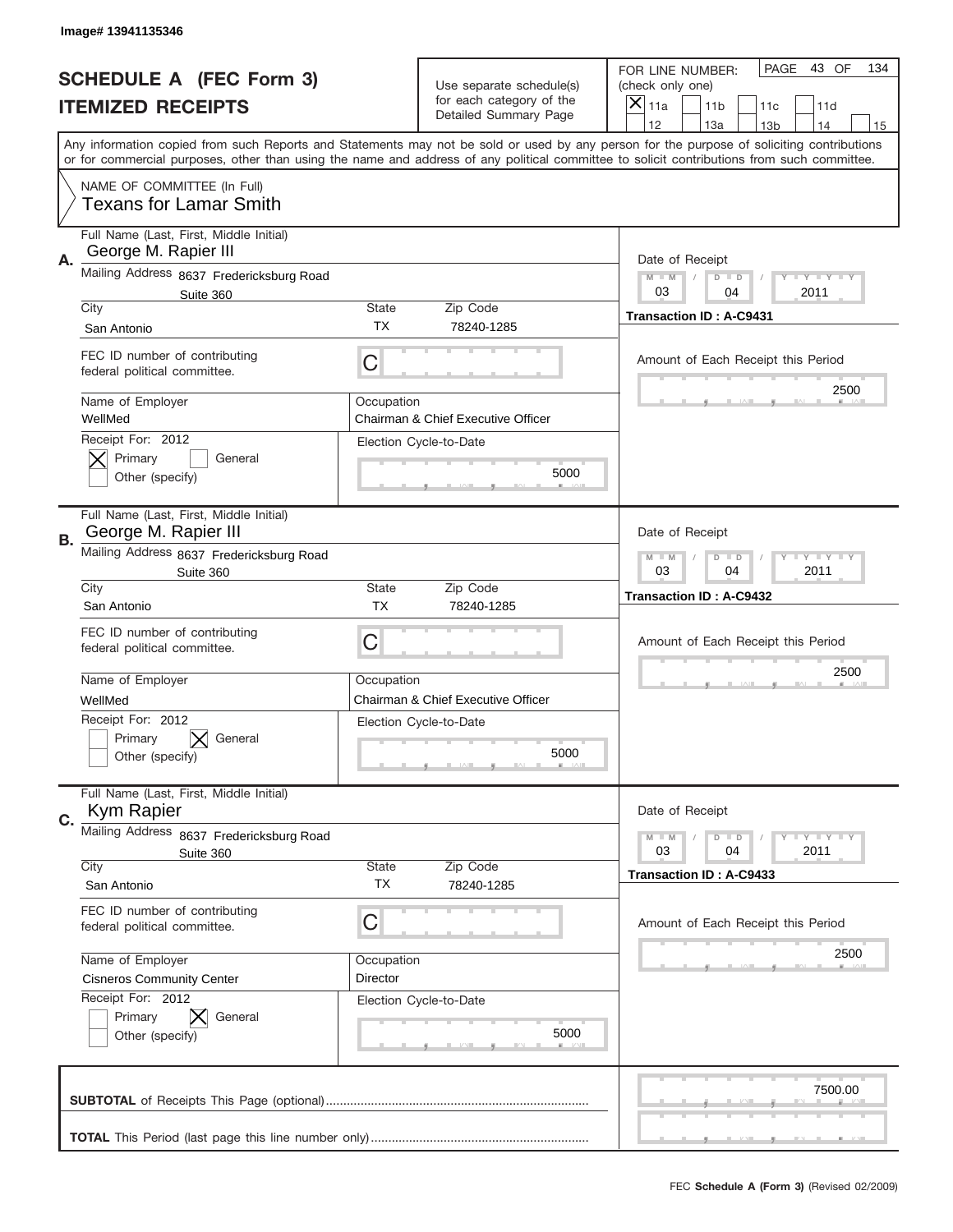|    | Image# 13941135347                                            |                                                           |                                                      |                                                                                                                                                                                                                                                                                                                                     |
|----|---------------------------------------------------------------|-----------------------------------------------------------|------------------------------------------------------|-------------------------------------------------------------------------------------------------------------------------------------------------------------------------------------------------------------------------------------------------------------------------------------------------------------------------------------|
|    | <b>SCHEDULE A (FEC Form 3)</b>                                |                                                           | Use separate schedule(s)<br>for each category of the | PAGE<br>44 OF<br>134<br>FOR LINE NUMBER:<br>(check only one)                                                                                                                                                                                                                                                                        |
|    | <b>ITEMIZED RECEIPTS</b>                                      |                                                           | Detailed Summary Page                                | ×<br>11a<br>11 <sub>b</sub><br>11c<br>11d                                                                                                                                                                                                                                                                                           |
|    |                                                               |                                                           |                                                      | 12<br>13a<br>14<br>13 <sub>b</sub><br>15<br>Any information copied from such Reports and Statements may not be sold or used by any person for the purpose of soliciting contributions<br>or for commercial purposes, other than using the name and address of any political committee to solicit contributions from such committee. |
|    | NAME OF COMMITTEE (In Full)<br><b>Texans for Lamar Smith</b>  |                                                           |                                                      |                                                                                                                                                                                                                                                                                                                                     |
| Α. | Full Name (Last, First, Middle Initial)<br>Kym Rapier         |                                                           |                                                      | Date of Receipt                                                                                                                                                                                                                                                                                                                     |
|    | Mailing Address 8637 Fredericksburg Road                      |                                                           |                                                      | $M - M$<br><b>LY LY LY</b><br>$D$ $D$                                                                                                                                                                                                                                                                                               |
|    | Suite 360                                                     |                                                           |                                                      | 03<br>2011<br>04                                                                                                                                                                                                                                                                                                                    |
|    | City                                                          | State<br><b>TX</b>                                        | Zip Code<br>78240-1285                               | <b>Transaction ID: A-C9434</b>                                                                                                                                                                                                                                                                                                      |
|    | San Antonio                                                   |                                                           |                                                      |                                                                                                                                                                                                                                                                                                                                     |
|    | FEC ID number of contributing<br>federal political committee. | C                                                         |                                                      | Amount of Each Receipt this Period                                                                                                                                                                                                                                                                                                  |
|    | Name of Employer<br><b>Cisneros Community Center</b>          | Occupation<br>Director                                    |                                                      | 2500                                                                                                                                                                                                                                                                                                                                |
|    | Receipt For: 2012<br>Primary<br>General<br>Other (specify)    |                                                           | Election Cycle-to-Date<br>5000                       |                                                                                                                                                                                                                                                                                                                                     |
| В. | Full Name (Last, First, Middle Initial)<br>McLean Bowman      |                                                           |                                                      | Date of Receipt                                                                                                                                                                                                                                                                                                                     |
|    | Mailing Address 615 Belknap Place                             | $M$ M<br>$D$ $D$<br><b>LEYTEY LEY</b><br>03<br>07<br>2011 |                                                      |                                                                                                                                                                                                                                                                                                                                     |
|    | City<br>San Antonio                                           | State<br><b>TX</b>                                        | Zip Code<br>78212-3413                               | <b>Transaction ID: A-C9457</b>                                                                                                                                                                                                                                                                                                      |
|    | FEC ID number of contributing<br>federal political committee. | C                                                         |                                                      | Amount of Each Receipt this Period                                                                                                                                                                                                                                                                                                  |
|    | Name of Employer                                              | Occupation                                                |                                                      | 1000                                                                                                                                                                                                                                                                                                                                |
|    | Self-Employed                                                 | Rancher                                                   |                                                      |                                                                                                                                                                                                                                                                                                                                     |
|    | Receipt For: 2012<br>General<br>Primary<br>Other (specify)    |                                                           | Election Cycle-to-Date<br>1000                       |                                                                                                                                                                                                                                                                                                                                     |
| C. | Full Name (Last, First, Middle Initial)<br>Robert G. Marbut   |                                                           |                                                      | Date of Receipt                                                                                                                                                                                                                                                                                                                     |
|    | Mailing Address 208 Chester Street                            |                                                           |                                                      | $I - Y - I - Y - I - Y$<br>$M - M$<br>$D$ $D$<br>07<br>2011<br>03                                                                                                                                                                                                                                                                   |
|    | City                                                          | <b>State</b>                                              | Zip Code                                             | Transaction ID: A-C9461                                                                                                                                                                                                                                                                                                             |
|    | San Antonio                                                   | TX                                                        | 78209-5613                                           |                                                                                                                                                                                                                                                                                                                                     |
|    | FEC ID number of contributing<br>federal political committee. | C                                                         |                                                      | Amount of Each Receipt this Period                                                                                                                                                                                                                                                                                                  |
|    | Name of Employer                                              | Occupation                                                |                                                      | 500                                                                                                                                                                                                                                                                                                                                 |
|    | Argyle Communications, Inc.                                   |                                                           | Chairman/ Chief Executive Officer                    |                                                                                                                                                                                                                                                                                                                                     |
|    | Receipt For: 2012<br>Primary<br>General<br>Other (specify)    |                                                           | Election Cycle-to-Date<br>500                        |                                                                                                                                                                                                                                                                                                                                     |
|    |                                                               |                                                           |                                                      | 4000.00                                                                                                                                                                                                                                                                                                                             |
|    |                                                               |                                                           |                                                      |                                                                                                                                                                                                                                                                                                                                     |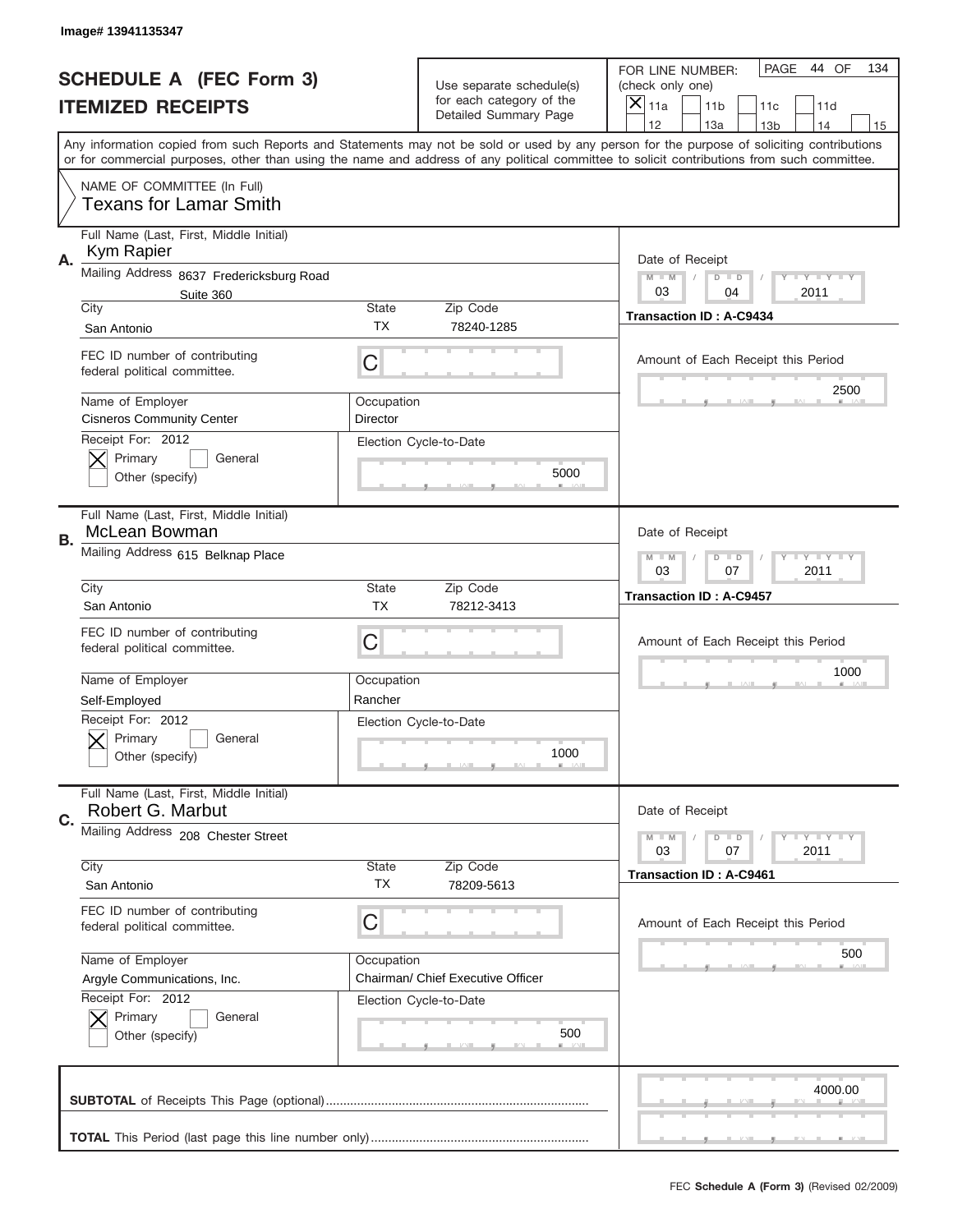|    | Image# 13941135348                                              |                                                           |                                                      |                                                                                                                                                                                                                                                                                                                               |
|----|-----------------------------------------------------------------|-----------------------------------------------------------|------------------------------------------------------|-------------------------------------------------------------------------------------------------------------------------------------------------------------------------------------------------------------------------------------------------------------------------------------------------------------------------------|
|    | <b>SCHEDULE A (FEC Form 3)</b>                                  |                                                           | Use separate schedule(s)<br>for each category of the | PAGE 45 OF<br>134<br>FOR LINE NUMBER:<br>(check only one)                                                                                                                                                                                                                                                                     |
|    | <b>ITEMIZED RECEIPTS</b>                                        |                                                           | Detailed Summary Page                                | ×<br>11a<br>11 <sub>b</sub><br>11c<br>11d<br>12                                                                                                                                                                                                                                                                               |
|    |                                                                 |                                                           |                                                      | 13a<br>14<br>13 <sub>b</sub><br>15<br>Any information copied from such Reports and Statements may not be sold or used by any person for the purpose of soliciting contributions<br>or for commercial purposes, other than using the name and address of any political committee to solicit contributions from such committee. |
|    | NAME OF COMMITTEE (In Full)<br><b>Texans for Lamar Smith</b>    |                                                           |                                                      |                                                                                                                                                                                                                                                                                                                               |
| Α. | Full Name (Last, First, Middle Initial)<br><b>Irving Azoff</b>  |                                                           |                                                      | Date of Receipt                                                                                                                                                                                                                                                                                                               |
|    | Mailing Address 21731 Ventura Boulevard<br>Suite 300            |                                                           |                                                      | $M - M$<br><b>LY LY LY</b><br>$D$ $D$<br>03<br>08<br>2011                                                                                                                                                                                                                                                                     |
|    | City<br><b>Woodland Hills</b>                                   | State<br>CA                                               | Zip Code<br>91364-1851                               | <b>Transaction ID: A-C9447</b>                                                                                                                                                                                                                                                                                                |
|    | FEC ID number of contributing<br>federal political committee.   | C                                                         |                                                      | Amount of Each Receipt this Period                                                                                                                                                                                                                                                                                            |
|    | Name of Employer<br>Front Line Management Group                 | Occupation                                                | <b>Chief Executive Officer</b>                       | 1000                                                                                                                                                                                                                                                                                                                          |
|    | Receipt For: 2012<br>Primary<br>General<br>Other (specify)      |                                                           | Election Cycle-to-Date<br>1000                       |                                                                                                                                                                                                                                                                                                                               |
| В. | Full Name (Last, First, Middle Initial)<br><b>Arthur Riklin</b> |                                                           |                                                      | Date of Receipt                                                                                                                                                                                                                                                                                                               |
|    | Mailing Address 122 Laburnum Drive                              | $M$ M<br>$D$ $D$<br><b>LEYTEY LEY</b><br>03<br>08<br>2011 |                                                      |                                                                                                                                                                                                                                                                                                                               |
|    | City<br>San Antonio                                             | State<br><b>TX</b>                                        | Zip Code<br>78209-2122                               | <b>Transaction ID: A-C9468</b>                                                                                                                                                                                                                                                                                                |
|    | FEC ID number of contributing<br>federal political committee.   | C                                                         |                                                      | Amount of Each Receipt this Period                                                                                                                                                                                                                                                                                            |
|    | Name of Employer<br>Retired                                     | Occupation<br>Retired                                     |                                                      | 2000                                                                                                                                                                                                                                                                                                                          |
|    | Receipt For: 2012<br>General<br>Primary<br>Other (specify)      |                                                           | Election Cycle-to-Date<br>2500                       |                                                                                                                                                                                                                                                                                                                               |
| C. | Full Name (Last, First, Middle Initial)<br>Ron Wakefield        |                                                           |                                                      | Date of Receipt                                                                                                                                                                                                                                                                                                               |
|    | Mailing Address 107 Cherokee Lane                               |                                                           |                                                      | $I - Y - I - Y - I - Y$<br>$M - M$<br>$D$ $D$<br>2011<br>03<br>08                                                                                                                                                                                                                                                             |
|    | City<br>San Antonio                                             | State<br>TX                                               | Zip Code<br>78232-2901                               | <b>Transaction ID: A-C9446</b>                                                                                                                                                                                                                                                                                                |
|    | FEC ID number of contributing<br>federal political committee.   | C                                                         |                                                      | Amount of Each Receipt this Period                                                                                                                                                                                                                                                                                            |
|    | Name of Employer<br>Self-Employed                               | Occupation<br>Realtor                                     |                                                      | 1000                                                                                                                                                                                                                                                                                                                          |
|    | Receipt For: 2012<br>Primary<br>General<br>Other (specify)      |                                                           | Election Cycle-to-Date<br>1000                       |                                                                                                                                                                                                                                                                                                                               |
|    |                                                                 |                                                           |                                                      | 4000.00                                                                                                                                                                                                                                                                                                                       |
|    |                                                                 |                                                           |                                                      |                                                                                                                                                                                                                                                                                                                               |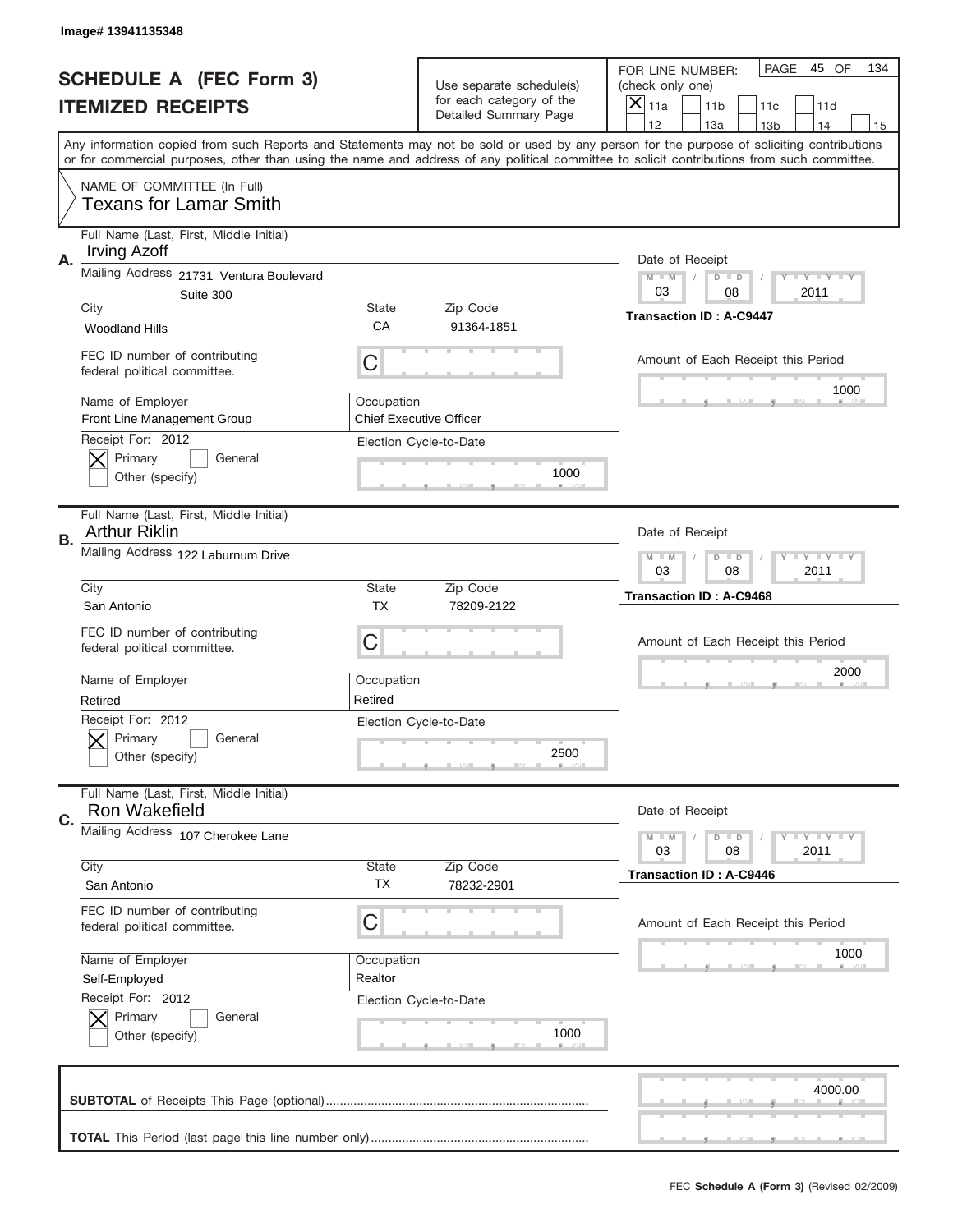|    | Image# 13941135349                                              |                                                           |                                                   |                                                                                                                                                                                                                                                                                                                                     |
|----|-----------------------------------------------------------------|-----------------------------------------------------------|---------------------------------------------------|-------------------------------------------------------------------------------------------------------------------------------------------------------------------------------------------------------------------------------------------------------------------------------------------------------------------------------------|
|    | <b>SCHEDULE A (FEC Form 3)</b>                                  |                                                           | Use separate schedule(s)                          | PAGE<br>46 OF<br>134<br>FOR LINE NUMBER:<br>(check only one)                                                                                                                                                                                                                                                                        |
|    | <b>ITEMIZED RECEIPTS</b>                                        |                                                           | for each category of the<br>Detailed Summary Page | $\overline{X} _{11a}$<br>11 <sub>b</sub><br>11c<br>11d                                                                                                                                                                                                                                                                              |
|    |                                                                 |                                                           |                                                   | 12<br>13a<br>14<br>13 <sub>b</sub><br>15<br>Any information copied from such Reports and Statements may not be sold or used by any person for the purpose of soliciting contributions<br>or for commercial purposes, other than using the name and address of any political committee to solicit contributions from such committee. |
|    | NAME OF COMMITTEE (In Full)<br><b>Texans for Lamar Smith</b>    |                                                           |                                                   |                                                                                                                                                                                                                                                                                                                                     |
| Α. | Full Name (Last, First, Middle Initial)<br>David Abrams         |                                                           |                                                   | Date of Receipt                                                                                                                                                                                                                                                                                                                     |
|    | Mailing Address 20 Lowell Lane                                  |                                                           |                                                   | <b>LEY LEY LEY</b><br>$M - M$<br>$D$ $D$<br>03<br>09<br>2011                                                                                                                                                                                                                                                                        |
|    | City<br><b>Brookline</b>                                        | <b>State</b><br>МA                                        | Zip Code<br>02445-5947                            | <b>Transaction ID: A-C9448</b>                                                                                                                                                                                                                                                                                                      |
|    | FEC ID number of contributing<br>federal political committee.   | C                                                         |                                                   | Amount of Each Receipt this Period<br>2500                                                                                                                                                                                                                                                                                          |
|    | Name of Employer<br><b>Abrams Capital</b>                       | Occupation<br>Investor                                    |                                                   |                                                                                                                                                                                                                                                                                                                                     |
|    | Receipt For: 2012<br>Primary<br>General<br>Other (specify)      |                                                           | Election Cycle-to-Date<br>2500                    |                                                                                                                                                                                                                                                                                                                                     |
| В. | Full Name (Last, First, Middle Initial)<br><b>Eddie Block</b>   |                                                           |                                                   | Date of Receipt                                                                                                                                                                                                                                                                                                                     |
|    | Mailing Address 205 Morton Street                               | <b>LY LY LY</b><br>$M - M$<br>$D$ $D$<br>03<br>10<br>2011 |                                                   |                                                                                                                                                                                                                                                                                                                                     |
|    | City<br>San Antonio                                             | <b>State</b><br><b>TX</b>                                 | Zip Code<br>78209                                 | <b>Transaction ID: A-C9473</b>                                                                                                                                                                                                                                                                                                      |
|    | FEC ID number of contributing<br>federal political committee.   | C                                                         |                                                   | Amount of Each Receipt this Period                                                                                                                                                                                                                                                                                                  |
|    | Name of Employer                                                | Occupation                                                |                                                   | 1000                                                                                                                                                                                                                                                                                                                                |
|    | <b>Republic Nat'l Distrubuting</b><br>Receipt For: 2012         | <b>Beverage Distributor</b>                               |                                                   |                                                                                                                                                                                                                                                                                                                                     |
|    | General<br>Primary<br>Other (specify)                           |                                                           | Election Cycle-to-Date<br>1000                    |                                                                                                                                                                                                                                                                                                                                     |
| C. | Full Name (Last, First, Middle Initial)<br><b>Kenneth Train</b> |                                                           |                                                   | Date of Receipt                                                                                                                                                                                                                                                                                                                     |
|    | Mailing Address 225 Kennedy Avenue                              |                                                           |                                                   | <b>LYLYLY</b><br>$M \perp M$<br>$D$ $D$<br>2011<br>03<br>10                                                                                                                                                                                                                                                                         |
|    | City<br>San Antonio                                             | <b>State</b><br>ТX                                        | Zip Code<br>78209-5247                            | <b>Transaction ID: A-C9474</b>                                                                                                                                                                                                                                                                                                      |
|    | FEC ID number of contributing<br>federal political committee.   | С                                                         |                                                   | Amount of Each Receipt this Period                                                                                                                                                                                                                                                                                                  |
|    | Name of Employer<br>Swiff-Train                                 | Occupation                                                | <b>Floor Covering Distributor</b>                 | 1000                                                                                                                                                                                                                                                                                                                                |
|    | Receipt For: 2012<br>Primary<br>General<br>Other (specify)      |                                                           | Election Cycle-to-Date<br>1000                    |                                                                                                                                                                                                                                                                                                                                     |
|    |                                                                 |                                                           |                                                   | 4500.00                                                                                                                                                                                                                                                                                                                             |
|    |                                                                 |                                                           |                                                   |                                                                                                                                                                                                                                                                                                                                     |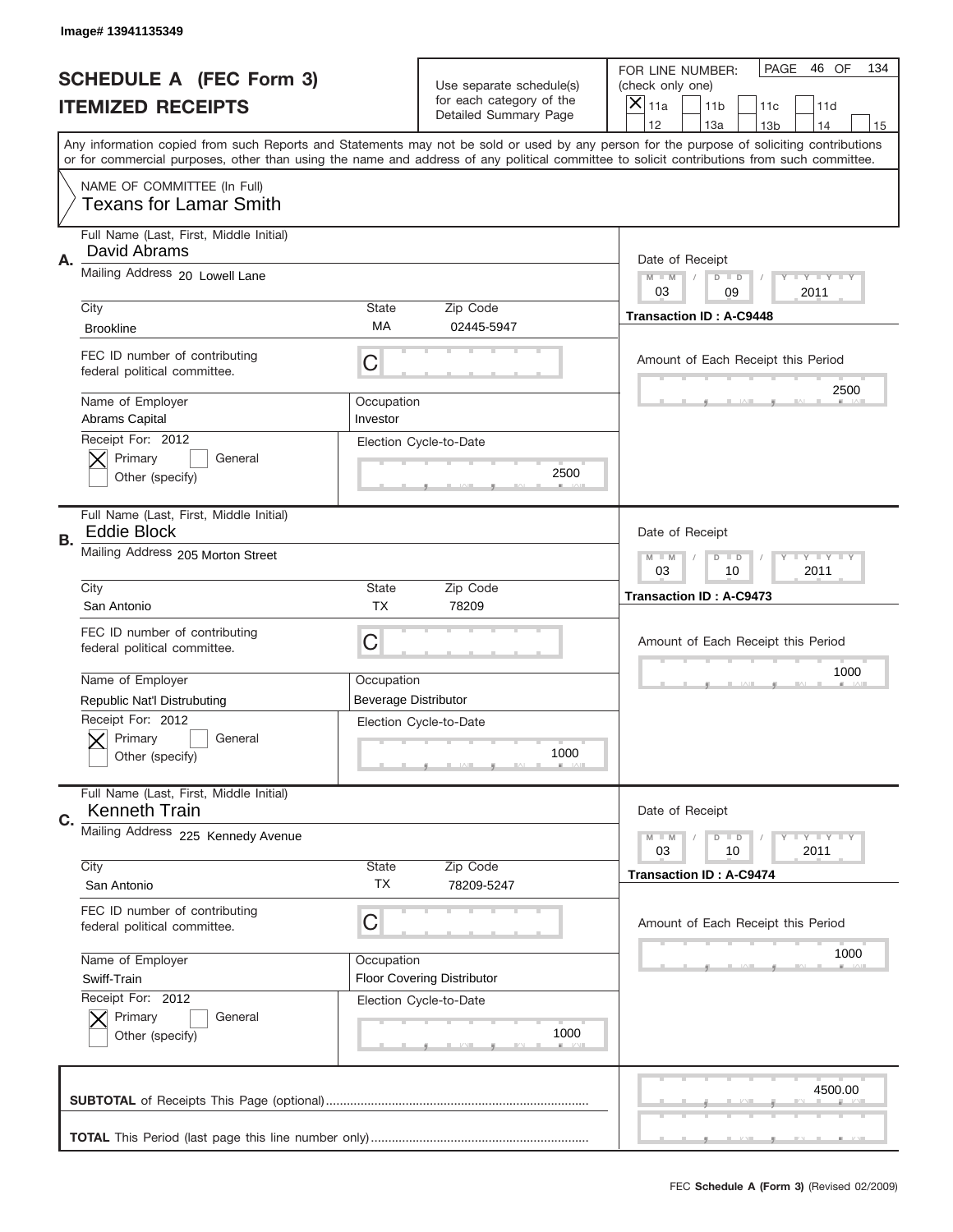|           | Image# 13941135350                                                |                                                           |                                                   |                                                                                                                                                                                                                                                                                                                                     |
|-----------|-------------------------------------------------------------------|-----------------------------------------------------------|---------------------------------------------------|-------------------------------------------------------------------------------------------------------------------------------------------------------------------------------------------------------------------------------------------------------------------------------------------------------------------------------------|
|           | <b>SCHEDULE A (FEC Form 3)</b>                                    |                                                           | Use separate schedule(s)                          | PAGE<br>47 OF<br>134<br>FOR LINE NUMBER:<br>(check only one)                                                                                                                                                                                                                                                                        |
|           | <b>ITEMIZED RECEIPTS</b>                                          |                                                           | for each category of the<br>Detailed Summary Page | $\boldsymbol{\times}$<br>11a<br>11 <sub>b</sub><br>11c<br>11d                                                                                                                                                                                                                                                                       |
|           |                                                                   |                                                           |                                                   | 12<br>13a<br>14<br>13 <sub>b</sub><br>15<br>Any information copied from such Reports and Statements may not be sold or used by any person for the purpose of soliciting contributions<br>or for commercial purposes, other than using the name and address of any political committee to solicit contributions from such committee. |
|           | NAME OF COMMITTEE (In Full)<br><b>Texans for Lamar Smith</b>      |                                                           |                                                   |                                                                                                                                                                                                                                                                                                                                     |
| Α.        | Full Name (Last, First, Middle Initial)<br>Mitchell B. Bainwol    |                                                           |                                                   | Date of Receipt                                                                                                                                                                                                                                                                                                                     |
|           | Mailing Address 8455 Lee Alan Drive                               |                                                           |                                                   | <b>LY LY LY</b><br>$M - M$<br>$D$ $D$<br>03<br>11<br>2011                                                                                                                                                                                                                                                                           |
|           | City<br><b>Fairfax Station</b>                                    | State<br>VA                                               | Zip Code<br>22039-2643                            | <b>Transaction ID: A-C9485</b>                                                                                                                                                                                                                                                                                                      |
|           | FEC ID number of contributing<br>federal political committee.     | C                                                         |                                                   | Amount of Each Receipt this Period<br>1000                                                                                                                                                                                                                                                                                          |
|           | Name of Employer<br>Recording Industry Assn.<br>Receipt For: 2012 | Occupation<br>President                                   |                                                   |                                                                                                                                                                                                                                                                                                                                     |
|           | Primary<br>General<br>Other (specify)                             |                                                           | Election Cycle-to-Date<br>1000                    |                                                                                                                                                                                                                                                                                                                                     |
| <b>B.</b> | Full Name (Last, First, Middle Initial)<br><b>Brian Gaston</b>    |                                                           |                                                   | Date of Receipt                                                                                                                                                                                                                                                                                                                     |
|           | Mailing Address 919 Bernard Street                                | <b>LY LY LY</b><br>$M - M$<br>$D$ $D$<br>03<br>11<br>2011 |                                                   |                                                                                                                                                                                                                                                                                                                                     |
|           | City<br>Alexandria                                                | <b>State</b><br><b>VA</b>                                 | Zip Code<br>22314                                 | <b>Transaction ID: A-C9486</b>                                                                                                                                                                                                                                                                                                      |
|           | FEC ID number of contributing<br>federal political committee.     | С                                                         |                                                   | Amount of Each Receipt this Period                                                                                                                                                                                                                                                                                                  |
|           | Name of Employer<br><b>Glover Park Group</b>                      | Occupation<br><b>Managing Director</b>                    |                                                   | 500                                                                                                                                                                                                                                                                                                                                 |
|           | Receipt For: 2012<br>General<br>Primary<br>Other (specify)        |                                                           | Election Cycle-to-Date<br>500                     |                                                                                                                                                                                                                                                                                                                                     |
| C.        | Full Name (Last, First, Middle Initial)<br>Cary H. Sherman        |                                                           |                                                   | Date of Receipt                                                                                                                                                                                                                                                                                                                     |
|           | Mailing Address 9125 Vendome Drive                                |                                                           |                                                   | <b>LYLYLY</b><br>$M \perp M$<br>$D$ $D$<br>2011<br>03<br>11                                                                                                                                                                                                                                                                         |
|           | City<br>Bethesda                                                  | <b>State</b><br>MD                                        | Zip Code<br>20817-4022                            | <b>Transaction ID: A-C9487</b>                                                                                                                                                                                                                                                                                                      |
|           | FEC ID number of contributing<br>federal political committee.     | С                                                         |                                                   | Amount of Each Receipt this Period                                                                                                                                                                                                                                                                                                  |
|           | Name of Employer<br>Recording Industry Assn.                      | Occupation                                                | <b>Chief Executive Officer</b>                    | 1000                                                                                                                                                                                                                                                                                                                                |
|           | Receipt For: 2012<br>Primary<br>General<br>Other (specify)        |                                                           | Election Cycle-to-Date<br>1000                    |                                                                                                                                                                                                                                                                                                                                     |
|           |                                                                   |                                                           |                                                   | 2500.00                                                                                                                                                                                                                                                                                                                             |
|           |                                                                   |                                                           |                                                   |                                                                                                                                                                                                                                                                                                                                     |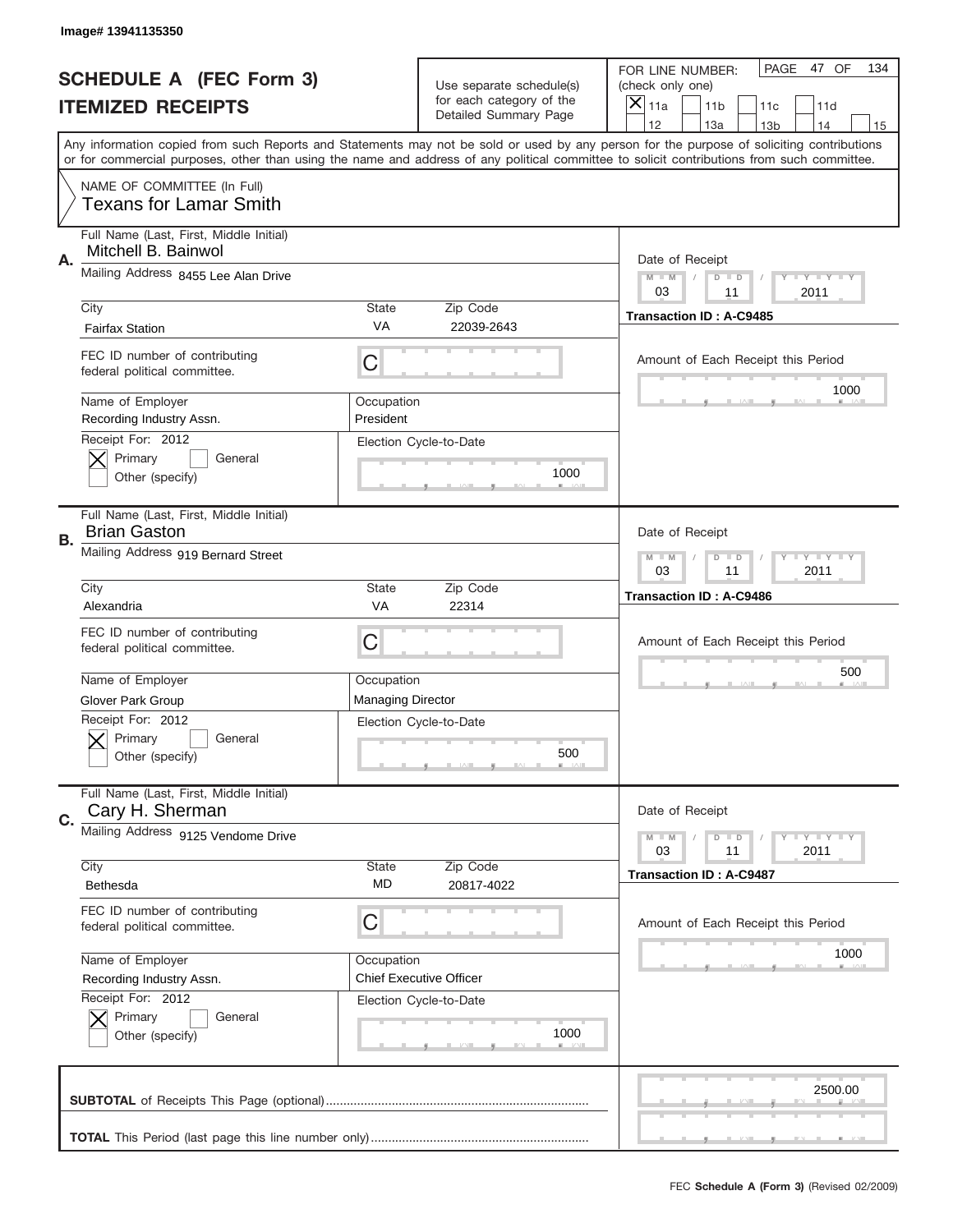| PAGE<br>48 OF<br>134<br>FOR LINE NUMBER:<br><b>SCHEDULE A (FEC Form 3)</b><br>Use separate schedule(s)<br>(check only one)<br>for each category of the<br>$\overline{X} _{11a}$<br><b>ITEMIZED RECEIPTS</b><br>11 <sub>b</sub><br>11c<br>11d<br>Detailed Summary Page<br>12<br>13a<br>14<br>13 <sub>b</sub><br>15<br>Any information copied from such Reports and Statements may not be sold or used by any person for the purpose of soliciting contributions<br>or for commercial purposes, other than using the name and address of any political committee to solicit contributions from such committee.<br>NAME OF COMMITTEE (In Full)<br><b>Texans for Lamar Smith</b><br>Full Name (Last, First, Middle Initial)<br>Jonathan Rosenberg<br>Α.<br>Date of Receipt<br>Mailing Address PO Box 1707<br>$M - M$<br><b>LEY LEY LEY</b><br>$D$ $D$<br>03<br>12<br>2011<br>Zip Code<br>City<br>State<br><b>Transaction ID: A-C9517</b><br>CA<br>94023<br>Los Altos<br>FEC ID number of contributing<br>C<br>Amount of Each Receipt this Period<br>federal political committee.<br>2000<br>Name of Employer<br>Occupation<br>Google, Inc.<br>Senior Vice President<br>Receipt For: 2012<br>Election Cycle-to-Date<br>Primary<br>General<br>2000<br>Other (specify)<br>Full Name (Last, First, Middle Initial)<br><b>Arthur Riklin</b><br>Date of Receipt<br>В.<br>Mailing Address 122 Laburnum Drive<br>$M$ M<br><b>LEY LEY LEY</b><br>$D$ $D$<br>03<br>14<br>2011<br>Zip Code<br>City<br>State<br><b>Transaction ID: A-C9495</b><br><b>TX</b><br>San Antonio<br>78209-2122<br>FEC ID number of contributing<br>C<br>Amount of Each Receipt this Period<br>federal political committee.<br>500<br>Name of Employer<br>Occupation<br>Retired<br>Retired<br>Receipt For: 2012<br>Election Cycle-to-Date<br>General<br>Primary<br>2500<br>Other (specify)<br>Full Name (Last, First, Middle Initial)<br>Chester S. Beattie Sr.<br>Date of Receipt<br>C.<br>Mailing Address 7800 Southwest Parkway<br><b>LEY LEY LEY</b><br>$M - M$<br>$D$ $D$<br>15<br>2011<br>03<br>Unit 612<br>City<br>Zip Code<br>State<br><b>Transaction ID: A-C9470</b><br>ТX<br>Austin<br>78735-6119<br>FEC ID number of contributing<br>C<br>Amount of Each Receipt this Period<br>federal political committee.<br>100<br>Name of Employer<br>Occupation<br>Retired<br>Retired<br>Receipt For: 2012<br>Election Cycle-to-Date<br>Primary<br>General<br>250<br>Other (specify)<br>2600.00 | Image# 13941135351 |  |  |
|-----------------------------------------------------------------------------------------------------------------------------------------------------------------------------------------------------------------------------------------------------------------------------------------------------------------------------------------------------------------------------------------------------------------------------------------------------------------------------------------------------------------------------------------------------------------------------------------------------------------------------------------------------------------------------------------------------------------------------------------------------------------------------------------------------------------------------------------------------------------------------------------------------------------------------------------------------------------------------------------------------------------------------------------------------------------------------------------------------------------------------------------------------------------------------------------------------------------------------------------------------------------------------------------------------------------------------------------------------------------------------------------------------------------------------------------------------------------------------------------------------------------------------------------------------------------------------------------------------------------------------------------------------------------------------------------------------------------------------------------------------------------------------------------------------------------------------------------------------------------------------------------------------------------------------------------------------------------------------------------------------------------------------------------------------------------------------------------------------------------------------------------------------------------------------------------------------------------------------------------------------------------------------------------------------------------------------------------------------------------------------------------------------------------------------------------------------------|--------------------|--|--|
|                                                                                                                                                                                                                                                                                                                                                                                                                                                                                                                                                                                                                                                                                                                                                                                                                                                                                                                                                                                                                                                                                                                                                                                                                                                                                                                                                                                                                                                                                                                                                                                                                                                                                                                                                                                                                                                                                                                                                                                                                                                                                                                                                                                                                                                                                                                                                                                                                                                           |                    |  |  |
|                                                                                                                                                                                                                                                                                                                                                                                                                                                                                                                                                                                                                                                                                                                                                                                                                                                                                                                                                                                                                                                                                                                                                                                                                                                                                                                                                                                                                                                                                                                                                                                                                                                                                                                                                                                                                                                                                                                                                                                                                                                                                                                                                                                                                                                                                                                                                                                                                                                           |                    |  |  |
|                                                                                                                                                                                                                                                                                                                                                                                                                                                                                                                                                                                                                                                                                                                                                                                                                                                                                                                                                                                                                                                                                                                                                                                                                                                                                                                                                                                                                                                                                                                                                                                                                                                                                                                                                                                                                                                                                                                                                                                                                                                                                                                                                                                                                                                                                                                                                                                                                                                           |                    |  |  |
|                                                                                                                                                                                                                                                                                                                                                                                                                                                                                                                                                                                                                                                                                                                                                                                                                                                                                                                                                                                                                                                                                                                                                                                                                                                                                                                                                                                                                                                                                                                                                                                                                                                                                                                                                                                                                                                                                                                                                                                                                                                                                                                                                                                                                                                                                                                                                                                                                                                           |                    |  |  |
|                                                                                                                                                                                                                                                                                                                                                                                                                                                                                                                                                                                                                                                                                                                                                                                                                                                                                                                                                                                                                                                                                                                                                                                                                                                                                                                                                                                                                                                                                                                                                                                                                                                                                                                                                                                                                                                                                                                                                                                                                                                                                                                                                                                                                                                                                                                                                                                                                                                           |                    |  |  |
|                                                                                                                                                                                                                                                                                                                                                                                                                                                                                                                                                                                                                                                                                                                                                                                                                                                                                                                                                                                                                                                                                                                                                                                                                                                                                                                                                                                                                                                                                                                                                                                                                                                                                                                                                                                                                                                                                                                                                                                                                                                                                                                                                                                                                                                                                                                                                                                                                                                           |                    |  |  |
|                                                                                                                                                                                                                                                                                                                                                                                                                                                                                                                                                                                                                                                                                                                                                                                                                                                                                                                                                                                                                                                                                                                                                                                                                                                                                                                                                                                                                                                                                                                                                                                                                                                                                                                                                                                                                                                                                                                                                                                                                                                                                                                                                                                                                                                                                                                                                                                                                                                           |                    |  |  |
|                                                                                                                                                                                                                                                                                                                                                                                                                                                                                                                                                                                                                                                                                                                                                                                                                                                                                                                                                                                                                                                                                                                                                                                                                                                                                                                                                                                                                                                                                                                                                                                                                                                                                                                                                                                                                                                                                                                                                                                                                                                                                                                                                                                                                                                                                                                                                                                                                                                           |                    |  |  |
|                                                                                                                                                                                                                                                                                                                                                                                                                                                                                                                                                                                                                                                                                                                                                                                                                                                                                                                                                                                                                                                                                                                                                                                                                                                                                                                                                                                                                                                                                                                                                                                                                                                                                                                                                                                                                                                                                                                                                                                                                                                                                                                                                                                                                                                                                                                                                                                                                                                           |                    |  |  |
|                                                                                                                                                                                                                                                                                                                                                                                                                                                                                                                                                                                                                                                                                                                                                                                                                                                                                                                                                                                                                                                                                                                                                                                                                                                                                                                                                                                                                                                                                                                                                                                                                                                                                                                                                                                                                                                                                                                                                                                                                                                                                                                                                                                                                                                                                                                                                                                                                                                           |                    |  |  |
|                                                                                                                                                                                                                                                                                                                                                                                                                                                                                                                                                                                                                                                                                                                                                                                                                                                                                                                                                                                                                                                                                                                                                                                                                                                                                                                                                                                                                                                                                                                                                                                                                                                                                                                                                                                                                                                                                                                                                                                                                                                                                                                                                                                                                                                                                                                                                                                                                                                           |                    |  |  |
|                                                                                                                                                                                                                                                                                                                                                                                                                                                                                                                                                                                                                                                                                                                                                                                                                                                                                                                                                                                                                                                                                                                                                                                                                                                                                                                                                                                                                                                                                                                                                                                                                                                                                                                                                                                                                                                                                                                                                                                                                                                                                                                                                                                                                                                                                                                                                                                                                                                           |                    |  |  |
|                                                                                                                                                                                                                                                                                                                                                                                                                                                                                                                                                                                                                                                                                                                                                                                                                                                                                                                                                                                                                                                                                                                                                                                                                                                                                                                                                                                                                                                                                                                                                                                                                                                                                                                                                                                                                                                                                                                                                                                                                                                                                                                                                                                                                                                                                                                                                                                                                                                           |                    |  |  |
|                                                                                                                                                                                                                                                                                                                                                                                                                                                                                                                                                                                                                                                                                                                                                                                                                                                                                                                                                                                                                                                                                                                                                                                                                                                                                                                                                                                                                                                                                                                                                                                                                                                                                                                                                                                                                                                                                                                                                                                                                                                                                                                                                                                                                                                                                                                                                                                                                                                           |                    |  |  |
|                                                                                                                                                                                                                                                                                                                                                                                                                                                                                                                                                                                                                                                                                                                                                                                                                                                                                                                                                                                                                                                                                                                                                                                                                                                                                                                                                                                                                                                                                                                                                                                                                                                                                                                                                                                                                                                                                                                                                                                                                                                                                                                                                                                                                                                                                                                                                                                                                                                           |                    |  |  |
|                                                                                                                                                                                                                                                                                                                                                                                                                                                                                                                                                                                                                                                                                                                                                                                                                                                                                                                                                                                                                                                                                                                                                                                                                                                                                                                                                                                                                                                                                                                                                                                                                                                                                                                                                                                                                                                                                                                                                                                                                                                                                                                                                                                                                                                                                                                                                                                                                                                           |                    |  |  |
|                                                                                                                                                                                                                                                                                                                                                                                                                                                                                                                                                                                                                                                                                                                                                                                                                                                                                                                                                                                                                                                                                                                                                                                                                                                                                                                                                                                                                                                                                                                                                                                                                                                                                                                                                                                                                                                                                                                                                                                                                                                                                                                                                                                                                                                                                                                                                                                                                                                           |                    |  |  |
|                                                                                                                                                                                                                                                                                                                                                                                                                                                                                                                                                                                                                                                                                                                                                                                                                                                                                                                                                                                                                                                                                                                                                                                                                                                                                                                                                                                                                                                                                                                                                                                                                                                                                                                                                                                                                                                                                                                                                                                                                                                                                                                                                                                                                                                                                                                                                                                                                                                           |                    |  |  |
|                                                                                                                                                                                                                                                                                                                                                                                                                                                                                                                                                                                                                                                                                                                                                                                                                                                                                                                                                                                                                                                                                                                                                                                                                                                                                                                                                                                                                                                                                                                                                                                                                                                                                                                                                                                                                                                                                                                                                                                                                                                                                                                                                                                                                                                                                                                                                                                                                                                           |                    |  |  |
|                                                                                                                                                                                                                                                                                                                                                                                                                                                                                                                                                                                                                                                                                                                                                                                                                                                                                                                                                                                                                                                                                                                                                                                                                                                                                                                                                                                                                                                                                                                                                                                                                                                                                                                                                                                                                                                                                                                                                                                                                                                                                                                                                                                                                                                                                                                                                                                                                                                           |                    |  |  |
|                                                                                                                                                                                                                                                                                                                                                                                                                                                                                                                                                                                                                                                                                                                                                                                                                                                                                                                                                                                                                                                                                                                                                                                                                                                                                                                                                                                                                                                                                                                                                                                                                                                                                                                                                                                                                                                                                                                                                                                                                                                                                                                                                                                                                                                                                                                                                                                                                                                           |                    |  |  |
|                                                                                                                                                                                                                                                                                                                                                                                                                                                                                                                                                                                                                                                                                                                                                                                                                                                                                                                                                                                                                                                                                                                                                                                                                                                                                                                                                                                                                                                                                                                                                                                                                                                                                                                                                                                                                                                                                                                                                                                                                                                                                                                                                                                                                                                                                                                                                                                                                                                           |                    |  |  |
|                                                                                                                                                                                                                                                                                                                                                                                                                                                                                                                                                                                                                                                                                                                                                                                                                                                                                                                                                                                                                                                                                                                                                                                                                                                                                                                                                                                                                                                                                                                                                                                                                                                                                                                                                                                                                                                                                                                                                                                                                                                                                                                                                                                                                                                                                                                                                                                                                                                           |                    |  |  |
|                                                                                                                                                                                                                                                                                                                                                                                                                                                                                                                                                                                                                                                                                                                                                                                                                                                                                                                                                                                                                                                                                                                                                                                                                                                                                                                                                                                                                                                                                                                                                                                                                                                                                                                                                                                                                                                                                                                                                                                                                                                                                                                                                                                                                                                                                                                                                                                                                                                           |                    |  |  |
|                                                                                                                                                                                                                                                                                                                                                                                                                                                                                                                                                                                                                                                                                                                                                                                                                                                                                                                                                                                                                                                                                                                                                                                                                                                                                                                                                                                                                                                                                                                                                                                                                                                                                                                                                                                                                                                                                                                                                                                                                                                                                                                                                                                                                                                                                                                                                                                                                                                           |                    |  |  |
|                                                                                                                                                                                                                                                                                                                                                                                                                                                                                                                                                                                                                                                                                                                                                                                                                                                                                                                                                                                                                                                                                                                                                                                                                                                                                                                                                                                                                                                                                                                                                                                                                                                                                                                                                                                                                                                                                                                                                                                                                                                                                                                                                                                                                                                                                                                                                                                                                                                           |                    |  |  |
|                                                                                                                                                                                                                                                                                                                                                                                                                                                                                                                                                                                                                                                                                                                                                                                                                                                                                                                                                                                                                                                                                                                                                                                                                                                                                                                                                                                                                                                                                                                                                                                                                                                                                                                                                                                                                                                                                                                                                                                                                                                                                                                                                                                                                                                                                                                                                                                                                                                           |                    |  |  |
|                                                                                                                                                                                                                                                                                                                                                                                                                                                                                                                                                                                                                                                                                                                                                                                                                                                                                                                                                                                                                                                                                                                                                                                                                                                                                                                                                                                                                                                                                                                                                                                                                                                                                                                                                                                                                                                                                                                                                                                                                                                                                                                                                                                                                                                                                                                                                                                                                                                           |                    |  |  |
|                                                                                                                                                                                                                                                                                                                                                                                                                                                                                                                                                                                                                                                                                                                                                                                                                                                                                                                                                                                                                                                                                                                                                                                                                                                                                                                                                                                                                                                                                                                                                                                                                                                                                                                                                                                                                                                                                                                                                                                                                                                                                                                                                                                                                                                                                                                                                                                                                                                           |                    |  |  |
|                                                                                                                                                                                                                                                                                                                                                                                                                                                                                                                                                                                                                                                                                                                                                                                                                                                                                                                                                                                                                                                                                                                                                                                                                                                                                                                                                                                                                                                                                                                                                                                                                                                                                                                                                                                                                                                                                                                                                                                                                                                                                                                                                                                                                                                                                                                                                                                                                                                           |                    |  |  |
|                                                                                                                                                                                                                                                                                                                                                                                                                                                                                                                                                                                                                                                                                                                                                                                                                                                                                                                                                                                                                                                                                                                                                                                                                                                                                                                                                                                                                                                                                                                                                                                                                                                                                                                                                                                                                                                                                                                                                                                                                                                                                                                                                                                                                                                                                                                                                                                                                                                           |                    |  |  |
|                                                                                                                                                                                                                                                                                                                                                                                                                                                                                                                                                                                                                                                                                                                                                                                                                                                                                                                                                                                                                                                                                                                                                                                                                                                                                                                                                                                                                                                                                                                                                                                                                                                                                                                                                                                                                                                                                                                                                                                                                                                                                                                                                                                                                                                                                                                                                                                                                                                           |                    |  |  |
|                                                                                                                                                                                                                                                                                                                                                                                                                                                                                                                                                                                                                                                                                                                                                                                                                                                                                                                                                                                                                                                                                                                                                                                                                                                                                                                                                                                                                                                                                                                                                                                                                                                                                                                                                                                                                                                                                                                                                                                                                                                                                                                                                                                                                                                                                                                                                                                                                                                           |                    |  |  |
|                                                                                                                                                                                                                                                                                                                                                                                                                                                                                                                                                                                                                                                                                                                                                                                                                                                                                                                                                                                                                                                                                                                                                                                                                                                                                                                                                                                                                                                                                                                                                                                                                                                                                                                                                                                                                                                                                                                                                                                                                                                                                                                                                                                                                                                                                                                                                                                                                                                           |                    |  |  |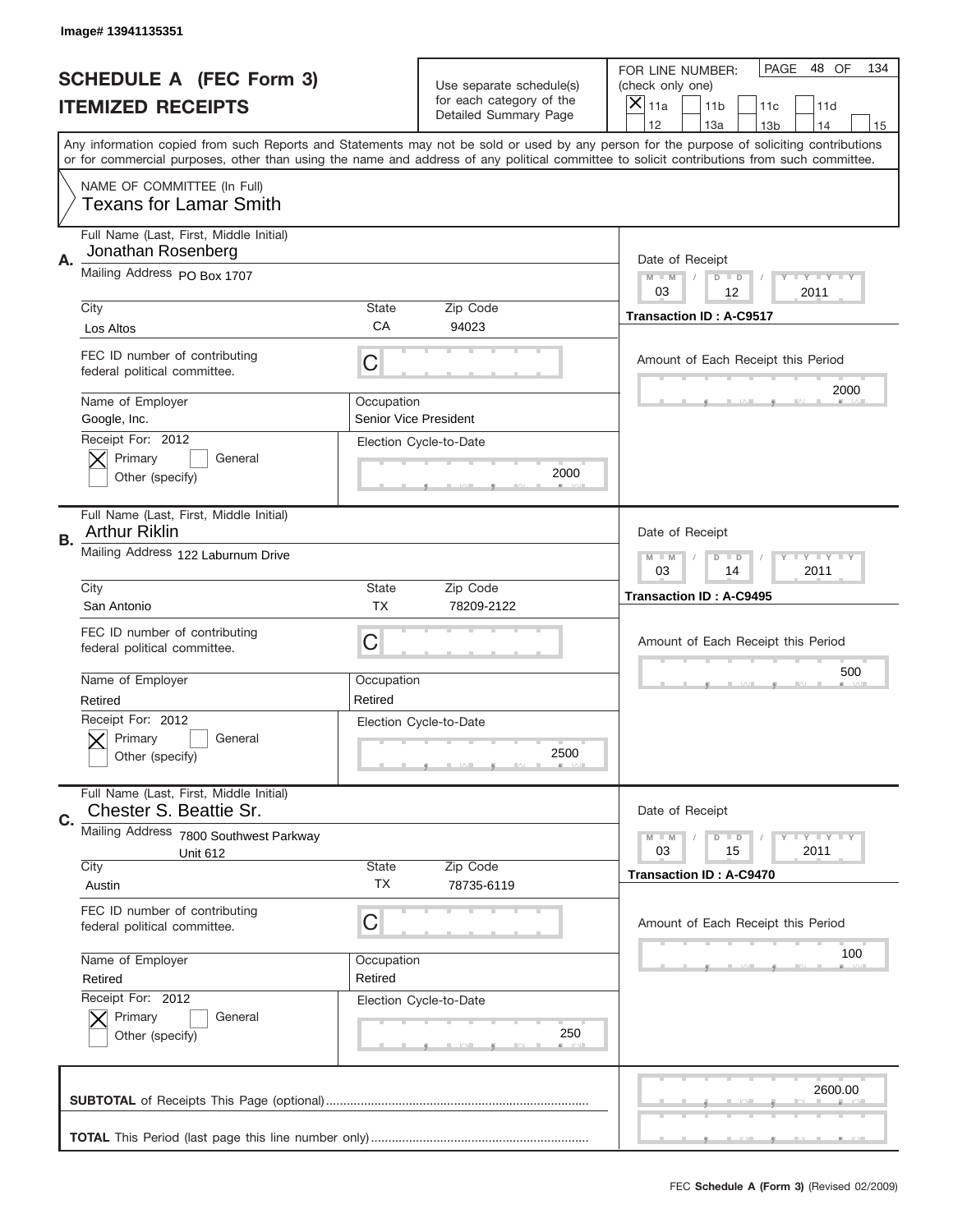|    | Image# 13941135352                                                          |                           |                                                   |                                                                                                                                                                                                                                                                                                                               |  |
|----|-----------------------------------------------------------------------------|---------------------------|---------------------------------------------------|-------------------------------------------------------------------------------------------------------------------------------------------------------------------------------------------------------------------------------------------------------------------------------------------------------------------------------|--|
|    | <b>SCHEDULE A (FEC Form 3)</b>                                              |                           | Use separate schedule(s)                          | PAGE<br>49 OF<br>134<br>FOR LINE NUMBER:<br>(check only one)                                                                                                                                                                                                                                                                  |  |
|    | <b>ITEMIZED RECEIPTS</b>                                                    |                           | for each category of the<br>Detailed Summary Page | $\overline{X} _{11a}$<br>11 <sub>b</sub><br>11c<br>11d<br>12                                                                                                                                                                                                                                                                  |  |
|    |                                                                             |                           |                                                   | 13a<br>14<br>13 <sub>b</sub><br>15<br>Any information copied from such Reports and Statements may not be sold or used by any person for the purpose of soliciting contributions<br>or for commercial purposes, other than using the name and address of any political committee to solicit contributions from such committee. |  |
|    | NAME OF COMMITTEE (In Full)<br><b>Texans for Lamar Smith</b>                |                           |                                                   |                                                                                                                                                                                                                                                                                                                               |  |
| Α. | Full Name (Last, First, Middle Initial)<br><b>Israel Fogiel</b>             |                           |                                                   | Date of Receipt                                                                                                                                                                                                                                                                                                               |  |
|    | Mailing Address 8000 IH 10 West<br>Suite 700                                |                           |                                                   | <b>LEY LEY LEY</b><br>$M - M$<br>$D$ $D$<br>03<br>15<br>2011                                                                                                                                                                                                                                                                  |  |
|    | City<br>San Antonio                                                         | State<br><b>TX</b>        | Zip Code<br>78230                                 | <b>Transaction ID: A-C9521</b>                                                                                                                                                                                                                                                                                                |  |
|    | FEC ID number of contributing<br>federal political committee.               | C                         |                                                   | Amount of Each Receipt this Period                                                                                                                                                                                                                                                                                            |  |
|    | Name of Employer<br><b>Great America Companies</b>                          | Occupation                | <b>Real Estate Developer</b>                      | 1000                                                                                                                                                                                                                                                                                                                          |  |
|    | Receipt For: 2012<br>Primary<br>General<br>Other (specify)                  |                           | Election Cycle-to-Date<br>1000                    |                                                                                                                                                                                                                                                                                                                               |  |
| В. | Full Name (Last, First, Middle Initial)<br><b>Jack Vexler</b>               |                           |                                                   | Date of Receipt                                                                                                                                                                                                                                                                                                               |  |
|    | Mailing Address 201 Charles Road                                            |                           |                                                   | <b>LY LY LY</b><br>$M - M$<br>$D$ $D$<br>03<br>15<br>2011                                                                                                                                                                                                                                                                     |  |
|    | City<br>San Antonio                                                         | <b>State</b><br><b>TX</b> | Zip Code<br>78209-5926                            | <b>Transaction ID: A-C9518</b>                                                                                                                                                                                                                                                                                                |  |
|    | FEC ID number of contributing<br>federal political committee.               | С                         |                                                   | Amount of Each Receipt this Period                                                                                                                                                                                                                                                                                            |  |
|    | Name of Employer                                                            | Occupation                |                                                   | 1000                                                                                                                                                                                                                                                                                                                          |  |
|    | Monterey Iron<br>Receipt For: 2012<br>General<br>Primary<br>Other (specify) | Owner                     | Election Cycle-to-Date<br>1000                    |                                                                                                                                                                                                                                                                                                                               |  |
| C. | Full Name (Last, First, Middle Initial)<br><b>Phyllis Browning</b>          |                           |                                                   | Date of Receipt                                                                                                                                                                                                                                                                                                               |  |
|    | Mailing Address 325 Argyle Avenue                                           |                           |                                                   | <b>LYLYLY</b><br>$M - M$<br>$D$ $D$<br>2011<br>03<br>17                                                                                                                                                                                                                                                                       |  |
|    | City<br>San Antonio                                                         | <b>State</b><br>ТX        | Zip Code<br>78209-5608                            | Transaction ID: A-C9507                                                                                                                                                                                                                                                                                                       |  |
|    | FEC ID number of contributing<br>federal political committee.               | С                         |                                                   | Amount of Each Receipt this Period                                                                                                                                                                                                                                                                                            |  |
|    | Name of Employer<br>Phyllis Browning Company                                | Occupation<br>Owner       |                                                   | 2500                                                                                                                                                                                                                                                                                                                          |  |
|    | Receipt For: 2012<br>Primary<br>General<br>Other (specify)                  |                           | Election Cycle-to-Date<br>2500                    |                                                                                                                                                                                                                                                                                                                               |  |
|    |                                                                             |                           |                                                   | 4500.00                                                                                                                                                                                                                                                                                                                       |  |
|    |                                                                             |                           |                                                   |                                                                                                                                                                                                                                                                                                                               |  |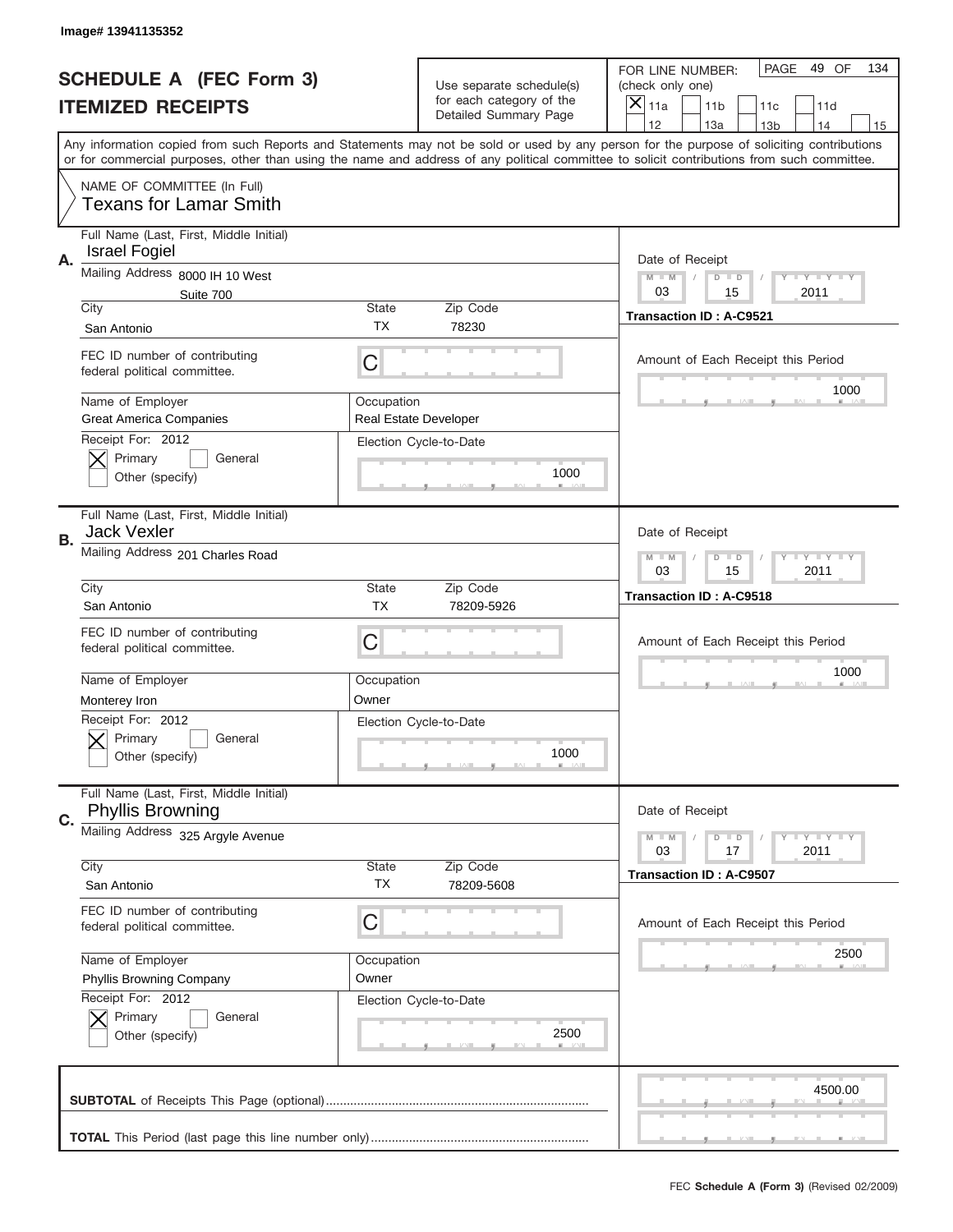|    | Image# 13941135353                                                                            |                       |                                                                               |                                                                                                                                                                                                                                                                                                                                     |
|----|-----------------------------------------------------------------------------------------------|-----------------------|-------------------------------------------------------------------------------|-------------------------------------------------------------------------------------------------------------------------------------------------------------------------------------------------------------------------------------------------------------------------------------------------------------------------------------|
|    | <b>SCHEDULE A (FEC Form 3)</b><br><b>ITEMIZED RECEIPTS</b>                                    |                       | Use separate schedule(s)<br>for each category of the<br>Detailed Summary Page | PAGE<br>50 OF<br>134<br>FOR LINE NUMBER:<br>(check only one)<br>$\times$<br>11a<br>11 <sub>b</sub><br>11c<br>11d                                                                                                                                                                                                                    |
|    |                                                                                               |                       |                                                                               | 12<br>13a<br>14<br>13 <sub>b</sub><br>15<br>Any information copied from such Reports and Statements may not be sold or used by any person for the purpose of soliciting contributions<br>or for commercial purposes, other than using the name and address of any political committee to solicit contributions from such committee. |
|    | NAME OF COMMITTEE (In Full)<br><b>Texans for Lamar Smith</b>                                  |                       |                                                                               |                                                                                                                                                                                                                                                                                                                                     |
| Α. | Full Name (Last, First, Middle Initial)<br>Bruce M. Flohr<br>Mailing Address 127 Grant Avenue |                       |                                                                               | Date of Receipt<br>Y FY FY FY<br>$M$ M<br>$D$ $D$<br>03<br>2011<br>17                                                                                                                                                                                                                                                               |
|    | City<br>Alamo Heights                                                                         | State<br><b>TX</b>    | Zip Code<br>78209-5618                                                        | <b>Transaction ID: A-C9506</b>                                                                                                                                                                                                                                                                                                      |
|    | FEC ID number of contributing<br>federal political committee.                                 | C                     |                                                                               | Amount of Each Receipt this Period                                                                                                                                                                                                                                                                                                  |
|    | Name of Employer<br>Retired                                                                   | Occupation<br>Retired |                                                                               | 2500                                                                                                                                                                                                                                                                                                                                |
|    | Receipt For: 2012<br>Primary<br>General<br>Other (specify)                                    |                       | Election Cycle-to-Date<br>2500                                                |                                                                                                                                                                                                                                                                                                                                     |
| В. | Full Name (Last, First, Middle Initial)<br><b>Ruth Eilene Sullivan</b>                        |                       |                                                                               | Date of Receipt                                                                                                                                                                                                                                                                                                                     |
|    | Mailing Address 40 Northeast Loop 410<br>Suite 200                                            |                       |                                                                               | $Y - Y - Y - Y - Y$<br>$M - M$<br>$D$ $D$<br>03<br>17<br>2011                                                                                                                                                                                                                                                                       |
|    | City<br>San Antonio                                                                           | State<br><b>TX</b>    | Zip Code<br>78216-5826                                                        | <b>Transaction ID: A-C9508</b>                                                                                                                                                                                                                                                                                                      |
|    | FEC ID number of contributing<br>federal political committee.                                 | C                     |                                                                               | Amount of Each Receipt this Period                                                                                                                                                                                                                                                                                                  |
|    | Name of Employer<br>Retired                                                                   | Occupation<br>Retired |                                                                               | 500                                                                                                                                                                                                                                                                                                                                 |
|    | Receipt For: 2012<br>General<br>Primary<br>Other (specify)                                    |                       | Election Cycle-to-Date<br>500                                                 |                                                                                                                                                                                                                                                                                                                                     |
| C. | Full Name (Last, First, Middle Initial)<br><b>Spigel Properties</b>                           |                       |                                                                               | Date of Receipt                                                                                                                                                                                                                                                                                                                     |
|    | Mailing Address 70 Northeast Loop 410<br>Suite 185                                            |                       |                                                                               | $T - Y$ $T - Y$ $T - Y$<br>$M - M$<br>$D$ $D$<br>03<br>2011<br>18                                                                                                                                                                                                                                                                   |
|    | City                                                                                          | State                 | Zip Code                                                                      | <b>Transaction ID: A-C9522</b>                                                                                                                                                                                                                                                                                                      |
|    | San Antonio                                                                                   | ТX                    | 78216                                                                         |                                                                                                                                                                                                                                                                                                                                     |
|    | FEC ID number of contributing<br>federal political committee.                                 | C                     |                                                                               | Amount of Each Receipt this Period                                                                                                                                                                                                                                                                                                  |
|    | Name of Employer                                                                              | Occupation            |                                                                               | 1000<br>_____<br>SEE MEMO ITEM/ Verified Sole Proprietor                                                                                                                                                                                                                                                                            |
|    | Receipt For: 2012<br>Primary<br>General<br>Other (specify)                                    |                       | Election Cycle-to-Date<br>1000                                                | Contribution from Partnership. Partners exceeding<br>reporting threshold itemized as memos.                                                                                                                                                                                                                                         |
|    |                                                                                               |                       |                                                                               | 4000.00                                                                                                                                                                                                                                                                                                                             |
|    |                                                                                               |                       |                                                                               |                                                                                                                                                                                                                                                                                                                                     |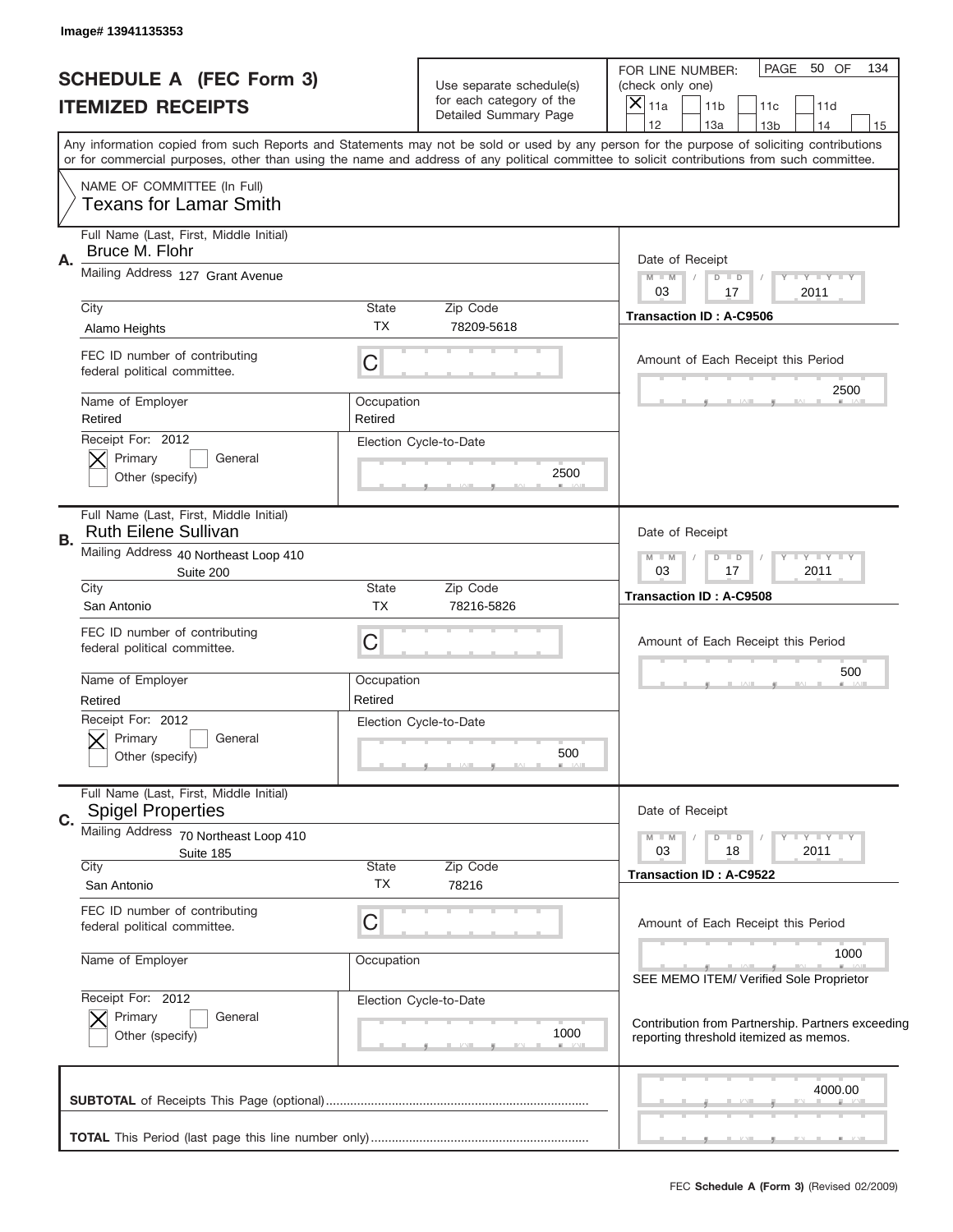|    | Image# 13941135354                                                                     |                                        |                                                   |                                                                                                                                                                                                                                                                                                                                     |
|----|----------------------------------------------------------------------------------------|----------------------------------------|---------------------------------------------------|-------------------------------------------------------------------------------------------------------------------------------------------------------------------------------------------------------------------------------------------------------------------------------------------------------------------------------------|
|    | <b>SCHEDULE A (FEC Form 3)</b>                                                         |                                        | Use separate schedule(s)                          | PAGE 51 OF<br>134<br>FOR LINE NUMBER:<br>(check only one)                                                                                                                                                                                                                                                                           |
|    | <b>ITEMIZED RECEIPTS</b>                                                               |                                        | for each category of the<br>Detailed Summary Page | ×<br>11a<br>11 <sub>b</sub><br>11c<br>11d                                                                                                                                                                                                                                                                                           |
|    |                                                                                        |                                        |                                                   | 12<br>13a<br>14<br>13 <sub>b</sub><br>15<br>Any information copied from such Reports and Statements may not be sold or used by any person for the purpose of soliciting contributions<br>or for commercial purposes, other than using the name and address of any political committee to solicit contributions from such committee. |
|    | NAME OF COMMITTEE (In Full)<br><b>Texans for Lamar Smith</b>                           |                                        |                                                   |                                                                                                                                                                                                                                                                                                                                     |
| Α. | Full Name (Last, First, Middle Initial)<br><b>Stanley Spigel</b>                       |                                        |                                                   | Date of Receipt                                                                                                                                                                                                                                                                                                                     |
|    | Mailing Address 11748 Mill Rock Road                                                   |                                        |                                                   | $M - M$<br><b>LY LY LY</b><br>$D$ $D$<br>03<br>18<br>2011                                                                                                                                                                                                                                                                           |
|    | City<br>San Antonio                                                                    | State<br>ТX                            | Zip Code<br>78230                                 | <b>Transaction ID: A-PI43</b>                                                                                                                                                                                                                                                                                                       |
|    | FEC ID number of contributing<br>federal political committee.                          | C                                      |                                                   | Amount of Each Receipt this Period<br>1000                                                                                                                                                                                                                                                                                          |
|    | Name of Employer<br><b>Spigel Properties</b>                                           | Occupation<br>Owner                    |                                                   | SEE MEMO ITEM/ Verified Sole Proprietor                                                                                                                                                                                                                                                                                             |
|    | Receipt For: 2012<br>Primary<br>General<br>Other (specify)                             |                                        | Election Cycle-to-Date<br>1000                    | [MEMO ITEM]<br>Partnership Itemization Memo                                                                                                                                                                                                                                                                                         |
| В. | Full Name (Last, First, Middle Initial)<br>Tzipora Bar Yadin                           |                                        |                                                   | Date of Receipt                                                                                                                                                                                                                                                                                                                     |
|    | Mailing Address 28 Kelian Court                                                        |                                        |                                                   | $M$ M<br><b>LEYTEY LEY</b><br>$D$ $D$<br>03<br>18<br>2011                                                                                                                                                                                                                                                                           |
|    | City<br>San Antonio                                                                    | State<br><b>TX</b>                     | Zip Code<br>78230                                 | <b>Transaction ID: A-C9496</b>                                                                                                                                                                                                                                                                                                      |
|    | FEC ID number of contributing<br>federal political committee.                          | C                                      |                                                   | Amount of Each Receipt this Period                                                                                                                                                                                                                                                                                                  |
|    | Name of Employer                                                                       | Occupation<br>Manager                  |                                                   | 1000                                                                                                                                                                                                                                                                                                                                |
|    | United Fashions of Texas<br>Receipt For: 2012<br>General<br>Primary<br>Other (specify) |                                        | Election Cycle-to-Date<br>1000                    |                                                                                                                                                                                                                                                                                                                                     |
| C. | Full Name (Last, First, Middle Initial)<br>Jon Blumenthal                              |                                        |                                                   | Date of Receipt                                                                                                                                                                                                                                                                                                                     |
|    | Mailing Address 11714 Elmscourt                                                        |                                        |                                                   | $I - Y - I - Y - I - Y$<br>$M - M$<br>$D$ $D$<br>2011<br>03<br>18                                                                                                                                                                                                                                                                   |
|    | City<br>San Antonio                                                                    | State<br>TX                            | Zip Code<br>78230                                 | Transaction ID: A-C9502                                                                                                                                                                                                                                                                                                             |
|    | FEC ID number of contributing<br>federal political committee.                          | C                                      |                                                   | Amount of Each Receipt this Period                                                                                                                                                                                                                                                                                                  |
|    | Name of Employer<br>Blue Line Corp.                                                    | Occupation<br><b>Chemical Engineer</b> |                                                   | 500                                                                                                                                                                                                                                                                                                                                 |
|    | Receipt For: 2012<br>Primary<br>General<br>Other (specify)                             |                                        | Election Cycle-to-Date<br>500                     |                                                                                                                                                                                                                                                                                                                                     |
|    |                                                                                        |                                        |                                                   | 1500.00                                                                                                                                                                                                                                                                                                                             |
|    |                                                                                        |                                        |                                                   |                                                                                                                                                                                                                                                                                                                                     |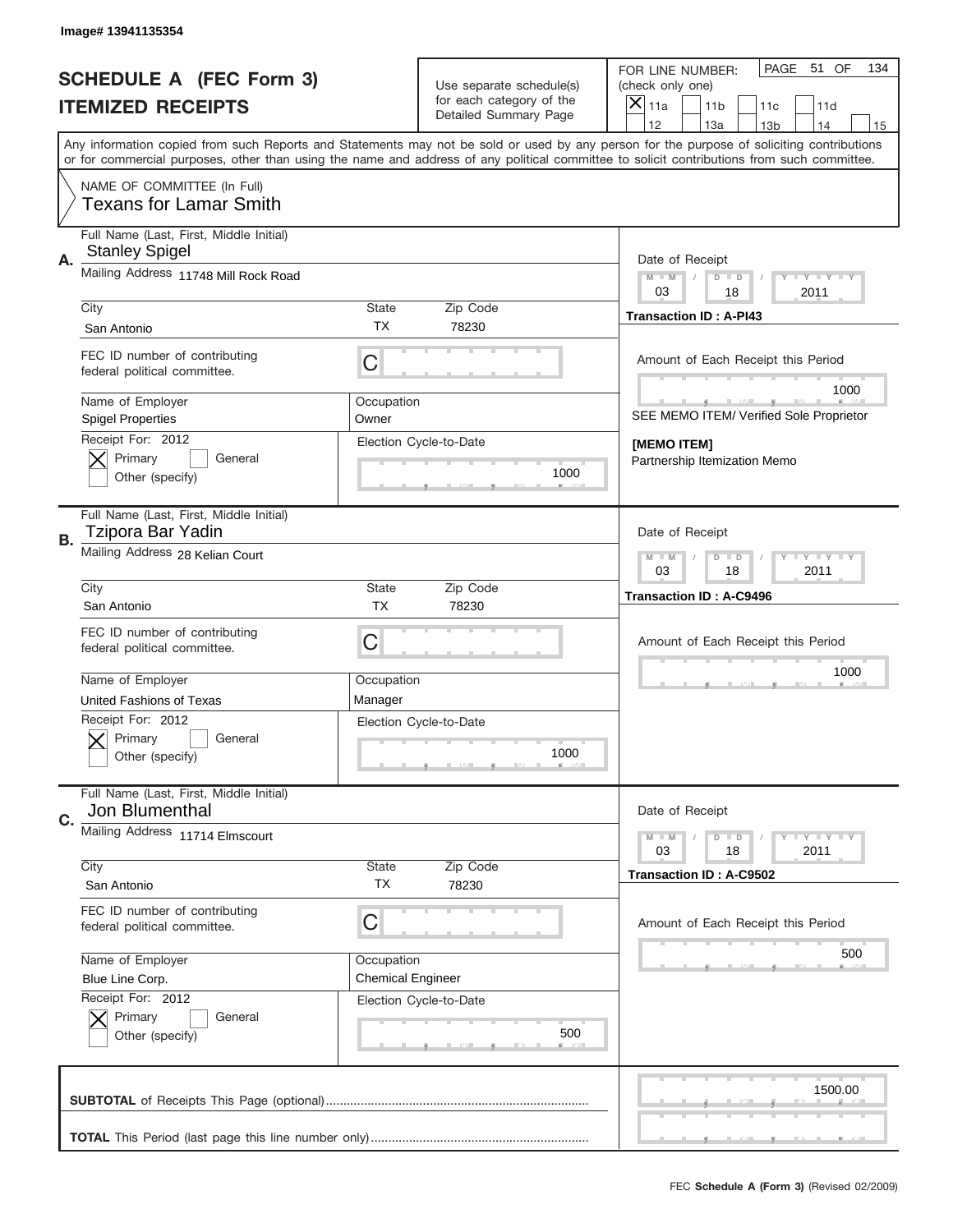|    | Image# 13941135355                                              |                                                           |                                                   |                                                                                                                                                                                                                                                                                                                                     |  |
|----|-----------------------------------------------------------------|-----------------------------------------------------------|---------------------------------------------------|-------------------------------------------------------------------------------------------------------------------------------------------------------------------------------------------------------------------------------------------------------------------------------------------------------------------------------------|--|
|    | <b>SCHEDULE A (FEC Form 3)</b>                                  |                                                           | Use separate schedule(s)                          | PAGE<br>52 OF<br>134<br>FOR LINE NUMBER:<br>(check only one)                                                                                                                                                                                                                                                                        |  |
|    | <b>ITEMIZED RECEIPTS</b>                                        |                                                           | for each category of the<br>Detailed Summary Page | $\boldsymbol{\times}$<br>11a<br>11 <sub>b</sub><br>11c<br>11d                                                                                                                                                                                                                                                                       |  |
|    |                                                                 |                                                           |                                                   | 12<br>13a<br>14<br>13 <sub>b</sub><br>15<br>Any information copied from such Reports and Statements may not be sold or used by any person for the purpose of soliciting contributions<br>or for commercial purposes, other than using the name and address of any political committee to solicit contributions from such committee. |  |
|    | NAME OF COMMITTEE (In Full)<br><b>Texans for Lamar Smith</b>    |                                                           |                                                   |                                                                                                                                                                                                                                                                                                                                     |  |
| Α. | Full Name (Last, First, Middle Initial)<br>Susan Blumenthal     |                                                           |                                                   | Date of Receipt                                                                                                                                                                                                                                                                                                                     |  |
|    | Mailing Address 11714 Elmscourt                                 |                                                           |                                                   | $M - M$<br><b>LEY LEY LEY</b><br>$D$ $D$<br>03<br>18<br>2011                                                                                                                                                                                                                                                                        |  |
|    | City<br>San Antonio                                             | State<br><b>TX</b>                                        | Zip Code<br>78230                                 | <b>Transaction ID: A-C9501</b>                                                                                                                                                                                                                                                                                                      |  |
|    | FEC ID number of contributing<br>federal political committee.   | C                                                         |                                                   | Amount of Each Receipt this Period<br>500                                                                                                                                                                                                                                                                                           |  |
|    | Name of Employer<br>Homemaker                                   | Occupation<br>Homemaker                                   |                                                   |                                                                                                                                                                                                                                                                                                                                     |  |
|    | Receipt For: 2012<br>Primary<br>General<br>Other (specify)      |                                                           | Election Cycle-to-Date<br>500                     |                                                                                                                                                                                                                                                                                                                                     |  |
| В. | Full Name (Last, First, Middle Initial)<br>Phyllis Braverman    |                                                           |                                                   | Date of Receipt                                                                                                                                                                                                                                                                                                                     |  |
|    | Mailing Address 3114 Iron Stone Lane                            | <b>LY LY LY</b><br>$M - M$<br>$D$ $D$<br>03<br>18<br>2011 |                                                   |                                                                                                                                                                                                                                                                                                                                     |  |
|    | City<br>San Antonio                                             | <b>State</b><br><b>TX</b>                                 | Zip Code<br>78230-2611                            | <b>Transaction ID: A-C9499</b>                                                                                                                                                                                                                                                                                                      |  |
|    | FEC ID number of contributing<br>federal political committee.   | C                                                         |                                                   | Amount of Each Receipt this Period                                                                                                                                                                                                                                                                                                  |  |
|    | Name of Employer<br>Homemaker                                   | Occupation<br>Homemaker                                   |                                                   | 500                                                                                                                                                                                                                                                                                                                                 |  |
|    | Receipt For: 2012<br>General<br>Primary<br>Other (specify)      |                                                           | Election Cycle-to-Date<br>500                     |                                                                                                                                                                                                                                                                                                                                     |  |
| C. | Full Name (Last, First, Middle Initial)<br>Sheldon P. Braverman |                                                           |                                                   | Date of Receipt                                                                                                                                                                                                                                                                                                                     |  |
|    | Mailing Address 3114 Iron Stone Lane                            |                                                           |                                                   | <b>LYLYLY</b><br>$M \perp M$<br>$D$ $D$<br>18<br>2011<br>03                                                                                                                                                                                                                                                                         |  |
|    | City<br>San Antonio                                             | <b>State</b><br>ТX                                        | Zip Code<br>78230-2611                            | <b>Transaction ID: A-C9498</b>                                                                                                                                                                                                                                                                                                      |  |
|    | FEC ID number of contributing<br>federal political committee.   | С                                                         |                                                   | Amount of Each Receipt this Period                                                                                                                                                                                                                                                                                                  |  |
|    | Name of Employer<br>Self-Employed<br>Receipt For: 2012          | Occupation<br>Physician                                   |                                                   | 500                                                                                                                                                                                                                                                                                                                                 |  |
|    | Primary<br>General<br>Other (specify)                           |                                                           | Election Cycle-to-Date<br>500                     |                                                                                                                                                                                                                                                                                                                                     |  |
|    |                                                                 |                                                           |                                                   | 1500.00                                                                                                                                                                                                                                                                                                                             |  |
|    |                                                                 |                                                           |                                                   |                                                                                                                                                                                                                                                                                                                                     |  |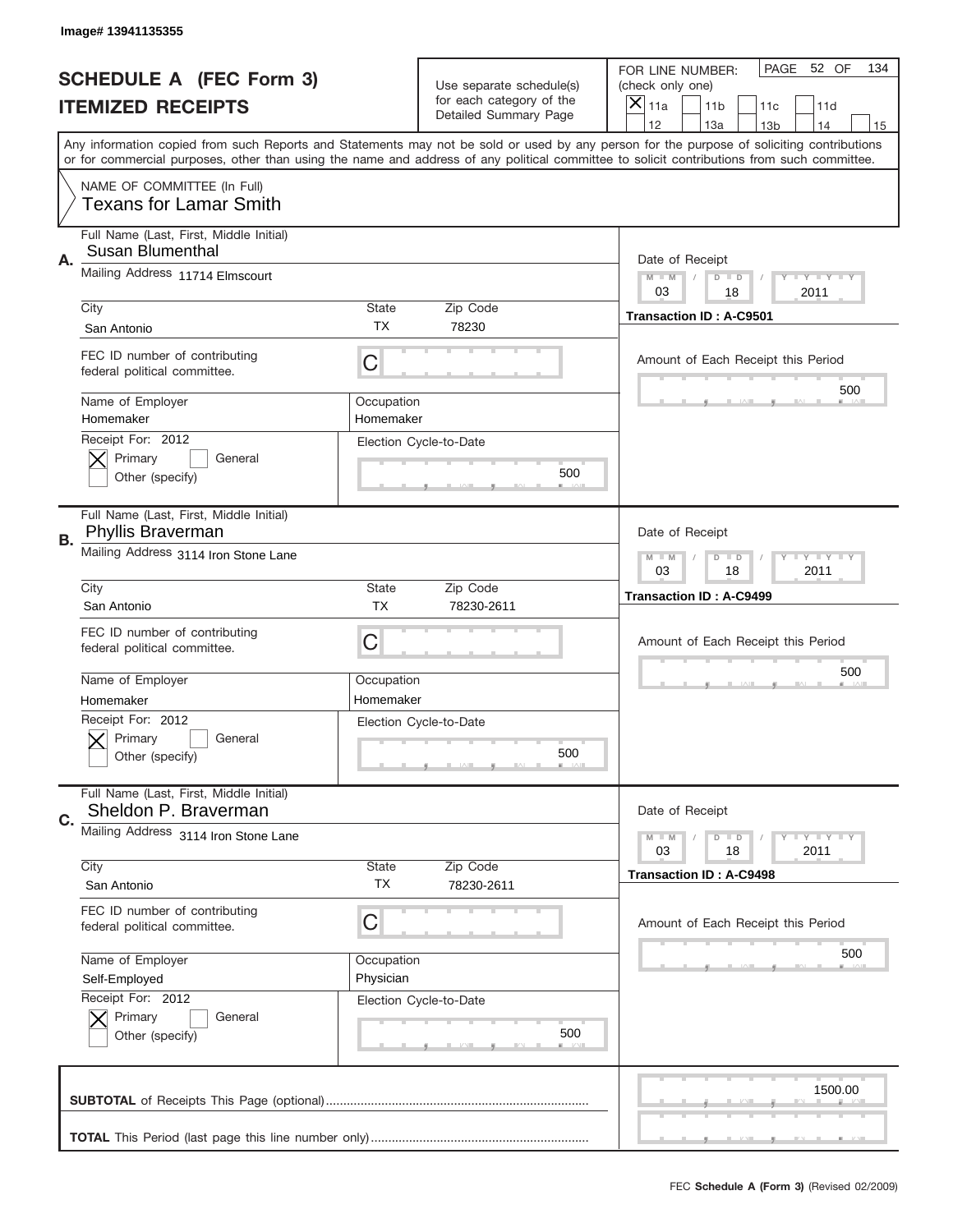|    | Image# 13941135356                                              |                        |                                                   |                                                                                                                                                                                                                                                                                                                                     |
|----|-----------------------------------------------------------------|------------------------|---------------------------------------------------|-------------------------------------------------------------------------------------------------------------------------------------------------------------------------------------------------------------------------------------------------------------------------------------------------------------------------------------|
|    | <b>SCHEDULE A (FEC Form 3)</b>                                  |                        | Use separate schedule(s)                          | PAGE 53 OF<br>134<br>FOR LINE NUMBER:<br>(check only one)                                                                                                                                                                                                                                                                           |
|    | <b>ITEMIZED RECEIPTS</b>                                        |                        | for each category of the<br>Detailed Summary Page | ×<br>11a<br>11 <sub>b</sub><br>11c<br>11d                                                                                                                                                                                                                                                                                           |
|    |                                                                 |                        |                                                   | 12<br>13a<br>14<br>13 <sub>b</sub><br>15<br>Any information copied from such Reports and Statements may not be sold or used by any person for the purpose of soliciting contributions<br>or for commercial purposes, other than using the name and address of any political committee to solicit contributions from such committee. |
|    | NAME OF COMMITTEE (In Full)<br><b>Texans for Lamar Smith</b>    |                        |                                                   |                                                                                                                                                                                                                                                                                                                                     |
| Α. | Full Name (Last, First, Middle Initial)<br>Penny L. Eastman     |                        |                                                   | Date of Receipt                                                                                                                                                                                                                                                                                                                     |
|    | Mailing Address 6616 Rosecroft Place                            |                        |                                                   | $M - M$<br><b>LY LY LY</b><br>$D$ $D$<br>03<br>2011<br>18                                                                                                                                                                                                                                                                           |
|    | City<br><b>Falls Church</b>                                     | State<br>VA            | Zip Code<br>22043                                 | <b>Transaction ID: A-C9530</b>                                                                                                                                                                                                                                                                                                      |
|    | FEC ID number of contributing<br>federal political committee.   | C                      |                                                   | Amount of Each Receipt this Period<br>250                                                                                                                                                                                                                                                                                           |
|    | Name of Employer<br>L-1 Identity Solutions<br>Receipt For: 2012 | Occupation             | Vice President of Government Affairs              |                                                                                                                                                                                                                                                                                                                                     |
|    | Primary<br>General<br>Other (specify)                           |                        | Election Cycle-to-Date<br>250                     |                                                                                                                                                                                                                                                                                                                                     |
| В. | Full Name (Last, First, Middle Initial)<br>David E. Franasiak   |                        |                                                   | Date of Receipt                                                                                                                                                                                                                                                                                                                     |
|    | Mailing Address 873 Coachway                                    |                        |                                                   | $M$ M<br>$D$ $D$<br><b>LEYTEY LEY</b><br>03<br>18<br>2011                                                                                                                                                                                                                                                                           |
|    | City<br>Annapolis                                               | State<br>MD            | Zip Code<br>21401                                 | <b>Transaction ID: A-C9529</b>                                                                                                                                                                                                                                                                                                      |
|    | FEC ID number of contributing<br>federal political committee.   | C                      |                                                   | Amount of Each Receipt this Period                                                                                                                                                                                                                                                                                                  |
|    |                                                                 |                        |                                                   |                                                                                                                                                                                                                                                                                                                                     |
|    | Name of Employer<br>Williams & Jensen, PLLC                     | Occupation<br>Attorney |                                                   | 1000                                                                                                                                                                                                                                                                                                                                |
|    | Receipt For: 2012<br>General<br>Primary<br>Other (specify)      |                        | Election Cycle-to-Date<br>1000                    |                                                                                                                                                                                                                                                                                                                                     |
|    | Full Name (Last, First, Middle Initial)<br>Jonathon S. Jacobson |                        |                                                   | Date of Receipt                                                                                                                                                                                                                                                                                                                     |
| C. | Mailing Address 14 Highfields                                   |                        |                                                   | $I - Y - I - Y - I - Y$<br>$M - M$<br>$D$ $D$<br>03<br>18<br>2011                                                                                                                                                                                                                                                                   |
|    | City<br>Wayland                                                 | <b>State</b><br>МA     | Zip Code<br>01778-2816                            | <b>Transaction ID: A-C9528</b>                                                                                                                                                                                                                                                                                                      |
|    | FEC ID number of contributing<br>federal political committee.   | C                      |                                                   | Amount of Each Receipt this Period                                                                                                                                                                                                                                                                                                  |
|    | Name of Employer<br><b>Highfields Capital</b>                   | Occupation             | <b>Chief Financial Officer</b>                    | 1000                                                                                                                                                                                                                                                                                                                                |
|    | Receipt For: 2012<br>Primary<br>General<br>Other (specify)      |                        | Election Cycle-to-Date<br>1000                    |                                                                                                                                                                                                                                                                                                                                     |
|    |                                                                 |                        |                                                   | 2250.00                                                                                                                                                                                                                                                                                                                             |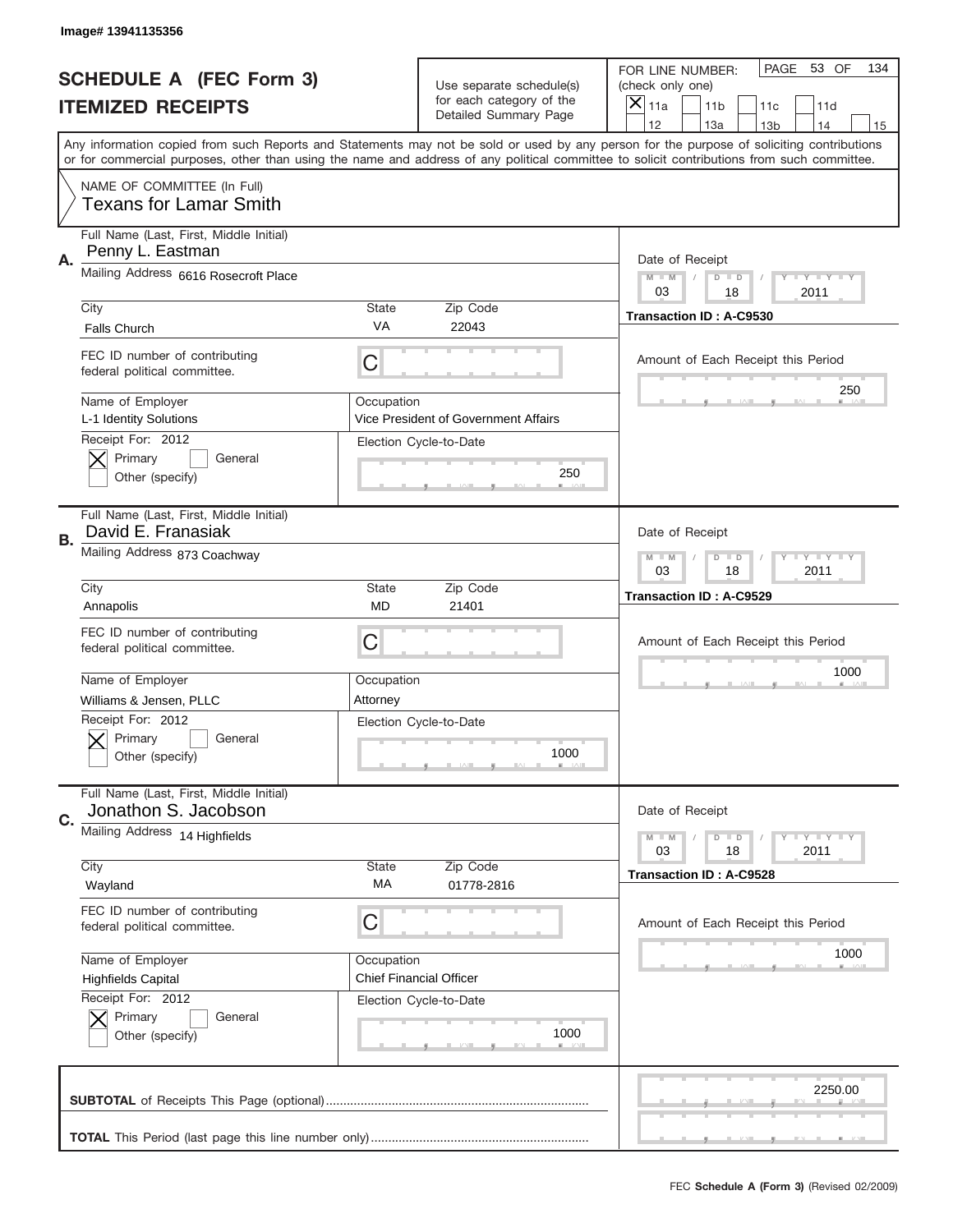|    | Image# 13941135357                                               |                         |                                                      |                                                                                                                                                                                                                                                                                                                                     |
|----|------------------------------------------------------------------|-------------------------|------------------------------------------------------|-------------------------------------------------------------------------------------------------------------------------------------------------------------------------------------------------------------------------------------------------------------------------------------------------------------------------------------|
|    | <b>SCHEDULE A (FEC Form 3)</b>                                   |                         | Use separate schedule(s)<br>for each category of the | PAGE<br>54 OF<br>134<br>FOR LINE NUMBER:<br>(check only one)                                                                                                                                                                                                                                                                        |
|    | <b>ITEMIZED RECEIPTS</b>                                         |                         | Detailed Summary Page                                | ×<br>11a<br>11 <sub>b</sub><br>11c<br>11d                                                                                                                                                                                                                                                                                           |
|    |                                                                  |                         |                                                      | 12<br>13a<br>14<br>13 <sub>b</sub><br>15<br>Any information copied from such Reports and Statements may not be sold or used by any person for the purpose of soliciting contributions<br>or for commercial purposes, other than using the name and address of any political committee to solicit contributions from such committee. |
|    | NAME OF COMMITTEE (In Full)<br><b>Texans for Lamar Smith</b>     |                         |                                                      |                                                                                                                                                                                                                                                                                                                                     |
| Α. | Full Name (Last, First, Middle Initial)<br>Rob Kaufman           |                         |                                                      | Date of Receipt                                                                                                                                                                                                                                                                                                                     |
|    | Mailing Address 2727 Whisper Path Street                         |                         |                                                      | $M$ $M$<br>Y FY FY FY<br>$D$ $D$<br>03<br>18<br>2011                                                                                                                                                                                                                                                                                |
|    | City<br>San Antonio                                              | State<br>ТX             | Zip Code<br>78230                                    | <b>Transaction ID: A-C9500</b>                                                                                                                                                                                                                                                                                                      |
|    | FEC ID number of contributing<br>federal political committee.    | C                       |                                                      | Amount of Each Receipt this Period<br>500                                                                                                                                                                                                                                                                                           |
|    | Name of Employer<br>New Balance San Antonio<br>Receipt For: 2012 | Occupation<br>Owner     |                                                      |                                                                                                                                                                                                                                                                                                                                     |
|    | Primary<br>General<br>Other (specify)                            |                         | Election Cycle-to-Date<br>500                        |                                                                                                                                                                                                                                                                                                                                     |
| В. | Full Name (Last, First, Middle Initial)<br>Margo M. Train        |                         |                                                      | Date of Receipt                                                                                                                                                                                                                                                                                                                     |
|    | Mailing Address 225 Kennedy Avenue                               |                         |                                                      | $T$ $Y$ $T$ $Y$ $T$ $Y$<br>$M - M$<br>$D$ $D$<br>03<br>18<br>2011                                                                                                                                                                                                                                                                   |
|    | City<br>San Antonio                                              | State<br><b>TX</b>      | Zip Code<br>78209-5247                               | <b>Transaction ID: A-C9497</b>                                                                                                                                                                                                                                                                                                      |
|    | FEC ID number of contributing<br>federal political committee.    | C                       |                                                      | Amount of Each Receipt this Period                                                                                                                                                                                                                                                                                                  |
|    | Name of Employer<br>Homemaker                                    | Occupation<br>Homemaker |                                                      | 1000                                                                                                                                                                                                                                                                                                                                |
|    | Receipt For: 2012<br>General<br>Primary<br>Other (specify)       |                         | Election Cycle-to-Date<br>1000                       |                                                                                                                                                                                                                                                                                                                                     |
| C. | Full Name (Last, First, Middle Initial)<br>J.D. Williams         |                         |                                                      | Date of Receipt                                                                                                                                                                                                                                                                                                                     |
|    | Mailing Address 7343 County Road 3000                            |                         |                                                      | <b>LYLYLY</b><br>$M - M$<br>$D$ $D$<br>2011<br>03<br>18                                                                                                                                                                                                                                                                             |
|    | City<br>Pearsall                                                 | State<br><b>TX</b>      | Zip Code<br>78061                                    | <b>Transaction ID: A-C9527</b>                                                                                                                                                                                                                                                                                                      |
|    | FEC ID number of contributing<br>federal political committee.    | C                       |                                                      | Amount of Each Receipt this Period                                                                                                                                                                                                                                                                                                  |
|    | Name of Employer<br>Williams & Jensen, PLLC                      | Occupation<br>Partner   |                                                      | 500                                                                                                                                                                                                                                                                                                                                 |
|    | Receipt For: 2012<br>Primary<br>General<br>Other (specify)       |                         | Election Cycle-to-Date<br>500                        |                                                                                                                                                                                                                                                                                                                                     |
|    |                                                                  |                         |                                                      | 2000.00                                                                                                                                                                                                                                                                                                                             |
|    |                                                                  |                         |                                                      |                                                                                                                                                                                                                                                                                                                                     |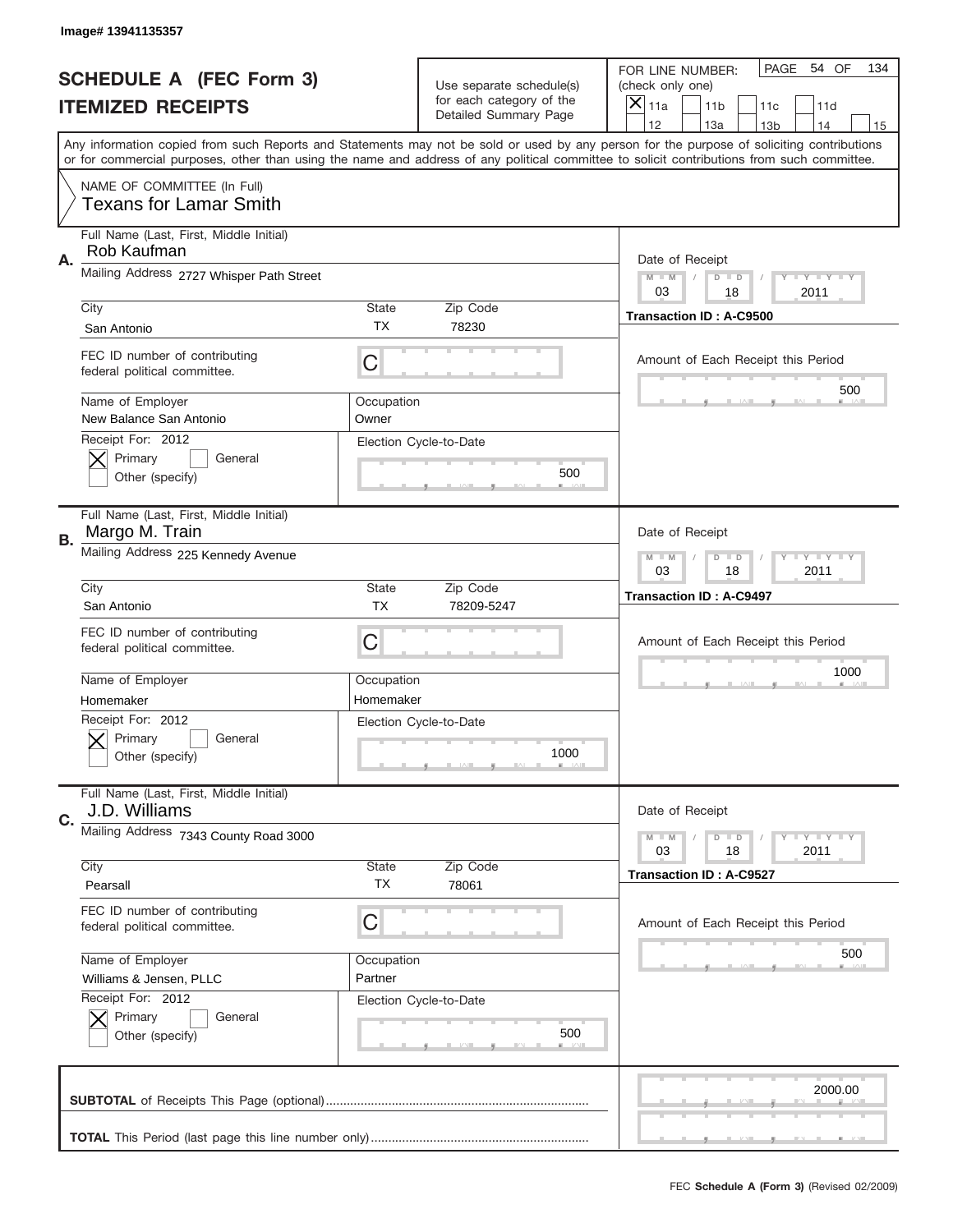|    | Image# 13941135358                                                |                           |                                                   |                                                                                                                                                                                       |
|----|-------------------------------------------------------------------|---------------------------|---------------------------------------------------|---------------------------------------------------------------------------------------------------------------------------------------------------------------------------------------|
|    | <b>SCHEDULE A (FEC Form 3)</b>                                    |                           | Use separate schedule(s)                          | PAGE<br>55 OF<br>134<br>FOR LINE NUMBER:<br>(check only one)                                                                                                                          |
|    | <b>ITEMIZED RECEIPTS</b>                                          |                           | for each category of the<br>Detailed Summary Page | $\overline{X} _{11a}$<br>11 <sub>b</sub><br>11c<br>11d                                                                                                                                |
|    |                                                                   |                           |                                                   | 12<br>13a<br>14<br>13 <sub>b</sub><br>15<br>Any information copied from such Reports and Statements may not be sold or used by any person for the purpose of soliciting contributions |
|    |                                                                   |                           |                                                   | or for commercial purposes, other than using the name and address of any political committee to solicit contributions from such committee.                                            |
|    | NAME OF COMMITTEE (In Full)<br><b>Texans for Lamar Smith</b>      |                           |                                                   |                                                                                                                                                                                       |
| Α. | Full Name (Last, First, Middle Initial)<br>Hunton & Williams, LLP |                           |                                                   | Date of Receipt                                                                                                                                                                       |
|    | Mailing Address 951 Easy Byrd Street                              |                           |                                                   | <b>LEY LEY LEY</b><br>$M - M$<br>$D$ $D$<br>03<br>19<br>2011                                                                                                                          |
|    | City<br>Richmond                                                  | <b>State</b><br>VA        | Zip Code<br>23219-4074                            | <b>Transaction ID: A-C9556</b>                                                                                                                                                        |
|    | FEC ID number of contributing<br>federal political committee.     | С                         |                                                   | Amount of Each Receipt this Period                                                                                                                                                    |
|    | Name of Employer                                                  | Occupation                |                                                   | 1000<br>NO PARTNER REACHES ITEMIZATION                                                                                                                                                |
|    | Receipt For: 2012<br>Primary<br>General<br>Other (specify)        |                           | Election Cycle-to-Date<br>1000                    |                                                                                                                                                                                       |
| В. | Full Name (Last, First, Middle Initial)<br>Joseph Dubrof          |                           |                                                   | Date of Receipt                                                                                                                                                                       |
|    | Mailing Address 405 Morningside Drive                             |                           |                                                   | $M - M$<br>$D$ $D$<br><b>LYLYLY</b><br>03<br>19<br>2011                                                                                                                               |
|    | City<br>San Antonio                                               | <b>State</b><br><b>TX</b> | Zip Code<br>78209                                 | <b>Transaction ID: A-C9565</b>                                                                                                                                                        |
|    | FEC ID number of contributing<br>federal political committee.     | С                         |                                                   | Amount of Each Receipt this Period                                                                                                                                                    |
|    | Name of Employer                                                  | Occupation                |                                                   | 1000                                                                                                                                                                                  |
|    | Morgan Stanley                                                    | <b>Wealth Advisor</b>     |                                                   |                                                                                                                                                                                       |
|    | Receipt For: 2012<br>General<br>Primary<br>Other (specify)        |                           | Election Cycle-to-Date<br>1000                    |                                                                                                                                                                                       |
| C. | Full Name (Last, First, Middle Initial)<br>Peter Geltman          |                           |                                                   | Date of Receipt                                                                                                                                                                       |
|    | Mailing Address 2527 Old Gate Road                                |                           |                                                   | <b>LY LY LY</b><br>$M - M$<br>$D$ $D$<br>19<br>2011<br>03                                                                                                                             |
|    | City<br>San Antonio                                               | <b>State</b><br>ТX        | Zip Code<br>78230                                 | <b>Transaction ID: A-C9567</b>                                                                                                                                                        |
|    | FEC ID number of contributing<br>federal political committee.     | С                         |                                                   | Amount of Each Receipt this Period                                                                                                                                                    |
|    | Name of Employer                                                  | Occupation                |                                                   | 1000                                                                                                                                                                                  |
|    | Self-Employed                                                     | Realtor                   |                                                   |                                                                                                                                                                                       |
|    | Receipt For: 2012<br>Primary<br>General<br>Other (specify)        |                           | Election Cycle-to-Date<br>1000                    |                                                                                                                                                                                       |
|    |                                                                   |                           |                                                   | 3000.00                                                                                                                                                                               |
|    |                                                                   |                           |                                                   |                                                                                                                                                                                       |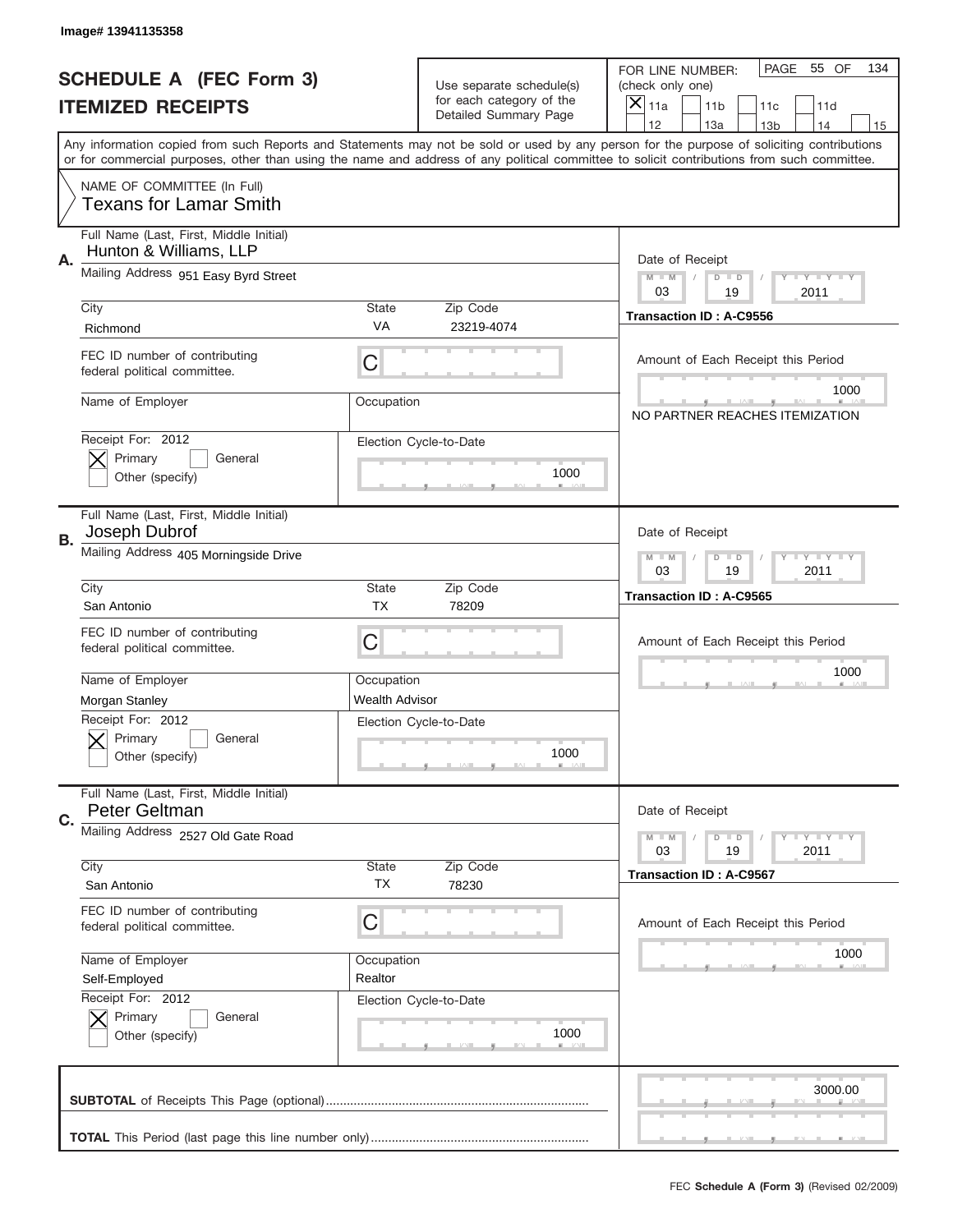|    | Image# 13941135359                                                        |                                   |                                                   |                                                                                                                                                                                                                                                                                                                                     |
|----|---------------------------------------------------------------------------|-----------------------------------|---------------------------------------------------|-------------------------------------------------------------------------------------------------------------------------------------------------------------------------------------------------------------------------------------------------------------------------------------------------------------------------------------|
|    | <b>SCHEDULE A (FEC Form 3)</b>                                            |                                   | Use separate schedule(s)                          | PAGE<br>56 OF<br>134<br>FOR LINE NUMBER:<br>(check only one)                                                                                                                                                                                                                                                                        |
|    | <b>ITEMIZED RECEIPTS</b>                                                  |                                   | for each category of the<br>Detailed Summary Page | ×<br>11a<br>11 <sub>b</sub><br>11c<br>11d                                                                                                                                                                                                                                                                                           |
|    |                                                                           |                                   |                                                   | 12<br>13a<br>14<br>13 <sub>b</sub><br>15<br>Any information copied from such Reports and Statements may not be sold or used by any person for the purpose of soliciting contributions<br>or for commercial purposes, other than using the name and address of any political committee to solicit contributions from such committee. |
|    | NAME OF COMMITTEE (In Full)<br><b>Texans for Lamar Smith</b>              |                                   |                                                   |                                                                                                                                                                                                                                                                                                                                     |
| Α. | Full Name (Last, First, Middle Initial)<br>Michael L. Birnbaum            |                                   |                                                   | Date of Receipt                                                                                                                                                                                                                                                                                                                     |
|    | Mailing Address 200 Patterson Avenue                                      |                                   |                                                   | $M$ $M$<br><b>THEY THEY</b><br>$D$ $D$<br>03<br>21<br>2011                                                                                                                                                                                                                                                                          |
|    | City<br>San Antonio                                                       | State<br>ТX                       | Zip Code<br>78209                                 | <b>Transaction ID: A-C9550</b>                                                                                                                                                                                                                                                                                                      |
|    | FEC ID number of contributing<br>federal political committee.             | C                                 |                                                   | Amount of Each Receipt this Period<br>1000                                                                                                                                                                                                                                                                                          |
|    | Name of Employer<br><b>Birnbaum Property Company</b><br>Receipt For: 2012 | Occupation<br>Real Estate Manager |                                                   |                                                                                                                                                                                                                                                                                                                                     |
|    | Primary<br>General<br>Other (specify)                                     |                                   | Election Cycle-to-Date<br>1000                    |                                                                                                                                                                                                                                                                                                                                     |
| В. | Full Name (Last, First, Middle Initial)<br><b>Arlene Starr</b>            |                                   |                                                   | Date of Receipt                                                                                                                                                                                                                                                                                                                     |
|    | Mailing Address 102 Rustlers Butte                                        |                                   |                                                   | <b>LY LY LY</b><br>$M$ $M$<br>$D$ $D$<br>03<br>21<br>2011                                                                                                                                                                                                                                                                           |
|    | City<br>San Antonio                                                       | State<br><b>TX</b>                | Zip Code<br>78231                                 | <b>Transaction ID: A-C9553</b>                                                                                                                                                                                                                                                                                                      |
|    | FEC ID number of contributing<br>federal political committee.             | C                                 |                                                   | Amount of Each Receipt this Period                                                                                                                                                                                                                                                                                                  |
|    | Name of Employer<br>Homemaker                                             | Occupation<br>Homemaker           |                                                   | 1000                                                                                                                                                                                                                                                                                                                                |
|    | Receipt For: 2012<br>Primary<br>General<br>Other (specify)                |                                   | Election Cycle-to-Date<br>1000                    |                                                                                                                                                                                                                                                                                                                                     |
| C. | Full Name (Last, First, Middle Initial)<br>Brian L. Weiner                |                                   |                                                   | Date of Receipt                                                                                                                                                                                                                                                                                                                     |
|    | Mailing Address 1011 North Frio Street<br>2nd Floor                       |                                   | Zip Code                                          | <b>LYLYLY</b><br>$M - M$<br>$D$ $D$<br>21<br>2011<br>03                                                                                                                                                                                                                                                                             |
|    | City<br>San Antonio                                                       | State<br><b>TX</b>                | 78207                                             | <b>Transaction ID: A-C9559</b>                                                                                                                                                                                                                                                                                                      |
|    | FEC ID number of contributing<br>federal political committee.             | C                                 |                                                   | Amount of Each Receipt this Period                                                                                                                                                                                                                                                                                                  |
|    | Name of Employer                                                          | Occupation                        | <b>Corporate Executive</b>                        | 500                                                                                                                                                                                                                                                                                                                                 |
|    | PMG International, Ltd.                                                   |                                   |                                                   |                                                                                                                                                                                                                                                                                                                                     |
|    | Receipt For: 2012<br>Primary<br>General<br>Other (specify)                |                                   | Election Cycle-to-Date<br>500                     |                                                                                                                                                                                                                                                                                                                                     |
|    |                                                                           |                                   |                                                   | 2500.00                                                                                                                                                                                                                                                                                                                             |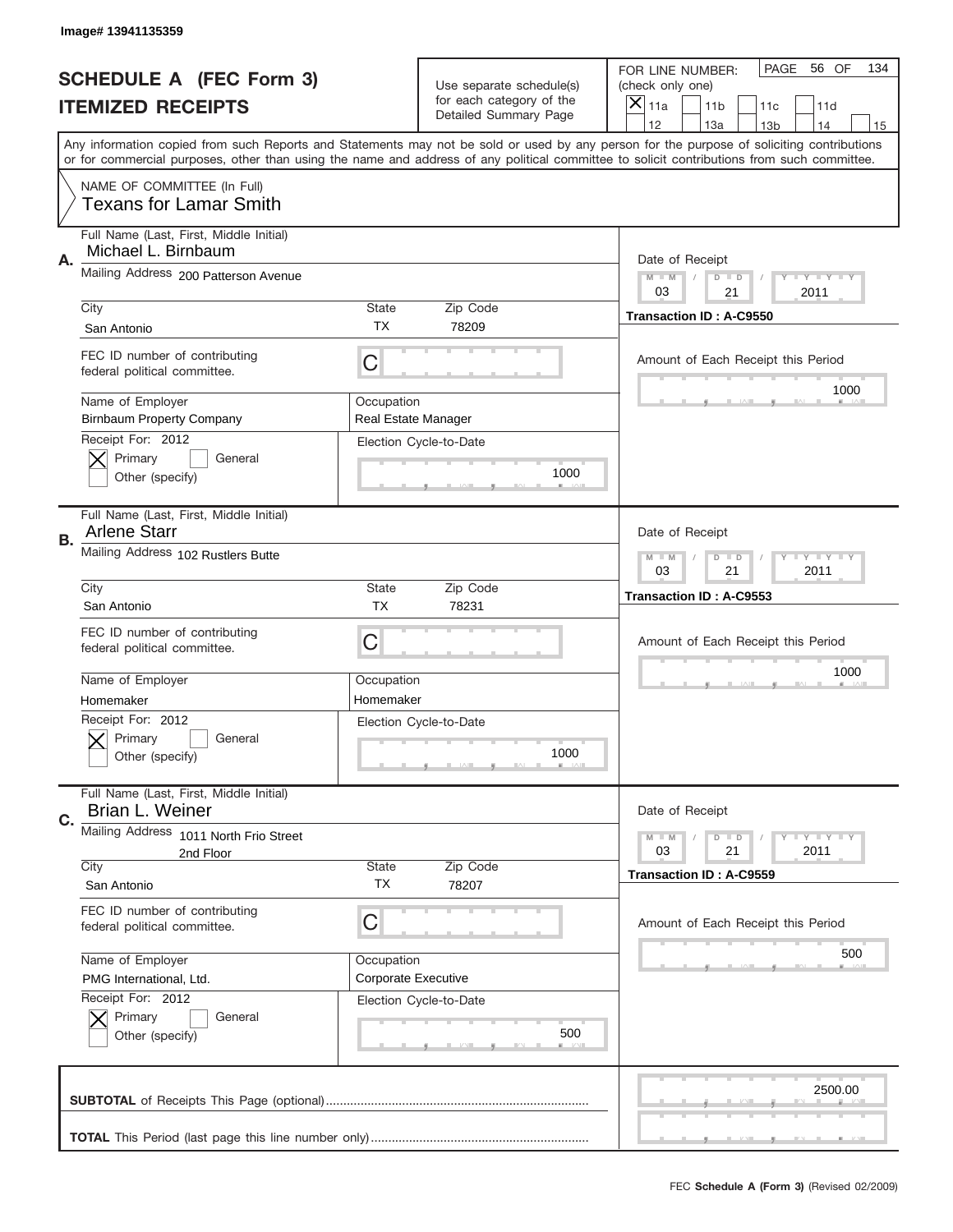|    | Image# 13941135360                                            |                                                           |                                                   |                                                                                                                                                                                                                                                                                                                               |     |
|----|---------------------------------------------------------------|-----------------------------------------------------------|---------------------------------------------------|-------------------------------------------------------------------------------------------------------------------------------------------------------------------------------------------------------------------------------------------------------------------------------------------------------------------------------|-----|
|    | <b>SCHEDULE A (FEC Form 3)</b>                                |                                                           | Use separate schedule(s)                          | PAGE<br>57 OF<br>FOR LINE NUMBER:<br>(check only one)                                                                                                                                                                                                                                                                         | 134 |
|    | <b>ITEMIZED RECEIPTS</b>                                      |                                                           | for each category of the<br>Detailed Summary Page | $\boldsymbol{\times}$<br>11a<br>11 <sub>b</sub><br>11c<br>11d                                                                                                                                                                                                                                                                 |     |
|    |                                                               |                                                           |                                                   | 12<br>13a<br>14<br>13 <sub>b</sub><br>Any information copied from such Reports and Statements may not be sold or used by any person for the purpose of soliciting contributions<br>or for commercial purposes, other than using the name and address of any political committee to solicit contributions from such committee. | 15  |
|    | NAME OF COMMITTEE (In Full)<br><b>Texans for Lamar Smith</b>  |                                                           |                                                   |                                                                                                                                                                                                                                                                                                                               |     |
| Α. | Full Name (Last, First, Middle Initial)<br>Tina Weiner        |                                                           |                                                   | Date of Receipt                                                                                                                                                                                                                                                                                                               |     |
|    | Mailing Address 8 Penny Lane                                  |                                                           |                                                   | <b>LEY LEY LEY</b><br>$M - M$<br>$D$ $D$<br>03<br>21<br>2011                                                                                                                                                                                                                                                                  |     |
|    | City<br>San Antonio                                           | State<br><b>TX</b>                                        | Zip Code<br>78209-3645                            | <b>Transaction ID: A-C9560</b>                                                                                                                                                                                                                                                                                                |     |
|    | FEC ID number of contributing<br>federal political committee. | C                                                         |                                                   | Amount of Each Receipt this Period<br>500                                                                                                                                                                                                                                                                                     |     |
|    | Name of Employer<br>Homemaker                                 | Occupation<br>Homemaker                                   |                                                   |                                                                                                                                                                                                                                                                                                                               |     |
|    | Receipt For: 2012<br>Primary<br>General<br>Other (specify)    |                                                           | Election Cycle-to-Date<br>500                     |                                                                                                                                                                                                                                                                                                                               |     |
| В. | Full Name (Last, First, Middle Initial)<br>Charles C. Butt    |                                                           |                                                   | Date of Receipt                                                                                                                                                                                                                                                                                                               |     |
|    | Mailing Address 335 King William Street                       | <b>LY LY LY</b><br>$M - M$<br>$D$ $D$<br>03<br>22<br>2011 |                                                   |                                                                                                                                                                                                                                                                                                                               |     |
|    | City<br>San Antonio                                           | State<br><b>TX</b>                                        | Zip Code<br>78204-1317                            | <b>Transaction ID: A-C9539</b>                                                                                                                                                                                                                                                                                                |     |
|    | FEC ID number of contributing<br>federal political committee. | C                                                         |                                                   | Amount of Each Receipt this Period                                                                                                                                                                                                                                                                                            |     |
|    | Name of Employer<br><b>HEB Grocery Company</b>                | Occupation<br>Chairman                                    |                                                   | 2500                                                                                                                                                                                                                                                                                                                          |     |
|    | Receipt For: 2012<br>General<br>Primary<br>Other (specify)    |                                                           | Election Cycle-to-Date<br>5000                    |                                                                                                                                                                                                                                                                                                                               |     |
| C. | Full Name (Last, First, Middle Initial)<br>Charles C. Butt    |                                                           |                                                   | Date of Receipt                                                                                                                                                                                                                                                                                                               |     |
|    | Mailing Address 335 King William Street                       |                                                           |                                                   | <b>LY LY LY</b><br>$M - M$<br>$D$ $D$<br>22<br>2011<br>03                                                                                                                                                                                                                                                                     |     |
|    | City<br>San Antonio                                           | State<br>ТX                                               | Zip Code<br>78204-1317                            | <b>Transaction ID: A-C9540</b>                                                                                                                                                                                                                                                                                                |     |
|    | FEC ID number of contributing<br>federal political committee. | С                                                         |                                                   | Amount of Each Receipt this Period                                                                                                                                                                                                                                                                                            |     |
|    | Name of Employer<br><b>HEB Grocery Company</b>                | Occupation<br>Chairman                                    |                                                   | 2500                                                                                                                                                                                                                                                                                                                          |     |
|    | Receipt For: 2012<br>Primary<br>General<br>Other (specify)    |                                                           | Election Cycle-to-Date<br>5000                    |                                                                                                                                                                                                                                                                                                                               |     |
|    |                                                               |                                                           |                                                   | 5500.00                                                                                                                                                                                                                                                                                                                       |     |
|    |                                                               |                                                           |                                                   |                                                                                                                                                                                                                                                                                                                               |     |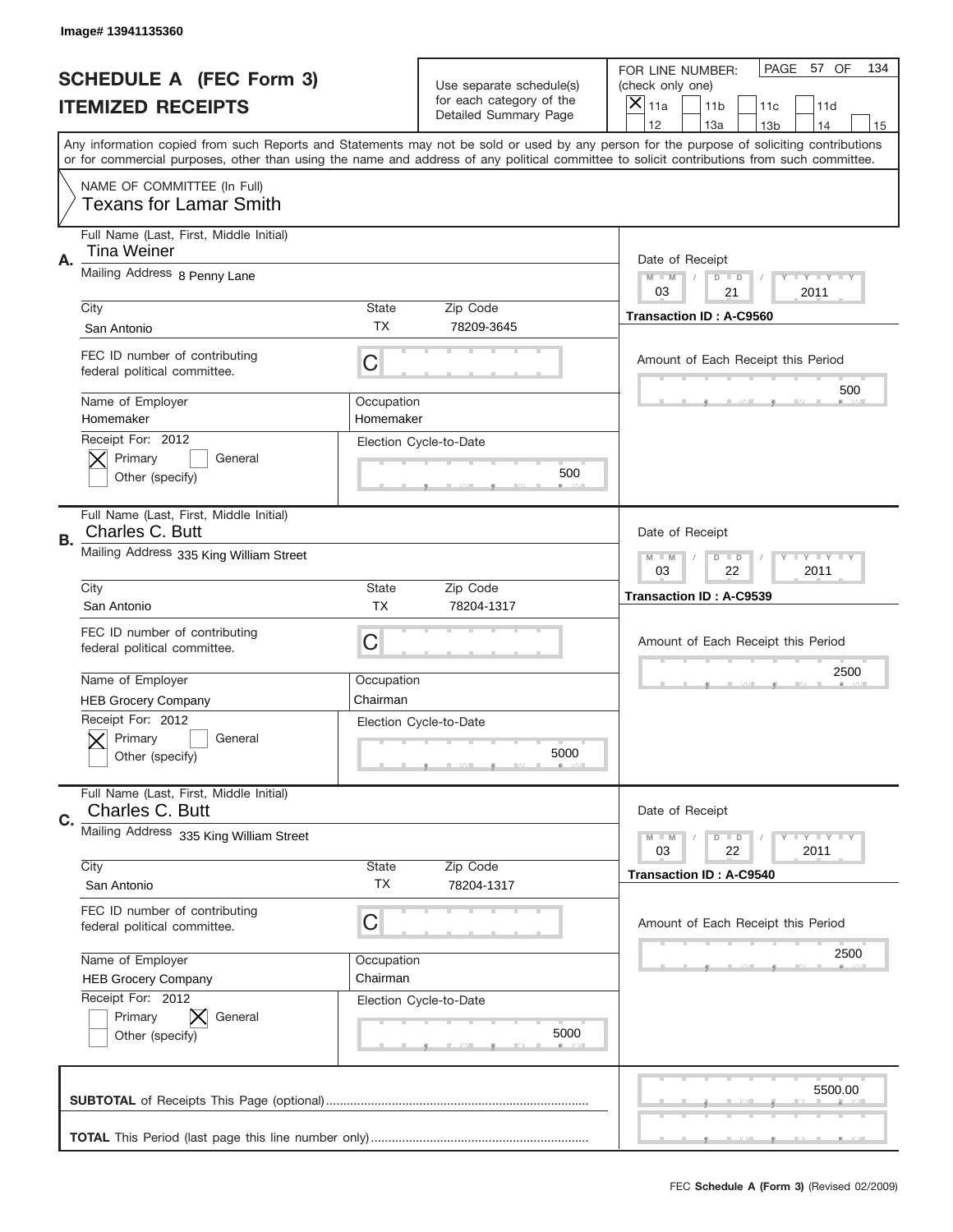|           | Image# 13941135361                                              |                                                           |                                                   |                                                                                                                                                                                                                                                                                                                                     |
|-----------|-----------------------------------------------------------------|-----------------------------------------------------------|---------------------------------------------------|-------------------------------------------------------------------------------------------------------------------------------------------------------------------------------------------------------------------------------------------------------------------------------------------------------------------------------------|
|           | <b>SCHEDULE A (FEC Form 3)</b>                                  |                                                           | Use separate schedule(s)                          | PAGE<br>58 OF<br>134<br>FOR LINE NUMBER:<br>(check only one)                                                                                                                                                                                                                                                                        |
|           | <b>ITEMIZED RECEIPTS</b>                                        |                                                           | for each category of the<br>Detailed Summary Page | $\boldsymbol{\times}$<br>11a<br>11 <sub>b</sub><br>11c<br>11d                                                                                                                                                                                                                                                                       |
|           |                                                                 |                                                           |                                                   | 12<br>13a<br>14<br>13 <sub>b</sub><br>15<br>Any information copied from such Reports and Statements may not be sold or used by any person for the purpose of soliciting contributions<br>or for commercial purposes, other than using the name and address of any political committee to solicit contributions from such committee. |
|           | NAME OF COMMITTEE (In Full)<br><b>Texans for Lamar Smith</b>    |                                                           |                                                   |                                                                                                                                                                                                                                                                                                                                     |
| Α.        | Full Name (Last, First, Middle Initial)<br>Richard A. Lindell   |                                                           |                                                   | Date of Receipt                                                                                                                                                                                                                                                                                                                     |
|           | Mailing Address 3048 Barton Hill Drive                          |                                                           |                                                   | <b>LEY LEY LEY</b><br>$M - M$<br>$D$ $D$<br>03<br>22<br>2011                                                                                                                                                                                                                                                                        |
|           | City<br><b>Bulverde</b>                                         | State<br><b>TX</b>                                        | Zip Code<br>78163                                 | <b>Transaction ID: A-C9543</b>                                                                                                                                                                                                                                                                                                      |
|           | FEC ID number of contributing<br>federal political committee.   | C                                                         |                                                   | Amount of Each Receipt this Period                                                                                                                                                                                                                                                                                                  |
|           | Name of Employer<br>P2 Energy Solutions                         | Occupation<br>Manager                                     |                                                   | 500                                                                                                                                                                                                                                                                                                                                 |
|           | Receipt For: 2012<br>Primary<br>General<br>Other (specify)      |                                                           | Election Cycle-to-Date<br>500                     |                                                                                                                                                                                                                                                                                                                                     |
| <b>B.</b> | Full Name (Last, First, Middle Initial)<br>Rudolf R. Scheffrahn |                                                           |                                                   | Date of Receipt                                                                                                                                                                                                                                                                                                                     |
|           | Mailing Address 114 Hughes Street                               | $M - M$<br>$D$ $D$<br><b>LY LY LY</b><br>03<br>22<br>2011 |                                                   |                                                                                                                                                                                                                                                                                                                                     |
|           | City<br><b>Boerne</b>                                           | <b>State</b><br><b>TX</b>                                 | Zip Code<br>78006                                 | <b>Transaction ID: A-C9542</b>                                                                                                                                                                                                                                                                                                      |
|           | FEC ID number of contributing<br>federal political committee.   | С                                                         |                                                   | Amount of Each Receipt this Period                                                                                                                                                                                                                                                                                                  |
|           | Name of Employer<br>Retired                                     | Occupation<br>Retired                                     |                                                   | 250                                                                                                                                                                                                                                                                                                                                 |
|           | Receipt For: 2012<br>General<br>Primary<br>Other (specify)      |                                                           | Election Cycle-to-Date<br>250                     |                                                                                                                                                                                                                                                                                                                                     |
| C.        | Full Name (Last, First, Middle Initial)<br>Michael D. Beldon    |                                                           |                                                   | Date of Receipt                                                                                                                                                                                                                                                                                                                     |
|           | Mailing Address PO Box 13380<br>City                            | State                                                     | Zip Code                                          | <b>LY LY LY</b><br>$M - M$<br>$D$ $D$<br>25<br>2011<br>03                                                                                                                                                                                                                                                                           |
|           | San Antonio                                                     | ТX                                                        | 78213-0380                                        | <b>Transaction ID: A-C9554</b>                                                                                                                                                                                                                                                                                                      |
|           | FEC ID number of contributing<br>federal political committee.   | С                                                         |                                                   | Amount of Each Receipt this Period                                                                                                                                                                                                                                                                                                  |
|           | Name of Employer<br><b>Beldon Roofing Company</b>               | Occupation<br>Contractor                                  |                                                   | 500                                                                                                                                                                                                                                                                                                                                 |
|           | Receipt For: 2012<br>Primary<br>General<br>Other (specify)      |                                                           | Election Cycle-to-Date<br>500                     |                                                                                                                                                                                                                                                                                                                                     |
|           |                                                                 |                                                           |                                                   | 1250.00                                                                                                                                                                                                                                                                                                                             |
|           |                                                                 |                                                           |                                                   |                                                                                                                                                                                                                                                                                                                                     |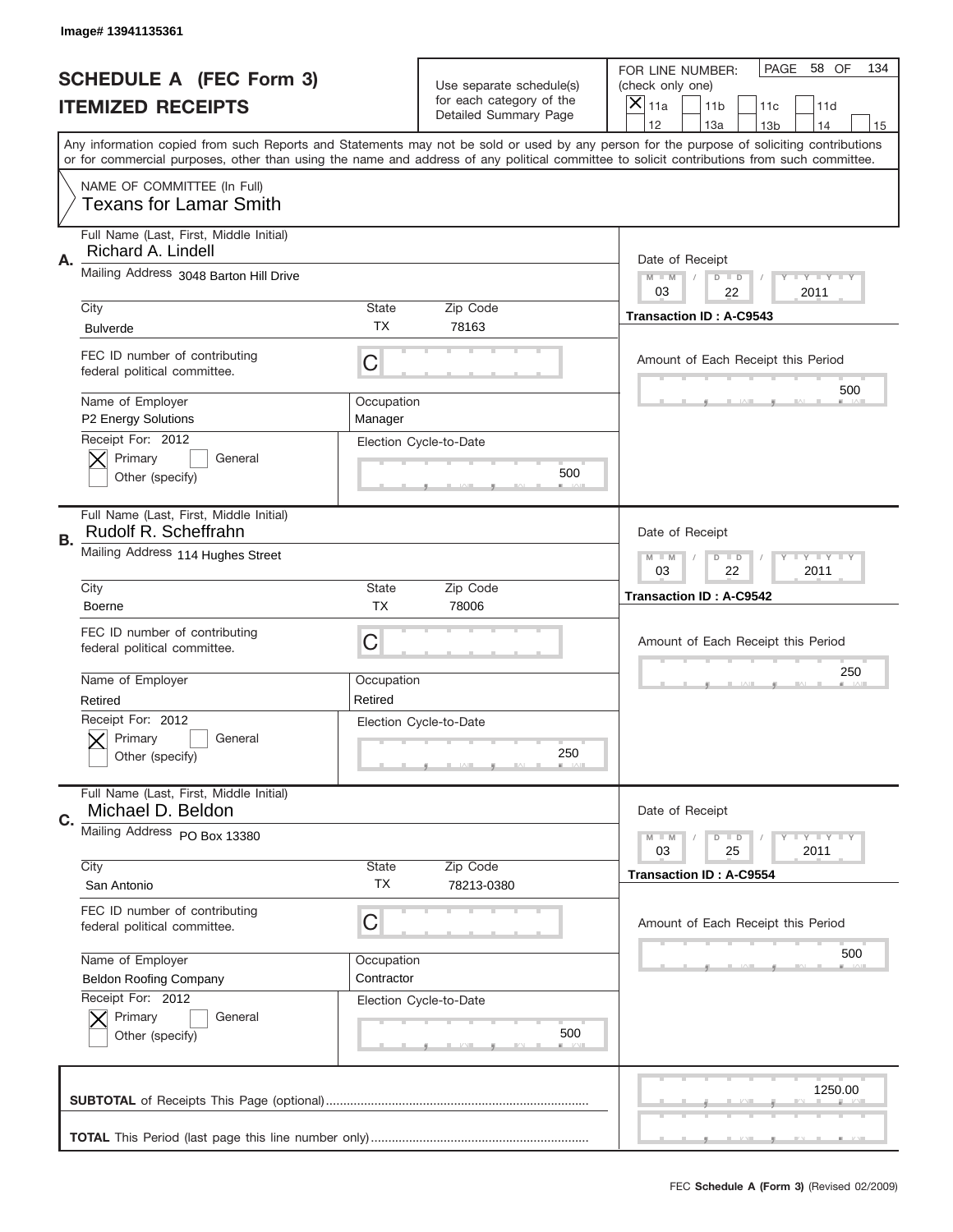|    | Image# 13941135362                                            |                       |                                                   |                                                                                                                                                                                       |
|----|---------------------------------------------------------------|-----------------------|---------------------------------------------------|---------------------------------------------------------------------------------------------------------------------------------------------------------------------------------------|
|    | <b>SCHEDULE A (FEC Form 3)</b>                                |                       | Use separate schedule(s)                          | PAGE<br>59 OF<br>134<br>FOR LINE NUMBER:<br>(check only one)                                                                                                                          |
|    | <b>ITEMIZED RECEIPTS</b>                                      |                       | for each category of the<br>Detailed Summary Page | ×<br>11a<br>11 <sub>b</sub><br>11c<br>11d                                                                                                                                             |
|    |                                                               |                       |                                                   | 12<br>13a<br>14<br>13 <sub>b</sub><br>15<br>Any information copied from such Reports and Statements may not be sold or used by any person for the purpose of soliciting contributions |
|    |                                                               |                       |                                                   | or for commercial purposes, other than using the name and address of any political committee to solicit contributions from such committee.                                            |
|    | NAME OF COMMITTEE (In Full)<br><b>Texans for Lamar Smith</b>  |                       |                                                   |                                                                                                                                                                                       |
| Α. | Full Name (Last, First, Middle Initial)<br>Tom Casey          |                       |                                                   | Date of Receipt                                                                                                                                                                       |
|    | Mailing Address 200 East Basse Road                           |                       |                                                   | $M - M$<br><b>THEY THEY</b><br>$D$ $D$<br>03<br>25<br>2011                                                                                                                            |
|    | City                                                          | <b>State</b>          | Zip Code                                          | <b>Transaction ID: A-C9600</b>                                                                                                                                                        |
|    | San Antonio                                                   | TX                    | 78209                                             |                                                                                                                                                                                       |
|    | FEC ID number of contributing<br>federal political committee. | C                     |                                                   | Amount of Each Receipt this Period<br>2500                                                                                                                                            |
|    | Name of Employer<br><b>Clear Channel</b>                      | Occupation            | <b>Chief Financial Officer</b>                    |                                                                                                                                                                                       |
|    | Receipt For: 2012<br>Primary<br>General<br>Other (specify)    |                       | Election Cycle-to-Date<br>2500                    |                                                                                                                                                                                       |
|    | Full Name (Last, First, Middle Initial)<br>William B. Feehan  |                       |                                                   | Date of Receipt                                                                                                                                                                       |
| В. | Mailing Address 429 Clarksville Road                          |                       |                                                   | <b>LY LY LY</b><br>$M - M$<br>$D$ $D$<br>03<br>25<br>2011                                                                                                                             |
|    | City                                                          | <b>State</b>          | Zip Code                                          | <b>Transaction ID: A-C9601</b>                                                                                                                                                        |
|    | Princeton Junction                                            | <b>NJ</b>             | 08550                                             |                                                                                                                                                                                       |
|    | FEC ID number of contributing<br>federal political committee. | C                     |                                                   | Amount of Each Receipt this Period                                                                                                                                                    |
|    | Name of Employer                                              | Occupation            |                                                   | 2500                                                                                                                                                                                  |
|    | Clear Channel                                                 | Senior Vice President |                                                   |                                                                                                                                                                                       |
|    | Receipt For: 2012<br>Primary<br>General<br>Other (specify)    |                       | Election Cycle-to-Date<br>2500                    |                                                                                                                                                                                       |
| C. | Full Name (Last, First, Middle Initial)<br><b>Wendy Gramm</b> |                       |                                                   | Date of Receipt                                                                                                                                                                       |
|    | Mailing Address PO Box 1559                                   |                       |                                                   | $T + Y = Y + Y$<br>$M - M$<br>$D$ $D$                                                                                                                                                 |
|    |                                                               |                       |                                                   | 03<br>25<br>2011                                                                                                                                                                      |
|    | City<br>Helotes                                               | State<br>ТX           | Zip Code<br>78023                                 | <b>Transaction ID: A-C9599</b>                                                                                                                                                        |
|    | FEC ID number of contributing<br>federal political committee. | C                     |                                                   | Amount of Each Receipt this Period                                                                                                                                                    |
|    | Name of Employer                                              | Occupation            |                                                   | 2500                                                                                                                                                                                  |
|    | Retired                                                       | Retired               |                                                   |                                                                                                                                                                                       |
|    | Receipt For: 2012<br>Primary<br>General<br>Other (specify)    |                       | Election Cycle-to-Date<br>2500                    |                                                                                                                                                                                       |
|    |                                                               |                       |                                                   | 7500.00                                                                                                                                                                               |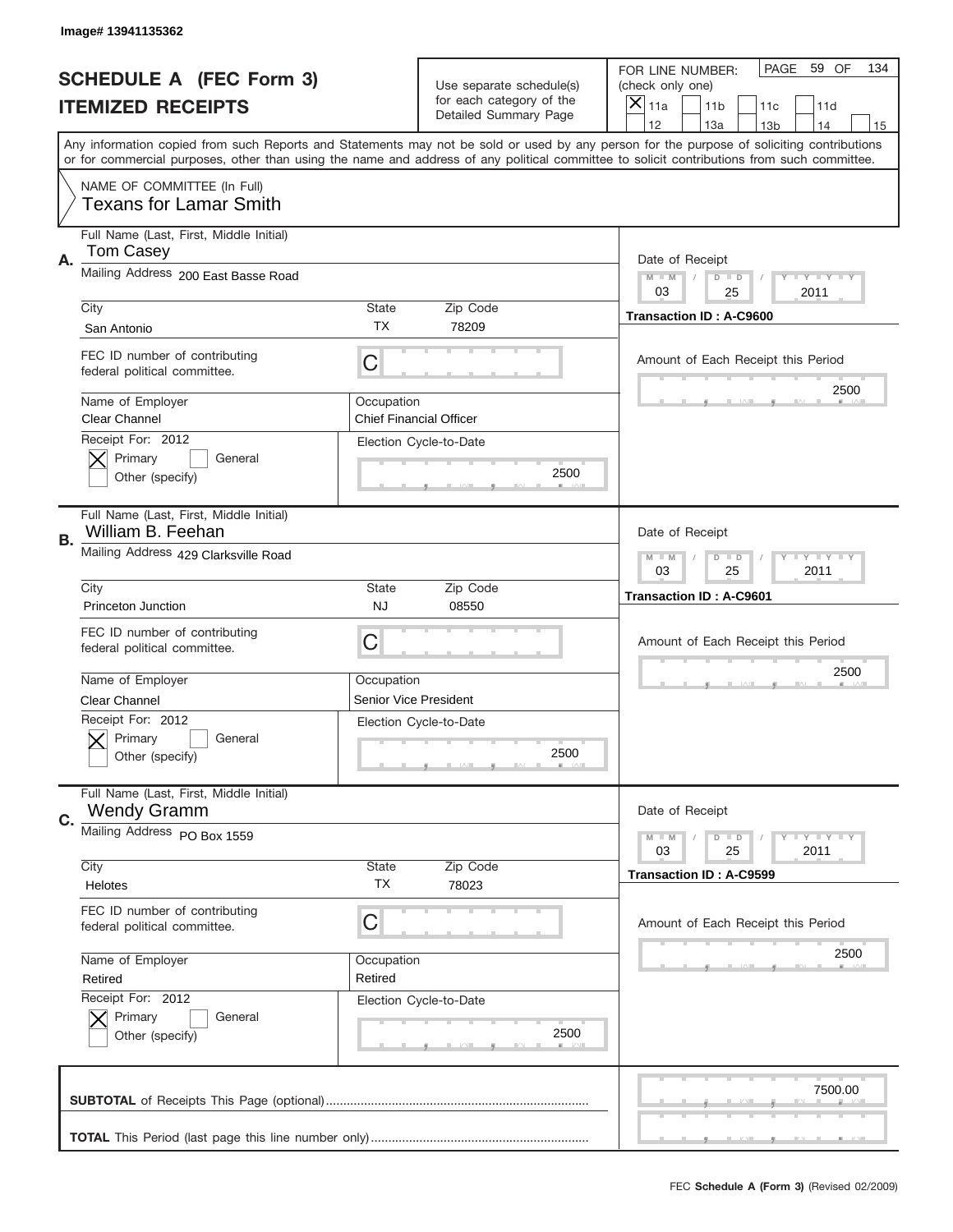|    | Image# 13941135363                                              |                                        |                                                      |                                                                                                                                                                                                                                                                                                                               |
|----|-----------------------------------------------------------------|----------------------------------------|------------------------------------------------------|-------------------------------------------------------------------------------------------------------------------------------------------------------------------------------------------------------------------------------------------------------------------------------------------------------------------------------|
|    | <b>SCHEDULE A (FEC Form 3)</b>                                  |                                        | Use separate schedule(s)<br>for each category of the | PAGE<br>60 OF<br>134<br>FOR LINE NUMBER:<br>(check only one)                                                                                                                                                                                                                                                                  |
|    | <b>ITEMIZED RECEIPTS</b>                                        |                                        | Detailed Summary Page                                | ×<br>11a<br>11 <sub>b</sub><br>11c<br>11d<br>12                                                                                                                                                                                                                                                                               |
|    |                                                                 |                                        |                                                      | 13a<br>14<br>13 <sub>b</sub><br>15<br>Any information copied from such Reports and Statements may not be sold or used by any person for the purpose of soliciting contributions<br>or for commercial purposes, other than using the name and address of any political committee to solicit contributions from such committee. |
|    | NAME OF COMMITTEE (In Full)<br><b>Texans for Lamar Smith</b>    |                                        |                                                      |                                                                                                                                                                                                                                                                                                                               |
| Α. | Full Name (Last, First, Middle Initial)<br><b>Blair Hendrix</b> |                                        |                                                      | Date of Receipt                                                                                                                                                                                                                                                                                                               |
|    | Mailing Address 51 Arlington Road                               |                                        |                                                      | $M - M$<br><b>LYLYLY</b><br>$D$ $D$<br>03<br>2011<br>25                                                                                                                                                                                                                                                                       |
|    | City<br>Wellesley Hills                                         | <b>State</b><br>МA                     | Zip Code<br>02481-6127                               | <b>Transaction ID: A-C9598</b>                                                                                                                                                                                                                                                                                                |
|    | FEC ID number of contributing<br>federal political committee.   | C                                      |                                                      | Amount of Each Receipt this Period<br>2500                                                                                                                                                                                                                                                                                    |
|    | Name of Employer<br><b>Blair Capital</b><br>Receipt For: 2012   | Occupation<br><b>Managing Director</b> |                                                      |                                                                                                                                                                                                                                                                                                                               |
|    | Primary<br>General<br>Other (specify)                           |                                        | Election Cycle-to-Date<br>2500                       |                                                                                                                                                                                                                                                                                                                               |
| В. | Full Name (Last, First, Middle Initial)<br>John Hogan           |                                        |                                                      | Date of Receipt                                                                                                                                                                                                                                                                                                               |
|    | Mailing Address 30899 Venturer                                  |                                        |                                                      | <b>LY LY LY</b><br>$M - M$<br>$D$ $D$<br>03<br>25<br>2011                                                                                                                                                                                                                                                                     |
|    | City<br>Fair Oaks Ranch                                         | <b>State</b><br><b>TX</b>              | Zip Code<br>78015                                    | <b>Transaction ID: A-C9597</b>                                                                                                                                                                                                                                                                                                |
|    | FEC ID number of contributing<br>federal political committee.   | C                                      |                                                      | Amount of Each Receipt this Period                                                                                                                                                                                                                                                                                            |
|    | Name of Employer                                                | Occupation                             |                                                      | 1000                                                                                                                                                                                                                                                                                                                          |
|    | <b>Clear Channel</b>                                            |                                        | <b>Chief Executive Officer</b>                       |                                                                                                                                                                                                                                                                                                                               |
|    |                                                                 |                                        |                                                      |                                                                                                                                                                                                                                                                                                                               |
|    | Receipt For: 2012<br>General<br>Primary<br>Other (specify)      |                                        | Election Cycle-to-Date<br>1000                       |                                                                                                                                                                                                                                                                                                                               |
| C. | Full Name (Last, First, Middle Initial)<br>Janet M. Link        |                                        |                                                      | Date of Receipt                                                                                                                                                                                                                                                                                                               |
|    | Mailing Address<br>300 East Basse Road<br>Apartment 1120        |                                        |                                                      | <b>LYLYLY</b><br>$M - M$<br>$D$ $D$<br>03<br>25<br>2011                                                                                                                                                                                                                                                                       |
|    | City<br>San Antonio                                             | <b>State</b><br>ТX                     | Zip Code<br>78209                                    | <b>Transaction ID: A-C9596</b>                                                                                                                                                                                                                                                                                                |
|    | FEC ID number of contributing<br>federal political committee.   | C                                      |                                                      | Amount of Each Receipt this Period                                                                                                                                                                                                                                                                                            |
|    | Name of Employer<br><b>Clear Channel</b>                        | Occupation<br><b>General Counsel</b>   |                                                      | 1000                                                                                                                                                                                                                                                                                                                          |
|    | Receipt For: 2012<br>Primary<br>General<br>Other (specify)      |                                        | Election Cycle-to-Date<br>1000                       |                                                                                                                                                                                                                                                                                                                               |
|    |                                                                 |                                        |                                                      | 4500.00                                                                                                                                                                                                                                                                                                                       |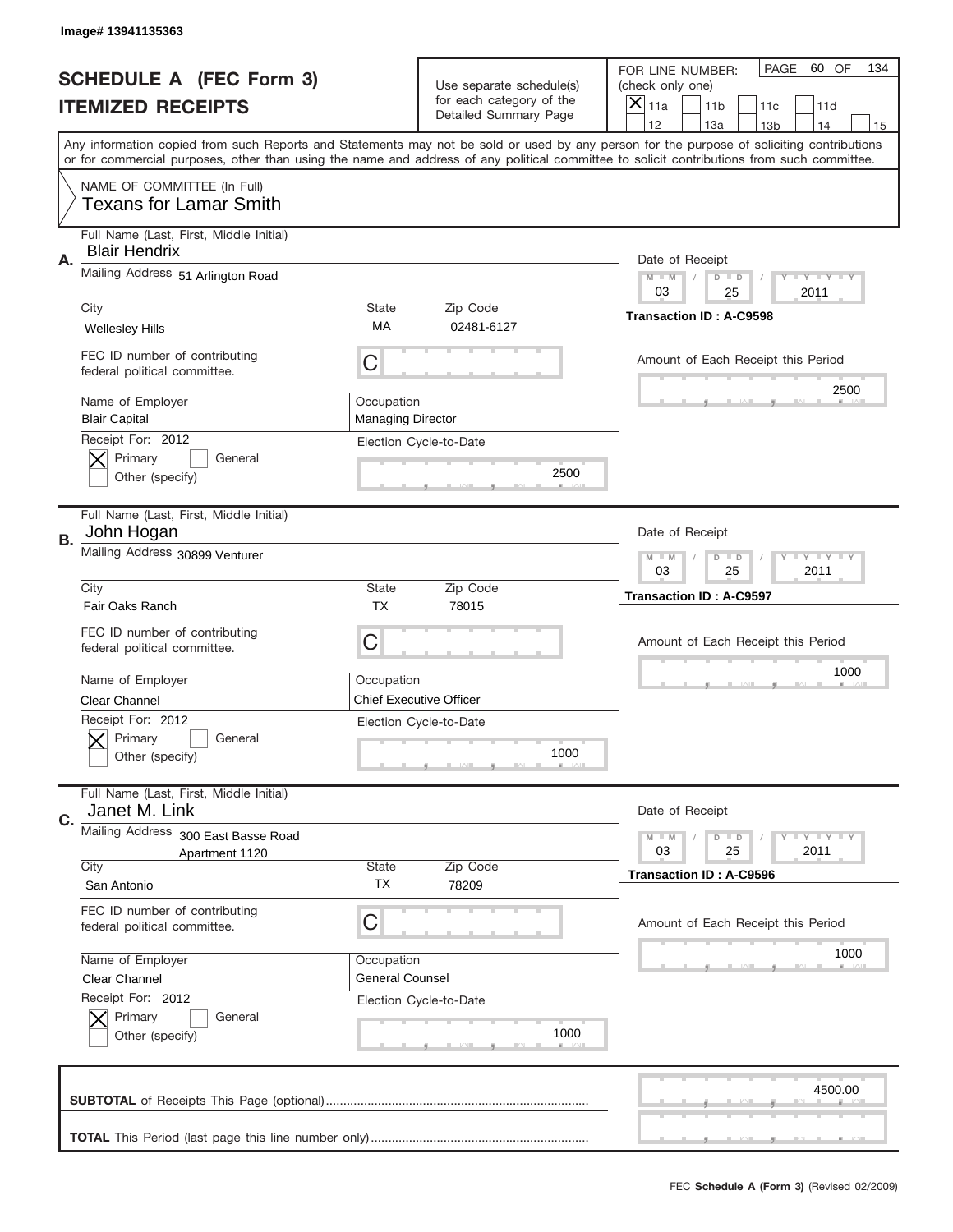|    | Image# 13941135364                                            |                                     |                                                   |                                                                                                                                                                                                                                                                                                                                     |  |
|----|---------------------------------------------------------------|-------------------------------------|---------------------------------------------------|-------------------------------------------------------------------------------------------------------------------------------------------------------------------------------------------------------------------------------------------------------------------------------------------------------------------------------------|--|
|    | <b>SCHEDULE A (FEC Form 3)</b>                                |                                     | Use separate schedule(s)                          | PAGE<br>61 OF<br>134<br>FOR LINE NUMBER:<br>(check only one)                                                                                                                                                                                                                                                                        |  |
|    | <b>ITEMIZED RECEIPTS</b>                                      |                                     | for each category of the<br>Detailed Summary Page | $\times$<br>11a<br>11 <sub>b</sub><br>11c<br>11d                                                                                                                                                                                                                                                                                    |  |
|    |                                                               |                                     |                                                   | 12<br>13a<br>14<br>13 <sub>b</sub><br>15<br>Any information copied from such Reports and Statements may not be sold or used by any person for the purpose of soliciting contributions<br>or for commercial purposes, other than using the name and address of any political committee to solicit contributions from such committee. |  |
|    | NAME OF COMMITTEE (In Full)<br><b>Texans for Lamar Smith</b>  |                                     |                                                   |                                                                                                                                                                                                                                                                                                                                     |  |
| Α. | Full Name (Last, First, Middle Initial)<br>Julio N. Manso     |                                     |                                                   | Date of Receipt                                                                                                                                                                                                                                                                                                                     |  |
|    | Mailing Address 11719 Elmscourt                               |                                     |                                                   | $M - M$<br><b>LEY LEY LEY</b><br>$D$ $D$<br>03<br>25<br>2011                                                                                                                                                                                                                                                                        |  |
|    | City<br>San Antonio                                           | State<br>TX                         | Zip Code<br>78230-2758                            | <b>Transaction ID: A-C9595</b>                                                                                                                                                                                                                                                                                                      |  |
|    | FEC ID number of contributing<br>federal political committee. | C                                   |                                                   | Amount of Each Receipt this Period<br>1000                                                                                                                                                                                                                                                                                          |  |
|    | Name of Employer<br>Clear Channel<br>Receipt For: 2012        | Occupation<br><b>Vice President</b> |                                                   |                                                                                                                                                                                                                                                                                                                                     |  |
|    | Primary<br>General<br>Other (specify)                         |                                     | Election Cycle-to-Date<br>1000                    |                                                                                                                                                                                                                                                                                                                                     |  |
| В. | Full Name (Last, First, Middle Initial)<br><b>Matt Martin</b> |                                     |                                                   | Date of Receipt                                                                                                                                                                                                                                                                                                                     |  |
|    | Mailing Address 1703 North Loop 1604 West<br>Apartment 11102  |                                     |                                                   | <b>LY LY LY</b><br>$M - M$<br>$D$ $D$<br>03<br>25<br>2011                                                                                                                                                                                                                                                                           |  |
|    | City<br>San Antonio                                           | <b>State</b><br><b>TX</b>           | Zip Code<br>78258                                 | <b>Transaction ID: A-C9594</b>                                                                                                                                                                                                                                                                                                      |  |
|    | FEC ID number of contributing<br>federal political committee. | С                                   |                                                   | Amount of Each Receipt this Period                                                                                                                                                                                                                                                                                                  |  |
|    | Name of Employer                                              | Occupation                          |                                                   | 500                                                                                                                                                                                                                                                                                                                                 |  |
|    | <b>Clear Channel</b><br>Receipt For: 2012                     | Market Manager                      |                                                   |                                                                                                                                                                                                                                                                                                                                     |  |
|    | General<br>Primary<br>Other (specify)                         |                                     | Election Cycle-to-Date<br>500                     |                                                                                                                                                                                                                                                                                                                                     |  |
| C. | Full Name (Last, First, Middle Initial)<br>Jessica Marventano |                                     |                                                   | Date of Receipt                                                                                                                                                                                                                                                                                                                     |  |
|    | Mailing Address 2419 North Lincoln Street                     |                                     |                                                   | <b>LYLYLY</b><br>$M \perp M$<br>$D$ $D$<br>25<br>2011<br>03                                                                                                                                                                                                                                                                         |  |
|    | City<br>Arlington                                             | <b>State</b><br>VA                  | Zip Code<br>22207                                 | <b>Transaction ID: A-C9593</b>                                                                                                                                                                                                                                                                                                      |  |
|    | FEC ID number of contributing<br>federal political committee. | С                                   |                                                   | Amount of Each Receipt this Period                                                                                                                                                                                                                                                                                                  |  |
|    | Name of Employer                                              | Occupation                          |                                                   | 1500                                                                                                                                                                                                                                                                                                                                |  |
|    | Clear Channel                                                 | Senior Vice President               |                                                   |                                                                                                                                                                                                                                                                                                                                     |  |
|    | Receipt For: 2012<br>Primary<br>General<br>Other (specify)    |                                     | Election Cycle-to-Date<br>1500                    |                                                                                                                                                                                                                                                                                                                                     |  |
|    |                                                               |                                     |                                                   | 3000.00                                                                                                                                                                                                                                                                                                                             |  |
|    |                                                               |                                     |                                                   |                                                                                                                                                                                                                                                                                                                                     |  |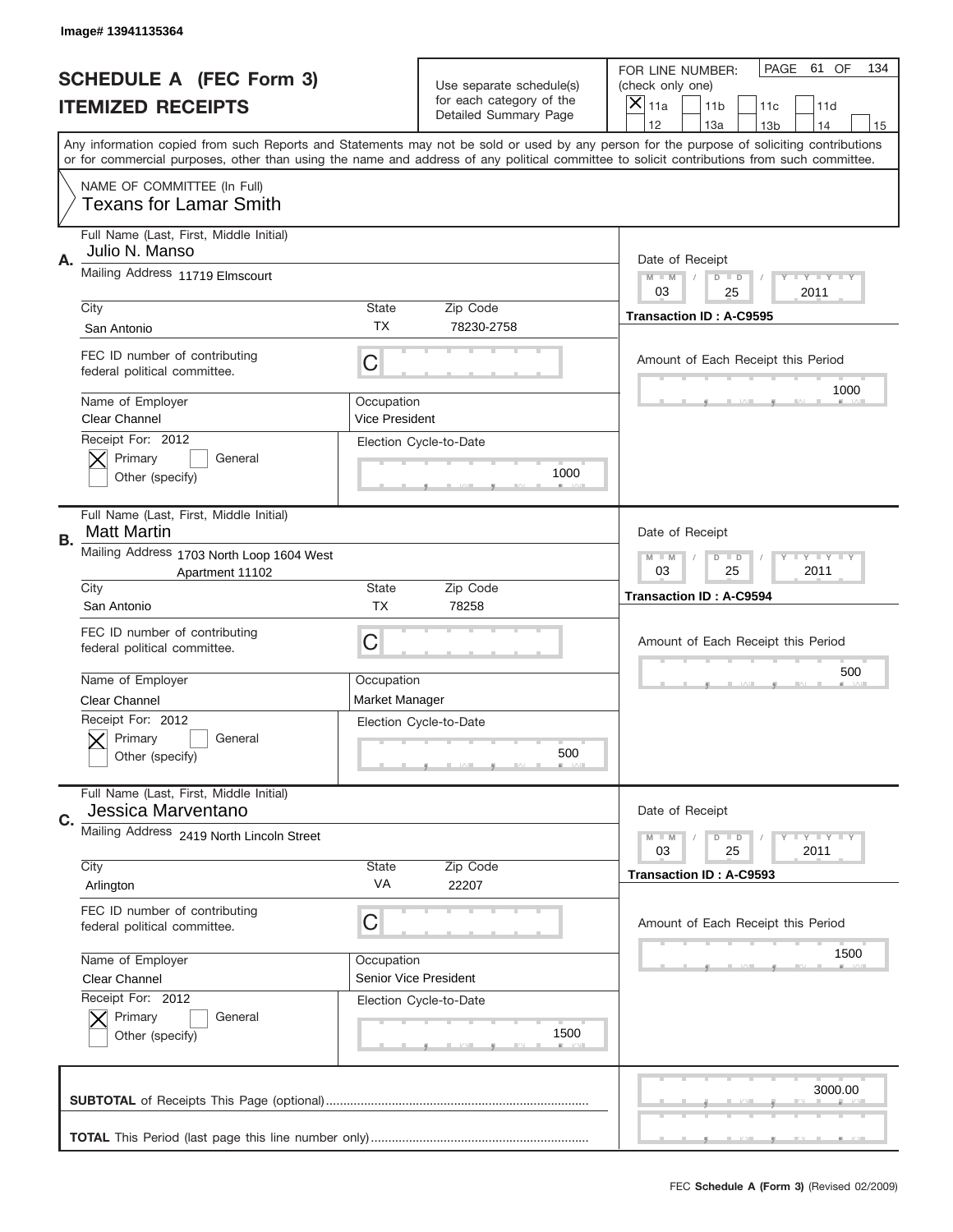|    | Image# 13941135365                                                      |                              |                                                   |                                                                                                                                                                                                                                                                                                                                     |
|----|-------------------------------------------------------------------------|------------------------------|---------------------------------------------------|-------------------------------------------------------------------------------------------------------------------------------------------------------------------------------------------------------------------------------------------------------------------------------------------------------------------------------------|
|    | <b>SCHEDULE A (FEC Form 3)</b>                                          |                              | Use separate schedule(s)                          | PAGE<br>62 OF<br>134<br>FOR LINE NUMBER:<br>(check only one)                                                                                                                                                                                                                                                                        |
|    | <b>ITEMIZED RECEIPTS</b>                                                |                              | for each category of the<br>Detailed Summary Page | ×<br>11a<br>11 <sub>b</sub><br>11c<br>11d                                                                                                                                                                                                                                                                                           |
|    |                                                                         |                              |                                                   | 12<br>13a<br>14<br>13 <sub>b</sub><br>15<br>Any information copied from such Reports and Statements may not be sold or used by any person for the purpose of soliciting contributions<br>or for commercial purposes, other than using the name and address of any political committee to solicit contributions from such committee. |
|    | NAME OF COMMITTEE (In Full)<br><b>Texans for Lamar Smith</b>            |                              |                                                   |                                                                                                                                                                                                                                                                                                                                     |
| Α. | Full Name (Last, First, Middle Initial)<br>L. Lowry Mays                |                              |                                                   | Date of Receipt                                                                                                                                                                                                                                                                                                                     |
|    | Mailing Address PO Box 659512                                           |                              |                                                   | $M$ $M$<br>Y FY FY FY<br>$D$ $D$<br>03<br>25<br>2011                                                                                                                                                                                                                                                                                |
|    | City<br>San Antonio                                                     | State<br>ТX                  | Zip Code<br>78265-9512                            | <b>Transaction ID: A-C9591</b>                                                                                                                                                                                                                                                                                                      |
|    | FEC ID number of contributing<br>federal political committee.           | C                            |                                                   | Amount of Each Receipt this Period<br>2500                                                                                                                                                                                                                                                                                          |
|    | Name of Employer<br><b>Clear Channel Worldwide</b><br>Receipt For: 2012 | Occupation                   | <b>Chief Executive Officer</b>                    |                                                                                                                                                                                                                                                                                                                                     |
|    | Primary<br>General<br>Other (specify)                                   |                              | Election Cycle-to-Date<br>2500                    |                                                                                                                                                                                                                                                                                                                                     |
| В. | Full Name (Last, First, Middle Initial)<br>Mark P. Mays                 |                              |                                                   | Date of Receipt                                                                                                                                                                                                                                                                                                                     |
|    | Mailing Address PO Box 659512                                           |                              |                                                   | $T$ $Y$ $T$ $Y$ $T$ $Y$<br>$M - M$<br>$D$ $D$<br>03<br>25<br>2011                                                                                                                                                                                                                                                                   |
|    | City<br>San Antonio                                                     | State<br><b>TX</b>           | Zip Code<br>78265                                 | <b>Transaction ID: A-C9592</b>                                                                                                                                                                                                                                                                                                      |
|    | FEC ID number of contributing<br>federal political committee.           | C                            |                                                   | Amount of Each Receipt this Period                                                                                                                                                                                                                                                                                                  |
|    | Name of Employer<br>Clear Channel                                       | Occupation                   | <b>Chief Executive Officer</b>                    | 2500                                                                                                                                                                                                                                                                                                                                |
|    | Receipt For: 2012<br>Primary<br>General<br>Other (specify)              |                              | Election Cycle-to-Date<br>2500                    |                                                                                                                                                                                                                                                                                                                                     |
|    | Full Name (Last, First, Middle Initial)                                 |                              |                                                   |                                                                                                                                                                                                                                                                                                                                     |
|    | David A. Rokosky                                                        |                              |                                                   | Date of Receipt                                                                                                                                                                                                                                                                                                                     |
| C. | Mailing Address 303 Normandy Avenue                                     |                              |                                                   | <b>LY LY LY</b><br>$M - M$<br>$D$ $D$<br>25<br>2011<br>03                                                                                                                                                                                                                                                                           |
|    | City<br>San Antonio                                                     | State<br><b>TX</b>           | Zip Code<br>78209                                 | <b>Transaction ID: A-C9590</b>                                                                                                                                                                                                                                                                                                      |
|    | FEC ID number of contributing<br>federal political committee.           | C                            |                                                   | Amount of Each Receipt this Period                                                                                                                                                                                                                                                                                                  |
|    | Name of Employer<br><b>Clear Channel</b>                                | Occupation<br>Vice President |                                                   | 300                                                                                                                                                                                                                                                                                                                                 |
|    | Receipt For: 2012<br>Primary<br>General<br>Other (specify)              |                              | Election Cycle-to-Date<br>300                     |                                                                                                                                                                                                                                                                                                                                     |
|    |                                                                         |                              |                                                   | 5300.00                                                                                                                                                                                                                                                                                                                             |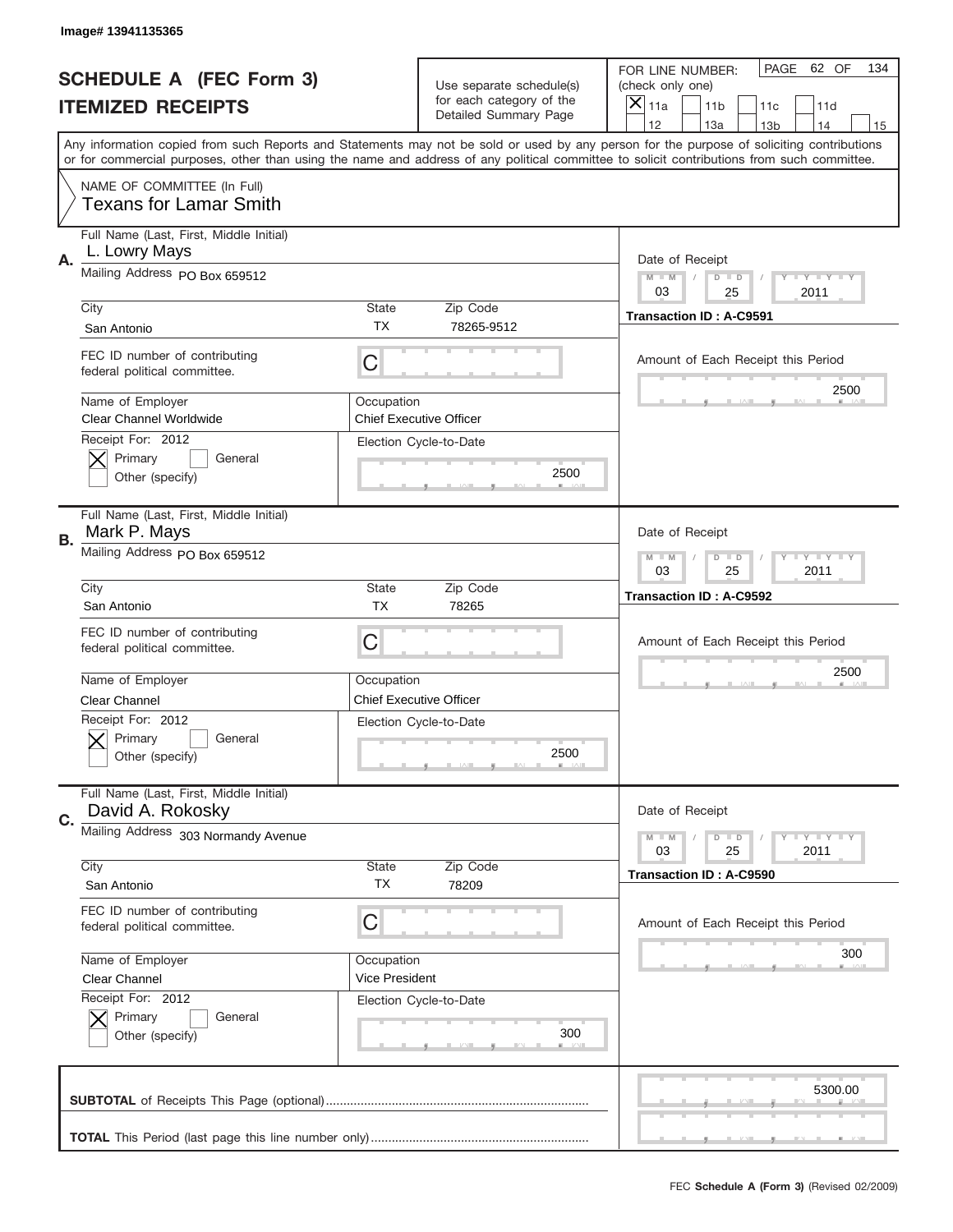|    | Image# 13941135366                                                |                                     |                                                      |                                                                                                                                                                                                                                                                                                                                     |
|----|-------------------------------------------------------------------|-------------------------------------|------------------------------------------------------|-------------------------------------------------------------------------------------------------------------------------------------------------------------------------------------------------------------------------------------------------------------------------------------------------------------------------------------|
|    | <b>SCHEDULE A (FEC Form 3)</b>                                    |                                     | Use separate schedule(s)<br>for each category of the | PAGE<br>63 OF<br>134<br>FOR LINE NUMBER:<br>(check only one)                                                                                                                                                                                                                                                                        |
|    | <b>ITEMIZED RECEIPTS</b>                                          |                                     | Detailed Summary Page                                | ×<br>11a<br>11 <sub>b</sub><br>11c<br>11d                                                                                                                                                                                                                                                                                           |
|    |                                                                   |                                     |                                                      | 12<br>13a<br>14<br>13 <sub>b</sub><br>15<br>Any information copied from such Reports and Statements may not be sold or used by any person for the purpose of soliciting contributions<br>or for commercial purposes, other than using the name and address of any political committee to solicit contributions from such committee. |
|    | NAME OF COMMITTEE (In Full)<br><b>Texans for Lamar Smith</b>      |                                     |                                                      |                                                                                                                                                                                                                                                                                                                                     |
| Α. | Full Name (Last, First, Middle Initial)<br>Joe Shannon            |                                     |                                                      | Date of Receipt                                                                                                                                                                                                                                                                                                                     |
|    | Mailing Address 914 Foxton Drive                                  |                                     |                                                      | $M$ $M$<br>$T$ $Y$ $Y$ $Y$ $Y$<br>$D$ $D$<br>03<br>2011<br>25                                                                                                                                                                                                                                                                       |
|    | City<br>San Antonio                                               | State<br>ТX                         | Zip Code<br>78260                                    | <b>Transaction ID: A-C9589</b>                                                                                                                                                                                                                                                                                                      |
|    | FEC ID number of contributing<br>federal political committee.     | C                                   |                                                      | Amount of Each Receipt this Period<br>500                                                                                                                                                                                                                                                                                           |
|    | Name of Employer<br><b>Clear Channel</b><br>Receipt For: 2012     | Occupation<br><b>Vice President</b> |                                                      |                                                                                                                                                                                                                                                                                                                                     |
|    | Primary<br>General<br>Other (specify)                             |                                     | Election Cycle-to-Date<br>500                        |                                                                                                                                                                                                                                                                                                                                     |
| В. | Full Name (Last, First, Middle Initial)<br>Jay Velasquez          |                                     |                                                      | Date of Receipt                                                                                                                                                                                                                                                                                                                     |
|    | Mailing Address 700 Park Street SE                                |                                     |                                                      | <b>LY LY LY</b><br>$M$ $M$<br>$D$ $D$<br>03<br>25<br>2011                                                                                                                                                                                                                                                                           |
|    | City<br>Vienna                                                    | State<br>VA                         | Zip Code<br>22180-5811                               | <b>Transaction ID: A-C9588</b>                                                                                                                                                                                                                                                                                                      |
|    | FEC ID number of contributing<br>federal political committee.     | C                                   |                                                      | Amount of Each Receipt this Period                                                                                                                                                                                                                                                                                                  |
|    | Name of Employer                                                  | Occupation                          |                                                      | 1000                                                                                                                                                                                                                                                                                                                                |
|    | The Velasquez Group<br>Receipt For: 2012                          | President                           | Election Cycle-to-Date                               |                                                                                                                                                                                                                                                                                                                                     |
|    | General<br>Primary<br>Other (specify)                             |                                     | 1000                                                 |                                                                                                                                                                                                                                                                                                                                     |
| C. | Full Name (Last, First, Middle Initial)<br>Charles S. Verdery Jr. |                                     |                                                      | Date of Receipt                                                                                                                                                                                                                                                                                                                     |
|    | Mailing Address 3153 21st Street North<br>City                    | State                               | Zip Code                                             | <b>LY LY LY</b><br>$M - M$<br>$D$ $D$<br>25<br>2011<br>03                                                                                                                                                                                                                                                                           |
|    | Arlington                                                         | VA                                  | 22201                                                | <b>Transaction ID: A-C9587</b>                                                                                                                                                                                                                                                                                                      |
|    | FEC ID number of contributing<br>federal political committee.     | C                                   |                                                      | Amount of Each Receipt this Period                                                                                                                                                                                                                                                                                                  |
|    | Name of Employer                                                  | Occupation<br>Partner & Founder     |                                                      | 2000                                                                                                                                                                                                                                                                                                                                |
|    | Monument Policy Group<br>Receipt For: 2012                        |                                     | Election Cycle-to-Date                               |                                                                                                                                                                                                                                                                                                                                     |
|    | Primary<br>General<br>Other (specify)                             |                                     | 2000                                                 |                                                                                                                                                                                                                                                                                                                                     |
|    |                                                                   |                                     |                                                      | 3500.00                                                                                                                                                                                                                                                                                                                             |
|    |                                                                   |                                     |                                                      |                                                                                                                                                                                                                                                                                                                                     |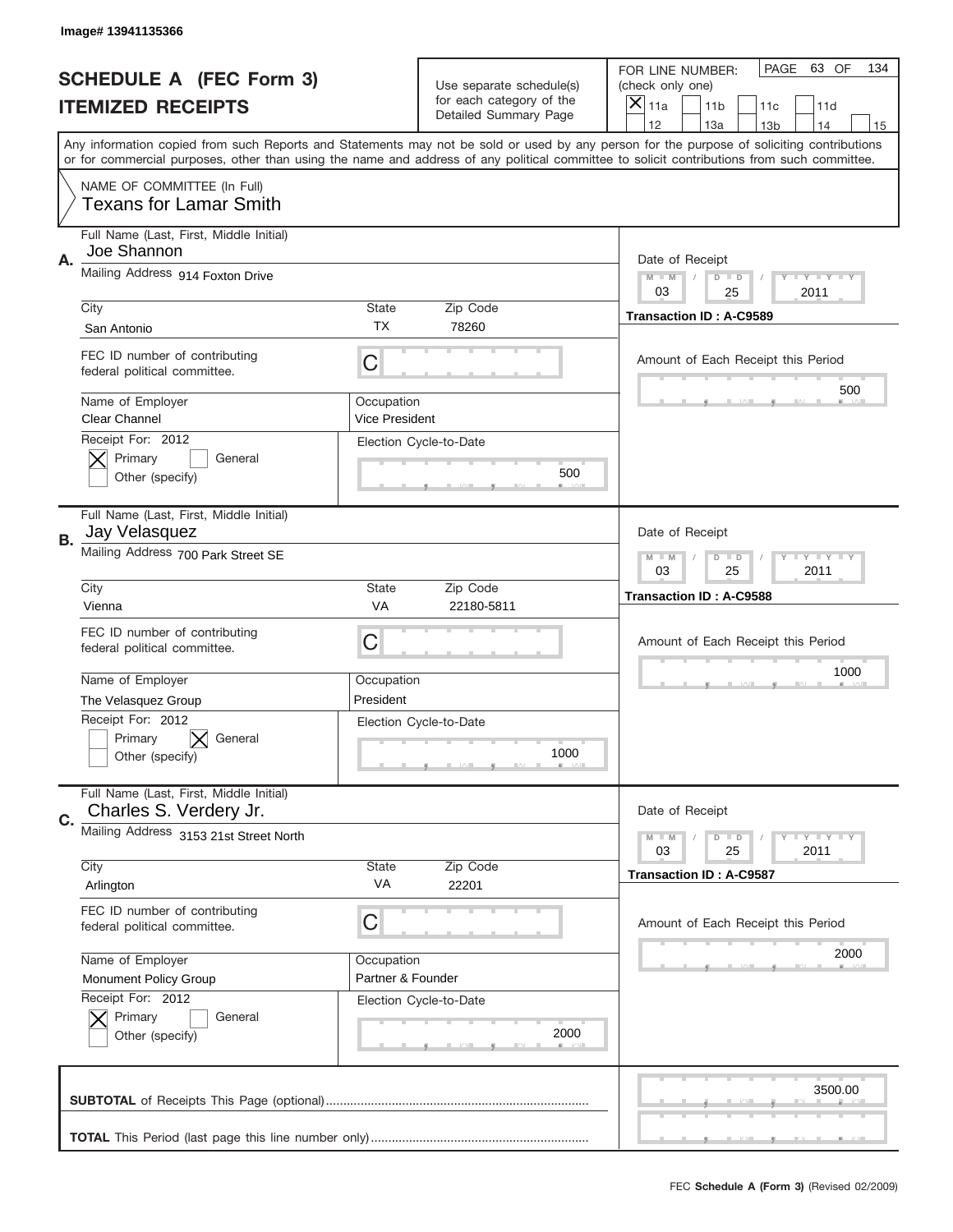|    | Image# 13941135367                                               |                           |                                                   |                                                                                                                                                                                                                                                                                                                                     |
|----|------------------------------------------------------------------|---------------------------|---------------------------------------------------|-------------------------------------------------------------------------------------------------------------------------------------------------------------------------------------------------------------------------------------------------------------------------------------------------------------------------------------|
|    | <b>SCHEDULE A (FEC Form 3)</b>                                   |                           | Use separate schedule(s)                          | PAGE<br>64 OF<br>134<br>FOR LINE NUMBER:<br>(check only one)                                                                                                                                                                                                                                                                        |
|    | <b>ITEMIZED RECEIPTS</b>                                         |                           | for each category of the<br>Detailed Summary Page | ×<br>11a<br>11 <sub>b</sub><br>11c<br>11d                                                                                                                                                                                                                                                                                           |
|    |                                                                  |                           |                                                   | 12<br>13a<br>14<br>13 <sub>b</sub><br>15<br>Any information copied from such Reports and Statements may not be sold or used by any person for the purpose of soliciting contributions<br>or for commercial purposes, other than using the name and address of any political committee to solicit contributions from such committee. |
|    | NAME OF COMMITTEE (In Full)<br><b>Texans for Lamar Smith</b>     |                           |                                                   |                                                                                                                                                                                                                                                                                                                                     |
| Α. | Full Name (Last, First, Middle Initial)<br>Robert H. Walls Jr.   |                           |                                                   | Date of Receipt                                                                                                                                                                                                                                                                                                                     |
|    | Mailing Address 132 Park Hill Drive                              |                           |                                                   | $M - M$<br><b>THEY THEY</b><br>$D$ $D$<br>03<br>2011<br>25                                                                                                                                                                                                                                                                          |
|    | City<br>San Antonio                                              | <b>State</b><br>TX        | Zip Code<br>78212-2573                            | <b>Transaction ID: A-C9602</b>                                                                                                                                                                                                                                                                                                      |
|    | FEC ID number of contributing<br>federal political committee.    | C                         |                                                   | Amount of Each Receipt this Period<br>2500                                                                                                                                                                                                                                                                                          |
|    | Name of Employer<br><b>Clear Channel</b><br>Receipt For: 2012    | Occupation                | <b>Executive Vice President</b>                   |                                                                                                                                                                                                                                                                                                                                     |
|    | Primary<br>General<br>Other (specify)                            |                           | Election Cycle-to-Date<br>2500                    |                                                                                                                                                                                                                                                                                                                                     |
| В. | Full Name (Last, First, Middle Initial)<br>David R. Dubois       |                           |                                                   | Date of Receipt                                                                                                                                                                                                                                                                                                                     |
|    | Mailing Address 11622 Corona Lane                                |                           |                                                   | <b>LY LY LY</b><br>$M - M$<br>$D$ $D$<br>03<br>29<br>2011                                                                                                                                                                                                                                                                           |
|    | City<br>Houston                                                  | <b>State</b><br><b>TX</b> | Zip Code<br>77072                                 | <b>Transaction ID: A-C9607</b>                                                                                                                                                                                                                                                                                                      |
|    | FEC ID number of contributing<br>federal political committee.    | C                         |                                                   | Amount of Each Receipt this Period                                                                                                                                                                                                                                                                                                  |
|    | Name of Employer<br><b>Information Requested</b>                 | Occupation                | <b>Information Requested</b>                      | 250                                                                                                                                                                                                                                                                                                                                 |
|    | Receipt For: 2012<br>Primary<br>General<br>Other (specify)       |                           | Election Cycle-to-Date<br>250                     |                                                                                                                                                                                                                                                                                                                                     |
| C. | Full Name (Last, First, Middle Initial)<br><b>Terence Hanlon</b> |                           |                                                   | Date of Receipt                                                                                                                                                                                                                                                                                                                     |
|    | Mailing Address 9 Green Park Drive                               |                           |                                                   | <b>LYLYLY</b><br>$M - M$<br>$D$ $D$<br>03<br>30<br>2011                                                                                                                                                                                                                                                                             |
|    | City<br>Dallas                                                   | State<br>ТX               | Zip Code<br>75248                                 | <b>Transaction ID: A-C9573</b>                                                                                                                                                                                                                                                                                                      |
|    | FEC ID number of contributing<br>federal political committee.    | C                         |                                                   | Amount of Each Receipt this Period                                                                                                                                                                                                                                                                                                  |
|    | Name of Employer<br>Dillon Gage                                  | Occupation<br>Executive   |                                                   | 1000                                                                                                                                                                                                                                                                                                                                |
|    | Receipt For: 2012<br>Primary<br>General<br>Other (specify)       |                           | Election Cycle-to-Date<br>1000                    |                                                                                                                                                                                                                                                                                                                                     |
|    |                                                                  |                           |                                                   | 3750.00                                                                                                                                                                                                                                                                                                                             |
|    |                                                                  |                           |                                                   |                                                                                                                                                                                                                                                                                                                                     |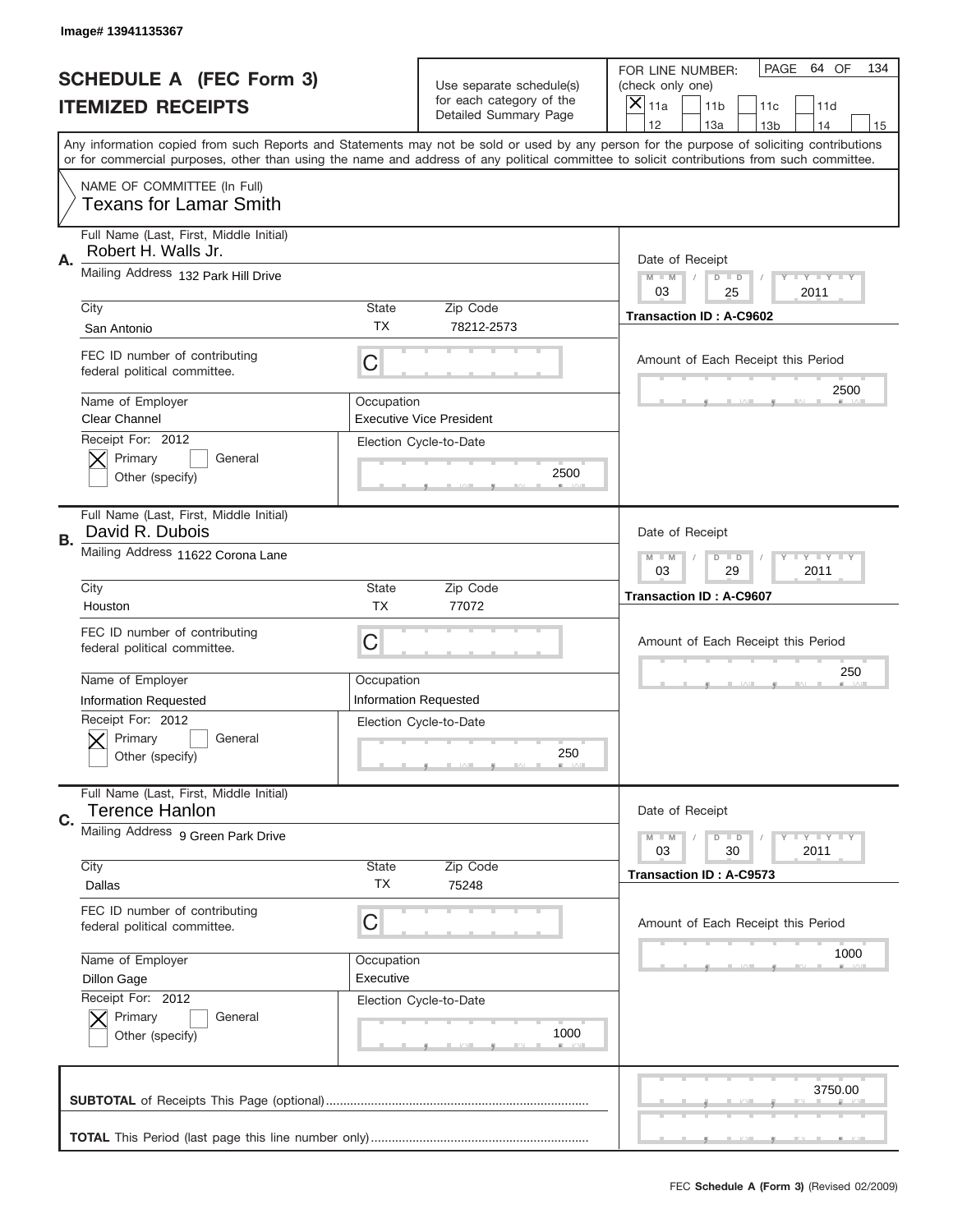|           | Image#13941135368                                              |                         |                                                   |                                                                                                                                                                                                                                                                                                                                     |
|-----------|----------------------------------------------------------------|-------------------------|---------------------------------------------------|-------------------------------------------------------------------------------------------------------------------------------------------------------------------------------------------------------------------------------------------------------------------------------------------------------------------------------------|
|           | <b>SCHEDULE A (FEC Form 3)</b>                                 |                         | Use separate schedule(s)                          | PAGE 65 OF<br>134<br>FOR LINE NUMBER:<br>(check only one)                                                                                                                                                                                                                                                                           |
|           | <b>ITEMIZED RECEIPTS</b>                                       |                         | for each category of the<br>Detailed Summary Page | ×<br>11a<br>11 <sub>b</sub><br>11c<br>11d                                                                                                                                                                                                                                                                                           |
|           |                                                                |                         |                                                   | 12<br>13a<br>14<br>13 <sub>b</sub><br>15<br>Any information copied from such Reports and Statements may not be sold or used by any person for the purpose of soliciting contributions<br>or for commercial purposes, other than using the name and address of any political committee to solicit contributions from such committee. |
|           | NAME OF COMMITTEE (In Full)<br><b>Texans for Lamar Smith</b>   |                         |                                                   |                                                                                                                                                                                                                                                                                                                                     |
| Α.        | Full Name (Last, First, Middle Initial)<br>Charles C. Anderson |                         |                                                   | Date of Receipt                                                                                                                                                                                                                                                                                                                     |
|           | Mailing Address 3101 Clairmont Road<br>Suite C<br>City         | State                   | Zip Code                                          | $M - M$<br><b>LY LY LY</b><br>$D$ $D$<br>03<br>2011<br>31                                                                                                                                                                                                                                                                           |
|           | Atlanta                                                        | GА                      | 30329                                             | <b>Transaction ID: A-C9628</b>                                                                                                                                                                                                                                                                                                      |
|           | FEC ID number of contributing<br>federal political committee.  | C                       |                                                   | Amount of Each Receipt this Period<br>2500                                                                                                                                                                                                                                                                                          |
|           | Name of Employer<br>Whitman Publishing<br>Receipt For: 2012    | Occupation<br>President |                                                   |                                                                                                                                                                                                                                                                                                                                     |
|           | Primary<br>General<br>Other (specify)                          |                         | Election Cycle-to-Date<br>2500                    |                                                                                                                                                                                                                                                                                                                                     |
| <b>B.</b> | Full Name (Last, First, Middle Initial)<br>Harold M. Anderson  |                         |                                                   | Date of Receipt                                                                                                                                                                                                                                                                                                                     |
|           | Mailing Address 3101 Clairmont Road<br>Suite C                 |                         |                                                   | $M - M$<br>$D$ $D$<br><b>LEYTEY LEY</b><br>03<br>31<br>2011                                                                                                                                                                                                                                                                         |
|           | City<br>Atlanta                                                | State<br>GA             | Zip Code<br>30329                                 | <b>Transaction ID: A-C9629</b>                                                                                                                                                                                                                                                                                                      |
|           | FEC ID number of contributing<br>federal political committee.  | C                       |                                                   | Amount of Each Receipt this Period                                                                                                                                                                                                                                                                                                  |
|           |                                                                |                         |                                                   |                                                                                                                                                                                                                                                                                                                                     |
|           | Name of Employer                                               | Occupation              |                                                   | 2500                                                                                                                                                                                                                                                                                                                                |
|           | Anderson Press, Inc.                                           |                         | <b>Chief Executive Officer</b>                    |                                                                                                                                                                                                                                                                                                                                     |
|           | Receipt For: 2012<br>General<br>Primary<br>Other (specify)     |                         | Election Cycle-to-Date<br>5000                    |                                                                                                                                                                                                                                                                                                                                     |
| C.        | Full Name (Last, First, Middle Initial)<br>Harold M. Anderson  |                         |                                                   | Date of Receipt                                                                                                                                                                                                                                                                                                                     |
|           | Mailing Address 3101 Clairmont Road                            |                         |                                                   | $I - Y - I - Y - I - Y$<br>$M - M$<br>$D$ $D$                                                                                                                                                                                                                                                                                       |
|           | Suite C<br>City                                                | State                   | Zip Code                                          | 03<br>31<br>2011                                                                                                                                                                                                                                                                                                                    |
|           | Atlanta                                                        | GA                      | 30329                                             | Transaction ID: A-C9630                                                                                                                                                                                                                                                                                                             |
|           | FEC ID number of contributing<br>federal political committee.  | С                       |                                                   | Amount of Each Receipt this Period                                                                                                                                                                                                                                                                                                  |
|           | Name of Employer                                               | Occupation              |                                                   | 2500                                                                                                                                                                                                                                                                                                                                |
|           | Anderson Press, Inc.<br>Receipt For: 2012                      |                         | <b>Chief Executive Officer</b>                    |                                                                                                                                                                                                                                                                                                                                     |
|           | Primary<br>General<br>Other (specify)                          |                         | Election Cycle-to-Date<br>5000                    |                                                                                                                                                                                                                                                                                                                                     |
|           |                                                                |                         |                                                   | 7500.00                                                                                                                                                                                                                                                                                                                             |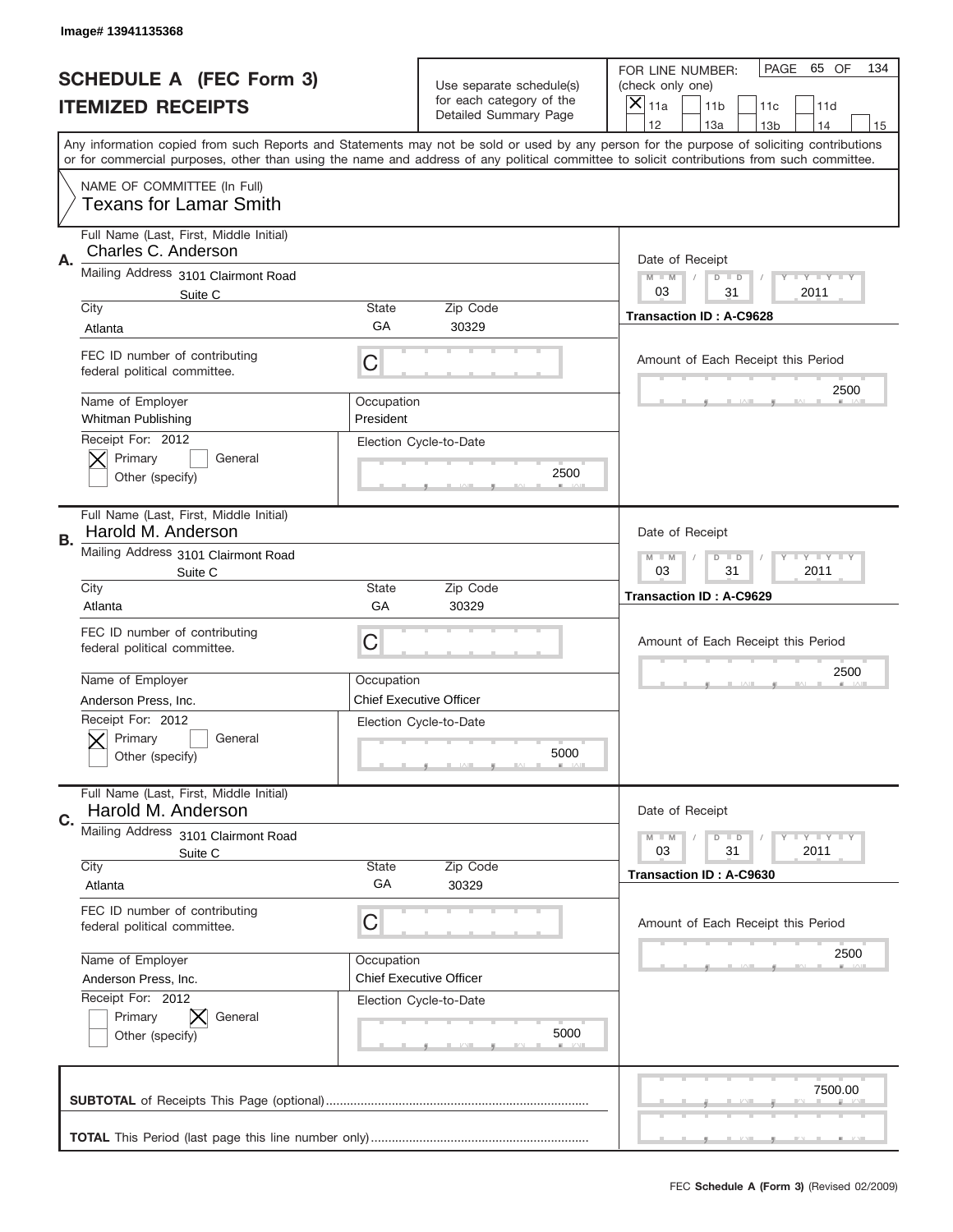|    | Image# 13941135369                                            |                         |                                                      |                                                                                                                                                                                                                                                                                                                                     |
|----|---------------------------------------------------------------|-------------------------|------------------------------------------------------|-------------------------------------------------------------------------------------------------------------------------------------------------------------------------------------------------------------------------------------------------------------------------------------------------------------------------------------|
|    | <b>SCHEDULE A (FEC Form 3)</b>                                |                         | Use separate schedule(s)<br>for each category of the | PAGE 66 OF<br>134<br>FOR LINE NUMBER:<br>(check only one)                                                                                                                                                                                                                                                                           |
|    | <b>ITEMIZED RECEIPTS</b>                                      |                         | Detailed Summary Page                                | ×<br>11a<br>11 <sub>b</sub><br>11c<br>11d                                                                                                                                                                                                                                                                                           |
|    |                                                               |                         |                                                      | 12<br>13a<br>14<br>13 <sub>b</sub><br>15<br>Any information copied from such Reports and Statements may not be sold or used by any person for the purpose of soliciting contributions<br>or for commercial purposes, other than using the name and address of any political committee to solicit contributions from such committee. |
|    | NAME OF COMMITTEE (In Full)<br><b>Texans for Lamar Smith</b>  |                         |                                                      |                                                                                                                                                                                                                                                                                                                                     |
| Α. | Full Name (Last, First, Middle Initial)<br>Joel Anderson      |                         |                                                      | Date of Receipt                                                                                                                                                                                                                                                                                                                     |
|    | Mailing Address 6016 Brookvale Lane<br>Suite 151              |                         |                                                      | $M - M$<br><b>LY LY LY</b><br>$D$ $D$<br>03<br>2011<br>31                                                                                                                                                                                                                                                                           |
|    | City<br>Knoxville                                             | State<br>TN             | Zip Code<br>37919                                    | <b>Transaction ID: A-C9631</b>                                                                                                                                                                                                                                                                                                      |
|    | FEC ID number of contributing<br>federal political committee. | C                       |                                                      | Amount of Each Receipt this Period                                                                                                                                                                                                                                                                                                  |
|    | Name of Employer<br>Anderson Media & Services                 | Occupation<br>Chairman  |                                                      | 2500                                                                                                                                                                                                                                                                                                                                |
|    | Receipt For: 2012<br>Primary<br>General<br>Other (specify)    |                         | Election Cycle-to-Date<br>2500                       |                                                                                                                                                                                                                                                                                                                                     |
| В. | Full Name (Last, First, Middle Initial)<br>Michael B. Clark   |                         |                                                      | Date of Receipt                                                                                                                                                                                                                                                                                                                     |
|    | Mailing Address 406 West Basin Road                           |                         |                                                      | $M$ M<br>$D$ $D$<br><b>LEYTEY LEY</b><br>03<br>31<br>2011                                                                                                                                                                                                                                                                           |
|    | City<br><b>New Castle</b>                                     | State<br>DE             | Zip Code<br>19720                                    | Transaction ID: A-C9633                                                                                                                                                                                                                                                                                                             |
|    | FEC ID number of contributing<br>federal political committee. | C                       |                                                      | Amount of Each Receipt this Period                                                                                                                                                                                                                                                                                                  |
|    | Name of Employer<br><b>Diamond State Depository</b>           | Occupation<br>President |                                                      | 500                                                                                                                                                                                                                                                                                                                                 |
|    | Receipt For: 2012<br>General<br>Primary<br>Other (specify)    |                         | Election Cycle-to-Date<br>500                        |                                                                                                                                                                                                                                                                                                                                     |
| C. | Full Name (Last, First, Middle Initial)<br>Richard Duncan Sr. |                         |                                                      | Date of Receipt                                                                                                                                                                                                                                                                                                                     |
|    | Mailing Address 8435 Katy Freeway                             |                         |                                                      | $I - Y - I - Y - I - Y$<br>$M - M$<br>$D$ $D$<br>03<br>31<br>2011                                                                                                                                                                                                                                                                   |
|    | City<br>Houston                                               | State<br>TX             | Zip Code<br>77024                                    | Transaction ID: A-C9568                                                                                                                                                                                                                                                                                                             |
|    | FEC ID number of contributing<br>federal political committee. | C                       |                                                      | Amount of Each Receipt this Period                                                                                                                                                                                                                                                                                                  |
|    | Name of Employer<br>U.S. Coins, Inc.                          | Occupation              | <b>Professional Numismatist</b>                      | 2500                                                                                                                                                                                                                                                                                                                                |
|    | Receipt For: 2012                                             |                         | Election Cycle-to-Date                               |                                                                                                                                                                                                                                                                                                                                     |
|    | Primary<br>General<br>Other (specify)                         |                         | 2500                                                 |                                                                                                                                                                                                                                                                                                                                     |
|    |                                                               |                         |                                                      | 5500.00                                                                                                                                                                                                                                                                                                                             |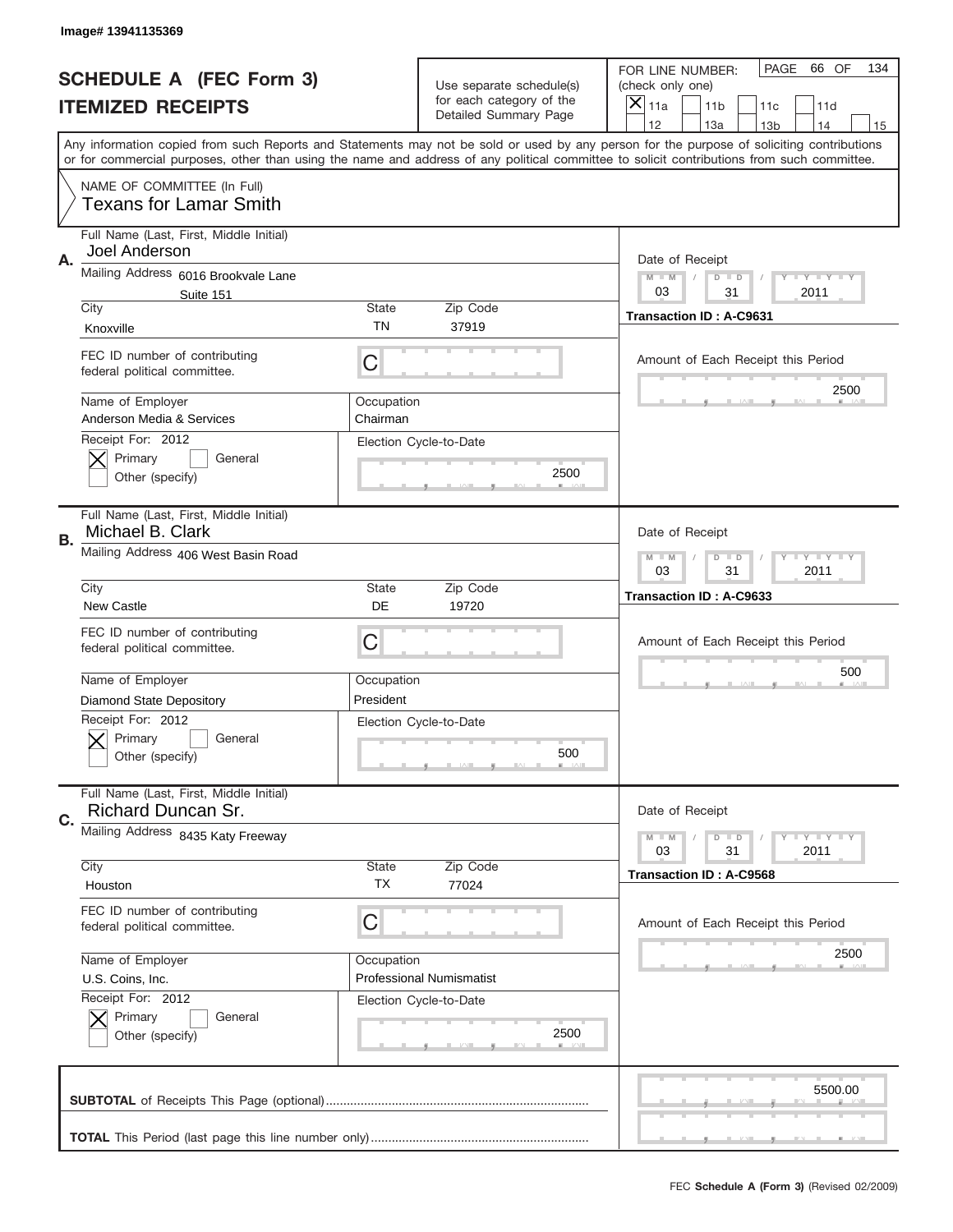|    | Image# 13941135370                                            |                        |                                                      |                                                                                                                                                                                                                                                                                         |
|----|---------------------------------------------------------------|------------------------|------------------------------------------------------|-----------------------------------------------------------------------------------------------------------------------------------------------------------------------------------------------------------------------------------------------------------------------------------------|
|    | <b>SCHEDULE A (FEC Form 3)</b>                                |                        | Use separate schedule(s)<br>for each category of the | PAGE 67 OF<br>134<br>FOR LINE NUMBER:<br>(check only one)                                                                                                                                                                                                                               |
|    | <b>ITEMIZED RECEIPTS</b>                                      |                        | Detailed Summary Page                                | ×<br>11 <sub>b</sub><br>11a<br>11c<br>11d<br>12<br>13a<br>14<br>13 <sub>b</sub><br>15                                                                                                                                                                                                   |
|    |                                                               |                        |                                                      | Any information copied from such Reports and Statements may not be sold or used by any person for the purpose of soliciting contributions<br>or for commercial purposes, other than using the name and address of any political committee to solicit contributions from such committee. |
|    | NAME OF COMMITTEE (In Full)<br><b>Texans for Lamar Smith</b>  |                        |                                                      |                                                                                                                                                                                                                                                                                         |
| Α. | Full Name (Last, First, Middle Initial)<br>Matthew A. Ferris  |                        |                                                      | Date of Receipt                                                                                                                                                                                                                                                                         |
|    | Mailing Address 13915 Burnet Road<br>Suite 200<br>City        | State                  | Zip Code                                             | $M - M$<br><b>LEY LEY LEY</b><br>$D$ $D$<br>03<br>2011<br>31                                                                                                                                                                                                                            |
|    | Austin                                                        | <b>TX</b>              | 78728                                                | Transaction ID: A-C9632                                                                                                                                                                                                                                                                 |
|    | FEC ID number of contributing<br>federal political committee. | C                      |                                                      | Amount of Each Receipt this Period                                                                                                                                                                                                                                                      |
|    | Name of Employer<br><b>United States Gold Bureau</b>          | Occupation<br>Chairman |                                                      | 300                                                                                                                                                                                                                                                                                     |
|    | Receipt For: 2012<br>Primary<br>General<br>Other (specify)    |                        | Election Cycle-to-Date<br>300                        |                                                                                                                                                                                                                                                                                         |
| В. | Full Name (Last, First, Middle Initial)<br>Michael R. Fuljenz |                        |                                                      | Date of Receipt                                                                                                                                                                                                                                                                         |
|    | Mailing Address 7410 Phelan Boulevard                         |                        |                                                      | $M - M$<br>$D$ $D$<br><b>LEY LEY LEY</b><br>03<br>31<br>2011                                                                                                                                                                                                                            |
|    | City<br><b>Beaumont</b>                                       | State<br><b>TX</b>     | Zip Code<br>77706                                    | <b>Transaction ID: A-C9634</b>                                                                                                                                                                                                                                                          |
|    | FEC ID number of contributing                                 |                        |                                                      | Amount of Each Receipt this Period                                                                                                                                                                                                                                                      |
|    | federal political committee.                                  | C                      |                                                      |                                                                                                                                                                                                                                                                                         |
|    | Name of Employer                                              | Occupation             |                                                      | 2000                                                                                                                                                                                                                                                                                    |
|    | Universal Coin & Bullion                                      | President              |                                                      |                                                                                                                                                                                                                                                                                         |
|    | Receipt For: 2012<br>General<br>Primary<br>Other (specify)    |                        | Election Cycle-to-Date<br>2000                       |                                                                                                                                                                                                                                                                                         |
| C. | Full Name (Last, First, Middle Initial)<br>David Hall         |                        |                                                      | Date of Receipt                                                                                                                                                                                                                                                                         |
|    | Mailing Address PO Box 6220                                   |                        |                                                      | $I - Y - I - Y - I - Y$<br>$M - M$<br>$D$ $D$                                                                                                                                                                                                                                           |
|    | City<br>Newport Beach                                         | <b>State</b><br>CA     | Zip Code<br>92658-6220                               | 03<br>31<br>2011<br><b>Transaction ID: A-C9637</b>                                                                                                                                                                                                                                      |
|    | FEC ID number of contributing<br>federal political committee. | C                      |                                                      | Amount of Each Receipt this Period                                                                                                                                                                                                                                                      |
|    | Name of Employer                                              | Occupation             |                                                      | 2500                                                                                                                                                                                                                                                                                    |
|    | Professional Coin Grading                                     | President              |                                                      |                                                                                                                                                                                                                                                                                         |
|    | Receipt For: 2012<br>Primary<br>General<br>Other (specify)    |                        | Election Cycle-to-Date<br>2500                       |                                                                                                                                                                                                                                                                                         |
|    |                                                               |                        |                                                      | 4800.00                                                                                                                                                                                                                                                                                 |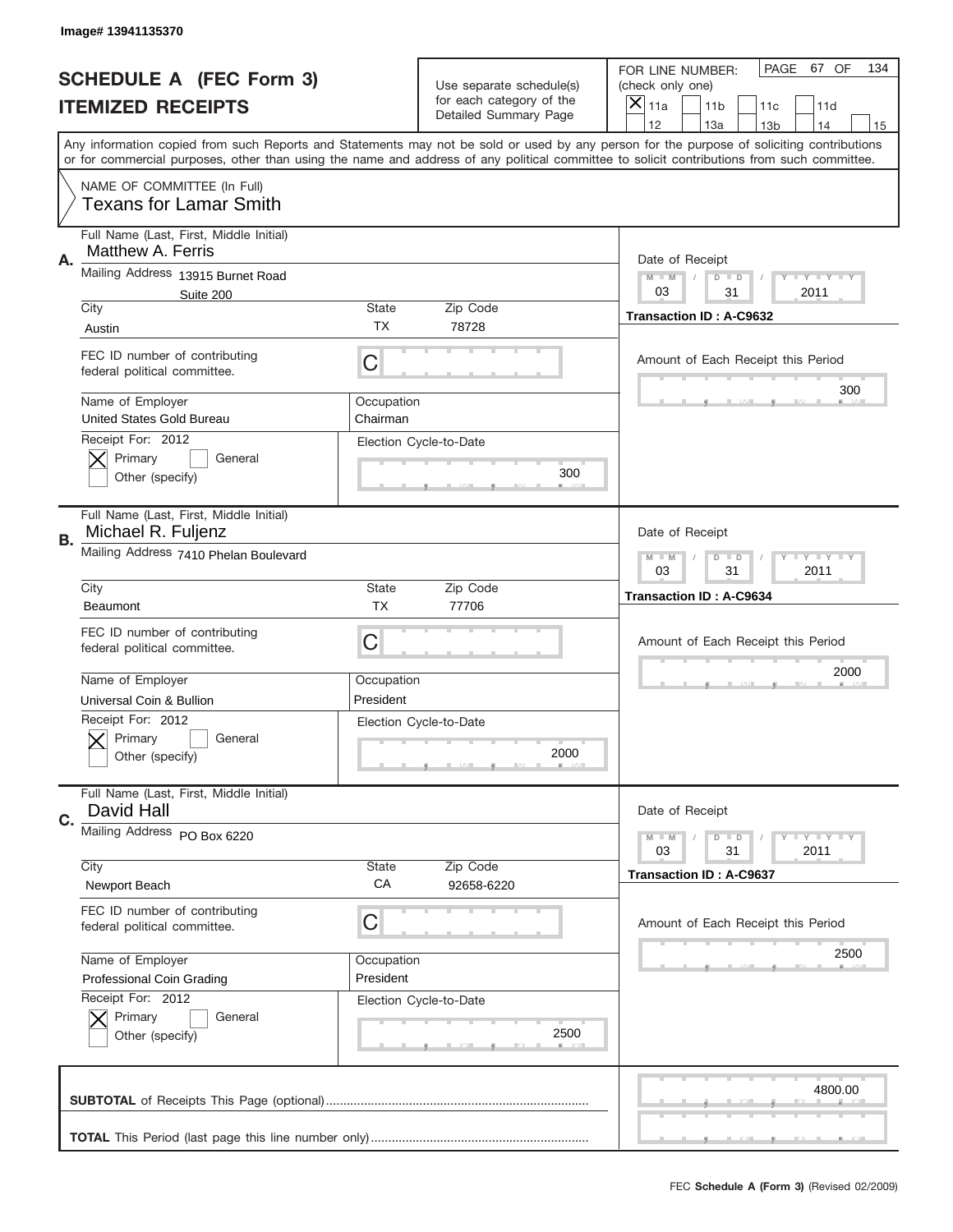|    | Image# 13941135371                                            |                        |                                                   |                                                                                                                                                                                       |
|----|---------------------------------------------------------------|------------------------|---------------------------------------------------|---------------------------------------------------------------------------------------------------------------------------------------------------------------------------------------|
|    | <b>SCHEDULE A (FEC Form 3)</b>                                |                        | Use separate schedule(s)                          | PAGE<br>68 OF<br>134<br>FOR LINE NUMBER:<br>(check only one)                                                                                                                          |
|    | <b>ITEMIZED RECEIPTS</b>                                      |                        | for each category of the<br>Detailed Summary Page | $\overline{\mathsf{x}}$<br>11a<br>11 <sub>b</sub><br>11c<br>11d                                                                                                                       |
|    |                                                               |                        |                                                   | 12<br>13a<br>14<br>13 <sub>b</sub><br>15<br>Any information copied from such Reports and Statements may not be sold or used by any person for the purpose of soliciting contributions |
|    |                                                               |                        |                                                   | or for commercial purposes, other than using the name and address of any political committee to solicit contributions from such committee.                                            |
|    | NAME OF COMMITTEE (In Full)<br>Texans for Lamar Smith         |                        |                                                   |                                                                                                                                                                                       |
| Α. | Full Name (Last, First, Middle Initial)<br>E. Denise Hall     |                        |                                                   | Date of Receipt                                                                                                                                                                       |
|    | Mailing Address PO Box 6220                                   |                        |                                                   | $T$ $Y$ $T$ $Y$ $T$ $Y$<br>$M - M$<br>$D$ $D$<br>03<br>31<br>2011                                                                                                                     |
|    | City                                                          | State                  | Zip Code                                          | <b>Transaction ID: A-C9638</b>                                                                                                                                                        |
|    | Newport Beach                                                 | CA                     | 92658-6220                                        |                                                                                                                                                                                       |
|    | FEC ID number of contributing<br>federal political committee. | C                      |                                                   | Amount of Each Receipt this Period                                                                                                                                                    |
|    | Name of Employer<br>Self-Employed                             | Occupation<br>Attorney |                                                   | 2500                                                                                                                                                                                  |
|    | Receipt For: 2012<br>Primary<br>General<br>Other (specify)    |                        | Election Cycle-to-Date<br>2500                    |                                                                                                                                                                                       |
| В. | Full Name (Last, First, Middle Initial)<br>James L. Halperin  |                        |                                                   | Date of Receipt                                                                                                                                                                       |
|    | Mailing Address 3500 Maple Avenue<br>17th Floor               |                        |                                                   | <b>LY LY LY</b><br>$M - M$<br>$D$ $D$<br>03<br>31<br>2011                                                                                                                             |
|    | City<br>Dallas                                                | State<br><b>TX</b>     | Zip Code<br>75219                                 | <b>Transaction ID: A-C9639</b>                                                                                                                                                        |
|    | FEC ID number of contributing<br>federal political committee. | C                      |                                                   | Amount of Each Receipt this Period                                                                                                                                                    |
|    | Name of Employer                                              | Occupation             |                                                   | 1000                                                                                                                                                                                  |
|    | <b>Heritage Auction Galleries</b>                             | Co-Chairman            |                                                   |                                                                                                                                                                                       |
|    | Receipt For: 2012<br>General<br>Primary<br>Other (specify)    |                        | Election Cycle-to-Date<br>1000                    |                                                                                                                                                                                       |
| C. | Full Name (Last, First, Middle Initial)<br>Edgar Hom          |                        |                                                   | Date of Receipt                                                                                                                                                                       |
|    | Mailing Address 525 West Manchester Boulevard                 |                        |                                                   | <b>LYLYLY</b><br>$M - M$<br>$D$ $D$<br>31<br>2011<br>03                                                                                                                               |
|    | City                                                          | State                  | Zip Code                                          | <b>Transaction ID: A-C9640</b>                                                                                                                                                        |
|    | Inglewood                                                     | CA                     | 90301-1627                                        |                                                                                                                                                                                       |
|    | FEC ID number of contributing<br>federal political committee. | C                      |                                                   | Amount of Each Receipt this Period                                                                                                                                                    |
|    | Name of Employer                                              | Occupation             |                                                   | 1000                                                                                                                                                                                  |
|    | <b>CA Numismatic Investments</b>                              | Vice President         |                                                   |                                                                                                                                                                                       |
|    | Receipt For: 2012<br>Primary<br>General<br>Other (specify)    |                        | Election Cycle-to-Date<br>1000                    |                                                                                                                                                                                       |
|    |                                                               |                        |                                                   | 4500.00                                                                                                                                                                               |
|    |                                                               |                        |                                                   |                                                                                                                                                                                       |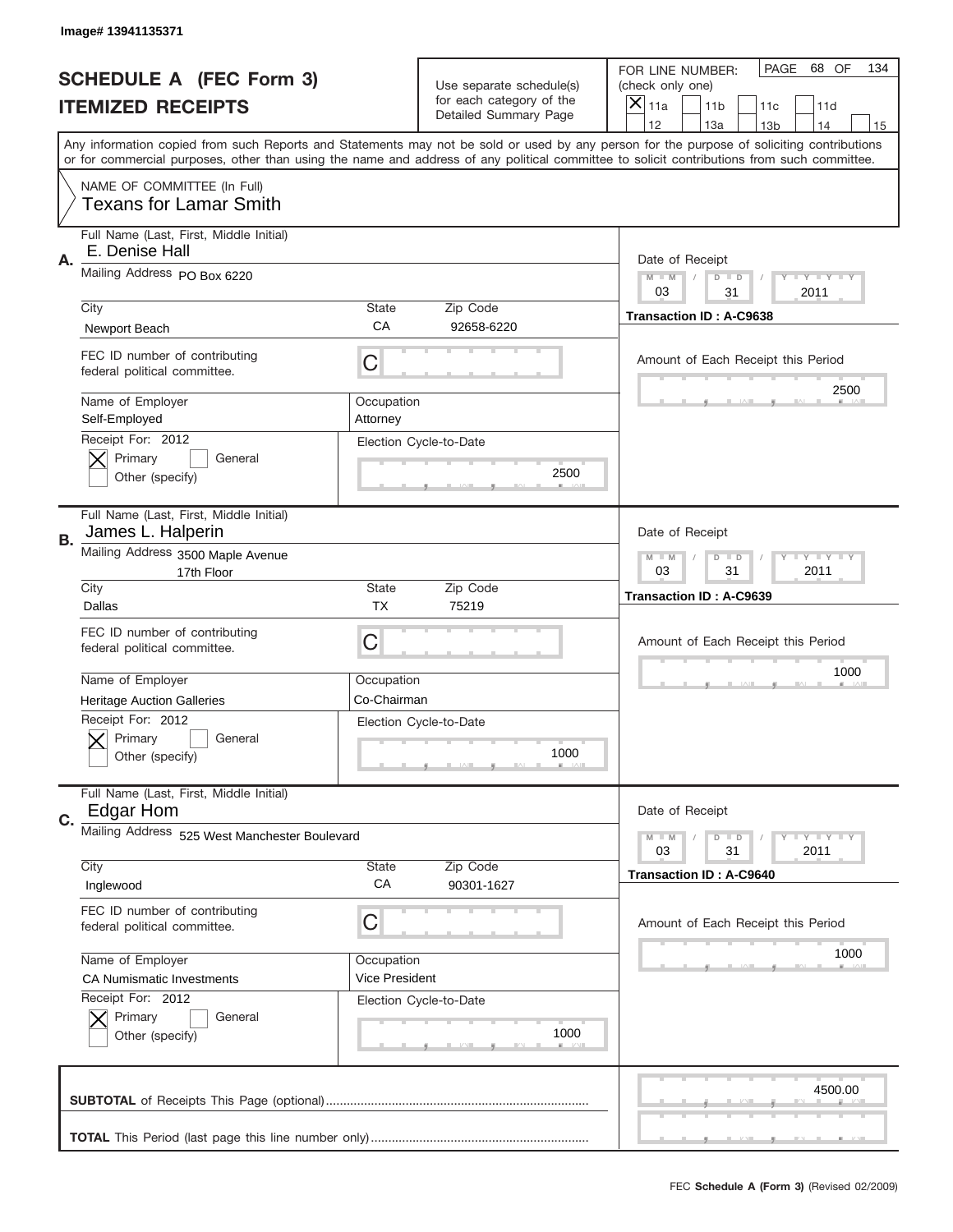|    | Image# 13941135372                                                                              |                                |                                                   |                                                                                                                                                                                                                                                                                                                                     |
|----|-------------------------------------------------------------------------------------------------|--------------------------------|---------------------------------------------------|-------------------------------------------------------------------------------------------------------------------------------------------------------------------------------------------------------------------------------------------------------------------------------------------------------------------------------------|
|    | <b>SCHEDULE A (FEC Form 3)</b>                                                                  |                                | Use separate schedule(s)                          | PAGE<br>69 OF<br>134<br>FOR LINE NUMBER:<br>(check only one)                                                                                                                                                                                                                                                                        |
|    | <b>ITEMIZED RECEIPTS</b>                                                                        |                                | for each category of the<br>Detailed Summary Page | ×<br>11a<br>11 <sub>b</sub><br>11c<br>11d                                                                                                                                                                                                                                                                                           |
|    |                                                                                                 |                                |                                                   | 12<br>13a<br>14<br>13 <sub>b</sub><br>15<br>Any information copied from such Reports and Statements may not be sold or used by any person for the purpose of soliciting contributions<br>or for commercial purposes, other than using the name and address of any political committee to solicit contributions from such committee. |
|    | NAME OF COMMITTEE (In Full)<br><b>Texans for Lamar Smith</b>                                    |                                |                                                   |                                                                                                                                                                                                                                                                                                                                     |
| Α. | Full Name (Last, First, Middle Initial)<br>Donald W. Hosier                                     |                                |                                                   | Date of Receipt                                                                                                                                                                                                                                                                                                                     |
|    | Mailing Address PO Box 1346                                                                     |                                |                                                   | $M$ $M$<br>$T$ $Y$ $Y$ $Y$ $Y$<br>$D$ $D$<br>03<br>2011<br>31                                                                                                                                                                                                                                                                       |
|    | City<br>Point Pleasant                                                                          | State<br><b>NJ</b>             | Zip Code<br>08742                                 | <b>Transaction ID: A-C9615</b>                                                                                                                                                                                                                                                                                                      |
|    | FEC ID number of contributing<br>federal political committee.                                   | C                              |                                                   | Amount of Each Receipt this Period<br>500                                                                                                                                                                                                                                                                                           |
|    | Name of Employer<br><b>D&amp;E Coin Service</b><br>Receipt For: 2012                            | Occupation<br>Owner            | Election Cycle-to-Date                            |                                                                                                                                                                                                                                                                                                                                     |
|    | Primary<br>General<br>Other (specify)                                                           |                                | 500                                               |                                                                                                                                                                                                                                                                                                                                     |
| В. | Full Name (Last, First, Middle Initial)<br>R. Steven Ivy                                        |                                |                                                   | Date of Receipt                                                                                                                                                                                                                                                                                                                     |
|    | Mailing Address 3500 Maple Avenue<br><b>Suite 1700</b>                                          |                                |                                                   | $T$ $Y$ $T$ $Y$ $T$ $Y$<br>$M$ $M$<br>$D$ $D$<br>03<br>31<br>2011                                                                                                                                                                                                                                                                   |
|    | City<br>Dallas                                                                                  | State<br><b>TX</b>             | Zip Code<br>75219                                 | <b>Transaction ID: A-C9641</b>                                                                                                                                                                                                                                                                                                      |
|    | FEC ID number of contributing<br>federal political committee.                                   | C                              |                                                   | Amount of Each Receipt this Period                                                                                                                                                                                                                                                                                                  |
|    | Name of Employer                                                                                | Occupation                     |                                                   | 1000                                                                                                                                                                                                                                                                                                                                |
|    |                                                                                                 |                                |                                                   |                                                                                                                                                                                                                                                                                                                                     |
|    | <b>Heritage Auction Galleries</b><br>Receipt For: 2012<br>General<br>Primary<br>Other (specify) | <b>Chief Executive Officer</b> | Election Cycle-to-Date<br>1000                    |                                                                                                                                                                                                                                                                                                                                     |
| C. | Full Name (Last, First, Middle Initial)<br>John F. Macpherson                                   |                                |                                                   | Date of Receipt                                                                                                                                                                                                                                                                                                                     |
|    | Mailing Address 7263 Engineer Road<br>Suite A                                                   |                                |                                                   | <b>LY LY LY</b><br>$M - M$<br>$D$ $D$<br>31<br>2011<br>03                                                                                                                                                                                                                                                                           |
|    | City<br>San Diego                                                                               | State<br>CA                    | Zip Code<br>92111                                 | <b>Transaction ID: A-C9642</b>                                                                                                                                                                                                                                                                                                      |
|    | FEC ID number of contributing<br>federal political committee.                                   | C                              |                                                   | Amount of Each Receipt this Period                                                                                                                                                                                                                                                                                                  |
|    | Name of Employer<br>Mystic Coin & Precious Metal                                                | Occupation<br>President        |                                                   | 1000                                                                                                                                                                                                                                                                                                                                |
|    | Receipt For: 2012<br>Primary<br>General<br>Other (specify)                                      |                                | Election Cycle-to-Date<br>1000                    |                                                                                                                                                                                                                                                                                                                                     |
|    |                                                                                                 |                                |                                                   | 2500.00                                                                                                                                                                                                                                                                                                                             |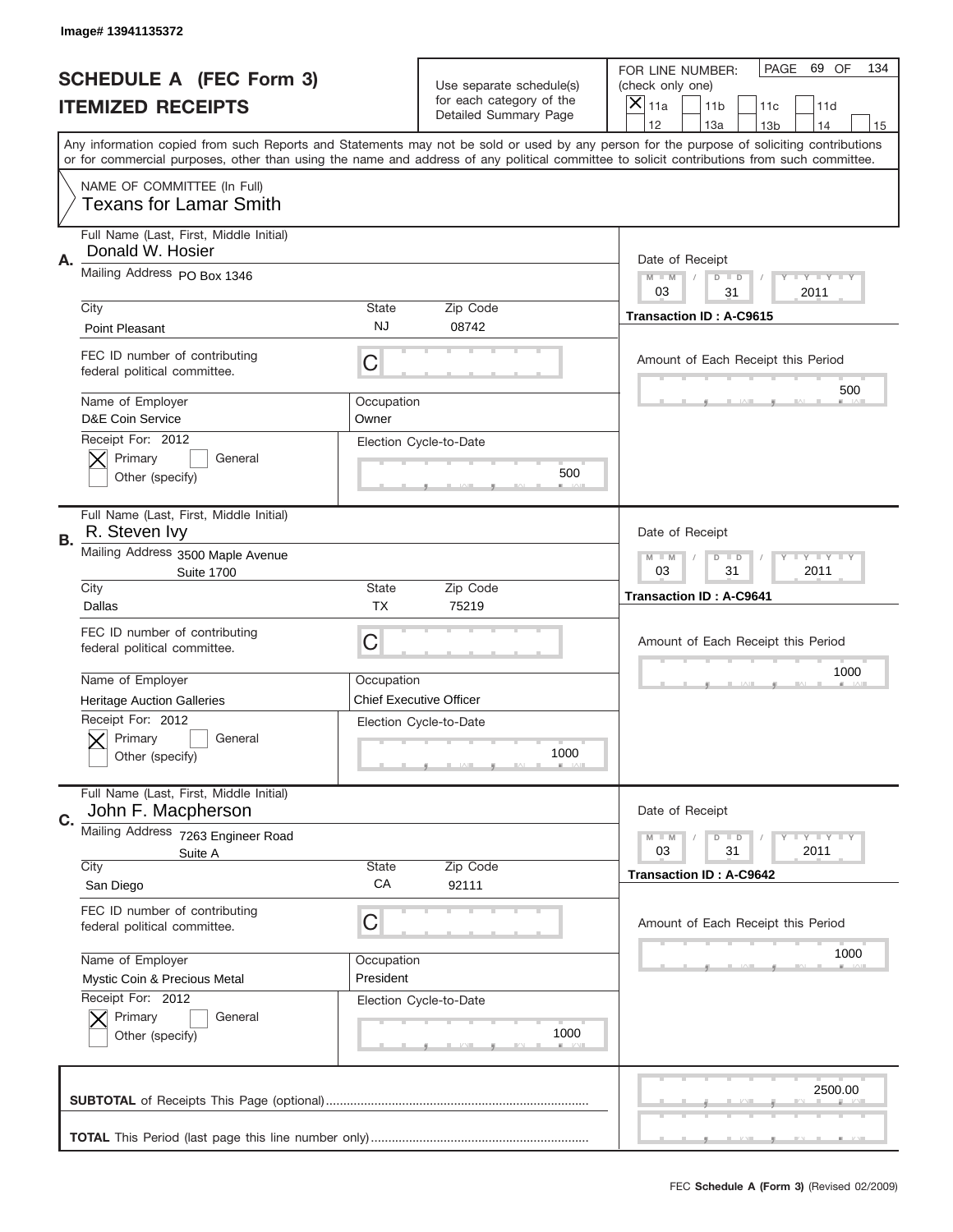|    | Image# 13941135373                                                                                                                         |                           |                                                   |                                                                                                                                                                                       |
|----|--------------------------------------------------------------------------------------------------------------------------------------------|---------------------------|---------------------------------------------------|---------------------------------------------------------------------------------------------------------------------------------------------------------------------------------------|
|    | <b>SCHEDULE A (FEC Form 3)</b>                                                                                                             |                           | Use separate schedule(s)                          | PAGE<br>70 OF<br>134<br>FOR LINE NUMBER:<br>(check only one)                                                                                                                          |
|    | <b>ITEMIZED RECEIPTS</b>                                                                                                                   |                           | for each category of the<br>Detailed Summary Page | ×<br>11a<br>11 <sub>b</sub><br>11c<br>11d                                                                                                                                             |
|    |                                                                                                                                            |                           |                                                   | 12<br>13a<br>14<br>13 <sub>b</sub><br>15<br>Any information copied from such Reports and Statements may not be sold or used by any person for the purpose of soliciting contributions |
|    | or for commercial purposes, other than using the name and address of any political committee to solicit contributions from such committee. |                           |                                                   |                                                                                                                                                                                       |
|    | NAME OF COMMITTEE (In Full)<br><b>Texans for Lamar Smith</b>                                                                               |                           |                                                   |                                                                                                                                                                                       |
| Α. | Full Name (Last, First, Middle Initial)<br><b>Richard Quitmeyer</b>                                                                        |                           |                                                   | Date of Receipt                                                                                                                                                                       |
|    | Mailing Address 3105 Rhode Island Avenue South                                                                                             |                           |                                                   | $M - M$<br><b>THEY THEY</b><br>$D$ $D$<br>03<br>2011<br>31                                                                                                                            |
|    | City                                                                                                                                       | <b>State</b>              | Zip Code                                          | <b>Transaction ID: A-C9644</b>                                                                                                                                                        |
|    | St. Louis Park                                                                                                                             | ΜN                        | 55426                                             |                                                                                                                                                                                       |
|    | FEC ID number of contributing<br>federal political committee.                                                                              | C                         |                                                   | Amount of Each Receipt this Period<br>1000                                                                                                                                            |
|    | Name of Employer<br><b>Yellow River Coins</b>                                                                                              | Occupation<br>President   |                                                   |                                                                                                                                                                                       |
|    | Receipt For: 2012                                                                                                                          |                           | Election Cycle-to-Date                            |                                                                                                                                                                                       |
|    | Primary<br>General                                                                                                                         |                           | 1000                                              |                                                                                                                                                                                       |
|    | Other (specify)                                                                                                                            |                           |                                                   |                                                                                                                                                                                       |
| В. | Full Name (Last, First, Middle Initial)<br>Dana Samuelson                                                                                  |                           |                                                   | Date of Receipt                                                                                                                                                                       |
|    | Mailing Address 1602 Barton Hills Drive                                                                                                    |                           |                                                   | <b>LY LY LY</b><br>$M - M$<br>$D$ $D$                                                                                                                                                 |
|    |                                                                                                                                            |                           |                                                   | 03<br>31<br>2011                                                                                                                                                                      |
|    | City<br>Austin                                                                                                                             | <b>State</b><br><b>TX</b> | Zip Code<br>78704                                 | <b>Transaction ID: A-C9576</b>                                                                                                                                                        |
|    | FEC ID number of contributing                                                                                                              |                           |                                                   |                                                                                                                                                                                       |
|    | federal political committee.                                                                                                               | C                         |                                                   | Amount of Each Receipt this Period                                                                                                                                                    |
|    |                                                                                                                                            |                           |                                                   | 1000                                                                                                                                                                                  |
|    | Name of Employer                                                                                                                           | Occupation                |                                                   |                                                                                                                                                                                       |
|    | American Gold Exchange, Inc.                                                                                                               | Numismatist               |                                                   |                                                                                                                                                                                       |
|    | Receipt For: 2012<br>General<br>Primary                                                                                                    |                           | Election Cycle-to-Date                            |                                                                                                                                                                                       |
|    | Other (specify)                                                                                                                            |                           | 1000                                              |                                                                                                                                                                                       |
|    |                                                                                                                                            |                           |                                                   |                                                                                                                                                                                       |
| C. | Full Name (Last, First, Middle Initial)<br><b>Barry Stuppler</b>                                                                           |                           |                                                   | Date of Receipt                                                                                                                                                                       |
|    | Mailing Address 5855 Topanga Canyon Boulevard                                                                                              |                           |                                                   | <b>LY LY LY</b><br>$M - M$<br>$D$ $D$                                                                                                                                                 |
|    | <b>Unit 330</b><br>City                                                                                                                    | <b>State</b>              | Zip Code                                          | 03<br>31<br>2011                                                                                                                                                                      |
|    | <b>Woodland Hills</b>                                                                                                                      | CA                        | 91367                                             | <b>Transaction ID: A-C9646</b>                                                                                                                                                        |
|    | FEC ID number of contributing                                                                                                              |                           |                                                   |                                                                                                                                                                                       |
|    | federal political committee.                                                                                                               | C                         |                                                   | Amount of Each Receipt this Period                                                                                                                                                    |
|    | Name of Employer                                                                                                                           | Occupation                |                                                   | 1000                                                                                                                                                                                  |
|    | Stuppler & Company, Inc.                                                                                                                   | President                 |                                                   |                                                                                                                                                                                       |
|    | Receipt For: 2012                                                                                                                          |                           | Election Cycle-to-Date                            |                                                                                                                                                                                       |
|    | Primary<br>General<br>Other (specify)                                                                                                      |                           | 1000                                              |                                                                                                                                                                                       |
|    |                                                                                                                                            |                           |                                                   |                                                                                                                                                                                       |
|    |                                                                                                                                            |                           |                                                   |                                                                                                                                                                                       |
|    |                                                                                                                                            |                           |                                                   | 3000.00                                                                                                                                                                               |
|    |                                                                                                                                            |                           |                                                   |                                                                                                                                                                                       |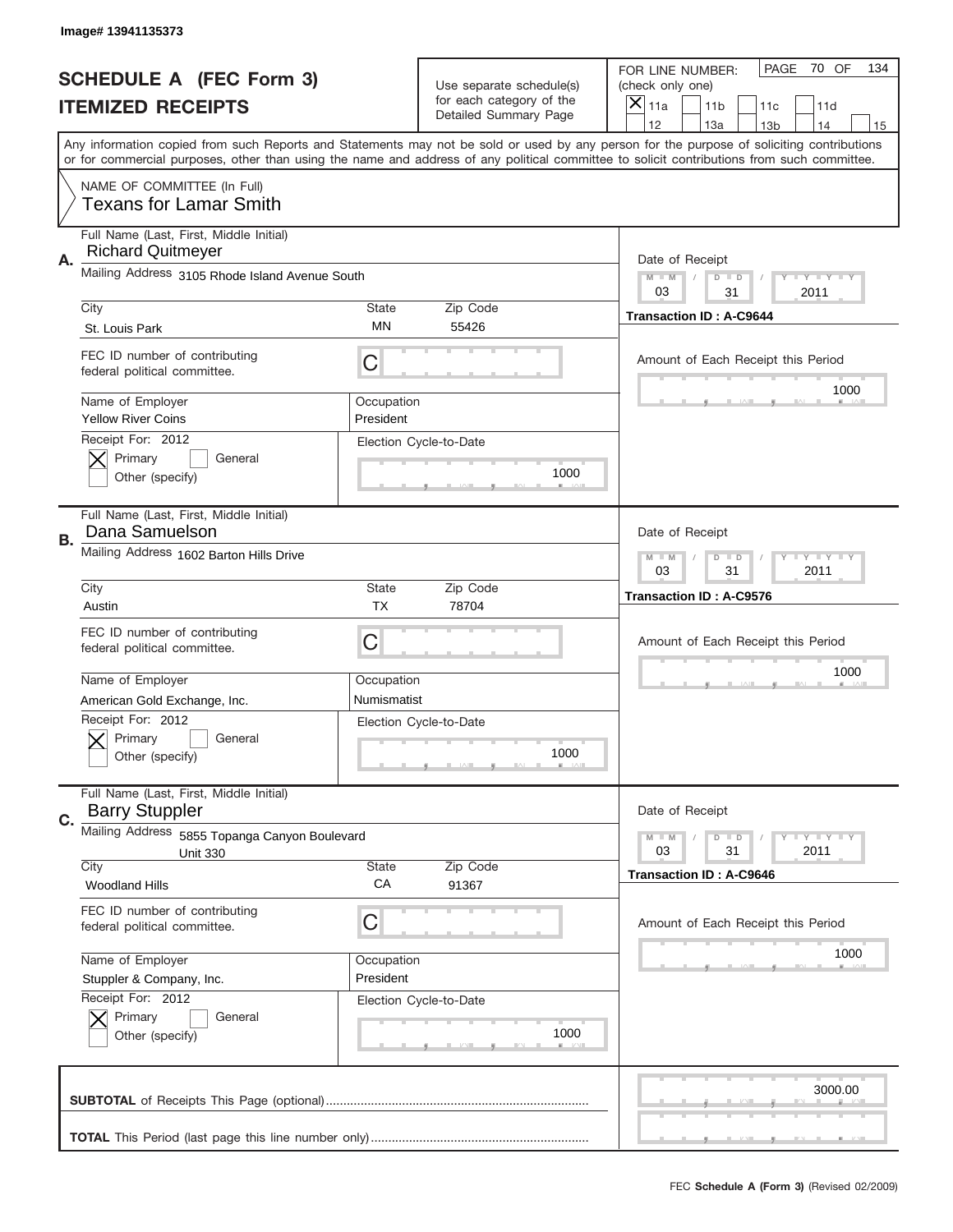| Image# 13941135374                                                    |                           |                                                                               |                                                                                                                                                                                                                                                                                         |
|-----------------------------------------------------------------------|---------------------------|-------------------------------------------------------------------------------|-----------------------------------------------------------------------------------------------------------------------------------------------------------------------------------------------------------------------------------------------------------------------------------------|
| <b>SCHEDULE A (FEC Form 3)</b><br><b>ITEMIZED RECEIPTS</b>            |                           | Use separate schedule(s)<br>for each category of the<br>Detailed Summary Page | PAGE<br>71 OF<br>134<br>FOR LINE NUMBER:<br>(check only one)<br>$\overline{\mathsf{x}}$<br>11a<br>11 <sub>b</sub><br>11c<br>11d<br>12<br>13a<br>14<br>13 <sub>b</sub><br>15                                                                                                             |
|                                                                       |                           |                                                                               | Any information copied from such Reports and Statements may not be sold or used by any person for the purpose of soliciting contributions<br>or for commercial purposes, other than using the name and address of any political committee to solicit contributions from such committee. |
| NAME OF COMMITTEE (In Full)<br><b>Texans for Lamar Smith</b>          |                           |                                                                               |                                                                                                                                                                                                                                                                                         |
| Full Name (Last, First, Middle Initial)<br><b>Fred Weinberg</b><br>Α. |                           |                                                                               | Date of Receipt                                                                                                                                                                                                                                                                         |
| Mailing Address 16311 Ventura Boulevard<br><b>Suite 1298</b>          |                           |                                                                               | $M - M$<br><b>THEY THEY</b><br>$D$ $D$<br>03<br>31<br>2011                                                                                                                                                                                                                              |
| City<br>Encino                                                        | <b>State</b><br>CA        | Zip Code<br>91436                                                             | <b>Transaction ID: A-C9627</b>                                                                                                                                                                                                                                                          |
| FEC ID number of contributing<br>federal political committee.         | C                         |                                                                               | Amount of Each Receipt this Period                                                                                                                                                                                                                                                      |
| Name of Employer<br>Fred Weinberg & Co.                               | Occupation<br>Owner       |                                                                               | 500                                                                                                                                                                                                                                                                                     |
| Receipt For: 2012<br>Primary<br>General<br>Other (specify)            |                           | Election Cycle-to-Date<br>500                                                 |                                                                                                                                                                                                                                                                                         |
| Full Name (Last, First, Middle Initial)<br>Cecilia M. Wood<br>В.      |                           |                                                                               | Date of Receipt                                                                                                                                                                                                                                                                         |
| Mailing Address 7708 Gaines Mill Lane                                 |                           |                                                                               | <b>LY LY LY</b><br>$M$ M<br>$D$ $D$<br>03<br>31<br>2011                                                                                                                                                                                                                                 |
| City<br>Austin                                                        | <b>State</b><br><b>TX</b> | Zip Code<br>78745-6049                                                        | <b>Transaction ID: A-C9575</b>                                                                                                                                                                                                                                                          |
| FEC ID number of contributing<br>federal political committee.         | C                         |                                                                               | Amount of Each Receipt this Period                                                                                                                                                                                                                                                      |
| Name of Employer<br>Self-Employed                                     | Occupation<br>Attorney    |                                                                               | 250                                                                                                                                                                                                                                                                                     |
| Receipt For: 2012<br>General<br>Primary<br>Other (specify)            |                           | Election Cycle-to-Date<br>250                                                 |                                                                                                                                                                                                                                                                                         |
| Full Name (Last, First, Middle Initial)                               |                           |                                                                               | Date of Receipt                                                                                                                                                                                                                                                                         |
| C.<br>Mailing Address<br>City                                         | <b>State</b>              | Zip Code                                                                      | Y TY TY TY<br>$M - M$<br>$D$ $D$                                                                                                                                                                                                                                                        |
|                                                                       |                           |                                                                               |                                                                                                                                                                                                                                                                                         |
| FEC ID number of contributing<br>federal political committee.         | C                         |                                                                               | Amount of Each Receipt this Period                                                                                                                                                                                                                                                      |
| Name of Employer                                                      | Occupation                |                                                                               |                                                                                                                                                                                                                                                                                         |
| Receipt For:<br>Primary<br>General<br>Other (specify)                 |                           | Election Cycle-to-Date                                                        |                                                                                                                                                                                                                                                                                         |
|                                                                       |                           |                                                                               | 750.00<br>250150.00                                                                                                                                                                                                                                                                     |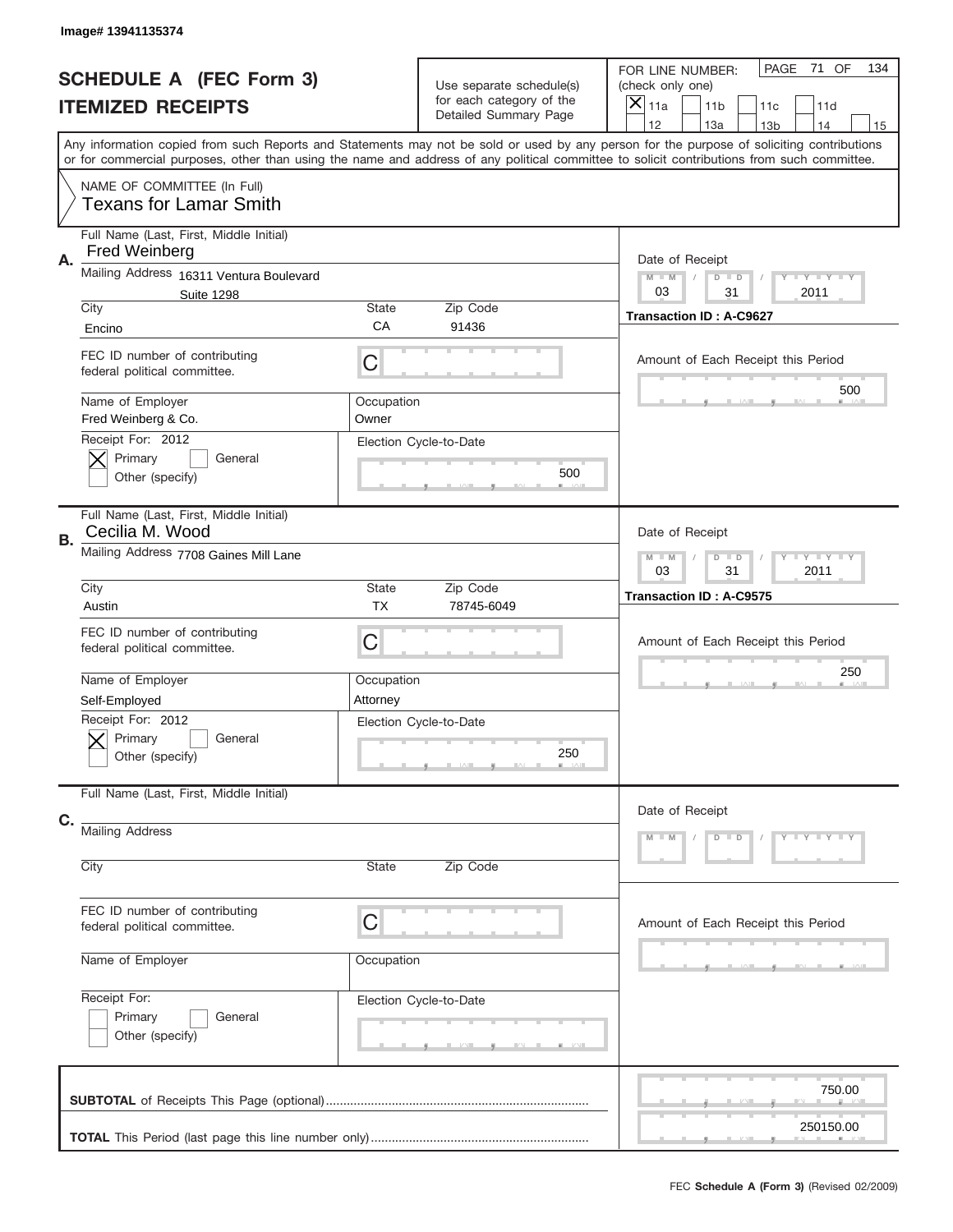|    | Image# 13941135375                                                                                      |             |                                                   |                                                                                                                                                                                                                                                                                                                                     |
|----|---------------------------------------------------------------------------------------------------------|-------------|---------------------------------------------------|-------------------------------------------------------------------------------------------------------------------------------------------------------------------------------------------------------------------------------------------------------------------------------------------------------------------------------------|
|    | <b>SCHEDULE A (FEC Form 3)</b>                                                                          |             | Use separate schedule(s)                          | PAGE<br>72 OF<br>134<br>FOR LINE NUMBER:<br>(check only one)                                                                                                                                                                                                                                                                        |
|    | <b>ITEMIZED RECEIPTS</b>                                                                                |             | for each category of the<br>Detailed Summary Page | $ \mathsf{\overline{X}} _{\mathsf{11c}}$<br>11a<br>11 <sub>b</sub><br>11d                                                                                                                                                                                                                                                           |
|    |                                                                                                         |             |                                                   | 12<br>13a<br>13 <sub>b</sub><br>14<br>15<br>Any information copied from such Reports and Statements may not be sold or used by any person for the purpose of soliciting contributions<br>or for commercial purposes, other than using the name and address of any political committee to solicit contributions from such committee. |
|    | NAME OF COMMITTEE (In Full)<br><b>Texans for Lamar Smith</b>                                            |             |                                                   |                                                                                                                                                                                                                                                                                                                                     |
|    | Full Name (Last, First, Middle Initial)<br>Environmental Chemical Corporation PAC (ECC PAC)             |             |                                                   |                                                                                                                                                                                                                                                                                                                                     |
| А. | Mailing Address 1240 Bayshore Highway                                                                   |             |                                                   | Date of Receipt<br><b>LY LY LY</b><br>$M - M$<br>$D$ $D$<br>01<br>09<br>2011                                                                                                                                                                                                                                                        |
|    | City<br><b>Burlingame</b>                                                                               | State<br>CA | Zip Code<br>94010-1805                            | <b>Transaction ID: A-C9147</b>                                                                                                                                                                                                                                                                                                      |
|    | FEC ID number of contributing<br>federal political committee.                                           | С           | C00317735                                         | Amount of Each Receipt this Period                                                                                                                                                                                                                                                                                                  |
|    | Name of Employer                                                                                        | Occupation  |                                                   | 1000                                                                                                                                                                                                                                                                                                                                |
|    | Receipt For: 2012<br>Primary<br>General<br>Other (specify)                                              |             | Election Cycle-to-Date<br>1000                    |                                                                                                                                                                                                                                                                                                                                     |
| В. | Full Name (Last, First, Middle Initial)<br>Bank of America Corporation Federal PAC                      |             |                                                   | Date of Receipt                                                                                                                                                                                                                                                                                                                     |
|    | Mailing Address 1909 K Street NW<br>Suite 710                                                           |             |                                                   | <b>LY LY LY</b><br>$M - M$<br>$D$ $D$<br>01<br>21<br>2011                                                                                                                                                                                                                                                                           |
|    | City<br>Washington                                                                                      | State<br>DC | Zip Code<br>20006                                 | <b>Transaction ID: A-C9150</b>                                                                                                                                                                                                                                                                                                      |
|    | FEC ID number of contributing                                                                           |             | C00364778                                         | Amount of Each Receipt this Period                                                                                                                                                                                                                                                                                                  |
|    | federal political committee.                                                                            | C           |                                                   |                                                                                                                                                                                                                                                                                                                                     |
|    | Name of Employer                                                                                        | Occupation  |                                                   | 1000                                                                                                                                                                                                                                                                                                                                |
|    | Receipt For: 2012<br>Primary<br>General<br>Other (specify)                                              |             | Election Cycle-to-Date<br>1000                    |                                                                                                                                                                                                                                                                                                                                     |
|    | Full Name (Last, First, Middle Initial)<br>American Express Company Political Action Committee (AXPPAC) |             |                                                   | Date of Receipt                                                                                                                                                                                                                                                                                                                     |
| C. | Mailing Address<br>801 Pennsylvania Avenue NW                                                           |             |                                                   | <b>LYLYLY</b><br>$M - M$<br>$D$ $D$<br>2011<br>01<br>24                                                                                                                                                                                                                                                                             |
|    | Suite 650<br>City<br>Washington                                                                         | State<br>DC | Zip Code<br>20004-2673                            | <b>Transaction ID: A-C9157</b>                                                                                                                                                                                                                                                                                                      |
|    | FEC ID number of contributing<br>federal political committee.                                           | C           | C00040535                                         | Amount of Each Receipt this Period                                                                                                                                                                                                                                                                                                  |
|    | Name of Employer                                                                                        | Occupation  |                                                   | 1000                                                                                                                                                                                                                                                                                                                                |
|    | Receipt For: 2012<br>Primary<br>General<br>Other (specify)                                              |             | Election Cycle-to-Date<br>1000                    |                                                                                                                                                                                                                                                                                                                                     |
|    |                                                                                                         |             |                                                   | 3000.00                                                                                                                                                                                                                                                                                                                             |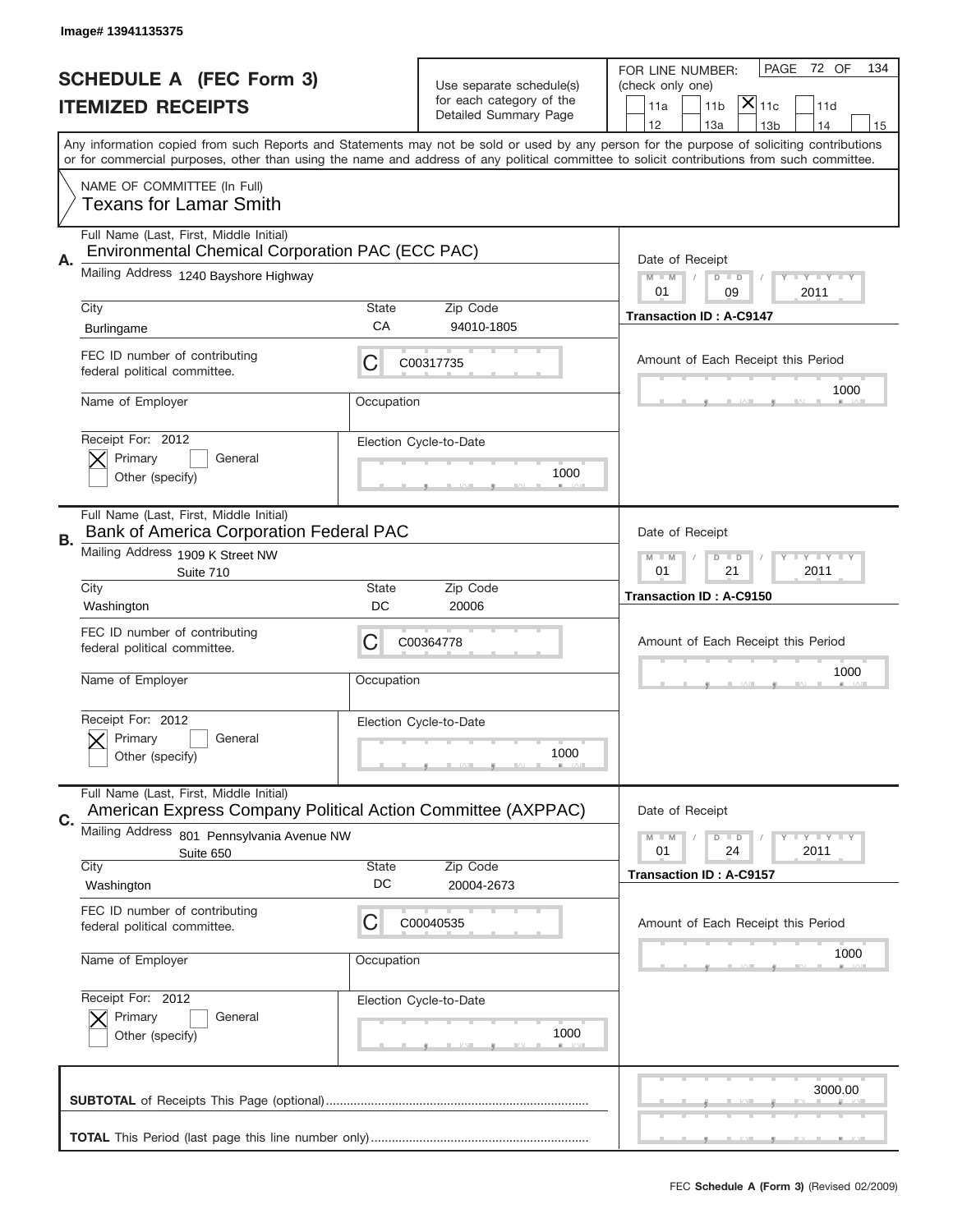|    | Image# 13941135376                                                                                            |                                                              |                                                      |                                                                                                                                                                                                                                                                                         |
|----|---------------------------------------------------------------------------------------------------------------|--------------------------------------------------------------|------------------------------------------------------|-----------------------------------------------------------------------------------------------------------------------------------------------------------------------------------------------------------------------------------------------------------------------------------------|
|    | <b>SCHEDULE A (FEC Form 3)</b>                                                                                |                                                              |                                                      | PAGE<br>73 OF<br>134<br>FOR LINE NUMBER:                                                                                                                                                                                                                                                |
|    |                                                                                                               |                                                              | Use separate schedule(s)<br>for each category of the | (check only one)<br>$ \mathsf{\overline{X}} _{\mathsf{11c}}$<br>11 <sub>b</sub><br>11d                                                                                                                                                                                                  |
|    | <b>ITEMIZED RECEIPTS</b>                                                                                      |                                                              | Detailed Summary Page                                | 11a<br>12<br>13a<br>13 <sub>b</sub><br>14<br>15                                                                                                                                                                                                                                         |
|    |                                                                                                               |                                                              |                                                      | Any information copied from such Reports and Statements may not be sold or used by any person for the purpose of soliciting contributions<br>or for commercial purposes, other than using the name and address of any political committee to solicit contributions from such committee. |
|    | NAME OF COMMITTEE (In Full)<br><b>Texans for Lamar Smith</b>                                                  |                                                              |                                                      |                                                                                                                                                                                                                                                                                         |
| Α. | Full Name (Last, First, Middle Initial)<br>GoDaddy.com, Inc. PAC                                              |                                                              |                                                      | Date of Receipt                                                                                                                                                                                                                                                                         |
|    | Mailing Address 14455 North Hayden Road<br>Suite 219                                                          |                                                              |                                                      | <b>LEY LEY LEY</b><br>$M - M$<br>$D$ $D$<br>01<br>24<br>2011                                                                                                                                                                                                                            |
|    | City<br>Scottsdale                                                                                            | <b>State</b><br>AZ                                           | Zip Code<br>85260-6993                               | <b>Transaction ID: A-C9156</b>                                                                                                                                                                                                                                                          |
|    | FEC ID number of contributing<br>federal political committee.                                                 | С                                                            | C00432328                                            | Amount of Each Receipt this Period                                                                                                                                                                                                                                                      |
|    | Name of Employer                                                                                              | Occupation                                                   |                                                      | 2500                                                                                                                                                                                                                                                                                    |
|    | Receipt For: 2012<br>Primary<br>General<br>Other (specify)                                                    |                                                              | Election Cycle-to-Date<br>2500                       |                                                                                                                                                                                                                                                                                         |
|    | Full Name (Last, First, Middle Initial)<br>K&L Gates, LLP PAC (DC)                                            |                                                              |                                                      | Date of Receipt                                                                                                                                                                                                                                                                         |
| В. | Mailing Address 1601 K Street NW                                                                              | $D$ $D$<br><b>LEY LEY LEY</b><br>$M - M$<br>01<br>24<br>2011 |                                                      |                                                                                                                                                                                                                                                                                         |
|    | City<br>Washington                                                                                            | <b>State</b><br>DC                                           | Zip Code<br>20006                                    | Transaction ID: A-C9158                                                                                                                                                                                                                                                                 |
|    | FEC ID number of contributing<br>federal political committee.                                                 | С                                                            | C00213173                                            | Amount of Each Receipt this Period                                                                                                                                                                                                                                                      |
|    | Name of Employer                                                                                              | Occupation                                                   |                                                      | 1000                                                                                                                                                                                                                                                                                    |
|    | Receipt For: 2012<br>General<br>Primary<br>Other (specify)                                                    |                                                              | Election Cycle-to-Date<br>1000                       |                                                                                                                                                                                                                                                                                         |
| C. | Full Name (Last, First, Middle Initial)<br>Life Technologies Corporation Employees Political Action Committee |                                                              |                                                      | Date of Receipt                                                                                                                                                                                                                                                                         |
|    | <b>Mailing Address</b><br>1050 K Street NW                                                                    |                                                              |                                                      | <b>LY LY LY</b><br>$M \perp M$<br>$D$ $D$<br>24<br>2011<br>01                                                                                                                                                                                                                           |
|    | Suite 310<br>City                                                                                             | <b>State</b>                                                 | Zip Code                                             | <b>Transaction ID: A-C9159</b>                                                                                                                                                                                                                                                          |
|    | Washington                                                                                                    | DC                                                           | 20001                                                |                                                                                                                                                                                                                                                                                         |
|    | FEC ID number of contributing<br>federal political committee.                                                 | C                                                            | C00404442                                            | Amount of Each Receipt this Period                                                                                                                                                                                                                                                      |
|    | Name of Employer                                                                                              | Occupation                                                   |                                                      | 1000                                                                                                                                                                                                                                                                                    |
|    | Receipt For: 2012<br>Primary<br>General<br>Other (specify)                                                    |                                                              | Election Cycle-to-Date<br>1000                       |                                                                                                                                                                                                                                                                                         |
|    |                                                                                                               |                                                              |                                                      | 4500.00                                                                                                                                                                                                                                                                                 |
|    |                                                                                                               |                                                              |                                                      |                                                                                                                                                                                                                                                                                         |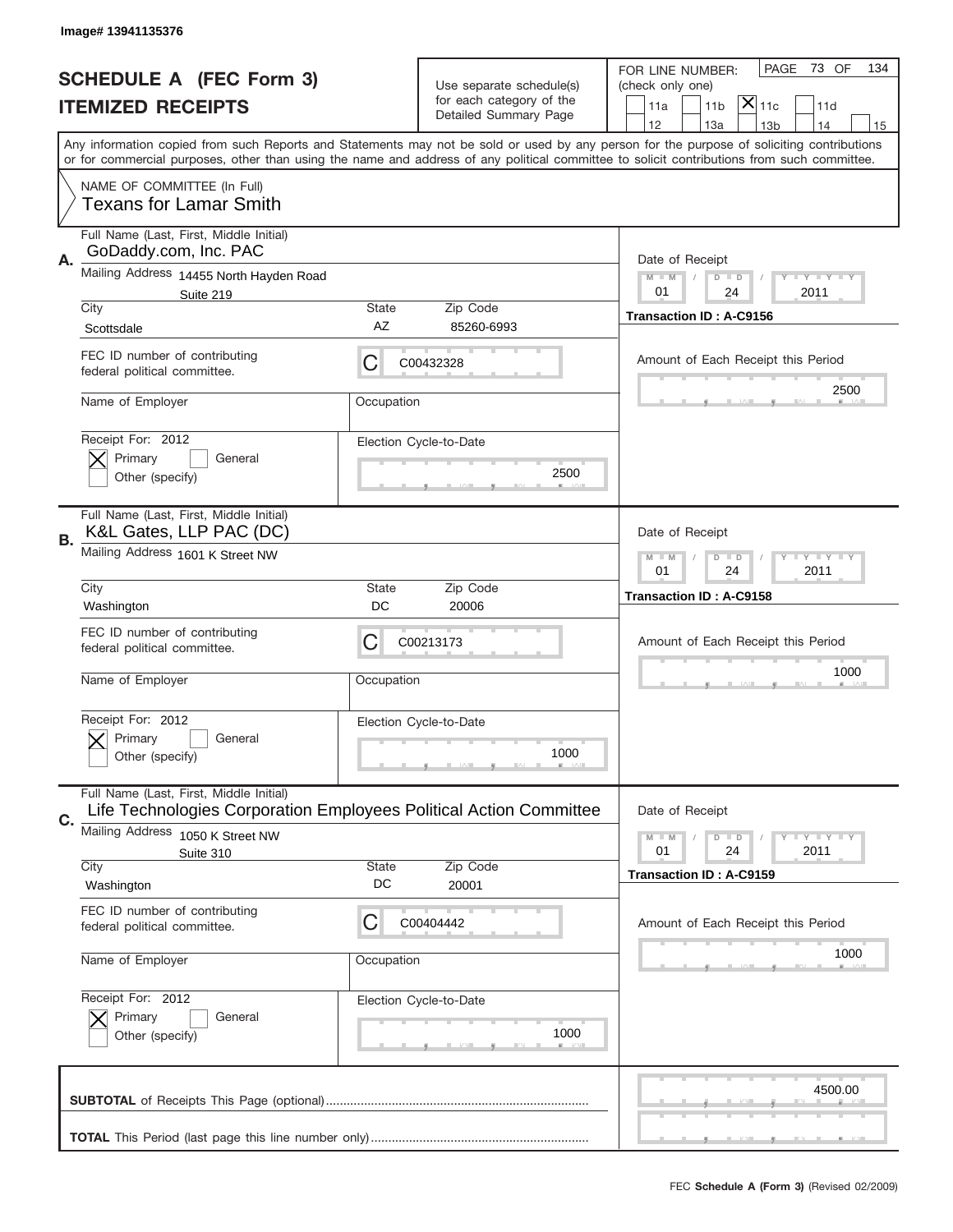|    | Image# 13941135377                                                                                                                         |                                                              |                                                      |                                                                                                                                           |
|----|--------------------------------------------------------------------------------------------------------------------------------------------|--------------------------------------------------------------|------------------------------------------------------|-------------------------------------------------------------------------------------------------------------------------------------------|
|    | <b>SCHEDULE A (FEC Form 3)</b>                                                                                                             |                                                              |                                                      | PAGE<br>74 OF<br>134<br>FOR LINE NUMBER:                                                                                                  |
|    | <b>ITEMIZED RECEIPTS</b>                                                                                                                   |                                                              | Use separate schedule(s)<br>for each category of the | (check only one)<br>$ \mathsf{\overline{X}} _{\mathsf{11c}}$<br>11 <sub>b</sub><br>11a<br>11d                                             |
|    |                                                                                                                                            |                                                              | Detailed Summary Page                                | 12<br>13a<br>14<br>13 <sub>b</sub><br>15                                                                                                  |
|    | or for commercial purposes, other than using the name and address of any political committee to solicit contributions from such committee. |                                                              |                                                      | Any information copied from such Reports and Statements may not be sold or used by any person for the purpose of soliciting contributions |
|    | NAME OF COMMITTEE (In Full)<br>Texans for Lamar Smith                                                                                      |                                                              |                                                      |                                                                                                                                           |
| Α. | Full Name (Last, First, Middle Initial)<br>Philips Electronics North America Corporation Employees Political Action Committee              |                                                              |                                                      | Date of Receipt                                                                                                                           |
|    | Mailing Address 1050 K Street NW<br>Suite 900                                                                                              |                                                              |                                                      | $M$ M<br><b>LYLYLY</b><br>$D$ $D$<br>01<br>24<br>2011                                                                                     |
|    | City                                                                                                                                       | State                                                        | Zip Code                                             | <b>Transaction ID: A-C9160</b>                                                                                                            |
|    | Washington                                                                                                                                 | DC                                                           | 20001-4417                                           |                                                                                                                                           |
|    | FEC ID number of contributing<br>federal political committee.                                                                              | C                                                            | C00239780                                            | Amount of Each Receipt this Period                                                                                                        |
|    | Name of Employer                                                                                                                           | Occupation                                                   |                                                      | 1000                                                                                                                                      |
|    | Receipt For: 2012<br>Primary<br>General                                                                                                    |                                                              | Election Cycle-to-Date                               |                                                                                                                                           |
|    | Other (specify)                                                                                                                            |                                                              | 1000                                                 |                                                                                                                                           |
|    | Full Name (Last, First, Middle Initial)<br>The Financial Services Roundtable PAC                                                           |                                                              |                                                      | Date of Receipt                                                                                                                           |
| В. | Mailing Address 1001 Pennsylvania Avenue NW<br>Suite 500                                                                                   | <b>LEY LEY LEY</b><br>$M - M$<br>$D$ $D$<br>02<br>04<br>2011 |                                                      |                                                                                                                                           |
|    | City<br>Washington                                                                                                                         | State<br>DC                                                  | Zip Code<br>20004-2508                               | <b>Transaction ID: A-C9169</b>                                                                                                            |
|    | FEC ID number of contributing<br>federal political committee.                                                                              | C                                                            | C00193177                                            | Amount of Each Receipt this Period                                                                                                        |
|    | Name of Employer                                                                                                                           | Occupation                                                   |                                                      | 1500                                                                                                                                      |
|    | Receipt For: 2012<br>General                                                                                                               |                                                              | Election Cycle-to-Date                               |                                                                                                                                           |
|    | Primary<br>Other (specify)                                                                                                                 |                                                              | 2500                                                 |                                                                                                                                           |
| C. | Full Name (Last, First, Middle Initial)<br>Exxon Mobil Corporation Political Action Committee (ExxonMobil PAC)                             |                                                              |                                                      | Date of Receipt                                                                                                                           |
|    | Mailing Address 5959 Las Colinas Boulevard                                                                                                 |                                                              |                                                      | <b>LY LY LY</b><br>$M - M$<br>$D$ $D$<br>2011<br>02<br>14                                                                                 |
|    | City<br>Irving                                                                                                                             | State<br>ТX                                                  | Zip Code<br>75039-4202                               | Transaction ID: A-C9185                                                                                                                   |
|    | FEC ID number of contributing<br>federal political committee.                                                                              | C                                                            | C00121368                                            | Amount of Each Receipt this Period                                                                                                        |
|    | Name of Employer                                                                                                                           | Occupation                                                   |                                                      | 5000                                                                                                                                      |
|    | Receipt For: 2012                                                                                                                          |                                                              | Election Cycle-to-Date                               |                                                                                                                                           |
|    | Primary<br>General<br>Other (specify)                                                                                                      |                                                              | 5000                                                 |                                                                                                                                           |
|    |                                                                                                                                            |                                                              |                                                      | 7500.00                                                                                                                                   |
|    |                                                                                                                                            |                                                              |                                                      |                                                                                                                                           |
|    |                                                                                                                                            |                                                              |                                                      |                                                                                                                                           |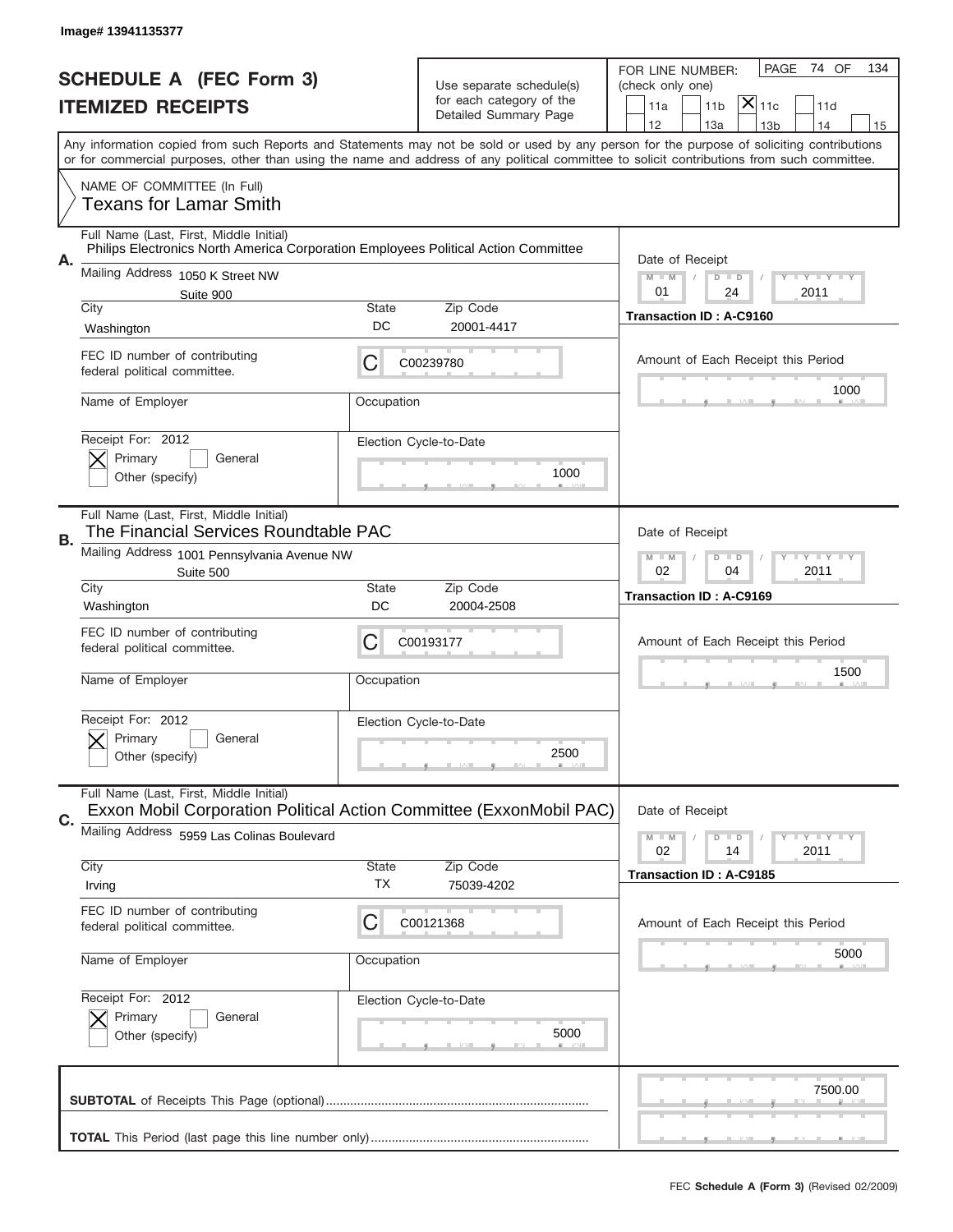|    | Image# 13941135378                                                                                                                        |                                                              |                                                   |                                                                                                                                            |
|----|-------------------------------------------------------------------------------------------------------------------------------------------|--------------------------------------------------------------|---------------------------------------------------|--------------------------------------------------------------------------------------------------------------------------------------------|
|    | <b>SCHEDULE A (FEC Form 3)</b>                                                                                                            |                                                              | Use separate schedule(s)                          | 75 OF<br>PAGE<br>134<br>FOR LINE NUMBER:<br>(check only one)                                                                               |
|    | <b>ITEMIZED RECEIPTS</b>                                                                                                                  |                                                              | for each category of the<br>Detailed Summary Page | $\mathsf{\bar{X}}\vert_{\mathsf{11c}}$<br>11 <sub>b</sub><br>11a<br>11d                                                                    |
|    | Any information copied from such Reports and Statements may not be sold or used by any person for the purpose of soliciting contributions |                                                              |                                                   | 12<br>13a<br>14<br>13 <sub>b</sub><br>15                                                                                                   |
|    |                                                                                                                                           |                                                              |                                                   | or for commercial purposes, other than using the name and address of any political committee to solicit contributions from such committee. |
|    | NAME OF COMMITTEE (In Full)<br><b>Texans for Lamar Smith</b>                                                                              |                                                              |                                                   |                                                                                                                                            |
| А. | Full Name (Last, First, Middle Initial)<br>Free & Strong America PAC, Inc.                                                                |                                                              |                                                   | Date of Receipt                                                                                                                            |
|    | Mailing Address PO Box 79226                                                                                                              |                                                              |                                                   | $M - M$<br><b>LY LY LY</b><br>$D$ $D$<br>02<br>15<br>2011                                                                                  |
|    | City                                                                                                                                      | State                                                        | Zip Code                                          | <b>Transaction ID: A-C9180</b>                                                                                                             |
|    | <b>Belmont</b>                                                                                                                            | МA                                                           | 02479                                             |                                                                                                                                            |
|    | FEC ID number of contributing<br>federal political committee.                                                                             | C                                                            | C00449280                                         | Amount of Each Receipt this Period                                                                                                         |
|    | Name of Employer                                                                                                                          | Occupation                                                   |                                                   | 2000                                                                                                                                       |
|    | Receipt For: 2012                                                                                                                         |                                                              | Election Cycle-to-Date                            |                                                                                                                                            |
|    | Primary<br>General<br>Other (specify)                                                                                                     |                                                              | 2000                                              |                                                                                                                                            |
|    | Full Name (Last, First, Middle Initial)                                                                                                   |                                                              |                                                   |                                                                                                                                            |
| В. | American Society of Association Executives Political Action Committee (APAC)                                                              |                                                              |                                                   | Date of Receipt                                                                                                                            |
|    | Mailing Address 1575 I Street NW                                                                                                          | $M - M$<br>$D$ $D$<br><b>LEY LEY LEY</b><br>02<br>18<br>2011 |                                                   |                                                                                                                                            |
|    | City<br>Washington                                                                                                                        | State<br>DC                                                  | Zip Code<br>20005-1105                            | <b>Transaction ID: A-C9236</b>                                                                                                             |
|    |                                                                                                                                           |                                                              |                                                   |                                                                                                                                            |
|    |                                                                                                                                           |                                                              |                                                   |                                                                                                                                            |
|    | FEC ID number of contributing<br>federal political committee.                                                                             | С                                                            | C00041566                                         | Amount of Each Receipt this Period                                                                                                         |
|    | Name of Employer                                                                                                                          | Occupation                                                   |                                                   | 1000                                                                                                                                       |
|    | Receipt For: 2012                                                                                                                         |                                                              | Election Cycle-to-Date                            |                                                                                                                                            |
|    | Primary<br>General<br>Other (specify)                                                                                                     |                                                              | 1000                                              |                                                                                                                                            |
|    | Full Name (Last, First, Middle Initial)<br>DirecTV Group, Inc. (DIRECTV PAC)                                                              |                                                              |                                                   | Date of Receipt                                                                                                                            |
| C. | Mailing Address 901 F Street NW                                                                                                           |                                                              |                                                   | $I - Y - I - Y - I - Y$<br>$M - M$<br>$D$ $D$                                                                                              |
|    | Suite 600                                                                                                                                 |                                                              |                                                   | 02<br>2011<br>18                                                                                                                           |
|    | City<br>Washington                                                                                                                        | State<br>DC                                                  | Zip Code<br>20004                                 | <b>Transaction ID: A-C9237</b>                                                                                                             |
|    | FEC ID number of contributing<br>federal political committee.                                                                             | C                                                            | C00331991                                         | Amount of Each Receipt this Period                                                                                                         |
|    | Name of Employer                                                                                                                          | Occupation                                                   |                                                   | 2500                                                                                                                                       |
|    | Receipt For: 2012                                                                                                                         |                                                              | Election Cycle-to-Date                            |                                                                                                                                            |
|    | Primary<br>General<br>Other (specify)                                                                                                     |                                                              | 2500                                              |                                                                                                                                            |
|    |                                                                                                                                           |                                                              |                                                   | 5500.00                                                                                                                                    |
|    |                                                                                                                                           |                                                              |                                                   |                                                                                                                                            |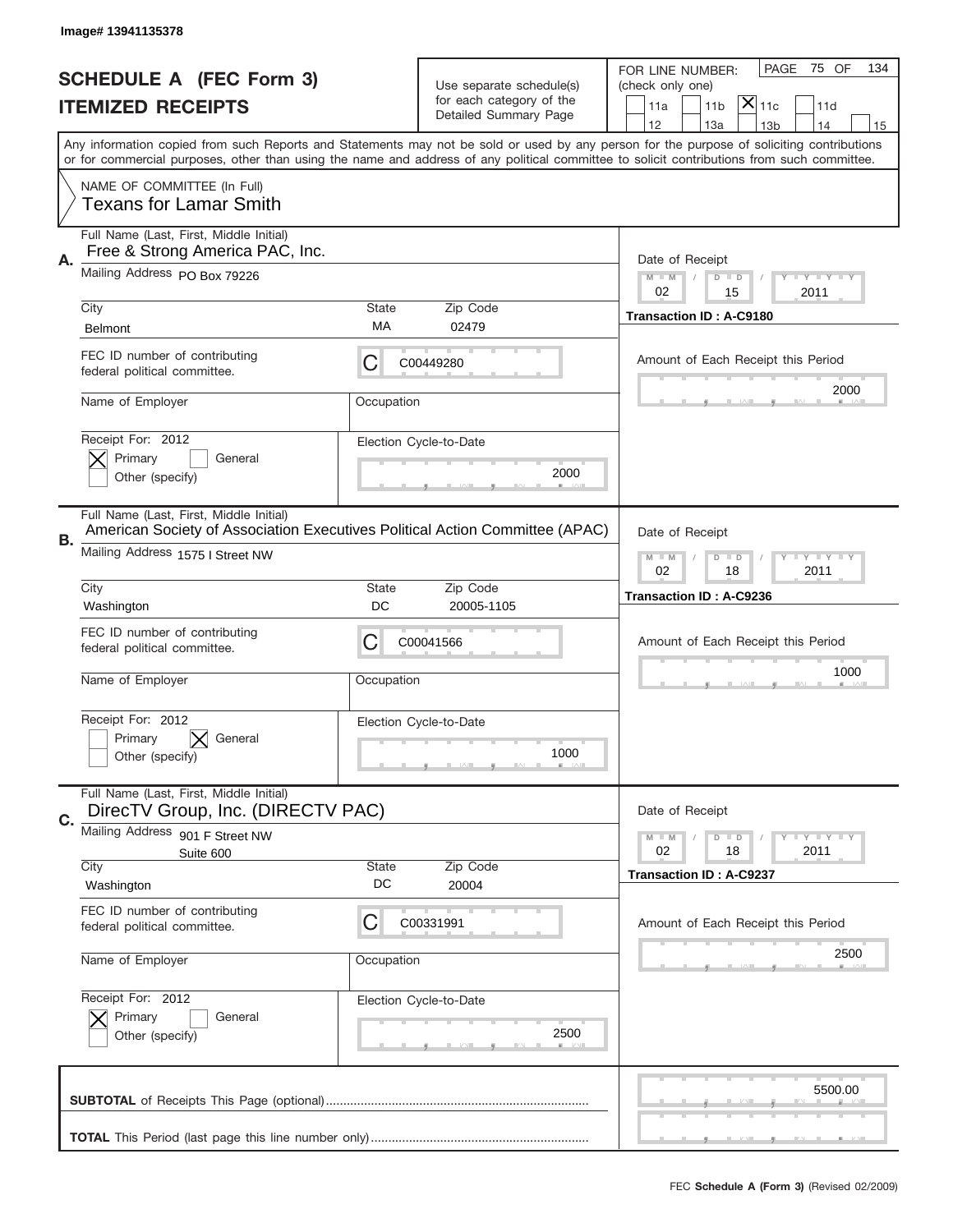|    | Image# 13941135379                                                                                                  |                                                         |                                |                                                                                                                                                                                                                                                                                         |
|----|---------------------------------------------------------------------------------------------------------------------|---------------------------------------------------------|--------------------------------|-----------------------------------------------------------------------------------------------------------------------------------------------------------------------------------------------------------------------------------------------------------------------------------------|
|    | <b>SCHEDULE A (FEC Form 3)</b>                                                                                      |                                                         |                                | PAGE<br>76 OF<br>134<br>FOR LINE NUMBER:                                                                                                                                                                                                                                                |
|    | <b>ITEMIZED RECEIPTS</b>                                                                                            | Use separate schedule(s)<br>for each category of the    |                                | (check only one)<br>$ \overline{\mathsf{X}} _{\mathsf{11c}}$<br>11a<br>11 <sub>b</sub><br>11d                                                                                                                                                                                           |
|    |                                                                                                                     |                                                         | Detailed Summary Page          | 12<br>13a<br>14<br>13 <sub>b</sub><br>15                                                                                                                                                                                                                                                |
|    |                                                                                                                     |                                                         |                                | Any information copied from such Reports and Statements may not be sold or used by any person for the purpose of soliciting contributions<br>or for commercial purposes, other than using the name and address of any political committee to solicit contributions from such committee. |
|    | NAME OF COMMITTEE (In Full)<br>Texans for Lamar Smith                                                               |                                                         |                                |                                                                                                                                                                                                                                                                                         |
| Α. | Full Name (Last, First, Middle Initial)<br>Integra PAC of Integra Telecom Holdings, Inc.                            |                                                         |                                | Date of Receipt                                                                                                                                                                                                                                                                         |
|    | Mailing Address 1201 Northeast Lloyd Boulevard                                                                      |                                                         |                                | $M - M$<br><b>LY LY LY</b><br>$D$ $D$                                                                                                                                                                                                                                                   |
|    | Suite 500<br>City                                                                                                   | State                                                   | Zip Code                       | 02<br>18<br>2011                                                                                                                                                                                                                                                                        |
|    | Portland                                                                                                            | 0R                                                      | 97232                          | <b>Transaction ID: A-C9239</b>                                                                                                                                                                                                                                                          |
|    | FEC ID number of contributing<br>federal political committee.                                                       | C                                                       | C00428094                      | Amount of Each Receipt this Period                                                                                                                                                                                                                                                      |
|    | Name of Employer                                                                                                    | Occupation                                              |                                | 1000                                                                                                                                                                                                                                                                                    |
|    | Receipt For: 2012<br>Primary<br>General<br>Other (specify)                                                          |                                                         | Election Cycle-to-Date<br>1000 |                                                                                                                                                                                                                                                                                         |
|    |                                                                                                                     |                                                         |                                |                                                                                                                                                                                                                                                                                         |
| В. | Full Name (Last, First, Middle Initial)<br>National Association of Broadcasters Political Action Committee (NABPAC) |                                                         |                                | Date of Receipt                                                                                                                                                                                                                                                                         |
|    | Mailing Address 1771 N Street NW                                                                                    | $M - M$<br>$D$ $D$<br><b>LYLYLY</b><br>02<br>18<br>2011 |                                |                                                                                                                                                                                                                                                                                         |
|    | City<br>Washington                                                                                                  | State<br>DC                                             | Zip Code<br>20036-2800         | <b>Transaction ID: A-C9240</b>                                                                                                                                                                                                                                                          |
|    | FEC ID number of contributing<br>federal political committee.                                                       | C                                                       | C00009985                      | Amount of Each Receipt this Period                                                                                                                                                                                                                                                      |
|    | Name of Employer                                                                                                    | Occupation                                              |                                | 1500                                                                                                                                                                                                                                                                                    |
|    | Receipt For: 2012<br>General<br>Primary                                                                             |                                                         | Election Cycle-to-Date         |                                                                                                                                                                                                                                                                                         |
|    | Other (specify)                                                                                                     |                                                         | 1500                           |                                                                                                                                                                                                                                                                                         |
| C. | Full Name (Last, First, Middle Initial)<br>News America Holdings, Inc. PAC (FOX PAC)                                |                                                         |                                | Date of Receipt                                                                                                                                                                                                                                                                         |
|    | Mailing Address 444 North Capitol Street NW                                                                         |                                                         |                                | $I - Y - I - Y - I - Y$<br>$M - M$<br>$D$ $D$<br>02                                                                                                                                                                                                                                     |
|    | Suite 740<br>City                                                                                                   | <b>State</b>                                            | Zip Code                       | 2011<br>18<br><b>Transaction ID: A-C9241</b>                                                                                                                                                                                                                                            |
|    | Washington                                                                                                          | DC                                                      | 20001-1512                     |                                                                                                                                                                                                                                                                                         |
|    | FEC ID number of contributing<br>federal political committee.                                                       | C                                                       | C00330019                      | Amount of Each Receipt this Period                                                                                                                                                                                                                                                      |
|    | Name of Employer                                                                                                    | Occupation                                              |                                | 1000                                                                                                                                                                                                                                                                                    |
|    | Receipt For: 2012                                                                                                   |                                                         | Election Cycle-to-Date         |                                                                                                                                                                                                                                                                                         |
|    | Primary<br>General<br>Other (specify)                                                                               |                                                         | 1000                           |                                                                                                                                                                                                                                                                                         |
|    |                                                                                                                     |                                                         |                                | 3500.00                                                                                                                                                                                                                                                                                 |
|    |                                                                                                                     |                                                         |                                |                                                                                                                                                                                                                                                                                         |
|    |                                                                                                                     |                                                         |                                |                                                                                                                                                                                                                                                                                         |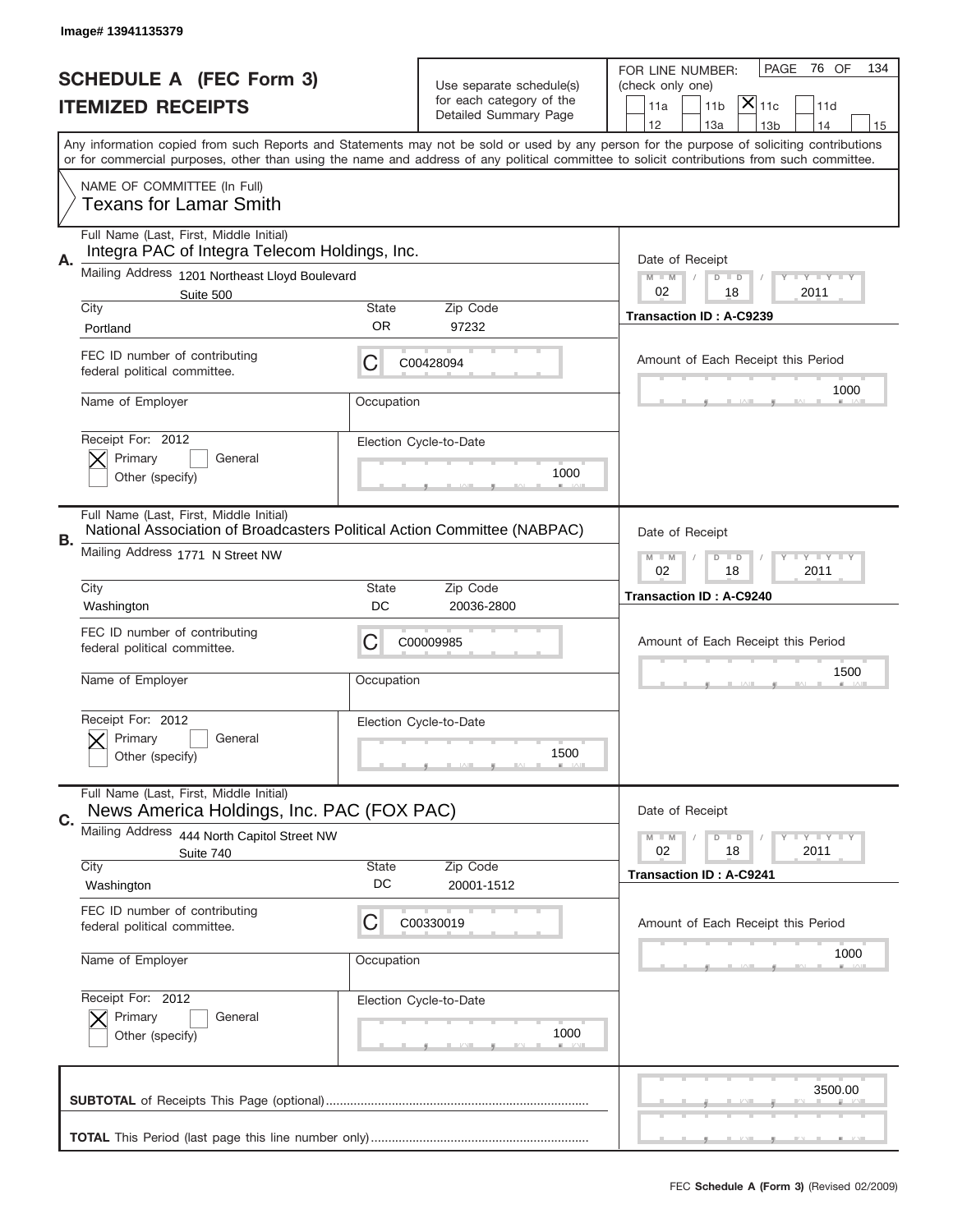|    | Image#13941135380                                                                                                   |              |                                                      |                                                                                                                                                                                                                                                                                         |
|----|---------------------------------------------------------------------------------------------------------------------|--------------|------------------------------------------------------|-----------------------------------------------------------------------------------------------------------------------------------------------------------------------------------------------------------------------------------------------------------------------------------------|
|    | <b>SCHEDULE A (FEC Form 3)</b>                                                                                      |              |                                                      | PAGE<br>77 OF<br>134<br>FOR LINE NUMBER:                                                                                                                                                                                                                                                |
|    |                                                                                                                     |              | Use separate schedule(s)<br>for each category of the | (check only one)<br>$ \overline{\mathsf{X}} _{\mathsf{11c}}$                                                                                                                                                                                                                            |
|    | <b>ITEMIZED RECEIPTS</b>                                                                                            |              | Detailed Summary Page                                | 11a<br>11 <sub>b</sub><br>11d<br>12<br>13a<br>14<br>13 <sub>b</sub><br>15                                                                                                                                                                                                               |
|    |                                                                                                                     |              |                                                      | Any information copied from such Reports and Statements may not be sold or used by any person for the purpose of soliciting contributions<br>or for commercial purposes, other than using the name and address of any political committee to solicit contributions from such committee. |
|    | NAME OF COMMITTEE (In Full)<br>Texans for Lamar Smith                                                               |              |                                                      |                                                                                                                                                                                                                                                                                         |
| Α. | Full Name (Last, First, Middle Initial)<br>The Financial Services Roundtable PAC                                    |              |                                                      | Date of Receipt                                                                                                                                                                                                                                                                         |
|    | Mailing Address 1001 Pennsylvania Avenue NW<br>Suite 500                                                            |              |                                                      | $M - M$<br><b>LY LY LY</b><br>$D$ $D$<br>02<br>18<br>2011                                                                                                                                                                                                                               |
|    | City                                                                                                                | State        | Zip Code                                             | <b>Transaction ID: A-C9238</b>                                                                                                                                                                                                                                                          |
|    | Washington                                                                                                          | DC           | 20004-2508                                           |                                                                                                                                                                                                                                                                                         |
|    | FEC ID number of contributing<br>federal political committee.                                                       | C            | C00193177                                            | Amount of Each Receipt this Period                                                                                                                                                                                                                                                      |
|    | Name of Employer                                                                                                    | Occupation   |                                                      | 1000                                                                                                                                                                                                                                                                                    |
|    | Receipt For: 2012<br>Primary<br>General                                                                             |              | Election Cycle-to-Date                               |                                                                                                                                                                                                                                                                                         |
|    | Other (specify)                                                                                                     |              | 2500                                                 |                                                                                                                                                                                                                                                                                         |
| В. | Full Name (Last, First, Middle Initial)<br>Wine and Spirits Wholesalers of America, Inc. Political Action Committee |              |                                                      | Date of Receipt                                                                                                                                                                                                                                                                         |
|    | Mailing Address 805 Fifteenth Street NW<br>Suite 430                                                                |              |                                                      | $M$ M<br>$D$ $D$<br><b>LYLYLY</b><br>02<br>18<br>2011                                                                                                                                                                                                                                   |
|    | City                                                                                                                | State        | Zip Code                                             | Transaction ID: A-C9242                                                                                                                                                                                                                                                                 |
|    | Washington                                                                                                          | DC           | 20005                                                |                                                                                                                                                                                                                                                                                         |
|    | FEC ID number of contributing<br>federal political committee.                                                       | C            | C00147173                                            | Amount of Each Receipt this Period                                                                                                                                                                                                                                                      |
|    | Name of Employer                                                                                                    | Occupation   |                                                      | 1500                                                                                                                                                                                                                                                                                    |
|    | Receipt For: 2012                                                                                                   |              | Election Cycle-to-Date                               |                                                                                                                                                                                                                                                                                         |
|    | Primary<br>General<br>Other (specify)                                                                               |              | 6500                                                 |                                                                                                                                                                                                                                                                                         |
|    | Full Name (Last, First, Middle Initial)<br>Google, Inc. NetPAC                                                      |              |                                                      | Date of Receipt                                                                                                                                                                                                                                                                         |
| C. | Mailing Address 1101 New York Avenue NW                                                                             |              |                                                      | $I - Y - I - Y - I - Y$<br>$M - M$<br>$D$ $D$                                                                                                                                                                                                                                           |
|    | Second Floor<br>City                                                                                                | <b>State</b> | Zip Code                                             | 02<br>22<br>2011                                                                                                                                                                                                                                                                        |
|    | Washington                                                                                                          | DC           | 20005                                                | Transaction ID: A-C9299                                                                                                                                                                                                                                                                 |
|    | FEC ID number of contributing<br>federal political committee.                                                       | С            | C00428623                                            | Amount of Each Receipt this Period                                                                                                                                                                                                                                                      |
|    | Name of Employer                                                                                                    | Occupation   |                                                      | 2000                                                                                                                                                                                                                                                                                    |
|    | Receipt For: 2012                                                                                                   |              | Election Cycle-to-Date                               |                                                                                                                                                                                                                                                                                         |
|    | Primary<br>General<br>Other (specify)                                                                               |              | 2000                                                 |                                                                                                                                                                                                                                                                                         |
|    |                                                                                                                     |              |                                                      | 4500.00                                                                                                                                                                                                                                                                                 |
|    |                                                                                                                     |              |                                                      |                                                                                                                                                                                                                                                                                         |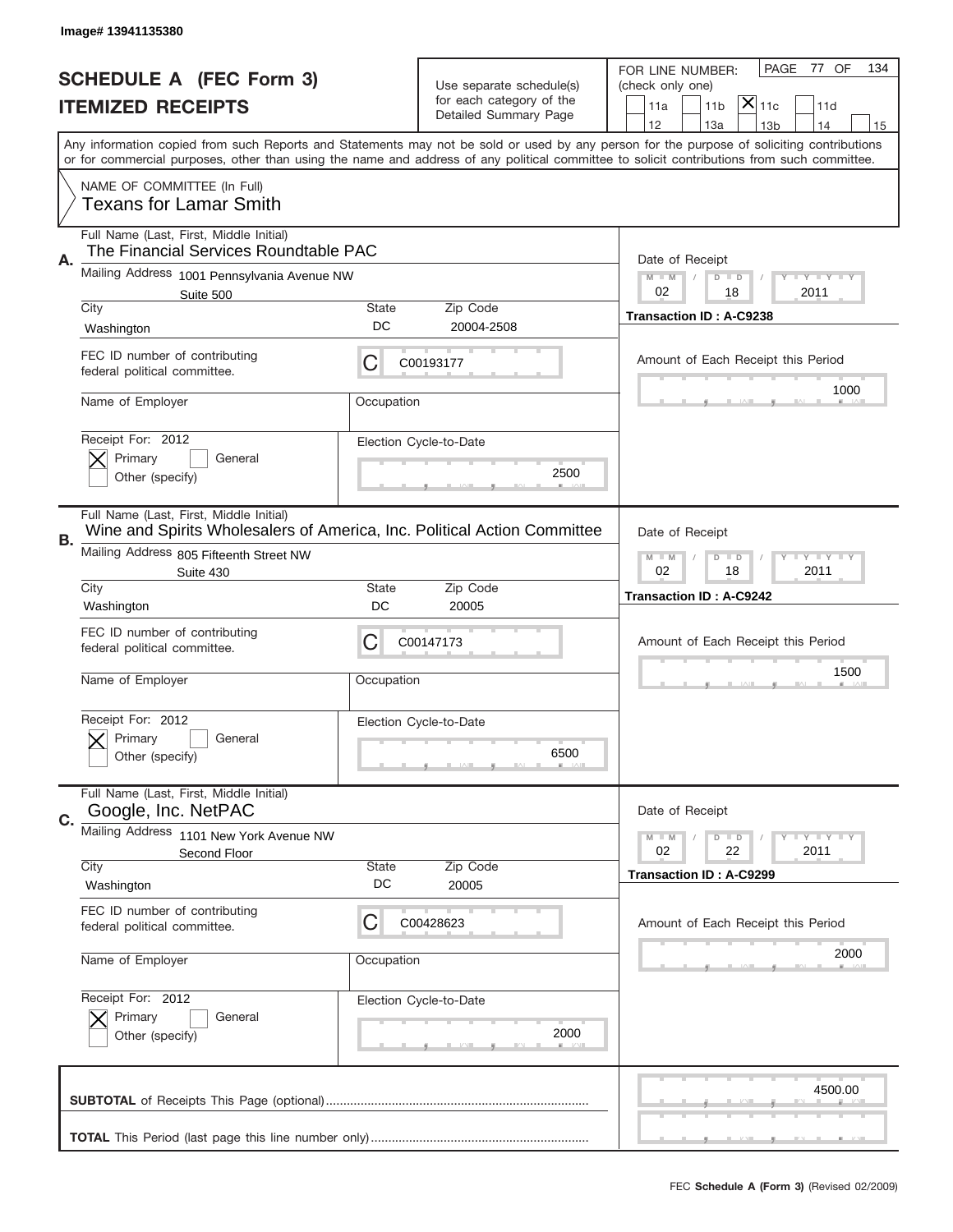|    | Image# 13941135381                                                                                                                        |              |                                                      |                                                                                                                                            |
|----|-------------------------------------------------------------------------------------------------------------------------------------------|--------------|------------------------------------------------------|--------------------------------------------------------------------------------------------------------------------------------------------|
|    | <b>SCHEDULE A (FEC Form 3)</b>                                                                                                            |              |                                                      | PAGE<br>78 OF<br>134<br>FOR LINE NUMBER:                                                                                                   |
|    | <b>ITEMIZED RECEIPTS</b>                                                                                                                  |              | Use separate schedule(s)<br>for each category of the | (check only one)<br>$ \mathsf{X} _{\mathsf{11c}}$<br>11 <sub>b</sub><br>11a<br>11d                                                         |
|    | Any information copied from such Reports and Statements may not be sold or used by any person for the purpose of soliciting contributions |              | Detailed Summary Page                                | 12<br>13a<br>13 <sub>b</sub><br>14<br>15                                                                                                   |
|    |                                                                                                                                           |              |                                                      | or for commercial purposes, other than using the name and address of any political committee to solicit contributions from such committee. |
|    | NAME OF COMMITTEE (In Full)<br><b>Texans for Lamar Smith</b>                                                                              |              |                                                      |                                                                                                                                            |
| Α. | Full Name (Last, First, Middle Initial)<br>Valero Energy Corporation Political Action Committee                                           |              |                                                      | Date of Receipt                                                                                                                            |
|    | Mailing Address 1 Valero Way                                                                                                              |              |                                                      | $M - M$<br><b>LY LY LY</b><br>$D$ $D$<br>02<br>23<br>2011                                                                                  |
|    | City<br>San Antonio                                                                                                                       | State<br>TX  | Zip Code<br>78249-1616                               | <b>Transaction ID: A-C9371</b>                                                                                                             |
|    | FEC ID number of contributing<br>federal political committee.                                                                             | C            | C00109546                                            | Amount of Each Receipt this Period                                                                                                         |
|    | Name of Employer                                                                                                                          | Occupation   |                                                      | 5000                                                                                                                                       |
|    | Receipt For: 2012<br>Primary<br>General<br>Other (specify)                                                                                |              | Election Cycle-to-Date<br>5000                       |                                                                                                                                            |
| В. | Full Name (Last, First, Middle Initial)<br>Cray, Inc. Employee Political Action Commitee (Cray PAC)<br>Mailing Address 901 5th Avenue     |              |                                                      | Date of Receipt<br><b>LY LY LY</b><br>$M$ M<br>$D$ $D$                                                                                     |
|    | <b>Suite 1000</b><br>City                                                                                                                 | <b>State</b> | Zip Code                                             | 02<br>24<br>2011<br><b>Transaction ID: A-C9342</b>                                                                                         |
|    | Seattle                                                                                                                                   | WA           | 98164-2058                                           |                                                                                                                                            |
|    | FEC ID number of contributing<br>federal political committee.                                                                             | С            | C00458547                                            | Amount of Each Receipt this Period                                                                                                         |
|    | Name of Employer                                                                                                                          | Occupation   |                                                      | 1000                                                                                                                                       |
|    | Receipt For: 2012<br>General<br>Primary<br>Other (specify)                                                                                |              | Election Cycle-to-Date<br>1000                       |                                                                                                                                            |
| C. | Full Name (Last, First, Middle Initial)<br>Security Service Federal Credit Union PAC (SSFCU PAC)                                          |              |                                                      | Date of Receipt                                                                                                                            |
|    | Mailing Address 16211 La Cantera Parkway                                                                                                  |              |                                                      | $I - Y - I - Y - I - Y$<br>$M - M$<br>$D$ $D$<br>02<br>2011<br>24                                                                          |
|    | City<br>San Antonio                                                                                                                       | State<br>TX  | Zip Code<br>78256-2419                               | <b>Transaction ID: A-C9274</b>                                                                                                             |
|    | FEC ID number of contributing<br>federal political committee.                                                                             | С            | C00360610                                            | Amount of Each Receipt this Period                                                                                                         |
|    | Name of Employer                                                                                                                          | Occupation   |                                                      | 500                                                                                                                                        |
|    | Receipt For: 2012<br>Primary<br>General<br>Other (specify)                                                                                |              | Election Cycle-to-Date<br>500                        |                                                                                                                                            |
|    |                                                                                                                                           |              |                                                      | 6500.00                                                                                                                                    |
|    |                                                                                                                                           |              |                                                      |                                                                                                                                            |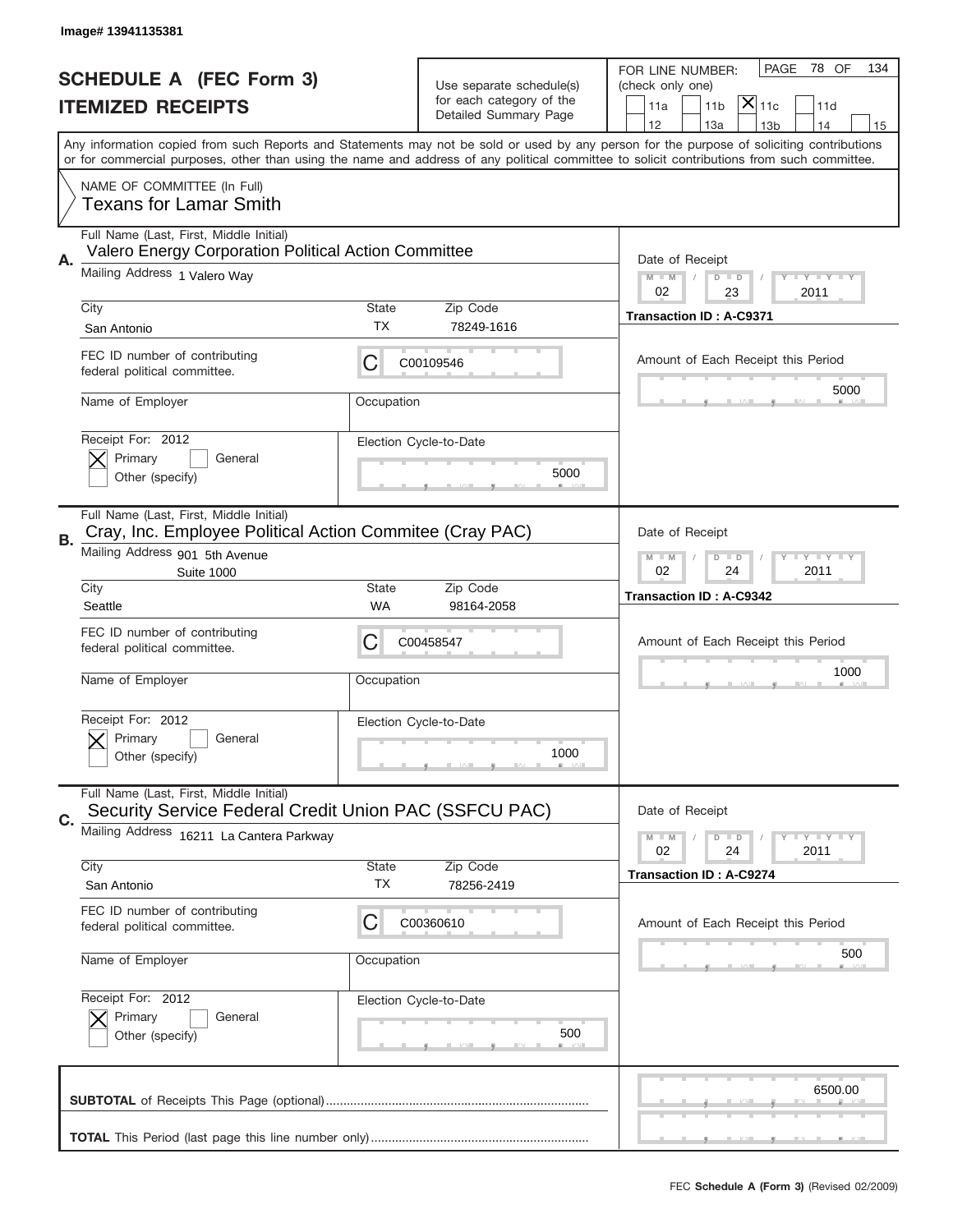|    | Image# 13941135382                                                                                            |                                                              |                                                      |                                                                                                                                                                                                                                                                                         |
|----|---------------------------------------------------------------------------------------------------------------|--------------------------------------------------------------|------------------------------------------------------|-----------------------------------------------------------------------------------------------------------------------------------------------------------------------------------------------------------------------------------------------------------------------------------------|
|    | <b>SCHEDULE A (FEC Form 3)</b>                                                                                |                                                              |                                                      | PAGE<br>79 OF<br>134<br>FOR LINE NUMBER:                                                                                                                                                                                                                                                |
|    |                                                                                                               |                                                              | Use separate schedule(s)<br>for each category of the | (check only one)<br>$ \mathsf{X} _{\mathsf{11c}}$                                                                                                                                                                                                                                       |
|    | <b>ITEMIZED RECEIPTS</b>                                                                                      |                                                              | Detailed Summary Page                                | 11 <sub>b</sub><br>11a<br>11d<br>12<br>13a<br>14<br>13 <sub>b</sub><br>15                                                                                                                                                                                                               |
|    |                                                                                                               |                                                              |                                                      | Any information copied from such Reports and Statements may not be sold or used by any person for the purpose of soliciting contributions<br>or for commercial purposes, other than using the name and address of any political committee to solicit contributions from such committee. |
|    | NAME OF COMMITTEE (In Full)<br><b>Texans for Lamar Smith</b>                                                  |                                                              |                                                      |                                                                                                                                                                                                                                                                                         |
| Α. | Full Name (Last, First, Middle Initial)<br>United Parcel Service, Inc. PAC (UPSPAC)                           |                                                              |                                                      | Date of Receipt                                                                                                                                                                                                                                                                         |
|    | Mailing Address 55 Glenlake Parkway NE                                                                        |                                                              |                                                      | <b>LY LY LY</b><br>$M - M$<br>D<br>$\Box$<br>02<br>24<br>2011                                                                                                                                                                                                                           |
|    | City                                                                                                          | <b>State</b>                                                 | Zip Code                                             | <b>Transaction ID: A-C9272</b>                                                                                                                                                                                                                                                          |
|    | Atlanta                                                                                                       | GA                                                           | 30328-3474                                           |                                                                                                                                                                                                                                                                                         |
|    | FEC ID number of contributing<br>federal political committee.                                                 | С                                                            | C00064766                                            | Amount of Each Receipt this Period<br>300                                                                                                                                                                                                                                               |
|    | Name of Employer                                                                                              | Occupation                                                   |                                                      |                                                                                                                                                                                                                                                                                         |
|    | Receipt For: 2012                                                                                             |                                                              | Election Cycle-to-Date                               |                                                                                                                                                                                                                                                                                         |
|    | Primary<br>General<br>Other (specify)                                                                         |                                                              | 300                                                  |                                                                                                                                                                                                                                                                                         |
|    | Full Name (Last, First, Middle Initial)<br>Winstead, PC Political Action Committee                            |                                                              |                                                      | Date of Receipt                                                                                                                                                                                                                                                                         |
| В. | Mailing Address 5400 Renaissance Tower<br>1201 Elm Street                                                     | $D$ $D$<br><b>LEY LEY LEY</b><br>$M - M$<br>02<br>25<br>2011 |                                                      |                                                                                                                                                                                                                                                                                         |
|    | City                                                                                                          | <b>State</b>                                                 | Zip Code                                             | <b>Transaction ID: A-C9402</b>                                                                                                                                                                                                                                                          |
|    | Dallas                                                                                                        | TX                                                           | 75270                                                |                                                                                                                                                                                                                                                                                         |
|    | FEC ID number of contributing<br>federal political committee.                                                 | С                                                            | C00194555                                            | Amount of Each Receipt this Period                                                                                                                                                                                                                                                      |
|    | Name of Employer                                                                                              | Occupation                                                   |                                                      | 2500                                                                                                                                                                                                                                                                                    |
|    | Receipt For: 2012                                                                                             |                                                              | Election Cycle-to-Date                               |                                                                                                                                                                                                                                                                                         |
|    | General<br>Primary<br>Other (specify)                                                                         |                                                              | 2500                                                 |                                                                                                                                                                                                                                                                                         |
| C. | Full Name (Last, First, Middle Initial)<br>American Hospital Association Political Action Committee (AHA PAC) |                                                              |                                                      | Date of Receipt                                                                                                                                                                                                                                                                         |
|    | <b>Mailing Address</b><br>325 7th Street NW                                                                   |                                                              |                                                      | <b>LY LY LY</b><br>$M \perp M$<br>$D$ $D$                                                                                                                                                                                                                                               |
|    | Suite 700<br>City                                                                                             | <b>State</b>                                                 | Zip Code                                             | 03<br>2011<br>03                                                                                                                                                                                                                                                                        |
|    | Washington                                                                                                    | DC                                                           | 20004-2801                                           | <b>Transaction ID: A-C9442</b>                                                                                                                                                                                                                                                          |
|    | FEC ID number of contributing<br>federal political committee.                                                 | C                                                            | C00106146                                            | Amount of Each Receipt this Period                                                                                                                                                                                                                                                      |
|    | Name of Employer                                                                                              | Occupation                                                   |                                                      | 2000                                                                                                                                                                                                                                                                                    |
|    |                                                                                                               |                                                              |                                                      |                                                                                                                                                                                                                                                                                         |
|    | Receipt For: 2012                                                                                             |                                                              | Election Cycle-to-Date                               |                                                                                                                                                                                                                                                                                         |
|    | Primary<br>General<br>Other (specify)                                                                         |                                                              | 2000                                                 |                                                                                                                                                                                                                                                                                         |
|    |                                                                                                               |                                                              |                                                      | 4800.00                                                                                                                                                                                                                                                                                 |
|    |                                                                                                               |                                                              |                                                      |                                                                                                                                                                                                                                                                                         |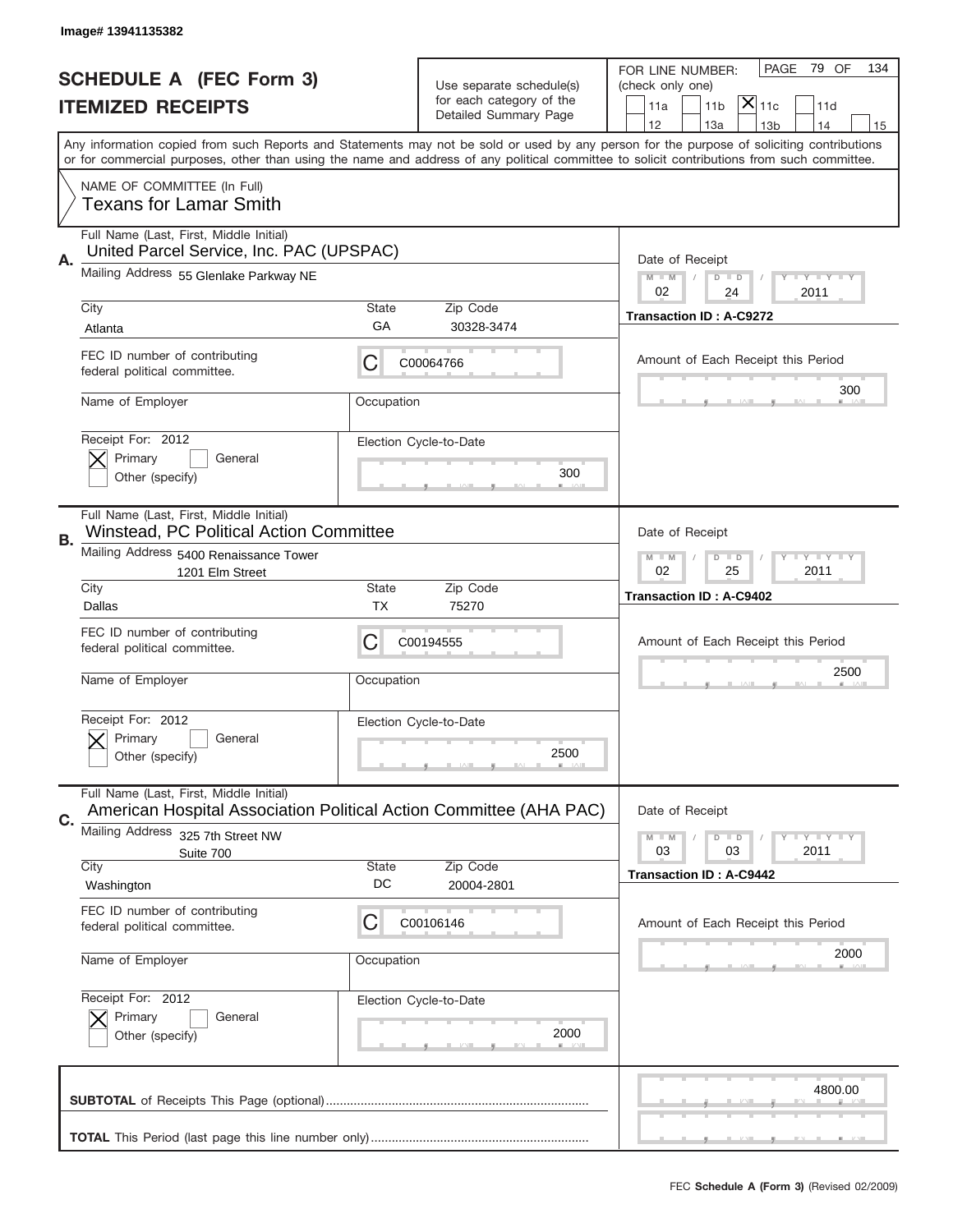|    | Image# 13941135383                                                   |                                                           |                                                   |                                                                                                                                                                                                                                                                                         |
|----|----------------------------------------------------------------------|-----------------------------------------------------------|---------------------------------------------------|-----------------------------------------------------------------------------------------------------------------------------------------------------------------------------------------------------------------------------------------------------------------------------------------|
|    | <b>SCHEDULE A (FEC Form 3)</b>                                       |                                                           | Use separate schedule(s)                          | PAGE 80 OF<br>134<br>FOR LINE NUMBER:<br>(check only one)                                                                                                                                                                                                                               |
|    | <b>ITEMIZED RECEIPTS</b>                                             |                                                           | for each category of the<br>Detailed Summary Page | $ \overline{\mathsf{X}} _{\mathsf{11c}}$<br>11 <sub>b</sub><br>11d<br>11a                                                                                                                                                                                                               |
|    |                                                                      |                                                           |                                                   | 12<br>13a<br>13 <sub>b</sub><br>14<br>15                                                                                                                                                                                                                                                |
|    |                                                                      |                                                           |                                                   | Any information copied from such Reports and Statements may not be sold or used by any person for the purpose of soliciting contributions<br>or for commercial purposes, other than using the name and address of any political committee to solicit contributions from such committee. |
|    | NAME OF COMMITTEE (In Full)<br><b>Texans for Lamar Smith</b>         |                                                           |                                                   |                                                                                                                                                                                                                                                                                         |
| Α. | Full Name (Last, First, Middle Initial)<br><b>BRACE PAC</b>          |                                                           |                                                   | Date of Receipt                                                                                                                                                                                                                                                                         |
|    | Mailing Address 2000 K Street NW<br>Suite 500                        |                                                           |                                                   | $M - M$<br><b>LY LY LY</b><br>$D$ $D$<br>03<br>2011<br>03                                                                                                                                                                                                                               |
|    | City                                                                 | State                                                     | Zip Code                                          | <b>Transaction ID: A-C9443</b>                                                                                                                                                                                                                                                          |
|    | Washington                                                           | DC                                                        | 20006-1809                                        |                                                                                                                                                                                                                                                                                         |
|    | FEC ID number of contributing<br>federal political committee.        | C                                                         | C00021295                                         | Amount of Each Receipt this Period                                                                                                                                                                                                                                                      |
|    | Name of Employer                                                     | Occupation                                                |                                                   | 5000                                                                                                                                                                                                                                                                                    |
|    | Receipt For: 2012<br>Primary<br>General                              |                                                           | Election Cycle-to-Date                            |                                                                                                                                                                                                                                                                                         |
|    | Other (specify)                                                      |                                                           | 5000                                              |                                                                                                                                                                                                                                                                                         |
| В. | Full Name (Last, First, Middle Initial)<br><b>Delta Airlines PAC</b> |                                                           |                                                   | Date of Receipt                                                                                                                                                                                                                                                                         |
|    | Mailing Address 1212 New York Avenue NW<br>Suite 200                 | $M$ M<br><b>LEYTEY LEY</b><br>$D$ $D$<br>03<br>04<br>2011 |                                                   |                                                                                                                                                                                                                                                                                         |
|    | City<br>Washington                                                   | State<br>DC                                               | Zip Code<br>20005-6609                            | <b>Transaction ID: A-C9436</b>                                                                                                                                                                                                                                                          |
|    | FEC ID number of contributing                                        | C                                                         | C00104802                                         | Amount of Each Receipt this Period                                                                                                                                                                                                                                                      |
|    | federal political committee.                                         |                                                           |                                                   |                                                                                                                                                                                                                                                                                         |
|    | Name of Employer                                                     | Occupation                                                |                                                   | 2500                                                                                                                                                                                                                                                                                    |
|    | Receipt For: 2012                                                    |                                                           | Election Cycle-to-Date                            |                                                                                                                                                                                                                                                                                         |
|    | General<br>Primary<br>Other (specify)                                |                                                           | 2500                                              |                                                                                                                                                                                                                                                                                         |
| C. | Full Name (Last, First, Middle Initial)<br>AstraZeneca PAC (AZPAC)   |                                                           |                                                   | Date of Receipt                                                                                                                                                                                                                                                                         |
|    | Mailing Address 1800 Concord Pike                                    |                                                           |                                                   | $I - Y - I - Y - I - Y$<br>$M - M$<br>$D$ $D$                                                                                                                                                                                                                                           |
|    | PO Box 15438<br>City                                                 | State                                                     | Zip Code                                          | 2011<br>03<br>11                                                                                                                                                                                                                                                                        |
|    | Wilmington                                                           | DE                                                        | 19850                                             | Transaction ID: A-C9476                                                                                                                                                                                                                                                                 |
|    | FEC ID number of contributing<br>federal political committee.        | С                                                         | C00279455                                         | Amount of Each Receipt this Period                                                                                                                                                                                                                                                      |
|    | Name of Employer                                                     | Occupation                                                |                                                   | 1000                                                                                                                                                                                                                                                                                    |
|    | Receipt For: 2012                                                    |                                                           | Election Cycle-to-Date                            |                                                                                                                                                                                                                                                                                         |
|    | Primary<br>General<br>Other (specify)                                |                                                           | 1000                                              |                                                                                                                                                                                                                                                                                         |
|    |                                                                      |                                                           |                                                   | 8500.00                                                                                                                                                                                                                                                                                 |
|    |                                                                      |                                                           |                                                   |                                                                                                                                                                                                                                                                                         |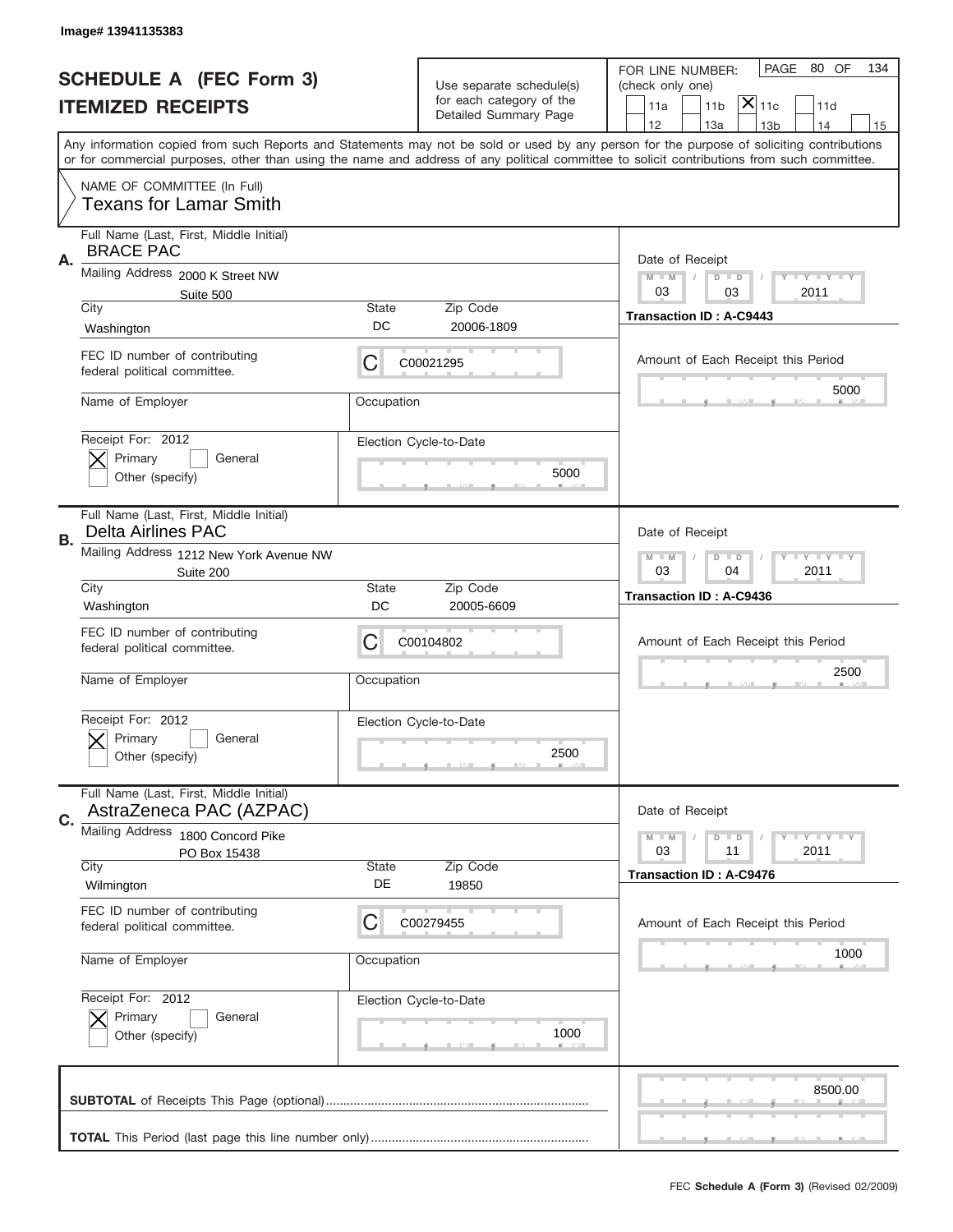|    | Image# 13941135384                                                          |                    |                                                   |                                                                                                                                                                                                                                                                                                                                     |
|----|-----------------------------------------------------------------------------|--------------------|---------------------------------------------------|-------------------------------------------------------------------------------------------------------------------------------------------------------------------------------------------------------------------------------------------------------------------------------------------------------------------------------------|
|    | <b>SCHEDULE A (FEC Form 3)</b>                                              |                    | Use separate schedule(s)                          | PAGE 81 OF<br>134<br>FOR LINE NUMBER:<br>(check only one)                                                                                                                                                                                                                                                                           |
|    | <b>ITEMIZED RECEIPTS</b>                                                    |                    | for each category of the<br>Detailed Summary Page | $ \overline{\mathsf{X}} _{\mathsf{11c}}$<br>11 <sub>b</sub><br>11d<br>11a                                                                                                                                                                                                                                                           |
|    |                                                                             |                    |                                                   | 12<br>13a<br>13 <sub>b</sub><br>14<br>15<br>Any information copied from such Reports and Statements may not be sold or used by any person for the purpose of soliciting contributions<br>or for commercial purposes, other than using the name and address of any political committee to solicit contributions from such committee. |
|    | NAME OF COMMITTEE (In Full)<br><b>Texans for Lamar Smith</b>                |                    |                                                   |                                                                                                                                                                                                                                                                                                                                     |
| Α. | Full Name (Last, First, Middle Initial)<br>Fragomen PAC                     |                    |                                                   | Date of Receipt                                                                                                                                                                                                                                                                                                                     |
|    | Mailing Address 1101 15th Street NW<br>Suite 700<br>City                    | State              | Zip Code                                          | $M - M$<br><b>LY LY LY</b><br>$D$ $D$<br>03<br>2011<br>11                                                                                                                                                                                                                                                                           |
|    | Washington                                                                  | DC                 | 20005-5013                                        | <b>Transaction ID: A-C9477</b>                                                                                                                                                                                                                                                                                                      |
|    | FEC ID number of contributing<br>federal political committee.               | C                  | C00418095                                         | Amount of Each Receipt this Period                                                                                                                                                                                                                                                                                                  |
|    | Name of Employer                                                            | Occupation         |                                                   | 2000                                                                                                                                                                                                                                                                                                                                |
|    | Receipt For: 2012<br>Primary<br>General<br>Other (specify)                  |                    | Election Cycle-to-Date<br>2000                    |                                                                                                                                                                                                                                                                                                                                     |
|    | Full Name (Last, First, Middle Initial)<br><b>Microsoft Corporation PAC</b> |                    |                                                   | Date of Receipt                                                                                                                                                                                                                                                                                                                     |
| В. | Mailing Address 16011 Northeast 36th Way                                    |                    |                                                   | $M$ M<br>$D$ $D$<br><b>LEYTEY LEY</b><br>03<br>11<br>2011                                                                                                                                                                                                                                                                           |
|    | City<br>Redmond                                                             | State<br>WA        | Zip Code<br>98052-6301                            | <b>Transaction ID: A-C9478</b>                                                                                                                                                                                                                                                                                                      |
|    | FEC ID number of contributing<br>federal political committee.               | C                  | C00227546                                         | Amount of Each Receipt this Period                                                                                                                                                                                                                                                                                                  |
|    | Name of Employer                                                            | Occupation         |                                                   | 2500                                                                                                                                                                                                                                                                                                                                |
|    | Receipt For: 2012<br>General<br>Primary<br>Other (specify)                  |                    | Election Cycle-to-Date<br>2500                    |                                                                                                                                                                                                                                                                                                                                     |
| C. | Full Name (Last, First, Middle Initial)<br><b>Novartis Corporation PAC</b>  |                    |                                                   | Date of Receipt                                                                                                                                                                                                                                                                                                                     |
|    | Mailing Address 701 Pennsylvania Avenue NW<br>Suite 725                     |                    |                                                   | $I - Y - I - Y - I - Y$<br>$M - M$<br>$D$ $D$<br>2011<br>03<br>11                                                                                                                                                                                                                                                                   |
|    | City<br>Washington                                                          | <b>State</b><br>DC | Zip Code<br>20004                                 | Transaction ID: A-C9480                                                                                                                                                                                                                                                                                                             |
|    | FEC ID number of contributing<br>federal political committee.               | C                  | C00033969                                         | Amount of Each Receipt this Period                                                                                                                                                                                                                                                                                                  |
|    | Name of Employer                                                            | Occupation         |                                                   | 2000                                                                                                                                                                                                                                                                                                                                |
|    | Receipt For: 2012<br>Primary<br>General                                     |                    | Election Cycle-to-Date<br>2000                    |                                                                                                                                                                                                                                                                                                                                     |
|    | Other (specify)                                                             |                    |                                                   |                                                                                                                                                                                                                                                                                                                                     |
|    |                                                                             |                    |                                                   | 6500.00                                                                                                                                                                                                                                                                                                                             |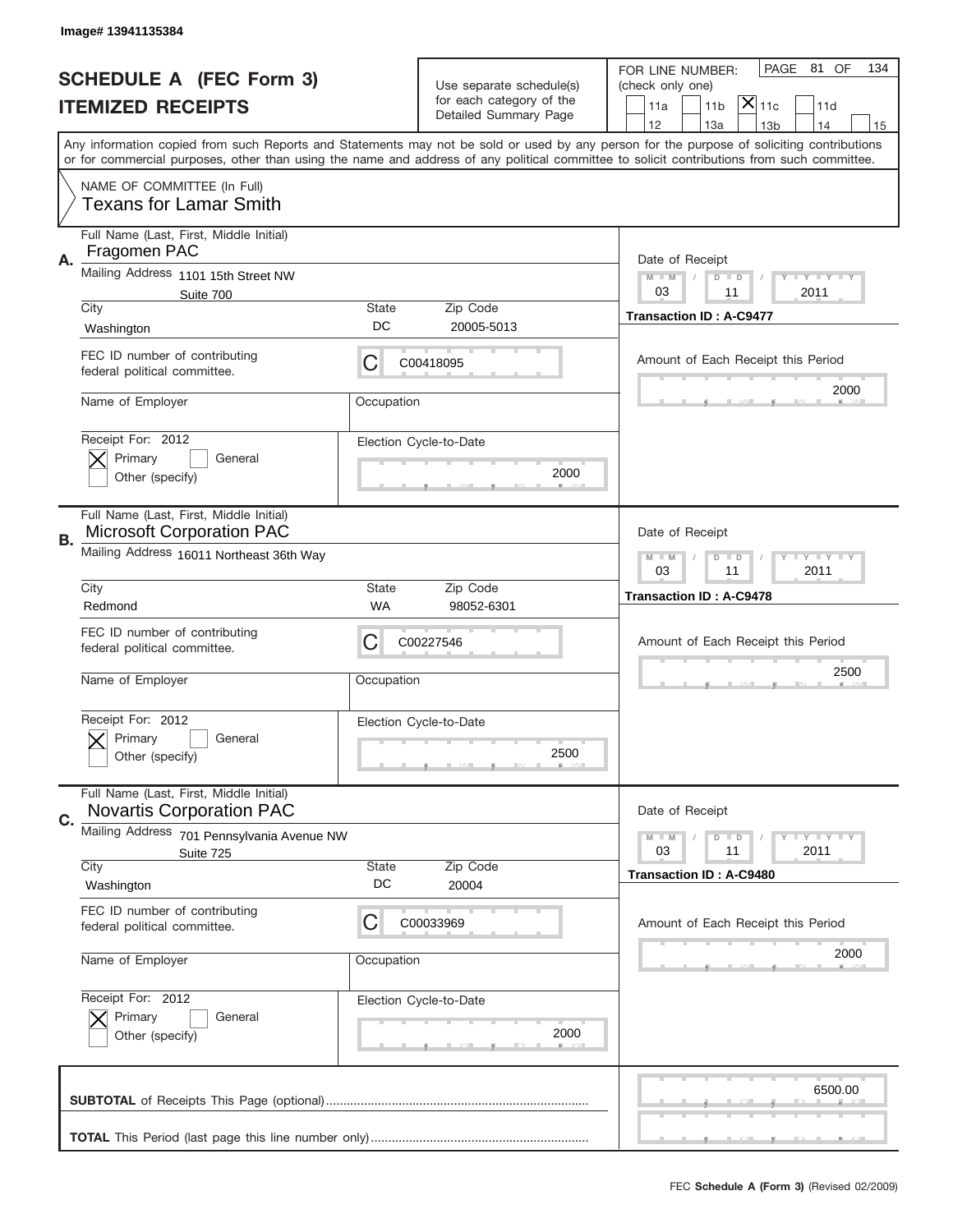|    | Image#13941135385                                                                               |              |                                                   |                                                                                                                                                                                                                                                                                         |
|----|-------------------------------------------------------------------------------------------------|--------------|---------------------------------------------------|-----------------------------------------------------------------------------------------------------------------------------------------------------------------------------------------------------------------------------------------------------------------------------------------|
|    | <b>SCHEDULE A (FEC Form 3)</b>                                                                  |              | Use separate schedule(s)                          | PAGE 82 OF<br>134<br>FOR LINE NUMBER:<br>(check only one)                                                                                                                                                                                                                               |
|    | <b>ITEMIZED RECEIPTS</b>                                                                        |              | for each category of the<br>Detailed Summary Page | $ \overline{\mathsf{X}} _{\mathsf{11c}}$<br>11a<br>11 <sub>b</sub><br>11d                                                                                                                                                                                                               |
|    |                                                                                                 |              |                                                   | 12<br>13a<br>14<br>13 <sub>b</sub><br>15                                                                                                                                                                                                                                                |
|    |                                                                                                 |              |                                                   | Any information copied from such Reports and Statements may not be sold or used by any person for the purpose of soliciting contributions<br>or for commercial purposes, other than using the name and address of any political committee to solicit contributions from such committee. |
|    | NAME OF COMMITTEE (In Full)<br>Texans for Lamar Smith                                           |              |                                                   |                                                                                                                                                                                                                                                                                         |
|    | Full Name (Last, First, Middle Initial)<br>Recording Industry Association of America (RIAA PAC) |              |                                                   |                                                                                                                                                                                                                                                                                         |
| Α. | Mailing Address 1025 F Street NW                                                                |              |                                                   | Date of Receipt<br>$M - M$<br><b>LY LY LY</b><br>$D$ $D$                                                                                                                                                                                                                                |
|    | 10th Floor                                                                                      |              |                                                   | 03<br>11<br>2011                                                                                                                                                                                                                                                                        |
|    | City<br>Washington                                                                              | State<br>DC  | Zip Code<br>20004                                 | <b>Transaction ID: A-C9481</b>                                                                                                                                                                                                                                                          |
|    | FEC ID number of contributing                                                                   |              |                                                   |                                                                                                                                                                                                                                                                                         |
|    | federal political committee.                                                                    | C            | C00009357                                         | Amount of Each Receipt this Period                                                                                                                                                                                                                                                      |
|    | Name of Employer                                                                                | Occupation   |                                                   | 1000                                                                                                                                                                                                                                                                                    |
|    | Receipt For: 2012                                                                               |              | Election Cycle-to-Date                            |                                                                                                                                                                                                                                                                                         |
|    | Primary<br>General                                                                              |              |                                                   |                                                                                                                                                                                                                                                                                         |
|    | Other (specify)                                                                                 |              | 3000                                              |                                                                                                                                                                                                                                                                                         |
|    | Full Name (Last, First, Middle Initial)                                                         |              |                                                   |                                                                                                                                                                                                                                                                                         |
| В. | Recording Industry Association of America (RIAA PAC)<br>Mailing Address 1025 F Street NW        |              |                                                   | Date of Receipt                                                                                                                                                                                                                                                                         |
|    | 10th Floor                                                                                      |              |                                                   | $M - M$<br><b>LEY LEY LEY</b><br>$D$ $D$<br>03<br>11<br>2011                                                                                                                                                                                                                            |
|    | City                                                                                            | State        | Zip Code                                          | <b>Transaction ID: A-C9482</b>                                                                                                                                                                                                                                                          |
|    |                                                                                                 |              |                                                   |                                                                                                                                                                                                                                                                                         |
|    | Washington                                                                                      | DC           | 20004                                             |                                                                                                                                                                                                                                                                                         |
|    | FEC ID number of contributing<br>federal political committee.                                   | C            | C00009357                                         | Amount of Each Receipt this Period                                                                                                                                                                                                                                                      |
|    | Name of Employer                                                                                | Occupation   |                                                   | 2000                                                                                                                                                                                                                                                                                    |
|    |                                                                                                 |              |                                                   |                                                                                                                                                                                                                                                                                         |
|    | Receipt For: 2012<br>General<br>Primary                                                         |              | Election Cycle-to-Date                            |                                                                                                                                                                                                                                                                                         |
|    | Other (specify)                                                                                 |              | 3000                                              |                                                                                                                                                                                                                                                                                         |
|    | Full Name (Last, First, Middle Initial)                                                         |              |                                                   |                                                                                                                                                                                                                                                                                         |
| С. | SEMI Political Alliance of Semiconductor Equipment & Materials International                    |              |                                                   | Date of Receipt                                                                                                                                                                                                                                                                         |
|    | Mailing Address 20 Park Road<br>Suite E                                                         |              |                                                   | $I - Y - I - Y - I - Y$<br>$M - M$<br>$D$ $D$<br>03<br>2011<br>11                                                                                                                                                                                                                       |
|    | City                                                                                            | <b>State</b> | Zip Code                                          | <b>Transaction ID: A-C9483</b>                                                                                                                                                                                                                                                          |
|    | <b>Burlingame</b>                                                                               | CA           | 94010                                             |                                                                                                                                                                                                                                                                                         |
|    | FEC ID number of contributing<br>federal political committee.                                   | C            | C00381012                                         | Amount of Each Receipt this Period                                                                                                                                                                                                                                                      |
|    | Name of Employer                                                                                | Occupation   |                                                   | 1000                                                                                                                                                                                                                                                                                    |
|    |                                                                                                 |              |                                                   |                                                                                                                                                                                                                                                                                         |
|    | Receipt For: 2012                                                                               |              | Election Cycle-to-Date                            |                                                                                                                                                                                                                                                                                         |
|    | Primary<br>General<br>Other (specify)                                                           |              | 1000                                              |                                                                                                                                                                                                                                                                                         |
|    |                                                                                                 |              |                                                   |                                                                                                                                                                                                                                                                                         |
|    |                                                                                                 |              |                                                   | 4000.00                                                                                                                                                                                                                                                                                 |
|    |                                                                                                 |              |                                                   |                                                                                                                                                                                                                                                                                         |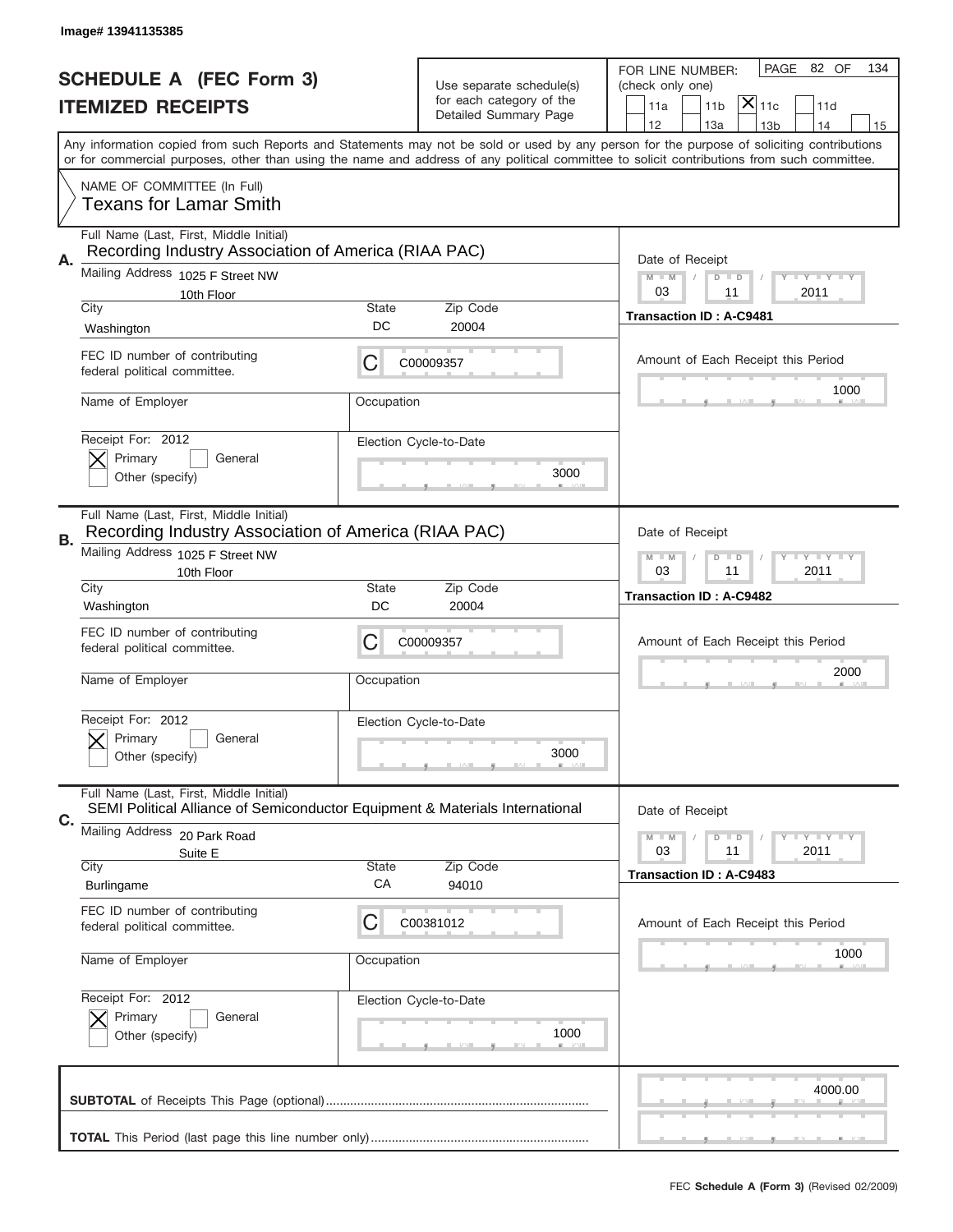|    | Image# 13941135386                                                                                                                         |                    |                                                      |                                                                                                                                           |
|----|--------------------------------------------------------------------------------------------------------------------------------------------|--------------------|------------------------------------------------------|-------------------------------------------------------------------------------------------------------------------------------------------|
|    | <b>SCHEDULE A (FEC Form 3)</b>                                                                                                             |                    |                                                      | PAGE 83 OF<br>134<br>FOR LINE NUMBER:                                                                                                     |
|    |                                                                                                                                            |                    | Use separate schedule(s)<br>for each category of the | (check only one)<br>$\overline{\mathsf{x}} _{\text{11c}}$<br>11 <sub>b</sub><br>11d                                                       |
|    | <b>ITEMIZED RECEIPTS</b>                                                                                                                   |                    | Detailed Summary Page                                | 11a<br>12<br>13a<br>13 <sub>b</sub><br>14<br>15                                                                                           |
|    | or for commercial purposes, other than using the name and address of any political committee to solicit contributions from such committee. |                    |                                                      | Any information copied from such Reports and Statements may not be sold or used by any person for the purpose of soliciting contributions |
|    | NAME OF COMMITTEE (In Full)<br><b>Texans for Lamar Smith</b>                                                                               |                    |                                                      |                                                                                                                                           |
| Α. | Full Name (Last, First, Middle Initial)<br><b>Warner Music Group Corporation PAC</b>                                                       |                    |                                                      | Date of Receipt                                                                                                                           |
|    | Mailing Address 75 Rockefeller Plaza                                                                                                       |                    |                                                      | <b>LY LY LY</b><br>$M - M$<br>$D$ $D$<br>03<br>11<br>2011                                                                                 |
|    | City<br>New York                                                                                                                           | <b>State</b><br>NY | Zip Code<br>10019-6908                               | <b>Transaction ID: A-C9484</b>                                                                                                            |
|    | FEC ID number of contributing<br>federal political committee.                                                                              | С                  | C00411074                                            | Amount of Each Receipt this Period<br>1000                                                                                                |
|    | Name of Employer                                                                                                                           | Occupation         |                                                      |                                                                                                                                           |
|    | Receipt For: 2012<br>Primary<br>General<br>Other (specify)                                                                                 |                    | Election Cycle-to-Date<br>1000                       |                                                                                                                                           |
| В. | Full Name (Last, First, Middle Initial)<br>Koch Industries, Inc. PAC                                                                       |                    |                                                      | Date of Receipt                                                                                                                           |
|    | Mailing Address 600 14th Street NW<br>Suite 800                                                                                            |                    |                                                      | $M - M$<br>$D$ $D$<br><b>LEY LEY LEY</b><br>03<br>17<br>2011                                                                              |
|    | City<br>Washington                                                                                                                         | <b>State</b><br>DC | Zip Code<br>20005                                    | <b>Transaction ID: A-C9505</b>                                                                                                            |
|    | FEC ID number of contributing<br>federal political committee.                                                                              | С                  | C00236489                                            | Amount of Each Receipt this Period                                                                                                        |
|    | Name of Employer                                                                                                                           | Occupation         |                                                      | 1500                                                                                                                                      |
|    | Receipt For: 2012<br>General<br>Primary<br>Other (specify)                                                                                 |                    | Election Cycle-to-Date<br>1500                       |                                                                                                                                           |
| C. | Full Name (Last, First, Middle Initial)<br>National Beer Wholesalers Association Political Action Committee (NBWA PAC)                     |                    |                                                      | Date of Receipt                                                                                                                           |
|    | Mailing Address 1101 King Street<br>Suite 600                                                                                              |                    |                                                      | <b>LYLYLY</b><br>$M - M$<br>$D$ $D$<br>2011<br>03<br>17                                                                                   |
|    | City<br>Alexandria                                                                                                                         | <b>State</b><br>VA | Zip Code<br>22314-2965                               | <b>Transaction ID: A-C9504</b>                                                                                                            |
|    | FEC ID number of contributing                                                                                                              |                    |                                                      |                                                                                                                                           |
|    | federal political committee.                                                                                                               | С                  | C00144766                                            | Amount of Each Receipt this Period                                                                                                        |
|    | Name of Employer                                                                                                                           | Occupation         |                                                      | 5000                                                                                                                                      |
|    | Receipt For: 2012<br>Primary<br>General<br>Other (specify)                                                                                 |                    | Election Cycle-to-Date<br>5000                       |                                                                                                                                           |
|    |                                                                                                                                            |                    |                                                      | 7500.00                                                                                                                                   |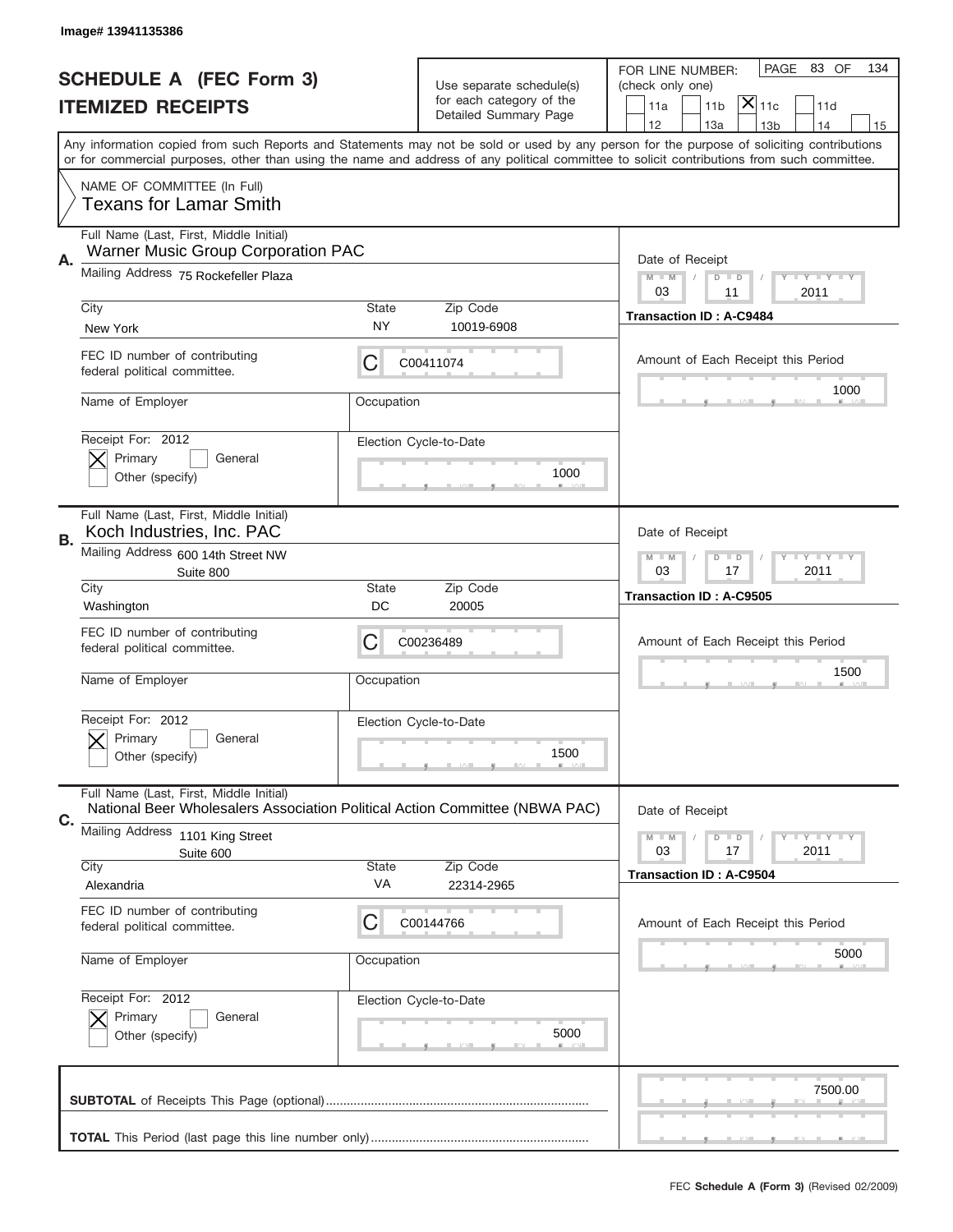|    | Image# 13941135387                                                                                                                                                                                                                                                                      |                    |                                                   |                                                                        |
|----|-----------------------------------------------------------------------------------------------------------------------------------------------------------------------------------------------------------------------------------------------------------------------------------------|--------------------|---------------------------------------------------|------------------------------------------------------------------------|
|    | <b>SCHEDULE A (FEC Form 3)</b>                                                                                                                                                                                                                                                          |                    | Use separate schedule(s)                          | PAGE<br>84 OF<br>134<br>FOR LINE NUMBER:<br>(check only one)           |
|    | <b>ITEMIZED RECEIPTS</b>                                                                                                                                                                                                                                                                |                    | for each category of the<br>Detailed Summary Page | $\overline{\mathsf{x}} _{\text{11c}}$<br>11 <sub>b</sub><br>11a<br>11d |
|    | Any information copied from such Reports and Statements may not be sold or used by any person for the purpose of soliciting contributions<br>or for commercial purposes, other than using the name and address of any political committee to solicit contributions from such committee. |                    |                                                   | 12<br>13a<br>13 <sub>b</sub><br>14<br>15                               |
|    |                                                                                                                                                                                                                                                                                         |                    |                                                   |                                                                        |
|    | NAME OF COMMITTEE (In Full)<br><b>Texans for Lamar Smith</b>                                                                                                                                                                                                                            |                    |                                                   |                                                                        |
| Α. | Full Name (Last, First, Middle Initial)<br>Oracle America, Inc. Political Action Committee (Oracle PAC)                                                                                                                                                                                 |                    |                                                   | Date of Receipt                                                        |
|    | Mailing Address 1015 15th Street NW                                                                                                                                                                                                                                                     |                    |                                                   | <b>LY LY LY</b><br>$M - M$<br>$D$ $D$<br>03<br>17                      |
|    | Suite 200<br>City                                                                                                                                                                                                                                                                       | State              | Zip Code                                          | 2011<br><b>Transaction ID: A-C9503</b>                                 |
|    | Washington                                                                                                                                                                                                                                                                              | DC                 | 20005-2635                                        |                                                                        |
|    | FEC ID number of contributing<br>federal political committee.                                                                                                                                                                                                                           | С                  | C00323048                                         | Amount of Each Receipt this Period                                     |
|    | Name of Employer                                                                                                                                                                                                                                                                        | Occupation         |                                                   | 2500                                                                   |
|    | Receipt For: 2012<br>Primary<br>General                                                                                                                                                                                                                                                 |                    | Election Cycle-to-Date                            |                                                                        |
|    | Other (specify)                                                                                                                                                                                                                                                                         |                    | 2500                                              |                                                                        |
| В. | Full Name (Last, First, Middle Initial)<br>American Shipping Alliance PAC                                                                                                                                                                                                               |                    |                                                   | Date of Receipt                                                        |
|    | Mailing Address 1850 M Street NW<br>Suite 900                                                                                                                                                                                                                                           |                    |                                                   | <b>LEY LEY LEY</b><br>$M - M$<br>$D$ $D$<br>03<br>18<br>2011           |
|    | City<br>Washington                                                                                                                                                                                                                                                                      | <b>State</b><br>DC | Zip Code<br>20036                                 | <b>Transaction ID: A-C9538</b>                                         |
|    | FEC ID number of contributing<br>federal political committee.                                                                                                                                                                                                                           | С                  | C00366542                                         | Amount of Each Receipt this Period                                     |
|    | Name of Employer                                                                                                                                                                                                                                                                        | Occupation         |                                                   | 1000                                                                   |
|    | Receipt For: 2012                                                                                                                                                                                                                                                                       |                    | Election Cycle-to-Date                            |                                                                        |
|    | Primary<br>General<br>Other (specify)                                                                                                                                                                                                                                                   |                    | 1000                                              |                                                                        |
| C. | Full Name (Last, First, Middle Initial)<br><b>Bayer Corporation PAC (BAYPAC)</b>                                                                                                                                                                                                        |                    |                                                   | Date of Receipt                                                        |
|    | Mailing Address 100 Bayer Road                                                                                                                                                                                                                                                          |                    |                                                   | <b>LEY LEY LEY</b><br>$M - M$<br>$D$ $D$<br>2011<br>03<br>18           |
|    | City                                                                                                                                                                                                                                                                                    | <b>State</b>       | Zip Code                                          | <b>Transaction ID: A-C9537</b>                                         |
|    | Pittsburgh                                                                                                                                                                                                                                                                              | PA                 | 15205-9741                                        |                                                                        |
|    | FEC ID number of contributing<br>federal political committee.                                                                                                                                                                                                                           | C                  | C00281162                                         | Amount of Each Receipt this Period                                     |
|    | Name of Employer                                                                                                                                                                                                                                                                        | Occupation         |                                                   | 2000                                                                   |
|    | Receipt For: 2012                                                                                                                                                                                                                                                                       |                    | Election Cycle-to-Date                            |                                                                        |
|    | Primary<br>General<br>Other (specify)                                                                                                                                                                                                                                                   |                    | 2000                                              |                                                                        |
|    |                                                                                                                                                                                                                                                                                         |                    |                                                   | 5500.00                                                                |
|    |                                                                                                                                                                                                                                                                                         |                    |                                                   |                                                                        |
|    |                                                                                                                                                                                                                                                                                         |                    |                                                   |                                                                        |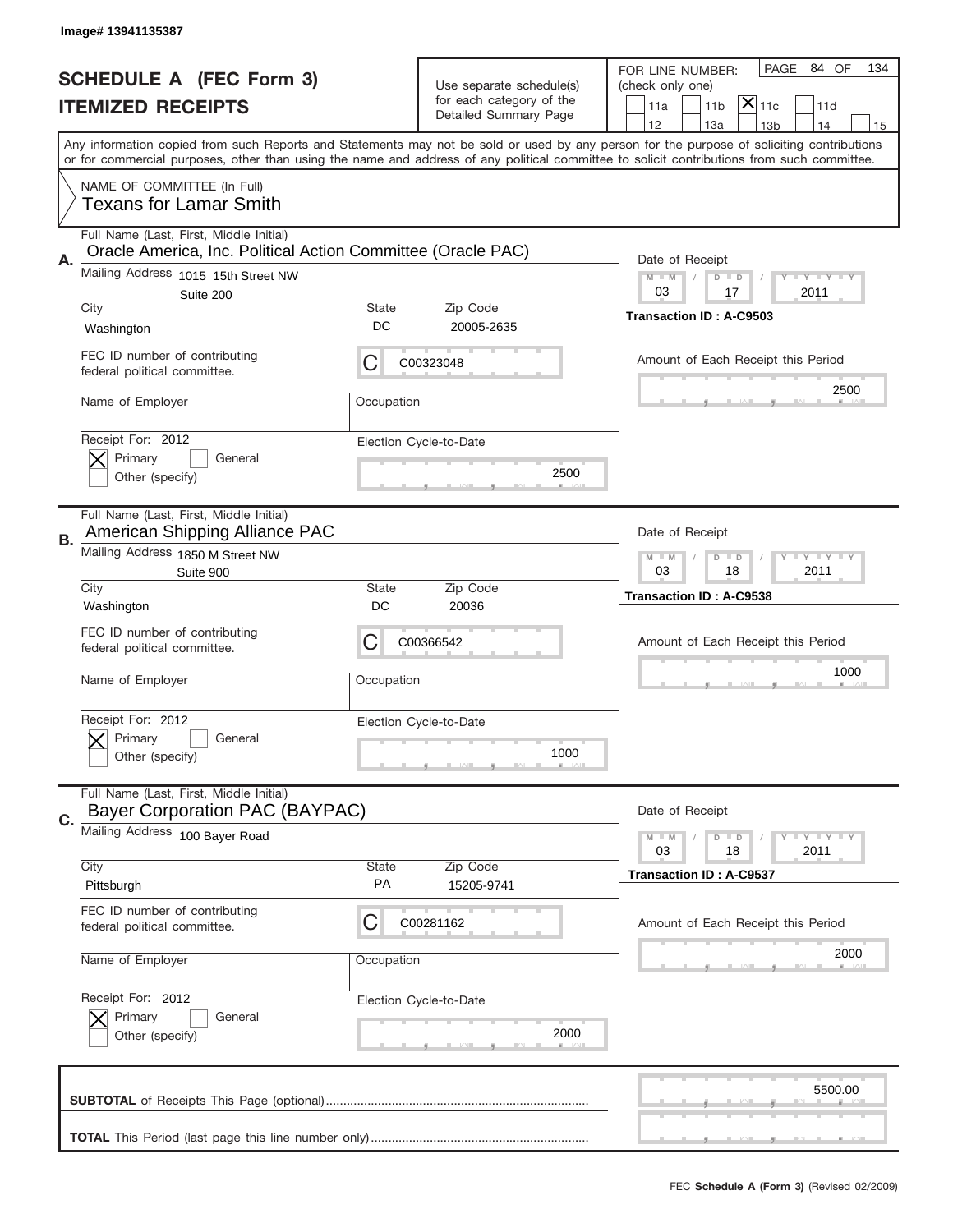|    | Image# 13941135388                                                                |                           |                                                      |                                                                                                                                                                                                                                                                                         |
|----|-----------------------------------------------------------------------------------|---------------------------|------------------------------------------------------|-----------------------------------------------------------------------------------------------------------------------------------------------------------------------------------------------------------------------------------------------------------------------------------------|
|    | <b>SCHEDULE A (FEC Form 3)</b>                                                    |                           |                                                      | PAGE<br>85 OF<br>134<br>FOR LINE NUMBER:                                                                                                                                                                                                                                                |
|    | <b>ITEMIZED RECEIPTS</b>                                                          |                           | Use separate schedule(s)<br>for each category of the | (check only one)<br>$ \mathsf{\overline{X}} _{\mathsf{11c}}$<br>11 <sub>b</sub><br>11a<br>11d                                                                                                                                                                                           |
|    |                                                                                   |                           | Detailed Summary Page                                | 12<br>13a<br>14<br>13 <sub>b</sub><br>15                                                                                                                                                                                                                                                |
|    |                                                                                   |                           |                                                      | Any information copied from such Reports and Statements may not be sold or used by any person for the purpose of soliciting contributions<br>or for commercial purposes, other than using the name and address of any political committee to solicit contributions from such committee. |
|    | NAME OF COMMITTEE (In Full)<br><b>Texans for Lamar Smith</b>                      |                           |                                                      |                                                                                                                                                                                                                                                                                         |
| Α. | Full Name (Last, First, Middle Initial)<br>Cephalon, Inc. Employees' PAC          |                           |                                                      | Date of Receipt                                                                                                                                                                                                                                                                         |
|    | Mailing Address 145 Brandywine Parkway                                            |                           |                                                      | <b>LY LY LY</b><br>$M - M$<br>$D$ $D$<br>03<br>18<br>2011                                                                                                                                                                                                                               |
|    | City<br><b>West Chester</b>                                                       | <b>State</b><br><b>PA</b> | Zip Code<br>19380                                    | <b>Transaction ID: A-C9536</b>                                                                                                                                                                                                                                                          |
|    | FEC ID number of contributing<br>federal political committee.                     | С                         | C00378794                                            | Amount of Each Receipt this Period                                                                                                                                                                                                                                                      |
|    | Name of Employer                                                                  | Occupation                |                                                      | 2000                                                                                                                                                                                                                                                                                    |
|    | Receipt For: 2012<br>Primary<br>General<br>Other (specify)                        |                           | Election Cycle-to-Date<br>2000                       |                                                                                                                                                                                                                                                                                         |
| В. | Full Name (Last, First, Middle Initial)<br>Sabre, Inc. Political Action Committee |                           |                                                      | Date of Receipt                                                                                                                                                                                                                                                                         |
|    | Mailing Address 1250 Connecticut Avenue NW<br>Suite 825                           |                           |                                                      | $D$ $D$<br><b>LEY LEY LEY</b><br>$M - M$<br>03<br>18<br>2011                                                                                                                                                                                                                            |
|    | City<br>Washington                                                                | <b>State</b><br>DC        | Zip Code<br>20036-2617                               | <b>Transaction ID: A-C9535</b>                                                                                                                                                                                                                                                          |
|    | FEC ID number of contributing<br>federal political committee.                     | С                         | C00325811                                            | Amount of Each Receipt this Period                                                                                                                                                                                                                                                      |
|    | Name of Employer                                                                  | Occupation                |                                                      | 1500                                                                                                                                                                                                                                                                                    |
|    | Receipt For: 2012<br>General<br>Primary<br>Other (specify)                        |                           | Election Cycle-to-Date<br>1500                       |                                                                                                                                                                                                                                                                                         |
| C. | Full Name (Last, First, Middle Initial)<br>Smiths Detection, Inc. US PAC          |                           |                                                      | Date of Receipt                                                                                                                                                                                                                                                                         |
|    | Mailing Address 2202 Lakeside Boulevard                                           |                           |                                                      | <b>LYLYLY</b><br>$M - M$<br>$D$ $D$<br>18<br>2011<br>03                                                                                                                                                                                                                                 |
|    | City<br>Edgewood                                                                  | <b>State</b><br>MD        | Zip Code<br>21040                                    | <b>Transaction ID: A-C9534</b>                                                                                                                                                                                                                                                          |
|    | FEC ID number of contributing<br>federal political committee.                     | C                         | C00448324                                            | Amount of Each Receipt this Period                                                                                                                                                                                                                                                      |
|    | Name of Employer                                                                  | Occupation                |                                                      | 1000                                                                                                                                                                                                                                                                                    |
|    | Receipt For: 2012<br>Primary<br>General<br>Other (specify)                        |                           | Election Cycle-to-Date<br>1000                       |                                                                                                                                                                                                                                                                                         |
|    |                                                                                   |                           |                                                      | 4500.00                                                                                                                                                                                                                                                                                 |
|    |                                                                                   |                           |                                                      |                                                                                                                                                                                                                                                                                         |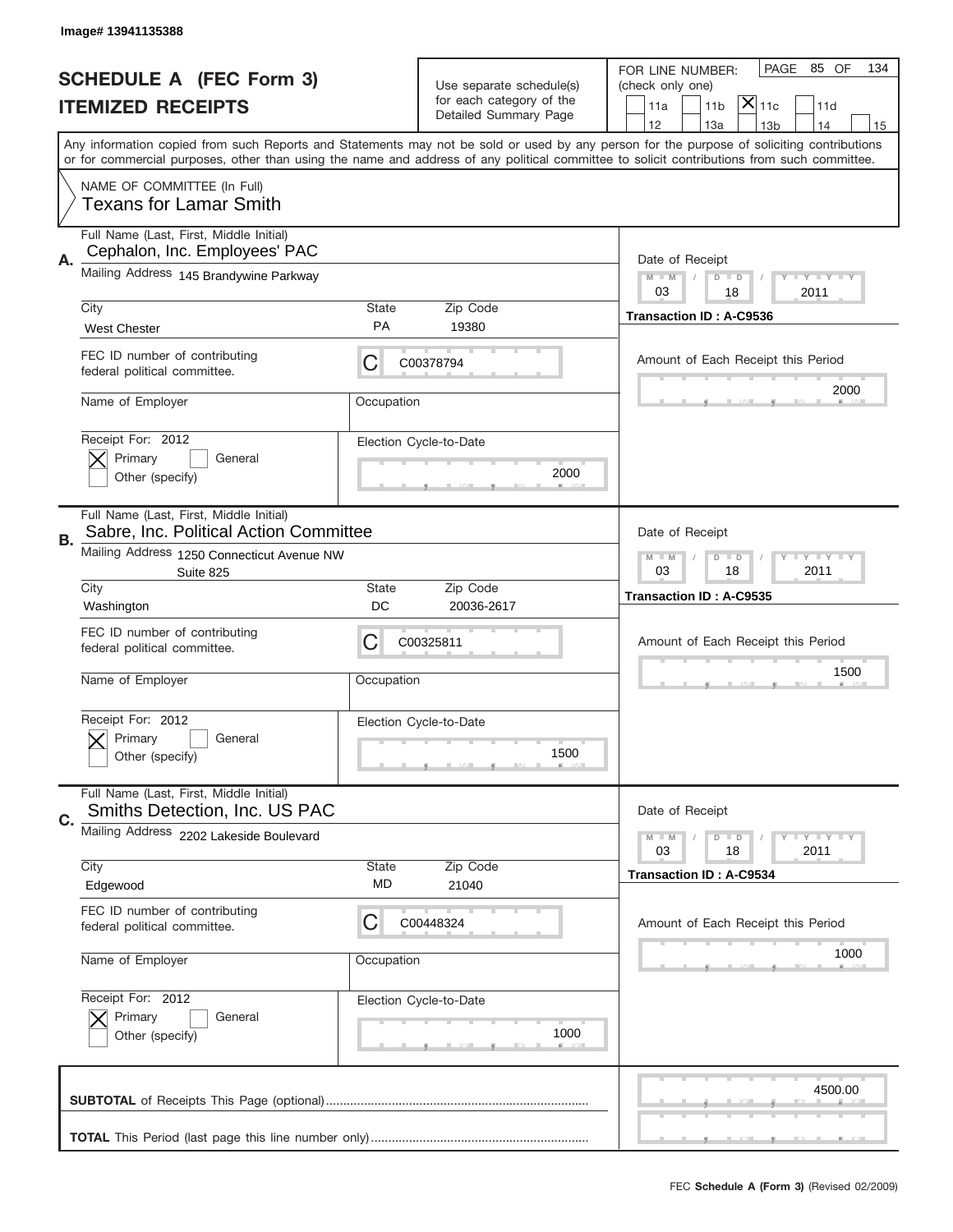|    | Image# 13941135389                                                            |                    |                                                      |                                                                                                                                                                                                                                                                                         |
|----|-------------------------------------------------------------------------------|--------------------|------------------------------------------------------|-----------------------------------------------------------------------------------------------------------------------------------------------------------------------------------------------------------------------------------------------------------------------------------------|
|    | <b>SCHEDULE A (FEC Form 3)</b>                                                |                    |                                                      | PAGE 86 OF<br>134<br>FOR LINE NUMBER:                                                                                                                                                                                                                                                   |
|    | <b>ITEMIZED RECEIPTS</b>                                                      |                    | Use separate schedule(s)<br>for each category of the | (check only one)<br>$ \mathsf{\overline{X}} _{\mathsf{11c}}$<br>11 <sub>b</sub><br>11a<br>11d                                                                                                                                                                                           |
|    |                                                                               |                    | Detailed Summary Page                                | 12<br>13a<br>14<br>13 <sub>b</sub><br>15                                                                                                                                                                                                                                                |
|    |                                                                               |                    |                                                      | Any information copied from such Reports and Statements may not be sold or used by any person for the purpose of soliciting contributions<br>or for commercial purposes, other than using the name and address of any political committee to solicit contributions from such committee. |
|    | NAME OF COMMITTEE (In Full)<br><b>Texans for Lamar Smith</b>                  |                    |                                                      |                                                                                                                                                                                                                                                                                         |
| Α. | Full Name (Last, First, Middle Initial)<br><b>U.S. Travel Association PAC</b> |                    |                                                      | Date of Receipt                                                                                                                                                                                                                                                                         |
|    | Mailing Address 1100 New York Avenue NW<br>Suite 450 West                     |                    |                                                      | $M - M$<br><b>LY LY LY</b><br>$D$ $D$<br>03<br>2011<br>18                                                                                                                                                                                                                               |
|    | City<br>Washington                                                            | State<br>DC        | Zip Code<br>20005-3934                               | <b>Transaction ID: A-C9532</b>                                                                                                                                                                                                                                                          |
|    | FEC ID number of contributing<br>federal political committee.                 | С                  | C00457754                                            | Amount of Each Receipt this Period                                                                                                                                                                                                                                                      |
|    | Name of Employer                                                              | Occupation         |                                                      | 1000                                                                                                                                                                                                                                                                                    |
|    | Receipt For: 2012<br>Primary<br>General<br>Other (specify)                    |                    | Election Cycle-to-Date<br>1000                       |                                                                                                                                                                                                                                                                                         |
| В. | Full Name (Last, First, Middle Initial)<br><b>Universal Music Group PAC</b>   |                    |                                                      | Date of Receipt                                                                                                                                                                                                                                                                         |
|    | Mailing Address 2220 Colorado Avenue                                          |                    |                                                      | $M - M$<br>$D$ $D$<br><b>LEY LEY LEY</b><br>03<br>18<br>2011                                                                                                                                                                                                                            |
|    | City<br>Santa Monica                                                          | State<br>CA        | Zip Code<br>90404                                    | Transaction ID: A-C9533                                                                                                                                                                                                                                                                 |
|    | FEC ID number of contributing<br>federal political committee.                 | С                  | C00392464                                            | Amount of Each Receipt this Period                                                                                                                                                                                                                                                      |
|    | Name of Employer                                                              | Occupation         |                                                      | 2000                                                                                                                                                                                                                                                                                    |
|    |                                                                               |                    | Election Cycle-to-Date                               |                                                                                                                                                                                                                                                                                         |
|    | Receipt For: 2012<br>General<br>Primary<br>Other (specify)                    |                    | 2000                                                 |                                                                                                                                                                                                                                                                                         |
|    | Full Name (Last, First, Middle Initial)<br>Williams & Jensen, PLLC PAC        |                    |                                                      | Date of Receipt                                                                                                                                                                                                                                                                         |
| C. | Mailing Address 701 8th Street NW<br>Suite 500                                |                    |                                                      | <b>LY LY LY</b><br>$M - M$<br>$D$ $D$<br>03<br>2011<br>18                                                                                                                                                                                                                               |
|    | City<br>Washington                                                            | <b>State</b><br>DC | Zip Code<br>20001                                    | <b>Transaction ID: A-C9531</b>                                                                                                                                                                                                                                                          |
|    | FEC ID number of contributing<br>federal political committee.                 | С                  | C00039206                                            | Amount of Each Receipt this Period                                                                                                                                                                                                                                                      |
|    | Name of Employer                                                              | Occupation         |                                                      | 1000                                                                                                                                                                                                                                                                                    |
|    | Receipt For: 2012<br>Primary<br>General<br>Other (specify)                    |                    | Election Cycle-to-Date<br>1000                       |                                                                                                                                                                                                                                                                                         |
|    |                                                                               |                    |                                                      | 4000.00                                                                                                                                                                                                                                                                                 |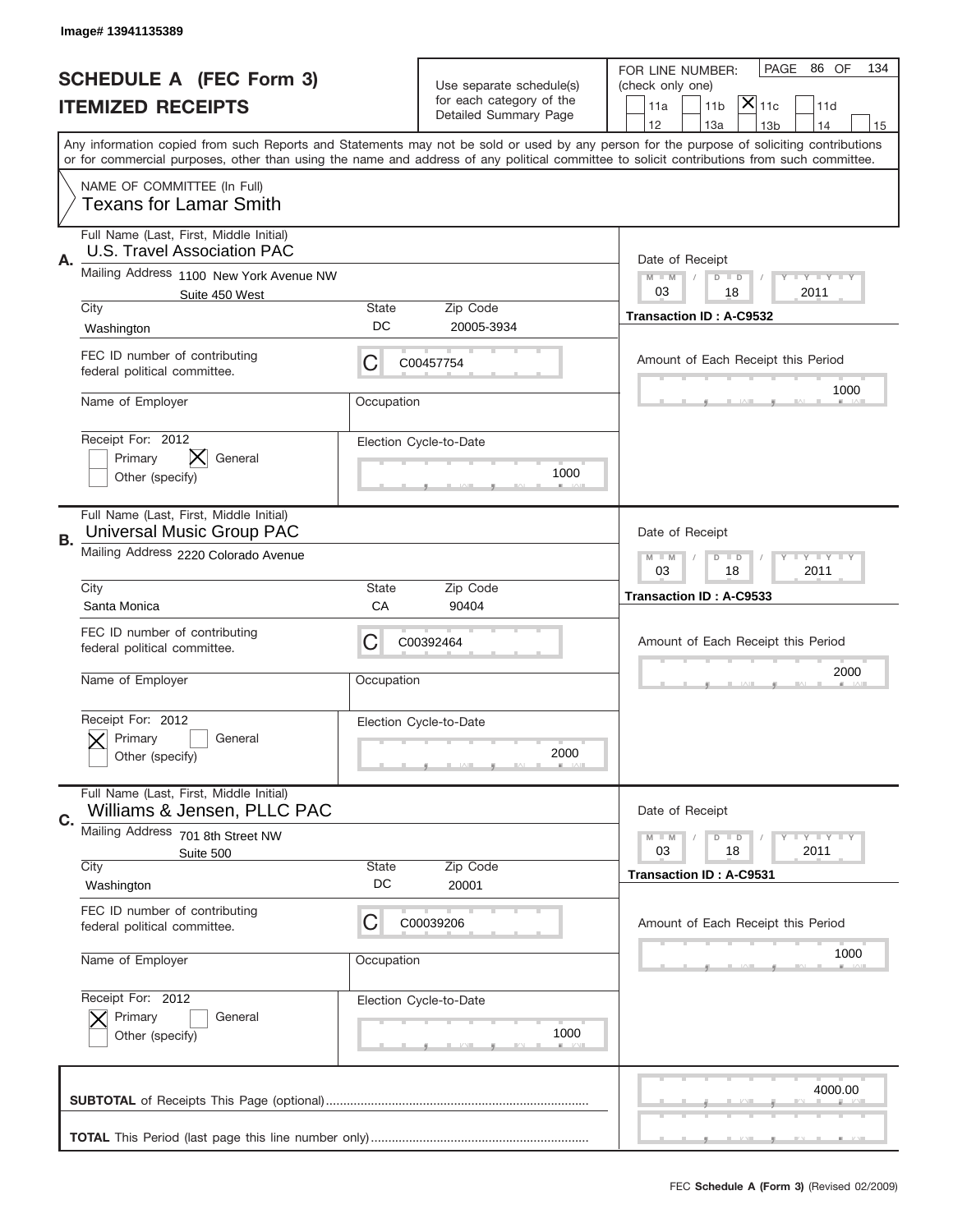|    | Image# 13941135390                                                                                 |                    |                                                      |                                                                                                                                                                                                                                                                                         |
|----|----------------------------------------------------------------------------------------------------|--------------------|------------------------------------------------------|-----------------------------------------------------------------------------------------------------------------------------------------------------------------------------------------------------------------------------------------------------------------------------------------|
|    | <b>SCHEDULE A (FEC Form 3)</b>                                                                     |                    |                                                      | PAGE 87 OF<br>134<br>FOR LINE NUMBER:                                                                                                                                                                                                                                                   |
|    |                                                                                                    |                    | Use separate schedule(s)<br>for each category of the | (check only one)<br>$ \overline{\mathsf{x}} _{\text{11c}}$                                                                                                                                                                                                                              |
|    | <b>ITEMIZED RECEIPTS</b>                                                                           |                    | Detailed Summary Page                                | 11 <sub>b</sub><br>11a<br>11d<br>12<br>13a<br>14<br>13 <sub>b</sub><br>15                                                                                                                                                                                                               |
|    |                                                                                                    |                    |                                                      | Any information copied from such Reports and Statements may not be sold or used by any person for the purpose of soliciting contributions<br>or for commercial purposes, other than using the name and address of any political committee to solicit contributions from such committee. |
|    | NAME OF COMMITTEE (In Full)<br><b>Texans for Lamar Smith</b>                                       |                    |                                                      |                                                                                                                                                                                                                                                                                         |
|    | Full Name (Last, First, Middle Initial)<br>National Rifle Association (NRA) Political Victory Fund |                    |                                                      |                                                                                                                                                                                                                                                                                         |
| Α. | Mailing Address 11250 Waples Mill Road                                                             |                    |                                                      | Date of Receipt<br><b>LEY LEY LEY</b><br>$M - M$<br>$D$ $D$<br>03<br>21<br>2011                                                                                                                                                                                                         |
|    | City                                                                                               | <b>State</b><br>VA | Zip Code                                             | <b>Transaction ID: A-C9545</b>                                                                                                                                                                                                                                                          |
|    | Fairfax                                                                                            |                    | 22030-7400                                           |                                                                                                                                                                                                                                                                                         |
|    | FEC ID number of contributing<br>federal political committee.                                      | С                  | C00053553                                            | Amount of Each Receipt this Period<br>2000                                                                                                                                                                                                                                              |
|    | Name of Employer                                                                                   | Occupation         |                                                      |                                                                                                                                                                                                                                                                                         |
|    | Receipt For: 2012<br>Primary<br>General                                                            |                    | Election Cycle-to-Date                               |                                                                                                                                                                                                                                                                                         |
|    | Other (specify)                                                                                    |                    | 2000                                                 |                                                                                                                                                                                                                                                                                         |
| В. | Full Name (Last, First, Middle Initial)<br><b>NuStar Energy PAC</b>                                |                    |                                                      | Date of Receipt                                                                                                                                                                                                                                                                         |
|    | Mailing Address 2330 North Loop 1604 West                                                          |                    |                                                      | <b>LEY LEY LEY</b><br>$M$ $M$<br>$D$ $D$<br>03<br>21<br>2011                                                                                                                                                                                                                            |
|    | City<br>San Antonio                                                                                | <b>State</b><br>ТX | Zip Code<br>78248-4512                               | <b>Transaction ID: A-C9557</b>                                                                                                                                                                                                                                                          |
|    | FEC ID number of contributing                                                                      | С                  | C00435321                                            | Amount of Each Receipt this Period                                                                                                                                                                                                                                                      |
|    | federal political committee.                                                                       |                    |                                                      | 2500                                                                                                                                                                                                                                                                                    |
|    | Name of Employer                                                                                   | Occupation         |                                                      |                                                                                                                                                                                                                                                                                         |
|    | Receipt For: 2012                                                                                  |                    | Election Cycle-to-Date                               |                                                                                                                                                                                                                                                                                         |
|    | General<br>Primary<br>Other (specify)                                                              |                    | 2500                                                 |                                                                                                                                                                                                                                                                                         |
| C. | Full Name (Last, First, Middle Initial)<br>CULAC The PAC of the Credit Union National Association  |                    |                                                      | Date of Receipt                                                                                                                                                                                                                                                                         |
|    | Mailing Address<br>601 Pennsylvania Avenue NW                                                      |                    |                                                      | <b>LY LY LY</b><br>$M - M$<br>$D$ $D$                                                                                                                                                                                                                                                   |
|    | South Building, Suite 600<br>City                                                                  | <b>State</b>       | Zip Code                                             | 22<br>2011<br>03                                                                                                                                                                                                                                                                        |
|    | Washington                                                                                         | DC                 | 20004-2601                                           | <b>Transaction ID: A-C9544</b>                                                                                                                                                                                                                                                          |
|    | FEC ID number of contributing<br>federal political committee.                                      | С                  | C00007880                                            | Amount of Each Receipt this Period                                                                                                                                                                                                                                                      |
|    | Name of Employer                                                                                   | Occupation         |                                                      | 2500                                                                                                                                                                                                                                                                                    |
|    | Receipt For: 2012                                                                                  |                    | Election Cycle-to-Date                               |                                                                                                                                                                                                                                                                                         |
|    | Primary<br>General<br>Other (specify)                                                              |                    | 2500                                                 |                                                                                                                                                                                                                                                                                         |
|    |                                                                                                    |                    |                                                      | 7000.00                                                                                                                                                                                                                                                                                 |
|    |                                                                                                    |                    |                                                      |                                                                                                                                                                                                                                                                                         |
|    |                                                                                                    |                    |                                                      |                                                                                                                                                                                                                                                                                         |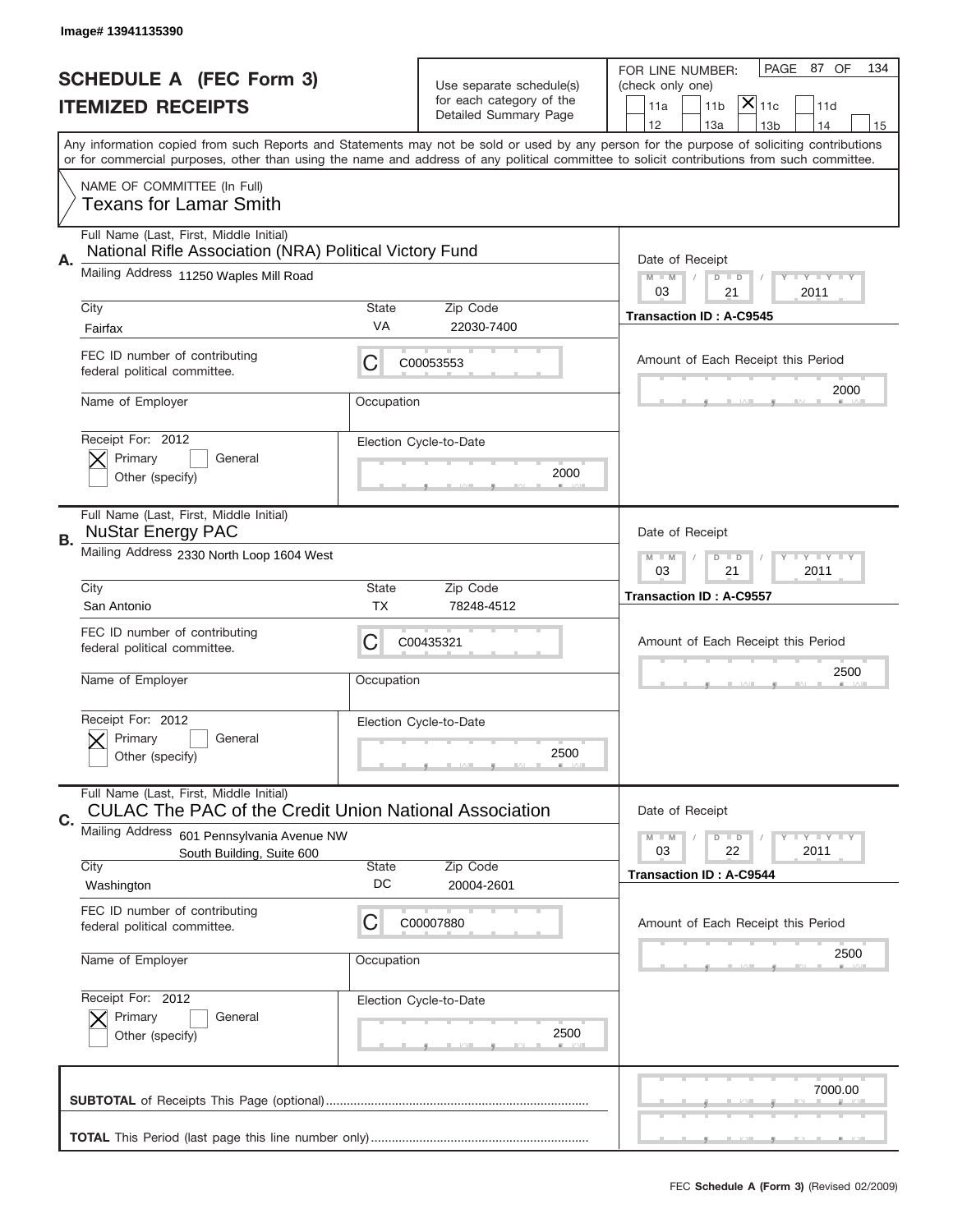|    | Image# 13941135391                                                                                                    |              |                                                      |                                                                                                                                                                                                                                                                                         |
|----|-----------------------------------------------------------------------------------------------------------------------|--------------|------------------------------------------------------|-----------------------------------------------------------------------------------------------------------------------------------------------------------------------------------------------------------------------------------------------------------------------------------------|
|    | <b>SCHEDULE A (FEC Form 3)</b>                                                                                        |              |                                                      | PAGE 88 OF<br>134<br>FOR LINE NUMBER:                                                                                                                                                                                                                                                   |
|    | <b>ITEMIZED RECEIPTS</b>                                                                                              |              | Use separate schedule(s)<br>for each category of the | (check only one)<br>$ \overline{\mathsf{X}} _{\mathsf{11c}}$<br>11a<br>11 <sub>b</sub><br>11d                                                                                                                                                                                           |
|    |                                                                                                                       |              | Detailed Summary Page                                | 12<br>13a<br>14<br>13 <sub>b</sub><br>15                                                                                                                                                                                                                                                |
|    |                                                                                                                       |              |                                                      | Any information copied from such Reports and Statements may not be sold or used by any person for the purpose of soliciting contributions<br>or for commercial purposes, other than using the name and address of any political committee to solicit contributions from such committee. |
|    | NAME OF COMMITTEE (In Full)<br>Texans for Lamar Smith                                                                 |              |                                                      |                                                                                                                                                                                                                                                                                         |
|    | Full Name (Last, First, Middle Initial)                                                                               |              |                                                      |                                                                                                                                                                                                                                                                                         |
| Α. | American Institute of Certified Public Accountants PAC (AICPA PAC)                                                    |              |                                                      | Date of Receipt                                                                                                                                                                                                                                                                         |
|    | Mailing Address Palladian Corporate Center                                                                            |              |                                                      | $M - M$<br><b>LYLYLY</b><br>$D$ $D$                                                                                                                                                                                                                                                     |
|    | 220 Leigh Farm Road<br>City                                                                                           | State        | Zip Code                                             | 03<br>2011<br>25                                                                                                                                                                                                                                                                        |
|    | Durham                                                                                                                | <b>NC</b>    | 27707-8110                                           | <b>Transaction ID: A-C9582</b>                                                                                                                                                                                                                                                          |
|    | FEC ID number of contributing<br>federal political committee.                                                         | C            | C00077321                                            | Amount of Each Receipt this Period                                                                                                                                                                                                                                                      |
|    | Name of Employer                                                                                                      | Occupation   |                                                      | 5000                                                                                                                                                                                                                                                                                    |
|    | Receipt For: 2012                                                                                                     |              | Election Cycle-to-Date                               |                                                                                                                                                                                                                                                                                         |
|    | Primary<br>General<br>Other (specify)                                                                                 |              | 5000                                                 |                                                                                                                                                                                                                                                                                         |
| В. | Full Name (Last, First, Middle Initial)<br>Entertainment Software Association Political Action Committee (ESA PAC)    |              |                                                      | Date of Receipt                                                                                                                                                                                                                                                                         |
|    | Mailing Address 575 Seventh Street NW<br>Suite 300                                                                    |              |                                                      | $M - M$<br><b>LYLYLY</b><br>$D$ $D$<br>03<br>25<br>2011                                                                                                                                                                                                                                 |
|    | City<br>Washington                                                                                                    | State<br>DC  | Zip Code<br>20004                                    | Transaction ID: A-C9583                                                                                                                                                                                                                                                                 |
|    | FEC ID number of contributing                                                                                         | C            | C00439216                                            | Amount of Each Receipt this Period                                                                                                                                                                                                                                                      |
|    | federal political committee.                                                                                          |              |                                                      |                                                                                                                                                                                                                                                                                         |
|    | Name of Employer                                                                                                      | Occupation   |                                                      | 1000                                                                                                                                                                                                                                                                                    |
|    | Receipt For: 2012                                                                                                     |              | Election Cycle-to-Date                               |                                                                                                                                                                                                                                                                                         |
|    | General<br>Primary<br>Other (specify)                                                                                 |              | 1000                                                 |                                                                                                                                                                                                                                                                                         |
| С. | Full Name (Last, First, Middle Initial)<br>National Business Travel Association Political Action Committee (NBTA PAC) |              |                                                      | Date of Receipt                                                                                                                                                                                                                                                                         |
|    | Mailing Address 110 North Royal Street                                                                                |              |                                                      | $I - Y - I - Y - I - Y$<br>$M - M$<br>$D$ $D$                                                                                                                                                                                                                                           |
|    | 4th Floor<br>City                                                                                                     | <b>State</b> | Zip Code                                             | 25<br>2011<br>03                                                                                                                                                                                                                                                                        |
|    | Alexandria                                                                                                            | VA           | 22314-3234                                           | <b>Transaction ID: A-C9584</b>                                                                                                                                                                                                                                                          |
|    | FEC ID number of contributing<br>federal political committee.                                                         | C            | C00373910                                            | Amount of Each Receipt this Period                                                                                                                                                                                                                                                      |
|    | Name of Employer                                                                                                      | Occupation   |                                                      | 1000                                                                                                                                                                                                                                                                                    |
|    | Receipt For: 2012                                                                                                     |              | Election Cycle-to-Date                               |                                                                                                                                                                                                                                                                                         |
|    | Primary<br>General<br>Other (specify)                                                                                 |              | 1000                                                 |                                                                                                                                                                                                                                                                                         |
|    |                                                                                                                       |              |                                                      | 7000.00                                                                                                                                                                                                                                                                                 |
|    |                                                                                                                       |              |                                                      |                                                                                                                                                                                                                                                                                         |
|    |                                                                                                                       |              |                                                      |                                                                                                                                                                                                                                                                                         |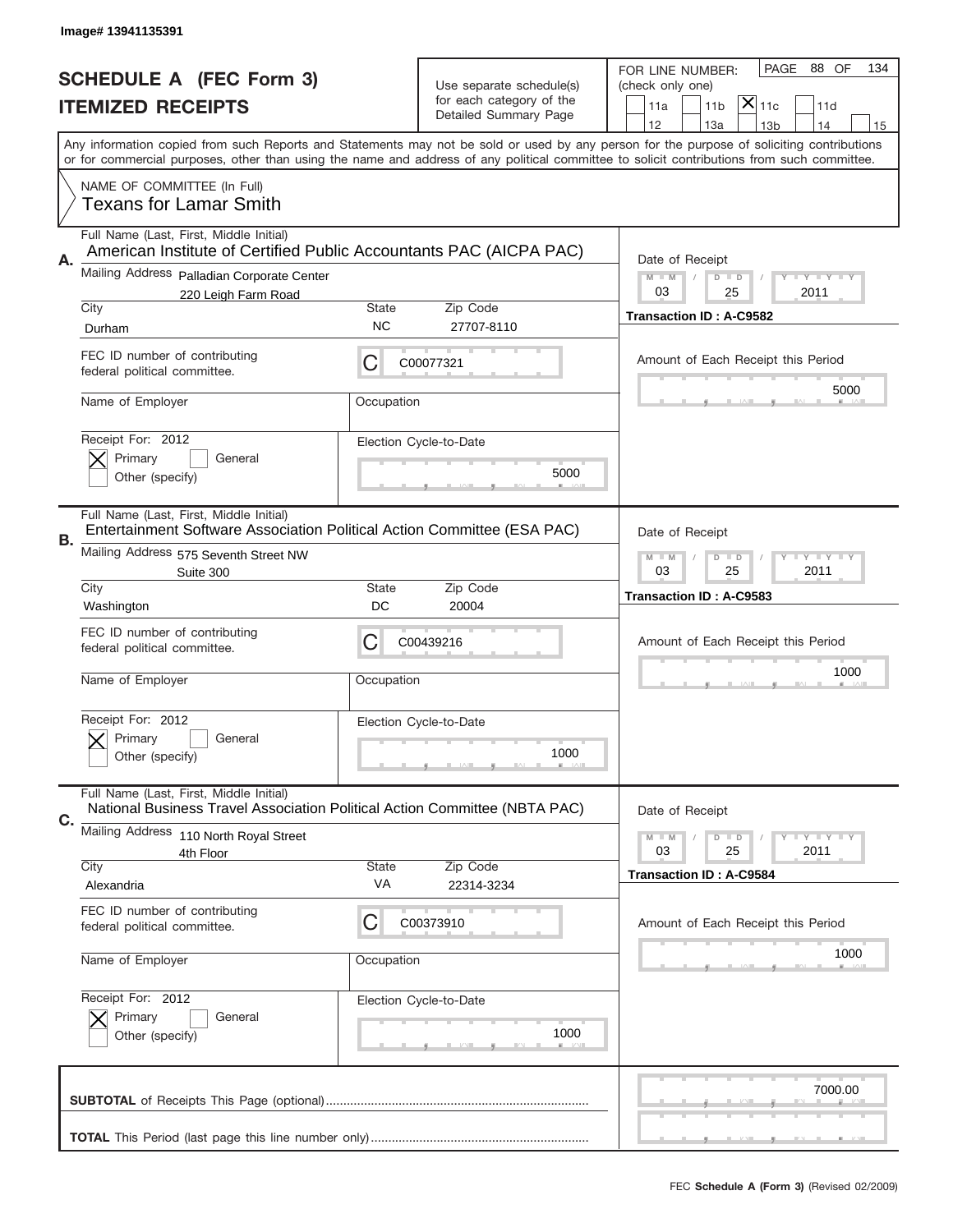|    | Image# 13941135392                                                                   |                    |                                |                                                                                                                                                                                                                                                                                         |
|----|--------------------------------------------------------------------------------------|--------------------|--------------------------------|-----------------------------------------------------------------------------------------------------------------------------------------------------------------------------------------------------------------------------------------------------------------------------------------|
|    | <b>SCHEDULE A (FEC Form 3)</b>                                                       |                    | Use separate schedule(s)       | PAGE 89 OF<br>134<br>FOR LINE NUMBER:<br>(check only one)                                                                                                                                                                                                                               |
|    | <b>ITEMIZED RECEIPTS</b>                                                             |                    | for each category of the       | $ \overline{\mathsf{X}} _{\mathsf{11c}}$<br>11 <sub>b</sub><br>11a<br>11d                                                                                                                                                                                                               |
|    |                                                                                      |                    | Detailed Summary Page          | 12<br>13a<br>13 <sub>b</sub><br>14<br>15                                                                                                                                                                                                                                                |
|    |                                                                                      |                    |                                | Any information copied from such Reports and Statements may not be sold or used by any person for the purpose of soliciting contributions<br>or for commercial purposes, other than using the name and address of any political committee to solicit contributions from such committee. |
|    | NAME OF COMMITTEE (In Full)<br><b>Texans for Lamar Smith</b>                         |                    |                                |                                                                                                                                                                                                                                                                                         |
| Α. | Full Name (Last, First, Middle Initial)<br>Visa, Inc. Political Action Committee     |                    |                                | Date of Receipt                                                                                                                                                                                                                                                                         |
|    | Mailing Address 1300 Connecticut Avenue NW<br>Suite 900                              |                    |                                | $M - M$<br><b>LY LY LY</b><br>$D$ $D$<br>03<br>2011<br>25                                                                                                                                                                                                                               |
|    | City<br>Washington                                                                   | State<br>DC        | Zip Code<br>20036-1714         | <b>Transaction ID: A-C9585</b>                                                                                                                                                                                                                                                          |
|    | FEC ID number of contributing<br>federal political committee.                        | C                  | C00365122                      | Amount of Each Receipt this Period                                                                                                                                                                                                                                                      |
|    | Name of Employer                                                                     | Occupation         |                                | 2500                                                                                                                                                                                                                                                                                    |
|    | Receipt For: 2012<br>Primary<br>General<br>Other (specify)                           |                    | Election Cycle-to-Date<br>2500 |                                                                                                                                                                                                                                                                                         |
| В. | Full Name (Last, First, Middle Initial)<br>Wine Institute Political Action Committte |                    |                                | Date of Receipt                                                                                                                                                                                                                                                                         |
|    | Mailing Address 607 14th Street NW<br>Suite 800                                      |                    |                                | $M$ M<br>$D$ $D$<br><b>LY LY LY</b><br>03<br>25<br>2011                                                                                                                                                                                                                                 |
|    | City<br>Washington                                                                   | State<br>DC        | Zip Code<br>20005-2005         | <b>Transaction ID: A-C9586</b>                                                                                                                                                                                                                                                          |
|    | FEC ID number of contributing                                                        | C                  | C00065219                      | Amount of Each Receipt this Period                                                                                                                                                                                                                                                      |
|    | federal political committee.                                                         |                    |                                |                                                                                                                                                                                                                                                                                         |
|    | Name of Employer                                                                     | Occupation         |                                | 2500                                                                                                                                                                                                                                                                                    |
|    | Receipt For: 2012<br>General<br>Primary<br>Other (specify)                           |                    | Election Cycle-to-Date<br>2500 |                                                                                                                                                                                                                                                                                         |
|    | Full Name (Last, First, Middle Initial)<br>Alston & Bird PAC                         |                    |                                | Date of Receipt                                                                                                                                                                                                                                                                         |
| C. | Mailing Address 950 F Street NW                                                      |                    |                                | $I - Y - I - Y - I - Y$<br>$M - M$<br>$D$ $D$<br>29<br>2011<br>03                                                                                                                                                                                                                       |
|    | City<br>Washington                                                                   | <b>State</b><br>DC | Zip Code<br>20004-1438         | Transaction ID: A-C9603                                                                                                                                                                                                                                                                 |
|    | FEC ID number of contributing<br>federal political committee.                        | C                  | C00395723                      | Amount of Each Receipt this Period                                                                                                                                                                                                                                                      |
|    | Name of Employer                                                                     | Occupation         |                                | 2500                                                                                                                                                                                                                                                                                    |
|    | Receipt For: 2012<br>Primary<br>General<br>Other (specify)                           |                    | Election Cycle-to-Date<br>2500 |                                                                                                                                                                                                                                                                                         |
|    |                                                                                      |                    |                                | 7500.00                                                                                                                                                                                                                                                                                 |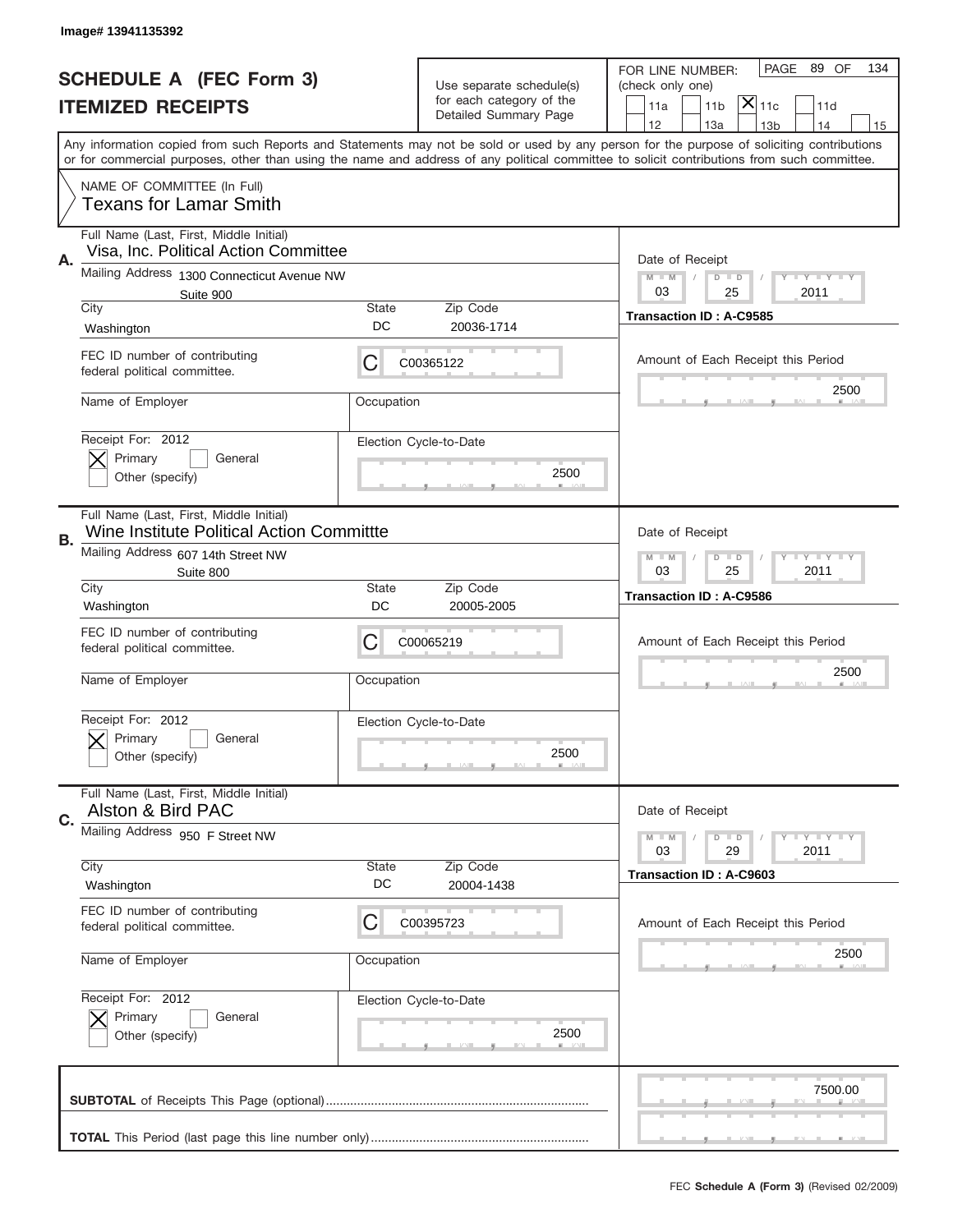|    | Image# 13941135393                                                                                                     |             |                                                   |                                                                                                                                                                                                                                                                                                                                     |
|----|------------------------------------------------------------------------------------------------------------------------|-------------|---------------------------------------------------|-------------------------------------------------------------------------------------------------------------------------------------------------------------------------------------------------------------------------------------------------------------------------------------------------------------------------------------|
|    | <b>SCHEDULE A (FEC Form 3)</b>                                                                                         |             | Use separate schedule(s)                          | PAGE<br>90 OF<br>134<br>FOR LINE NUMBER:<br>(check only one)                                                                                                                                                                                                                                                                        |
|    | <b>ITEMIZED RECEIPTS</b>                                                                                               |             | for each category of the<br>Detailed Summary Page | $ \mathsf{X} _{\mathsf{11c}}$<br>11a<br>11 <sub>b</sub><br>11d                                                                                                                                                                                                                                                                      |
|    |                                                                                                                        |             |                                                   | 12<br>13a<br>14<br>13 <sub>b</sub><br>15<br>Any information copied from such Reports and Statements may not be sold or used by any person for the purpose of soliciting contributions<br>or for commercial purposes, other than using the name and address of any political committee to solicit contributions from such committee. |
|    | NAME OF COMMITTEE (In Full)<br>Texans for Lamar Smith                                                                  |             |                                                   |                                                                                                                                                                                                                                                                                                                                     |
|    | Full Name (Last, First, Middle Initial)<br>National Cattlemen's Beef Association Political Action Committee (NCBA-PAC) |             |                                                   |                                                                                                                                                                                                                                                                                                                                     |
| А. | Mailing Address 9110 East Nichols Avenue                                                                               |             |                                                   | Date of Receipt<br>$M$ M<br><b>LY LY LY</b><br>$D$ $D$<br>03<br>29<br>2011                                                                                                                                                                                                                                                          |
|    | City                                                                                                                   | State       | Zip Code                                          | <b>Transaction ID: A-C9604</b>                                                                                                                                                                                                                                                                                                      |
|    | Centennial                                                                                                             | CO          | 80112-3450                                        |                                                                                                                                                                                                                                                                                                                                     |
|    | FEC ID number of contributing<br>federal political committee.                                                          | С           | C00028787                                         | Amount of Each Receipt this Period<br>1000                                                                                                                                                                                                                                                                                          |
|    | Name of Employer                                                                                                       | Occupation  |                                                   |                                                                                                                                                                                                                                                                                                                                     |
|    | Receipt For: 2012<br>Primary<br>General                                                                                |             | Election Cycle-to-Date                            |                                                                                                                                                                                                                                                                                                                                     |
|    | Other (specify)                                                                                                        |             | 1000                                              |                                                                                                                                                                                                                                                                                                                                     |
| В. | Full Name (Last, First, Middle Initial)<br>Wine and Spirits Wholesalers of America, Inc. Political Action Committee    |             |                                                   | Date of Receipt                                                                                                                                                                                                                                                                                                                     |
|    | Mailing Address 805 Fifteenth Street NW<br>Suite 430                                                                   |             |                                                   | $D$ $D$<br><b>LEY LEY LEY</b><br>$M - M$<br>03<br>29<br>2011                                                                                                                                                                                                                                                                        |
|    | City<br>Washington                                                                                                     | State<br>DC | Zip Code<br>20005                                 | <b>Transaction ID: A-C9605</b>                                                                                                                                                                                                                                                                                                      |
|    | FEC ID number of contributing<br>federal political committee.                                                          | C           | C00147173                                         | Amount of Each Receipt this Period                                                                                                                                                                                                                                                                                                  |
|    | Name of Employer                                                                                                       | Occupation  |                                                   | 3500                                                                                                                                                                                                                                                                                                                                |
|    |                                                                                                                        |             |                                                   |                                                                                                                                                                                                                                                                                                                                     |
|    | Receipt For: 2012                                                                                                      |             | Election Cycle-to-Date                            |                                                                                                                                                                                                                                                                                                                                     |
|    | Primary<br>General<br>Other (specify)                                                                                  |             | 6500                                              |                                                                                                                                                                                                                                                                                                                                     |
| С. | Full Name (Last, First, Middle Initial)<br>Wine and Spirits Wholesalers of America, Inc. Political Action Committee    |             |                                                   | Date of Receipt                                                                                                                                                                                                                                                                                                                     |
|    | <b>Mailing Address</b><br>805 Fifteenth Street NW                                                                      |             |                                                   | <b>LYLYLY</b><br>$M - M$<br>$D$ $D$                                                                                                                                                                                                                                                                                                 |
|    | Suite 430<br>City                                                                                                      | State       | Zip Code                                          | 29<br>2011<br>03                                                                                                                                                                                                                                                                                                                    |
|    | Washington                                                                                                             | DC          | 20005                                             | <b>Transaction ID: A-C9606</b>                                                                                                                                                                                                                                                                                                      |
|    | FEC ID number of contributing<br>federal political committee.                                                          | C           | C00147173                                         | Amount of Each Receipt this Period                                                                                                                                                                                                                                                                                                  |
|    | Name of Employer                                                                                                       | Occupation  |                                                   | 1500                                                                                                                                                                                                                                                                                                                                |
|    | Receipt For: 2012                                                                                                      |             | Election Cycle-to-Date                            |                                                                                                                                                                                                                                                                                                                                     |
|    | Primary<br>General<br>Other (specify)                                                                                  |             | 6500                                              |                                                                                                                                                                                                                                                                                                                                     |
|    |                                                                                                                        |             |                                                   | 6000.00                                                                                                                                                                                                                                                                                                                             |
|    |                                                                                                                        |             |                                                   |                                                                                                                                                                                                                                                                                                                                     |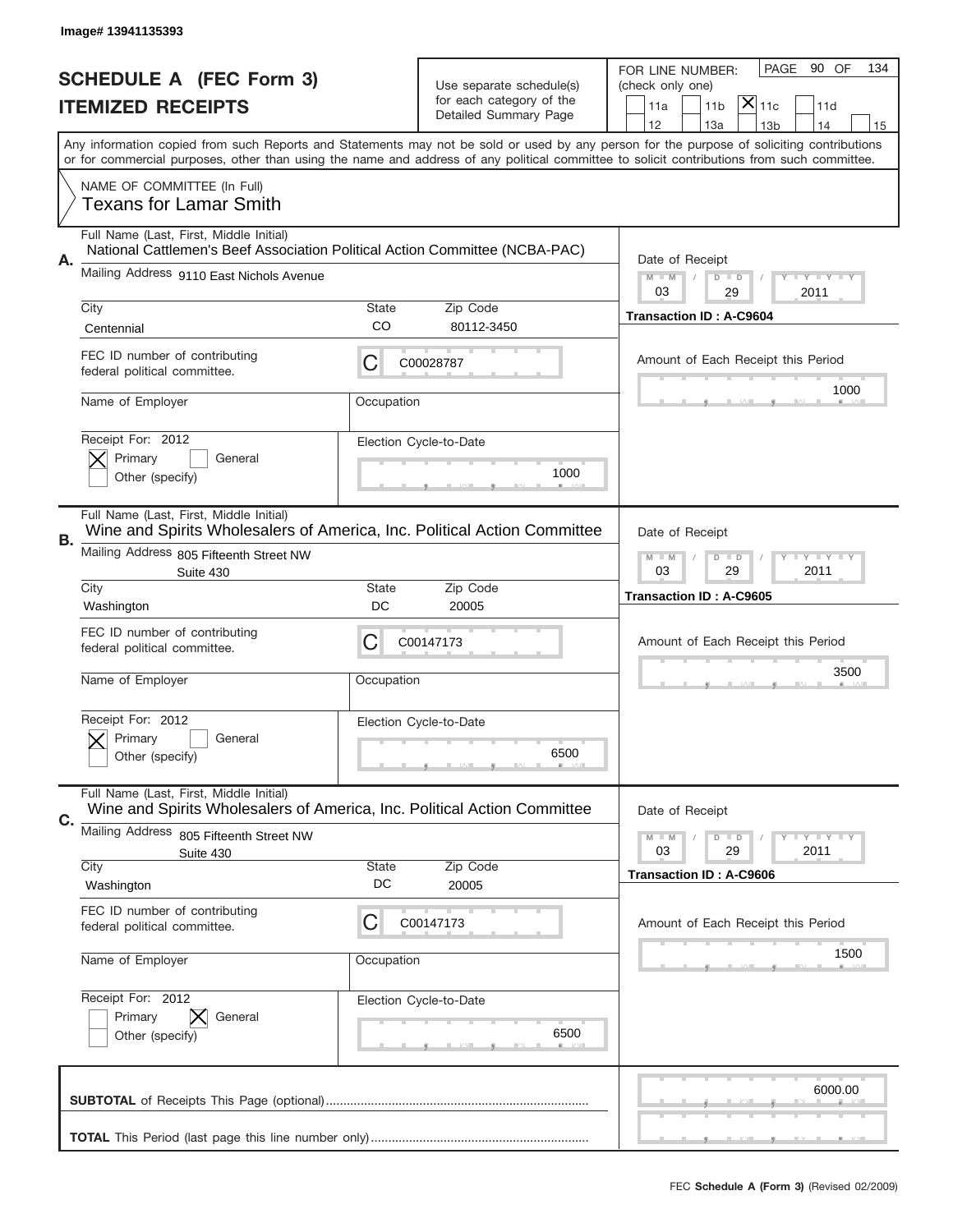|           | Image# 13941135394                                                                                   |                    |                                                   |                                                                                                                                                                                       |
|-----------|------------------------------------------------------------------------------------------------------|--------------------|---------------------------------------------------|---------------------------------------------------------------------------------------------------------------------------------------------------------------------------------------|
|           | <b>SCHEDULE A (FEC Form 3)</b>                                                                       |                    | Use separate schedule(s)                          | PAGE 91 OF<br>134<br>FOR LINE NUMBER:<br>(check only one)                                                                                                                             |
|           | <b>ITEMIZED RECEIPTS</b>                                                                             |                    | for each category of the<br>Detailed Summary Page | $\mathsf{\bar{X}}\vert_{\mathsf{11c}}$<br>11 <sub>b</sub><br>11a<br>11d                                                                                                               |
|           |                                                                                                      |                    |                                                   | 12<br>13a<br>14<br>13 <sub>b</sub><br>15<br>Any information copied from such Reports and Statements may not be sold or used by any person for the purpose of soliciting contributions |
|           |                                                                                                      |                    |                                                   | or for commercial purposes, other than using the name and address of any political committee to solicit contributions from such committee.                                            |
|           | NAME OF COMMITTEE (In Full)<br><b>Texans for Lamar Smith</b>                                         |                    |                                                   |                                                                                                                                                                                       |
| Α.        | Full Name (Last, First, Middle Initial)<br>Constellation Brands, Inc. PAC                            |                    |                                                   | Date of Receipt                                                                                                                                                                       |
|           | Mailing Address 370 Woodcliff Drive                                                                  |                    |                                                   | $M - M$<br><b>LYLYLY</b><br>$D$ $D$<br>03<br>2011<br>31                                                                                                                               |
|           | City<br>Fairport                                                                                     | State<br>NY        | Zip Code<br>14450                                 | <b>Transaction ID: A-C9618</b>                                                                                                                                                        |
|           | FEC ID number of contributing<br>federal political committee.                                        | С                  | C00304832                                         | Amount of Each Receipt this Period                                                                                                                                                    |
|           | Name of Employer                                                                                     | Occupation         |                                                   | 2500                                                                                                                                                                                  |
|           | Receipt For: 2012<br>Primary<br>General                                                              |                    | Election Cycle-to-Date                            |                                                                                                                                                                                       |
|           | Other (specify)                                                                                      |                    | 2500                                              |                                                                                                                                                                                       |
| <b>B.</b> | Full Name (Last, First, Middle Initial)<br>General Electric Company Political Action Company (GEPAC) |                    |                                                   | Date of Receipt                                                                                                                                                                       |
|           | Mailing Address 1299 Pennsylvania Avenue NW<br>Suite 900 West                                        |                    |                                                   | <b>LYLYLY</b><br>$M$ $M$<br>$D$ $D$<br>03<br>31<br>2011                                                                                                                               |
|           | City<br>Washington                                                                                   | <b>State</b><br>DC | Zip Code<br>20004-2400                            | <b>Transaction ID: A-C9626</b>                                                                                                                                                        |
|           | FEC ID number of contributing<br>federal political committee.                                        | С                  | C00024869                                         | Amount of Each Receipt this Period                                                                                                                                                    |
|           | Name of Employer                                                                                     | Occupation         |                                                   | 2500                                                                                                                                                                                  |
|           | Receipt For: 2012<br>General<br>Primary                                                              |                    | Election Cycle-to-Date                            |                                                                                                                                                                                       |
|           | Other (specify)                                                                                      |                    | 2500                                              |                                                                                                                                                                                       |
| C.        | Full Name (Last, First, Middle Initial)<br>Gold & Silver PAC                                         |                    |                                                   | Date of Receipt                                                                                                                                                                       |
|           | Mailing Address 5855 Topanga Canyon Boulevard<br>Suite 330                                           |                    |                                                   | $I - Y - I - Y - I - Y$<br>$M - M$<br>$D$ $D$<br>2011<br>03<br>31                                                                                                                     |
|           | City                                                                                                 | State              | Zip Code                                          | Transaction ID: A-C9616                                                                                                                                                               |
|           | <b>Woodland Hills</b><br>FEC ID number of contributing                                               | СA                 | 91367                                             |                                                                                                                                                                                       |
|           | federal political committee.                                                                         | C                  | C00487892                                         | Amount of Each Receipt this Period                                                                                                                                                    |
|           | Name of Employer                                                                                     | Occupation         |                                                   | 100                                                                                                                                                                                   |
|           | Receipt For: 2012<br>Primary<br>General                                                              |                    | Election Cycle-to-Date                            |                                                                                                                                                                                       |
|           | Other (specify)                                                                                      |                    | 3092.86                                           |                                                                                                                                                                                       |
|           |                                                                                                      |                    |                                                   | 5100.00                                                                                                                                                                               |
|           |                                                                                                      |                    |                                                   |                                                                                                                                                                                       |
|           |                                                                                                      |                    |                                                   |                                                                                                                                                                                       |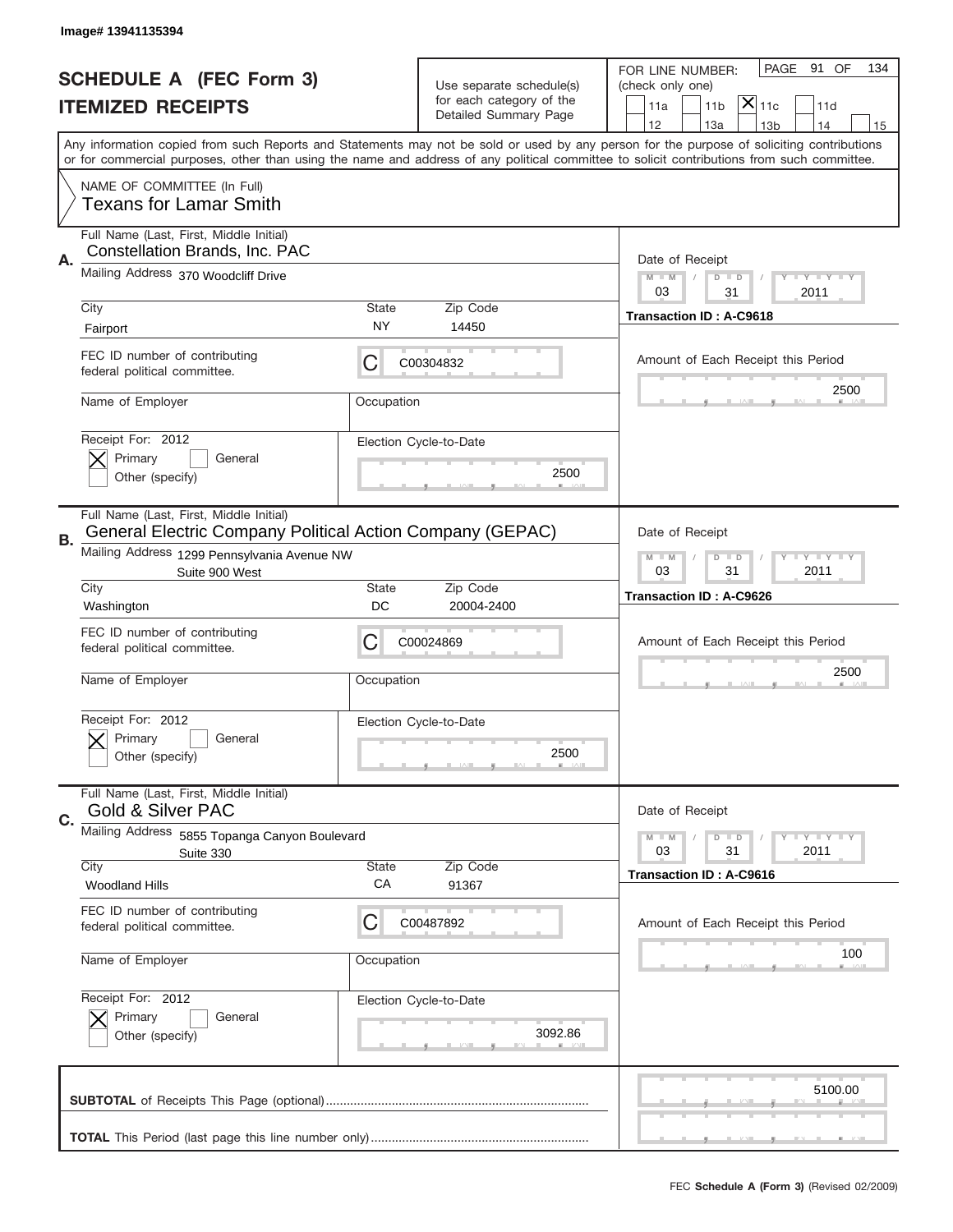|           | Image# 13941135395                                                                                                                         |             |                                                   |                                                                                                                                           |
|-----------|--------------------------------------------------------------------------------------------------------------------------------------------|-------------|---------------------------------------------------|-------------------------------------------------------------------------------------------------------------------------------------------|
|           | <b>SCHEDULE A (FEC Form 3)</b>                                                                                                             |             | Use separate schedule(s)                          | PAGE 92 OF<br>134<br>FOR LINE NUMBER:<br>(check only one)                                                                                 |
|           | <b>ITEMIZED RECEIPTS</b>                                                                                                                   |             | for each category of the<br>Detailed Summary Page | $\mathsf{\bar{X}}\vert_{\mathsf{11c}}$<br>11 <sub>b</sub><br>11a<br>11d                                                                   |
|           |                                                                                                                                            |             |                                                   | 12<br>13a<br>14<br>13 <sub>b</sub><br>15                                                                                                  |
|           | or for commercial purposes, other than using the name and address of any political committee to solicit contributions from such committee. |             |                                                   | Any information copied from such Reports and Statements may not be sold or used by any person for the purpose of soliciting contributions |
|           | NAME OF COMMITTEE (In Full)<br><b>Texans for Lamar Smith</b>                                                                               |             |                                                   |                                                                                                                                           |
| Α.        | Full Name (Last, First, Middle Initial)<br>Gold & Silver PAC                                                                               |             |                                                   | Date of Receipt                                                                                                                           |
|           | Mailing Address 5855 Topanga Canyon Boulevard                                                                                              |             |                                                   | $M - M$<br><b>LY LY LY</b><br>$D$ $D$                                                                                                     |
|           | Suite 330<br>City                                                                                                                          | State       | Zip Code                                          | 03<br>2011<br>31                                                                                                                          |
|           | <b>Woodland Hills</b>                                                                                                                      | СA          | 91367                                             | Transaction ID: A-I9617                                                                                                                   |
|           | FEC ID number of contributing<br>federal political committee.                                                                              | С           | C00487892                                         | Amount of Each Receipt this Period                                                                                                        |
|           | Name of Employer                                                                                                                           | Occupation  |                                                   | 2992.86<br>Inkind: Facility Rental & Catering                                                                                             |
|           | Receipt For: 2012<br>Primary<br>General                                                                                                    |             | Election Cycle-to-Date                            |                                                                                                                                           |
|           | Other (specify)                                                                                                                            |             | 3092.86                                           |                                                                                                                                           |
| <b>B.</b> | Full Name (Last, First, Middle Initial)<br>Motorola Solutions, Inc. PAC                                                                    |             |                                                   | Date of Receipt                                                                                                                           |
|           | Mailing Address 1455 Pennsylvania Avenue NW<br>Suite 900                                                                                   |             |                                                   | <b>LEY LEY LEY</b><br>$M - M$<br>$D$ $D$<br>03<br>31<br>2011                                                                              |
|           | City<br>Washington                                                                                                                         | State<br>DC | Zip Code<br>20004                                 | <b>Transaction ID: A-C9619</b>                                                                                                            |
|           | FEC ID number of contributing<br>federal political committee.                                                                              | С           | C00075341                                         | Amount of Each Receipt this Period                                                                                                        |
|           | Name of Employer                                                                                                                           | Occupation  |                                                   | 2000                                                                                                                                      |
|           | Receipt For: 2012<br>General                                                                                                               |             | Election Cycle-to-Date                            |                                                                                                                                           |
|           | Primary<br>Other (specify)                                                                                                                 |             | 2000                                              |                                                                                                                                           |
| C.        | Full Name (Last, First, Middle Initial)<br>United Services Automobile Association Employee Political Action Committee (USAA PAC)           |             |                                                   | Date of Receipt                                                                                                                           |
|           | Mailing Address 9800 Fredericksburg Road                                                                                                   |             |                                                   | <b>LYLYLY</b><br>$M - M$<br>$D$ $D$<br>03<br>31<br>2011                                                                                   |
|           | Suite C <sub>3</sub><br>City                                                                                                               | State       | Zip Code                                          | <b>Transaction ID: A-C9625</b>                                                                                                            |
|           | San Antonio                                                                                                                                | ТX          | 78288-0001                                        |                                                                                                                                           |
|           | FEC ID number of contributing<br>federal political committee.                                                                              | C           | C00164145                                         | Amount of Each Receipt this Period                                                                                                        |
|           | Name of Employer                                                                                                                           | Occupation  |                                                   | 5000                                                                                                                                      |
|           | Receipt For: 2012                                                                                                                          |             | Election Cycle-to-Date                            |                                                                                                                                           |
|           | Primary<br>General<br>Other (specify)                                                                                                      |             | 5000                                              |                                                                                                                                           |
|           |                                                                                                                                            |             |                                                   | 9992.86                                                                                                                                   |
|           |                                                                                                                                            |             |                                                   | 122892.86                                                                                                                                 |
|           |                                                                                                                                            |             |                                                   |                                                                                                                                           |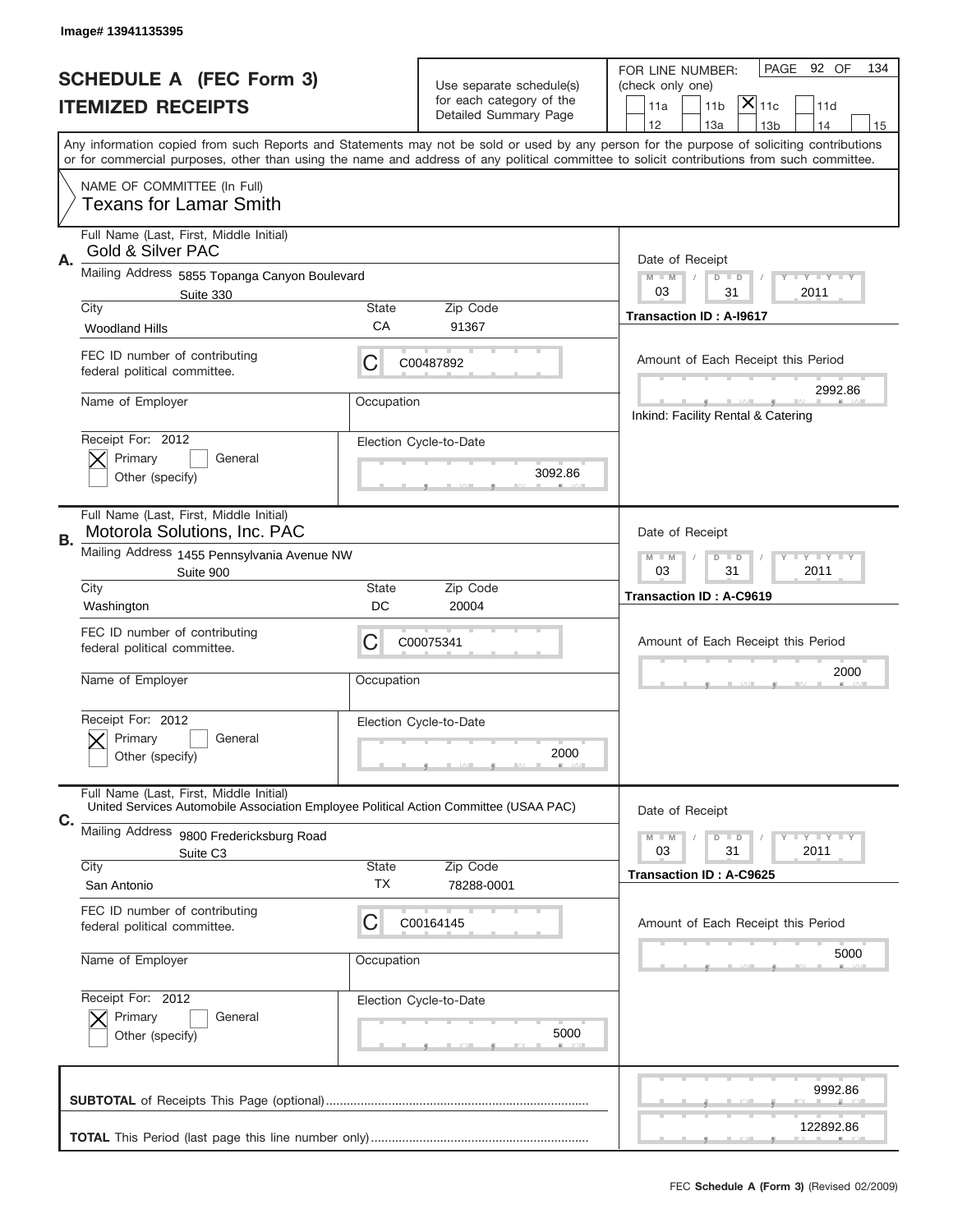|    | Image# 13941135396                                                  |                           |                                                      |                                                                                                                                                                                                                                                                                         |
|----|---------------------------------------------------------------------|---------------------------|------------------------------------------------------|-----------------------------------------------------------------------------------------------------------------------------------------------------------------------------------------------------------------------------------------------------------------------------------------|
|    | <b>SCHEDULE A (FEC Form 3)</b>                                      |                           |                                                      | PAGE 93 OF<br>134<br>FOR LINE NUMBER:                                                                                                                                                                                                                                                   |
|    |                                                                     |                           | Use separate schedule(s)<br>for each category of the | (check only one)                                                                                                                                                                                                                                                                        |
|    | <b>ITEMIZED RECEIPTS</b>                                            |                           | Detailed Summary Page                                | 11 <sub>b</sub><br>11a<br>11c<br>11d<br>$\overline{X} _{15}$<br>12<br>13a<br>14<br>13 <sub>b</sub>                                                                                                                                                                                      |
|    |                                                                     |                           |                                                      | Any information copied from such Reports and Statements may not be sold or used by any person for the purpose of soliciting contributions<br>or for commercial purposes, other than using the name and address of any political committee to solicit contributions from such committee. |
|    | NAME OF COMMITTEE (In Full)<br><b>Texans for Lamar Smith</b>        |                           |                                                      |                                                                                                                                                                                                                                                                                         |
| А. | Full Name (Last, First, Middle Initial)<br><b>Broadway Bank</b>     |                           |                                                      | Date of Receipt                                                                                                                                                                                                                                                                         |
|    | Mailing Address 1177 NE Loop 410                                    |                           |                                                      | $M - M$<br><b>LYLYLY</b><br>$D$ $D$<br>01<br>2011<br>18                                                                                                                                                                                                                                 |
|    | City<br>San Antonio                                                 | <b>State</b><br>TX.       | Zip Code<br>78209                                    | <b>Transaction ID: A-M9161</b>                                                                                                                                                                                                                                                          |
|    | FEC ID number of contributing<br>federal political committee.       | C                         |                                                      | Amount of Each Receipt this Period                                                                                                                                                                                                                                                      |
|    | Name of Employer                                                    | Occupation                |                                                      | 105.47<br>Interest Income                                                                                                                                                                                                                                                               |
|    | Receipt For: 2012<br>Primary<br>General<br>Other (specify)          |                           | Election Cycle-to-Date<br>502.03                     |                                                                                                                                                                                                                                                                                         |
| В. | Full Name (Last, First, Middle Initial)<br><b>PNC Bank</b>          |                           |                                                      | Date of Receipt                                                                                                                                                                                                                                                                         |
|    | Mailing Address 7235 Wisconsin Avenue                               |                           |                                                      | <b>LY LY LY</b><br>$M$ $M$<br>$D$ $D$<br>01<br>31<br>2011                                                                                                                                                                                                                               |
|    | City<br>Bethesda                                                    | <b>State</b><br><b>MD</b> | Zip Code<br>20814                                    | <b>Transaction ID: A-M9164</b>                                                                                                                                                                                                                                                          |
|    | FEC ID number of contributing<br>federal political committee.       | C                         |                                                      | Amount of Each Receipt this Period                                                                                                                                                                                                                                                      |
|    |                                                                     |                           |                                                      | 74.61                                                                                                                                                                                                                                                                                   |
|    | Name of Employer                                                    | Occupation                |                                                      | Interest Income                                                                                                                                                                                                                                                                         |
|    | Receipt For: 2012<br>General<br>Primary<br>Other (specify)          |                           | Election Cycle-to-Date<br>353.54                     |                                                                                                                                                                                                                                                                                         |
|    | Full Name (Last, First, Middle Initial)<br><b>Presidential Bank</b> |                           |                                                      | Date of Receipt                                                                                                                                                                                                                                                                         |
| C. | Mailing Address 4520 East West Highway                              |                           |                                                      | <b>LYLYLY</b><br>$D$ $D$<br>$M - M$<br>31<br>2011<br>01                                                                                                                                                                                                                                 |
|    | City<br>Bethesda                                                    | State<br>MD               | Zip Code<br>20814                                    | <b>Transaction ID: A-M9167</b>                                                                                                                                                                                                                                                          |
|    | FEC ID number of contributing<br>federal political committee.       | C                         |                                                      | Amount of Each Receipt this Period                                                                                                                                                                                                                                                      |
|    | Name of Employer                                                    | Occupation                |                                                      | 166.29<br>Interest Income                                                                                                                                                                                                                                                               |
|    | Receipt For: 2012<br>Primary<br>General<br>Other (specify)          |                           | Election Cycle-to-Date<br>766.79                     |                                                                                                                                                                                                                                                                                         |
|    |                                                                     |                           |                                                      | 346.37                                                                                                                                                                                                                                                                                  |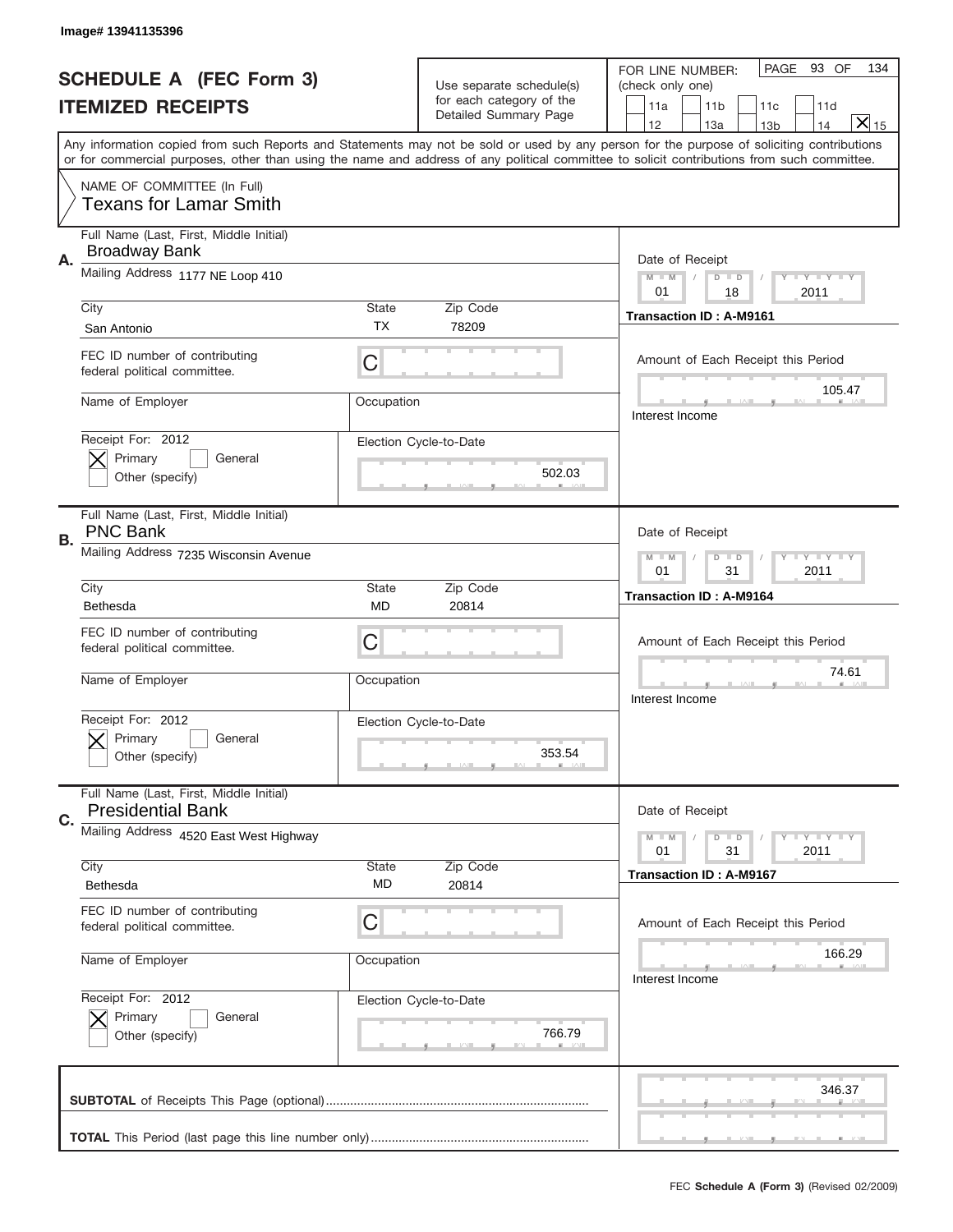|    | Image# 13941135397                                                  |              |                                                      |                                                                                                                                                                                                                                                                                         |
|----|---------------------------------------------------------------------|--------------|------------------------------------------------------|-----------------------------------------------------------------------------------------------------------------------------------------------------------------------------------------------------------------------------------------------------------------------------------------|
|    | <b>SCHEDULE A (FEC Form 3)</b>                                      |              |                                                      | PAGE 94 OF<br>134<br>FOR LINE NUMBER:                                                                                                                                                                                                                                                   |
|    |                                                                     |              | Use separate schedule(s)<br>for each category of the | (check only one)                                                                                                                                                                                                                                                                        |
|    | <b>ITEMIZED RECEIPTS</b>                                            |              | Detailed Summary Page                                | 11 <sub>b</sub><br>11a<br>11c<br>11d<br>$\overline{X} _{15}$<br>12<br>13a<br>14<br>13 <sub>b</sub>                                                                                                                                                                                      |
|    |                                                                     |              |                                                      | Any information copied from such Reports and Statements may not be sold or used by any person for the purpose of soliciting contributions<br>or for commercial purposes, other than using the name and address of any political committee to solicit contributions from such committee. |
|    | NAME OF COMMITTEE (In Full)<br><b>Texans for Lamar Smith</b>        |              |                                                      |                                                                                                                                                                                                                                                                                         |
|    | Full Name (Last, First, Middle Initial)                             |              |                                                      |                                                                                                                                                                                                                                                                                         |
| А. | <b>Broadway Bank</b>                                                |              |                                                      | Date of Receipt                                                                                                                                                                                                                                                                         |
|    | Mailing Address 1177 NE Loop 410                                    |              |                                                      | $M - M$<br><b>LYLYLY</b><br>$D$ $D$<br>02<br>2011<br>16                                                                                                                                                                                                                                 |
|    | City                                                                | <b>State</b> | Zip Code                                             | Transaction ID: A-M9260                                                                                                                                                                                                                                                                 |
|    | San Antonio                                                         | TX.          | 78209                                                |                                                                                                                                                                                                                                                                                         |
|    | FEC ID number of contributing<br>federal political committee.       | C            |                                                      | Amount of Each Receipt this Period                                                                                                                                                                                                                                                      |
|    | Name of Employer                                                    | Occupation   |                                                      | 48.57<br>Interest Income                                                                                                                                                                                                                                                                |
|    | Receipt For: 2012<br>Primary<br>General                             |              | Election Cycle-to-Date                               |                                                                                                                                                                                                                                                                                         |
|    | Other (specify)                                                     |              | 502.03                                               |                                                                                                                                                                                                                                                                                         |
| В. | Full Name (Last, First, Middle Initial)<br><b>PNC Bank</b>          |              |                                                      | Date of Receipt                                                                                                                                                                                                                                                                         |
|    | Mailing Address 7235 Wisconsin Avenue                               |              |                                                      | <b>LY LY LY</b><br>$M$ $M$<br>$D$ $D$<br>02<br>28<br>2011                                                                                                                                                                                                                               |
|    | City                                                                | <b>State</b> | Zip Code                                             | <b>Transaction ID: A-M9376</b>                                                                                                                                                                                                                                                          |
|    | Bethesda                                                            | <b>MD</b>    | 20814                                                |                                                                                                                                                                                                                                                                                         |
|    | FEC ID number of contributing<br>federal political committee.       | C            |                                                      | Amount of Each Receipt this Period                                                                                                                                                                                                                                                      |
|    | Name of Employer                                                    | Occupation   |                                                      | 50.95<br>Interest Income                                                                                                                                                                                                                                                                |
|    | Receipt For: 2012                                                   |              | Election Cycle-to-Date                               |                                                                                                                                                                                                                                                                                         |
|    | General<br>Primary                                                  |              |                                                      |                                                                                                                                                                                                                                                                                         |
|    | Other (specify)                                                     |              | 353.54                                               |                                                                                                                                                                                                                                                                                         |
| C. | Full Name (Last, First, Middle Initial)<br><b>Presidential Bank</b> |              |                                                      | Date of Receipt                                                                                                                                                                                                                                                                         |
|    | Mailing Address 4520 East West Highway                              |              |                                                      | <b>LY LY LY</b><br>$M - M$<br>$D$ $D$<br>02<br>28<br>2011                                                                                                                                                                                                                               |
|    | City<br>Bethesda                                                    | State<br>MD  | Zip Code                                             | <b>Transaction ID: A-M9377</b>                                                                                                                                                                                                                                                          |
|    |                                                                     |              | 20814                                                |                                                                                                                                                                                                                                                                                         |
|    | FEC ID number of contributing<br>federal political committee.       | C            |                                                      | Amount of Each Receipt this Period                                                                                                                                                                                                                                                      |
|    | Name of Employer                                                    | Occupation   |                                                      | 119.61<br>Interest Income                                                                                                                                                                                                                                                               |
|    | Receipt For: 2012                                                   |              | Election Cycle-to-Date                               |                                                                                                                                                                                                                                                                                         |
|    | Primary<br>General                                                  |              |                                                      |                                                                                                                                                                                                                                                                                         |
|    | Other (specify)                                                     |              | 766.79                                               |                                                                                                                                                                                                                                                                                         |
|    |                                                                     |              |                                                      | 219.13                                                                                                                                                                                                                                                                                  |
|    |                                                                     |              |                                                      |                                                                                                                                                                                                                                                                                         |
|    |                                                                     |              |                                                      | __                                                                                                                                                                                                                                                                                      |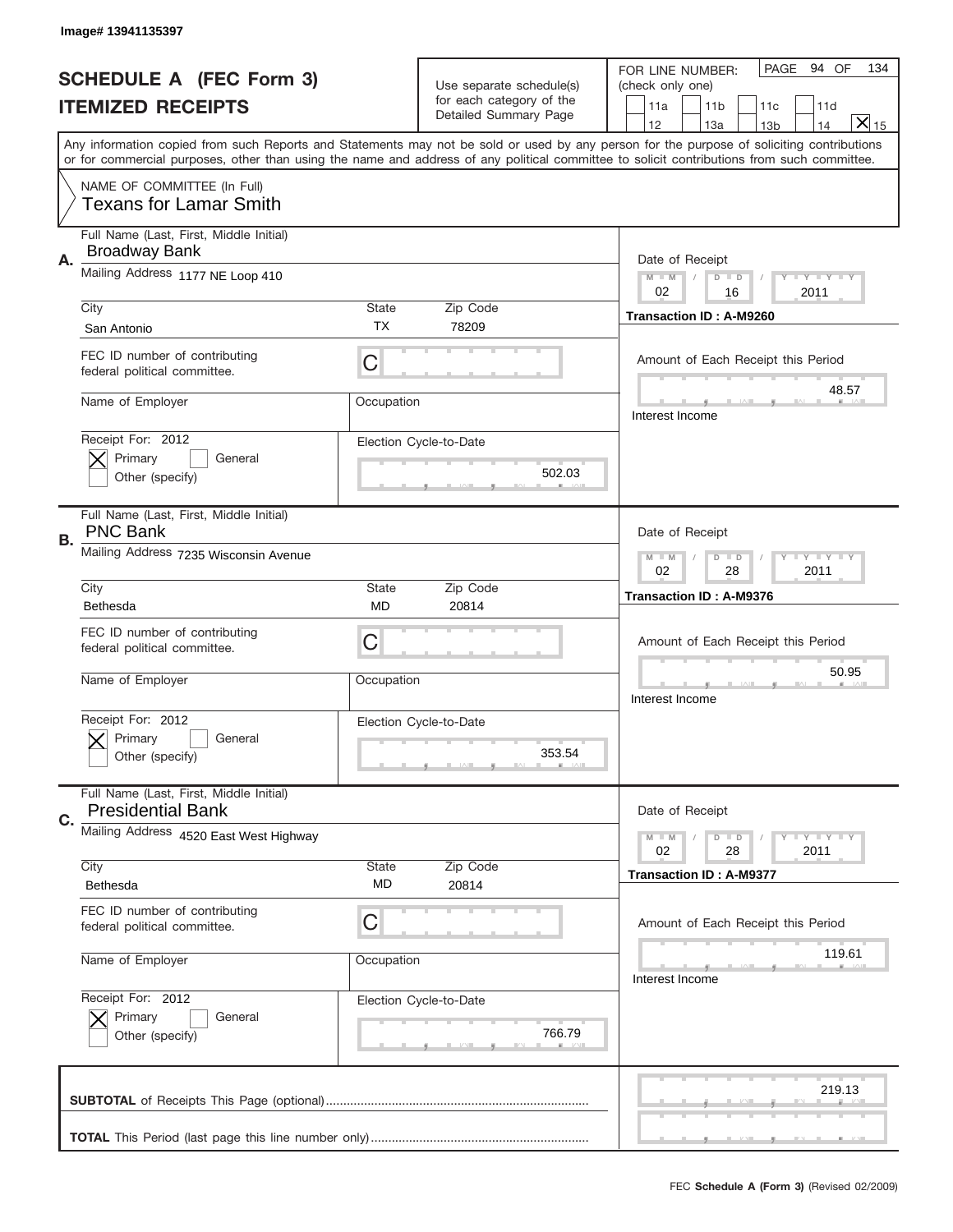|    | Image# 13941135398                                                  |                    |                                  |                                                                                                                                                                                                                                                                                         |
|----|---------------------------------------------------------------------|--------------------|----------------------------------|-----------------------------------------------------------------------------------------------------------------------------------------------------------------------------------------------------------------------------------------------------------------------------------------|
|    | <b>SCHEDULE A (FEC Form 3)</b>                                      |                    | Use separate schedule(s)         | PAGE<br>95 OF<br>134<br>FOR LINE NUMBER:<br>(check only one)                                                                                                                                                                                                                            |
|    | <b>ITEMIZED RECEIPTS</b>                                            |                    | for each category of the         | 11a<br>11 <sub>b</sub><br>11d<br>11c                                                                                                                                                                                                                                                    |
|    |                                                                     |                    | Detailed Summary Page            | $\mathsf{X} _{15}$<br>12<br>13a<br>14<br>13 <sub>b</sub>                                                                                                                                                                                                                                |
|    |                                                                     |                    |                                  | Any information copied from such Reports and Statements may not be sold or used by any person for the purpose of soliciting contributions<br>or for commercial purposes, other than using the name and address of any political committee to solicit contributions from such committee. |
|    | NAME OF COMMITTEE (In Full)<br><b>Texans for Lamar Smith</b>        |                    |                                  |                                                                                                                                                                                                                                                                                         |
| А. | Full Name (Last, First, Middle Initial)<br><b>Broadway Bank</b>     |                    |                                  | Date of Receipt                                                                                                                                                                                                                                                                         |
|    | Mailing Address 1177 NE Loop 410                                    |                    |                                  | Y TY TY TY<br>$M$ $M$<br>$D$ $D$<br>03<br>2011<br>16                                                                                                                                                                                                                                    |
|    | City<br>San Antonio                                                 | State<br>ТX        | Zip Code<br>78209                | <b>Transaction ID: A-M9494</b>                                                                                                                                                                                                                                                          |
|    | FEC ID number of contributing<br>federal political committee.       | C                  |                                  | Amount of Each Receipt this Period                                                                                                                                                                                                                                                      |
|    | Name of Employer                                                    | Occupation         |                                  | 46.91<br>Interest Income                                                                                                                                                                                                                                                                |
|    | Receipt For: 2012<br>Primary<br>General<br>Other (specify)          |                    | Election Cycle-to-Date<br>502.03 |                                                                                                                                                                                                                                                                                         |
| В. | Full Name (Last, First, Middle Initial)<br><b>PNC Bank</b>          |                    |                                  | Date of Receipt                                                                                                                                                                                                                                                                         |
|    | Mailing Address 7235 Wisconsin Avenue                               |                    |                                  | $T$ $Y$ $T$ $Y$ $T$ $Y$<br>$M$ $M$<br>$D$ $D$<br>03<br>31<br>2011                                                                                                                                                                                                                       |
|    | City<br>Bethesda                                                    | State<br><b>MD</b> | Zip Code<br>20814                | Transaction ID: A-M9580                                                                                                                                                                                                                                                                 |
|    | FEC ID number of contributing<br>federal political committee.       | C                  |                                  | Amount of Each Receipt this Period                                                                                                                                                                                                                                                      |
|    |                                                                     |                    |                                  | 56.44                                                                                                                                                                                                                                                                                   |
|    | Name of Employer                                                    | Occupation         |                                  | Interest Income                                                                                                                                                                                                                                                                         |
|    | Receipt For: 2012<br>General<br>Primary<br>Other (specify)          |                    | Election Cycle-to-Date<br>353.54 |                                                                                                                                                                                                                                                                                         |
|    | Full Name (Last, First, Middle Initial)<br><b>Presidential Bank</b> |                    |                                  | Date of Receipt                                                                                                                                                                                                                                                                         |
| C. | Mailing Address 4520 East West Highway                              |                    |                                  | <b>LY LY LY</b><br>$M - M$<br>$D$ $D$<br>31<br>2011<br>03                                                                                                                                                                                                                               |
|    | City<br>Bethesda                                                    | State<br>MD        | Zip Code<br>20814                | <b>Transaction ID: A-M9581</b>                                                                                                                                                                                                                                                          |
|    | FEC ID number of contributing<br>federal political committee.       | C                  |                                  | Amount of Each Receipt this Period                                                                                                                                                                                                                                                      |
|    | Name of Employer                                                    | Occupation         |                                  | 105.8<br>Interest Income                                                                                                                                                                                                                                                                |
|    | Receipt For: 2012<br>Primary<br>General<br>Other (specify)          |                    | Election Cycle-to-Date<br>766.79 |                                                                                                                                                                                                                                                                                         |
|    |                                                                     |                    |                                  | 209.15                                                                                                                                                                                                                                                                                  |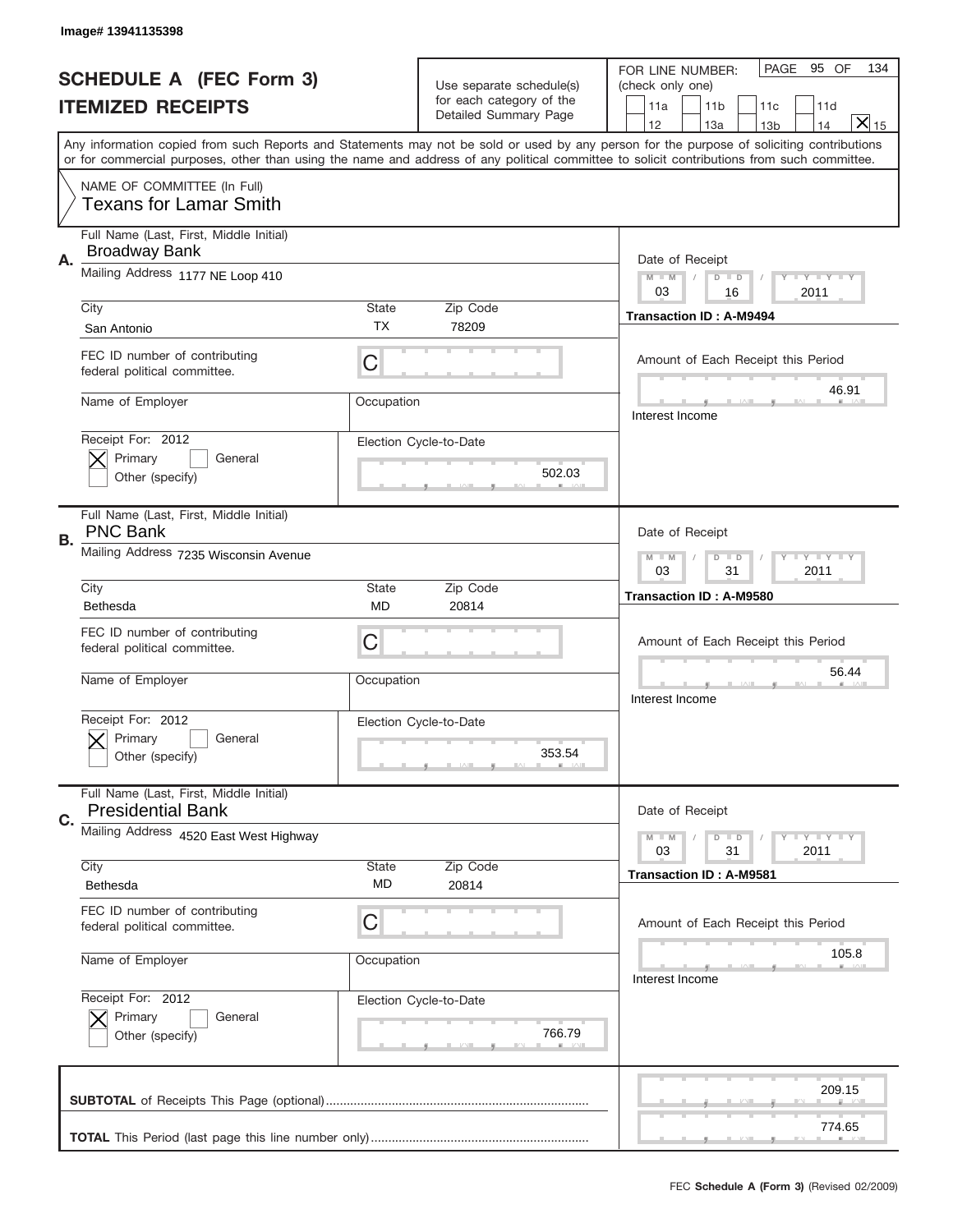| <b>SCHEDULE B (FEC Form 3)</b><br><b>ITEMIZED DISBURSEMENTS</b> | Use separate schedule(s)<br>for each category of the<br>Detailed Summary Page |                   | PAGE 96 OF<br>134<br>FOR LINE NUMBER:<br>(check only one)<br>$\vert\mathsf{X}\vert$<br>17<br>18<br>19a<br>19 <sub>b</sub><br>21<br>20a<br>20 <sub>b</sub><br>20 <sub>c</sub>                                                                                                            |
|-----------------------------------------------------------------|-------------------------------------------------------------------------------|-------------------|-----------------------------------------------------------------------------------------------------------------------------------------------------------------------------------------------------------------------------------------------------------------------------------------|
|                                                                 |                                                                               |                   | Any information copied from such Reports and Statements may not be sold or used by any person for the purpose of soliciting contributions<br>or for commercial purposes, other than using the name and address of any political committee to solicit contributions from such committee. |
| NAME OF COMMITTEE (In Full)<br><b>Texans for Lamar Smith</b>    |                                                                               |                   |                                                                                                                                                                                                                                                                                         |
| Full Name (Last, First, Middle Initial)<br>A. Business Card     |                                                                               |                   | Date of Disbursement                                                                                                                                                                                                                                                                    |
| Mailing Address PO Box 15796                                    |                                                                               |                   | $T$ $Y$ $T$ $Y$ $T$ $Y$<br>$M - M$<br>$D$ $D$<br>2011<br>03<br>01                                                                                                                                                                                                                       |
| City<br>Wilmington                                              | <b>State</b><br>Zip Code<br>DE<br>19886-5796                                  |                   | Amount of Each Disbursement this Period                                                                                                                                                                                                                                                 |
| Purpose of Disbursement<br>SEE MEMO ITEMS                       |                                                                               | 001               | 595.46<br><b>Transaction ID: B-E-9129</b>                                                                                                                                                                                                                                               |
| Candidate Name                                                  |                                                                               | Category/<br>Type |                                                                                                                                                                                                                                                                                         |
| Office Sought:<br>House<br>Senate<br>President                  | Disbursement For: 2012<br>Primary<br>General<br>Other (specify)               |                   | Original vendors exceeding reporting threshold itemized<br>as memo transactions.                                                                                                                                                                                                        |
| State:<br>District:<br>Full Name (Last, First, Middle Initial)  |                                                                               |                   |                                                                                                                                                                                                                                                                                         |
| Par Golf Supply, Inc.<br>B.                                     |                                                                               |                   | Date of Disbursement<br>" γ " γ " γ<br>- M<br>$D$ $D$<br>M                                                                                                                                                                                                                              |
| Mailing Address 550 Pratt Avenue North                          |                                                                               |                   | 2011<br>01<br>03                                                                                                                                                                                                                                                                        |
| City<br>Schaumburg                                              | State<br>Zip Code<br>IL<br>60193-4555                                         |                   | Amount of Each Disbursement this Period                                                                                                                                                                                                                                                 |
| Purpose of Disbursement<br>Campaign Mementos                    |                                                                               | 001               | 253<br>Transaction ID: B-S-1144                                                                                                                                                                                                                                                         |
| Candidate Name                                                  |                                                                               | Category/<br>Type | [MEMO ITEM]                                                                                                                                                                                                                                                                             |
| Office Sought:<br>House<br>Senate<br>President                  | Disbursement For: 2012<br>Primary<br>General<br>Other (specify)               |                   | Subitemization of Business Card(01/03/11)                                                                                                                                                                                                                                               |
| State:<br>District:<br>Full Name (Last, First, Middle Initial)  |                                                                               |                   |                                                                                                                                                                                                                                                                                         |
| c. Complete Campaigns                                           |                                                                               |                   | Date of Disbursement                                                                                                                                                                                                                                                                    |
| Mailing Address 205 Pennsylvania Avenue SE                      |                                                                               |                   | ≡ γ ≡ γ ≡ γ<br>D<br>M<br>M<br>$\Box$<br>01<br>03<br>2011                                                                                                                                                                                                                                |
| City<br>Washington                                              | State<br>Zip Code<br>DC<br>20003                                              |                   | Amount of Each Disbursement this Period                                                                                                                                                                                                                                                 |
| Purpose of Disbursement<br>Software Service                     |                                                                               | 001               | 450                                                                                                                                                                                                                                                                                     |
| Candidate Name                                                  |                                                                               | Category/<br>Type | Transaction ID: B-E-9131                                                                                                                                                                                                                                                                |
| Office Sought:<br>House<br>Senate<br>President<br>State:        | Disbursement For: 2012<br>Primary<br>General<br>Other (specify)               |                   |                                                                                                                                                                                                                                                                                         |
| District:                                                       |                                                                               |                   | 1045.46                                                                                                                                                                                                                                                                                 |
|                                                                 |                                                                               |                   |                                                                                                                                                                                                                                                                                         |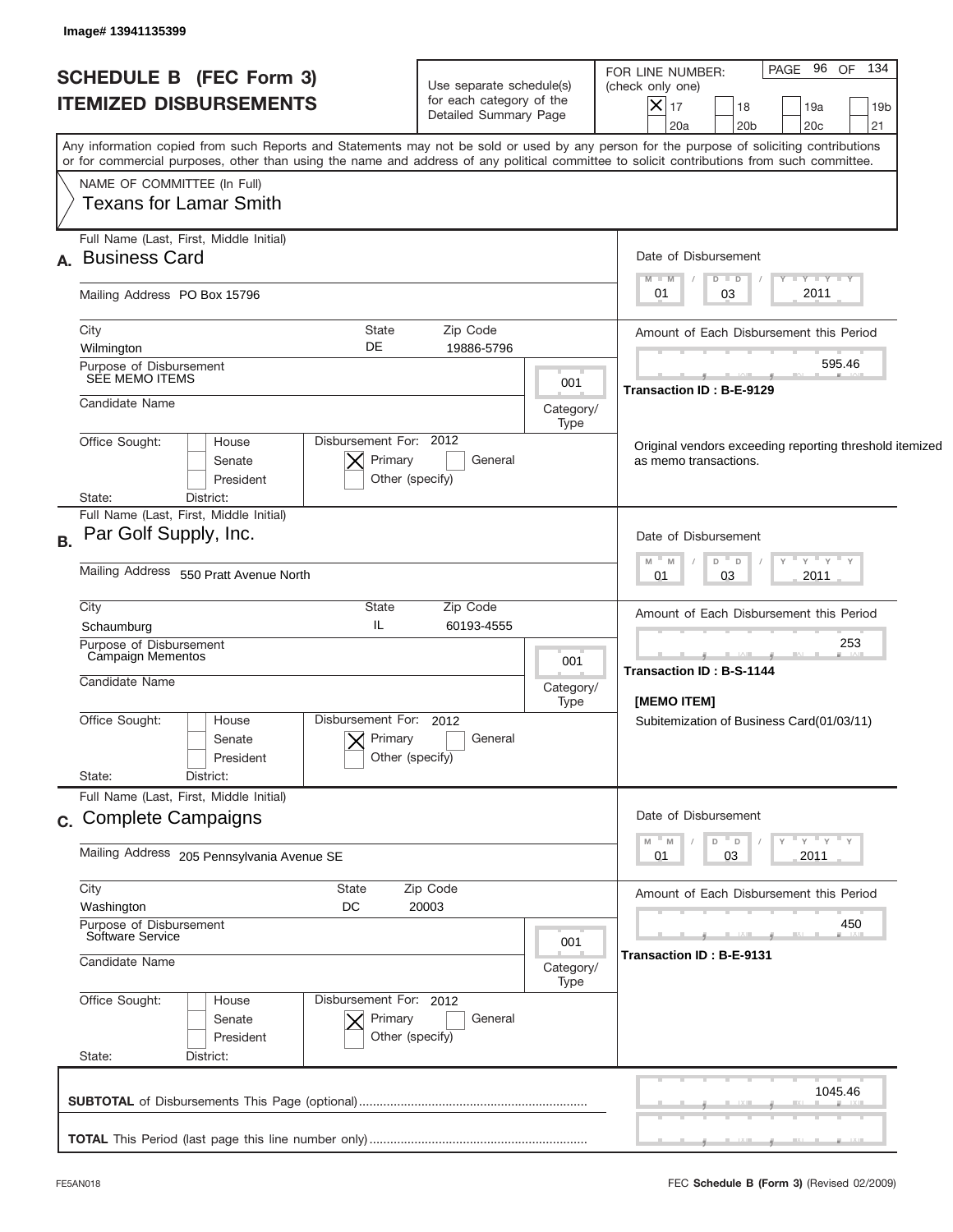| <b>SCHEDULE B (FEC Form 3)</b><br><b>ITEMIZED DISBURSEMENTS</b>                      |                                                                 | Use separate schedule(s)<br>for each category of the<br>Detailed Summary Page |                                                 | PAGE 97 OF 134<br>FOR LINE NUMBER:<br>(check only one)<br>$ \boldsymbol{\mathsf{X}} $<br>17<br>18<br>19a<br>19 <sub>b</sub><br>20a<br>20 <sub>b</sub><br>20 <sub>c</sub><br>21                                                                                                          |  |
|--------------------------------------------------------------------------------------|-----------------------------------------------------------------|-------------------------------------------------------------------------------|-------------------------------------------------|-----------------------------------------------------------------------------------------------------------------------------------------------------------------------------------------------------------------------------------------------------------------------------------------|--|
|                                                                                      |                                                                 |                                                                               |                                                 | Any information copied from such Reports and Statements may not be sold or used by any person for the purpose of soliciting contributions<br>or for commercial purposes, other than using the name and address of any political committee to solicit contributions from such committee. |  |
| NAME OF COMMITTEE (In Full)<br><b>Texans for Lamar Smith</b>                         |                                                                 |                                                                               |                                                 |                                                                                                                                                                                                                                                                                         |  |
| Full Name (Last, First, Middle Initial)<br>A. O'Lene Stone                           |                                                                 |                                                                               |                                                 | Date of Disbursement                                                                                                                                                                                                                                                                    |  |
| Mailing Address 7331 Thrush Garden                                                   |                                                                 |                                                                               |                                                 | $T - Y$ $T - Y$ $T - Y$<br>$M - M$<br>$D$ $D$<br>2011<br>01<br>04                                                                                                                                                                                                                       |  |
| City<br>San Antonio                                                                  | State<br>TX                                                     | Zip Code<br>78209-3575                                                        |                                                 | Amount of Each Disbursement this Period                                                                                                                                                                                                                                                 |  |
| Purpose of Disbursement<br>SEE MEMO ITEMS                                            |                                                                 |                                                                               | 001                                             | 235.52<br>Transaction ID: B-E-9132                                                                                                                                                                                                                                                      |  |
| Candidate Name                                                                       |                                                                 |                                                                               | Category/<br>Type                               |                                                                                                                                                                                                                                                                                         |  |
| Office Sought:<br>House<br>Senate<br>President                                       | Disbursement For: 2012<br>Primary<br>General<br>Other (specify) |                                                                               |                                                 |                                                                                                                                                                                                                                                                                         |  |
| District:<br>State:<br>Full Name (Last, First, Middle Initial)<br>O'Lene Stone<br>B. |                                                                 |                                                                               |                                                 | Date of Disbursement                                                                                                                                                                                                                                                                    |  |
| Mailing Address 7331 Thrush Garden                                                   |                                                                 | " γ " γ " γ<br>- M<br>$D$ $D$<br>M<br>2011<br>01<br>04                        |                                                 |                                                                                                                                                                                                                                                                                         |  |
| City                                                                                 | <b>State</b><br><b>TX</b>                                       |                                                                               | Amount of Each Disbursement this Period         |                                                                                                                                                                                                                                                                                         |  |
| San Antonio<br>Purpose of Disbursement<br>Reimbursed-Postage                         |                                                                 | 001<br>Category/<br>Type                                                      | 73.6<br>Transaction ID: B-S-1131<br>[MEMO ITEM] |                                                                                                                                                                                                                                                                                         |  |
| Candidate Name                                                                       |                                                                 |                                                                               |                                                 |                                                                                                                                                                                                                                                                                         |  |
| Office Sought:<br>House<br>Senate<br>President<br>State:                             | Disbursement For: 2012<br>Primary<br>Other (specify)            | General                                                                       |                                                 | Subitemization of O'Lene Stone(01/04/11)                                                                                                                                                                                                                                                |  |
| Full Name (Last, First, Middle Initial)                                              | District:                                                       |                                                                               |                                                 |                                                                                                                                                                                                                                                                                         |  |
| c. O'Lene Stone<br>Mailing Address 7331 Thrush Garden                                |                                                                 |                                                                               |                                                 | Date of Disbursement<br>≡ γ ≡ γ ≡ γ<br>D<br>M<br>M<br>$\Box$<br>2011<br>01<br>04                                                                                                                                                                                                        |  |
| City                                                                                 | State                                                           | Zip Code                                                                      |                                                 | Amount of Each Disbursement this Period                                                                                                                                                                                                                                                 |  |
| San Antonio<br>Purpose of Disbursement<br>Reimbursed-Mileage                         | TX<br>78209-3575                                                |                                                                               | 100                                             |                                                                                                                                                                                                                                                                                         |  |
| Candidate Name                                                                       |                                                                 | 002<br>Category/<br>Type                                                      | Transaction ID: B-S-1132                        |                                                                                                                                                                                                                                                                                         |  |
| Office Sought:<br>House<br>Senate<br>President                                       | Disbursement For: 2012<br>Primary<br>Other (specify)            | General                                                                       |                                                 | [MEMO ITEM]<br>Subitemization of O'Lene Stone(01/04/11)                                                                                                                                                                                                                                 |  |
| State:<br>District:                                                                  |                                                                 |                                                                               |                                                 | 235.52                                                                                                                                                                                                                                                                                  |  |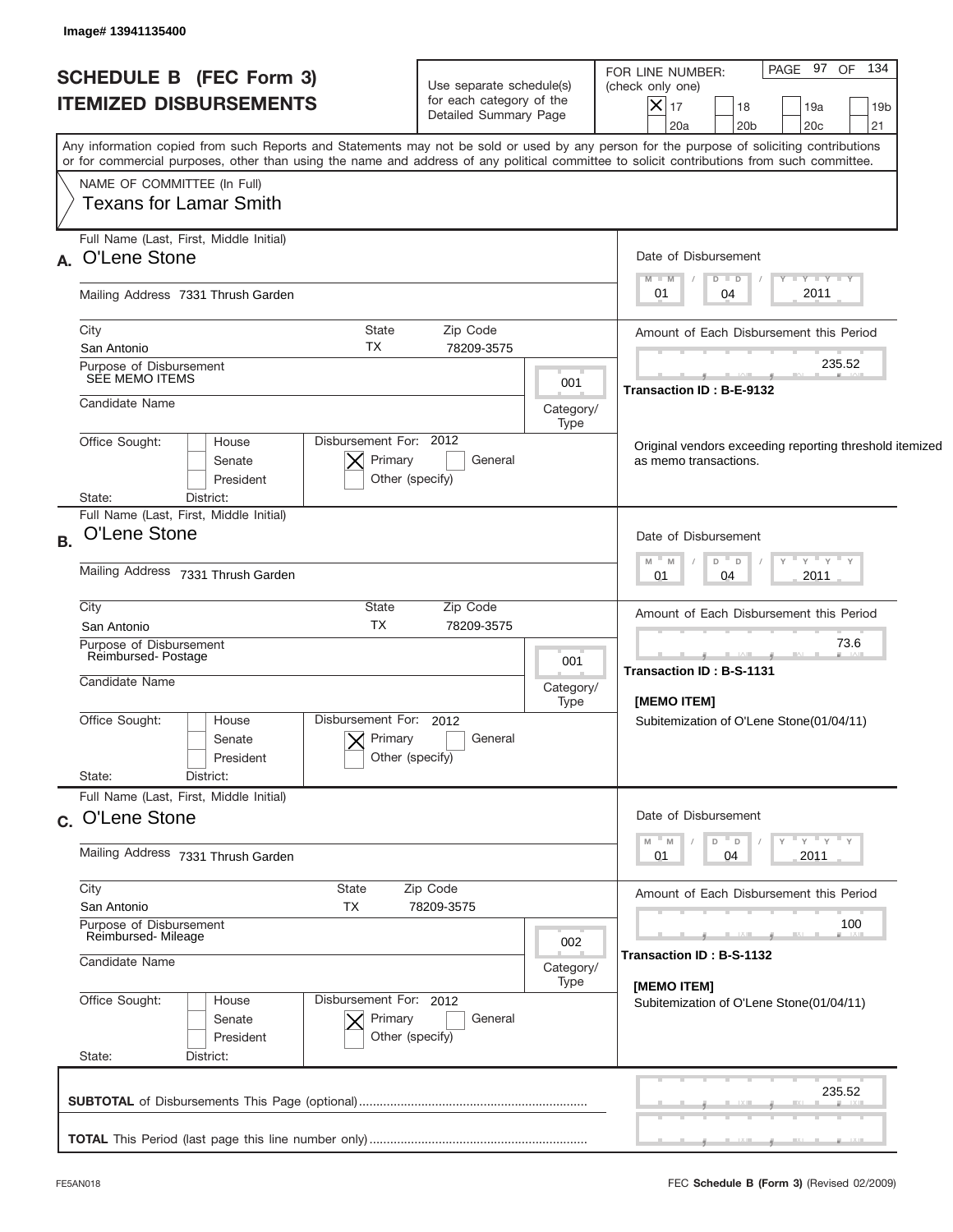|           | Image# 13941135401                                                                                                                                                                                                                                                                      |                                                                                                                       |                                         |                                                                                                                                    |
|-----------|-----------------------------------------------------------------------------------------------------------------------------------------------------------------------------------------------------------------------------------------------------------------------------------------|-----------------------------------------------------------------------------------------------------------------------|-----------------------------------------|------------------------------------------------------------------------------------------------------------------------------------|
|           | <b>SCHEDULE B (FEC Form 3)</b><br><b>ITEMIZED DISBURSEMENTS</b>                                                                                                                                                                                                                         | FOR LINE NUMBER:<br>Use separate schedule(s)<br>(check only one)<br>for each category of the<br>Detailed Summary Page |                                         |                                                                                                                                    |
|           | Any information copied from such Reports and Statements may not be sold or used by any person for the purpose of soliciting contributions<br>or for commercial purposes, other than using the name and address of any political committee to solicit contributions from such committee. |                                                                                                                       |                                         |                                                                                                                                    |
|           | NAME OF COMMITTEE (In Full)<br>Texans for Lamar Smith                                                                                                                                                                                                                                   |                                                                                                                       |                                         |                                                                                                                                    |
|           | Full Name (Last, First, Middle Initial)<br>O'Lene Stone                                                                                                                                                                                                                                 |                                                                                                                       |                                         | Date of Disbursement<br>Y TY TY TY<br>$M - M$<br>$D$ $D$                                                                           |
|           | Mailing Address 7331 Thrush Garden                                                                                                                                                                                                                                                      |                                                                                                                       |                                         | 2011<br>01<br>04                                                                                                                   |
|           | City<br><b>State</b><br>ТX<br>San Antonio                                                                                                                                                                                                                                               | Zip Code<br>78209-3575                                                                                                |                                         | Amount of Each Disbursement this Period                                                                                            |
|           | Purpose of Disbursement<br>Reimbursed-Campaign Mementos                                                                                                                                                                                                                                 |                                                                                                                       | 001                                     | 60.9<br>Transaction ID: B-S-1133                                                                                                   |
|           | Candidate Name                                                                                                                                                                                                                                                                          |                                                                                                                       | Category/<br>Type                       |                                                                                                                                    |
|           | Disbursement For: 2012<br>Office Sought:<br>House<br>Primary<br>Senate<br>President<br>Other (specify)<br>State:<br>District:                                                                                                                                                           | [MEMO ITEM]<br>Subitemization of O'Lene Stone(01/04/11)                                                               |                                         |                                                                                                                                    |
| <b>B.</b> | Full Name (Last, First, Middle Initial)<br>O'Lene Stone                                                                                                                                                                                                                                 |                                                                                                                       |                                         | Date of Disbursement<br>$\cdots$ $\gamma$ $\cdots$ $\gamma$ $\cdots$ $\gamma$<br>$M$ <sup><math>-</math></sup><br>D<br>M<br>$\Box$ |
|           | Mailing Address 7331 Thrush Garden                                                                                                                                                                                                                                                      | 2011<br>01<br>04                                                                                                      |                                         |                                                                                                                                    |
|           | City<br>State<br><b>TX</b><br>San Antonio<br>Purpose of Disbursement                                                                                                                                                                                                                    | Amount of Each Disbursement this Period<br>1.02                                                                       |                                         |                                                                                                                                    |
|           | Reimbursed- Gen. Office Supply<br>Candidate Name                                                                                                                                                                                                                                        | 001<br>Category/<br>Type                                                                                              | Transaction ID: B-S-1134<br>[MEMO ITEM] |                                                                                                                                    |
|           | Disbursement For:<br>Office Sought:<br>House<br>Primary<br>Senate<br>Other (specify)<br>President                                                                                                                                                                                       | 2012<br>General                                                                                                       |                                         | Subitemization of O'Lene Stone(01/04/11)                                                                                           |
|           | State:<br>District:<br>Full Name (Last, First, Middle Initial)                                                                                                                                                                                                                          |                                                                                                                       |                                         |                                                                                                                                    |
|           | c. Campaign Financial Services                                                                                                                                                                                                                                                          |                                                                                                                       |                                         | Date of Disbursement<br>$\cdots$ $\gamma$ $\cdots$ $\gamma$ $\cdots$ $\gamma$<br>D<br>M<br>${\mathbb M}$<br>D                      |
|           | Mailing Address PO Box 30844                                                                                                                                                                                                                                                            | 2011<br>01<br>05                                                                                                      |                                         |                                                                                                                                    |
|           | City<br><b>State</b><br>Zip Code<br><b>Bethesda</b><br>MD<br>20824-0844                                                                                                                                                                                                                 | Amount of Each Disbursement this Period                                                                               |                                         |                                                                                                                                    |
|           | Purpose of Disbursement<br><b>Compliance Consulting</b><br>Candidate Name                                                                                                                                                                                                               | 001<br>Category/<br>Type                                                                                              | 2030<br>Transaction ID: B-E-9133        |                                                                                                                                    |
|           | Office Sought:<br>Disbursement For: 2012<br>House<br>Primary<br>Senate<br>President<br>Other (specify)<br>State:<br>District:                                                                                                                                                           |                                                                                                                       |                                         |                                                                                                                                    |
|           |                                                                                                                                                                                                                                                                                         |                                                                                                                       |                                         | 2030.00                                                                                                                            |
|           |                                                                                                                                                                                                                                                                                         |                                                                                                                       |                                         |                                                                                                                                    |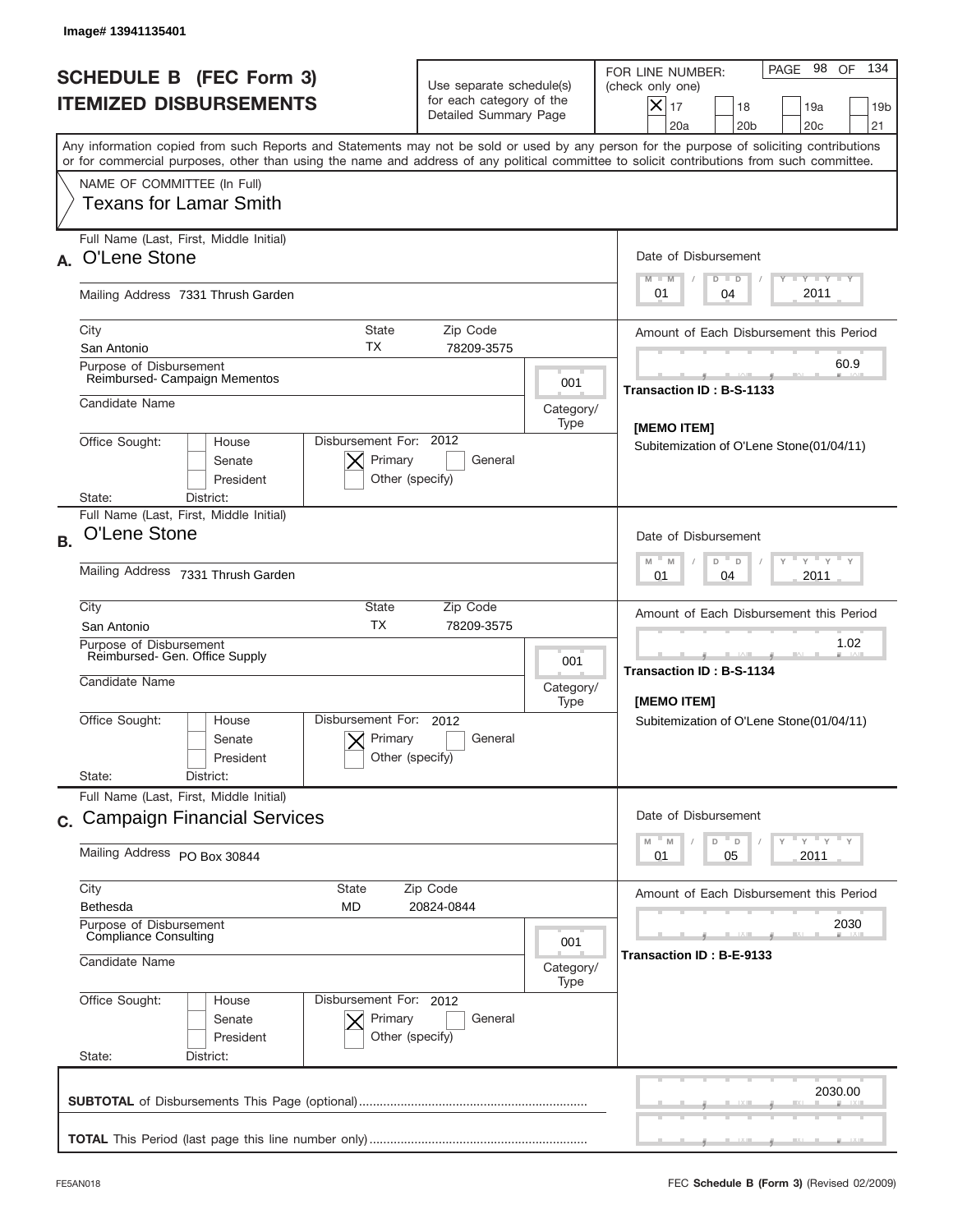| <b>SCHEDULE B (FEC Form 3)</b><br><b>ITEMIZED DISBURSEMENTS</b>                                                                                                                                                                                                                         | Use separate schedule(s)<br>for each category of the<br>Detailed Summary Page | PAGE 99 OF 134<br>FOR LINE NUMBER:<br>(check only one)<br>$ \mathsf{X} _{17}$<br>18<br>19a<br>19 <sub>b</sub><br>21<br>20a<br>20 <sub>b</sub><br>20c |  |  |  |
|-----------------------------------------------------------------------------------------------------------------------------------------------------------------------------------------------------------------------------------------------------------------------------------------|-------------------------------------------------------------------------------|------------------------------------------------------------------------------------------------------------------------------------------------------|--|--|--|
| Any information copied from such Reports and Statements may not be sold or used by any person for the purpose of soliciting contributions<br>or for commercial purposes, other than using the name and address of any political committee to solicit contributions from such committee. |                                                                               |                                                                                                                                                      |  |  |  |
| NAME OF COMMITTEE (In Full)<br><b>Texans for Lamar Smith</b>                                                                                                                                                                                                                            |                                                                               |                                                                                                                                                      |  |  |  |
| Full Name (Last, First, Middle Initial)<br>A. AT&T                                                                                                                                                                                                                                      |                                                                               | Date of Disbursement                                                                                                                                 |  |  |  |
| Mailing Address PO Box 5001                                                                                                                                                                                                                                                             |                                                                               | $T$ $Y$ $T$ $Y$ $T$ $Y$<br>$M - M$<br>$D$ $D$<br>2011<br>13<br>01                                                                                    |  |  |  |
| City<br>State<br>IL<br><b>Carol Stream</b>                                                                                                                                                                                                                                              | Zip Code<br>60197-5001                                                        | Amount of Each Disbursement this Period                                                                                                              |  |  |  |
| Purpose of Disbursement<br>Telephone Service                                                                                                                                                                                                                                            | 001                                                                           | 199.36<br>Transaction ID: B-E-9141                                                                                                                   |  |  |  |
| Candidate Name                                                                                                                                                                                                                                                                          | Category/<br>Type                                                             |                                                                                                                                                      |  |  |  |
| Disbursement For: 2012<br>Office Sought:<br>House<br>Primary<br>Senate<br>President<br>State:<br>District:                                                                                                                                                                              | General<br>Other (specify)                                                    |                                                                                                                                                      |  |  |  |
| Full Name (Last, First, Middle Initial)<br>Eric Opiela PLLC<br><b>B.</b>                                                                                                                                                                                                                |                                                                               | Date of Disbursement                                                                                                                                 |  |  |  |
| Mailing Address 6612 Manzanita Street                                                                                                                                                                                                                                                   | " γ " γ " γ<br>$- M$<br>D<br>M<br>$\Box$<br>2011<br>01<br>13                  |                                                                                                                                                      |  |  |  |
| City<br>State<br><b>TX</b><br>Austin                                                                                                                                                                                                                                                    | Zip Code<br>78759-4778                                                        | Amount of Each Disbursement this Period                                                                                                              |  |  |  |
| Purpose of Disbursement<br>SEE MEMO ITEMS                                                                                                                                                                                                                                               | 001                                                                           | 9664.63<br>Transaction ID: B-E-9142                                                                                                                  |  |  |  |
| Candidate Name                                                                                                                                                                                                                                                                          | Category/<br>Type                                                             |                                                                                                                                                      |  |  |  |
| Disbursement For: 2012<br>Office Sought:<br>House<br>Primary<br>Senate<br>President<br>State:<br>District:                                                                                                                                                                              | General<br>Other (specify)                                                    | Original vendors exceeding reporting threshold itemized<br>as memo transactions.                                                                     |  |  |  |
| Full Name (Last, First, Middle Initial)                                                                                                                                                                                                                                                 |                                                                               |                                                                                                                                                      |  |  |  |
| c. Eric Opiela PLLC<br>Mailing Address 6612 Manzanita Street                                                                                                                                                                                                                            |                                                                               | Date of Disbursement<br>≡ γ ≡ γ ≡ γ<br>" M<br>D<br>Υ<br>D<br>2011<br>01<br>13                                                                        |  |  |  |
| City<br>State                                                                                                                                                                                                                                                                           | Zip Code                                                                      |                                                                                                                                                      |  |  |  |
| Austin<br>TX<br>Purpose of Disbursement                                                                                                                                                                                                                                                 | 78759-4778                                                                    | Amount of Each Disbursement this Period<br>9337.53                                                                                                   |  |  |  |
| Legal Consulting<br>Candidate Name                                                                                                                                                                                                                                                      | 001<br>Category/                                                              | Transaction ID: B-S-1135                                                                                                                             |  |  |  |
| Office Sought:<br>Disbursement For: 2012<br>House<br>Primary<br>Senate<br>President                                                                                                                                                                                                     | Type<br>General<br>Other (specify)                                            | [MEMO ITEM]<br>Subitemization of Eric Opiela PLLC(01/13/11)                                                                                          |  |  |  |
| State:<br>District:                                                                                                                                                                                                                                                                     |                                                                               |                                                                                                                                                      |  |  |  |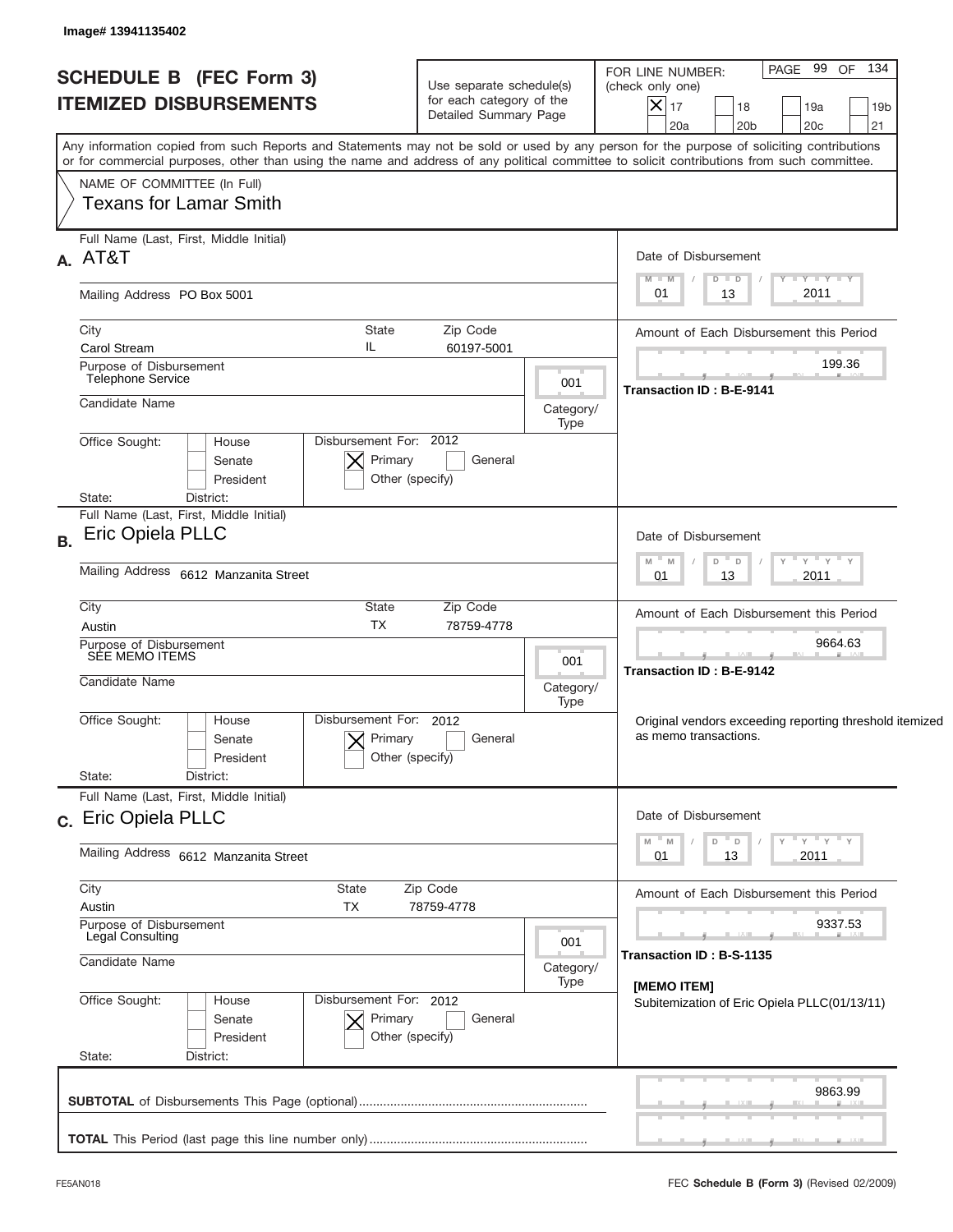| <b>SCHEDULE B (FEC Form 3)</b><br><b>ITEMIZED DISBURSEMENTS</b>                                                                                                                                                                                                                         | FOR LINE NUMBER:<br>Use separate schedule(s)<br>(check only one)<br>for each category of the<br>Detailed Summary Page                |                                  |                                              |  |  |
|-----------------------------------------------------------------------------------------------------------------------------------------------------------------------------------------------------------------------------------------------------------------------------------------|--------------------------------------------------------------------------------------------------------------------------------------|----------------------------------|----------------------------------------------|--|--|
| Any information copied from such Reports and Statements may not be sold or used by any person for the purpose of soliciting contributions<br>or for commercial purposes, other than using the name and address of any political committee to solicit contributions from such committee. |                                                                                                                                      |                                  |                                              |  |  |
| NAME OF COMMITTEE (In Full)<br>Texans for Lamar Smith                                                                                                                                                                                                                                   |                                                                                                                                      |                                  |                                              |  |  |
| Full Name (Last, First, Middle Initial)<br>Eric Opiela PLLC                                                                                                                                                                                                                             |                                                                                                                                      |                                  | Date of Disbursement<br>$T - Y$ $T - Y$      |  |  |
| Mailing Address 6612 Manzanita Street                                                                                                                                                                                                                                                   |                                                                                                                                      |                                  | $M - M$<br>$D$ $D$<br>2011<br>01<br>13       |  |  |
| City<br><b>State</b><br>ТX<br>Austin                                                                                                                                                                                                                                                    | Amount of Each Disbursement this Period                                                                                              |                                  |                                              |  |  |
| Purpose of Disbursement<br>Airfare                                                                                                                                                                                                                                                      |                                                                                                                                      | 002                              | 327.1<br>Transaction ID: B-S-1136            |  |  |
| Candidate Name                                                                                                                                                                                                                                                                          |                                                                                                                                      | Category/<br>Type                | [MEMO ITEM]                                  |  |  |
| Disbursement For: 2012<br>Office Sought:<br>House<br>Primary<br>Senate<br>President<br>Other (specify)<br>District:<br>State:                                                                                                                                                           | Subitemization of Eric Opiela PLLC(01/13/11)                                                                                         |                                  |                                              |  |  |
| Full Name (Last, First, Middle Initial)<br><b>Republican Party of Bexar County</b><br><b>B.</b>                                                                                                                                                                                         |                                                                                                                                      |                                  | Date of Disbursement                         |  |  |
| Mailing Address 900 NE Loop 410<br>Suite D105                                                                                                                                                                                                                                           | $\cdots$ $\gamma$ $\cdots$ $\gamma$ $\cdots$ $\gamma$<br>$M$ <sup><math>-</math></sup><br>D<br>$\mathbb{M}$<br>D<br>2011<br>01<br>13 |                                  |                                              |  |  |
| City<br>State<br><b>TX</b><br>San Antonio                                                                                                                                                                                                                                               | Amount of Each Disbursement this Period                                                                                              |                                  |                                              |  |  |
| Purpose of Disbursement<br>Program Expense-Tickets<br>Candidate Name                                                                                                                                                                                                                    | 001<br>Category/<br>Type                                                                                                             | 2500<br>Transaction ID: B-E-9143 |                                              |  |  |
| Disbursement For:<br>Office Sought:<br>House<br>Senate<br>President                                                                                                                                                                                                                     | 2012<br>Primary<br>General<br>Other (specify)                                                                                        |                                  |                                              |  |  |
| State:<br>District:<br>Full Name (Last, First, Middle Initial)                                                                                                                                                                                                                          |                                                                                                                                      |                                  |                                              |  |  |
| c. Travis County Republican Party Federal Committee                                                                                                                                                                                                                                     | Date of Disbursement<br>$\mathbb{F}$ $\mathsf{y}$ $\mathbb{F}$ $\mathsf{y}$ $\mathbb{F}$ $\mathsf{y}$<br>D                           |                                  |                                              |  |  |
| Mailing Address<br>7901 Cameron Road<br>Suite 3-202                                                                                                                                                                                                                                     | M<br>${\mathbb M}$<br>D<br>2011<br>01<br>13                                                                                          |                                  |                                              |  |  |
| City<br><b>State</b><br>Austin<br>ТX                                                                                                                                                                                                                                                    | Zip Code<br>78754-3841                                                                                                               |                                  |                                              |  |  |
| Purpose of Disbursement<br>Program Expense-Tickets<br>Candidate Name                                                                                                                                                                                                                    |                                                                                                                                      |                                  | 350<br>Transaction ID: B-E-9144<br>Category/ |  |  |
| Office Sought:<br>Disbursement For: 2012<br>House<br>Senate<br>President<br>State:<br>District:                                                                                                                                                                                         | Primary<br>General<br>Other (specify)                                                                                                | Type                             |                                              |  |  |
|                                                                                                                                                                                                                                                                                         |                                                                                                                                      |                                  |                                              |  |  |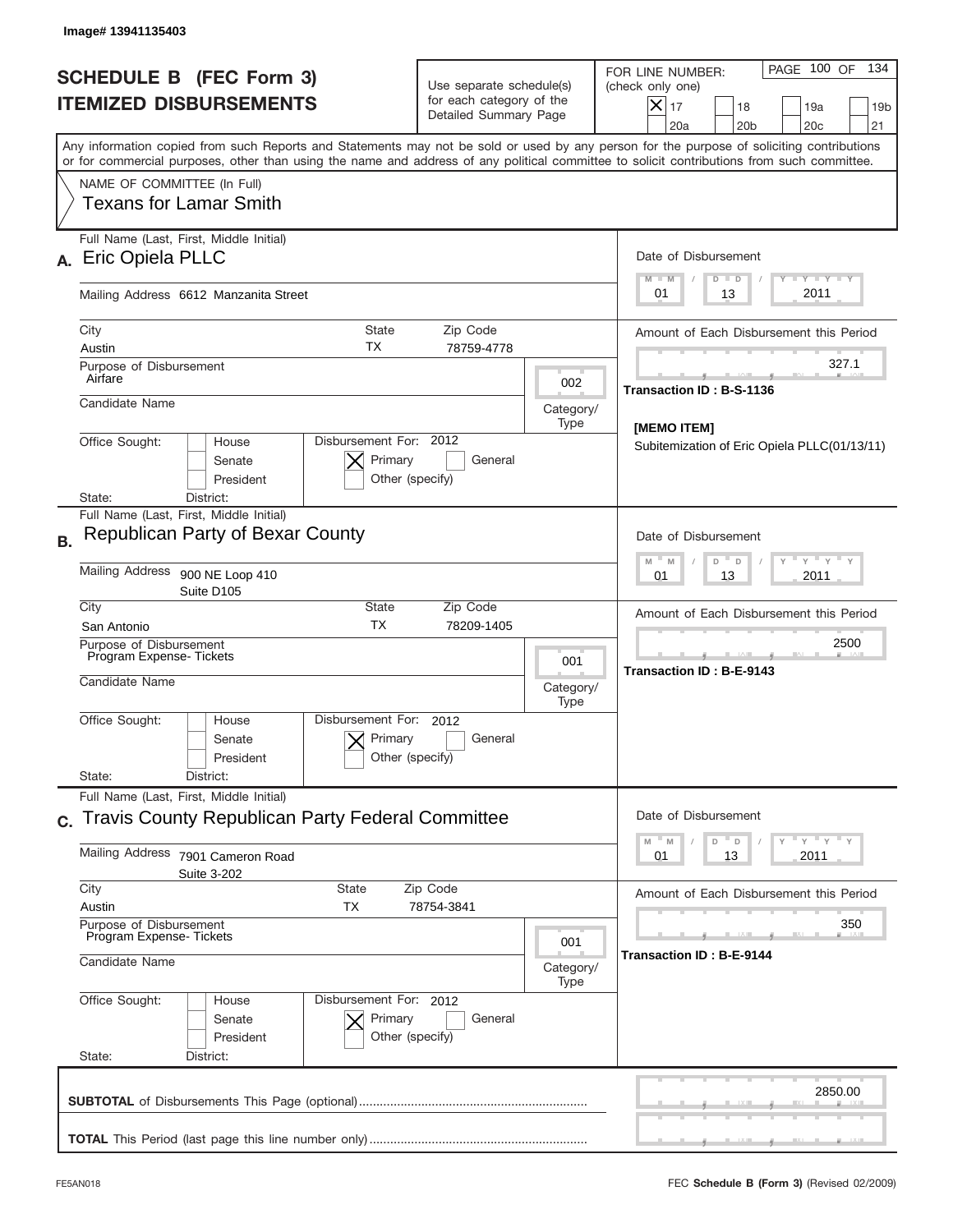| <b>SCHEDULE B (FEC Form 3)</b><br><b>ITEMIZED DISBURSEMENTS</b>                                                                                                                                                                                                                         |                                                      | Use separate schedule(s)<br>for each category of the<br>Detailed Summary Page | FOR LINE NUMBER:<br>(check only one)<br>$X _{17}$<br>20a | 18<br>20 <sub>b</sub>                                                            |                      | PAGE 101 OF 134<br>19a<br>20 <sub>c</sub> | 19 <sub>b</sub><br>21           |  |  |
|-----------------------------------------------------------------------------------------------------------------------------------------------------------------------------------------------------------------------------------------------------------------------------------------|------------------------------------------------------|-------------------------------------------------------------------------------|----------------------------------------------------------|----------------------------------------------------------------------------------|----------------------|-------------------------------------------|---------------------------------|--|--|
| Any information copied from such Reports and Statements may not be sold or used by any person for the purpose of soliciting contributions<br>or for commercial purposes, other than using the name and address of any political committee to solicit contributions from such committee. |                                                      |                                                                               |                                                          |                                                                                  |                      |                                           |                                 |  |  |
| NAME OF COMMITTEE (In Full)<br>Texans for Lamar Smith                                                                                                                                                                                                                                   |                                                      |                                                                               |                                                          |                                                                                  |                      |                                           |                                 |  |  |
| Full Name (Last, First, Middle Initial)<br>A. Ridgemont Properties                                                                                                                                                                                                                      |                                                      |                                                                               |                                                          | Date of Disbursement                                                             |                      |                                           |                                 |  |  |
| Mailing Address 5701 Broadway Street<br>Suite 200                                                                                                                                                                                                                                       |                                                      |                                                                               |                                                          | $M - M$<br>01                                                                    | $D$ $D$<br>25        |                                           | $T - Y$ $T - Y$ $T - Y$<br>2011 |  |  |
| City                                                                                                                                                                                                                                                                                    | <b>State</b>                                         | Zip Code                                                                      |                                                          | Amount of Each Disbursement this Period                                          |                      |                                           |                                 |  |  |
| San Antonio<br>Purpose of Disbursement<br>Office Rent                                                                                                                                                                                                                                   | <b>TX</b>                                            | 78209-5722                                                                    | 001                                                      |                                                                                  |                      |                                           | 200                             |  |  |
| Candidate Name                                                                                                                                                                                                                                                                          |                                                      |                                                                               | Category/<br>Type                                        | Transaction ID: B-E-9148                                                         |                      |                                           |                                 |  |  |
| Office Sought:<br>House<br>Senate<br>President<br>District:<br>State:                                                                                                                                                                                                                   | Disbursement For: 2012<br>Primary<br>Other (specify) | General                                                                       |                                                          |                                                                                  |                      |                                           |                                 |  |  |
| Full Name (Last, First, Middle Initial)<br><b>Lamar Smith</b>                                                                                                                                                                                                                           |                                                      |                                                                               |                                                          | Date of Disbursement                                                             |                      |                                           |                                 |  |  |
| Mailing Address PO Box 6155                                                                                                                                                                                                                                                             |                                                      | – ү – ү – ү<br>$M - M$<br>D<br>$\Box$<br>2011<br>01<br>25                     |                                                          |                                                                                  |                      |                                           |                                 |  |  |
| City<br>San Antonio                                                                                                                                                                                                                                                                     | State<br>Zip Code<br><b>TX</b><br>78209-0155         |                                                                               |                                                          |                                                                                  |                      | Amount of Each Disbursement this Period   |                                 |  |  |
| Purpose of Disbursement<br>SÉE MEMO ITEMS                                                                                                                                                                                                                                               | 001                                                  | 356.81<br><b>Transaction ID: B-E-9149</b>                                     |                                                          |                                                                                  |                      |                                           |                                 |  |  |
| Candidate Name                                                                                                                                                                                                                                                                          | Category/<br>Type                                    |                                                                               |                                                          |                                                                                  |                      |                                           |                                 |  |  |
| Office Sought:<br>House<br>Senate<br>President                                                                                                                                                                                                                                          | Disbursement For: 2012<br>Primary<br>Other (specify) | General                                                                       |                                                          | Original vendors exceeding reporting threshold itemized<br>as memo transactions. |                      |                                           |                                 |  |  |
| State:<br>District:                                                                                                                                                                                                                                                                     |                                                      |                                                                               |                                                          |                                                                                  |                      |                                           |                                 |  |  |
| Full Name (Last, First, Middle Initial)<br>c. Lamar Smith                                                                                                                                                                                                                               |                                                      |                                                                               |                                                          |                                                                                  | Date of Disbursement |                                           |                                 |  |  |
| Mailing Address PO Box 6155                                                                                                                                                                                                                                                             |                                                      | 01                                                                            | D<br>D<br>25                                             | Υ                                                                                | " γ " γ " γ<br>2011  |                                           |                                 |  |  |
| City<br>San Antonio                                                                                                                                                                                                                                                                     | State<br>Zip Code<br>TX                              | 78209-0155                                                                    |                                                          | Amount of Each Disbursement this Period                                          |                      |                                           |                                 |  |  |
| Purpose of Disbursement<br>Reimbursed-Program Ticket                                                                                                                                                                                                                                    |                                                      |                                                                               | 001                                                      |                                                                                  |                      |                                           | 250                             |  |  |
| Candidate Name                                                                                                                                                                                                                                                                          | Category/<br>Type                                    | Transaction ID: B-S-1137<br>[MEMO ITEM]                                       |                                                          |                                                                                  |                      |                                           |                                 |  |  |
| Office Sought:<br>House<br>Senate<br>President                                                                                                                                                                                                                                          | Disbursement For: 2012<br>Primary<br>Other (specify) | General                                                                       |                                                          | Subitemization of Lamar Smith (01/25/11)                                         |                      |                                           |                                 |  |  |
| State:<br>District:                                                                                                                                                                                                                                                                     |                                                      |                                                                               |                                                          |                                                                                  |                      |                                           |                                 |  |  |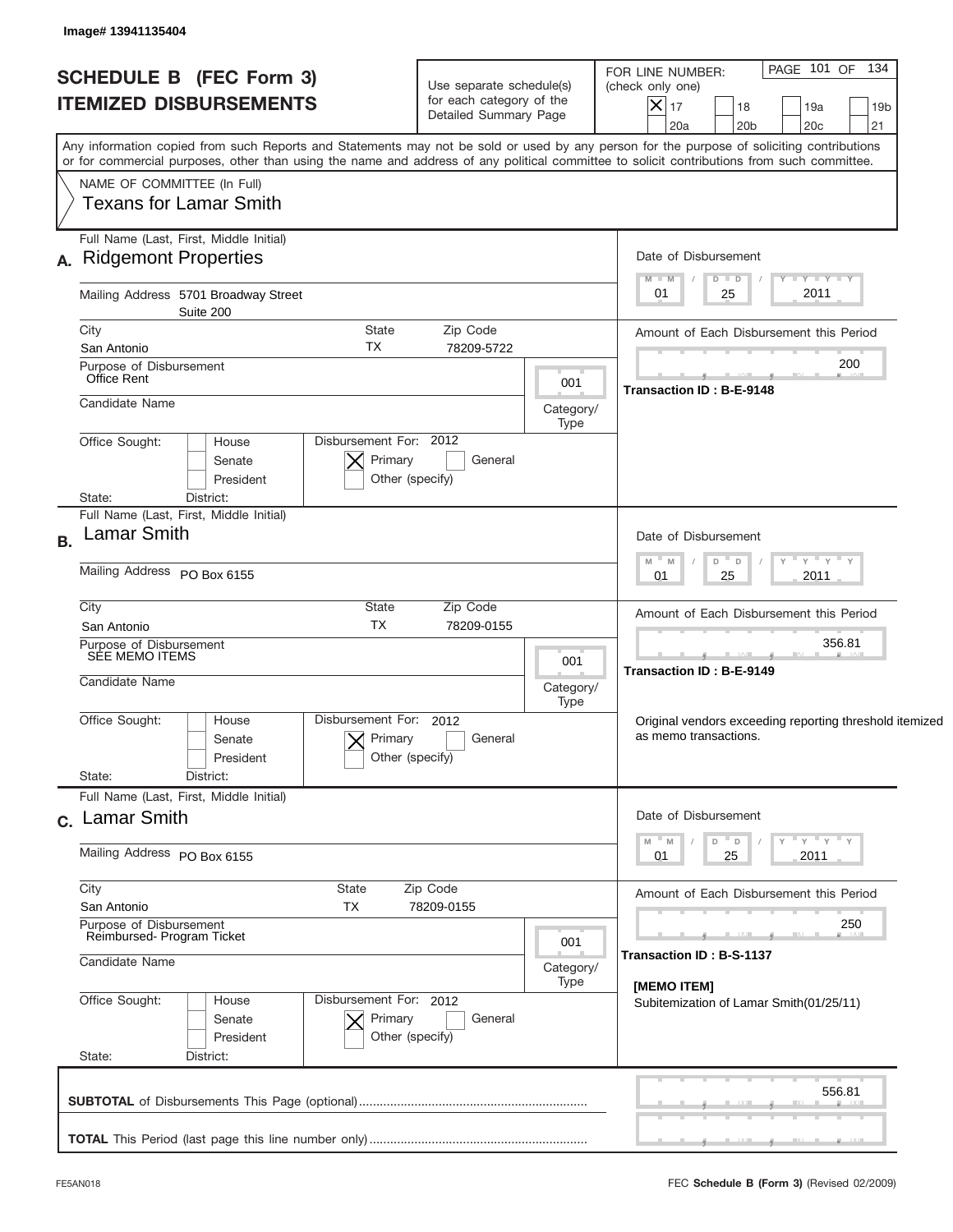|           | Image# 13941135405                                                                                                                                                                                                                                                                      |                                                                               |                                                                                                                                                            |                                                                                                                                            |  |  |  |
|-----------|-----------------------------------------------------------------------------------------------------------------------------------------------------------------------------------------------------------------------------------------------------------------------------------------|-------------------------------------------------------------------------------|------------------------------------------------------------------------------------------------------------------------------------------------------------|--------------------------------------------------------------------------------------------------------------------------------------------|--|--|--|
|           | <b>SCHEDULE B (FEC Form 3)</b><br><b>ITEMIZED DISBURSEMENTS</b>                                                                                                                                                                                                                         | Use separate schedule(s)<br>for each category of the<br>Detailed Summary Page | 134<br>PAGE 102 OF<br>FOR LINE NUMBER:<br>(check only one)<br>$X _{17}$<br>18<br>19a<br>19 <sub>b</sub><br>20a<br>20 <sub>b</sub><br>20 <sub>c</sub><br>21 |                                                                                                                                            |  |  |  |
|           | Any information copied from such Reports and Statements may not be sold or used by any person for the purpose of soliciting contributions<br>or for commercial purposes, other than using the name and address of any political committee to solicit contributions from such committee. |                                                                               |                                                                                                                                                            |                                                                                                                                            |  |  |  |
|           | NAME OF COMMITTEE (In Full)<br><b>Texans for Lamar Smith</b>                                                                                                                                                                                                                            |                                                                               |                                                                                                                                                            |                                                                                                                                            |  |  |  |
| А.        | Full Name (Last, First, Middle Initial)<br><b>Lamar Smith</b>                                                                                                                                                                                                                           |                                                                               |                                                                                                                                                            | Date of Disbursement<br>Y TY TY TY<br>$M - M$<br>$D$ $D$                                                                                   |  |  |  |
|           | Mailing Address PO Box 6155                                                                                                                                                                                                                                                             |                                                                               |                                                                                                                                                            | 2011<br>01<br>25                                                                                                                           |  |  |  |
|           | City<br><b>State</b><br>ТX<br>San Antonio                                                                                                                                                                                                                                               | Zip Code<br>78209-0155                                                        |                                                                                                                                                            | Amount of Each Disbursement this Period                                                                                                    |  |  |  |
|           | Purpose of Disbursement<br>Reimbursed-Campaign Mementos                                                                                                                                                                                                                                 |                                                                               | 001                                                                                                                                                        | 106.81                                                                                                                                     |  |  |  |
|           | Candidate Name                                                                                                                                                                                                                                                                          |                                                                               | Category/<br>Type                                                                                                                                          | Transaction ID: B-S-1138                                                                                                                   |  |  |  |
|           | Disbursement For: 2012<br>Office Sought:<br>House<br>Primary<br>Senate<br>President<br>Other (specify)                                                                                                                                                                                  | General                                                                       |                                                                                                                                                            | [MEMO ITEM]<br>Subitemization of Lamar Smith(01/25/11)                                                                                     |  |  |  |
|           | State:<br>District:<br>Full Name (Last, First, Middle Initial)                                                                                                                                                                                                                          |                                                                               |                                                                                                                                                            |                                                                                                                                            |  |  |  |
| <b>B.</b> | <b>AT&amp;T Mobility</b>                                                                                                                                                                                                                                                                | Date of Disbursement<br>ү " ү " ү " ү<br>$M - M$<br>D<br>$\mathsf D$          |                                                                                                                                                            |                                                                                                                                            |  |  |  |
|           | Mailing Address PO Box 6463                                                                                                                                                                                                                                                             | 31<br>2011<br>01                                                              |                                                                                                                                                            |                                                                                                                                            |  |  |  |
|           | City<br>State<br>IL<br><b>Carol Stream</b>                                                                                                                                                                                                                                              | Zip Code<br>60197                                                             |                                                                                                                                                            |                                                                                                                                            |  |  |  |
|           | Purpose of Disbursement<br>Cell Phone Service<br>001<br>Candidate Name<br>Category/                                                                                                                                                                                                     |                                                                               |                                                                                                                                                            | 494.5<br>Transaction ID: B-E-9151                                                                                                          |  |  |  |
|           | Disbursement For:<br>Office Sought:<br>House<br>Primary<br>Senate<br>Other (specify)<br>President<br>State:<br>District:                                                                                                                                                                | 2012<br>General                                                               | Type                                                                                                                                                       |                                                                                                                                            |  |  |  |
|           | Full Name (Last, First, Middle Initial)                                                                                                                                                                                                                                                 |                                                                               |                                                                                                                                                            |                                                                                                                                            |  |  |  |
|           | c. Federal Express                                                                                                                                                                                                                                                                      |                                                                               |                                                                                                                                                            | Date of Disbursement<br>$\overline{Y}$ $\overline{Y}$ $\overline{Y}$ $\overline{Y}$ $\overline{Y}$<br>M<br>$\mathbb M$<br>D<br>$\mathsf D$ |  |  |  |
|           | Mailing Address PO Box 660481                                                                                                                                                                                                                                                           | 2011<br>01<br>31                                                              |                                                                                                                                                            |                                                                                                                                            |  |  |  |
|           | City<br>State<br>Zip Code<br>Dallas<br>ТX<br>75266-0481                                                                                                                                                                                                                                 | Amount of Each Disbursement this Period                                       |                                                                                                                                                            |                                                                                                                                            |  |  |  |
|           | Purpose of Disbursement<br><b>Express Shipping</b><br>Candidate Name                                                                                                                                                                                                                    | 001<br>Category/<br>Type                                                      | 48.83<br>Transaction ID: B-E-9152                                                                                                                          |                                                                                                                                            |  |  |  |
|           | Office Sought:<br>Disbursement For: 2012<br>House<br>Senate<br>Primary<br>President<br>Other (specify)<br>State:<br>District:                                                                                                                                                           |                                                                               |                                                                                                                                                            |                                                                                                                                            |  |  |  |
|           |                                                                                                                                                                                                                                                                                         |                                                                               |                                                                                                                                                            | 543.33                                                                                                                                     |  |  |  |
|           |                                                                                                                                                                                                                                                                                         |                                                                               |                                                                                                                                                            |                                                                                                                                            |  |  |  |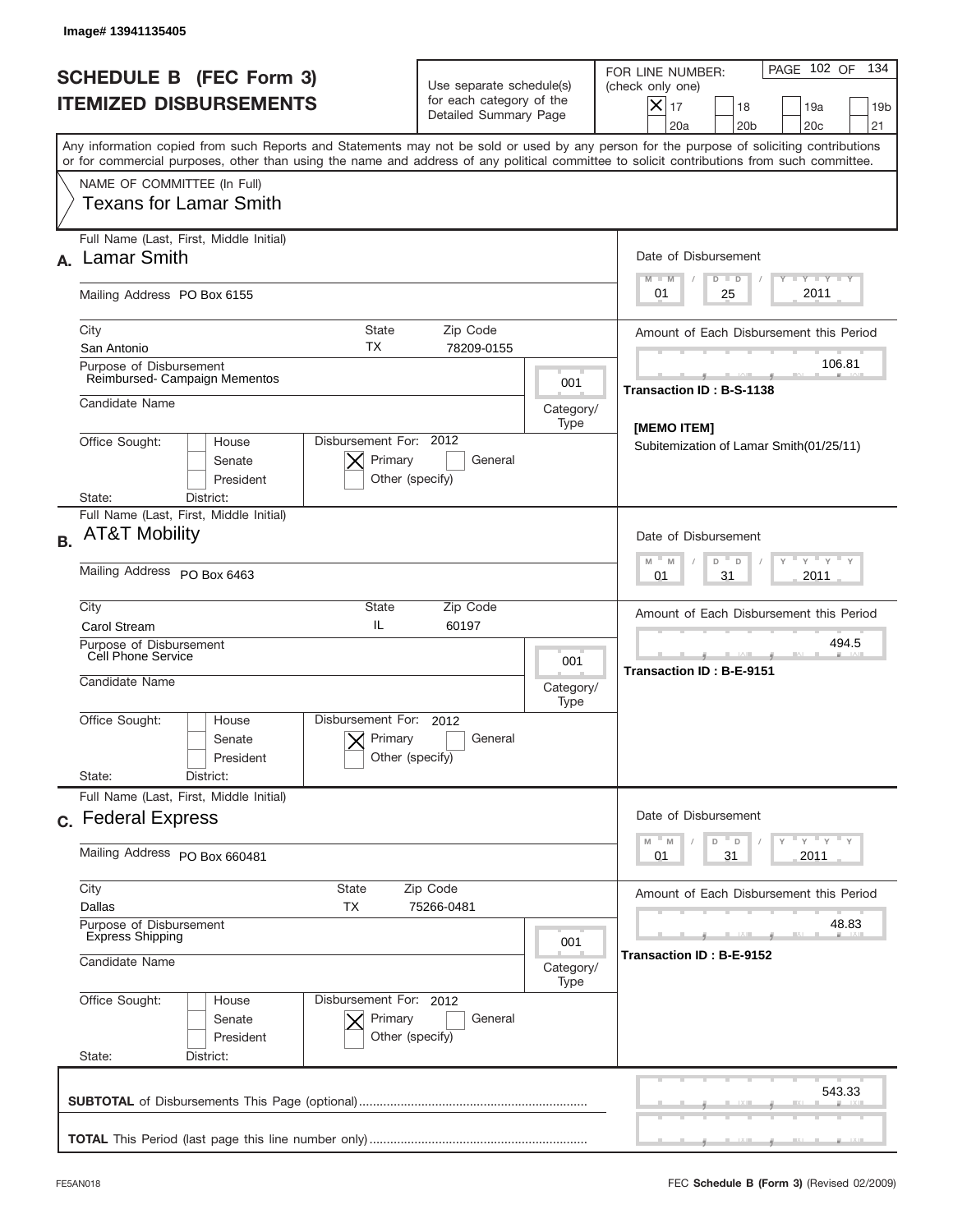| <b>SCHEDULE B (FEC Form 3)</b><br><b>ITEMIZED DISBURSEMENTS</b> |                                                                                                                                            | Use separate schedule(s)<br>for each category of the<br>Detailed Summary Page |                                                                                  | PAGE 103 OF 134<br>FOR LINE NUMBER:<br>(check only one)<br>$\vert\mathsf{X}\vert$<br>17<br>18<br>19a<br>19 <sub>b</sub><br>21<br>20a<br>20 <sub>b</sub><br>20 <sub>c</sub> |  |  |
|-----------------------------------------------------------------|--------------------------------------------------------------------------------------------------------------------------------------------|-------------------------------------------------------------------------------|----------------------------------------------------------------------------------|----------------------------------------------------------------------------------------------------------------------------------------------------------------------------|--|--|
|                                                                 | or for commercial purposes, other than using the name and address of any political committee to solicit contributions from such committee. |                                                                               |                                                                                  | Any information copied from such Reports and Statements may not be sold or used by any person for the purpose of soliciting contributions                                  |  |  |
|                                                                 | NAME OF COMMITTEE (In Full)<br>Texans for Lamar Smith                                                                                      |                                                                               |                                                                                  |                                                                                                                                                                            |  |  |
|                                                                 | Full Name (Last, First, Middle Initial)<br>A. Business Card                                                                                |                                                                               |                                                                                  | Date of Disbursement                                                                                                                                                       |  |  |
|                                                                 | Mailing Address PO Box 15796                                                                                                               |                                                                               |                                                                                  | $T - Y$ $T - Y$<br>$M - M$<br>$D$ $D$<br>2011<br>02<br>01                                                                                                                  |  |  |
|                                                                 | City<br>Wilmington                                                                                                                         | <b>State</b><br>Zip Code<br>DE<br>19886-5796                                  |                                                                                  | Amount of Each Disbursement this Period                                                                                                                                    |  |  |
|                                                                 | Purpose of Disbursement<br>SEE MEMO ITEMS                                                                                                  |                                                                               | 001                                                                              | 1825.23<br>Transaction ID: B-E-9154                                                                                                                                        |  |  |
|                                                                 | Candidate Name                                                                                                                             |                                                                               | Category/<br>Type                                                                |                                                                                                                                                                            |  |  |
|                                                                 | Disbursement For: 2012<br>Office Sought:<br>House<br>Senate<br>President                                                                   |                                                                               | Original vendors exceeding reporting threshold itemized<br>as memo transactions. |                                                                                                                                                                            |  |  |
|                                                                 | State:<br>District:<br>Full Name (Last, First, Middle Initial)                                                                             |                                                                               |                                                                                  |                                                                                                                                                                            |  |  |
| B.                                                              | Par Golf Supply, Inc.                                                                                                                      | Date of Disbursement<br>" γ " γ " γ<br>$- M$<br>$D$ $D$<br>M                  |                                                                                  |                                                                                                                                                                            |  |  |
|                                                                 | Mailing Address 550 Pratt Avenue North                                                                                                     | 2011<br>02<br>01                                                              |                                                                                  |                                                                                                                                                                            |  |  |
|                                                                 | City<br>Schaumburg                                                                                                                         |                                                                               | Amount of Each Disbursement this Period                                          |                                                                                                                                                                            |  |  |
|                                                                 | Purpose of Disbursement<br>Campaign Mementos                                                                                               | 001                                                                           | 63.95                                                                            |                                                                                                                                                                            |  |  |
|                                                                 | Candidate Name                                                                                                                             |                                                                               | Category/<br>Type                                                                | <b>Transaction ID: B-S-1158</b><br>[MEMO ITEM]                                                                                                                             |  |  |
|                                                                 | Office Sought:<br>House<br>Senate<br>President                                                                                             | Disbursement For: 2012<br>Primary<br>General<br>Other (specify)               |                                                                                  | Subitemization of Business Card(02/01/11)                                                                                                                                  |  |  |
|                                                                 | State:<br>District:<br>Full Name (Last, First, Middle Initial)                                                                             |                                                                               |                                                                                  |                                                                                                                                                                            |  |  |
|                                                                 | c. The Congressional Institute                                                                                                             | Date of Disbursement                                                          |                                                                                  |                                                                                                                                                                            |  |  |
|                                                                 | Mailing Address<br>401 Wythe Street<br>Suite 103                                                                                           |                                                                               |                                                                                  | ≡ γ ≡ γ ≡ γ<br>M<br>M<br>D<br>D<br>02<br>2011<br>01                                                                                                                        |  |  |
|                                                                 | City<br>Alexandria<br>VA                                                                                                                   | Zip Code<br>State<br>22314-1927                                               |                                                                                  |                                                                                                                                                                            |  |  |
|                                                                 | Purpose of Disbursement<br>Program Fee & Lodging                                                                                           |                                                                               | 002                                                                              | 1044                                                                                                                                                                       |  |  |
|                                                                 | Candidate Name                                                                                                                             |                                                                               | Category/<br>Type                                                                | Transaction ID: B-S-1155<br>[MEMO ITEM]                                                                                                                                    |  |  |
|                                                                 | Office Sought:<br>House<br>Senate<br>President<br>State:                                                                                   | Disbursement For: 2012<br>Primary<br>General<br>Other (specify)               |                                                                                  | Subitemization of Business Card(02/01/11)                                                                                                                                  |  |  |
|                                                                 | District:                                                                                                                                  |                                                                               |                                                                                  |                                                                                                                                                                            |  |  |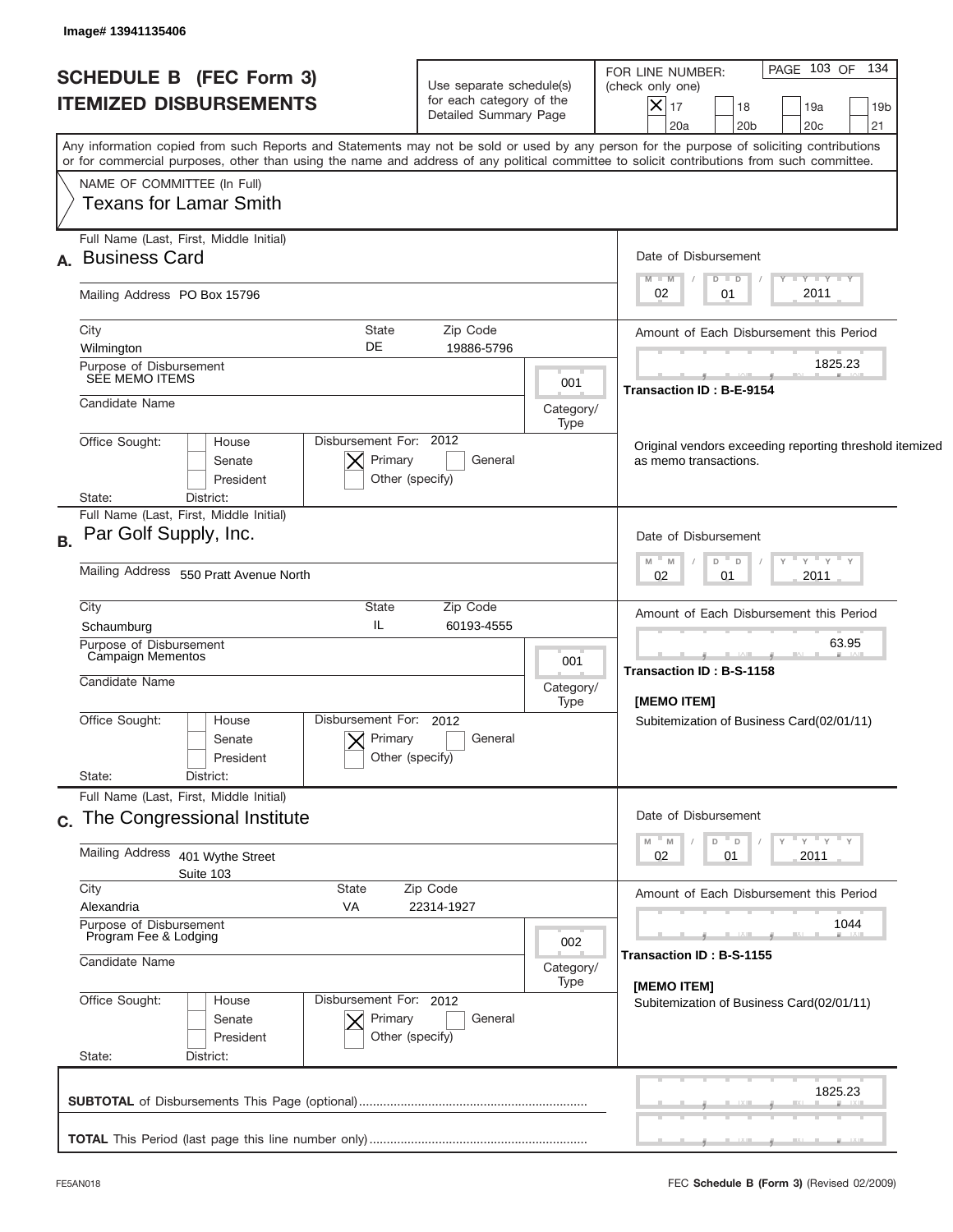|                                                                 | Image# 13941135407                                                                                                                                                                                                                                                                      |                                                                                                                       |                                                          |                                                                                                                                                            |
|-----------------------------------------------------------------|-----------------------------------------------------------------------------------------------------------------------------------------------------------------------------------------------------------------------------------------------------------------------------------------|-----------------------------------------------------------------------------------------------------------------------|----------------------------------------------------------|------------------------------------------------------------------------------------------------------------------------------------------------------------|
| <b>SCHEDULE B (FEC Form 3)</b><br><b>ITEMIZED DISBURSEMENTS</b> |                                                                                                                                                                                                                                                                                         | Use separate schedule(s)<br>for each category of the<br>Detailed Summary Page                                         |                                                          | PAGE 104 OF<br>134<br>FOR LINE NUMBER:<br>(check only one)<br>$X _{17}$<br>18<br>19a<br>19 <sub>b</sub><br>20a<br>20 <sub>b</sub><br>20 <sub>c</sub><br>21 |
|                                                                 | Any information copied from such Reports and Statements may not be sold or used by any person for the purpose of soliciting contributions<br>or for commercial purposes, other than using the name and address of any political committee to solicit contributions from such committee. |                                                                                                                       |                                                          |                                                                                                                                                            |
|                                                                 | NAME OF COMMITTEE (In Full)<br>Texans for Lamar Smith                                                                                                                                                                                                                                   |                                                                                                                       |                                                          |                                                                                                                                                            |
| А.                                                              | Full Name (Last, First, Middle Initial)<br><b>Tortilla Coast</b>                                                                                                                                                                                                                        |                                                                                                                       |                                                          | Date of Disbursement<br>Y TY TY TY                                                                                                                         |
|                                                                 | Mailing Address 400 1st Street, SE                                                                                                                                                                                                                                                      |                                                                                                                       |                                                          | $M - M$<br>$D$ $D$<br>2011<br>02<br>01                                                                                                                     |
|                                                                 | City<br>State<br>DC<br>Washington                                                                                                                                                                                                                                                       | Zip Code<br>20003                                                                                                     |                                                          | Amount of Each Disbursement this Period                                                                                                                    |
|                                                                 | Purpose of Disbursement<br>Meal Expense                                                                                                                                                                                                                                                 |                                                                                                                       | 001                                                      | 621.88<br>Transaction ID: B-S-1156                                                                                                                         |
|                                                                 | Candidate Name                                                                                                                                                                                                                                                                          |                                                                                                                       | Category/<br>Type                                        |                                                                                                                                                            |
|                                                                 | Disbursement For: 2012<br>Office Sought:<br>House<br>Primary<br>Senate<br>President<br>Other (specify)<br>District:<br>State:                                                                                                                                                           |                                                                                                                       | [MEMO ITEM]<br>Subitemization of Business Card(02/01/11) |                                                                                                                                                            |
| <b>B.</b>                                                       | Full Name (Last, First, Middle Initial)<br><b>Complete Campaigns</b>                                                                                                                                                                                                                    | Date of Disbursement<br>$\cdots$ $\gamma$ $\cdots$ $\gamma$ $\cdots$ $\gamma$<br>$M - M$<br>D<br>D                    |                                                          |                                                                                                                                                            |
|                                                                 | Mailing Address 205 Pennsylvania Avenue SE                                                                                                                                                                                                                                              | 2011<br>02<br>01                                                                                                      |                                                          |                                                                                                                                                            |
|                                                                 | City<br>State<br>DC<br>Washington                                                                                                                                                                                                                                                       | Amount of Each Disbursement this Period                                                                               |                                                          |                                                                                                                                                            |
|                                                                 | Purpose of Disbursement<br>Software Service<br>Candidate Name                                                                                                                                                                                                                           |                                                                                                                       | 001<br>Category/<br>Type                                 | 450<br>Transaction ID: B-E-9155                                                                                                                            |
|                                                                 | Disbursement For:<br>Office Sought:<br>House<br>Primary<br>Senate<br>President                                                                                                                                                                                                          | 2012<br>General<br>Other (specify)                                                                                    |                                                          |                                                                                                                                                            |
|                                                                 | State:<br>District:<br>Full Name (Last, First, Middle Initial)                                                                                                                                                                                                                          |                                                                                                                       |                                                          |                                                                                                                                                            |
|                                                                 | c. Campaign Financial Services                                                                                                                                                                                                                                                          | Date of Disbursement                                                                                                  |                                                          |                                                                                                                                                            |
|                                                                 | Mailing Address PO Box 30844                                                                                                                                                                                                                                                            | $\mathbb{F}$ $\mathsf{y}$ $\mathbb{F}$ $\mathsf{y}$ $\mathbb{F}$ $\mathsf{y}$<br>M<br>D<br>M<br>D<br>02<br>2011<br>08 |                                                          |                                                                                                                                                            |
|                                                                 | City<br>State<br>Bethesda<br><b>MD</b>                                                                                                                                                                                                                                                  | Amount of Each Disbursement this Period                                                                               |                                                          |                                                                                                                                                            |
|                                                                 | Purpose of Disbursement<br><b>Compliance Consulting</b><br>Candidate Name                                                                                                                                                                                                               | 001                                                                                                                   | 2030<br>Transaction ID: B-E-9168                         |                                                                                                                                                            |
|                                                                 | Disbursement For: 2012                                                                                                                                                                                                                                                                  | Category/<br>Type                                                                                                     |                                                          |                                                                                                                                                            |
|                                                                 | Office Sought:<br>House<br>Senate<br>Primary<br>President<br>State:<br>District:                                                                                                                                                                                                        | General<br>Other (specify)                                                                                            |                                                          |                                                                                                                                                            |
|                                                                 |                                                                                                                                                                                                                                                                                         |                                                                                                                       |                                                          | 2480.00                                                                                                                                                    |
|                                                                 |                                                                                                                                                                                                                                                                                         |                                                                                                                       |                                                          |                                                                                                                                                            |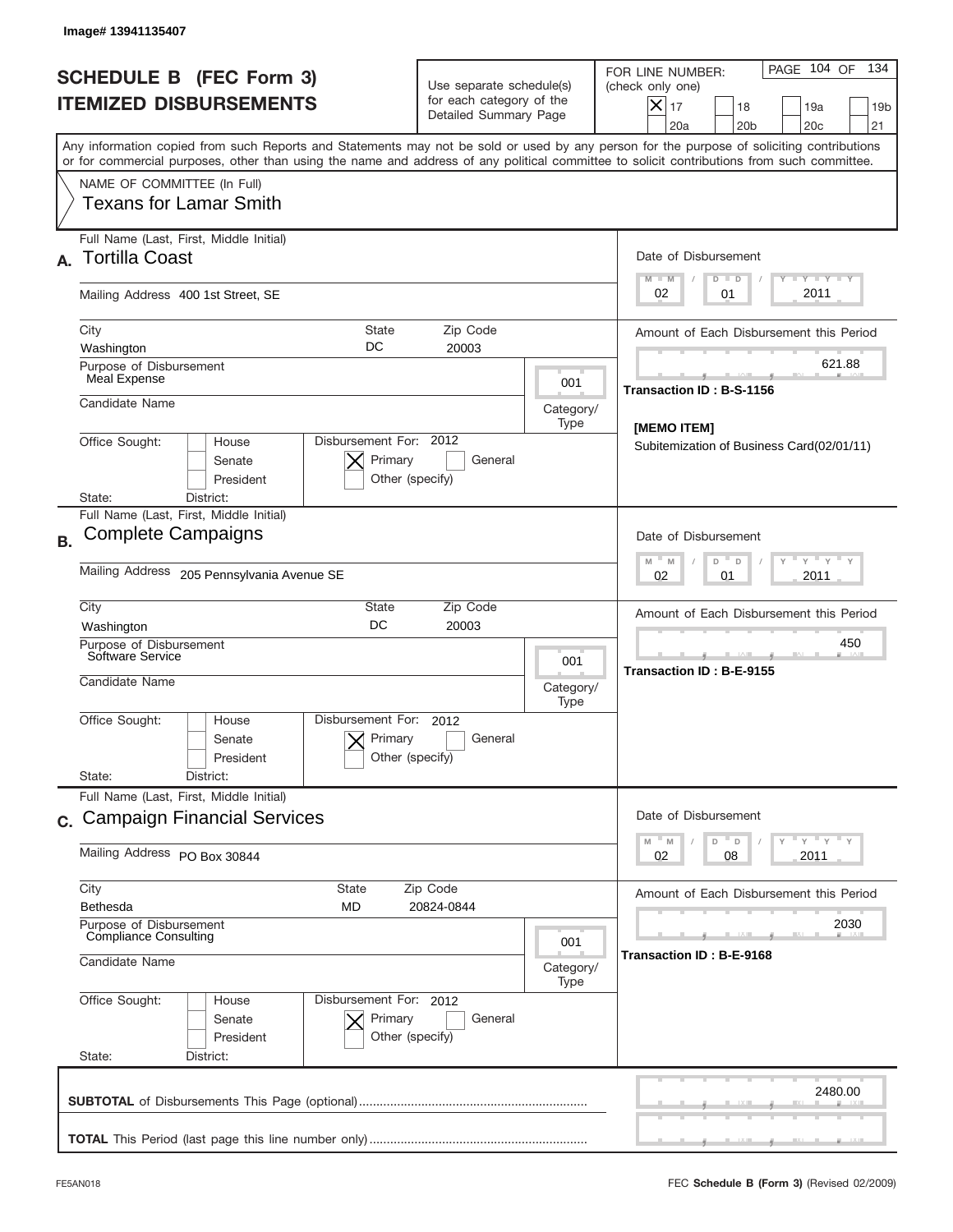| <b>SCHEDULE B (FEC Form 3)</b><br><b>ITEMIZED DISBURSEMENTS</b>          | Use separate schedule(s)<br>for each category of the<br>Detailed Summary Page |                                                                                  | PAGE 105 OF 134<br>FOR LINE NUMBER:<br>(check only one)<br>$\vert\mathsf{X}\vert$<br>17<br>18<br>19a<br>19 <sub>b</sub><br>20a<br>20 <sub>b</sub><br>20 <sub>c</sub><br>21                                                                                                              |  |  |
|--------------------------------------------------------------------------|-------------------------------------------------------------------------------|----------------------------------------------------------------------------------|-----------------------------------------------------------------------------------------------------------------------------------------------------------------------------------------------------------------------------------------------------------------------------------------|--|--|
|                                                                          |                                                                               |                                                                                  | Any information copied from such Reports and Statements may not be sold or used by any person for the purpose of soliciting contributions<br>or for commercial purposes, other than using the name and address of any political committee to solicit contributions from such committee. |  |  |
| NAME OF COMMITTEE (In Full)<br>Texans for Lamar Smith                    |                                                                               |                                                                                  |                                                                                                                                                                                                                                                                                         |  |  |
| Full Name (Last, First, Middle Initial)<br>A. Lamar Smith                |                                                                               |                                                                                  | Date of Disbursement                                                                                                                                                                                                                                                                    |  |  |
| Mailing Address PO Box 6155                                              |                                                                               |                                                                                  | $T - Y$ $T - Y$ $T - Y$<br>$M - M$<br>$D$ $D$<br>2011<br>02<br>10                                                                                                                                                                                                                       |  |  |
| City<br>San Antonio                                                      | State<br>Zip Code<br>TX<br>78209-0155                                         |                                                                                  | Amount of Each Disbursement this Period                                                                                                                                                                                                                                                 |  |  |
| Purpose of Disbursement<br>SEE MEMO ITEMS                                |                                                                               | 001                                                                              | 256.95<br>Transaction ID: B-E-9172                                                                                                                                                                                                                                                      |  |  |
| Candidate Name                                                           |                                                                               | Category/<br>Type                                                                |                                                                                                                                                                                                                                                                                         |  |  |
| Disbursement For: 2012<br>Office Sought:<br>House<br>Senate<br>President |                                                                               | Original vendors exceeding reporting threshold itemized<br>as memo transactions. |                                                                                                                                                                                                                                                                                         |  |  |
| District:<br>State:<br>Full Name (Last, First, Middle Initial)           |                                                                               |                                                                                  |                                                                                                                                                                                                                                                                                         |  |  |
| <b>Lamar Smith</b>                                                       |                                                                               |                                                                                  | Date of Disbursement<br>" γ " γ " γ<br>$- M$<br>$D$ $D$<br>M                                                                                                                                                                                                                            |  |  |
| Mailing Address PO Box 6155                                              |                                                                               | 2011<br>02<br>10                                                                 |                                                                                                                                                                                                                                                                                         |  |  |
| City<br>San Antonio                                                      | State<br>Zip Code<br><b>TX</b><br>78209-0155                                  |                                                                                  | Amount of Each Disbursement this Period                                                                                                                                                                                                                                                 |  |  |
| Purpose of Disbursement<br>Reimbursed- Meal Expenses                     |                                                                               | 001                                                                              | 207.96<br><b>Transaction ID: B-S-1145</b><br><b>IMEMO ITEMI</b>                                                                                                                                                                                                                         |  |  |
| Candidate Name                                                           |                                                                               | Category/<br>Type                                                                |                                                                                                                                                                                                                                                                                         |  |  |
| Office Sought:<br>House<br>Senate<br>President                           | Disbursement For: 2012<br>Primary<br>General<br>Other (specify)               |                                                                                  | Subitemization of Lamar Smith(02/10/11)                                                                                                                                                                                                                                                 |  |  |
| State:<br>District:<br>Full Name (Last, First, Middle Initial)           |                                                                               |                                                                                  |                                                                                                                                                                                                                                                                                         |  |  |
| c. Lamar Smith                                                           | Date of Disbursement                                                          |                                                                                  |                                                                                                                                                                                                                                                                                         |  |  |
| Mailing Address PO Box 6155                                              |                                                                               |                                                                                  | ≡ γ ≡ γ ≡ γ<br>M<br>M -<br>D<br>$\Box$<br>02<br>2011<br>10                                                                                                                                                                                                                              |  |  |
| City<br>San Antonio                                                      | Zip Code<br>State<br>ТX<br>78209-0155                                         |                                                                                  | Amount of Each Disbursement this Period                                                                                                                                                                                                                                                 |  |  |
| Purpose of Disbursement<br>Reimbursed-Parking Fee                        |                                                                               | 002                                                                              | 19                                                                                                                                                                                                                                                                                      |  |  |
| Candidate Name                                                           |                                                                               | Category/<br>Type                                                                | Transaction ID: B-S-1146<br>[MEMO ITEM]                                                                                                                                                                                                                                                 |  |  |
| Office Sought:<br>House<br>Senate<br>President                           | Disbursement For: 2012<br>Primary<br>General<br>Other (specify)               |                                                                                  | Subitemization of Lamar Smith(02/10/11)                                                                                                                                                                                                                                                 |  |  |
| State:<br>District:                                                      |                                                                               |                                                                                  |                                                                                                                                                                                                                                                                                         |  |  |
|                                                                          |                                                                               |                                                                                  | 256.95                                                                                                                                                                                                                                                                                  |  |  |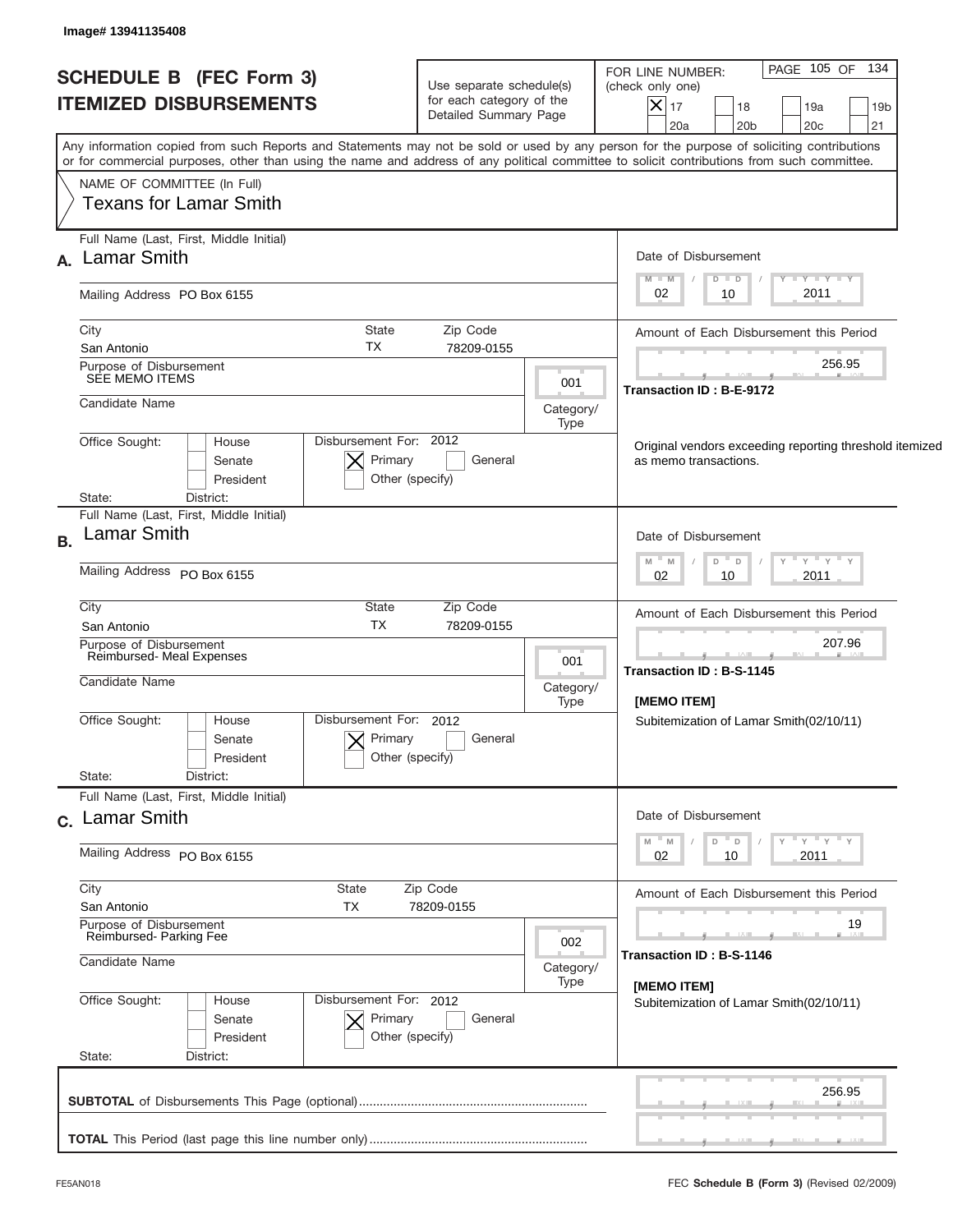| Image# 13941135409                                                                                                                                                                                                                                                                      |                                                                                                  |                                    |                                                                                                                                                            |  |  |
|-----------------------------------------------------------------------------------------------------------------------------------------------------------------------------------------------------------------------------------------------------------------------------------------|--------------------------------------------------------------------------------------------------|------------------------------------|------------------------------------------------------------------------------------------------------------------------------------------------------------|--|--|
| <b>SCHEDULE B (FEC Form 3)</b><br><b>ITEMIZED DISBURSEMENTS</b>                                                                                                                                                                                                                         | Use separate schedule(s)<br>for each category of the<br>Detailed Summary Page                    |                                    | 134<br>PAGE 106 OF<br>FOR LINE NUMBER:<br>(check only one)<br>$X _{17}$<br>18<br>19a<br>19 <sub>b</sub><br>20a<br>20 <sub>b</sub><br>20 <sub>c</sub><br>21 |  |  |
| Any information copied from such Reports and Statements may not be sold or used by any person for the purpose of soliciting contributions<br>or for commercial purposes, other than using the name and address of any political committee to solicit contributions from such committee. |                                                                                                  |                                    |                                                                                                                                                            |  |  |
| NAME OF COMMITTEE (In Full)<br>Texans for Lamar Smith                                                                                                                                                                                                                                   |                                                                                                  |                                    |                                                                                                                                                            |  |  |
| Full Name (Last, First, Middle Initial)<br><b>Lamar Smith</b>                                                                                                                                                                                                                           |                                                                                                  |                                    | Date of Disbursement<br>Y TY TY TY<br>$M - M$<br>$D$ $D$                                                                                                   |  |  |
| Mailing Address PO Box 6155                                                                                                                                                                                                                                                             |                                                                                                  |                                    | 2011<br>02<br>10                                                                                                                                           |  |  |
| City<br>San Antonio                                                                                                                                                                                                                                                                     | State<br>Zip Code<br>ТX<br>78209-0155                                                            |                                    | Amount of Each Disbursement this Period                                                                                                                    |  |  |
| Purpose of Disbursement<br>Reimbursed-Computer Support                                                                                                                                                                                                                                  |                                                                                                  | 001                                | 29.99<br><b>Transaction ID: B-S-1147</b>                                                                                                                   |  |  |
| Candidate Name                                                                                                                                                                                                                                                                          |                                                                                                  | Category/<br>Type                  | [MEMO ITEM]                                                                                                                                                |  |  |
| Office Sought:<br>House<br>Senate<br>President<br>District:<br>State:                                                                                                                                                                                                                   | Disbursement For: 2012<br>Primary<br>General<br>Other (specify)                                  |                                    |                                                                                                                                                            |  |  |
| Full Name (Last, First, Middle Initial)<br><b>Epiphany Productions</b><br><b>B.</b>                                                                                                                                                                                                     |                                                                                                  |                                    |                                                                                                                                                            |  |  |
| Mailing Address 104 Hume Avenue                                                                                                                                                                                                                                                         |                                                                                                  |                                    |                                                                                                                                                            |  |  |
| City<br>Alexandria                                                                                                                                                                                                                                                                      | State<br>Zip Code<br>VA<br>22301-1015                                                            |                                    | Amount of Each Disbursement this Period                                                                                                                    |  |  |
| Purpose of Disbursement<br><b>Fundraising Consulting</b><br>Candidate Name                                                                                                                                                                                                              |                                                                                                  | 003<br>Category/<br>Type           | 10000<br>Transaction ID: B-E-9173                                                                                                                          |  |  |
| Office Sought:<br>House<br>Senate<br>President<br>State:<br>District:                                                                                                                                                                                                                   | Disbursement For:<br>2012<br>Primary<br>General<br>Other (specify)                               |                                    |                                                                                                                                                            |  |  |
| Full Name (Last, First, Middle Initial)                                                                                                                                                                                                                                                 |                                                                                                  |                                    |                                                                                                                                                            |  |  |
| $C.$ AT&T<br>Mailing Address PO Box 5001                                                                                                                                                                                                                                                | Date of Disbursement<br>$Y$ $Y$ $Y$ $Y$ $Y$<br>$-M$<br>M<br>D<br>$\mathsf D$<br>2011<br>02<br>14 |                                    |                                                                                                                                                            |  |  |
| City<br>Carol Stream                                                                                                                                                                                                                                                                    | State<br>Zip Code<br>IL<br>60197-5001                                                            |                                    |                                                                                                                                                            |  |  |
| Purpose of Disbursement<br><b>Telephone Service</b><br>Candidate Name                                                                                                                                                                                                                   | 001<br>Category/                                                                                 | 198.66<br>Transaction ID: B-E-9175 |                                                                                                                                                            |  |  |
| Office Sought:<br>House<br>Senate<br>President<br>State:<br>District:                                                                                                                                                                                                                   | Disbursement For: 2012<br>Primary<br>General<br>Other (specify)                                  | Type                               |                                                                                                                                                            |  |  |
|                                                                                                                                                                                                                                                                                         |                                                                                                  |                                    | 10198.66                                                                                                                                                   |  |  |
|                                                                                                                                                                                                                                                                                         |                                                                                                  |                                    |                                                                                                                                                            |  |  |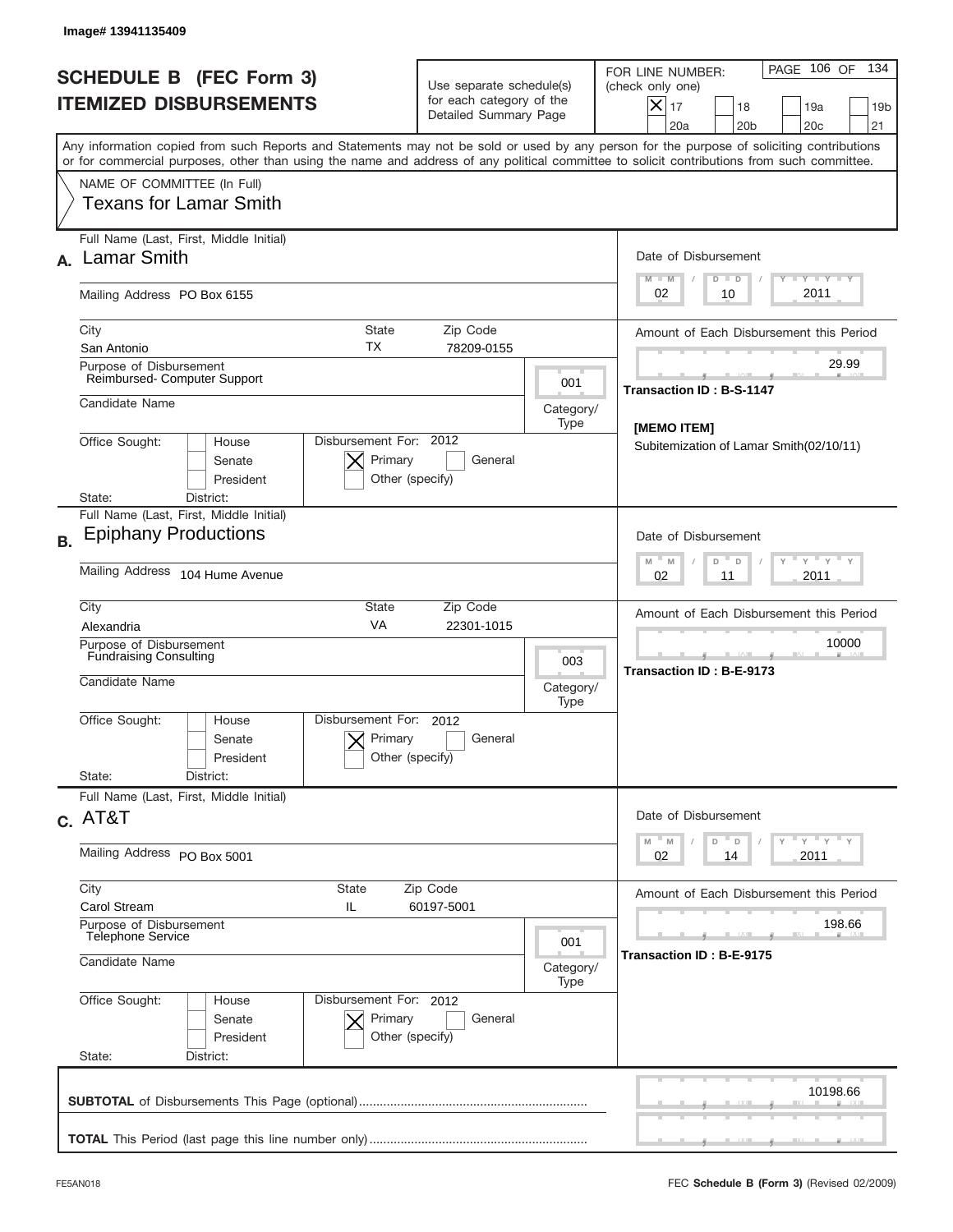| <b>SCHEDULE B (FEC Form 3)</b><br><b>ITEMIZED DISBURSEMENTS</b> |                                                                                                                                                                                                                                                                                         |                                                      | Use separate schedule(s)<br>for each category of the<br>Detailed Summary Page | FOR LINE NUMBER:<br>(check only one)<br>$X _{17}$<br>20a | 18<br>20 <sub>b</sub>                   |                                                                                  | PAGE 107 OF 134<br>19a<br>20 <sub>c</sub> | 19 <sub>b</sub><br>21                   |  |
|-----------------------------------------------------------------|-----------------------------------------------------------------------------------------------------------------------------------------------------------------------------------------------------------------------------------------------------------------------------------------|------------------------------------------------------|-------------------------------------------------------------------------------|----------------------------------------------------------|-----------------------------------------|----------------------------------------------------------------------------------|-------------------------------------------|-----------------------------------------|--|
|                                                                 | Any information copied from such Reports and Statements may not be sold or used by any person for the purpose of soliciting contributions<br>or for commercial purposes, other than using the name and address of any political committee to solicit contributions from such committee. |                                                      |                                                                               |                                                          |                                         |                                                                                  |                                           |                                         |  |
|                                                                 | NAME OF COMMITTEE (In Full)<br>Texans for Lamar Smith                                                                                                                                                                                                                                   |                                                      |                                                                               |                                                          |                                         |                                                                                  |                                           |                                         |  |
|                                                                 | Full Name (Last, First, Middle Initial)                                                                                                                                                                                                                                                 |                                                      |                                                                               |                                                          | Date of Disbursement                    |                                                                                  |                                           |                                         |  |
|                                                                 | A. Campaign Financial Services                                                                                                                                                                                                                                                          |                                                      |                                                                               |                                                          | $M - M$                                 | $D$ $D$                                                                          |                                           | $T - Y$ $T - Y$ $T - Y$                 |  |
|                                                                 | Mailing Address PO Box 30844                                                                                                                                                                                                                                                            |                                                      |                                                                               |                                                          | 02                                      | 14                                                                               |                                           | 2011                                    |  |
|                                                                 | City                                                                                                                                                                                                                                                                                    | <b>State</b>                                         | Zip Code                                                                      |                                                          | Amount of Each Disbursement this Period |                                                                                  |                                           |                                         |  |
|                                                                 | Bethesda<br>Purpose of Disbursement                                                                                                                                                                                                                                                     | MD                                                   | 20824-0844                                                                    |                                                          |                                         |                                                                                  |                                           | 12.32                                   |  |
|                                                                 | <b>Express Shipping</b>                                                                                                                                                                                                                                                                 |                                                      |                                                                               | 001                                                      | <b>Transaction ID: B-E-9174</b>         |                                                                                  |                                           |                                         |  |
|                                                                 | Candidate Name                                                                                                                                                                                                                                                                          |                                                      |                                                                               | Category/                                                |                                         |                                                                                  |                                           |                                         |  |
|                                                                 | Office Sought:<br>House<br>Senate<br>President                                                                                                                                                                                                                                          | Disbursement For: 2012<br>Primary<br>Other (specify) | General                                                                       | Type                                                     |                                         |                                                                                  |                                           |                                         |  |
|                                                                 | District:<br>State:<br>Full Name (Last, First, Middle Initial)                                                                                                                                                                                                                          |                                                      |                                                                               |                                                          |                                         |                                                                                  |                                           |                                         |  |
| <b>B.</b>                                                       | O'Lene Stone                                                                                                                                                                                                                                                                            |                                                      |                                                                               |                                                          |                                         | Date of Disbursement                                                             |                                           |                                         |  |
|                                                                 | Mailing Address 7331 Thrush Garden                                                                                                                                                                                                                                                      |                                                      |                                                                               |                                                          |                                         | – ү – ү – ү<br>$M - M$<br>D<br>$\Box$<br>2011<br>02<br>14                        |                                           |                                         |  |
|                                                                 | City                                                                                                                                                                                                                                                                                    |                                                      | Amount of Each Disbursement this Period                                       |                                                          |                                         |                                                                                  |                                           |                                         |  |
|                                                                 | San Antonio<br>Purpose of Disbursement                                                                                                                                                                                                                                                  | <b>TX</b>                                            | 78209-3575                                                                    |                                                          |                                         |                                                                                  |                                           | 435.93                                  |  |
|                                                                 | SÉE MEMO ITEMS                                                                                                                                                                                                                                                                          | 001                                                  | <b>Transaction ID: B-E-9178</b>                                               |                                                          |                                         |                                                                                  |                                           |                                         |  |
|                                                                 | Candidate Name                                                                                                                                                                                                                                                                          | Category/                                            |                                                                               |                                                          |                                         |                                                                                  |                                           |                                         |  |
|                                                                 | Office Sought:<br>House<br>Senate<br>President<br>State:<br>District:                                                                                                                                                                                                                   | Disbursement For: 2012<br>Primary<br>Other (specify) | General                                                                       | Type                                                     |                                         | Original vendors exceeding reporting threshold itemized<br>as memo transactions. |                                           |                                         |  |
|                                                                 | Full Name (Last, First, Middle Initial)                                                                                                                                                                                                                                                 |                                                      |                                                                               |                                                          |                                         |                                                                                  |                                           |                                         |  |
|                                                                 | c. O'Lene Stone                                                                                                                                                                                                                                                                         |                                                      |                                                                               |                                                          |                                         | Date of Disbursement                                                             |                                           |                                         |  |
|                                                                 | Mailing Address 7331 Thrush Garden                                                                                                                                                                                                                                                      |                                                      |                                                                               |                                                          | 02                                      | D<br>D<br>14                                                                     | Υ                                         | ≡ γ ≡ γ ≡ γ<br>2011                     |  |
|                                                                 | City                                                                                                                                                                                                                                                                                    | State<br>Zip Code                                    |                                                                               |                                                          |                                         |                                                                                  |                                           | Amount of Each Disbursement this Period |  |
|                                                                 | San Antonio<br>Purpose of Disbursement                                                                                                                                                                                                                                                  | TX                                                   | 78209-3575                                                                    |                                                          |                                         |                                                                                  |                                           | 194                                     |  |
|                                                                 | Reimbursed-Mileage<br>Candidate Name                                                                                                                                                                                                                                                    |                                                      |                                                                               | 002<br>Category/                                         |                                         | Transaction ID: B-S-1148                                                         |                                           |                                         |  |
|                                                                 | Office Sought:<br>House                                                                                                                                                                                                                                                                 | Disbursement For: 2012                               |                                                                               | Type                                                     | [MEMO ITEM]                             |                                                                                  |                                           |                                         |  |
|                                                                 | Senate<br>President                                                                                                                                                                                                                                                                     | Primary<br>Other (specify)                           | General                                                                       |                                                          |                                         | Subitemization of O'Lene Stone(02/14/11)                                         |                                           |                                         |  |
|                                                                 | State:<br>District:                                                                                                                                                                                                                                                                     |                                                      |                                                                               |                                                          |                                         |                                                                                  |                                           |                                         |  |
|                                                                 |                                                                                                                                                                                                                                                                                         |                                                      |                                                                               |                                                          |                                         |                                                                                  |                                           | 448.25                                  |  |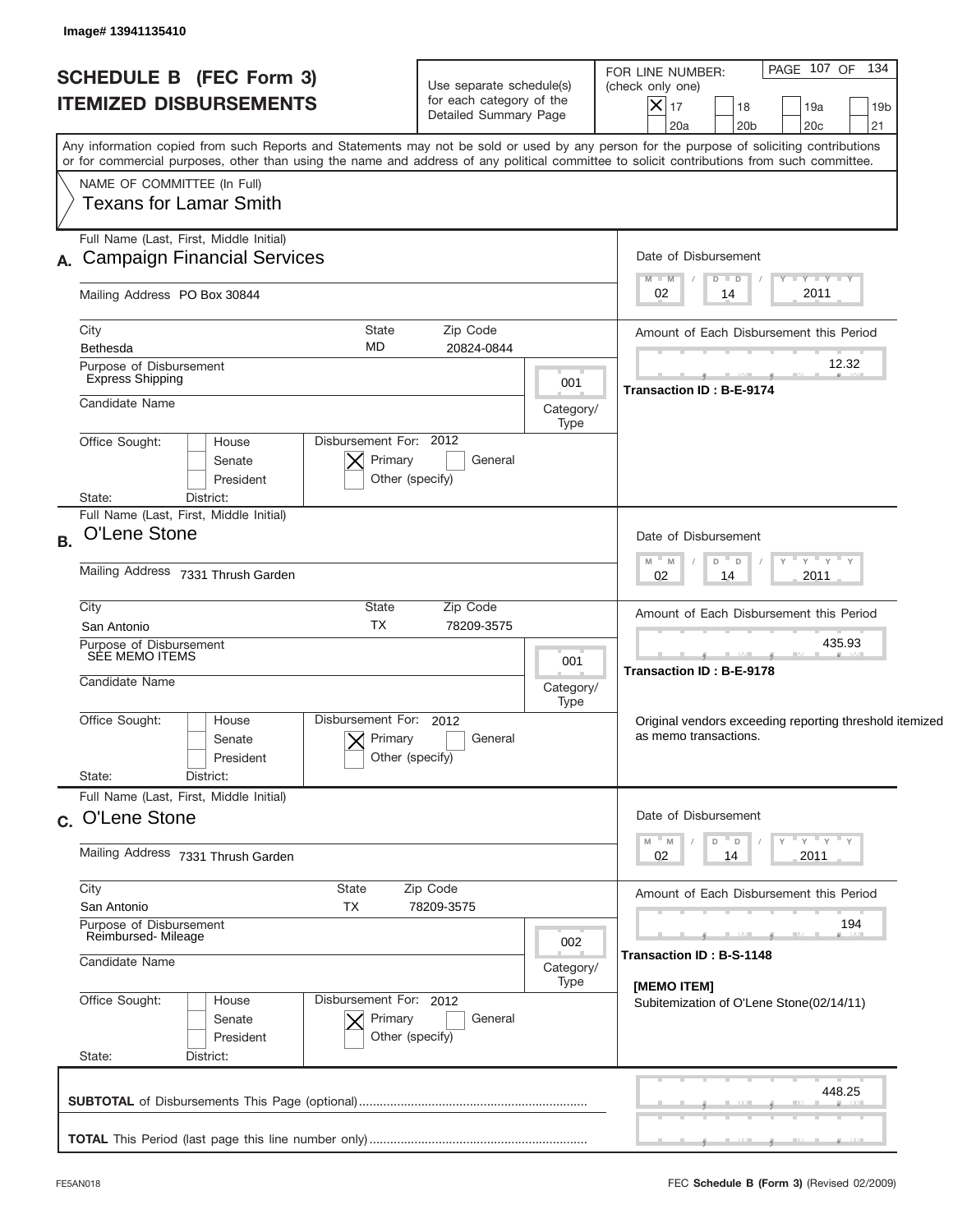|           | Image# 13941135411                                                                                                                                                                                                                                                                      |                                                                                                        |                                                         |                                                                                                                                                            |  |  |
|-----------|-----------------------------------------------------------------------------------------------------------------------------------------------------------------------------------------------------------------------------------------------------------------------------------------|--------------------------------------------------------------------------------------------------------|---------------------------------------------------------|------------------------------------------------------------------------------------------------------------------------------------------------------------|--|--|
|           | <b>SCHEDULE B (FEC Form 3)</b><br><b>ITEMIZED DISBURSEMENTS</b>                                                                                                                                                                                                                         | Use separate schedule(s)<br>for each category of the<br>Detailed Summary Page                          |                                                         | 134<br>PAGE 108 OF<br>FOR LINE NUMBER:<br>(check only one)<br>$X _{17}$<br>18<br>19a<br>19 <sub>b</sub><br>20a<br>20 <sub>b</sub><br>20 <sub>c</sub><br>21 |  |  |
|           | Any information copied from such Reports and Statements may not be sold or used by any person for the purpose of soliciting contributions<br>or for commercial purposes, other than using the name and address of any political committee to solicit contributions from such committee. |                                                                                                        |                                                         |                                                                                                                                                            |  |  |
|           | NAME OF COMMITTEE (In Full)<br>Texans for Lamar Smith                                                                                                                                                                                                                                   |                                                                                                        |                                                         |                                                                                                                                                            |  |  |
|           | Full Name (Last, First, Middle Initial)<br>O'Lene Stone                                                                                                                                                                                                                                 |                                                                                                        |                                                         | Date of Disbursement<br>Y TY TY TY<br>$M - M$                                                                                                              |  |  |
|           | Mailing Address 7331 Thrush Garden                                                                                                                                                                                                                                                      |                                                                                                        |                                                         | $D$ $D$<br>2011<br>02<br>14                                                                                                                                |  |  |
|           | City<br><b>State</b><br>ТX<br>San Antonio                                                                                                                                                                                                                                               | Zip Code<br>78209-3575                                                                                 |                                                         | Amount of Each Disbursement this Period                                                                                                                    |  |  |
|           | Purpose of Disbursement<br>Reimbursed- Meal Expenses                                                                                                                                                                                                                                    |                                                                                                        | 001                                                     | 46<br>Transaction ID: B-S-1150                                                                                                                             |  |  |
|           | Candidate Name                                                                                                                                                                                                                                                                          |                                                                                                        | Category/<br>Type                                       | [MEMO ITEM]                                                                                                                                                |  |  |
|           | Disbursement For: 2012<br>Office Sought:<br>House<br>Primary<br>Senate<br>President<br>Other (specify)<br>State:<br>District:                                                                                                                                                           | Subitemization of O'Lene Stone(02/14/11)                                                               |                                                         |                                                                                                                                                            |  |  |
| <b>B.</b> | Full Name (Last, First, Middle Initial)<br>O'Lene Stone                                                                                                                                                                                                                                 | Date of Disbursement<br>$\cdots$ $\gamma$ $\cdots$ $\gamma$ $\cdots$ $\gamma$<br>$M - M$<br>$D =$<br>D |                                                         |                                                                                                                                                            |  |  |
|           | Mailing Address 7331 Thrush Garden                                                                                                                                                                                                                                                      | 2011<br>02<br>14                                                                                       |                                                         |                                                                                                                                                            |  |  |
|           | City<br>State<br><b>TX</b><br>San Antonio                                                                                                                                                                                                                                               | Zip Code<br>78209-3575                                                                                 |                                                         | Amount of Each Disbursement this Period                                                                                                                    |  |  |
|           | Purpose of Disbursement<br>Reimbursed-Postage<br>Candidate Name                                                                                                                                                                                                                         | 001<br>Category/<br>Type                                                                               | 11.36<br><b>Transaction ID: B-S-1149</b><br>[MEMO ITEM] |                                                                                                                                                            |  |  |
|           | Disbursement For:<br>Office Sought:<br>House<br>Primary<br>Senate<br>Other (specify)<br>President                                                                                                                                                                                       | 2012<br>General                                                                                        |                                                         | Subitemization of O'Lene Stone(02/14/11)                                                                                                                   |  |  |
|           | State:<br>District:<br>Full Name (Last, First, Middle Initial)                                                                                                                                                                                                                          |                                                                                                        |                                                         |                                                                                                                                                            |  |  |
|           | c. O'Lene Stone                                                                                                                                                                                                                                                                         | Date of Disbursement<br>$\cdots$ $\gamma$ $\cdots$ $\gamma$ $\cdots$ $\gamma$<br>M<br>D<br>M<br>D      |                                                         |                                                                                                                                                            |  |  |
|           | Mailing Address 7331 Thrush Garden                                                                                                                                                                                                                                                      | 02<br>2011<br>14                                                                                       |                                                         |                                                                                                                                                            |  |  |
|           | City<br>State<br>San Antonio<br>ТX                                                                                                                                                                                                                                                      | Zip Code<br>78209-3575                                                                                 |                                                         | Amount of Each Disbursement this Period                                                                                                                    |  |  |
|           | Purpose of Disbursement<br>Reimbursed- Web Hosting Fees<br>Candidate Name                                                                                                                                                                                                               | 001<br>Category/                                                                                       | 133.87<br>Transaction ID: B-S-1151                      |                                                                                                                                                            |  |  |
|           | Office Sought:<br>Disbursement For: 2012<br>House<br>Primary<br>Senate<br>President<br>Other (specify)<br>State:<br>District:                                                                                                                                                           | General                                                                                                | Type                                                    | [MEMO ITEM]<br>Subitemization of O'Lene Stone(02/14/11)                                                                                                    |  |  |
|           |                                                                                                                                                                                                                                                                                         |                                                                                                        |                                                         | 0.00                                                                                                                                                       |  |  |
|           |                                                                                                                                                                                                                                                                                         |                                                                                                        |                                                         |                                                                                                                                                            |  |  |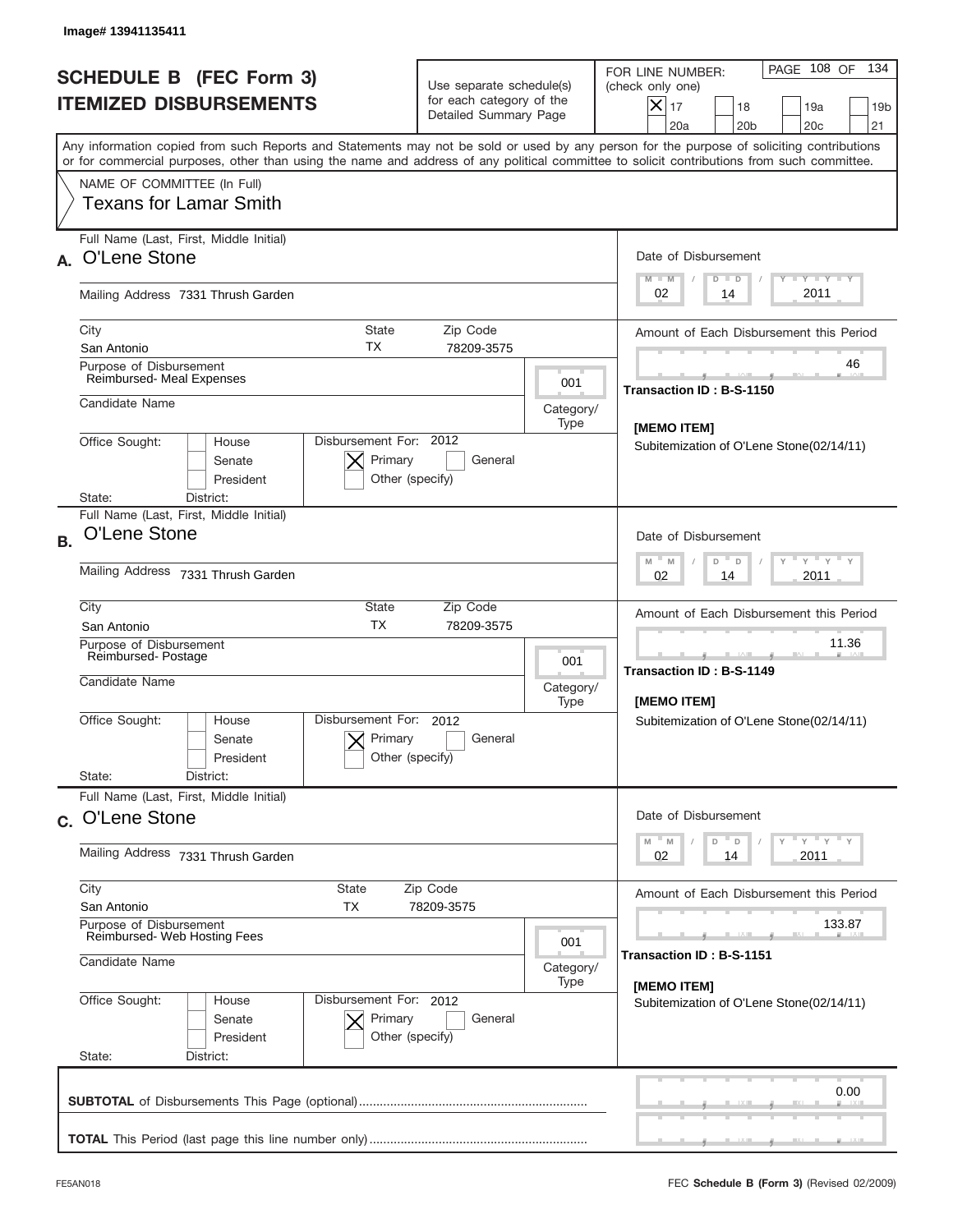|           | Image# 13941135412                                                                                                                                                                                                                                                                      |                                                                               |                          |                                                                                                                                                            |
|-----------|-----------------------------------------------------------------------------------------------------------------------------------------------------------------------------------------------------------------------------------------------------------------------------------------|-------------------------------------------------------------------------------|--------------------------|------------------------------------------------------------------------------------------------------------------------------------------------------------|
|           | <b>SCHEDULE B (FEC Form 3)</b><br><b>ITEMIZED DISBURSEMENTS</b>                                                                                                                                                                                                                         | Use separate schedule(s)<br>for each category of the<br>Detailed Summary Page |                          | 134<br>PAGE 109 OF<br>FOR LINE NUMBER:<br>(check only one)<br>$X _{17}$<br>18<br>19a<br>19 <sub>b</sub><br>20a<br>20 <sub>b</sub><br>20 <sub>c</sub><br>21 |
|           | Any information copied from such Reports and Statements may not be sold or used by any person for the purpose of soliciting contributions<br>or for commercial purposes, other than using the name and address of any political committee to solicit contributions from such committee. |                                                                               |                          |                                                                                                                                                            |
|           | NAME OF COMMITTEE (In Full)<br><b>Texans for Lamar Smith</b>                                                                                                                                                                                                                            |                                                                               |                          |                                                                                                                                                            |
|           | Full Name (Last, First, Middle Initial)<br>A. O'Lene Stone                                                                                                                                                                                                                              |                                                                               |                          | Date of Disbursement                                                                                                                                       |
|           | Mailing Address 7331 Thrush Garden                                                                                                                                                                                                                                                      |                                                                               |                          | Y TY TY TY<br>$M - M$<br>$D$ $D$<br>2011<br>02<br>14                                                                                                       |
|           | City<br><b>State</b><br>ТX<br>San Antonio                                                                                                                                                                                                                                               | Zip Code<br>78209-3575                                                        |                          | Amount of Each Disbursement this Period                                                                                                                    |
|           | Purpose of Disbursement<br>Reimbursed-Campaign Mementos                                                                                                                                                                                                                                 |                                                                               | 001                      | 50.7<br>Transaction ID: B-S-1152                                                                                                                           |
|           | Candidate Name                                                                                                                                                                                                                                                                          |                                                                               | Category/<br>Type        | [MEMO ITEM]                                                                                                                                                |
|           | Disbursement For: 2012<br>Office Sought:<br>House<br>Primary<br>Senate<br>President<br>Other (specify)<br>State:<br>District:                                                                                                                                                           | General                                                                       |                          | Subitemization of O'Lene Stone(02/14/11)                                                                                                                   |
| <b>B.</b> | Full Name (Last, First, Middle Initial)<br>Lamar Smith                                                                                                                                                                                                                                  |                                                                               |                          | Date of Disbursement                                                                                                                                       |
|           | Mailing Address PO Box 6155                                                                                                                                                                                                                                                             |                                                                               |                          | $\cdots$ $\gamma$ $\cdots$ $\gamma$ $\cdots$ $\gamma$<br>$M - M$<br>D<br>$\mathsf D$<br>2011<br>02<br>15                                                   |
|           | City<br>State<br><b>TX</b><br>San Antonio                                                                                                                                                                                                                                               | Zip Code<br>78209-0155                                                        |                          | Amount of Each Disbursement this Period                                                                                                                    |
|           | Purpose of Disbursement<br>Reimbursed- Campaign Memento<br>Candidate Name                                                                                                                                                                                                               |                                                                               | 001<br>Category/<br>Type | 19.4<br>Transaction ID: B-E-9181                                                                                                                           |
|           | Disbursement For:<br>Office Sought:<br>House<br>Primary<br>Senate<br>Other (specify)<br>President                                                                                                                                                                                       | 2012<br>General                                                               |                          |                                                                                                                                                            |
|           | State:<br>District:<br>Full Name (Last, First, Middle Initial)                                                                                                                                                                                                                          |                                                                               |                          |                                                                                                                                                            |
|           | c. AT&T Mobility                                                                                                                                                                                                                                                                        |                                                                               |                          | Date of Disbursement<br>$\mathbb{F}$ $\mathsf{y}$ $\mathbb{F}$ $\mathsf{y}$ $\mathbb{F}$ $\mathsf{y}$<br>M<br>$\mathbb M$<br>D<br>D                        |
|           | Mailing Address PO Box 6463                                                                                                                                                                                                                                                             |                                                                               |                          | 02<br>2011<br>23                                                                                                                                           |
|           | City<br><b>State</b><br>Carol Stream<br>IL                                                                                                                                                                                                                                              | Zip Code<br>60197                                                             |                          | Amount of Each Disbursement this Period                                                                                                                    |
|           | Purpose of Disbursement<br>Cell Phone Service<br>Candidate Name                                                                                                                                                                                                                         |                                                                               | 001<br>Category/<br>Type | 494.73<br>Transaction ID: B-E-9221                                                                                                                         |
|           | Office Sought:<br>Disbursement For: 2012<br>House<br>Primary<br>Senate<br>President<br>Other (specify)<br>State:<br>District:                                                                                                                                                           | General                                                                       |                          |                                                                                                                                                            |
|           |                                                                                                                                                                                                                                                                                         |                                                                               |                          | 514.13                                                                                                                                                     |
|           |                                                                                                                                                                                                                                                                                         |                                                                               |                          |                                                                                                                                                            |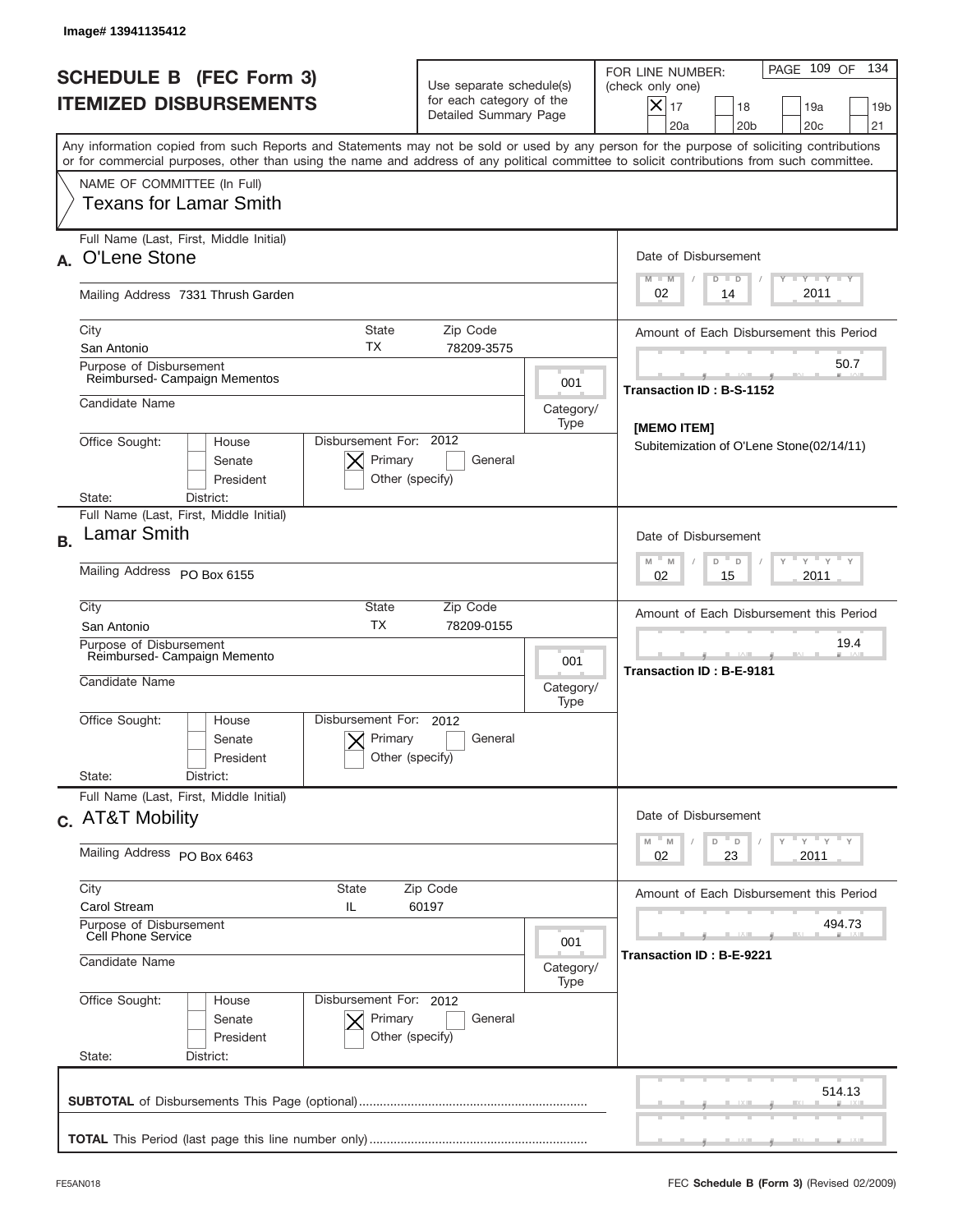|           | Image# 13941135413                                                                                                                                                                                                                                                                      |                                                                               |                   |                                                                                                                                                                                                                                                                                                                                                              |
|-----------|-----------------------------------------------------------------------------------------------------------------------------------------------------------------------------------------------------------------------------------------------------------------------------------------|-------------------------------------------------------------------------------|-------------------|--------------------------------------------------------------------------------------------------------------------------------------------------------------------------------------------------------------------------------------------------------------------------------------------------------------------------------------------------------------|
|           | <b>SCHEDULE B (FEC Form 3)</b><br><b>ITEMIZED DISBURSEMENTS</b>                                                                                                                                                                                                                         | Use separate schedule(s)<br>for each category of the<br>Detailed Summary Page |                   | PAGE 110 OF<br>134<br>FOR LINE NUMBER:<br>(check only one)<br>$X _{17}$<br>18<br>19a<br>19 <sub>b</sub><br>20 <sub>c</sub><br>20a<br>20 <sub>b</sub><br>21                                                                                                                                                                                                   |
|           | Any information copied from such Reports and Statements may not be sold or used by any person for the purpose of soliciting contributions<br>or for commercial purposes, other than using the name and address of any political committee to solicit contributions from such committee. |                                                                               |                   |                                                                                                                                                                                                                                                                                                                                                              |
|           | NAME OF COMMITTEE (In Full)<br><b>Texans for Lamar Smith</b>                                                                                                                                                                                                                            |                                                                               |                   |                                                                                                                                                                                                                                                                                                                                                              |
| А.        | Full Name (Last, First, Middle Initial)<br><b>Ridgemont Properties</b>                                                                                                                                                                                                                  |                                                                               |                   | Date of Disbursement<br>$T - Y$ $T - Y$<br>$M - M$<br>$D$ $D$                                                                                                                                                                                                                                                                                                |
|           | Mailing Address 5701 Broadway Street<br>Suite 200                                                                                                                                                                                                                                       |                                                                               |                   | 2011<br>23<br>02                                                                                                                                                                                                                                                                                                                                             |
|           | City<br>State<br>ТX<br>San Antonio                                                                                                                                                                                                                                                      | Zip Code<br>78209-5722                                                        |                   | Amount of Each Disbursement this Period                                                                                                                                                                                                                                                                                                                      |
|           | Purpose of Disbursement<br>Office Rent                                                                                                                                                                                                                                                  |                                                                               | 001               | 200                                                                                                                                                                                                                                                                                                                                                          |
|           | Candidate Name                                                                                                                                                                                                                                                                          |                                                                               | Category/<br>Type | Transaction ID: B-E-9222                                                                                                                                                                                                                                                                                                                                     |
|           | Disbursement For: 2012<br>Office Sought:<br>House<br>Primary<br>Senate<br>President<br>State:<br>District:                                                                                                                                                                              | General<br>Other (specify)                                                    |                   |                                                                                                                                                                                                                                                                                                                                                              |
| <b>B.</b> | Full Name (Last, First, Middle Initial)<br>Piryx, Inc.                                                                                                                                                                                                                                  |                                                                               |                   | Date of Disbursement                                                                                                                                                                                                                                                                                                                                         |
|           | <b>Mailing Address</b><br>401 West 15th Street<br>Suite 520                                                                                                                                                                                                                             |                                                                               |                   | $\frac{1}{2}$ $\frac{1}{2}$ $\frac{1}{2}$ $\frac{1}{2}$ $\frac{1}{2}$ $\frac{1}{2}$ $\frac{1}{2}$ $\frac{1}{2}$ $\frac{1}{2}$ $\frac{1}{2}$ $\frac{1}{2}$ $\frac{1}{2}$ $\frac{1}{2}$ $\frac{1}{2}$ $\frac{1}{2}$ $\frac{1}{2}$ $\frac{1}{2}$ $\frac{1}{2}$ $\frac{1}{2}$ $\frac{1}{2}$ $\frac{1}{2}$ $\frac{1}{2}$<br>$M - M$<br>D<br>D<br>2011<br>02<br>25 |
|           | City<br>State<br><b>TX</b><br>Austin                                                                                                                                                                                                                                                    | Zip Code<br>78701                                                             |                   | Amount of Each Disbursement this Period                                                                                                                                                                                                                                                                                                                      |
|           | Purpose of Disbursement<br>E-Merchant Fee                                                                                                                                                                                                                                               |                                                                               | 001               | 29.25<br>Transaction ID: B-E-9418                                                                                                                                                                                                                                                                                                                            |
|           | Candidate Name                                                                                                                                                                                                                                                                          |                                                                               | Category/<br>Type |                                                                                                                                                                                                                                                                                                                                                              |
|           | Disbursement For:<br>Office Sought:<br>House<br>Primary<br>Senate<br>President                                                                                                                                                                                                          | 2012<br>General<br>Other (specify)                                            |                   |                                                                                                                                                                                                                                                                                                                                                              |
|           | State:<br>District:<br>Full Name (Last, First, Middle Initial)                                                                                                                                                                                                                          |                                                                               |                   |                                                                                                                                                                                                                                                                                                                                                              |
|           | c. Complete Campaigns                                                                                                                                                                                                                                                                   |                                                                               |                   | Date of Disbursement                                                                                                                                                                                                                                                                                                                                         |
|           | Mailing Address 205 Pennsylvania Avenue SE                                                                                                                                                                                                                                              |                                                                               |                   | ≡ γ ≡ γ ≡ γ<br>$\mathbb M$<br>M<br>D<br>D<br>03<br>2011<br>01                                                                                                                                                                                                                                                                                                |
|           | City<br><b>State</b><br>DC<br>Washington                                                                                                                                                                                                                                                | Zip Code<br>20003                                                             |                   | Amount of Each Disbursement this Period                                                                                                                                                                                                                                                                                                                      |
|           | Purpose of Disbursement<br>Software Service<br>Candidate Name                                                                                                                                                                                                                           |                                                                               | 001<br>Category/  | 450<br>Transaction ID : B-E-9315                                                                                                                                                                                                                                                                                                                             |
|           | Office Sought:<br>Disbursement For: 2012<br>House<br>Senate<br>Primary<br>President<br>State:<br>District:                                                                                                                                                                              | General<br>Other (specify)                                                    | Type              |                                                                                                                                                                                                                                                                                                                                                              |
|           |                                                                                                                                                                                                                                                                                         |                                                                               |                   | 679.25                                                                                                                                                                                                                                                                                                                                                       |
|           |                                                                                                                                                                                                                                                                                         |                                                                               |                   |                                                                                                                                                                                                                                                                                                                                                              |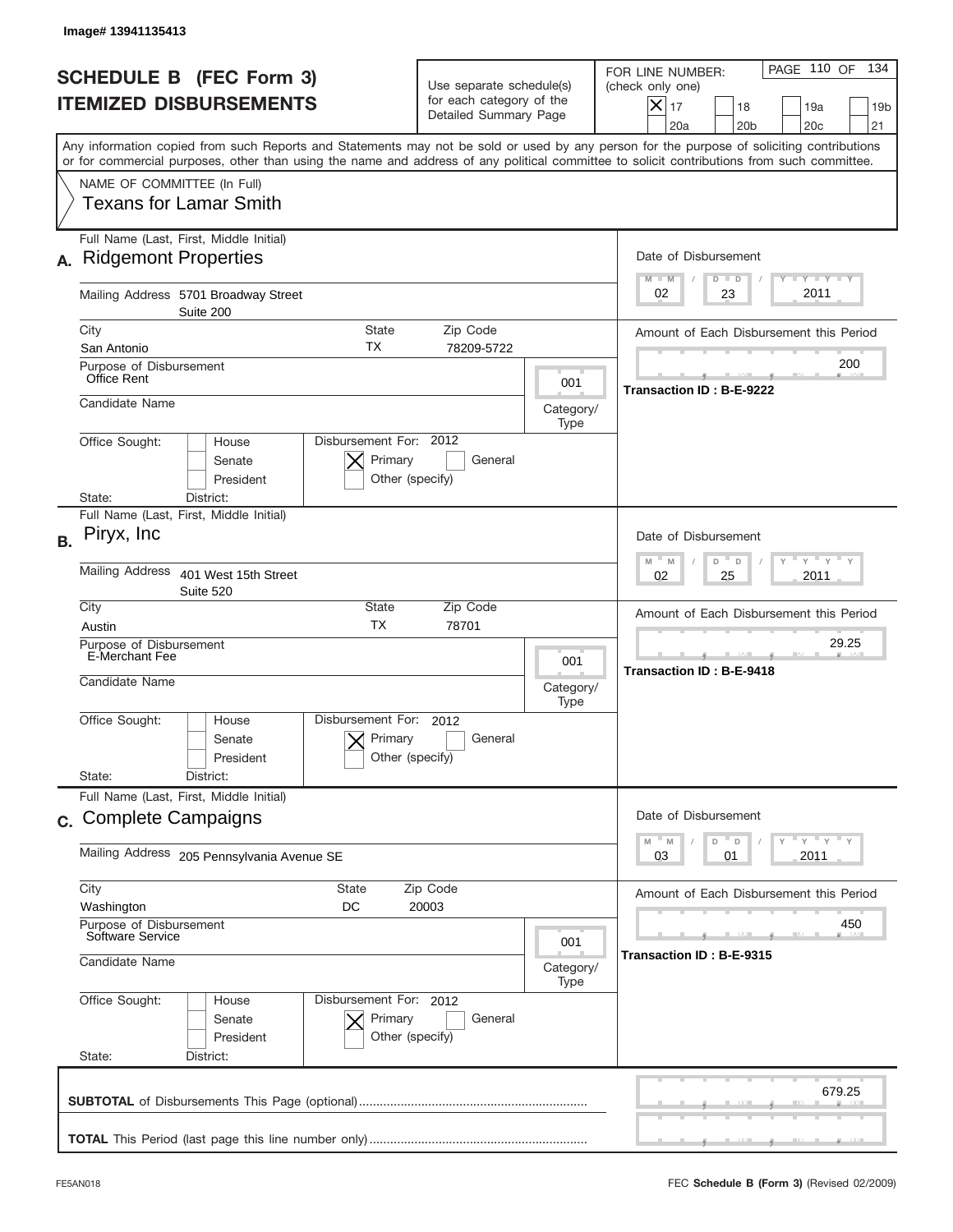|           | Image# 13941135414                                                                                                                                                                                                                                                                      |                                                                               |                          |                                                                                                                                                            |
|-----------|-----------------------------------------------------------------------------------------------------------------------------------------------------------------------------------------------------------------------------------------------------------------------------------------|-------------------------------------------------------------------------------|--------------------------|------------------------------------------------------------------------------------------------------------------------------------------------------------|
|           | <b>SCHEDULE B (FEC Form 3)</b><br><b>ITEMIZED DISBURSEMENTS</b>                                                                                                                                                                                                                         | Use separate schedule(s)<br>for each category of the<br>Detailed Summary Page |                          | PAGE 111 OF<br>134<br>FOR LINE NUMBER:<br>(check only one)<br>$X _{17}$<br>18<br>19a<br>19 <sub>b</sub><br>20 <sub>c</sub><br>20a<br>20 <sub>b</sub><br>21 |
|           | Any information copied from such Reports and Statements may not be sold or used by any person for the purpose of soliciting contributions<br>or for commercial purposes, other than using the name and address of any political committee to solicit contributions from such committee. |                                                                               |                          |                                                                                                                                                            |
|           | NAME OF COMMITTEE (In Full)<br><b>Texans for Lamar Smith</b>                                                                                                                                                                                                                            |                                                                               |                          |                                                                                                                                                            |
|           | Full Name (Last, First, Middle Initial)<br>A. Piryx, Inc.                                                                                                                                                                                                                               |                                                                               |                          | Date of Disbursement<br>$T - Y$ $T - Y$<br>$M - M$<br>$D$ $D$                                                                                              |
|           | Mailing Address 401 West 15th Street<br>Suite 520                                                                                                                                                                                                                                       |                                                                               |                          | 2011<br>03<br>01                                                                                                                                           |
|           | City<br>State<br>ТX<br>Austin                                                                                                                                                                                                                                                           | Zip Code<br>78701                                                             |                          | Amount of Each Disbursement this Period                                                                                                                    |
|           | Purpose of Disbursement<br><b>E-Merchant Fee</b>                                                                                                                                                                                                                                        |                                                                               | 001                      | 2.25<br>Transaction ID: B-E-9419                                                                                                                           |
|           | Candidate Name                                                                                                                                                                                                                                                                          |                                                                               | Category/<br>Type        |                                                                                                                                                            |
|           | Disbursement For: 2012<br>Office Sought:<br>House<br>Primary<br>Senate<br>President<br>Other (specify)<br>State:<br>District:                                                                                                                                                           | General                                                                       |                          |                                                                                                                                                            |
|           | Full Name (Last, First, Middle Initial)<br><b>Campaign Financial Services</b>                                                                                                                                                                                                           |                                                                               |                          |                                                                                                                                                            |
| <b>B.</b> | Mailing Address PO Box 30844                                                                                                                                                                                                                                                            |                                                                               |                          | Date of Disbursement<br>$-\gamma + \gamma -$<br>$M - M$<br>D<br>$\Box$<br>02<br>2011<br>03                                                                 |
|           | City<br>State                                                                                                                                                                                                                                                                           | Zip Code                                                                      |                          |                                                                                                                                                            |
|           | <b>MD</b><br>Bethesda<br>Purpose of Disbursement                                                                                                                                                                                                                                        | 20824-0844                                                                    |                          | Amount of Each Disbursement this Period<br>2030                                                                                                            |
|           | <b>Compliance Consulting</b><br>Candidate Name                                                                                                                                                                                                                                          |                                                                               | 001<br>Category/<br>Type | <b>Transaction ID: B-E-9372</b>                                                                                                                            |
|           | Office Sought:<br>Disbursement For:<br>House<br>Primary<br>Senate<br>Other (specify)<br>President<br>State:<br>District:                                                                                                                                                                | 2012<br>General                                                               |                          |                                                                                                                                                            |
|           | Full Name (Last, First, Middle Initial)<br>c. Piryx, Inc.                                                                                                                                                                                                                               |                                                                               |                          | Date of Disbursement                                                                                                                                       |
|           | Mailing Address<br>401 West 15th Street<br>Suite 520                                                                                                                                                                                                                                    |                                                                               |                          | ≡ γ ≡ γ ≡ γ<br>$-M$<br>$\mathbb M$<br>D<br>$\mathsf D$<br>03<br>02<br>2011                                                                                 |
|           | City<br><b>State</b><br>Austin<br>ТX                                                                                                                                                                                                                                                    | Zip Code<br>78701                                                             |                          | Amount of Each Disbursement this Period                                                                                                                    |
|           | Purpose of Disbursement<br>E-Merchant Fee<br>Candidate Name                                                                                                                                                                                                                             |                                                                               | 001<br>Category/         | 17.1<br>Transaction ID : B-E-9420                                                                                                                          |
|           | Office Sought:<br>Disbursement For: 2012<br>House<br>Senate<br>Primary<br>President<br>Other (specify)<br>State:<br>District:                                                                                                                                                           | General                                                                       | Type                     |                                                                                                                                                            |
|           |                                                                                                                                                                                                                                                                                         |                                                                               |                          | 2049.35                                                                                                                                                    |
|           |                                                                                                                                                                                                                                                                                         |                                                                               |                          |                                                                                                                                                            |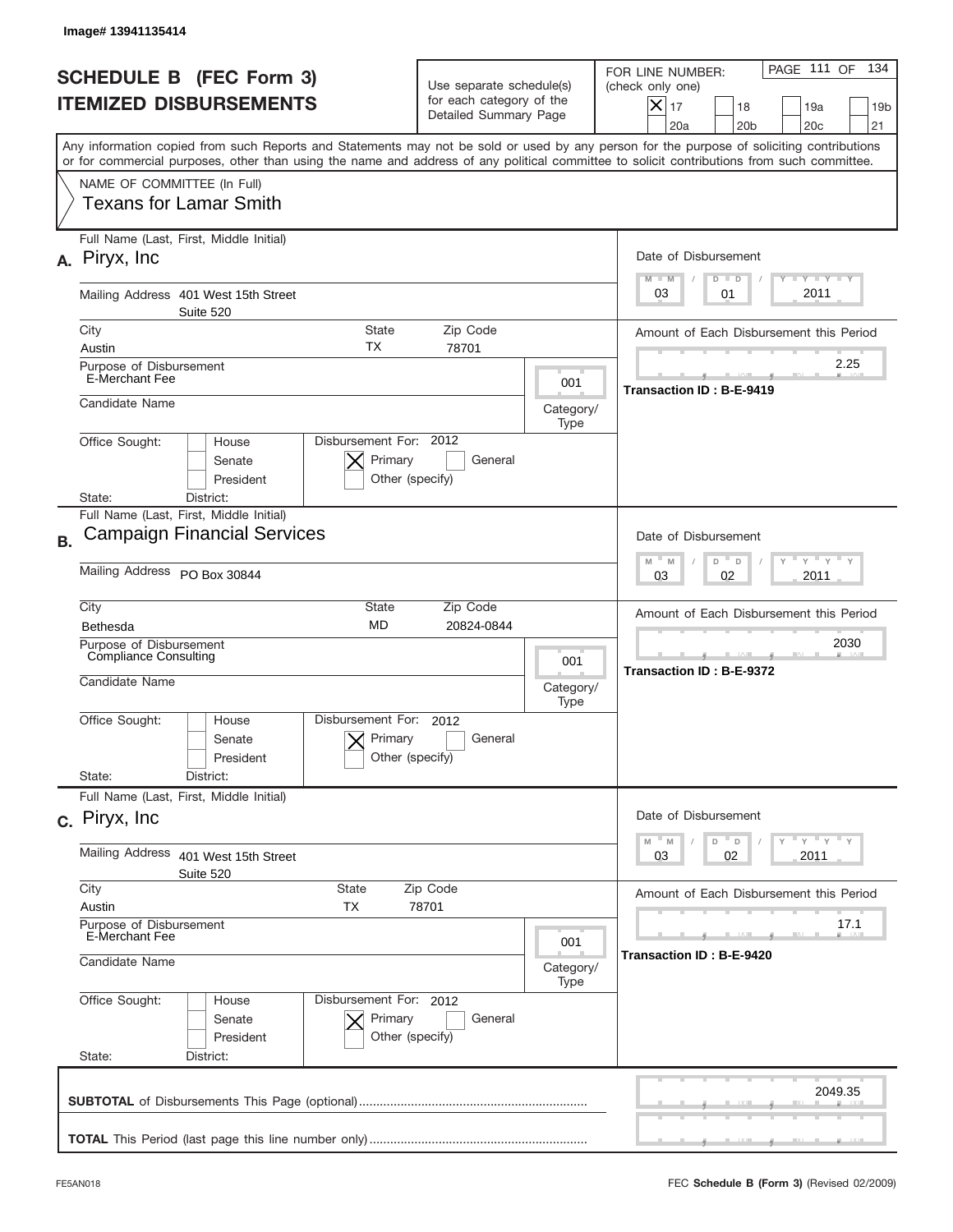| <b>SCHEDULE B (FEC Form 3)</b><br><b>ITEMIZED DISBURSEMENTS</b> | Use separate schedule(s)<br>for each category of the<br>Detailed Summary Page |                                                          | PAGE 112 OF 134<br>FOR LINE NUMBER:<br>(check only one)<br>$ \boldsymbol{\mathsf{X}} $<br>17<br>18<br>19a<br>19 <sub>b</sub><br>20a<br>20 <sub>b</sub><br>20 <sub>c</sub><br>21                                                                                                         |  |
|-----------------------------------------------------------------|-------------------------------------------------------------------------------|----------------------------------------------------------|-----------------------------------------------------------------------------------------------------------------------------------------------------------------------------------------------------------------------------------------------------------------------------------------|--|
|                                                                 |                                                                               |                                                          | Any information copied from such Reports and Statements may not be sold or used by any person for the purpose of soliciting contributions<br>or for commercial purposes, other than using the name and address of any political committee to solicit contributions from such committee. |  |
| NAME OF COMMITTEE (In Full)<br><b>Texans for Lamar Smith</b>    |                                                                               |                                                          |                                                                                                                                                                                                                                                                                         |  |
| Full Name (Last, First, Middle Initial)<br>A. Lamar Smith       |                                                                               |                                                          | Date of Disbursement                                                                                                                                                                                                                                                                    |  |
| Mailing Address PO Box 6155                                     |                                                                               |                                                          | $T - Y$ $T - Y$ $T - Y$<br>$M - M$<br>$D$ $D$<br>2011<br>02<br>03                                                                                                                                                                                                                       |  |
| City<br>San Antonio                                             | State<br>Zip Code<br>TX<br>78209-0155                                         |                                                          | Amount of Each Disbursement this Period                                                                                                                                                                                                                                                 |  |
| Purpose of Disbursement<br>SEE MEMO ITEMS                       |                                                                               | 001                                                      | 202.8<br>Transaction ID: B-E-9373                                                                                                                                                                                                                                                       |  |
| Candidate Name                                                  |                                                                               | Category/<br>Type                                        |                                                                                                                                                                                                                                                                                         |  |
| Office Sought:<br>House<br>Senate<br>President                  | Disbursement For: 2012<br>Primary<br>General<br>Other (specify)               |                                                          | Original vendors exceeding reporting threshold itemized<br>as memo transactions.                                                                                                                                                                                                        |  |
| District:<br>State:<br>Full Name (Last, First, Middle Initial)  |                                                                               |                                                          |                                                                                                                                                                                                                                                                                         |  |
| <b>Lamar Smith</b>                                              |                                                                               |                                                          | Date of Disbursement<br>" γ " γ " γ<br>$- M$<br>$D$ $D$<br>M                                                                                                                                                                                                                            |  |
| Mailing Address PO Box 6155                                     |                                                                               | 2011<br>03<br>02                                         |                                                                                                                                                                                                                                                                                         |  |
| City<br>San Antonio                                             | <b>State</b><br>Zip Code<br><b>TX</b><br>78209-0155                           |                                                          | Amount of Each Disbursement this Period                                                                                                                                                                                                                                                 |  |
| Purpose of Disbursement<br>Reimbursed- Meal Expense             |                                                                               |                                                          | 162.1                                                                                                                                                                                                                                                                                   |  |
| Candidate Name                                                  |                                                                               | Category/<br>Type                                        | <b>Transaction ID: B-S-1159</b><br><b>IMEMO ITEMI</b>                                                                                                                                                                                                                                   |  |
| Office Sought:<br>House<br>Senate<br>President                  | Disbursement For: 2012<br>Primary<br>General<br>Other (specify)               |                                                          | Subitemization of Lamar Smith(03/02/11)                                                                                                                                                                                                                                                 |  |
| State:<br>District:<br>Full Name (Last, First, Middle Initial)  |                                                                               |                                                          |                                                                                                                                                                                                                                                                                         |  |
| c. Lamar Smith                                                  |                                                                               |                                                          | Date of Disbursement                                                                                                                                                                                                                                                                    |  |
| Mailing Address PO Box 6155                                     |                                                                               | ≡ γ ≡ γ ≡ γ<br>D<br>M<br>M<br>$\Box$<br>03<br>02<br>2011 |                                                                                                                                                                                                                                                                                         |  |
| City<br>San Antonio                                             | Zip Code<br>State<br>ТX<br>78209-0155                                         |                                                          | Amount of Each Disbursement this Period                                                                                                                                                                                                                                                 |  |
| Purpose of Disbursement<br>Reimbursed-Parking Fees              |                                                                               |                                                          | 14                                                                                                                                                                                                                                                                                      |  |
| Candidate Name                                                  |                                                                               |                                                          | Transaction ID: B-S-1160<br>Category/<br>[MEMO ITEM]                                                                                                                                                                                                                                    |  |
| Office Sought:<br>House<br>Senate<br>President                  | Disbursement For: 2012<br>Primary<br>General<br>Other (specify)               |                                                          | Subitemization of Lamar Smith(03/02/11)                                                                                                                                                                                                                                                 |  |
| State:<br>District:                                             |                                                                               |                                                          |                                                                                                                                                                                                                                                                                         |  |
|                                                                 |                                                                               |                                                          | 202.80                                                                                                                                                                                                                                                                                  |  |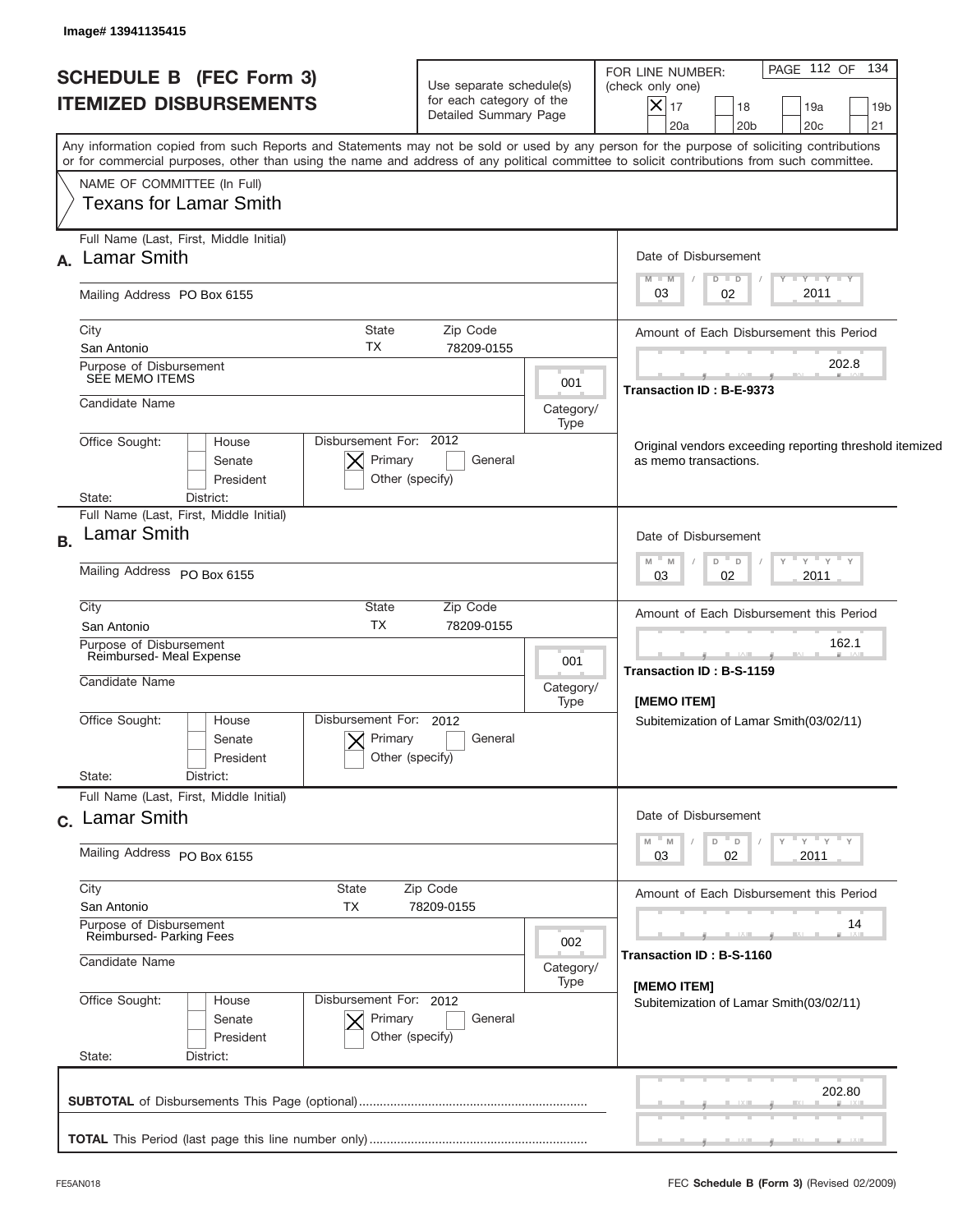|           | Image# 13941135416                                                                                                                                                                                                                                                                      |                                                                               |                          |                                                                                                                                                          |
|-----------|-----------------------------------------------------------------------------------------------------------------------------------------------------------------------------------------------------------------------------------------------------------------------------------------|-------------------------------------------------------------------------------|--------------------------|----------------------------------------------------------------------------------------------------------------------------------------------------------|
|           | <b>SCHEDULE B (FEC Form 3)</b><br><b>ITEMIZED DISBURSEMENTS</b>                                                                                                                                                                                                                         | Use separate schedule(s)<br>for each category of the<br>Detailed Summary Page |                          | PAGE 113 OF<br>134<br>FOR LINE NUMBER:<br>(check only one)<br>$ \mathsf{X} _{17}$<br>18<br>19a<br>19 <sub>b</sub><br>20a<br>20 <sub>b</sub><br>20c<br>21 |
|           | Any information copied from such Reports and Statements may not be sold or used by any person for the purpose of soliciting contributions<br>or for commercial purposes, other than using the name and address of any political committee to solicit contributions from such committee. |                                                                               |                          |                                                                                                                                                          |
|           | NAME OF COMMITTEE (In Full)<br>Texans for Lamar Smith                                                                                                                                                                                                                                   |                                                                               |                          |                                                                                                                                                          |
| А.        | Full Name (Last, First, Middle Initial)<br><b>Lamar Smith</b>                                                                                                                                                                                                                           |                                                                               |                          | Date of Disbursement<br>Y TY TY TY<br>$M - M$<br>$D$ $D$                                                                                                 |
|           | Mailing Address PO Box 6155                                                                                                                                                                                                                                                             |                                                                               |                          | 2011<br>03<br>02                                                                                                                                         |
|           | City<br>State<br>ТX<br>San Antonio                                                                                                                                                                                                                                                      | Zip Code<br>78209-0155                                                        |                          | Amount of Each Disbursement this Period                                                                                                                  |
|           | Purpose of Disbursement<br>Reimbursed- Program Ticket                                                                                                                                                                                                                                   |                                                                               | 001                      | 10<br><b>Transaction ID: B-S-1161</b>                                                                                                                    |
|           | Candidate Name                                                                                                                                                                                                                                                                          |                                                                               | Category/<br>Type        | [MEMO ITEM]                                                                                                                                              |
|           | Disbursement For: 2012<br>Office Sought:<br>House<br>Primary<br>Senate<br>President<br>Other (specify)<br>District:<br>State:                                                                                                                                                           | General                                                                       |                          | Subitemization of Lamar Smith(03/02/11)                                                                                                                  |
| <b>B.</b> | Full Name (Last, First, Middle Initial)<br>Lamar Smith                                                                                                                                                                                                                                  |                                                                               |                          | Date of Disbursement                                                                                                                                     |
|           | Mailing Address PO Box 6155                                                                                                                                                                                                                                                             |                                                                               |                          | $\cdots$ $\gamma$ $\cdots$ $\gamma$ $\cdots$ $\gamma$<br>D<br>M<br>M<br>$\Box$<br>2011<br>03<br>02                                                       |
|           | City<br><b>State</b><br><b>TX</b><br>San Antonio                                                                                                                                                                                                                                        | Zip Code<br>78209-0155                                                        |                          | Amount of Each Disbursement this Period                                                                                                                  |
|           | Purpose of Disbursement<br>Reimbursed- Campaign Memento<br>Candidate Name                                                                                                                                                                                                               |                                                                               | 001<br>Category/<br>Type | 16.7<br>____<br>Transaction ID: B-S-1162<br>[MEMO ITEM]                                                                                                  |
|           | Disbursement For: 2012<br>Office Sought:<br>House<br>Primary<br>Senate<br>Other (specify)<br>President<br>State:<br>District:                                                                                                                                                           | General                                                                       |                          | Subitemization of Lamar Smith(03/02/11)                                                                                                                  |
|           | Full Name (Last, First, Middle Initial)<br>c. Piryx, Inc.                                                                                                                                                                                                                               |                                                                               |                          | Date of Disbursement                                                                                                                                     |
|           | Mailing Address<br>401 West 15th Street<br>Suite 520                                                                                                                                                                                                                                    |                                                                               |                          | ү "ү "ү "ү<br>$M - M$<br>$-$ D<br>D<br>2011<br>03<br>04                                                                                                  |
|           | City<br>State<br>Austin<br>ТX                                                                                                                                                                                                                                                           | Zip Code<br>78701                                                             |                          | Amount of Each Disbursement this Period                                                                                                                  |
|           | Purpose of Disbursement<br>E-Merchant Fee<br>Candidate Name                                                                                                                                                                                                                             |                                                                               | 001<br>Category/         | 447.75<br>Transaction ID: B-E-9421                                                                                                                       |
|           | Office Sought:<br>Disbursement For: 2012<br>House<br>Senate<br>Primary<br>President<br>Other (specify)<br>State:<br>District:                                                                                                                                                           | General                                                                       | Type                     |                                                                                                                                                          |
|           |                                                                                                                                                                                                                                                                                         |                                                                               |                          | 447.75                                                                                                                                                   |
|           |                                                                                                                                                                                                                                                                                         |                                                                               |                          |                                                                                                                                                          |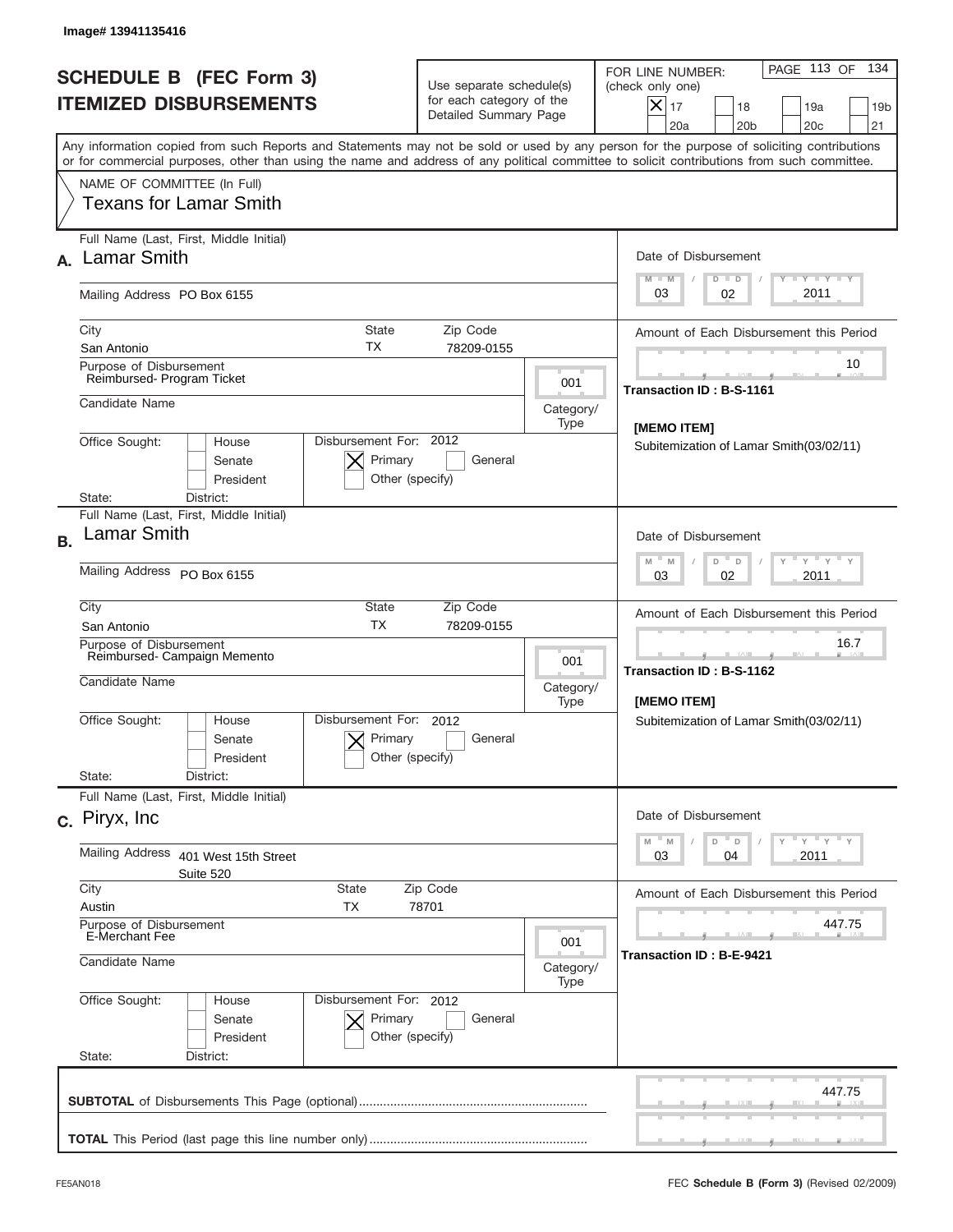|           | Image# 13941135417                                                                                                                                                                                                                                                                      |                                                                               |                          |                                                                                                                                                            |
|-----------|-----------------------------------------------------------------------------------------------------------------------------------------------------------------------------------------------------------------------------------------------------------------------------------------|-------------------------------------------------------------------------------|--------------------------|------------------------------------------------------------------------------------------------------------------------------------------------------------|
|           | <b>SCHEDULE B (FEC Form 3)</b><br><b>ITEMIZED DISBURSEMENTS</b>                                                                                                                                                                                                                         | Use separate schedule(s)<br>for each category of the<br>Detailed Summary Page |                          | PAGE 114 OF<br>134<br>FOR LINE NUMBER:<br>(check only one)<br>$X _{17}$<br>18<br>19a<br>19 <sub>b</sub><br>20 <sub>c</sub><br>20a<br>20 <sub>b</sub><br>21 |
|           | Any information copied from such Reports and Statements may not be sold or used by any person for the purpose of soliciting contributions<br>or for commercial purposes, other than using the name and address of any political committee to solicit contributions from such committee. |                                                                               |                          |                                                                                                                                                            |
|           | NAME OF COMMITTEE (In Full)<br><b>Texans for Lamar Smith</b>                                                                                                                                                                                                                            |                                                                               |                          |                                                                                                                                                            |
|           | Full Name (Last, First, Middle Initial)<br>A. Piryx, Inc.                                                                                                                                                                                                                               |                                                                               |                          | Date of Disbursement<br><b>TANK TANK</b><br>$M - M$<br>$D$ $D$                                                                                             |
|           | Mailing Address 401 West 15th Street<br>Suite 520                                                                                                                                                                                                                                       |                                                                               |                          | 2011<br>03<br>04                                                                                                                                           |
|           | City<br>State<br>ТX<br>Austin                                                                                                                                                                                                                                                           | Zip Code<br>78701                                                             |                          | Amount of Each Disbursement this Period                                                                                                                    |
|           | Purpose of Disbursement<br><b>E-Merchant Fee</b>                                                                                                                                                                                                                                        |                                                                               | 001                      | 125<br>Transaction ID: B-E-9422                                                                                                                            |
|           | Candidate Name                                                                                                                                                                                                                                                                          |                                                                               | Category/<br>Type        |                                                                                                                                                            |
|           | Disbursement For: 2012<br>Office Sought:<br>House<br>Primary<br>Senate<br>President<br>Other (specify)<br>State:<br>District:                                                                                                                                                           | General                                                                       |                          |                                                                                                                                                            |
| <b>B.</b> | Full Name (Last, First, Middle Initial)<br>AT&T                                                                                                                                                                                                                                         |                                                                               |                          | Date of Disbursement                                                                                                                                       |
|           | Mailing Address PO Box 5001                                                                                                                                                                                                                                                             |                                                                               |                          | $\overline{Y}$ $\overline{Y}$ $\overline{Y}$ $\overline{Y}$ $\overline{Y}$<br>$M - M$<br>D<br>$\Box$<br>2011<br>03<br>07                                   |
|           | City<br>State<br>IL<br>Carol Stream                                                                                                                                                                                                                                                     | Zip Code<br>60197-5001                                                        |                          | Amount of Each Disbursement this Period                                                                                                                    |
|           | Purpose of Disbursement<br>Telephone Service<br>Candidate Name                                                                                                                                                                                                                          |                                                                               | 001<br>Category/         | 213.36<br>Transaction ID: B-E-9399                                                                                                                         |
|           | Office Sought:<br>Disbursement For:<br>House<br>Primary<br>Senate<br>Other (specify)<br>President<br>State:<br>District:                                                                                                                                                                | 2012<br>General                                                               | Type                     |                                                                                                                                                            |
|           | Full Name (Last, First, Middle Initial)<br>c. Susan Gage Caterers                                                                                                                                                                                                                       |                                                                               |                          | Date of Disbursement                                                                                                                                       |
|           | Mailing Address 7411 Livingston Road                                                                                                                                                                                                                                                    |                                                                               |                          | ≡ γ ≡ γ ≡ γ<br>$-M$<br>$\mathbb M$<br>D<br>D<br>03<br>07<br>2011                                                                                           |
|           | City<br>State<br>Oxon Hill<br>MD<br>Purpose of Disbursement                                                                                                                                                                                                                             | Zip Code<br>20745                                                             |                          | Amount of Each Disbursement this Period<br>2017.13                                                                                                         |
|           | Catering<br>Candidate Name                                                                                                                                                                                                                                                              |                                                                               | 003<br>Category/<br>Type | Transaction ID : B-E-9400                                                                                                                                  |
|           | Office Sought:<br>Disbursement For: 2012<br>House<br>Senate<br>Primary<br>President<br>Other (specify)<br>State:<br>District:                                                                                                                                                           | General                                                                       |                          |                                                                                                                                                            |
|           |                                                                                                                                                                                                                                                                                         |                                                                               |                          | 2355.49                                                                                                                                                    |
|           |                                                                                                                                                                                                                                                                                         |                                                                               |                          |                                                                                                                                                            |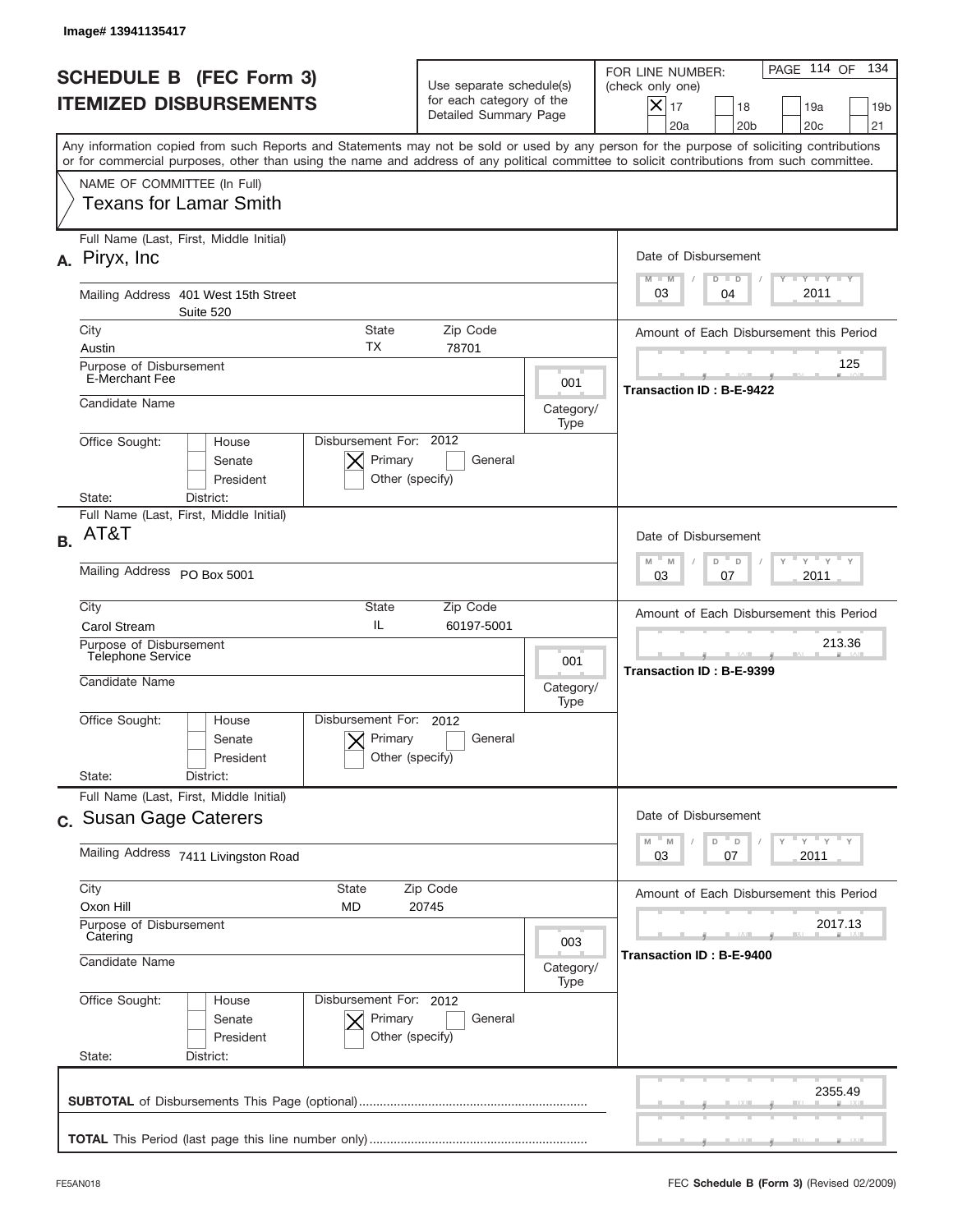|           | Image# 13941135418                                                                                                                                                                                                                                                                      |                                                                               |                   |                                                                                                                                                            |
|-----------|-----------------------------------------------------------------------------------------------------------------------------------------------------------------------------------------------------------------------------------------------------------------------------------------|-------------------------------------------------------------------------------|-------------------|------------------------------------------------------------------------------------------------------------------------------------------------------------|
|           | <b>SCHEDULE B (FEC Form 3)</b><br><b>ITEMIZED DISBURSEMENTS</b>                                                                                                                                                                                                                         | Use separate schedule(s)<br>for each category of the<br>Detailed Summary Page |                   | PAGE 115 OF<br>134<br>FOR LINE NUMBER:<br>(check only one)<br>$X _{17}$<br>18<br>19a<br>19 <sub>b</sub><br>20a<br>20 <sub>b</sub><br>20 <sub>c</sub><br>21 |
|           | Any information copied from such Reports and Statements may not be sold or used by any person for the purpose of soliciting contributions<br>or for commercial purposes, other than using the name and address of any political committee to solicit contributions from such committee. |                                                                               |                   |                                                                                                                                                            |
|           | NAME OF COMMITTEE (In Full)<br>Texans for Lamar Smith                                                                                                                                                                                                                                   |                                                                               |                   |                                                                                                                                                            |
|           | Full Name (Last, First, Middle Initial)<br><b>Lamar Smith</b>                                                                                                                                                                                                                           |                                                                               |                   | Date of Disbursement<br>$T - Y$ $T - Y$<br>$M - M$<br>$D$ $D$                                                                                              |
|           | Mailing Address PO Box 6155                                                                                                                                                                                                                                                             |                                                                               |                   | 2011<br>08<br>03                                                                                                                                           |
|           | City<br><b>State</b><br>TX<br>San Antonio                                                                                                                                                                                                                                               | Zip Code<br>78209-0155                                                        |                   | Amount of Each Disbursement this Period                                                                                                                    |
|           | Purpose of Disbursement<br>Reimbursed- Meal Expenses                                                                                                                                                                                                                                    |                                                                               | 001               | 2011.76<br>Transaction ID: B-E-9435                                                                                                                        |
|           | Candidate Name                                                                                                                                                                                                                                                                          |                                                                               | Category/<br>Type |                                                                                                                                                            |
|           | Disbursement For: 2012<br>Office Sought:<br>House<br>Primary<br>Senate<br>Other (specify)<br>President<br>District:<br>State:                                                                                                                                                           | General                                                                       |                   |                                                                                                                                                            |
|           | Full Name (Last, First, Middle Initial)<br><b>Campaign Financial Services</b>                                                                                                                                                                                                           |                                                                               |                   |                                                                                                                                                            |
| <b>B.</b> | Mailing Address PO Box 30844                                                                                                                                                                                                                                                            |                                                                               |                   | Date of Disbursement<br>$\overline{Y}$ $\overline{Y}$ $\overline{Y}$ $\overline{Y}$ $\overline{Y}$<br>$M - M$<br>D<br>$\Box$                               |
|           |                                                                                                                                                                                                                                                                                         |                                                                               |                   | 2011<br>03<br>09                                                                                                                                           |
|           | City<br>State<br><b>MD</b><br>Bethesda                                                                                                                                                                                                                                                  | Zip Code<br>20824-0844                                                        |                   | Amount of Each Disbursement this Period                                                                                                                    |
|           | Purpose of Disbursement<br><b>Express Shipping</b><br>Candidate Name                                                                                                                                                                                                                    |                                                                               | 001<br>Category/  | 12.32<br><b>Transaction ID: B-E-9444</b>                                                                                                                   |
|           | Disbursement For:<br>Office Sought:<br>House<br>Primary<br>Senate<br>Other (specify)<br>President<br>State:<br>District:                                                                                                                                                                | 2012<br>General                                                               | Type              |                                                                                                                                                            |
|           | Full Name (Last, First, Middle Initial)                                                                                                                                                                                                                                                 |                                                                               |                   |                                                                                                                                                            |
|           | c. Piryx, Inc.                                                                                                                                                                                                                                                                          |                                                                               |                   | Date of Disbursement<br>ү " ү " ү " ү<br>$M - M$<br>D<br>D                                                                                                 |
|           | Mailing Address<br>401 West 15th Street<br>Suite 520                                                                                                                                                                                                                                    |                                                                               |                   | 09<br>2011<br>03                                                                                                                                           |
|           | City<br>State<br>Austin<br>TX                                                                                                                                                                                                                                                           | Zip Code<br>78701                                                             |                   | Amount of Each Disbursement this Period                                                                                                                    |
|           | Purpose of Disbursement<br>E-Merchant Fee<br>Candidate Name                                                                                                                                                                                                                             |                                                                               | 001               | 265.95<br>Transaction ID: B-E-9647                                                                                                                         |
|           |                                                                                                                                                                                                                                                                                         |                                                                               | Category/<br>Type |                                                                                                                                                            |
|           | Office Sought:<br>Disbursement For: 2012<br>House<br>Senate<br>Primary<br>President<br>Other (specify)<br>State:<br>District:                                                                                                                                                           | General                                                                       |                   |                                                                                                                                                            |
|           |                                                                                                                                                                                                                                                                                         |                                                                               |                   | 2290.03                                                                                                                                                    |
|           |                                                                                                                                                                                                                                                                                         |                                                                               |                   |                                                                                                                                                            |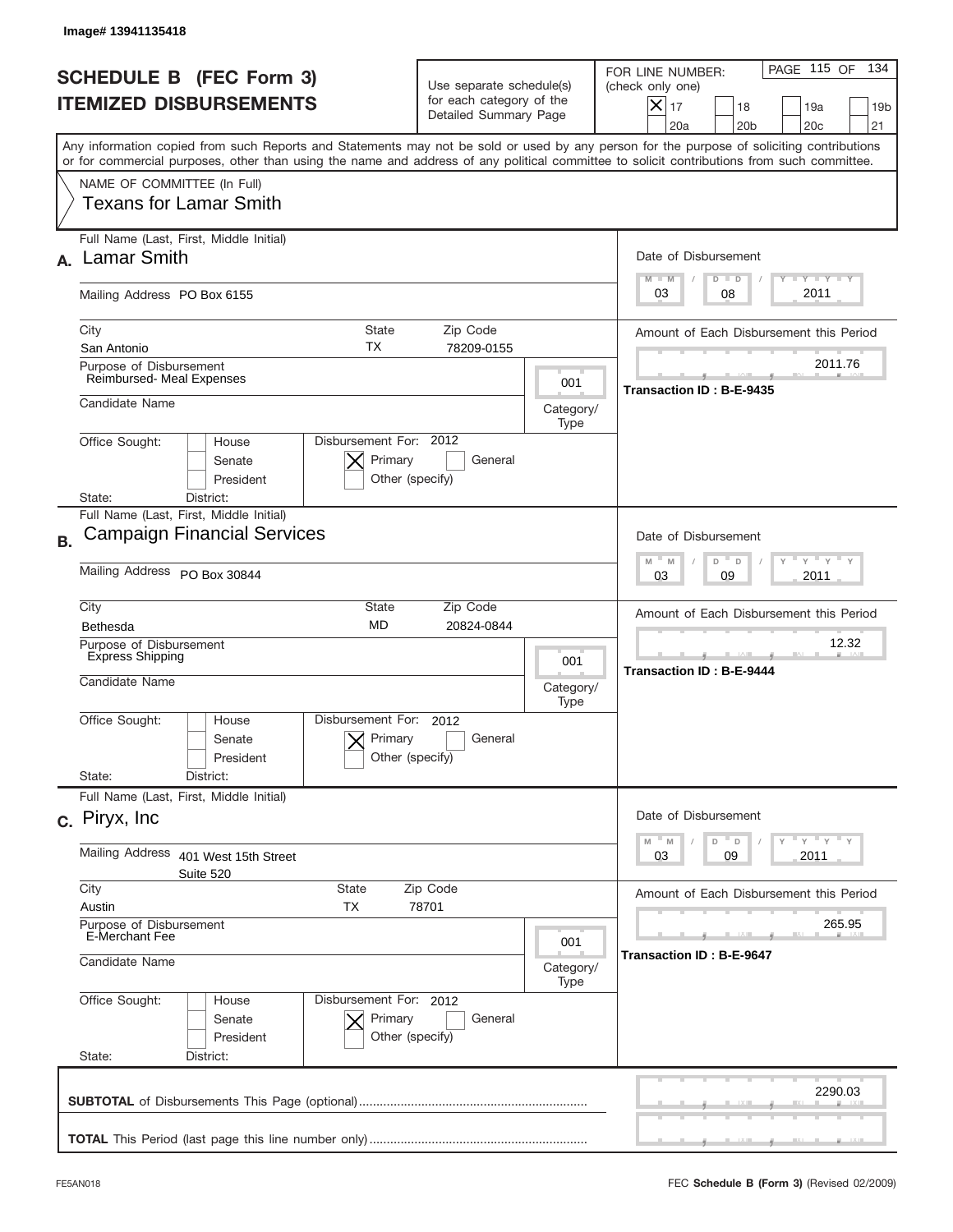|           | Image# 13941135419                                                                                                                                                                                                                                                                      |                            |                                                                               |                          |                                                                                                                                                            |
|-----------|-----------------------------------------------------------------------------------------------------------------------------------------------------------------------------------------------------------------------------------------------------------------------------------------|----------------------------|-------------------------------------------------------------------------------|--------------------------|------------------------------------------------------------------------------------------------------------------------------------------------------------|
|           | <b>SCHEDULE B (FEC Form 3)</b><br><b>ITEMIZED DISBURSEMENTS</b>                                                                                                                                                                                                                         |                            | Use separate schedule(s)<br>for each category of the<br>Detailed Summary Page |                          | PAGE 116 OF<br>134<br>FOR LINE NUMBER:<br>(check only one)<br>$X _{17}$<br>18<br>19a<br>19 <sub>b</sub><br>20 <sub>c</sub><br>20a<br>20 <sub>b</sub><br>21 |
|           | Any information copied from such Reports and Statements may not be sold or used by any person for the purpose of soliciting contributions<br>or for commercial purposes, other than using the name and address of any political committee to solicit contributions from such committee. |                            |                                                                               |                          |                                                                                                                                                            |
|           | NAME OF COMMITTEE (In Full)<br><b>Texans for Lamar Smith</b>                                                                                                                                                                                                                            |                            |                                                                               |                          |                                                                                                                                                            |
|           | Full Name (Last, First, Middle Initial)<br>A. Piryx, Inc.                                                                                                                                                                                                                               |                            |                                                                               |                          | Date of Disbursement<br><b>TANK TANK</b><br>$M - M$<br>$D$ $D$                                                                                             |
|           | Mailing Address 401 West 15th Street<br>Suite 520                                                                                                                                                                                                                                       |                            |                                                                               |                          | 2011<br>03<br>09                                                                                                                                           |
|           | City<br>Austin                                                                                                                                                                                                                                                                          | State<br>ТX                | Zip Code<br>78701                                                             |                          | Amount of Each Disbursement this Period                                                                                                                    |
|           | Purpose of Disbursement<br><b>E-Merchant Fee</b>                                                                                                                                                                                                                                        |                            |                                                                               | 001                      | 6.25<br>Transaction ID: B-E-9650                                                                                                                           |
|           | Candidate Name                                                                                                                                                                                                                                                                          |                            |                                                                               | Category/<br>Type        |                                                                                                                                                            |
|           | Disbursement For: 2012<br>Office Sought:<br>House<br>Senate<br>President<br>State:<br>District:                                                                                                                                                                                         | Primary<br>Other (specify) | General                                                                       |                          |                                                                                                                                                            |
| <b>B.</b> | Full Name (Last, First, Middle Initial)<br>Piryx, Inc.                                                                                                                                                                                                                                  |                            |                                                                               |                          | Date of Disbursement                                                                                                                                       |
|           | <b>Mailing Address</b><br>401 West 15th Street<br>Suite 520                                                                                                                                                                                                                             |                            |                                                                               |                          | $\overline{Y}$ $\overline{Y}$ $\overline{Y}$ $\overline{Y}$ $\overline{Y}$<br>$M - M$<br>D<br>$\Box$<br>2011<br>03<br>10                                   |
|           | City<br>Austin                                                                                                                                                                                                                                                                          | State<br><b>TX</b>         | Zip Code<br>78701                                                             |                          | Amount of Each Disbursement this Period                                                                                                                    |
|           | Purpose of Disbursement<br>E-Merchant Fee<br>Candidate Name                                                                                                                                                                                                                             |                            |                                                                               | 001<br>Category/<br>Type | 182.25<br>Transaction ID: B-E-9648                                                                                                                         |
|           | Office Sought:<br>Disbursement For:<br>House<br>Senate<br>President                                                                                                                                                                                                                     | Primary<br>Other (specify) | 2012<br>General                                                               |                          |                                                                                                                                                            |
|           | State:<br>District:<br>Full Name (Last, First, Middle Initial)                                                                                                                                                                                                                          |                            |                                                                               |                          |                                                                                                                                                            |
|           | c. Piryx, Inc.                                                                                                                                                                                                                                                                          |                            |                                                                               |                          | Date of Disbursement<br>$=\frac{1}{\gamma}+\frac{1}{\gamma}+\frac{1}{\gamma}+\frac{1}{\gamma}$<br>$-M$<br>$\mathbb M$<br>D<br>Y.<br>D                      |
|           | Mailing Address<br>401 West 15th Street<br>Suite 520                                                                                                                                                                                                                                    |                            |                                                                               |                          | 03<br>2011<br>11                                                                                                                                           |
|           | City<br>State<br>Austin<br>ТX                                                                                                                                                                                                                                                           |                            | Zip Code<br>78701                                                             |                          | Amount of Each Disbursement this Period                                                                                                                    |
|           | Purpose of Disbursement<br>E-Merchant Fee<br>Candidate Name                                                                                                                                                                                                                             |                            |                                                                               | 001<br>Category/         | 1.13<br>Transaction ID : B-E-9649                                                                                                                          |
|           | Office Sought:<br>Disbursement For: 2012<br>House<br>Senate<br>President<br>State:<br>District:                                                                                                                                                                                         | Primary<br>Other (specify) | General                                                                       | Type                     |                                                                                                                                                            |
|           |                                                                                                                                                                                                                                                                                         |                            |                                                                               |                          | 189.63                                                                                                                                                     |
|           |                                                                                                                                                                                                                                                                                         |                            |                                                                               |                          |                                                                                                                                                            |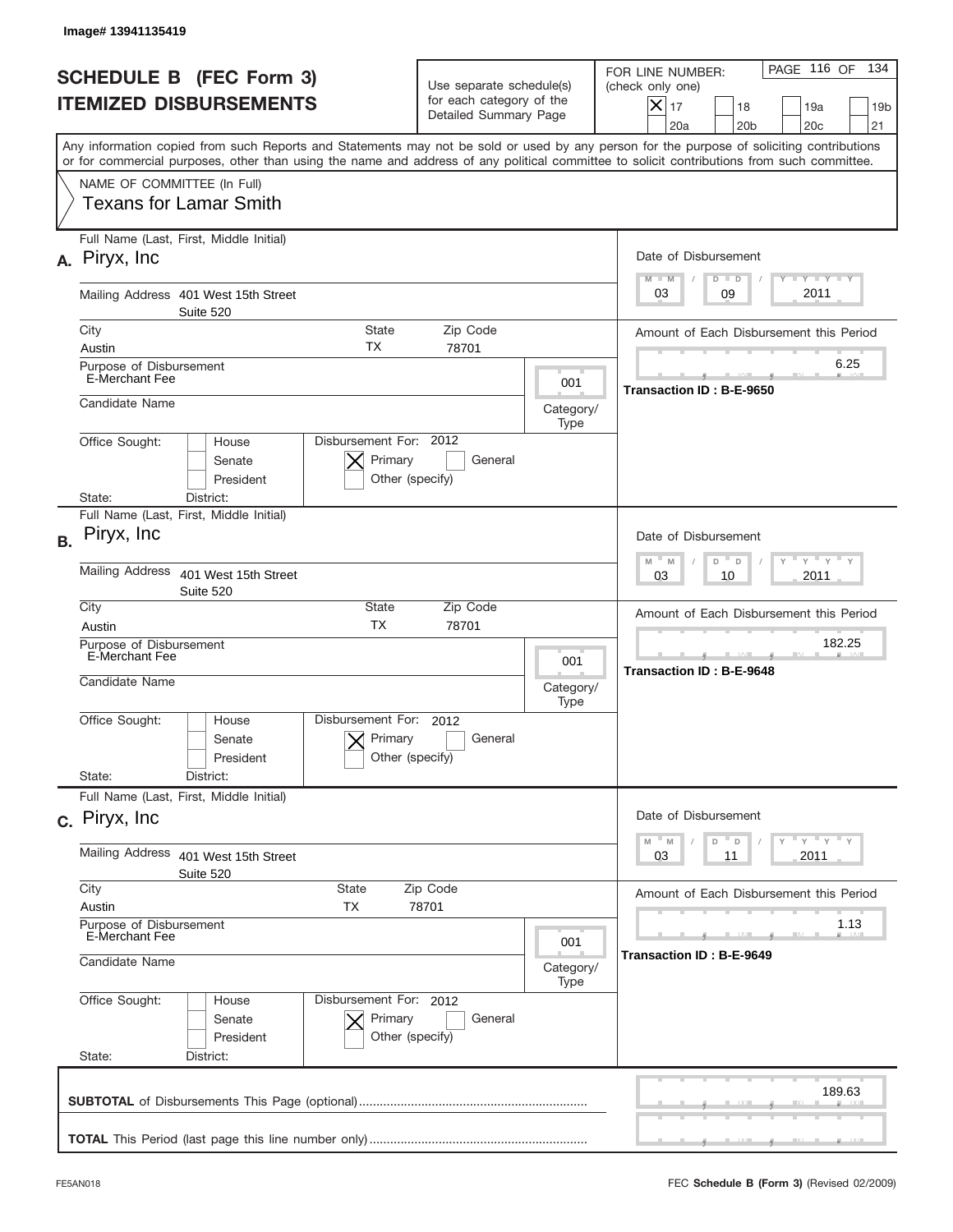|           | Image# 13941135420                                                                                                                                                                                                                                                                      |                                                                               |                   |                                                                                                                                                                 |
|-----------|-----------------------------------------------------------------------------------------------------------------------------------------------------------------------------------------------------------------------------------------------------------------------------------------|-------------------------------------------------------------------------------|-------------------|-----------------------------------------------------------------------------------------------------------------------------------------------------------------|
|           | <b>SCHEDULE B (FEC Form 3)</b><br><b>ITEMIZED DISBURSEMENTS</b>                                                                                                                                                                                                                         | Use separate schedule(s)<br>for each category of the<br>Detailed Summary Page |                   | PAGE 117 OF<br>134<br>FOR LINE NUMBER:<br>(check only one)<br>$\times$<br>17<br>18<br>19a<br>19 <sub>b</sub><br>20a<br>20 <sub>b</sub><br>20 <sub>c</sub><br>21 |
|           | Any information copied from such Reports and Statements may not be sold or used by any person for the purpose of soliciting contributions<br>or for commercial purposes, other than using the name and address of any political committee to solicit contributions from such committee. |                                                                               |                   |                                                                                                                                                                 |
|           | NAME OF COMMITTEE (In Full)<br><b>Texans for Lamar Smith</b>                                                                                                                                                                                                                            |                                                                               |                   |                                                                                                                                                                 |
| А.        | Full Name (Last, First, Middle Initial)<br><b>AT&amp;T Mobility</b>                                                                                                                                                                                                                     |                                                                               |                   | Date of Disbursement<br>$T - Y$ $T - Y$<br>$M - M$<br>$D$ $D$                                                                                                   |
|           | Mailing Address PO Box 6463                                                                                                                                                                                                                                                             |                                                                               |                   | 2011<br>03<br>14                                                                                                                                                |
|           | City<br><b>State</b><br>IL<br>Carol Stream                                                                                                                                                                                                                                              | Zip Code<br>60197                                                             |                   | Amount of Each Disbursement this Period                                                                                                                         |
|           | Purpose of Disbursement<br>Cell Phone Service                                                                                                                                                                                                                                           |                                                                               | 001               | 493.91<br>Transaction ID: B-E-9467                                                                                                                              |
|           | Candidate Name                                                                                                                                                                                                                                                                          |                                                                               | Category/<br>Type |                                                                                                                                                                 |
|           | Disbursement For: 2012<br>Office Sought:<br>House<br>Primary<br>Senate<br>Other (specify)<br>President<br>State:<br>District:                                                                                                                                                           | General                                                                       |                   |                                                                                                                                                                 |
| <b>B.</b> | Full Name (Last, First, Middle Initial)<br><b>Busbee's Bar-B-Que</b>                                                                                                                                                                                                                    |                                                                               |                   | Date of Disbursement                                                                                                                                            |
|           | Mailing Address PO Box 1837                                                                                                                                                                                                                                                             |                                                                               |                   | $\cdots$ $\gamma$ $\cdots$ $\gamma$ $\cdots$<br>$M - M$<br>D<br>D<br>2011<br>03<br>16                                                                           |
|           | City<br>State<br><b>TX</b><br><b>Bandera</b>                                                                                                                                                                                                                                            | Zip Code<br>78003-1837                                                        |                   | Amount of Each Disbursement this Period                                                                                                                         |
|           | Purpose of Disbursement<br>Catering<br>Candidate Name                                                                                                                                                                                                                                   |                                                                               | 003<br>Category/  | 440.39<br>Transaction ID: B-E-9479                                                                                                                              |
|           | Disbursement For: 2012<br>Office Sought:<br>House<br>Primary<br>Senate<br>Other (specify)<br>President                                                                                                                                                                                  | General                                                                       | Type              |                                                                                                                                                                 |
|           | State:<br>District:<br>Full Name (Last, First, Middle Initial)                                                                                                                                                                                                                          |                                                                               |                   |                                                                                                                                                                 |
|           | c. Internal Revenue Service<br>Mailing Address Internal Revenue Service Center                                                                                                                                                                                                          |                                                                               |                   | Date of Disbursement<br>≡ү ≡ү ≡ү<br>$M - M$<br>D<br>D<br>2011<br>03<br>16                                                                                       |
|           | City<br>State<br>Ogden<br>UT                                                                                                                                                                                                                                                            | Zip Code<br>84201                                                             |                   | Amount of Each Disbursement this Period                                                                                                                         |
|           | Purpose of Disbursement<br><b>Federal Taxes</b><br>Candidate Name                                                                                                                                                                                                                       |                                                                               | 001<br>Category/  | 826<br>Transaction ID: B-E-9579                                                                                                                                 |
|           | Office Sought:<br>Disbursement For: 2012<br>House<br>Primary<br>Senate<br>President<br>Other (specify)<br>State:<br>District:                                                                                                                                                           | General                                                                       | Type              |                                                                                                                                                                 |
|           |                                                                                                                                                                                                                                                                                         |                                                                               |                   | 1760.30                                                                                                                                                         |
|           |                                                                                                                                                                                                                                                                                         |                                                                               |                   |                                                                                                                                                                 |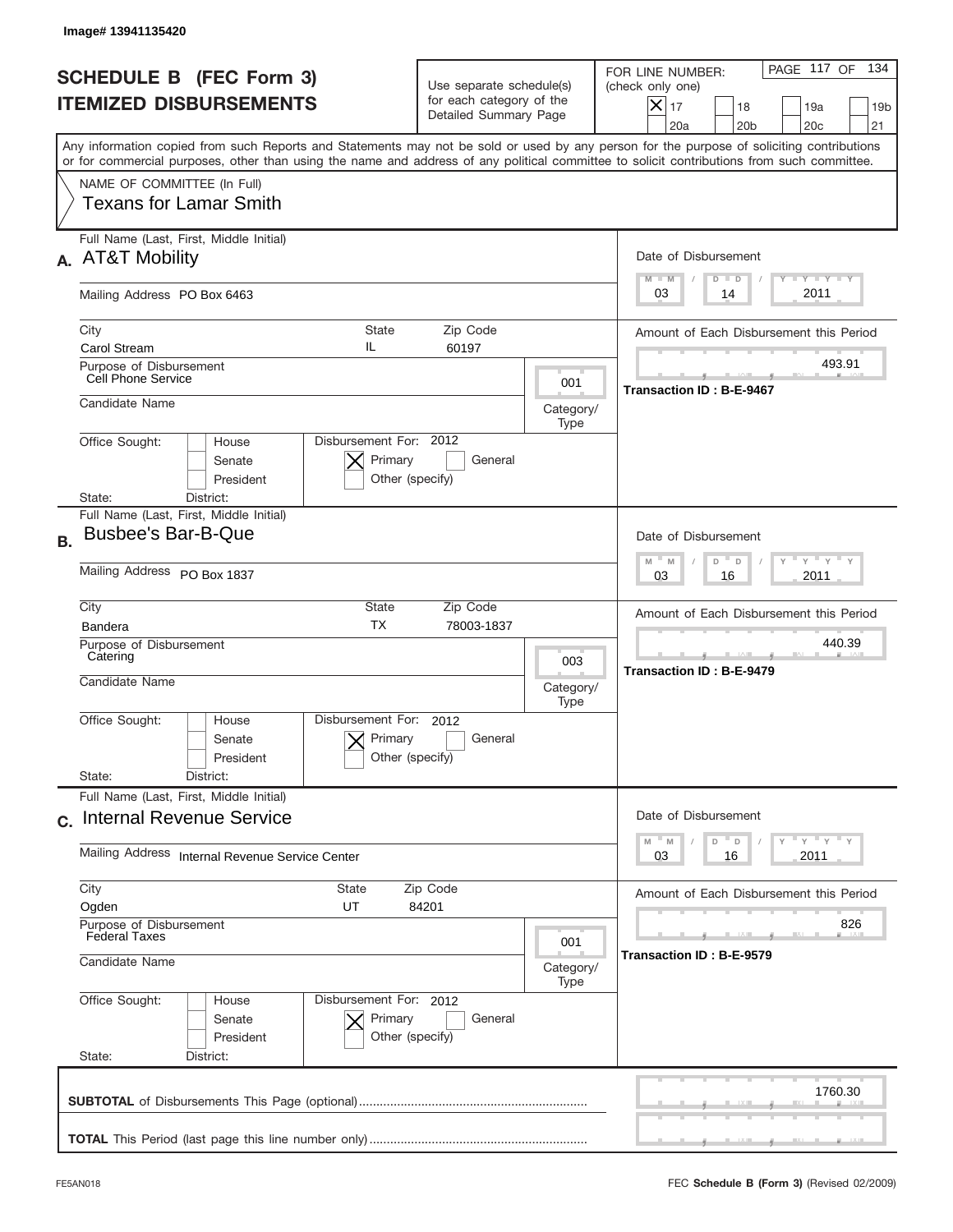|                                           | <b>SCHEDULE B (FEC Form 3)</b><br><b>ITEMIZED DISBURSEMENTS</b>                                         |                                                      | Use separate schedule(s)<br>for each category of the<br>Detailed Summary Page |                          | PAGE 118 OF 134<br>FOR LINE NUMBER:<br>(check only one)<br>$ \boldsymbol{\mathsf{X}} $<br>17<br>18<br>19a<br>19 <sub>b</sub><br>21<br>20a<br>20 <sub>b</sub><br>20 <sub>c</sub>                                                                                                         |
|-------------------------------------------|---------------------------------------------------------------------------------------------------------|------------------------------------------------------|-------------------------------------------------------------------------------|--------------------------|-----------------------------------------------------------------------------------------------------------------------------------------------------------------------------------------------------------------------------------------------------------------------------------------|
|                                           |                                                                                                         |                                                      |                                                                               |                          | Any information copied from such Reports and Statements may not be sold or used by any person for the purpose of soliciting contributions<br>or for commercial purposes, other than using the name and address of any political committee to solicit contributions from such committee. |
| NAME OF COMMITTEE (In Full)               | <b>Texans for Lamar Smith</b>                                                                           |                                                      |                                                                               |                          |                                                                                                                                                                                                                                                                                         |
| A. Piryx, Inc.                            | Full Name (Last, First, Middle Initial)                                                                 |                                                      |                                                                               |                          | Date of Disbursement                                                                                                                                                                                                                                                                    |
|                                           | Mailing Address 401 West 15th Street<br>Suite 520                                                       |                                                      |                                                                               |                          | $T$ $Y$ $Y$ $Y$ $Y$<br>$M - M$<br>$D$ $D$<br>2011<br>03<br>16                                                                                                                                                                                                                           |
| City                                      |                                                                                                         | State                                                | Zip Code                                                                      |                          | Amount of Each Disbursement this Period                                                                                                                                                                                                                                                 |
| Austin<br>Purpose of Disbursement         |                                                                                                         | TX                                                   | 78701                                                                         |                          | 686.25                                                                                                                                                                                                                                                                                  |
| E-Merchant Fee<br>Candidate Name          |                                                                                                         |                                                      |                                                                               | 001<br>Category/         | Transaction ID: B-E-9652                                                                                                                                                                                                                                                                |
| Office Sought:                            | Type<br>Disbursement For: 2012<br>House<br>Primary<br>General<br>Senate<br>Other (specify)<br>President |                                                      |                                                                               |                          |                                                                                                                                                                                                                                                                                         |
| State:                                    | District:<br>Full Name (Last, First, Middle Initial)                                                    |                                                      |                                                                               |                          |                                                                                                                                                                                                                                                                                         |
| Piryx, Inc.<br><b>B.</b>                  |                                                                                                         |                                                      |                                                                               |                          | Date of Disbursement                                                                                                                                                                                                                                                                    |
| Mailing Address                           | 401 West 15th Street<br>Suite 520                                                                       |                                                      |                                                                               |                          | " γ " γ " γ<br>$- M$<br>$D$ $D$<br>M<br>2011<br>03<br>16                                                                                                                                                                                                                                |
| City<br>Austin                            |                                                                                                         | State<br><b>TX</b>                                   | Zip Code<br>78701                                                             |                          | Amount of Each Disbursement this Period                                                                                                                                                                                                                                                 |
| Purpose of Disbursement                   |                                                                                                         |                                                      |                                                                               |                          | 12.5                                                                                                                                                                                                                                                                                    |
| E-Merchant Fee<br>Candidate Name          |                                                                                                         |                                                      |                                                                               | 001<br>Category/<br>Type | <b>Transaction ID: B-E-9657</b>                                                                                                                                                                                                                                                         |
| Office Sought:<br>State:                  | House<br>Senate<br>President<br>District:                                                               | Disbursement For: 2012<br>Primary<br>Other (specify) | General                                                                       |                          |                                                                                                                                                                                                                                                                                         |
|                                           | Full Name (Last, First, Middle Initial)                                                                 |                                                      |                                                                               |                          |                                                                                                                                                                                                                                                                                         |
| c. Epiphany Productions                   |                                                                                                         |                                                      |                                                                               |                          | Date of Disbursement                                                                                                                                                                                                                                                                    |
|                                           | Mailing Address 104 Hume Avenue                                                                         |                                                      |                                                                               |                          | ≡ γ ≡ γ ≡ γ<br>- M<br>M<br>D<br>D<br>03<br>2011<br>17                                                                                                                                                                                                                                   |
| City<br>Alexandria                        |                                                                                                         | State<br>VA                                          | Zip Code<br>22301-1015                                                        |                          | Amount of Each Disbursement this Period                                                                                                                                                                                                                                                 |
| Purpose of Disbursement<br>SEE MEMO ITEMS |                                                                                                         |                                                      |                                                                               |                          | 5170.13                                                                                                                                                                                                                                                                                 |
| Candidate Name                            |                                                                                                         |                                                      |                                                                               | 003<br>Category/<br>Type | Transaction ID: B-E-9490                                                                                                                                                                                                                                                                |
| Office Sought:                            | House<br>Senate<br>President                                                                            | Disbursement For: 2012<br>Primary<br>Other (specify) | General                                                                       |                          | Original vendors exceeding reporting threshold itemized<br>as memo transactions.                                                                                                                                                                                                        |
| State:                                    | District:                                                                                               |                                                      |                                                                               |                          |                                                                                                                                                                                                                                                                                         |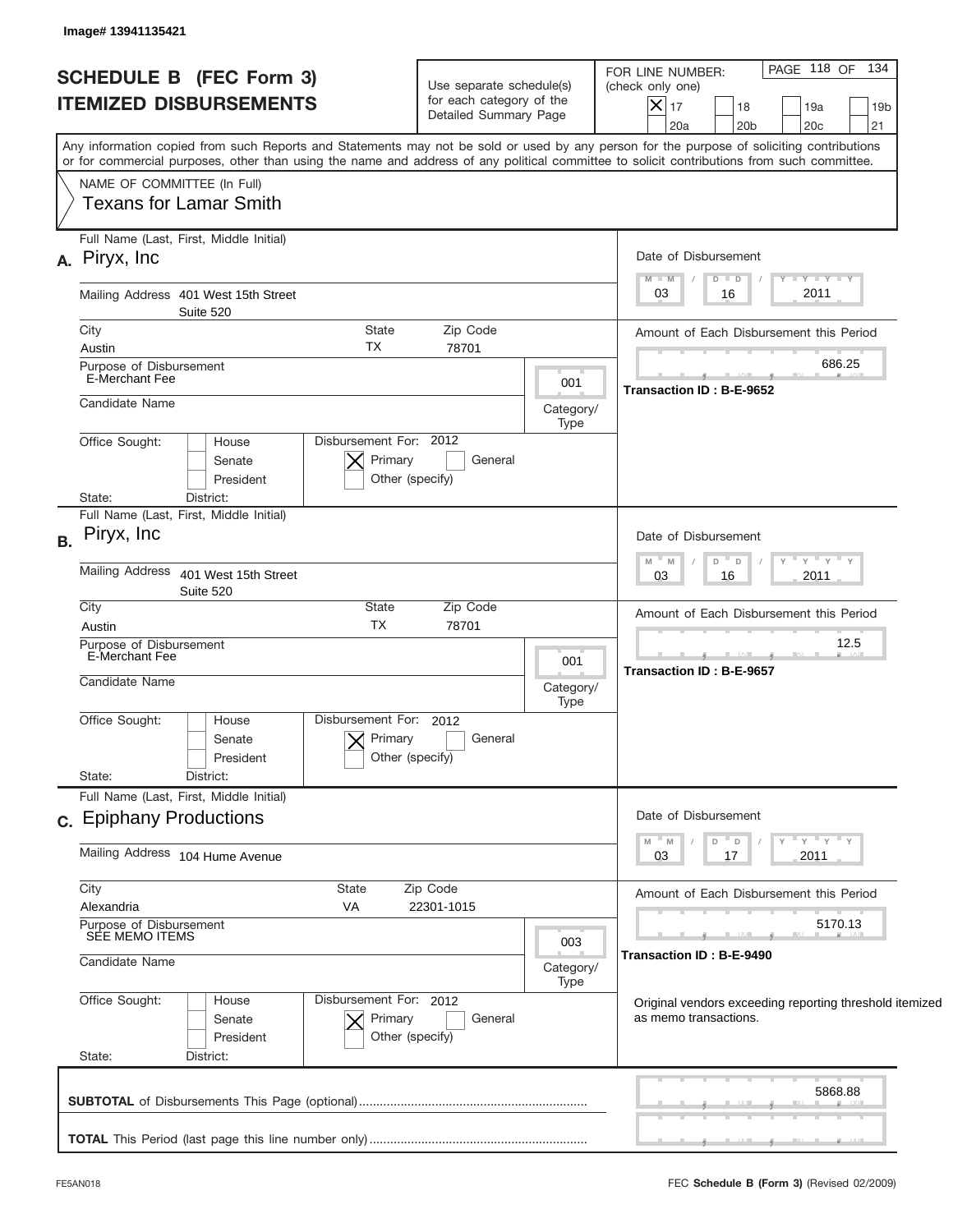| Image# 13941135422<br><b>SCHEDULE B (FEC Form 3)</b><br><b>ITEMIZED DISBURSEMENTS</b>                                                                                                                                                                                                    |                                                                            | Use separate schedule(s)<br>for each category of the<br>Detailed Summary Page |                          | 134<br>PAGE 119 OF<br>FOR LINE NUMBER:<br>(check only one)<br>X<br>17<br>18<br>19a<br>19 <sub>b</sub><br>21<br>20a<br>20 <sub>b</sub><br>20 <sub>c</sub>                                                                                                                                |
|------------------------------------------------------------------------------------------------------------------------------------------------------------------------------------------------------------------------------------------------------------------------------------------|----------------------------------------------------------------------------|-------------------------------------------------------------------------------|--------------------------|-----------------------------------------------------------------------------------------------------------------------------------------------------------------------------------------------------------------------------------------------------------------------------------------|
| NAME OF COMMITTEE (In Full)<br><b>Texans for Lamar Smith</b>                                                                                                                                                                                                                             |                                                                            |                                                                               |                          | Any information copied from such Reports and Statements may not be sold or used by any person for the purpose of soliciting contributions<br>or for commercial purposes, other than using the name and address of any political committee to solicit contributions from such committee. |
| Full Name (Last, First, Middle Initial)<br>A. Epiphany Productions<br>Mailing Address 104 Hume Avenue                                                                                                                                                                                    |                                                                            |                                                                               |                          | Date of Disbursement<br>Y TY TY TY<br>$M - M$<br>$D$ $D$<br>2011<br>03<br>17                                                                                                                                                                                                            |
| City<br>Alexandria<br>Purpose of Disbursement<br><b>Fundraising Consulting</b><br>Candidate Name<br>Office Sought:<br>House<br>Senate<br>President<br>District:<br>State:                                                                                                                | <b>State</b><br>VA<br>Disbursement For: 2012<br>Primary<br>Other (specify) | Zip Code<br>22301-1015<br>General                                             | 003<br>Category/<br>Type | Amount of Each Disbursement this Period<br>5000<br>Transaction ID: B-S-1163<br>[MEMO ITEM]<br>Subitemization of Epiphany Productions(03/17/11)                                                                                                                                          |
| Full Name (Last, First, Middle Initial)<br><b>Epiphany Productions</b><br><b>B.</b><br>Mailing Address 104 Hume Avenue<br>City<br>Alexandria<br>Purpose of Disbursement<br>Floral Arrangement<br>Candidate Name<br>Office Sought:<br>House<br>Senate<br>President<br>State:<br>District: | State<br>VA<br>Disbursement For:<br>Primary<br>Other (specify)             | Zip Code<br>22301-1015<br>2012<br>General                                     | 003<br>Category/<br>Type | Date of Disbursement<br>$Y$ $Y$ $Y$ $Y$<br>M<br>M<br>D<br>$\Box$<br>2011<br>03<br>17<br>Amount of Each Disbursement this Period<br>120<br>__<br>Transaction ID: B-S-1166<br>[MEMO ITEM]<br>Subitemization of Epiphany Productions(03/17/11)                                             |
| Full Name (Last, First, Middle Initial)<br>c. Epiphany Productions<br>Mailing Address 104 Hume Avenue<br>City<br>Alexandria<br>Purpose of Disbursement<br><b>Blast Fax Service</b><br>Candidate Name<br>Office Sought:<br>House<br>Senate<br>President<br>State:<br>District:            | State<br>VA<br>Disbursement For: 2012<br>Primary<br>Other (specify)        | Zip Code<br>22301-1015<br>General                                             | 003<br>Category/<br>Type | Date of Disbursement<br>$-\gamma$ $-\gamma$ $-\gamma$<br>D<br>03<br>2011<br>17<br>Amount of Each Disbursement this Period<br>24.18<br>Transaction ID: B-S-1165<br>[MEMO ITEM]<br>Subitemization of Epiphany Productions(03/17/11)                                                       |
|                                                                                                                                                                                                                                                                                          |                                                                            |                                                                               |                          |                                                                                                                                                                                                                                                                                         |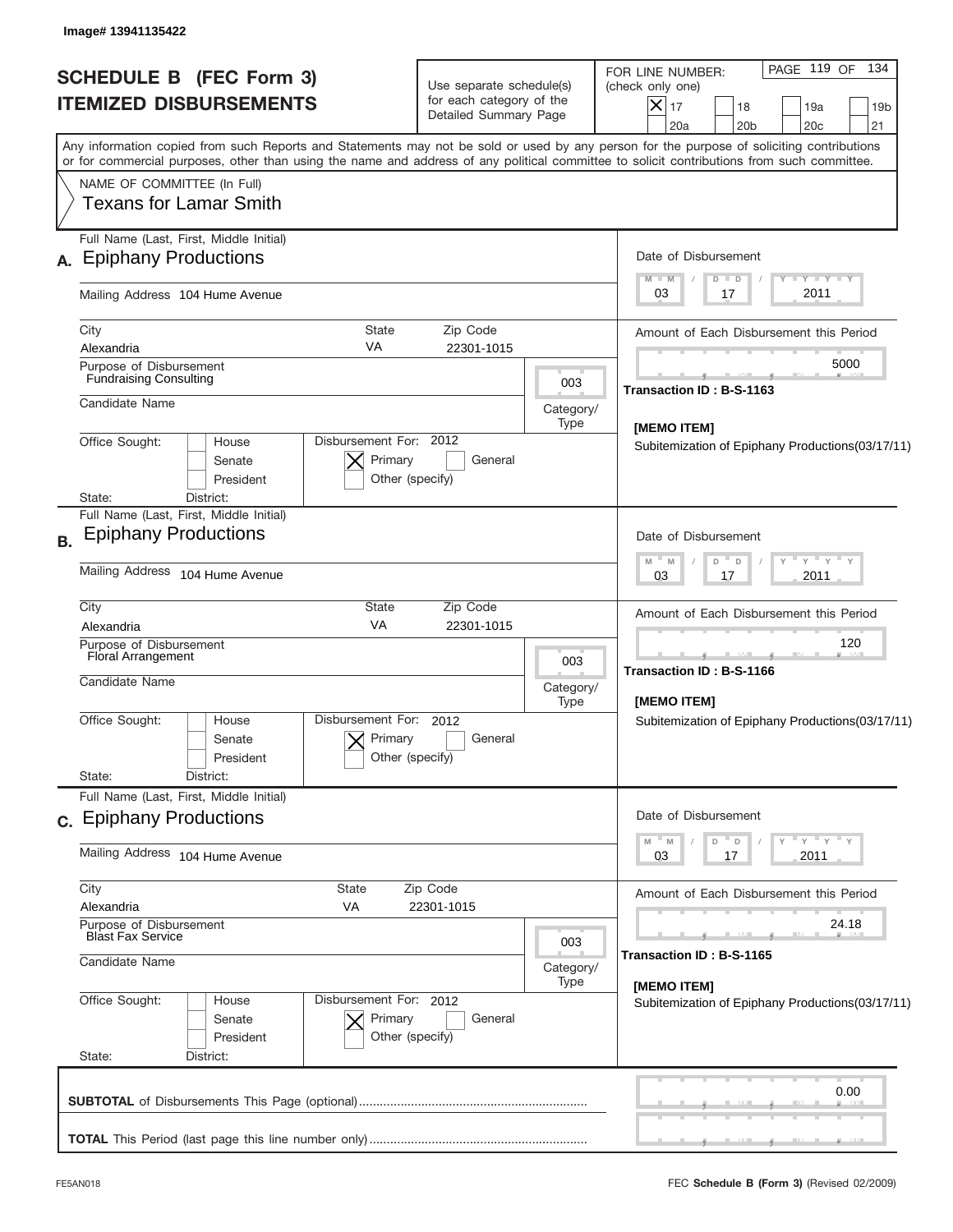| <b>SCHEDULE B (FEC Form 3)</b><br><b>ITEMIZED DISBURSEMENTS</b>                                                                                                                                                                                                                         | Use separate schedule(s)<br>for each category of the<br>Detailed Summary Page | PAGE 120 OF 134<br>FOR LINE NUMBER:<br>(check only one)<br>$ \mathsf{X} _{17}$<br>18<br>19a<br>19 <sub>b</sub><br>20a<br>20 <sub>b</sub><br>20c<br>21 |
|-----------------------------------------------------------------------------------------------------------------------------------------------------------------------------------------------------------------------------------------------------------------------------------------|-------------------------------------------------------------------------------|-------------------------------------------------------------------------------------------------------------------------------------------------------|
| Any information copied from such Reports and Statements may not be sold or used by any person for the purpose of soliciting contributions<br>or for commercial purposes, other than using the name and address of any political committee to solicit contributions from such committee. |                                                                               |                                                                                                                                                       |
| NAME OF COMMITTEE (In Full)<br><b>Texans for Lamar Smith</b>                                                                                                                                                                                                                            |                                                                               |                                                                                                                                                       |
| Full Name (Last, First, Middle Initial)<br>A. Epiphany Productions                                                                                                                                                                                                                      |                                                                               | Date of Disbursement                                                                                                                                  |
| Mailing Address 104 Hume Avenue                                                                                                                                                                                                                                                         |                                                                               | $T$ $Y$ $T$ $Y$ $T$ $Y$<br>$M - M$<br>$D$ $D$<br>2011<br>03<br>17                                                                                     |
| City<br><b>State</b><br>VA<br>Alexandria                                                                                                                                                                                                                                                | Zip Code<br>22301-1015                                                        | Amount of Each Disbursement this Period                                                                                                               |
| Purpose of Disbursement<br><b>Express Shipping</b>                                                                                                                                                                                                                                      | 001                                                                           | 25.95<br><b>Transaction ID: B-S-1164</b>                                                                                                              |
| Candidate Name                                                                                                                                                                                                                                                                          | Category/<br>Type                                                             | [MEMO ITEM]                                                                                                                                           |
| Disbursement For: 2012<br>Office Sought:<br>House<br>Primary<br>Senate<br>President<br>Other (specify)<br>District:<br>State:                                                                                                                                                           | Subitemization of Epiphany Productions (03/17/11)                             |                                                                                                                                                       |
| Full Name (Last, First, Middle Initial)<br>Lilly & Company, LLC<br><b>B.</b>                                                                                                                                                                                                            |                                                                               | Date of Disbursement                                                                                                                                  |
| Mailing Address<br>1005 Congress Avenue<br>Suite 910                                                                                                                                                                                                                                    | – ү – ү – ү<br>$M - M$<br>D<br>$\Box$<br>2011<br>03<br>17                     |                                                                                                                                                       |
| City<br>State<br><b>TX</b><br>Austin                                                                                                                                                                                                                                                    | Zip Code<br>78701-2467                                                        | Amount of Each Disbursement this Period                                                                                                               |
| Purpose of Disbursement<br>SEE MEMO ITEMS<br>Candidate Name                                                                                                                                                                                                                             | 003<br>Category/                                                              | 14719.16<br><b>Transaction ID: B-E-9491</b>                                                                                                           |
| Disbursement For:<br>Office Sought:<br>House<br>Primary<br>Senate<br>President<br>State:<br>District:                                                                                                                                                                                   | Type<br>2012<br>General<br>Other (specify)                                    | Original vendors exceeding reporting threshold itemized<br>as memo transactions.                                                                      |
| Full Name (Last, First, Middle Initial)<br>c. Lilly & Company, LLC                                                                                                                                                                                                                      |                                                                               | Date of Disbursement                                                                                                                                  |
| Mailing Address 1005 Congress Avenue<br>Suite 910                                                                                                                                                                                                                                       |                                                                               | " γ " γ " γ<br>" M<br>D<br>Υ<br>D<br>03<br>2011<br>17                                                                                                 |
| City<br>State<br>Austin<br>TX                                                                                                                                                                                                                                                           | Zip Code<br>78701-2467                                                        | Amount of Each Disbursement this Period                                                                                                               |
| Purpose of Disbursement<br><b>Express Shipping</b><br>Candidate Name                                                                                                                                                                                                                    | 001<br>Category/                                                              | 70.61<br>Transaction ID: B-S-1170                                                                                                                     |
| Office Sought:<br>Disbursement For: 2012<br>House<br>Primary<br>Senate<br>President<br>State:<br>District:                                                                                                                                                                              | Type<br>General<br>Other (specify)                                            | [MEMO ITEM]<br>Subitemization of Lilly & Company, LLC(03/17/11)                                                                                       |
|                                                                                                                                                                                                                                                                                         |                                                                               | 14719.16                                                                                                                                              |
|                                                                                                                                                                                                                                                                                         |                                                                               |                                                                                                                                                       |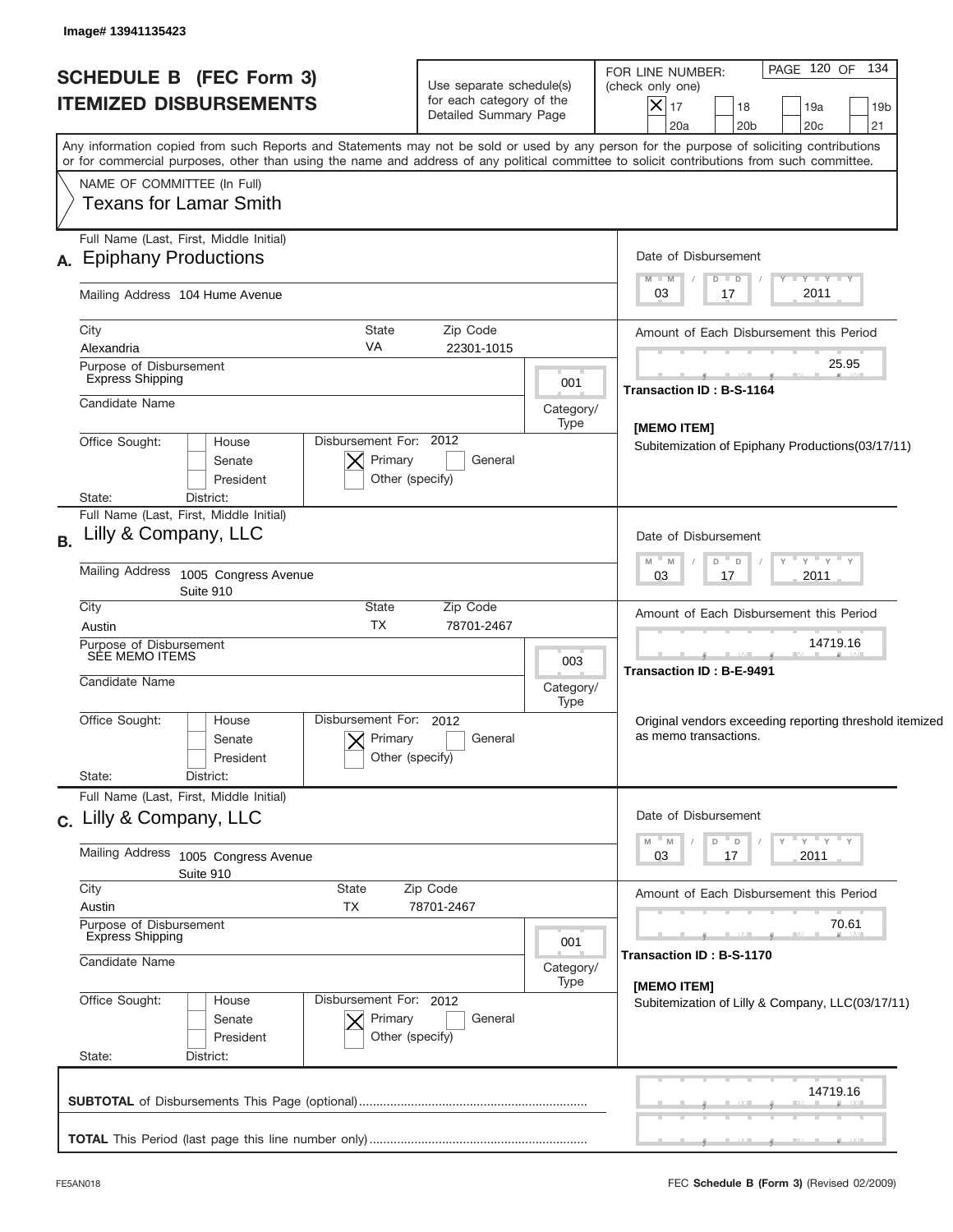|           | <b>SCHEDULE B</b> (FEC Form 3)<br><b>ITEMIZED DISBURSEMENTS</b>                                                                                                                                                                                                                         |                                                      | Use separate schedule(s)<br>for each category of the<br>Detailed Summary Page |                          |  | FOR LINE NUMBER:<br>(check only one)<br>$ \boldsymbol{\times} $<br>17<br>20a | 18<br>20 <sub>b</sub> | PAGE 121 OF 134 | 19a<br>20 <sub>c</sub>  | 19 <sub>b</sub><br>21 |
|-----------|-----------------------------------------------------------------------------------------------------------------------------------------------------------------------------------------------------------------------------------------------------------------------------------------|------------------------------------------------------|-------------------------------------------------------------------------------|--------------------------|--|------------------------------------------------------------------------------|-----------------------|-----------------|-------------------------|-----------------------|
|           | Any information copied from such Reports and Statements may not be sold or used by any person for the purpose of soliciting contributions<br>or for commercial purposes, other than using the name and address of any political committee to solicit contributions from such committee. |                                                      |                                                                               |                          |  |                                                                              |                       |                 |                         |                       |
|           | NAME OF COMMITTEE (In Full)<br>Texans for Lamar Smith                                                                                                                                                                                                                                   |                                                      |                                                                               |                          |  |                                                                              |                       |                 |                         |                       |
|           | Full Name (Last, First, Middle Initial)<br>A. Lilly & Company, LLC                                                                                                                                                                                                                      |                                                      |                                                                               |                          |  | Date of Disbursement                                                         |                       |                 |                         |                       |
|           | Mailing Address 1005 Congress Avenue<br>Suite 910                                                                                                                                                                                                                                       |                                                      |                                                                               |                          |  | $M - M$<br>03                                                                | $D$ $D$<br>17         |                 | $T - Y = T - Y$<br>2011 |                       |
|           | City                                                                                                                                                                                                                                                                                    | State                                                | Zip Code                                                                      |                          |  | Amount of Each Disbursement this Period                                      |                       |                 |                         |                       |
|           | Austin<br>Purpose of Disbursement<br>Postage                                                                                                                                                                                                                                            | ТX                                                   | 78701-2467                                                                    | 003                      |  |                                                                              |                       |                 | 3600.51                 |                       |
|           | Candidate Name                                                                                                                                                                                                                                                                          |                                                      |                                                                               | Category/<br>Type        |  | Transaction ID: B-S-1169                                                     |                       |                 |                         |                       |
|           | Office Sought:<br>House<br>Senate<br>President                                                                                                                                                                                                                                          | Disbursement For: 2012<br>Primary<br>Other (specify) | General                                                                       |                          |  | [MEMO ITEM]<br>Subitemization of Lilly & Company, LLC(03/17/11)              |                       |                 |                         |                       |
|           | District:<br>State:<br>Full Name (Last, First, Middle Initial)<br>Lilly & Company, LLC                                                                                                                                                                                                  |                                                      |                                                                               |                          |  |                                                                              |                       |                 |                         |                       |
| <b>B.</b> |                                                                                                                                                                                                                                                                                         |                                                      |                                                                               |                          |  | Date of Disbursement<br>M<br>M                                               | D<br>$\Box$           |                 | $Y$ $Y$ $Y$ $Y$         |                       |
|           | Mailing Address<br>1005 Congress Avenue<br>Suite 910                                                                                                                                                                                                                                    |                                                      |                                                                               |                          |  | 03                                                                           | 17                    |                 | 2011                    |                       |
|           | City<br>Austin                                                                                                                                                                                                                                                                          | State<br><b>TX</b>                                   | Zip Code<br>78701-2467                                                        |                          |  | Amount of Each Disbursement this Period                                      |                       |                 |                         |                       |
|           | Purpose of Disbursement<br>Printing                                                                                                                                                                                                                                                     |                                                      |                                                                               | 003                      |  |                                                                              |                       |                 | 6966.95                 |                       |
|           | Candidate Name                                                                                                                                                                                                                                                                          |                                                      |                                                                               | Category/<br>Type        |  | Transaction ID: B-S-1168<br>[MEMO ITEM]                                      |                       |                 |                         |                       |
|           | Office Sought:<br>House<br>Senate<br>President                                                                                                                                                                                                                                          | Disbursement For:<br>Primary<br>Other (specify)      | 2012<br>General                                                               |                          |  | Subitemization of Lilly & Company, LLC(03/17/11)                             |                       |                 |                         |                       |
|           | State:<br>District:<br>Full Name (Last, First, Middle Initial)                                                                                                                                                                                                                          |                                                      |                                                                               |                          |  |                                                                              |                       |                 |                         |                       |
|           | c. Lilly & Company, LLC                                                                                                                                                                                                                                                                 |                                                      |                                                                               |                          |  | Date of Disbursement                                                         |                       |                 |                         |                       |
|           | Mailing Address<br>1005 Congress Avenue<br>Suite 910                                                                                                                                                                                                                                    |                                                      |                                                                               |                          |  | 03                                                                           | D<br>17               |                 | ≡ γ ≡ γ ≡ γ<br>2011     |                       |
|           | City<br>State<br>Austin<br>TX                                                                                                                                                                                                                                                           |                                                      | Zip Code<br>78701-2467                                                        |                          |  | Amount of Each Disbursement this Period                                      |                       |                 |                         |                       |
|           | Purpose of Disbursement<br><b>Fundraising Consulting</b>                                                                                                                                                                                                                                |                                                      |                                                                               |                          |  |                                                                              |                       |                 | 4000                    |                       |
|           | Candidate Name                                                                                                                                                                                                                                                                          |                                                      |                                                                               | 003<br>Category/<br>Type |  | Transaction ID: B-S-1167                                                     |                       |                 |                         |                       |
|           | Office Sought:<br>House<br>Senate<br>President<br>State:<br>District:                                                                                                                                                                                                                   | Disbursement For: 2012<br>Primary<br>Other (specify) | General                                                                       |                          |  | [MEMO ITEM]<br>Subitemization of Lilly & Company, LLC(03/17/11)              |                       |                 |                         |                       |
|           |                                                                                                                                                                                                                                                                                         |                                                      |                                                                               |                          |  |                                                                              |                       |                 |                         | 0.00                  |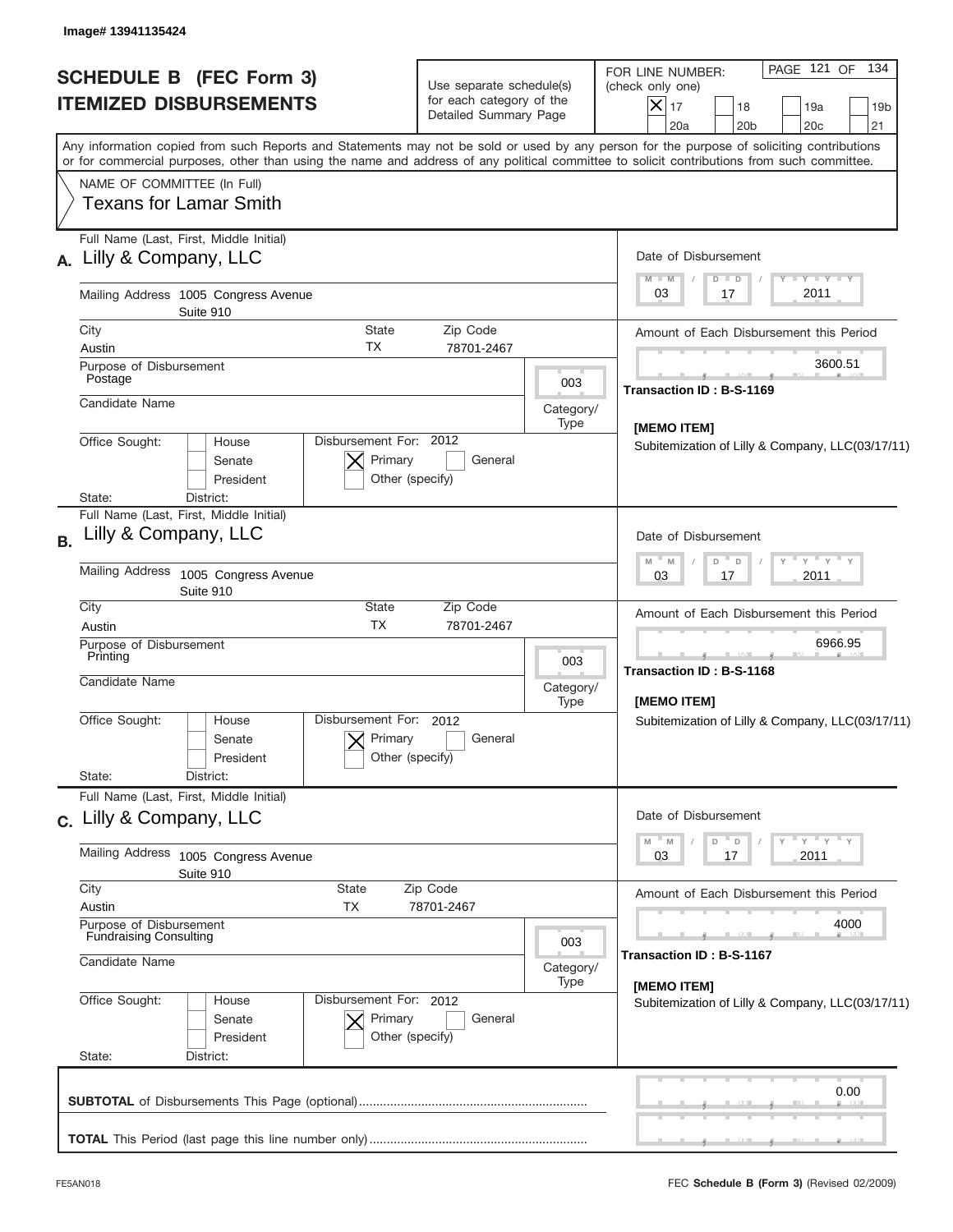| Image# 13941135425                                                                                                                                                                                                                                                                      |                                                                               |                          |                                                                                                                                                                   |  |  |
|-----------------------------------------------------------------------------------------------------------------------------------------------------------------------------------------------------------------------------------------------------------------------------------------|-------------------------------------------------------------------------------|--------------------------|-------------------------------------------------------------------------------------------------------------------------------------------------------------------|--|--|
| <b>SCHEDULE B (FEC Form 3)</b><br><b>ITEMIZED DISBURSEMENTS</b>                                                                                                                                                                                                                         | Use separate schedule(s)<br>for each category of the<br>Detailed Summary Page |                          | PAGE 122 OF 134<br>FOR LINE NUMBER:<br>(check only one)<br>$ \mathsf{X} _{17}$<br>18<br>19a<br>19 <sub>b</sub><br>20a<br>20 <sub>b</sub><br>20 <sub>c</sub><br>21 |  |  |
| Any information copied from such Reports and Statements may not be sold or used by any person for the purpose of soliciting contributions<br>or for commercial purposes, other than using the name and address of any political committee to solicit contributions from such committee. |                                                                               |                          |                                                                                                                                                                   |  |  |
| NAME OF COMMITTEE (In Full)<br><b>Texans for Lamar Smith</b>                                                                                                                                                                                                                            |                                                                               |                          |                                                                                                                                                                   |  |  |
| Full Name (Last, First, Middle Initial)                                                                                                                                                                                                                                                 |                                                                               |                          |                                                                                                                                                                   |  |  |
| A. Lilly & Company, LLC                                                                                                                                                                                                                                                                 |                                                                               |                          | Date of Disbursement<br>$T - Y$ $T - Y$<br>$M - M$<br>$D$ $D$                                                                                                     |  |  |
| Mailing Address 1005 Congress Avenue<br>Suite 910                                                                                                                                                                                                                                       |                                                                               |                          | 2011<br>03<br>17                                                                                                                                                  |  |  |
| City                                                                                                                                                                                                                                                                                    | <b>State</b><br>Zip Code<br>ТX                                                |                          | Amount of Each Disbursement this Period                                                                                                                           |  |  |
| Austin<br>Purpose of Disbursement<br>Mileage                                                                                                                                                                                                                                            | 78701-2467                                                                    | 002                      | 81.09<br><b>Transaction ID: B-S-1171</b>                                                                                                                          |  |  |
| Candidate Name                                                                                                                                                                                                                                                                          | Category/                                                                     |                          |                                                                                                                                                                   |  |  |
| Office Sought:<br>House<br>Senate<br>President                                                                                                                                                                                                                                          | Disbursement For: 2012<br>Primary<br>General<br>Other (specify)               | Type                     | [MEMO ITEM]<br>Subitemization of Lilly & Company, LLC(03/17/11)                                                                                                   |  |  |
| District:<br>State:<br>Full Name (Last, First, Middle Initial)                                                                                                                                                                                                                          |                                                                               |                          |                                                                                                                                                                   |  |  |
| Page Barteau Catering, Inc.<br><b>B.</b>                                                                                                                                                                                                                                                |                                                                               |                          | Date of Disbursement                                                                                                                                              |  |  |
| Mailing Address 2332 North Saint Mary's Street                                                                                                                                                                                                                                          |                                                                               |                          | $\vdash$ $\gamma$ $\vdash$ $\gamma$ $\vdash$ $\gamma$<br>M<br>$- M$<br>D<br>$-$ D<br>2011<br>03<br>17                                                             |  |  |
| City<br>San Antonio                                                                                                                                                                                                                                                                     | <b>State</b><br>Zip Code<br><b>TX</b><br>78212                                |                          | Amount of Each Disbursement this Period                                                                                                                           |  |  |
| Purpose of Disbursement<br>Catering                                                                                                                                                                                                                                                     | 003                                                                           | 577.39                   |                                                                                                                                                                   |  |  |
| Candidate Name                                                                                                                                                                                                                                                                          |                                                                               | Category/<br>Type        | <b>Transaction ID: B-E-9488</b>                                                                                                                                   |  |  |
| Disbursement For:<br>Office Sought:<br>House<br>Senate<br>President                                                                                                                                                                                                                     | 2012<br>Primary<br>General<br>Other (specify)                                 |                          |                                                                                                                                                                   |  |  |
| State:<br>District:<br>Full Name (Last, First, Middle Initial)                                                                                                                                                                                                                          |                                                                               |                          |                                                                                                                                                                   |  |  |
| c. Piryx, Inc.                                                                                                                                                                                                                                                                          |                                                                               |                          | Date of Disbursement                                                                                                                                              |  |  |
| Mailing Address<br>401 West 15th Street<br>Suite 520                                                                                                                                                                                                                                    |                                                                               |                          | $=\frac{1}{\gamma}$ $\frac{1}{\gamma}$ $\frac{1}{\gamma}$ $\frac{1}{\gamma}$<br>$-M$<br>M<br>D<br>03<br>2011<br>17                                                |  |  |
| City<br>State                                                                                                                                                                                                                                                                           | Zip Code                                                                      |                          | Amount of Each Disbursement this Period                                                                                                                           |  |  |
| Purpose of Disbursement<br>E-Merchant Fee                                                                                                                                                                                                                                               | 78701<br>Austin<br>ТX                                                         |                          |                                                                                                                                                                   |  |  |
| Candidate Name                                                                                                                                                                                                                                                                          | 001<br>Category/<br>Type                                                      | Transaction ID: B-E-9651 |                                                                                                                                                                   |  |  |
| Office Sought:<br>House<br>Senate<br>President<br>State:                                                                                                                                                                                                                                | Disbursement For: 2012<br>Primary<br>General<br>Other (specify)               |                          |                                                                                                                                                                   |  |  |
| District:                                                                                                                                                                                                                                                                               |                                                                               |                          |                                                                                                                                                                   |  |  |
|                                                                                                                                                                                                                                                                                         |                                                                               |                          | 602.39                                                                                                                                                            |  |  |
|                                                                                                                                                                                                                                                                                         |                                                                               |                          |                                                                                                                                                                   |  |  |
|                                                                                                                                                                                                                                                                                         |                                                                               |                          |                                                                                                                                                                   |  |  |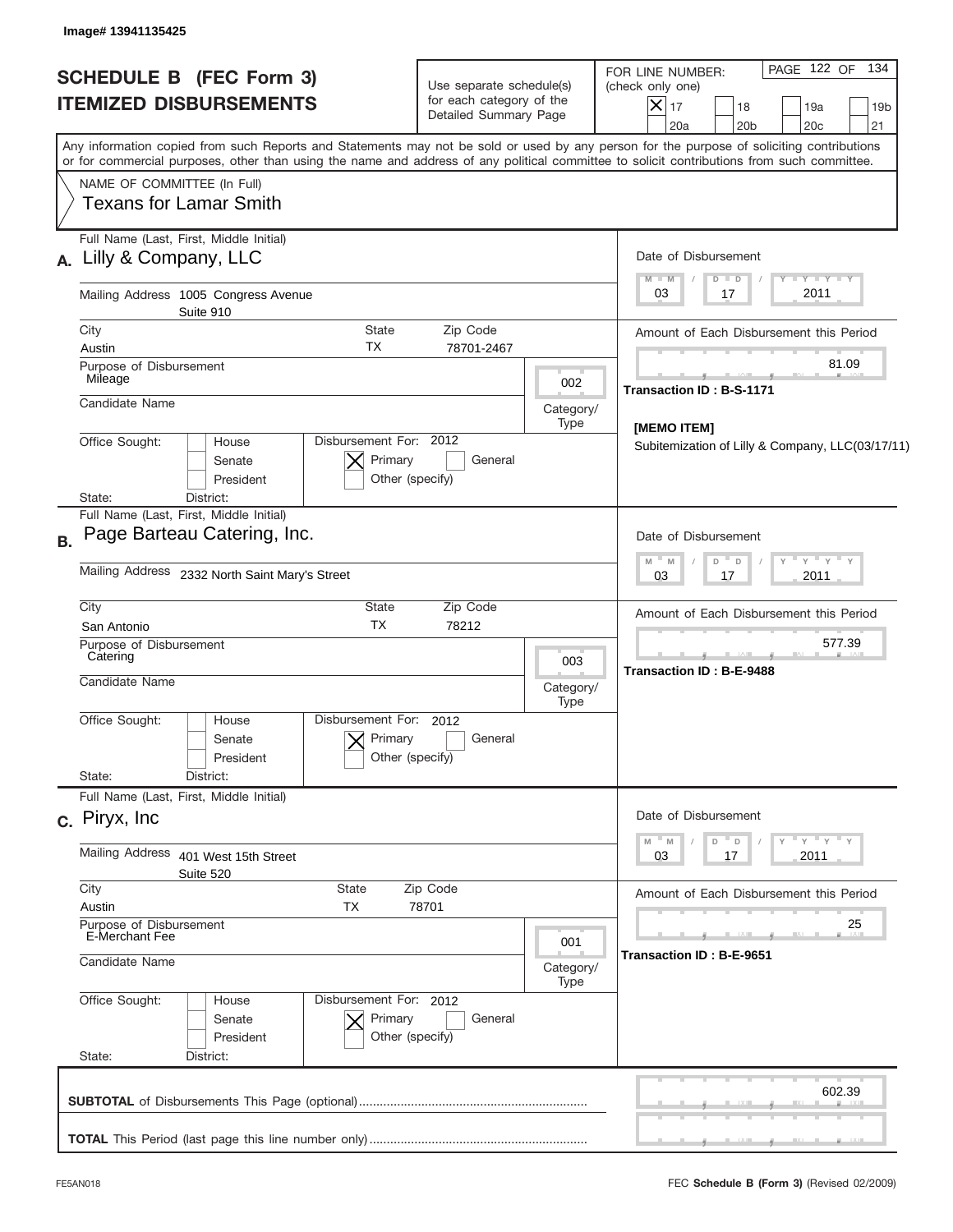|           | Image# 13941135426                                          |                                                                        |                                                      |                                                                               |                          |                                                                                                                                                                                                                                                                                         |
|-----------|-------------------------------------------------------------|------------------------------------------------------------------------|------------------------------------------------------|-------------------------------------------------------------------------------|--------------------------|-----------------------------------------------------------------------------------------------------------------------------------------------------------------------------------------------------------------------------------------------------------------------------------------|
|           |                                                             | <b>SCHEDULE B (FEC Form 3)</b><br><b>ITEMIZED DISBURSEMENTS</b>        |                                                      | Use separate schedule(s)<br>for each category of the<br>Detailed Summary Page |                          | 134<br>PAGE 123 OF<br>FOR LINE NUMBER:<br>(check only one)<br>$X _{17}$<br>18<br>19a<br>19 <sub>b</sub><br>20a<br>20 <sub>b</sub><br>20 <sub>c</sub><br>21                                                                                                                              |
|           |                                                             |                                                                        |                                                      |                                                                               |                          | Any information copied from such Reports and Statements may not be sold or used by any person for the purpose of soliciting contributions<br>or for commercial purposes, other than using the name and address of any political committee to solicit contributions from such committee. |
|           | NAME OF COMMITTEE (In Full)                                 | Texans for Lamar Smith                                                 |                                                      |                                                                               |                          |                                                                                                                                                                                                                                                                                         |
| А.        | Piryx, Inc.                                                 | Full Name (Last, First, Middle Initial)                                |                                                      |                                                                               |                          | Date of Disbursement<br><b>TANK TANK</b><br>$M - M$<br>$D$ $D$                                                                                                                                                                                                                          |
|           |                                                             | Mailing Address 401 West 15th Street<br>Suite 520                      |                                                      |                                                                               |                          | 2011<br>03<br>17                                                                                                                                                                                                                                                                        |
|           | City<br>Austin                                              |                                                                        | <b>State</b><br><b>TX</b>                            | Zip Code<br>78701                                                             |                          | Amount of Each Disbursement this Period                                                                                                                                                                                                                                                 |
|           | Purpose of Disbursement<br>E-Merchant Fee                   |                                                                        |                                                      |                                                                               | 001                      | 56.25<br>Transaction ID: B-E-9653                                                                                                                                                                                                                                                       |
|           | Candidate Name                                              |                                                                        |                                                      |                                                                               | Category/<br>Type        |                                                                                                                                                                                                                                                                                         |
|           | Office Sought:<br>State:                                    | House<br>Senate<br>President<br>District:                              | Disbursement For: 2012<br>Primary<br>Other (specify) | General                                                                       |                          |                                                                                                                                                                                                                                                                                         |
| <b>B.</b> |                                                             | Full Name (Last, First, Middle Initial)<br><b>Ridgemont Properties</b> |                                                      |                                                                               |                          | Date of Disbursement                                                                                                                                                                                                                                                                    |
|           | Mailing Address                                             | 5701 Broadway Street<br>Suite 200                                      |                                                      |                                                                               |                          | $\overline{Y}$ $\overline{Y}$ $\overline{Y}$ $\overline{Y}$ $\overline{Y}$<br>$M - M$<br>D<br>$\Box$<br>2011<br>03<br>17                                                                                                                                                                |
|           | City<br>San Antonio                                         |                                                                        | State<br><b>TX</b>                                   | Zip Code<br>78209-5722                                                        |                          | Amount of Each Disbursement this Period                                                                                                                                                                                                                                                 |
|           | Purpose of Disbursement<br>Office Rent<br>Candidate Name    |                                                                        |                                                      |                                                                               | 001<br>Category/<br>Type | 200<br>Transaction ID: B-E-9489                                                                                                                                                                                                                                                         |
|           | Office Sought:                                              | House<br>Senate<br>President                                           | Disbursement For: 2012<br>Primary<br>Other (specify) | General                                                                       |                          |                                                                                                                                                                                                                                                                                         |
|           | State:                                                      | District:<br>Full Name (Last, First, Middle Initial)                   |                                                      |                                                                               |                          |                                                                                                                                                                                                                                                                                         |
|           | c. Piryx, Inc.                                              |                                                                        |                                                      |                                                                               |                          | Date of Disbursement                                                                                                                                                                                                                                                                    |
|           | Mailing Address                                             | 401 West 15th Street<br>Suite 520                                      |                                                      |                                                                               |                          | $Y$ $Y$ $Y$ $Y$ $Y$<br>$M$ $M$<br>D<br>D<br>2011<br>03<br>18                                                                                                                                                                                                                            |
|           | City<br>Austin                                              |                                                                        | State<br>TX                                          | Zip Code<br>78701                                                             |                          | Amount of Each Disbursement this Period                                                                                                                                                                                                                                                 |
|           | Purpose of Disbursement<br>E-Merchant Fee<br>Candidate Name |                                                                        |                                                      |                                                                               |                          | 45<br>Transaction ID: B-E-9654                                                                                                                                                                                                                                                          |
|           | Office Sought:<br>State:                                    | House<br>Senate<br>President<br>District:                              | Disbursement For: 2012<br>Primary<br>Other (specify) | General                                                                       | Type                     |                                                                                                                                                                                                                                                                                         |
|           |                                                             |                                                                        |                                                      |                                                                               |                          | 301.25                                                                                                                                                                                                                                                                                  |
|           |                                                             |                                                                        |                                                      |                                                                               |                          |                                                                                                                                                                                                                                                                                         |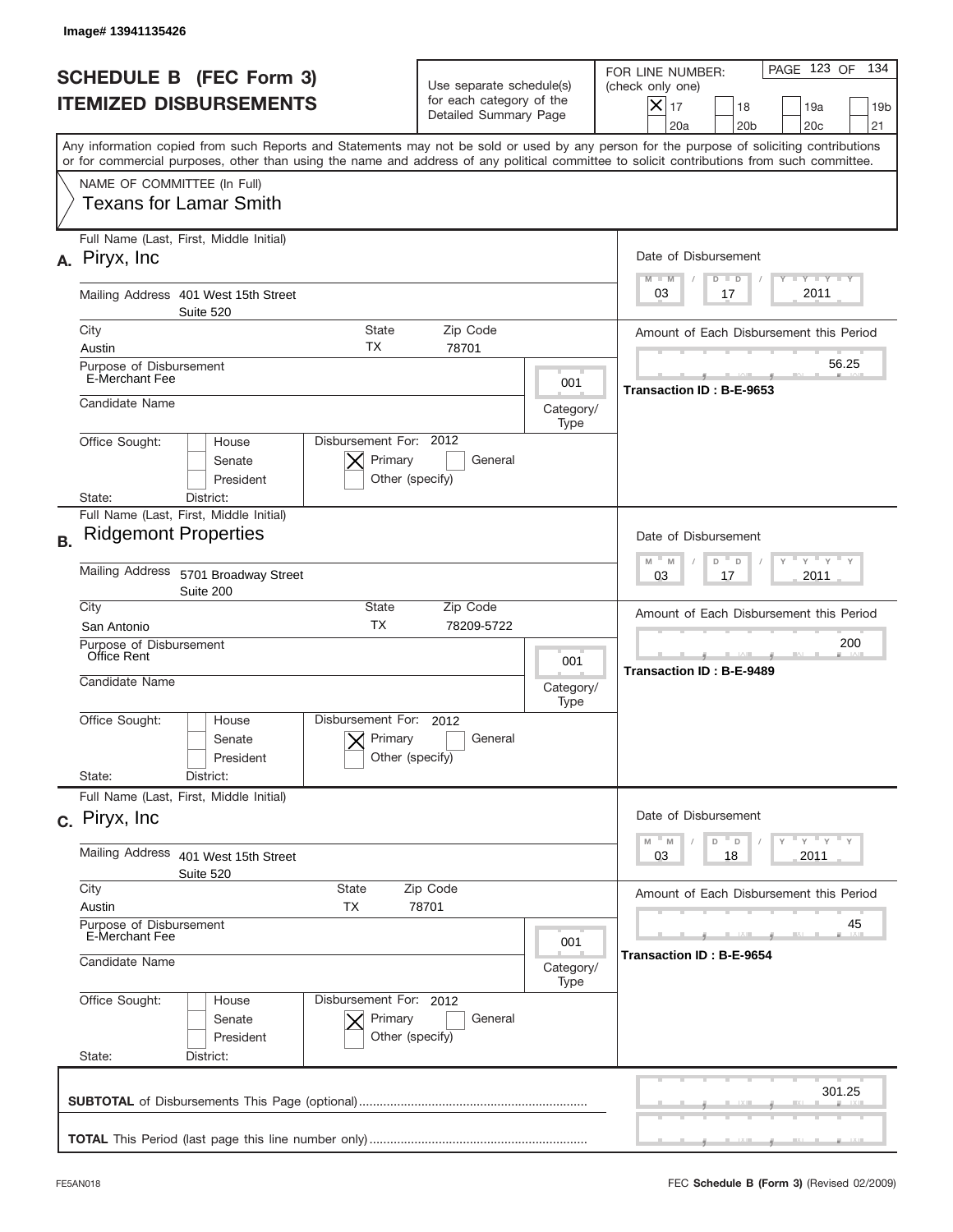| <b>SCHEDULE B (FEC Form 3)</b><br><b>ITEMIZED DISBURSEMENTS</b>       |                                                      | Use separate schedule(s)<br>for each category of the<br>Detailed Summary Page | PAGE 124 OF 134<br>FOR LINE NUMBER:<br>(check only one)<br>$ \boldsymbol{\mathsf{X}} $<br>17<br>18<br>19a<br>19 <sub>b</sub><br>20a<br>20 <sub>b</sub><br>20 <sub>c</sub><br>21                                                                                                         |
|-----------------------------------------------------------------------|------------------------------------------------------|-------------------------------------------------------------------------------|-----------------------------------------------------------------------------------------------------------------------------------------------------------------------------------------------------------------------------------------------------------------------------------------|
|                                                                       |                                                      |                                                                               | Any information copied from such Reports and Statements may not be sold or used by any person for the purpose of soliciting contributions<br>or for commercial purposes, other than using the name and address of any political committee to solicit contributions from such committee. |
| NAME OF COMMITTEE (In Full)<br><b>Texans for Lamar Smith</b>          |                                                      |                                                                               |                                                                                                                                                                                                                                                                                         |
| Full Name (Last, First, Middle Initial)<br>A. O'Lene Stone            |                                                      |                                                                               | Date of Disbursement                                                                                                                                                                                                                                                                    |
| Mailing Address 7331 Thrush Garden                                    |                                                      |                                                                               | $T - Y$ $T - Y$ $T - Y$<br>$M - M$<br>$D$ $D$<br>2011<br>03<br>18                                                                                                                                                                                                                       |
| City<br>San Antonio                                                   | State<br>Zip Code<br>TX<br>78209-3575                |                                                                               | Amount of Each Disbursement this Period                                                                                                                                                                                                                                                 |
| Purpose of Disbursement<br>SEE MEMO ITEMS                             |                                                      | 001                                                                           | 485.67<br>Transaction ID: B-E-9492                                                                                                                                                                                                                                                      |
| Candidate Name                                                        |                                                      | Category/<br>Type                                                             |                                                                                                                                                                                                                                                                                         |
| Office Sought:<br>House<br>Senate<br>President<br>District:<br>State: | Disbursement For: 2012<br>Primary<br>Other (specify) | General                                                                       | Original vendors exceeding reporting threshold itemized<br>as memo transactions.                                                                                                                                                                                                        |
| Full Name (Last, First, Middle Initial)<br>O'Lene Stone<br>B.         |                                                      |                                                                               | Date of Disbursement                                                                                                                                                                                                                                                                    |
| Mailing Address 7331 Thrush Garden                                    |                                                      |                                                                               | " γ " γ " γ<br>$- M$<br>$D$ $D$<br>M<br>2011<br>03<br>18                                                                                                                                                                                                                                |
| City<br>San Antonio                                                   | State<br>Zip Code<br><b>TX</b><br>78209-3575         |                                                                               | Amount of Each Disbursement this Period                                                                                                                                                                                                                                                 |
| Purpose of Disbursement<br>Reimbursed-Mileage<br>Candidate Name       |                                                      | 002<br>Category/                                                              | 242.5<br>Transaction ID: B-S-1172                                                                                                                                                                                                                                                       |
| Office Sought:<br>House<br>Senate<br>President<br>State:<br>District: | Disbursement For: 2012<br>Primary<br>Other (specify) | Type<br>General                                                               | [MEMO ITEM]<br>Subitemization of O'Lene Stone(03/18/11)                                                                                                                                                                                                                                 |
| Full Name (Last, First, Middle Initial)<br>c. O'Lene Stone            |                                                      |                                                                               | Date of Disbursement                                                                                                                                                                                                                                                                    |
| Mailing Address 7331 Thrush Garden                                    |                                                      |                                                                               | ≡ γ ≡ γ ≡ γ<br>M<br>M<br>D<br>03<br>2011<br>18                                                                                                                                                                                                                                          |
| City<br>San Antonio                                                   | State<br>Zip Code<br>TX<br>78209-3575                |                                                                               | Amount of Each Disbursement this Period                                                                                                                                                                                                                                                 |
| Purpose of Disbursement<br>Reimbursed- Campaign Mementos              |                                                      |                                                                               | 101.4<br>Transaction ID: B-S-1175                                                                                                                                                                                                                                                       |
| Candidate Name                                                        |                                                      | Category/<br>Type                                                             | [MEMO ITEM]                                                                                                                                                                                                                                                                             |
| Office Sought:<br>House<br>Senate<br>President<br>State:<br>District: | Disbursement For: 2012<br>Primary<br>Other (specify) | General                                                                       | Subitemization of O'Lene Stone(03/18/11)                                                                                                                                                                                                                                                |
|                                                                       |                                                      |                                                                               | 485.67                                                                                                                                                                                                                                                                                  |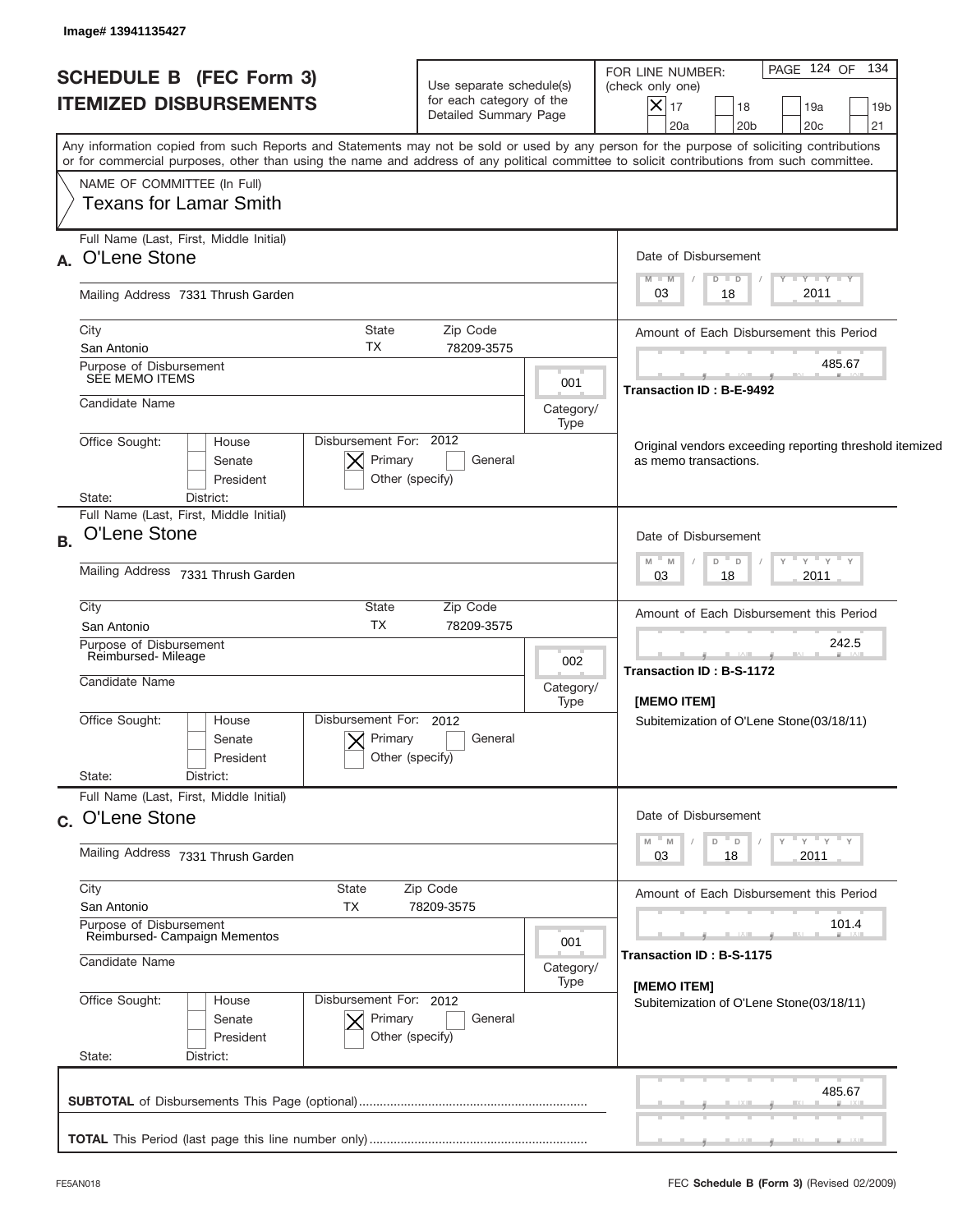|                                                                       | Image# 13941135428                                              |                                                      |                                                                               |                          |                                                                                                                                                                                                                                                                                         |
|-----------------------------------------------------------------------|-----------------------------------------------------------------|------------------------------------------------------|-------------------------------------------------------------------------------|--------------------------|-----------------------------------------------------------------------------------------------------------------------------------------------------------------------------------------------------------------------------------------------------------------------------------------|
|                                                                       | <b>SCHEDULE B (FEC Form 3)</b><br><b>ITEMIZED DISBURSEMENTS</b> |                                                      | Use separate schedule(s)<br>for each category of the<br>Detailed Summary Page |                          | 134<br>PAGE 125 OF<br>FOR LINE NUMBER:<br>(check only one)<br>$ \mathsf{X} _{17}$<br>18<br>19a<br>19 <sub>b</sub><br>20a<br>20 <sub>b</sub><br>20c<br>21                                                                                                                                |
|                                                                       |                                                                 |                                                      |                                                                               |                          | Any information copied from such Reports and Statements may not be sold or used by any person for the purpose of soliciting contributions<br>or for commercial purposes, other than using the name and address of any political committee to solicit contributions from such committee. |
|                                                                       | NAME OF COMMITTEE (In Full)<br>Texans for Lamar Smith           |                                                      |                                                                               |                          |                                                                                                                                                                                                                                                                                         |
| O'Lene Stone                                                          | Full Name (Last, First, Middle Initial)                         |                                                      |                                                                               |                          | Date of Disbursement<br>Y TY TY TY<br>$M - M$<br>$D$ $D$                                                                                                                                                                                                                                |
|                                                                       | Mailing Address 7331 Thrush Garden                              |                                                      |                                                                               |                          | 2011<br>03<br>18                                                                                                                                                                                                                                                                        |
| City<br>San Antonio                                                   |                                                                 | <b>State</b><br>ТX                                   | Zip Code<br>78209-3575                                                        |                          | Amount of Each Disbursement this Period                                                                                                                                                                                                                                                 |
|                                                                       | Purpose of Disbursement<br>Reimbursed- Gen. Office Supply       |                                                      |                                                                               | 001                      | 15.58<br>Transaction ID: B-S-1176                                                                                                                                                                                                                                                       |
| Candidate Name                                                        |                                                                 |                                                      |                                                                               | Category/<br>Type        | [MEMO ITEM]                                                                                                                                                                                                                                                                             |
| Office Sought:<br>State:                                              | House<br>Senate<br>President<br>District:                       | Disbursement For: 2012<br>Primary<br>Other (specify) | General                                                                       |                          | Subitemization of O'Lene Stone(03/18/11)                                                                                                                                                                                                                                                |
| O'Lene Stone<br><b>B.</b>                                             | Full Name (Last, First, Middle Initial)                         |                                                      |                                                                               |                          | Date of Disbursement<br>$\cdots$ $\gamma$ $\cdots$ $\gamma$ $\cdots$ $\gamma$<br>D<br>M<br>M<br>$\Box$                                                                                                                                                                                  |
| Mailing Address 7331 Thrush Garden                                    |                                                                 |                                                      |                                                                               |                          | 2011<br>03<br>18                                                                                                                                                                                                                                                                        |
| City<br>San Antonio                                                   |                                                                 | <b>State</b><br><b>TX</b>                            | Zip Code<br>78209-3575                                                        |                          | Amount of Each Disbursement this Period                                                                                                                                                                                                                                                 |
| Candidate Name                                                        | Purpose of Disbursement<br>Reimbursed-Postage                   |                                                      |                                                                               | 001<br>Category/<br>Type | 71.29<br><b>Transaction ID: B-S-1173</b><br>[MEMO ITEM]                                                                                                                                                                                                                                 |
| Office Sought:                                                        | House<br>Senate<br>President                                    | Disbursement For: 2012<br>Primary<br>Other (specify) | General                                                                       |                          | Subitemization of O'Lene Stone(03/18/11)                                                                                                                                                                                                                                                |
| State:                                                                | District:<br>Full Name (Last, First, Middle Initial)            |                                                      |                                                                               |                          |                                                                                                                                                                                                                                                                                         |
| c. O'Lene Stone                                                       |                                                                 |                                                      |                                                                               |                          | Date of Disbursement<br>$=\frac{1}{\gamma}+\frac{1}{\gamma}+\frac{1}{\gamma}+\frac{1}{\gamma}$<br>$M$ $M$<br>$\overline{\phantom{a}}$ D<br>D                                                                                                                                            |
|                                                                       | Mailing Address 7331 Thrush Garden                              |                                                      |                                                                               |                          | 2011<br>03<br>18                                                                                                                                                                                                                                                                        |
| City<br>San Antonio                                                   |                                                                 | State<br>ТX                                          | Zip Code<br>78209-3575                                                        |                          | Amount of Each Disbursement this Period                                                                                                                                                                                                                                                 |
| Purpose of Disbursement<br>Reimbursed- Express Mail<br>Candidate Name |                                                                 |                                                      |                                                                               | 001<br>Category/         | 54.9<br>Transaction ID: B-S-1174                                                                                                                                                                                                                                                        |
| Office Sought:<br>State:                                              | House<br>Senate<br>President<br>District:                       | Disbursement For: 2012<br>Primary<br>Other (specify) | General                                                                       | Type                     | [MEMO ITEM]<br>Subitemization of O'Lene Stone(03/18/11)                                                                                                                                                                                                                                 |
|                                                                       |                                                                 |                                                      |                                                                               |                          | 0.00                                                                                                                                                                                                                                                                                    |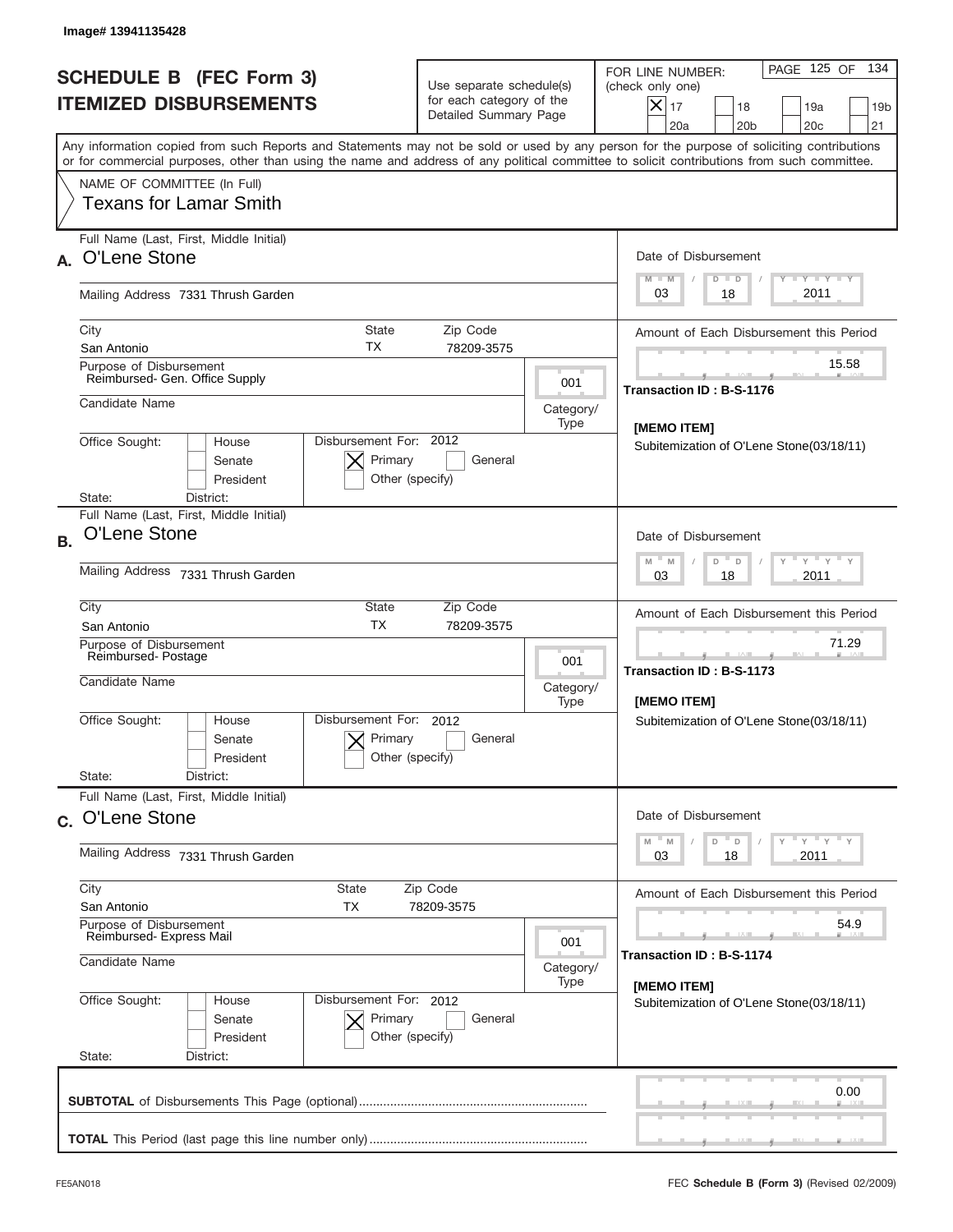|           | Image# 13941135429                                                                                                                                                                                                                                                                      |                                                                               |                          |                                                                                                                                                            |
|-----------|-----------------------------------------------------------------------------------------------------------------------------------------------------------------------------------------------------------------------------------------------------------------------------------------|-------------------------------------------------------------------------------|--------------------------|------------------------------------------------------------------------------------------------------------------------------------------------------------|
|           | <b>SCHEDULE B (FEC Form 3)</b><br><b>ITEMIZED DISBURSEMENTS</b>                                                                                                                                                                                                                         | Use separate schedule(s)<br>for each category of the<br>Detailed Summary Page |                          | 134<br>PAGE 126 OF<br>FOR LINE NUMBER:<br>(check only one)<br>$X _{17}$<br>18<br>19a<br>19 <sub>b</sub><br>20 <sub>c</sub><br>20a<br>20 <sub>b</sub><br>21 |
|           | Any information copied from such Reports and Statements may not be sold or used by any person for the purpose of soliciting contributions<br>or for commercial purposes, other than using the name and address of any political committee to solicit contributions from such committee. |                                                                               |                          |                                                                                                                                                            |
|           | NAME OF COMMITTEE (In Full)<br><b>Texans for Lamar Smith</b>                                                                                                                                                                                                                            |                                                                               |                          |                                                                                                                                                            |
|           | Full Name (Last, First, Middle Initial)<br>A. Piryx, Inc.                                                                                                                                                                                                                               |                                                                               |                          | Date of Disbursement<br><b>TANK TANK</b><br>$M - M$<br>$D$ $D$                                                                                             |
|           | Mailing Address 401 West 15th Street<br>Suite 520                                                                                                                                                                                                                                       |                                                                               |                          | 2011<br>03<br>21                                                                                                                                           |
|           | City<br><b>State</b><br>ТX<br>Austin                                                                                                                                                                                                                                                    | Zip Code<br>78701                                                             |                          | Amount of Each Disbursement this Period                                                                                                                    |
|           | Purpose of Disbursement<br><b>E-Merchant Fee</b>                                                                                                                                                                                                                                        |                                                                               | 001                      | 158.63<br>Transaction ID: B-E-9655                                                                                                                         |
|           | Candidate Name                                                                                                                                                                                                                                                                          |                                                                               | Category/<br>Type        |                                                                                                                                                            |
|           | Disbursement For: 2012<br>Office Sought:<br>House<br>Primary<br>Senate<br>President<br>Other (specify)<br>State:<br>District:                                                                                                                                                           | General                                                                       |                          |                                                                                                                                                            |
| <b>B.</b> | Full Name (Last, First, Middle Initial)<br>Lamar Smith                                                                                                                                                                                                                                  |                                                                               |                          | Date of Disbursement                                                                                                                                       |
|           | Mailing Address PO Box 6155                                                                                                                                                                                                                                                             |                                                                               |                          | $\cdots$ $\gamma$ $\cdots$ $\gamma$ $\cdots$<br>$M - M$<br>D<br>$\Box$<br>2011<br>03<br>22                                                                 |
|           | City<br>State<br><b>TX</b><br>San Antonio                                                                                                                                                                                                                                               | Zip Code<br>78209-0155                                                        |                          | Amount of Each Disbursement this Period                                                                                                                    |
|           | Purpose of Disbursement<br>Reimbursed-Campaign Mementos<br>Candidate Name                                                                                                                                                                                                               |                                                                               | 001<br>Category/<br>Type | 156.01<br>Transaction ID: B-E-9493                                                                                                                         |
|           | Office Sought:<br>Disbursement For:<br>House<br>Primary<br>Senate<br>Other (specify)<br>President                                                                                                                                                                                       | 2012<br>General                                                               |                          |                                                                                                                                                            |
|           | State:<br>District:<br>Full Name (Last, First, Middle Initial)                                                                                                                                                                                                                          |                                                                               |                          |                                                                                                                                                            |
|           | c. Piryx, Inc.                                                                                                                                                                                                                                                                          |                                                                               |                          | Date of Disbursement<br>≡ γ ≡ γ ≡ γ<br>$-M$<br>$\mathbb M$<br>D<br>D                                                                                       |
|           | Mailing Address<br>401 West 15th Street<br>Suite 520                                                                                                                                                                                                                                    |                                                                               |                          | 03<br>2011<br>24                                                                                                                                           |
|           | City<br>State<br>Austin<br>ТX                                                                                                                                                                                                                                                           | Zip Code<br>78701                                                             |                          | Amount of Each Disbursement this Period                                                                                                                    |
|           | Purpose of Disbursement<br>E-Merchant Fee<br>Candidate Name                                                                                                                                                                                                                             |                                                                               | 001<br>Category/         | 90<br>Transaction ID : B-E-9656                                                                                                                            |
|           | Office Sought:<br>Disbursement For: 2012<br>House<br>Senate<br>Primary<br>President<br>Other (specify)<br>State:<br>District:                                                                                                                                                           | General                                                                       | Type                     |                                                                                                                                                            |
|           |                                                                                                                                                                                                                                                                                         |                                                                               |                          | 404.64                                                                                                                                                     |
|           |                                                                                                                                                                                                                                                                                         |                                                                               |                          |                                                                                                                                                            |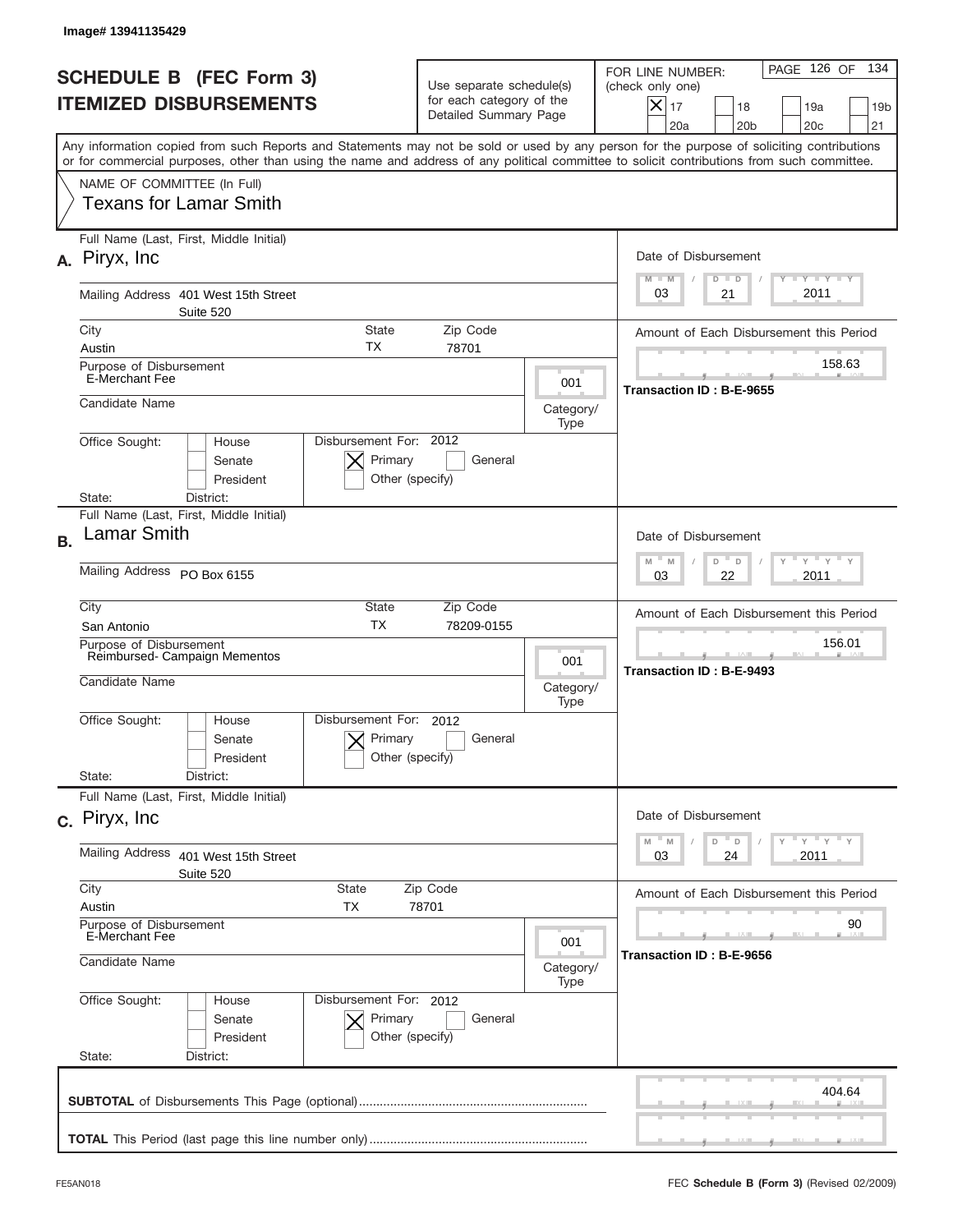| <b>SCHEDULE B (FEC Form 3)</b><br><b>ITEMIZED DISBURSEMENTS</b>                                                                                                                                                                                                                                                        | Use separate schedule(s)<br>for each category of the<br>Detailed Summary Page |                                                        | PAGE 127 OF 134<br>FOR LINE NUMBER:<br>(check only one)<br>$ \mathsf{X} _{17}$<br>18<br>19a<br>19 <sub>b</sub><br>20 <sub>b</sub><br>20 <sub>c</sub><br>21<br>20a |  |  |  |
|------------------------------------------------------------------------------------------------------------------------------------------------------------------------------------------------------------------------------------------------------------------------------------------------------------------------|-------------------------------------------------------------------------------|--------------------------------------------------------|-------------------------------------------------------------------------------------------------------------------------------------------------------------------|--|--|--|
| Any information copied from such Reports and Statements may not be sold or used by any person for the purpose of soliciting contributions<br>or for commercial purposes, other than using the name and address of any political committee to solicit contributions from such committee.<br>NAME OF COMMITTEE (In Full) |                                                                               |                                                        |                                                                                                                                                                   |  |  |  |
| <b>Texans for Lamar Smith</b>                                                                                                                                                                                                                                                                                          |                                                                               |                                                        |                                                                                                                                                                   |  |  |  |
| Full Name (Last, First, Middle Initial)<br>A. Jennifer Brown                                                                                                                                                                                                                                                           |                                                                               |                                                        | Date of Disbursement<br>$T$ $Y$ $T$ $Y$ $T$ $Y$<br>$M - M$<br>$D$ $D$                                                                                             |  |  |  |
| Mailing Address PO Box 6155                                                                                                                                                                                                                                                                                            |                                                                               |                                                        | 2011<br>24<br>03                                                                                                                                                  |  |  |  |
| City<br><b>State</b><br>TX<br>San Antonio                                                                                                                                                                                                                                                                              | Zip Code<br>78209                                                             |                                                        | Amount of Each Disbursement this Period                                                                                                                           |  |  |  |
| Purpose of Disbursement<br>SEE MEMO ITEMS                                                                                                                                                                                                                                                                              |                                                                               | 002                                                    | 1262.38<br>Transaction ID: B-E-9525                                                                                                                               |  |  |  |
| Candidate Name                                                                                                                                                                                                                                                                                                         |                                                                               | Category/<br>Type                                      |                                                                                                                                                                   |  |  |  |
| Disbursement For: 2012<br>Office Sought:<br>House<br>Primary<br>Senate<br>President<br>District:<br>State:                                                                                                                                                                                                             | General<br>Other (specify)                                                    |                                                        | Original vendors exceeding reporting threshold itemized<br>as memo transactions.                                                                                  |  |  |  |
| Full Name (Last, First, Middle Initial)<br>Jennifer Brown                                                                                                                                                                                                                                                              |                                                                               |                                                        | Date of Disbursement                                                                                                                                              |  |  |  |
| Mailing Address PO Box 6155                                                                                                                                                                                                                                                                                            |                                                                               | ≡ γ ≡ γ ≡ γ<br>- M<br>$D$ $D$<br>M<br>2011<br>03<br>24 |                                                                                                                                                                   |  |  |  |
| City<br>State<br><b>TX</b><br>San Antonio                                                                                                                                                                                                                                                                              | Zip Code<br>78209                                                             |                                                        | Amount of Each Disbursement this Period                                                                                                                           |  |  |  |
| Purpose of Disbursement<br>Reimbursed-Fuel                                                                                                                                                                                                                                                                             |                                                                               | 002                                                    | 66.9<br>Transaction ID: B-S-1178                                                                                                                                  |  |  |  |
| Candidate Name                                                                                                                                                                                                                                                                                                         |                                                                               | Category/<br>Type                                      | <b>IMEMO ITEMI</b>                                                                                                                                                |  |  |  |
| Disbursement For: 2012<br>Office Sought:<br>House<br>Primary<br>Senate<br>President<br>State:                                                                                                                                                                                                                          | General<br>Other (specify)                                                    |                                                        | Subitemization of Jennifer Brown(03/24/11)                                                                                                                        |  |  |  |
| District:<br>Full Name (Last, First, Middle Initial)                                                                                                                                                                                                                                                                   |                                                                               |                                                        |                                                                                                                                                                   |  |  |  |
| c. Jennifer Brown                                                                                                                                                                                                                                                                                                      |                                                                               |                                                        | Date of Disbursement<br>≡ γ ≡ γ ≡ γ<br>" M<br>D<br>M<br>$\Box$                                                                                                    |  |  |  |
| Mailing Address PO Box 6155                                                                                                                                                                                                                                                                                            |                                                                               | 03<br>2011<br>24                                       |                                                                                                                                                                   |  |  |  |
| City<br><b>State</b><br>San Antonio<br>TX                                                                                                                                                                                                                                                                              | Zip Code<br>78209                                                             |                                                        | Amount of Each Disbursement this Period                                                                                                                           |  |  |  |
| Purpose of Disbursement<br>Reimbursed-Lodging                                                                                                                                                                                                                                                                          |                                                                               | 002                                                    | 454.58                                                                                                                                                            |  |  |  |
| Candidate Name                                                                                                                                                                                                                                                                                                         |                                                                               | Category/<br>Type                                      | Transaction ID: B-S-1179<br>[MEMO ITEM]                                                                                                                           |  |  |  |
| Office Sought:<br>Disbursement For: 2012<br>House<br>Primary<br>Senate<br>President<br>State:<br>District:                                                                                                                                                                                                             | General<br>Other (specify)                                                    |                                                        | Subitemization of Jennifer Brown(03/24/11)                                                                                                                        |  |  |  |
|                                                                                                                                                                                                                                                                                                                        |                                                                               |                                                        | 1262.38                                                                                                                                                           |  |  |  |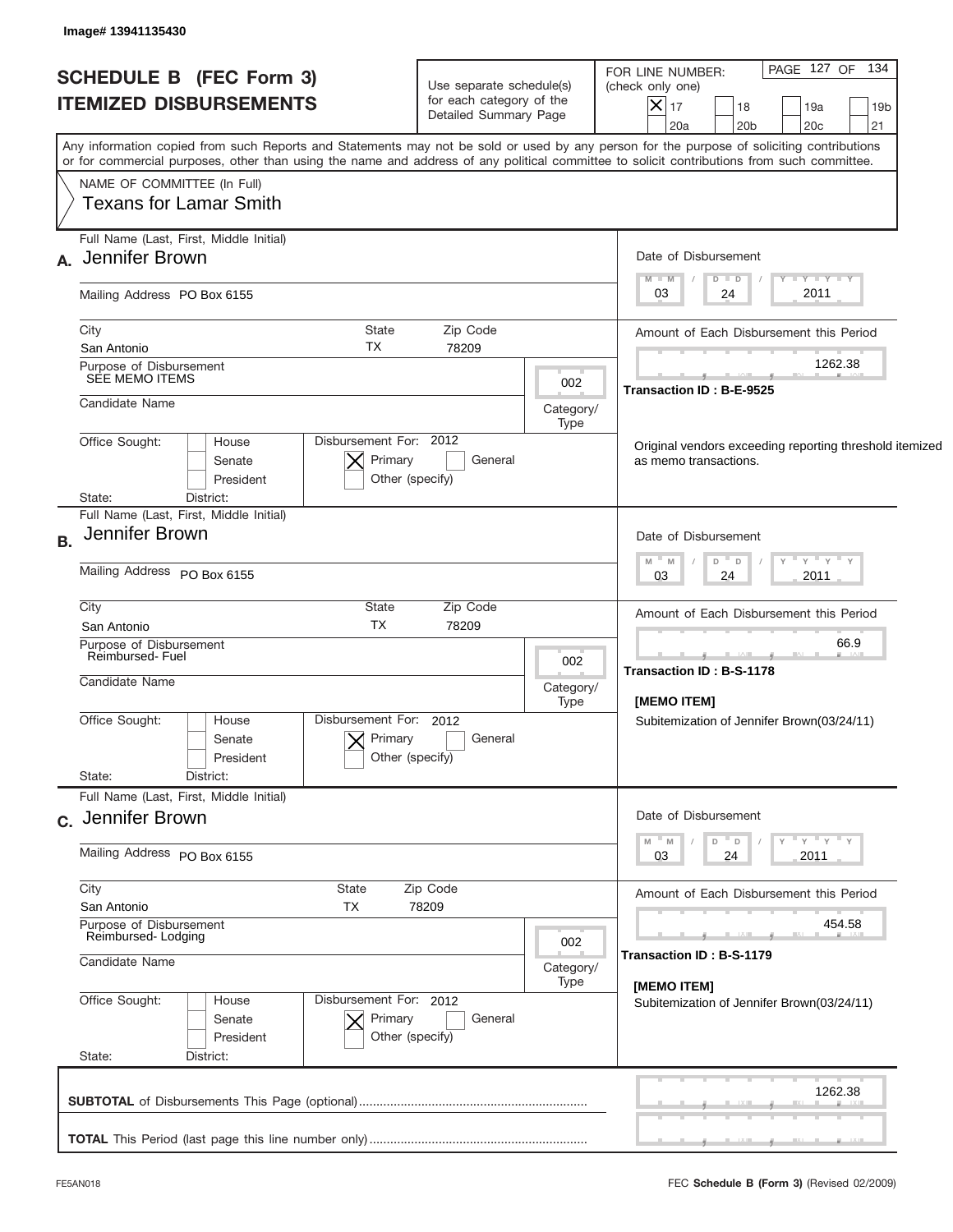|           | Image# 13941135431                                                                                                                                                                                                                                                                      |                                                      |                                                                               |                                                                                                                                                            |
|-----------|-----------------------------------------------------------------------------------------------------------------------------------------------------------------------------------------------------------------------------------------------------------------------------------------|------------------------------------------------------|-------------------------------------------------------------------------------|------------------------------------------------------------------------------------------------------------------------------------------------------------|
|           | <b>SCHEDULE B (FEC Form 3)</b><br><b>ITEMIZED DISBURSEMENTS</b>                                                                                                                                                                                                                         |                                                      | Use separate schedule(s)<br>for each category of the<br>Detailed Summary Page | 134<br>PAGE 128 OF<br>FOR LINE NUMBER:<br>(check only one)<br>$X _{17}$<br>18<br>19a<br>19 <sub>b</sub><br>20a<br>20 <sub>b</sub><br>20 <sub>c</sub><br>21 |
|           | Any information copied from such Reports and Statements may not be sold or used by any person for the purpose of soliciting contributions<br>or for commercial purposes, other than using the name and address of any political committee to solicit contributions from such committee. |                                                      |                                                                               |                                                                                                                                                            |
|           | NAME OF COMMITTEE (In Full)<br>Texans for Lamar Smith                                                                                                                                                                                                                                   |                                                      |                                                                               |                                                                                                                                                            |
|           | Full Name (Last, First, Middle Initial)<br>Jennifer Brown                                                                                                                                                                                                                               |                                                      |                                                                               | Date of Disbursement<br>Y TY TY TY<br>$M - M$                                                                                                              |
|           | Mailing Address PO Box 6155                                                                                                                                                                                                                                                             |                                                      |                                                                               | $D$ $D$<br>2011<br>03<br>24                                                                                                                                |
|           | City<br><b>State</b><br>ТX<br>San Antonio                                                                                                                                                                                                                                               | Zip Code<br>78209                                    |                                                                               | Amount of Each Disbursement this Period                                                                                                                    |
|           | Purpose of Disbursement<br>Reimbursed- Car Rental                                                                                                                                                                                                                                       |                                                      | 002                                                                           | 216.89<br>Transaction ID: B-S-1180                                                                                                                         |
|           | Candidate Name                                                                                                                                                                                                                                                                          |                                                      | Category/<br>Type                                                             | [MEMO ITEM]                                                                                                                                                |
|           | Disbursement For: 2012<br>Office Sought:<br>House<br>Primary<br>Senate<br>President<br>Other (specify)<br>State:<br>District:                                                                                                                                                           | Subitemization of Jennifer Brown(03/24/11)           |                                                                               |                                                                                                                                                            |
|           | Full Name (Last, First, Middle Initial)                                                                                                                                                                                                                                                 |                                                      |                                                                               |                                                                                                                                                            |
| <b>B.</b> | Jennifer Brown<br>Mailing Address PO Box 6155                                                                                                                                                                                                                                           |                                                      |                                                                               | Date of Disbursement<br>$\cdots$ $\gamma$ $\cdots$ $\gamma$ $\cdots$ $\gamma$<br>$M - M$<br>$D =$<br>D                                                     |
|           |                                                                                                                                                                                                                                                                                         |                                                      |                                                                               | 2011<br>03<br>24                                                                                                                                           |
|           | City<br>State<br><b>TX</b><br>San Antonio                                                                                                                                                                                                                                               | Zip Code<br>78209                                    |                                                                               | Amount of Each Disbursement this Period                                                                                                                    |
|           | Purpose of Disbursement<br>Reimbursed- Meal Expense<br>Candidate Name                                                                                                                                                                                                                   |                                                      | 002<br>Category/<br>Type                                                      | 7.61<br>Transaction ID: B-S-1181<br>[MEMO ITEM]                                                                                                            |
|           | Disbursement For:<br>Office Sought:<br>House<br>Senate<br>President                                                                                                                                                                                                                     | 2012<br>Primary<br>Other (specify)                   | General                                                                       | Subitemization of Jennifer Brown(03/24/11)                                                                                                                 |
|           | State:<br>District:<br>Full Name (Last, First, Middle Initial)                                                                                                                                                                                                                          |                                                      |                                                                               |                                                                                                                                                            |
|           | c. Jennifer Brown                                                                                                                                                                                                                                                                       |                                                      |                                                                               | Date of Disbursement<br>$\rightarrow$ $\rightarrow$ $\rightarrow$ $\rightarrow$ $\rightarrow$<br>D<br>M<br>M<br>D                                          |
|           | Mailing Address PO Box 6155                                                                                                                                                                                                                                                             | 2011<br>03<br>24                                     |                                                                               |                                                                                                                                                            |
|           | City<br>State<br>San Antonio<br>ТX                                                                                                                                                                                                                                                      | Zip Code<br>78209                                    |                                                                               | Amount of Each Disbursement this Period                                                                                                                    |
|           | Purpose of Disbursement<br>Reimbursed-Airfare<br>Candidate Name                                                                                                                                                                                                                         | 002                                                  | 516.4<br>Transaction ID: B-S-1177                                             |                                                                                                                                                            |
|           |                                                                                                                                                                                                                                                                                         | Category/<br>Type                                    | [MEMO ITEM]                                                                   |                                                                                                                                                            |
|           | Office Sought:<br>House<br>Senate<br>President<br>State:<br>District:                                                                                                                                                                                                                   | Disbursement For: 2012<br>Primary<br>Other (specify) | General                                                                       | Subitemization of Jennifer Brown(03/24/11)                                                                                                                 |
|           |                                                                                                                                                                                                                                                                                         |                                                      |                                                                               | 0.00                                                                                                                                                       |
|           |                                                                                                                                                                                                                                                                                         |                                                      |                                                                               |                                                                                                                                                            |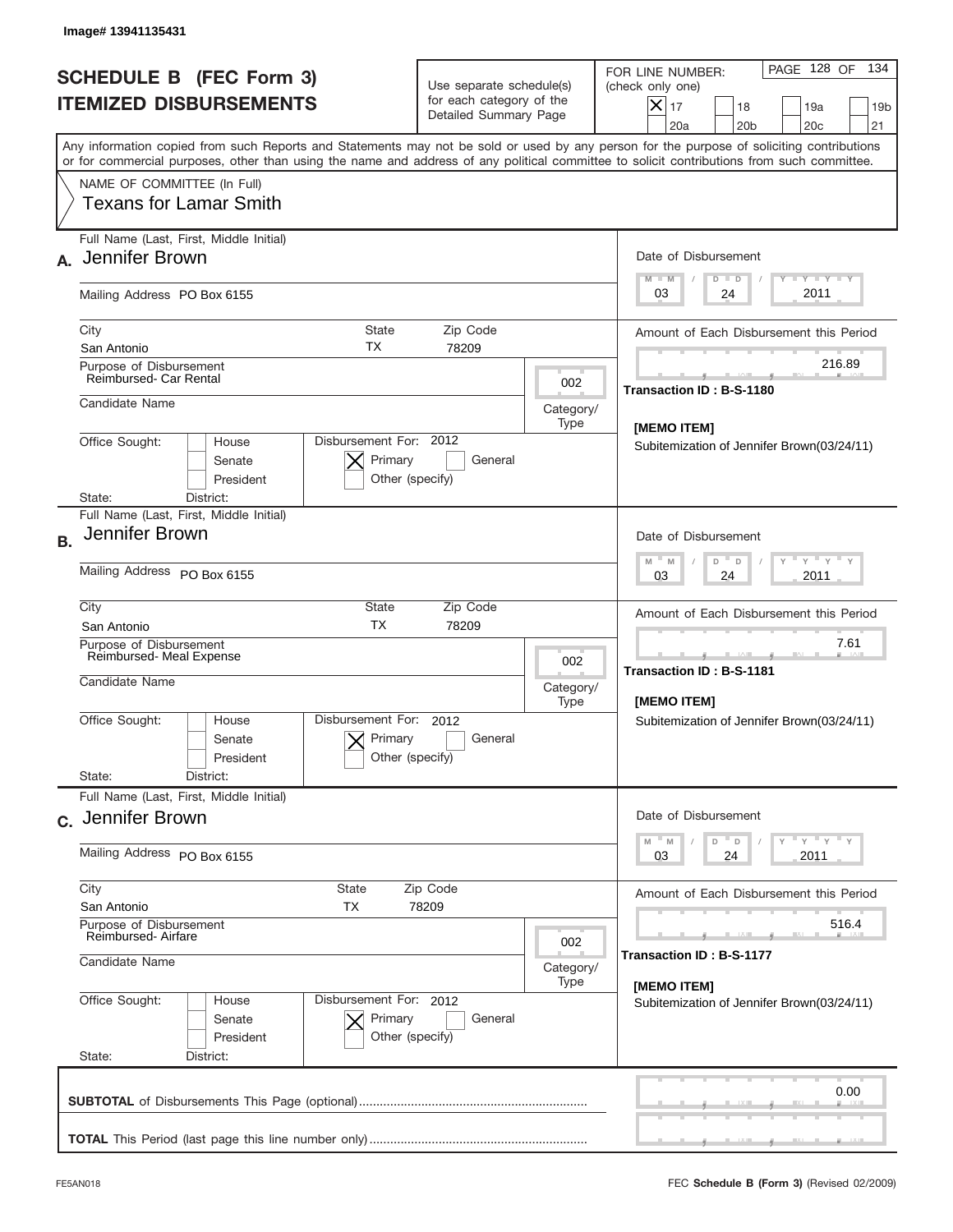| <b>SCHEDULE B (FEC Form 3)</b><br><b>ITEMIZED DISBURSEMENTS</b>                                                                                                                                                                                                                         |                                                      | Use separate schedule(s)<br>for each category of the<br>Detailed Summary Page |                   | FOR LINE NUMBER:<br>(check only one)<br>$\vert\mathsf{X}\vert$ | 17<br>20a                                                 | 18<br>20 <sub>b</sub>                                                            |  | PAGE 129 OF 134<br>19a<br>20 <sub>c</sub> | 19 <sub>b</sub><br>21 |
|-----------------------------------------------------------------------------------------------------------------------------------------------------------------------------------------------------------------------------------------------------------------------------------------|------------------------------------------------------|-------------------------------------------------------------------------------|-------------------|----------------------------------------------------------------|-----------------------------------------------------------|----------------------------------------------------------------------------------|--|-------------------------------------------|-----------------------|
| Any information copied from such Reports and Statements may not be sold or used by any person for the purpose of soliciting contributions<br>or for commercial purposes, other than using the name and address of any political committee to solicit contributions from such committee. |                                                      |                                                                               |                   |                                                                |                                                           |                                                                                  |  |                                           |                       |
| NAME OF COMMITTEE (In Full)<br><b>Texans for Lamar Smith</b>                                                                                                                                                                                                                            |                                                      |                                                                               |                   |                                                                |                                                           |                                                                                  |  |                                           |                       |
| Full Name (Last, First, Middle Initial)<br>A. Susan Heckmann                                                                                                                                                                                                                            |                                                      |                                                                               |                   |                                                                |                                                           | Date of Disbursement                                                             |  |                                           |                       |
| Mailing Address PO Box 6155                                                                                                                                                                                                                                                             |                                                      |                                                                               |                   |                                                                | $M - M$<br>03                                             | $D$ $D$<br>25                                                                    |  | $T$ $Y$ $T$ $Y$ $T$ $Y$<br>2011           |                       |
| City<br>San Antonio                                                                                                                                                                                                                                                                     | State<br>TX                                          | Zip Code<br>78209-0155                                                        |                   |                                                                |                                                           | Amount of Each Disbursement this Period                                          |  |                                           |                       |
| Purpose of Disbursement<br>SEE MEMO ITEMS                                                                                                                                                                                                                                               |                                                      |                                                                               | 001               |                                                                |                                                           | <b>Transaction ID: B-E-9526</b>                                                  |  | 115.35                                    |                       |
| Candidate Name                                                                                                                                                                                                                                                                          |                                                      |                                                                               | Category/<br>Type |                                                                |                                                           |                                                                                  |  |                                           |                       |
| Office Sought:<br>House<br>Senate<br>President<br>District:                                                                                                                                                                                                                             | Disbursement For: 2012<br>Primary<br>Other (specify) | General                                                                       |                   |                                                                |                                                           | Original vendors exceeding reporting threshold itemized<br>as memo transactions. |  |                                           |                       |
| State:<br>Full Name (Last, First, Middle Initial)                                                                                                                                                                                                                                       |                                                      |                                                                               |                   |                                                                |                                                           |                                                                                  |  |                                           |                       |
| Susan Heckmann<br><b>B.</b>                                                                                                                                                                                                                                                             |                                                      |                                                                               |                   |                                                                | $- M$                                                     | Date of Disbursement<br>$D$ $D$                                                  |  | " γ " γ " γ                               |                       |
| Mailing Address PO Box 6155                                                                                                                                                                                                                                                             |                                                      |                                                                               |                   | M                                                              | 03                                                        | 25                                                                               |  | 2011                                      |                       |
| City<br>San Antonio                                                                                                                                                                                                                                                                     | State<br><b>TX</b>                                   | Zip Code<br>78209-0155                                                        |                   | Amount of Each Disbursement this Period                        |                                                           |                                                                                  |  |                                           |                       |
| Purpose of Disbursement<br>Reimbursed-Mileage                                                                                                                                                                                                                                           |                                                      |                                                                               |                   |                                                                | 85.35<br>Transaction ID: B-S-1182                         |                                                                                  |  |                                           |                       |
| Candidate Name                                                                                                                                                                                                                                                                          |                                                      |                                                                               |                   |                                                                | [MEMO ITEM]                                               |                                                                                  |  |                                           |                       |
| Office Sought:<br>House<br>Senate<br>President                                                                                                                                                                                                                                          | Disbursement For: 2012<br>Primary<br>Other (specify) | General                                                                       | Type              |                                                                |                                                           | Subitemization of Susan Heckmann(03/25/11)                                       |  |                                           |                       |
| State:<br>District:<br>Full Name (Last, First, Middle Initial)                                                                                                                                                                                                                          |                                                      |                                                                               |                   |                                                                |                                                           |                                                                                  |  |                                           |                       |
| c. Susan Heckmann                                                                                                                                                                                                                                                                       |                                                      |                                                                               |                   |                                                                |                                                           | Date of Disbursement                                                             |  |                                           |                       |
| Mailing Address PO Box 6155                                                                                                                                                                                                                                                             |                                                      | M                                                                             | M<br>03           | D<br>D<br>25                                                   |                                                           | ≡ γ ≡ γ ≡ γ<br>2011                                                              |  |                                           |                       |
| City<br>San Antonio                                                                                                                                                                                                                                                                     | State<br>ТX                                          | Zip Code<br>78209-0155                                                        |                   |                                                                |                                                           | Amount of Each Disbursement this Period                                          |  |                                           |                       |
| Purpose of Disbursement<br>Reimbursed-Parking Fees                                                                                                                                                                                                                                      |                                                      |                                                                               |                   | 002                                                            |                                                           |                                                                                  |  |                                           | 10                    |
| Candidate Name                                                                                                                                                                                                                                                                          |                                                      |                                                                               |                   |                                                                |                                                           | Transaction ID: B-S-1183                                                         |  |                                           |                       |
| Office Sought:<br>House<br>Senate<br>President<br>State:<br>District:                                                                                                                                                                                                                   | Disbursement For: 2012<br>Primary<br>Other (specify) | General                                                                       |                   |                                                                | [MEMO ITEM]<br>Subitemization of Susan Heckmann(03/25/11) |                                                                                  |  |                                           |                       |
|                                                                                                                                                                                                                                                                                         |                                                      |                                                                               |                   |                                                                |                                                           |                                                                                  |  | 115.35                                    |                       |
|                                                                                                                                                                                                                                                                                         |                                                      |                                                                               |                   |                                                                |                                                           |                                                                                  |  |                                           |                       |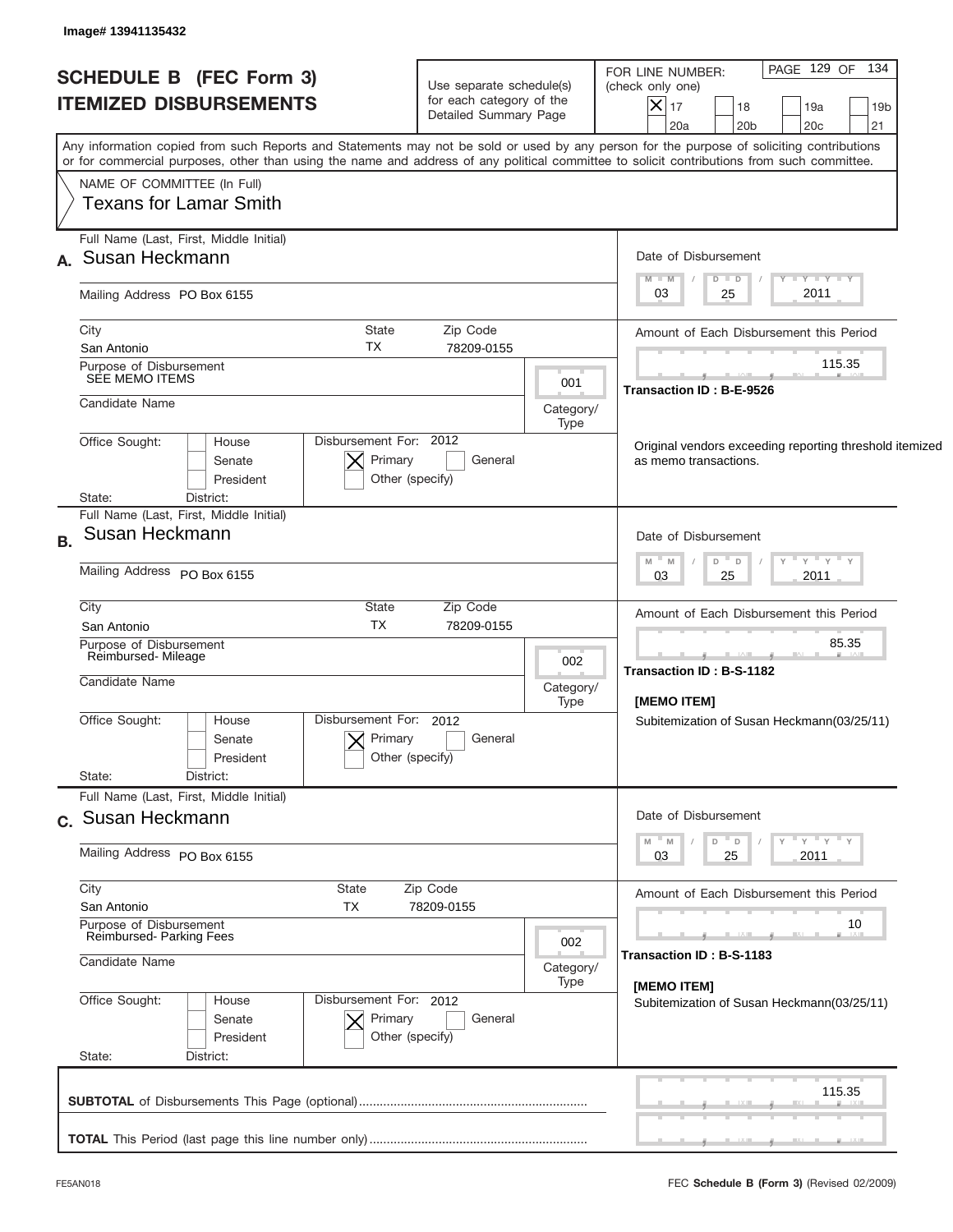| <b>SCHEDULE B (FEC Form 3)</b><br><b>ITEMIZED DISBURSEMENTS</b>            | Use separate schedule(s)<br>for each category of the<br>Detailed Summary Page |                   | PAGE 130 OF 134<br>FOR LINE NUMBER:<br>(check only one)<br>$ \mathsf{X} _{17}$<br>18<br>19a<br>19 <sub>b</sub><br>21<br>20a<br>20 <sub>b</sub><br>20c                                                                                                                                   |
|----------------------------------------------------------------------------|-------------------------------------------------------------------------------|-------------------|-----------------------------------------------------------------------------------------------------------------------------------------------------------------------------------------------------------------------------------------------------------------------------------------|
|                                                                            |                                                                               |                   | Any information copied from such Reports and Statements may not be sold or used by any person for the purpose of soliciting contributions<br>or for commercial purposes, other than using the name and address of any political committee to solicit contributions from such committee. |
| NAME OF COMMITTEE (In Full)<br><b>Texans for Lamar Smith</b>               |                                                                               |                   |                                                                                                                                                                                                                                                                                         |
| Full Name (Last, First, Middle Initial)<br>A. Susan Heckmann               |                                                                               |                   | Date of Disbursement                                                                                                                                                                                                                                                                    |
| Mailing Address PO Box 6155                                                |                                                                               |                   | $T$ $Y$ $T$ $Y$ $T$ $Y$<br>$M - M$<br>$D$ $D$<br>2011<br>25<br>03                                                                                                                                                                                                                       |
| City<br>San Antonio                                                        | <b>State</b><br>Zip Code<br>TX<br>78209-0155                                  |                   | Amount of Each Disbursement this Period                                                                                                                                                                                                                                                 |
| Purpose of Disbursement<br>Reimbursed- Program Ticket                      |                                                                               | 001               | 20<br>Transaction ID: B-S-1184                                                                                                                                                                                                                                                          |
| Candidate Name                                                             |                                                                               | Category/<br>Type | [MEMO ITEM]                                                                                                                                                                                                                                                                             |
| Office Sought:<br>House<br>Senate<br>President<br>State:<br>District:      | Disbursement For: 2012<br>Primary<br>General<br>Other (specify)               |                   | Subitemization of Susan Heckmann(03/25/11)                                                                                                                                                                                                                                              |
| Full Name (Last, First, Middle Initial)<br><b>Lamar Smith</b><br><b>B.</b> |                                                                               |                   | Date of Disbursement                                                                                                                                                                                                                                                                    |
| Mailing Address PO Box 6155                                                |                                                                               |                   | ≡ γ ≡ γ ≡ γ<br>$D$ $D$<br>- M<br>M<br>2011<br>03<br>29                                                                                                                                                                                                                                  |
| City<br>San Antonio                                                        | State<br>Zip Code<br><b>TX</b><br>78209-0155                                  |                   | Amount of Each Disbursement this Period                                                                                                                                                                                                                                                 |
| Purpose of Disbursement<br>Reimbursed-Transportation<br>Candidate Name     |                                                                               | 002               | 55<br><b>Transaction ID: B-E-9549</b>                                                                                                                                                                                                                                                   |
|                                                                            |                                                                               | Category/<br>Type |                                                                                                                                                                                                                                                                                         |
| Office Sought:<br>House<br>Senate<br>President<br>State:<br>District:      | Disbursement For: 2012<br>Primary<br>General<br>Other (specify)               |                   |                                                                                                                                                                                                                                                                                         |
| Full Name (Last, First, Middle Initial)<br>c. Business Card                |                                                                               |                   | Date of Disbursement                                                                                                                                                                                                                                                                    |
| Mailing Address PO Box 15796                                               |                                                                               |                   | ≡ γ ≡ γ ≡ γ<br>$- M$<br>D<br>M<br>$\Box$<br>03<br>2011<br>30                                                                                                                                                                                                                            |
| City<br>Wilmington                                                         | <b>State</b><br>Zip Code<br>DE<br>19886-5796                                  |                   | Amount of Each Disbursement this Period                                                                                                                                                                                                                                                 |
| Purpose of Disbursement<br>SEE MEMO ITEMS                                  |                                                                               | 001               | 4288.01                                                                                                                                                                                                                                                                                 |
| Candidate Name                                                             |                                                                               | Category/<br>Type | Transaction ID: B-E-9555                                                                                                                                                                                                                                                                |
| Office Sought:<br>House<br>Senate<br>President<br>State:<br>District:      | Disbursement For: 2012<br>Primary<br>General<br>Other (specify)               |                   | Original vendors exceeding reporting threshold itemized<br>as memo transactions.                                                                                                                                                                                                        |
|                                                                            |                                                                               |                   | 4343.01                                                                                                                                                                                                                                                                                 |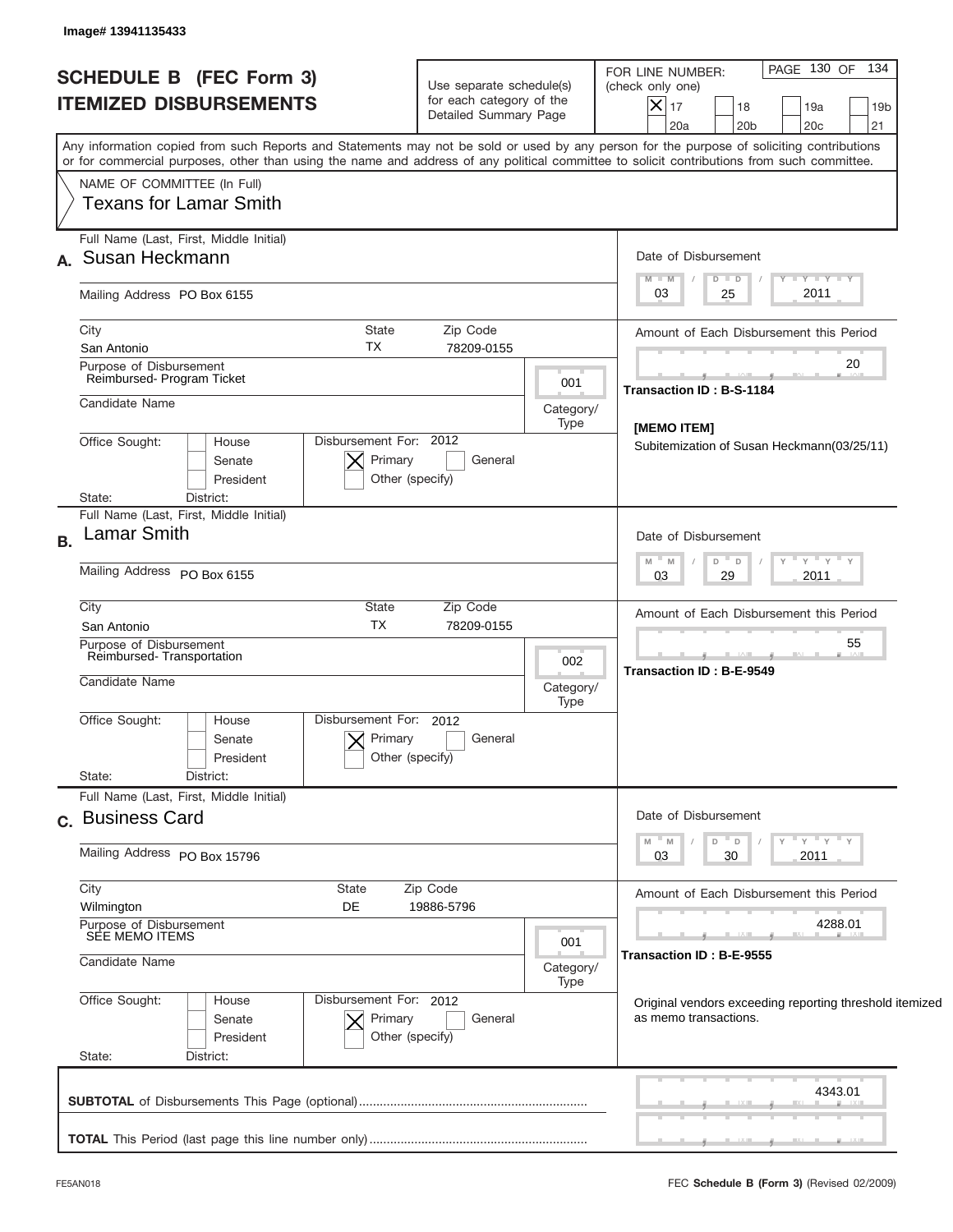| Image# 13941135434                                                                                                                                                                                                                                                                      |                                                                               |                                    |                                                                                                                                                            |
|-----------------------------------------------------------------------------------------------------------------------------------------------------------------------------------------------------------------------------------------------------------------------------------------|-------------------------------------------------------------------------------|------------------------------------|------------------------------------------------------------------------------------------------------------------------------------------------------------|
| <b>SCHEDULE B (FEC Form 3)</b><br><b>ITEMIZED DISBURSEMENTS</b>                                                                                                                                                                                                                         | Use separate schedule(s)<br>for each category of the<br>Detailed Summary Page |                                    | PAGE 131 OF<br>134<br>FOR LINE NUMBER:<br>(check only one)<br>$X _{17}$<br>18<br>19a<br>19 <sub>b</sub><br>20a<br>20 <sub>b</sub><br>20 <sub>c</sub><br>21 |
| Any information copied from such Reports and Statements may not be sold or used by any person for the purpose of soliciting contributions<br>or for commercial purposes, other than using the name and address of any political committee to solicit contributions from such committee. |                                                                               |                                    |                                                                                                                                                            |
| NAME OF COMMITTEE (In Full)<br>Texans for Lamar Smith                                                                                                                                                                                                                                   |                                                                               |                                    |                                                                                                                                                            |
| Full Name (Last, First, Middle Initial)<br>A. Capitol Hill Club                                                                                                                                                                                                                         |                                                                               |                                    | Date of Disbursement<br>Y FY FY FY<br>$M - M$<br>$D$ $D$                                                                                                   |
| Mailing Address 300 1st Street SE                                                                                                                                                                                                                                                       |                                                                               |                                    | 2011<br>30<br>03                                                                                                                                           |
| City<br><b>State</b><br>DC<br>Washington                                                                                                                                                                                                                                                | Zip Code<br>20003-1891                                                        |                                    | Amount of Each Disbursement this Period                                                                                                                    |
| Purpose of Disbursement<br>Meal Expenses                                                                                                                                                                                                                                                |                                                                               | 001                                | 2486.93<br><b>Transaction ID: B-S-1191</b>                                                                                                                 |
| Candidate Name                                                                                                                                                                                                                                                                          |                                                                               | Category/<br>Type                  | <b>IMEMO ITEM1</b>                                                                                                                                         |
| Disbursement For: 2012<br>Office Sought:<br>House<br>Senate<br>President                                                                                                                                                                                                                | Primary<br>General<br>Other (specify)                                         |                                    | Subitemization of Business Card(03/30/11)                                                                                                                  |
| District:<br>State:<br>Full Name (Last, First, Middle Initial)                                                                                                                                                                                                                          |                                                                               |                                    |                                                                                                                                                            |
| <b>Lawson's Gourmet Provisions</b><br><b>B.</b>                                                                                                                                                                                                                                         |                                                                               |                                    | Date of Disbursement<br>γ " γ " γ " γ<br>$M - M$<br>D<br>$\Box$                                                                                            |
| Mailing Address 601 13th Street                                                                                                                                                                                                                                                         |                                                                               |                                    | 2011<br>03<br>30                                                                                                                                           |
| City<br><b>State</b><br>DC<br>Washington                                                                                                                                                                                                                                                | Zip Code<br>20005-3807                                                        |                                    | Amount of Each Disbursement this Period                                                                                                                    |
| Purpose of Disbursement<br>Catering<br>Candidate Name                                                                                                                                                                                                                                   |                                                                               | 003<br>Category/                   | 309.79<br>__<br>Transaction ID: B-S-1192                                                                                                                   |
| Disbursement For:<br>Office Sought:<br>House<br>Senate<br>President<br>State:<br>District:                                                                                                                                                                                              | 2012<br>Primary<br>General<br>Other (specify)                                 | Type                               | [MEMO ITEM]<br>Subitemization of Business Card(03/30/11)                                                                                                   |
| Full Name (Last, First, Middle Initial)                                                                                                                                                                                                                                                 |                                                                               |                                    |                                                                                                                                                            |
| c. Bittersweet Catering Cafe & Bakery                                                                                                                                                                                                                                                   |                                                                               |                                    | Date of Disbursement<br>γ <sup>=</sup> γ <sup>=</sup> γ <sup>=</sup> γ<br>M<br>D<br>M<br>D                                                                 |
| Mailing Address 823 King Street                                                                                                                                                                                                                                                         |                                                                               |                                    | 2011<br>03<br>30                                                                                                                                           |
| City<br><b>State</b><br>Alexandria<br>VA                                                                                                                                                                                                                                                | Zip Code<br>22314                                                             |                                    | Amount of Each Disbursement this Period                                                                                                                    |
| Purpose of Disbursement<br>Catering                                                                                                                                                                                                                                                     | 003                                                                           | 219.35<br>Transaction ID: B-S-1189 |                                                                                                                                                            |
| Candidate Name                                                                                                                                                                                                                                                                          | Category/<br>Type                                                             | [MEMO ITEM]                        |                                                                                                                                                            |
| Office Sought:<br>Disbursement For: 2012<br>House<br>Senate<br>President<br>State:<br>District:                                                                                                                                                                                         | Primary<br>General<br>Other (specify)                                         |                                    | Subitemization of Business Card(03/30/11)                                                                                                                  |
|                                                                                                                                                                                                                                                                                         |                                                                               |                                    | 0.00                                                                                                                                                       |
|                                                                                                                                                                                                                                                                                         |                                                                               |                                    |                                                                                                                                                            |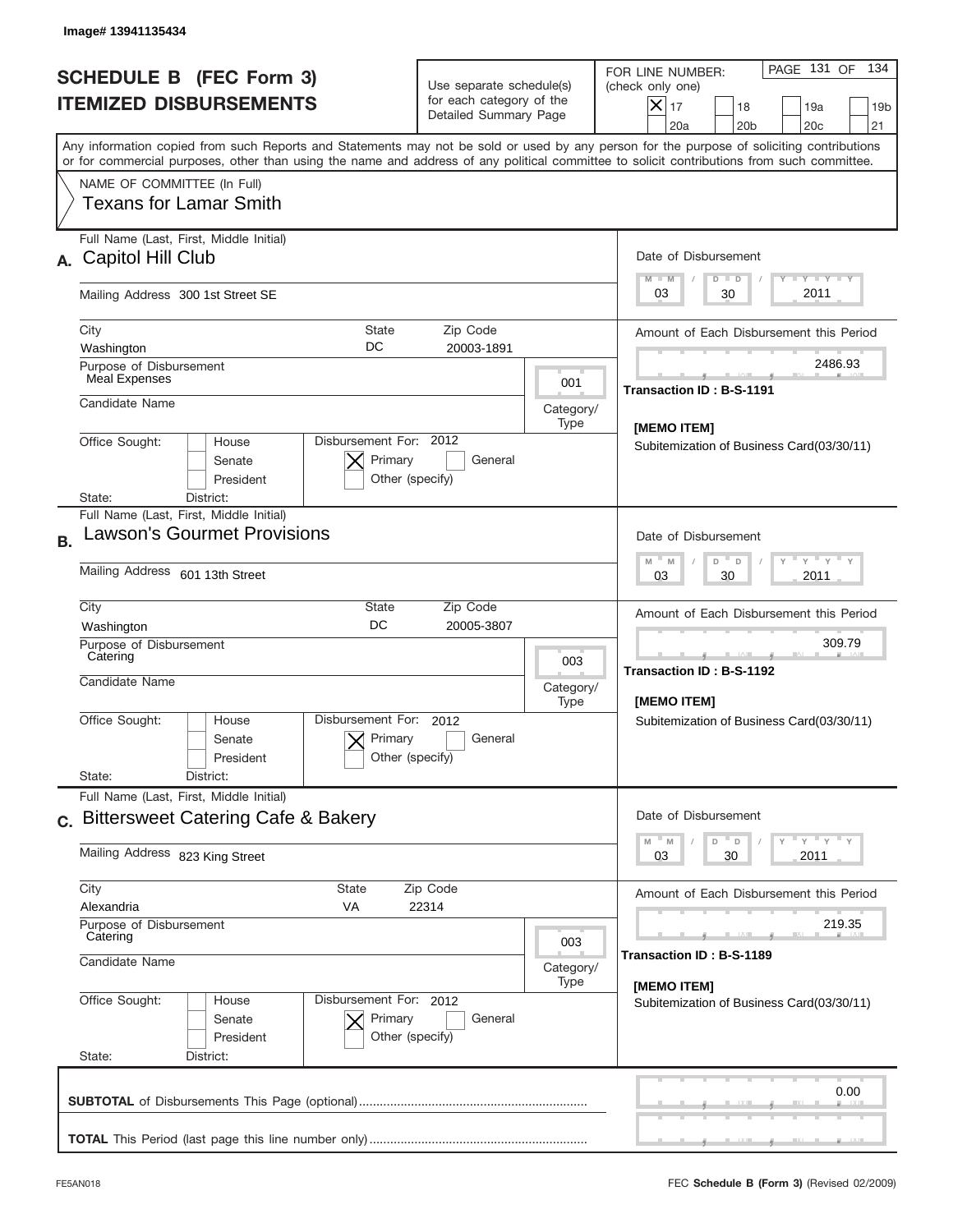| Image# 13941135435                                                                                                                                                                                                                                                                      |                                                                               |                                                                                                                                                         |
|-----------------------------------------------------------------------------------------------------------------------------------------------------------------------------------------------------------------------------------------------------------------------------------------|-------------------------------------------------------------------------------|---------------------------------------------------------------------------------------------------------------------------------------------------------|
| <b>SCHEDULE B (FEC Form 3)</b><br><b>ITEMIZED DISBURSEMENTS</b>                                                                                                                                                                                                                         | Use separate schedule(s)<br>for each category of the<br>Detailed Summary Page | PAGE 132 OF 134<br>FOR LINE NUMBER:<br>(check only one)<br>$X _{17}$<br>18<br>19a<br>19 <sub>b</sub><br>20a<br>20 <sub>b</sub><br>20 <sub>c</sub><br>21 |
| Any information copied from such Reports and Statements may not be sold or used by any person for the purpose of soliciting contributions<br>or for commercial purposes, other than using the name and address of any political committee to solicit contributions from such committee. |                                                                               |                                                                                                                                                         |
| NAME OF COMMITTEE (In Full)<br>Texans for Lamar Smith                                                                                                                                                                                                                                   |                                                                               |                                                                                                                                                         |
| Full Name (Last, First, Middle Initial)<br>A. American Airlines                                                                                                                                                                                                                         |                                                                               | Date of Disbursement<br>Y TY TY TY<br>$M - M$<br>$D$ $D$                                                                                                |
| Mailing Address PO Box 619612                                                                                                                                                                                                                                                           |                                                                               | 2011<br>03<br>30                                                                                                                                        |
| City<br><b>State</b><br>ТX<br>Dallas                                                                                                                                                                                                                                                    | Zip Code<br>75261-9612                                                        | Amount of Each Disbursement this Period                                                                                                                 |
| Purpose of Disbursement<br>Airfare                                                                                                                                                                                                                                                      | 002                                                                           | 516.7<br>Transaction ID: B-S-1188                                                                                                                       |
| Candidate Name                                                                                                                                                                                                                                                                          | Category/<br>Type                                                             | [MEMO ITEM]                                                                                                                                             |
| Disbursement For: 2012<br>Office Sought:<br>House<br>Primary<br>Senate<br>President<br>District:<br>State:                                                                                                                                                                              | General<br>Other (specify)                                                    | Subitemization of Business Card(03/30/11)                                                                                                               |
| Full Name (Last, First, Middle Initial)<br><b>Southwest Airlines</b><br><b>B.</b>                                                                                                                                                                                                       |                                                                               | Date of Disbursement                                                                                                                                    |
| Mailing Address PO Box 36647                                                                                                                                                                                                                                                            |                                                                               | Y Y Y Y Y<br>$M - M$<br>$D$ <sup><math>-</math></sup><br>$\Box$<br>2011<br>03<br>30                                                                     |
| City<br>State<br><b>TX</b><br>Dallas                                                                                                                                                                                                                                                    | Zip Code<br>75235                                                             | Amount of Each Disbursement this Period                                                                                                                 |
| Purpose of Disbursement<br>Airfare<br>Candidate Name                                                                                                                                                                                                                                    | 002<br>Category/<br>Type                                                      | 453.4<br>Transaction ID: B-S-1185<br><b>IMEMO ITEMI</b>                                                                                                 |
| Disbursement For:<br>Office Sought:<br>House<br>Primary<br>Senate<br>President<br>State:<br>District:                                                                                                                                                                                   | 2012<br>General<br>Other (specify)                                            | Subitemization of Business Card(03/30/11)                                                                                                               |
| Full Name (Last, First, Middle Initial)                                                                                                                                                                                                                                                 |                                                                               |                                                                                                                                                         |
| c. Gold & Silver PAC                                                                                                                                                                                                                                                                    |                                                                               | Date of Disbursement<br>$-\gamma + \gamma - \gamma$<br>D<br>M<br>${\mathbb M}$<br>D                                                                     |
| Mailing Address<br>5855 Topanga Canyon Boulevard<br>Suite 330                                                                                                                                                                                                                           |                                                                               | 2011<br>03<br>31                                                                                                                                        |
| City<br><b>State</b><br>Woodland Hills<br>СA                                                                                                                                                                                                                                            | Zip Code<br>91367                                                             | Amount of Each Disbursement this Period                                                                                                                 |
| Purpose of Disbursement<br>Inkind: Facility Rental & Catering<br>Candidate Name                                                                                                                                                                                                         | Category/                                                                     | 2992.86<br>Transaction ID: B-I-9617                                                                                                                     |
| Office Sought:<br>Disbursement For: 2012<br>House<br>Primary<br>Senate<br>President<br>State:<br>District:                                                                                                                                                                              | Type<br>General<br>Other (specify)                                            |                                                                                                                                                         |
|                                                                                                                                                                                                                                                                                         |                                                                               | 2992.86                                                                                                                                                 |
|                                                                                                                                                                                                                                                                                         |                                                                               | 73918.52                                                                                                                                                |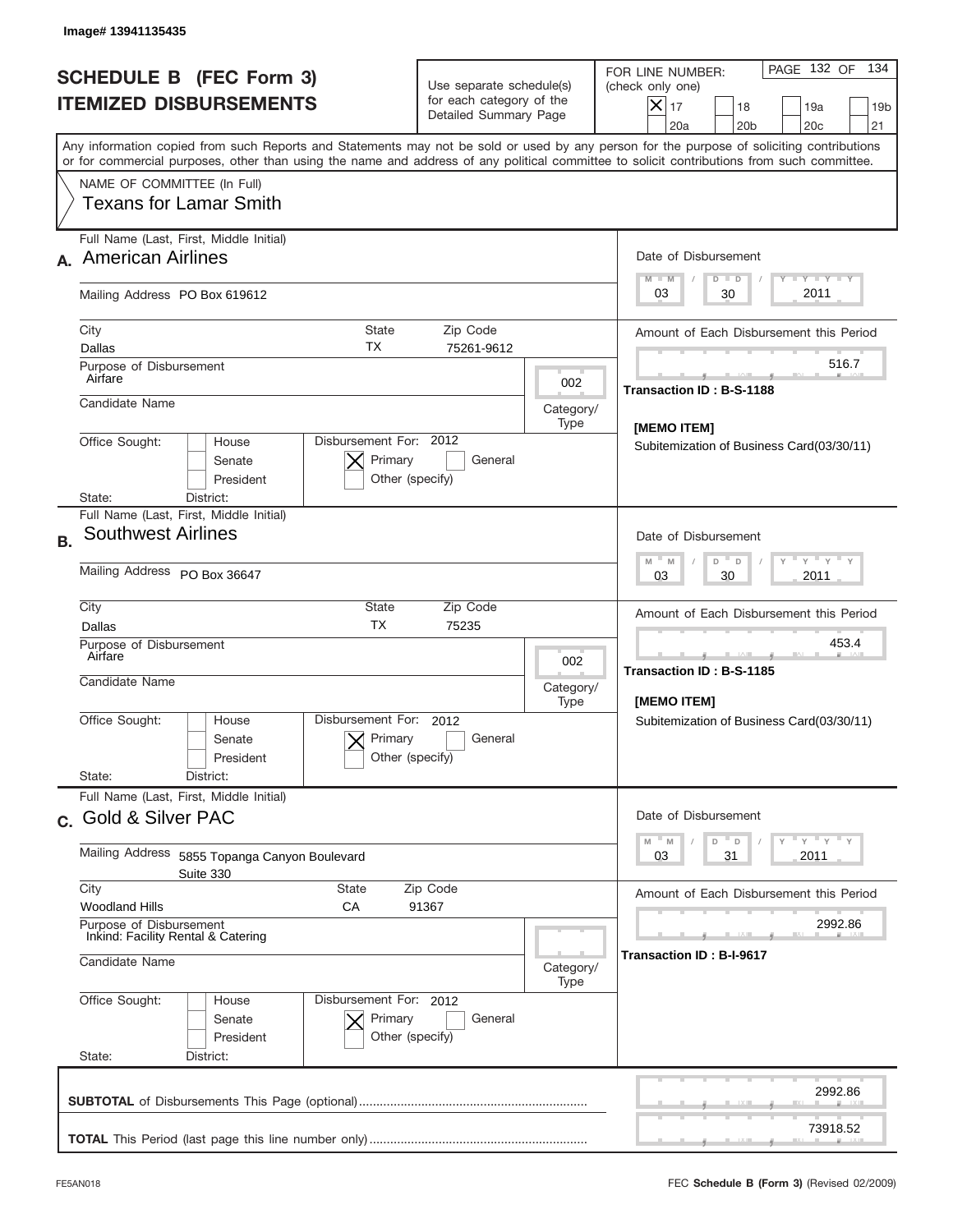|           | Image# 13941135436                                                                                                                                                                                                                                                                      |                                                                               |                          |                                                                                                                                                                 |  |
|-----------|-----------------------------------------------------------------------------------------------------------------------------------------------------------------------------------------------------------------------------------------------------------------------------------------|-------------------------------------------------------------------------------|--------------------------|-----------------------------------------------------------------------------------------------------------------------------------------------------------------|--|
|           | <b>SCHEDULE B (FEC Form 3)</b><br><b>ITEMIZED DISBURSEMENTS</b>                                                                                                                                                                                                                         | Use separate schedule(s)<br>for each category of the<br>Detailed Summary Page |                          | PAGE 133 OF<br>134<br>FOR LINE NUMBER:<br>(check only one)<br>17<br>18<br>19a<br>19 <sub>b</sub><br>$\times$<br>20 <sub>b</sub><br>20 <sub>c</sub><br>21<br>20a |  |
|           | Any information copied from such Reports and Statements may not be sold or used by any person for the purpose of soliciting contributions<br>or for commercial purposes, other than using the name and address of any political committee to solicit contributions from such committee. |                                                                               |                          |                                                                                                                                                                 |  |
|           | NAME OF COMMITTEE (In Full)<br>Texans for Lamar Smith                                                                                                                                                                                                                                   |                                                                               |                          |                                                                                                                                                                 |  |
|           | Full Name (Last, First, Middle Initial)<br><b>Maverick PAC USA</b>                                                                                                                                                                                                                      |                                                                               |                          | Date of Disbursement<br>$T - Y$ $T - Y$ $T - Y$<br>$M - M$<br>$D$ $D$                                                                                           |  |
|           | Mailing Address 200 Concord Plaza<br>Suite 425                                                                                                                                                                                                                                          |                                                                               |                          | 2011<br>02<br>28                                                                                                                                                |  |
|           | City<br>State<br>ТX<br>San Antonio                                                                                                                                                                                                                                                      | Zip Code<br>78216                                                             |                          | Amount of Each Disbursement this Period                                                                                                                         |  |
|           | Purpose of Disbursement<br>Contribution<br>011                                                                                                                                                                                                                                          |                                                                               |                          | 300<br>Transaction ID: B-E-9261                                                                                                                                 |  |
|           | Candidate Name<br><b>Maverick PAC USA</b>                                                                                                                                                                                                                                               |                                                                               | Category/<br>Type        |                                                                                                                                                                 |  |
|           | Disbursement For: 2012<br>Office Sought:<br>House<br>Primary<br>Senate<br>President<br>District:<br>State:                                                                                                                                                                              | General<br>Other (specify)                                                    |                          |                                                                                                                                                                 |  |
| <b>B.</b> | Full Name (Last, First, Middle Initial)<br><b>Travis County Republican Party Federal Committee</b>                                                                                                                                                                                      |                                                                               |                          | Date of Disbursement                                                                                                                                            |  |
|           | Mailing Address<br>7901 Cameron Road<br>Suite 3-202                                                                                                                                                                                                                                     |                                                                               |                          | ≡ γ ≡ γ ≡<br>$M - M$<br>D<br>D<br>2011<br>03<br>09                                                                                                              |  |
|           | City<br>State<br><b>TX</b><br>Austin                                                                                                                                                                                                                                                    | Zip Code<br>78754-3841                                                        |                          | Amount of Each Disbursement this Period                                                                                                                         |  |
|           | Purpose of Disbursement<br><b>Local Contribution</b><br>Candidate Name<br><b>Travis County Republican Party Federal Committee</b>                                                                                                                                                       |                                                                               | 011<br>Category/<br>Type | 1000<br>Transaction ID: B-E-9445                                                                                                                                |  |
|           | Disbursement For: 2012<br>Office Sought:<br>House<br>Primary<br>Senate<br>President                                                                                                                                                                                                     | General<br>Other (specify)                                                    |                          |                                                                                                                                                                 |  |
|           | State:<br>District:<br>Full Name (Last, First, Middle Initial)                                                                                                                                                                                                                          |                                                                               |                          |                                                                                                                                                                 |  |
|           | c. Elect Blake Farenthold Committee                                                                                                                                                                                                                                                     |                                                                               |                          | Date of Disbursement<br>$y = \sqrt{1 + (1 - \lambda)^2}$<br>$-M$<br>M<br>D<br>D                                                                                 |  |
|           | Mailing Address PO Box 3369                                                                                                                                                                                                                                                             |                                                                               |                          | 2011<br>03<br>29                                                                                                                                                |  |
|           | City<br>State<br>Zip Code<br>Corpus Christi<br>ТX<br>78463-3369                                                                                                                                                                                                                         |                                                                               |                          | Amount of Each Disbursement this Period                                                                                                                         |  |
|           | Purpose of Disbursement<br><b>Contribution-Retire Debt</b><br>011                                                                                                                                                                                                                       |                                                                               |                          | 2000                                                                                                                                                            |  |
|           | Candidate Name<br>Category/<br>Randolph Blake Farenthold<br>Type                                                                                                                                                                                                                        |                                                                               |                          | Transaction ID: B-E-9546                                                                                                                                        |  |
|           | Office Sought:<br>Disbursement For: 2010<br>House<br>Primary<br>Senate<br>President<br>ТX<br>State:<br>District:<br>27                                                                                                                                                                  | General<br>Other (specify) General Debt 2010                                  |                          |                                                                                                                                                                 |  |
|           |                                                                                                                                                                                                                                                                                         |                                                                               | 3300.00                  |                                                                                                                                                                 |  |
|           |                                                                                                                                                                                                                                                                                         |                                                                               |                          |                                                                                                                                                                 |  |